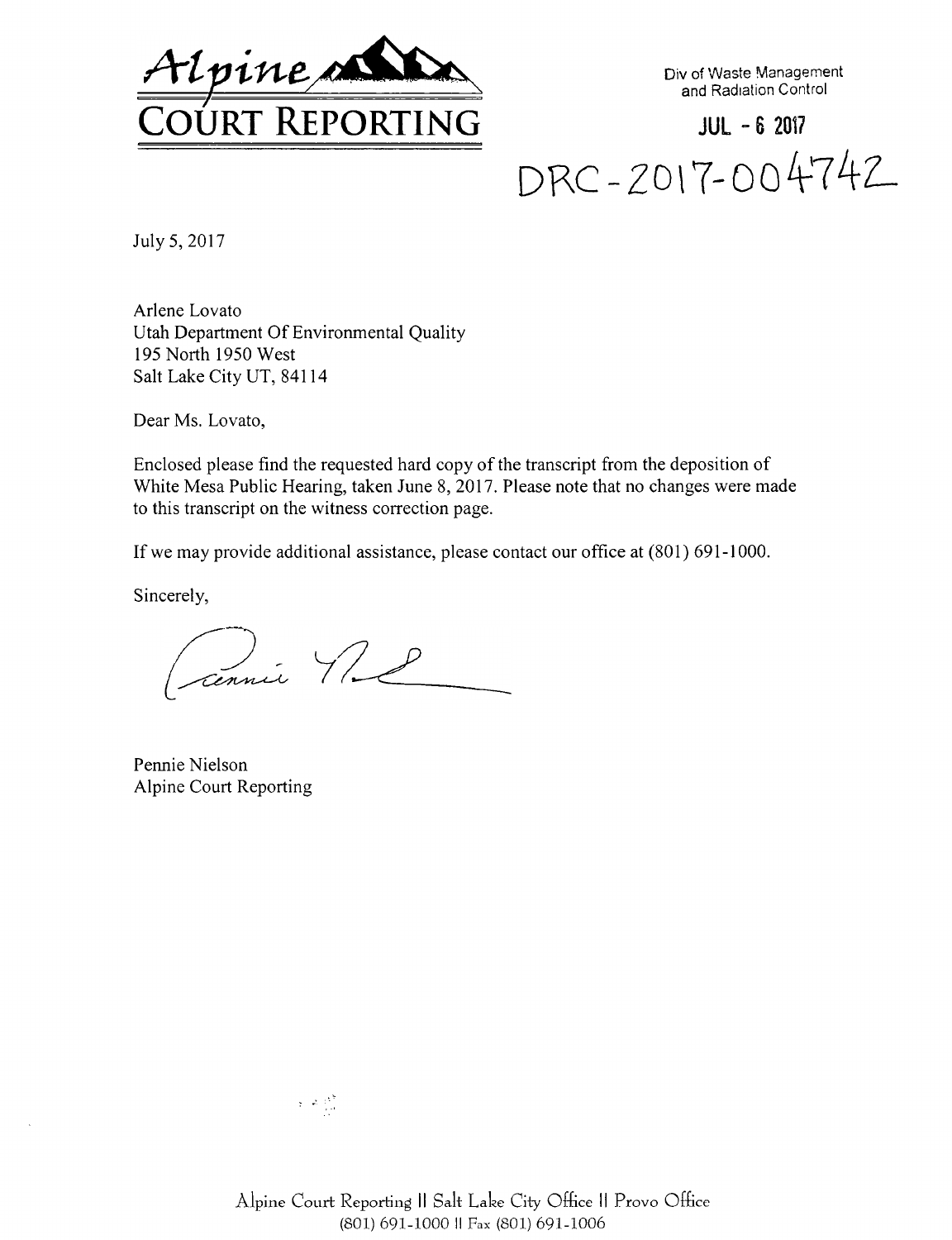

## WHITE MESA URANIUM MILL SITE LICENSING

# **PUBLIC HEARING**

## **WHITE MESA HEARING - 6/8/17**

**Alpine Court Reporting** Locations in Salt Lake City and Provo 801-691-1000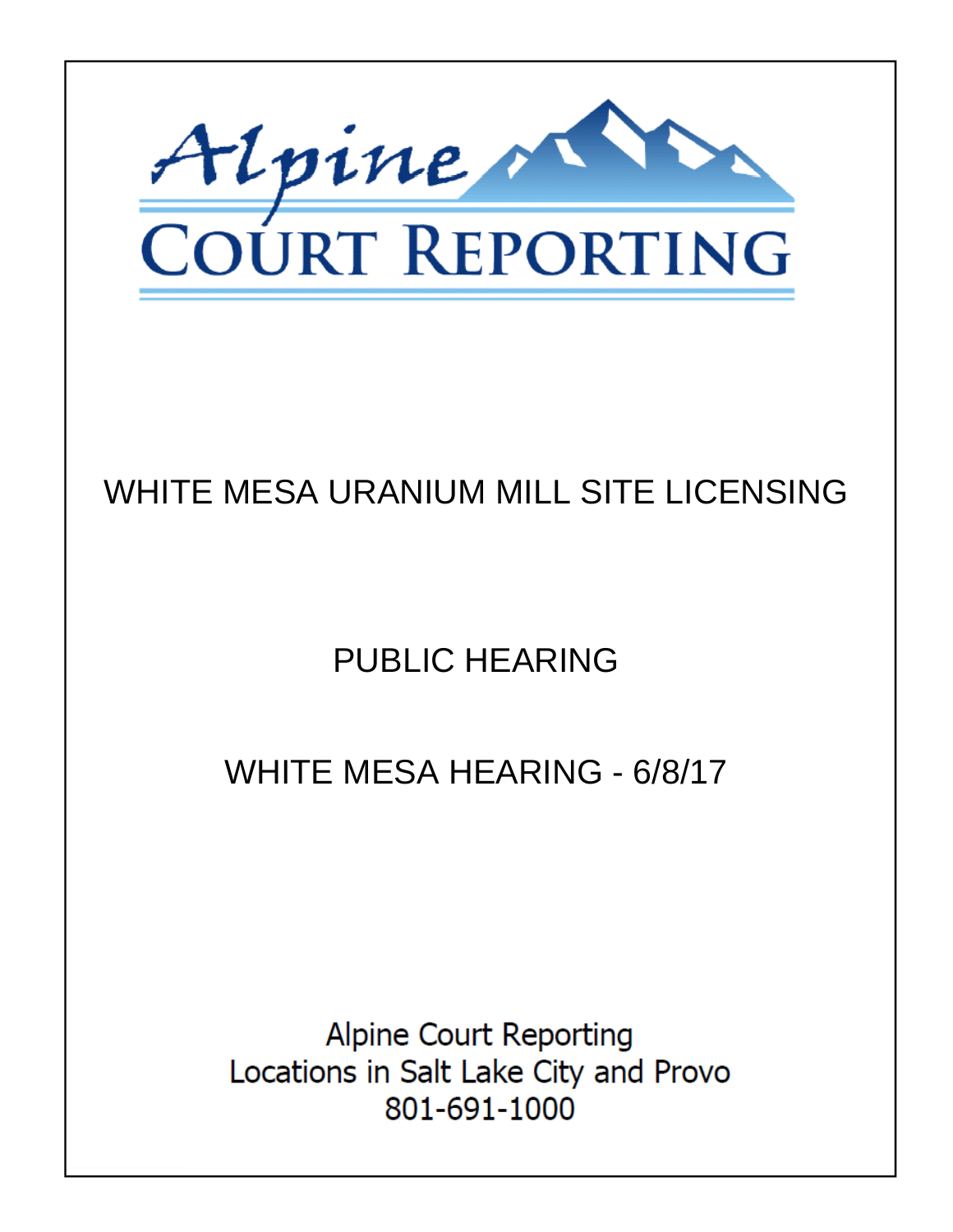| 1  |                                                                     |
|----|---------------------------------------------------------------------|
| 2  |                                                                     |
| 3  |                                                                     |
| 4  |                                                                     |
| 5  |                                                                     |
| 6  |                                                                     |
| 7  | PUBLIC HEARING                                                      |
| 8  |                                                                     |
| 9  | Proposed licensing action to renew the Energy Fuels                 |
| 10 | Resources (USA) Inc. (Licensee) 11e. (2) Byproduct                  |
| 11 | Radioactive Material License (RML UT1900479) and the                |
| 12 | Groundwater Quality Discharge Permit (Permit                        |
| 13 | UGW370004) for the White Mesa Uranium Mill site near                |
| 14 | Blanding, San Juan County, Utah                                     |
| 15 |                                                                     |
| 16 |                                                                     |
| 17 | June 8, 2017                                                        |
| 18 | $1:02$ p.m. - $5:13$ p.m.                                           |
| 19 |                                                                     |
| 20 |                                                                     |
| 21 | ** Bracketed words [*] are corrections provided by<br>the Division. |
| 22 |                                                                     |
| 23 |                                                                     |
| 24 |                                                                     |
| 25 | Reported by: Emily A. Gibb, RPR, CSR, CCR                           |
|    |                                                                     |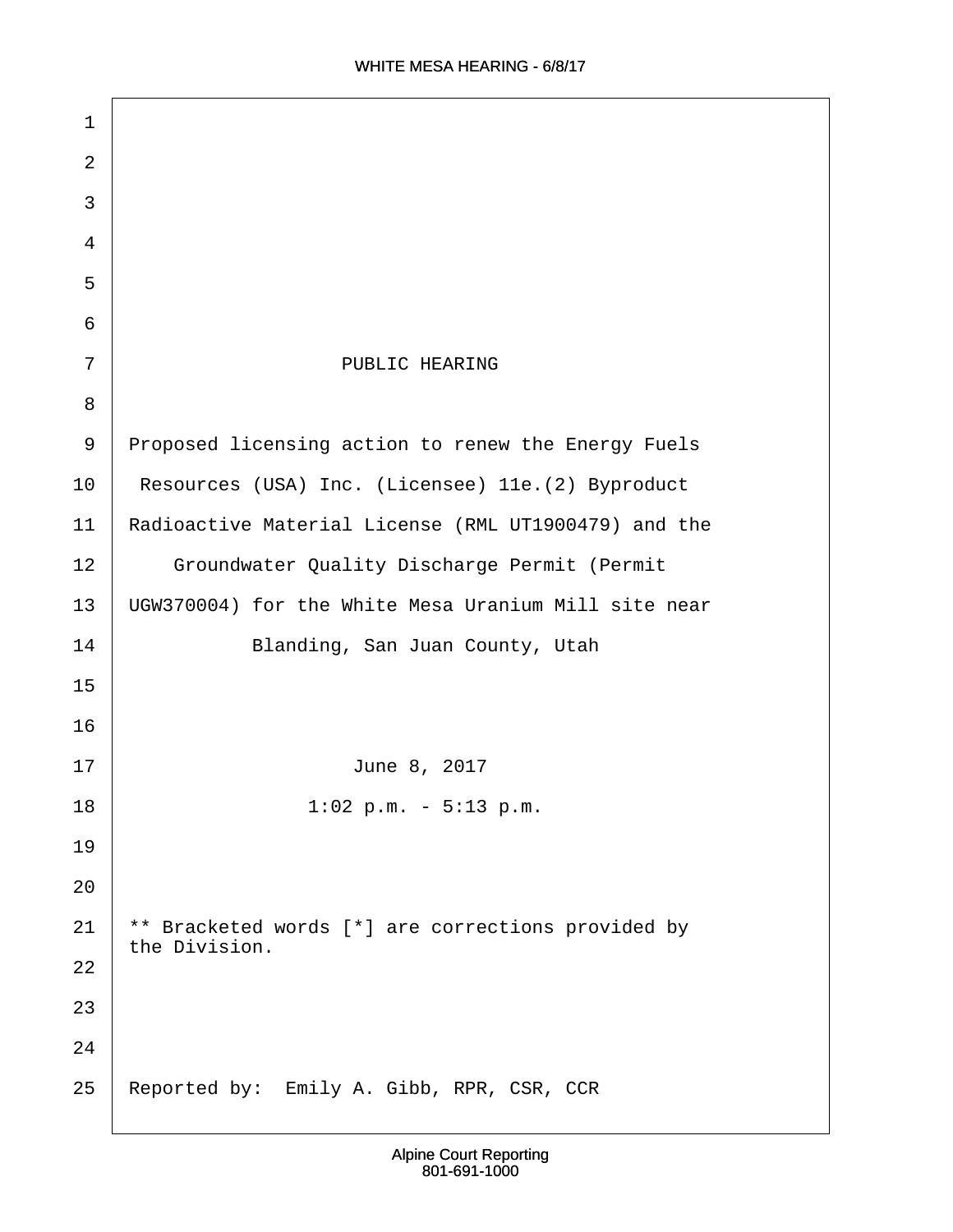| $1\,$          | APPEARANCES                |
|----------------|----------------------------|
| $\overline{a}$ | $-000-$                    |
| 3              | PANEL TO ANSWER QUESTIONS: |
| $\overline{4}$ | Gwyn Galloway              |
| 5              | Tom Rushing                |
| 6              | Russ Topham                |
| 7              | Ryan Johnson               |
| 8              | Phil Goble                 |
| $\mathsf 9$    | Bret Randall, Esq.         |
| $10$           | Craig Anderson, Esq.       |
| 11             | David Frydenlund           |
| 12             | Harold Roberts             |
| 13             | Michael Zody, Esq.         |
| 14             | Jon Luellen                |
| 15             | Gary Merrell               |
| 16             |                            |
| 17             | * * * * *                  |
| $18\,$         |                            |
| 19             |                            |
| $20\,$         |                            |
| $2\sqrt{1}$    |                            |
| $2\sqrt{2}$    |                            |
| 23             |                            |
| $2\sqrt{4}$    |                            |
| 25             |                            |
|                |                            |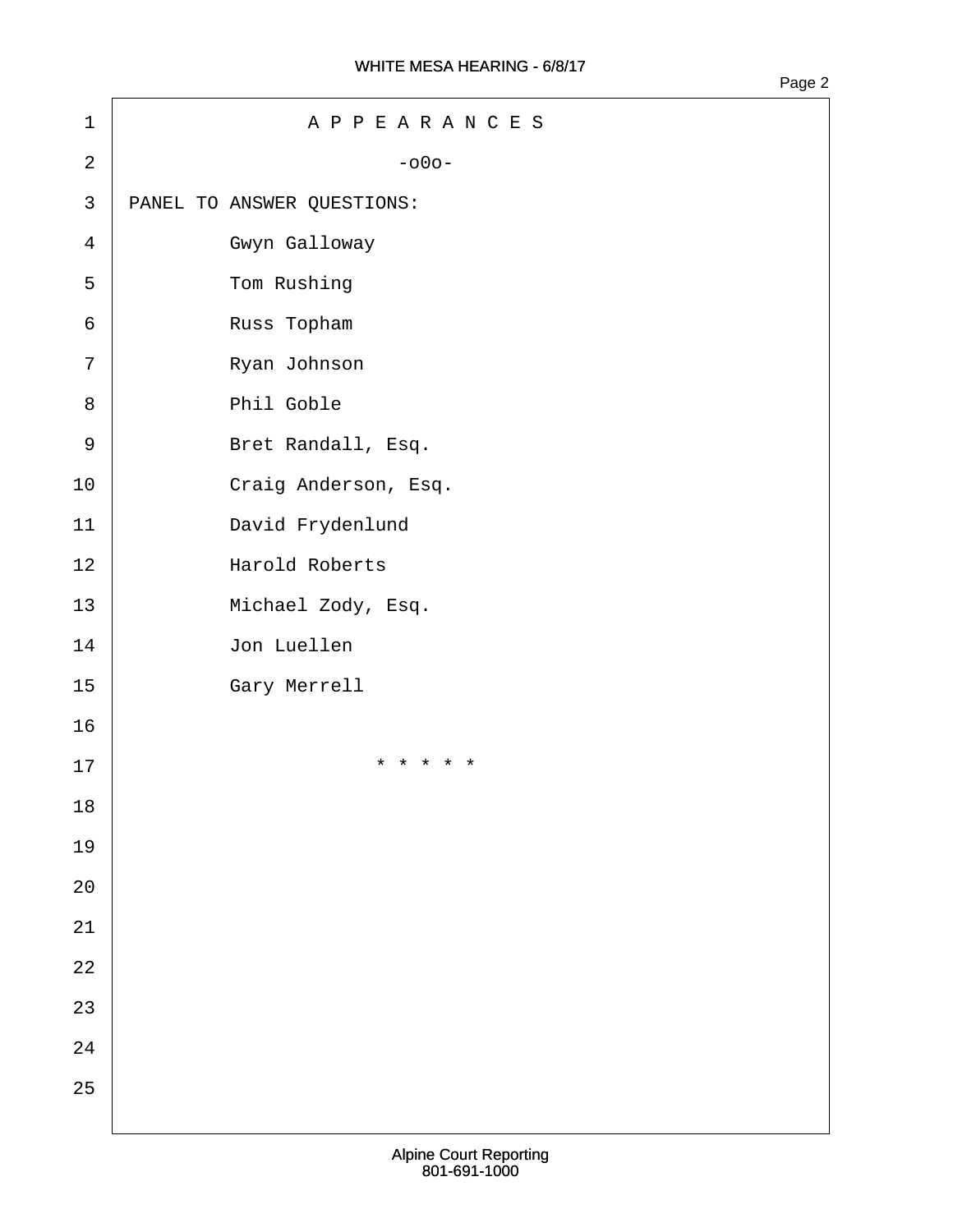Page 3

1 I N D E X 2 DISCUSSION PAGE 3 | Bradley Angel - Greenaction for Health and  $\sim$  9 Environmental Justice ·4 Aaron Paul, Esq. - Grand Canyon Trust · · · 17 ·5 Scott Clow - Ute Mountain Ute Tribe · · · · · 47 6 | Michael Keller, Esq. - Fabian Vancott 7 Sarah Fields - Uranium Watch · · · · · · · · · · · · · 102 ·8  $9 \mid$  \* \* \* \* 10 11 | PUBLIC COMMENT 12 Ephraim Dutchie<br>148 13 Sharee Tso 14· ·Yolanda Badback· · · · · · · · · · · · · · · · · 155 15· ·Melisa Brady· · · · · · · · · · · · · · · · · · ·159 16· ·Thelma Whiskers· · · · · · · · · · · · · · · · · 162 17 18  $\star$   $\star$   $\star$   $\star$   $\star$ 19 20 21 22 23 24 25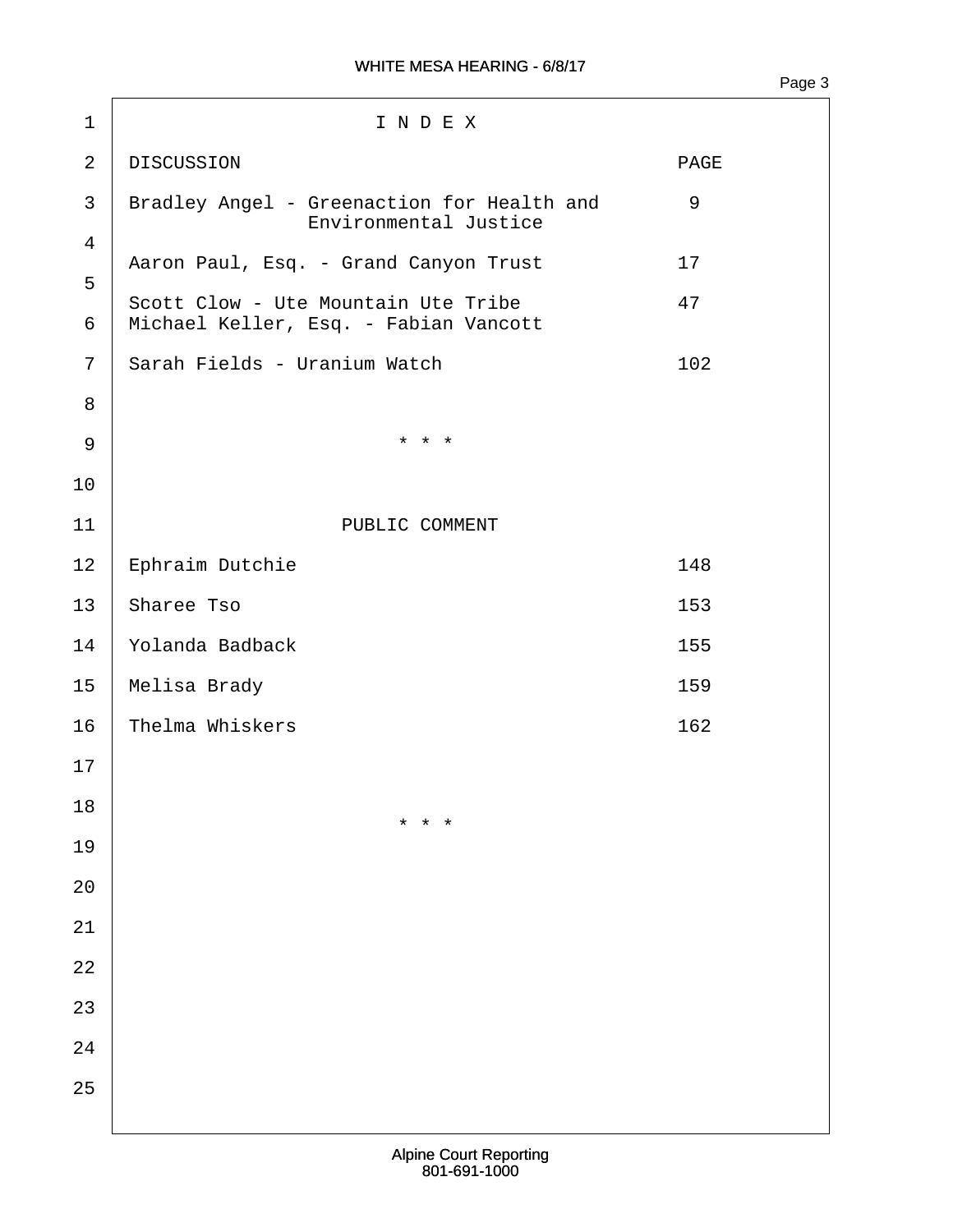**·1· · · · · · · · · ·P R O C E E D I N G S ·2· · · · · · · · · · · · · ·-o0o- ·3 ·4· · · · · · MR. ANDERSON:· Okay.· Well, let's get** 5 | started. My name is Craig Anderson. I'm the hearing **·6· ·officer for this afternoon's proceedings.· This is ·7· ·the time and place scheduled for the ·8· ·question-and-answer hearing on licensing actions ·9· ·proposed by Utah Division of Waste Management and** 10 Radiation Control. **11· · · · · · The licensing actions that we'll be 12· ·discussing this afternoon deal with the renewal of 13· ·the 11e.(2) byproduct license and the ground water 14· ·discharge permit relating to the White Mesa Uranium** 15 | Mill near Blanding in San Juan County. The mill is 16 | owned and operated by Energy Fuels Resources. This **17· ·licensing action also includes a request by Energy 18· ·Fuels to receive as alternative feed certain 19· ·byproduct materials from Sequoyah -- that's 20· ·S-e-q-u-o-y-a-h, for the court reporter -- Fuels. 21· · · · · · The purpose of this hearing is a little bit 22· ·unusual and varies from most of the hearing** 23 **procedures that we usually follow here.** This is **24· ·limited to a question-and-answer hearing, and it is 25· ·implemented to satisfy the requirements of the**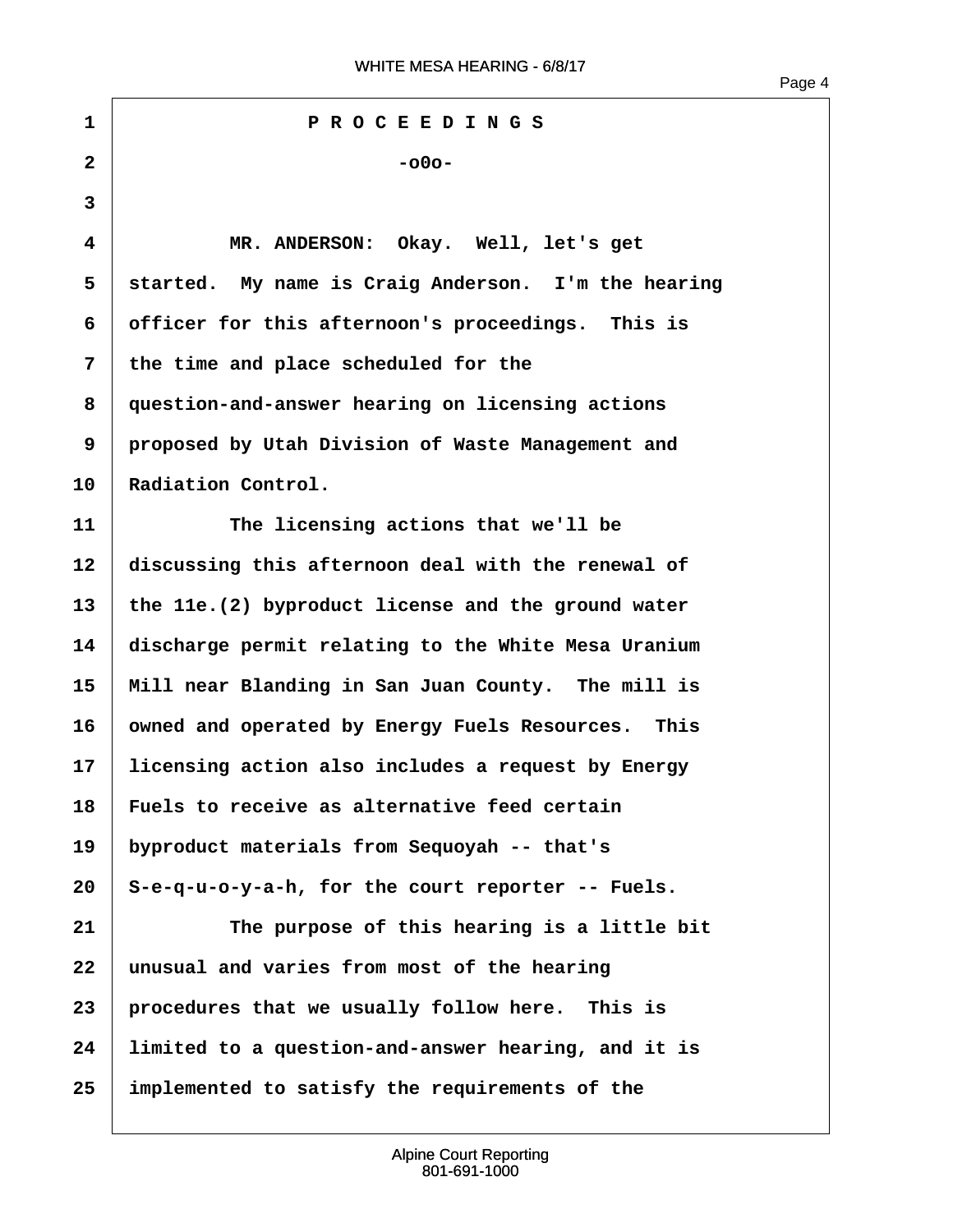1 **Federal Atomic Energy Act that requires that ·2· ·agreement states provide an opportunity for ·3· ·cross-examination for major permitting actions. ·4· · · · · · The former radiation control board adopted ·5· ·procedural rules to meet this requirement, and ·6· ·they're found in Utah Administrative Code R313-17-4. ·7· ·That provision of the Administrative Code sets forth ·8· ·the procedures and the requirements and the basis for ·9· ·this particular proceeding. 10· · · · · · Under these rules, only persons who have 11· ·previously submitted written questions will be** 12 recognized and allowed to ask questions during **13· ·today's hearing.· The scope of the questions will be 14· ·limited to matters relevant to the licensing actions 15· ·that I mentioned just a moment ago. 16· · · · · · Staff from the Division and the Division's 17· ·contractor and representatives of Energy Fuels are** 18 present and will be answering the questions that will 19 be propounded [proposed] this afternoon. **20· · · · · · One of the major limitations that we're 21· ·looking at today is that under the rules, the 22· ·hearings are normally not to exceed three hours. 23· ·Today's hearing, however, has been scheduled for four 24· ·hours due to the extensive number of questions that 25· ·have been submitted in advance.· So we are hoping to**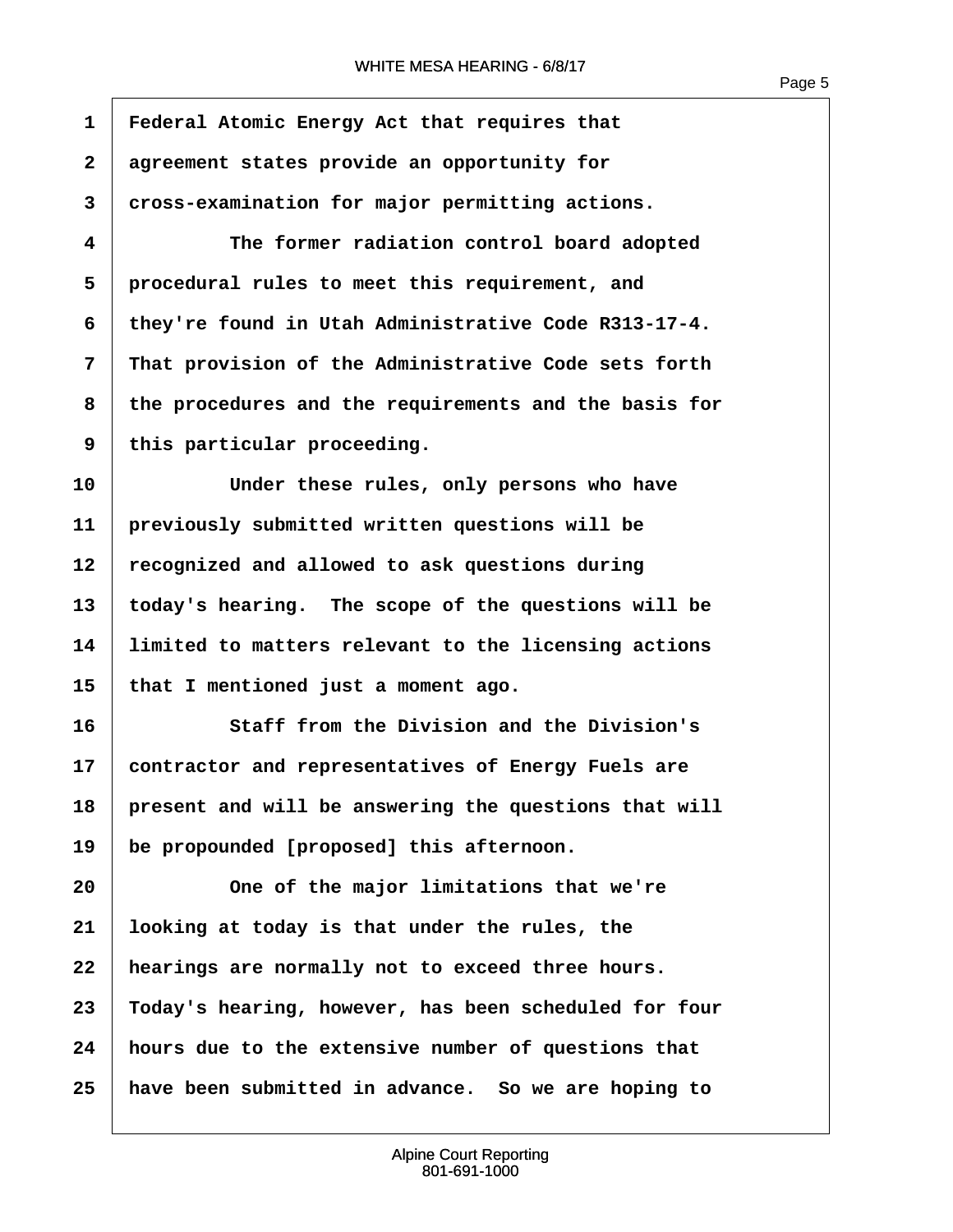$\overline{1}$ 

| $\mathbf{1}$ | be able to conclude by 5 p.m. this afternoon. A       |
|--------------|-------------------------------------------------------|
| $\mathbf{2}$ | number of our participants have flights to catch this |
| 3            | evening, so I'm hopeful that we'll be able to get     |
| 4            | through all of the questions and wrap things up       |
| 5            | around 5 p.m. But that's the timetable for -- for     |
| 6            | the hearing today.                                    |
| 7            | As I mentioned, the following parties have            |
| 8            | submitted written questions as provided for the rules |
| 9            | and will be heard in the following order:             |
| 10           | Greenaction, Grand Canyon Trust, and following        |
| 11           | Grand Canyon Trust, depending upon where we are       |
| 12           | question wise and time wise, we'll probably take a    |
| 13           | short break.                                          |
| 14           | And then following the break, Ute Mountain            |
| 15           | Utes [Ute Mountain Ute Tribe] will be recognized, and |
| 16           | then following Ute Mountain Utes [Ute Mountain Ute    |
| 17           | Tribe], Uranium Watch.                                |
| 18           | This hearing is being recorded and                    |
| 19           | transcribed by our court reporter. The transcript     |
| 20           | will become part of the administrative record. And a  |
| 21           | couple of ground rules regarding our reporter. In     |
| 22           | order to have a clear record, it's important that the |
| 23           | questioners and respondents not talk over each other. |
| 24           | That allows the court reporter to get everyone's      |
| 25           | statements down and not try and sort out who's        |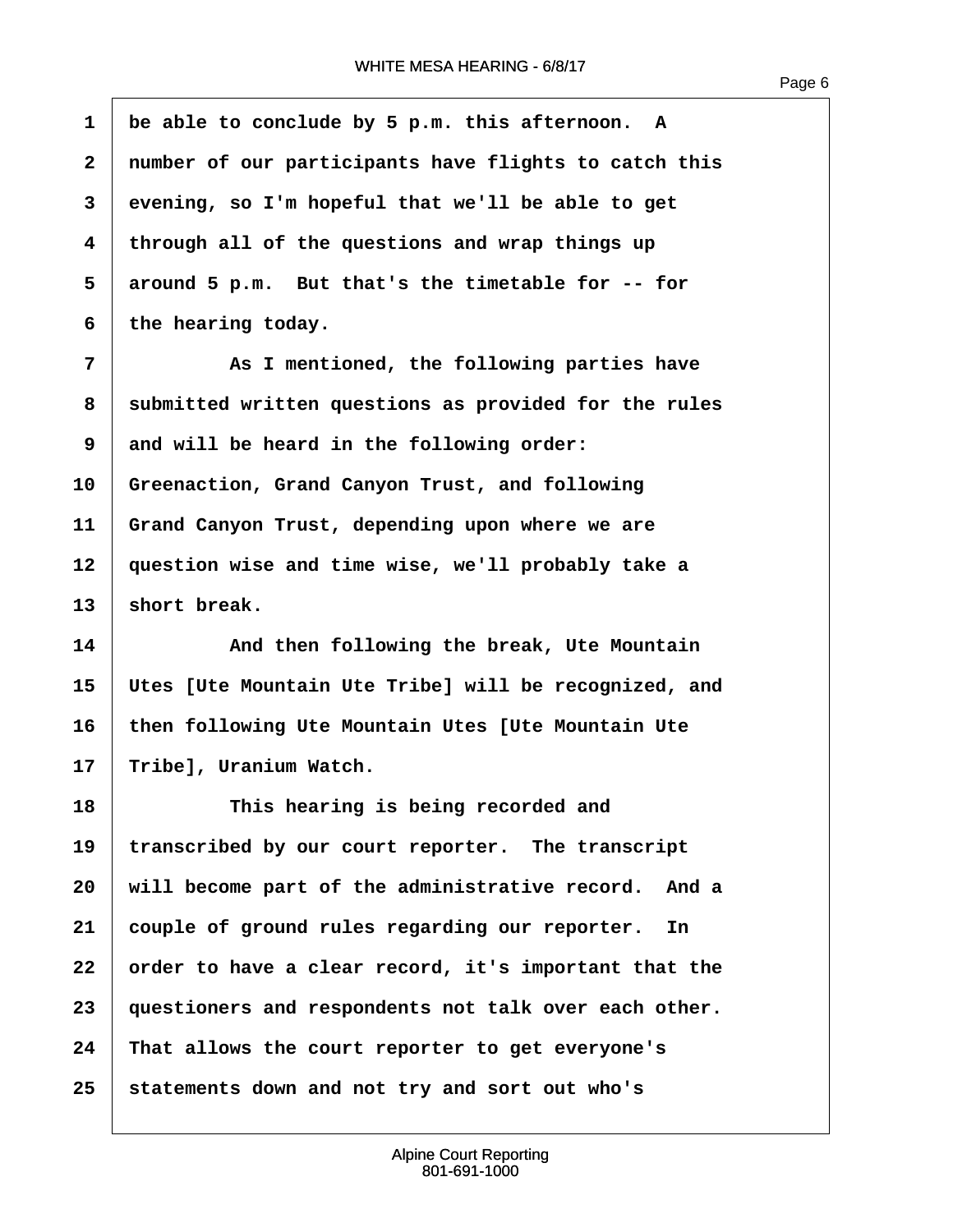1 **talking at what time.** 

| $\mathbf{2}$ | In addition, a number of the questions that           |
|--------------|-------------------------------------------------------|
| 3            | have been submitted are compound, meaning that there  |
| 4            | are several questions contained within a question.    |
| 5            | And for this reason, I'm going to ask the questioners |
| 6            | to wait for a response to each discrete question      |
| 7            | before moving on to the next part of their question   |
| 8            | so there's a clear record of the question and the     |
| 9            | response.                                             |
| 10           | Also, since the questions have been                   |
| 11           | submitted in advance and are already in the record,   |
| 12           | it will not be necessary to make any kind of          |
| 13           | narrative statement or introductory statement before  |
| 14           | moving into the question. We would request that you   |
| 15           | go directly to the question and not include any type  |
| 16           | of an opening statement.                              |
| 17           | As previously noted, due to the number of             |
| 18           | questions, it is not anticipated that there will be   |
| 19           | sufficient time for general public comments to be     |
| 20           | received today. However, a public comment hearing     |
| 21           | [meeting] is set on June 15th at 5 p.m. in Blanding.  |
| 22           | In addition, the Division will accept written         |
| 23           | comments through July 31st of 2017. So members of     |
| 24           | the public who wish to comment can appear at the      |
| 25           | public hearing in Blanding and also may submit        |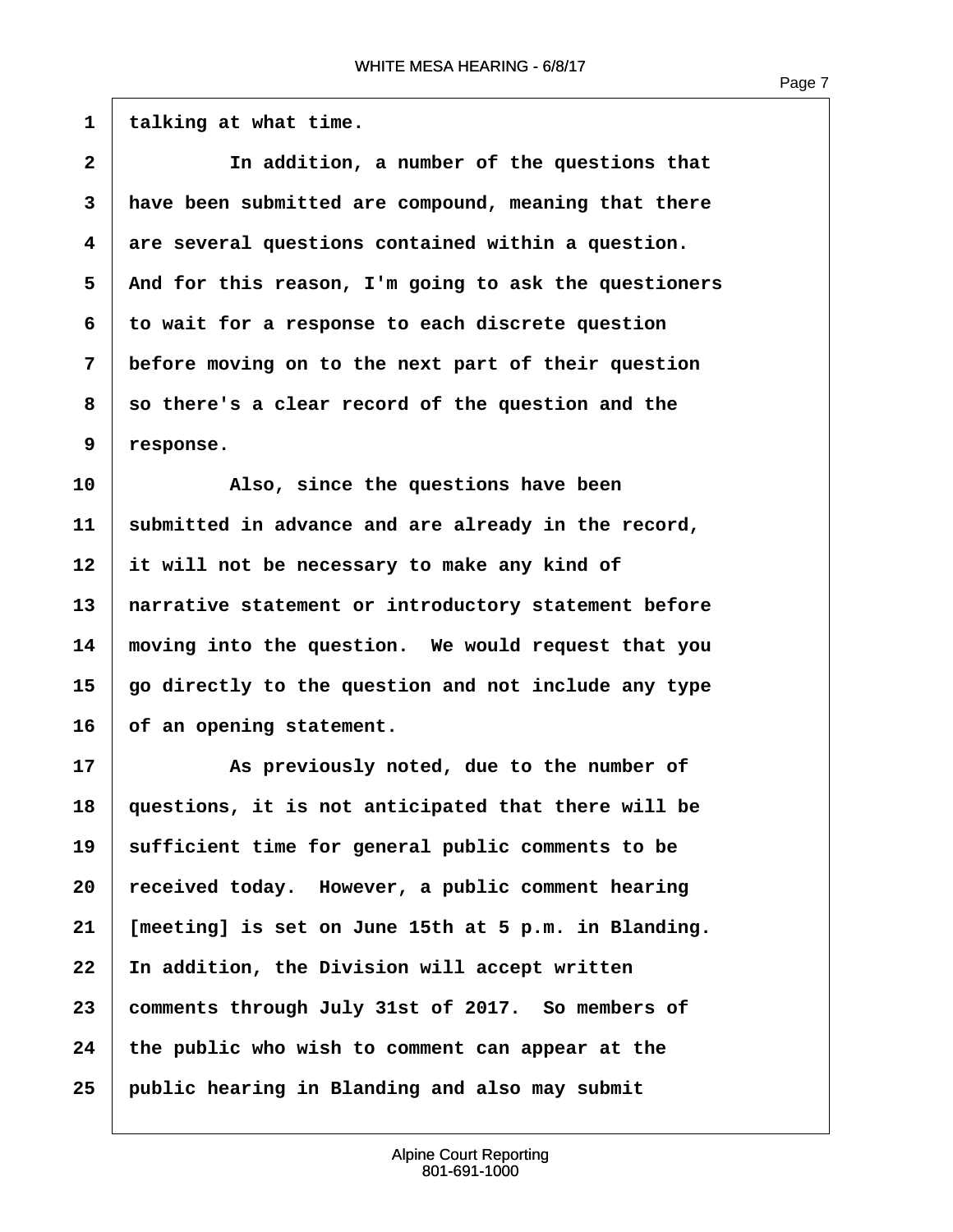| $\mathbf{1}$            | written comments that must be received on or before  |
|-------------------------|------------------------------------------------------|
| $\mathbf{2}$            | July 31, 2017.                                       |
| 3                       | So with all that said, I'd like to invite            |
| $\overline{\mathbf{4}}$ | the parties to state their appearances for the       |
| 5                       | record, and then we'll get into the questions and    |
| 6                       | answers.                                             |
| 7                       | So I'm Craig Anderson. I'm with the Utah             |
| 8                       | Attorney General's Office.                           |
| 9                       | MR. RANDALL: I'm Bret Randall. I'm also              |
| 10                      | with the Utah Attorney General's Office. I'm here as |
| 11                      | counsel for the Division and                         |
| 12                      | MR. GOBLE:<br>I'm Phil Goble. I am the               |
| 13                      | Uranium Mill's and Radon Materials section manager   |
| 14                      | for the Division of Waste Management and Radiation   |
| 15                      | Control.                                             |
| 16                      | MR. JOHNSON: I'm Ryan Johnson. I'm with              |
| 17                      | the Division, environmental scientist and project    |
| 18                      | lead.                                                |
| 19                      | MR. TOPHAM: Russ Topham. I am an                     |
| 20                      | environmental engineer with the Division.            |
| 21                      | MR. RUSHING: Tom Rushing, environmental              |
| 22                      | scientist with the Division.                         |
| 23                      | MS. GALLOWAY: I'm Gwyn Galloway,                     |
| 24                      | environmental scientist for the Division.            |

25 **MR. MERRELL:** I'm Gary Merrell with URS.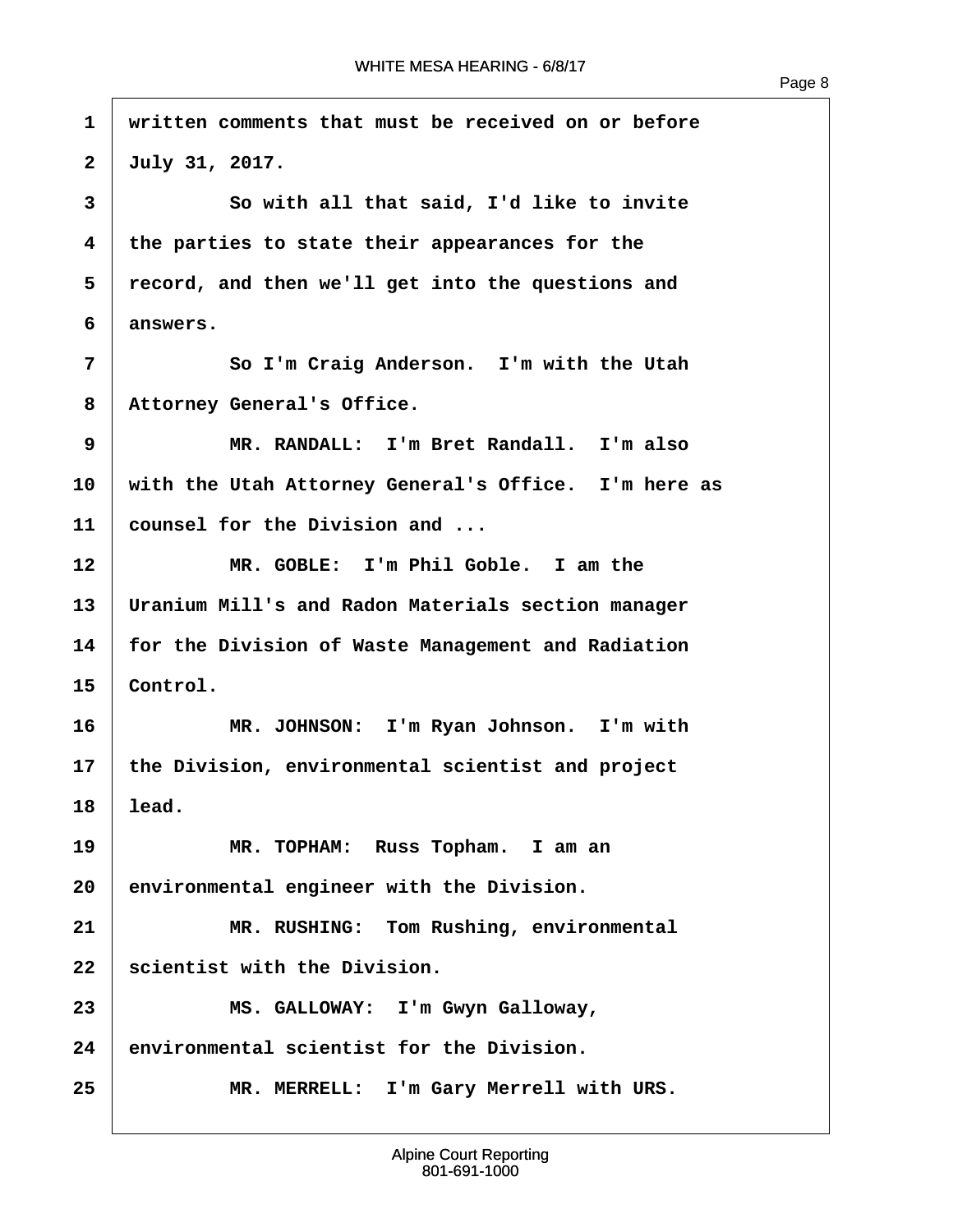$\overline{1}$ 

| $\mathbf{1}$ | I'm a contractor to the Division and participated in  |
|--------------|-------------------------------------------------------|
| $\mathbf{2}$ | the development of the SER.                           |
| 3            | MR. LUELLEN: Jon Luellen with URS as well.            |
| 4            | Similar role on the project, helped develop the SER   |
| 5            | and helped do the submittal documents.                |
| 6            | MR. ZODY: I'm Michael Zody. I'm an                    |
| 7            | attorney with Parsons Behle & Latimer law firm, legal |
| 8            | counsel for Energy Fuels.                             |
| 9            | MR. FRYDENLUND: Dave Frydenlund, senior               |
| 10           | vice president, general counsel, and corporate        |
| 11           | secretary of Energy Fuels.                            |
| 12           | MR. ROBERTS: My name is Harold Roberts and            |
| 13           | I'm a former executive and officer of Energy Fuels    |
| 14           | Resources and currently a consultant for the company. |
| 15           | MR. ANDERSON: Okay. With the introductions            |
| 16           | done, we're going to ask that each of our questioners |
| 17           | step to the table and submit their question at the    |
| 18           | microphone so that it can be recorded. We have        |
| 19           | Bradley Angel as the individual who submitted         |
| 20           | questions.                                            |
| 21           | Mr. Angel.                                            |
| 22           | * * * * *                                             |
| 23           | MR. ANGEL: Good afternoon. My name is                 |
| 24           | Bradley Angel, and I submitted questions on behalf of |
| 25           | the organization for which I'm executive director of, |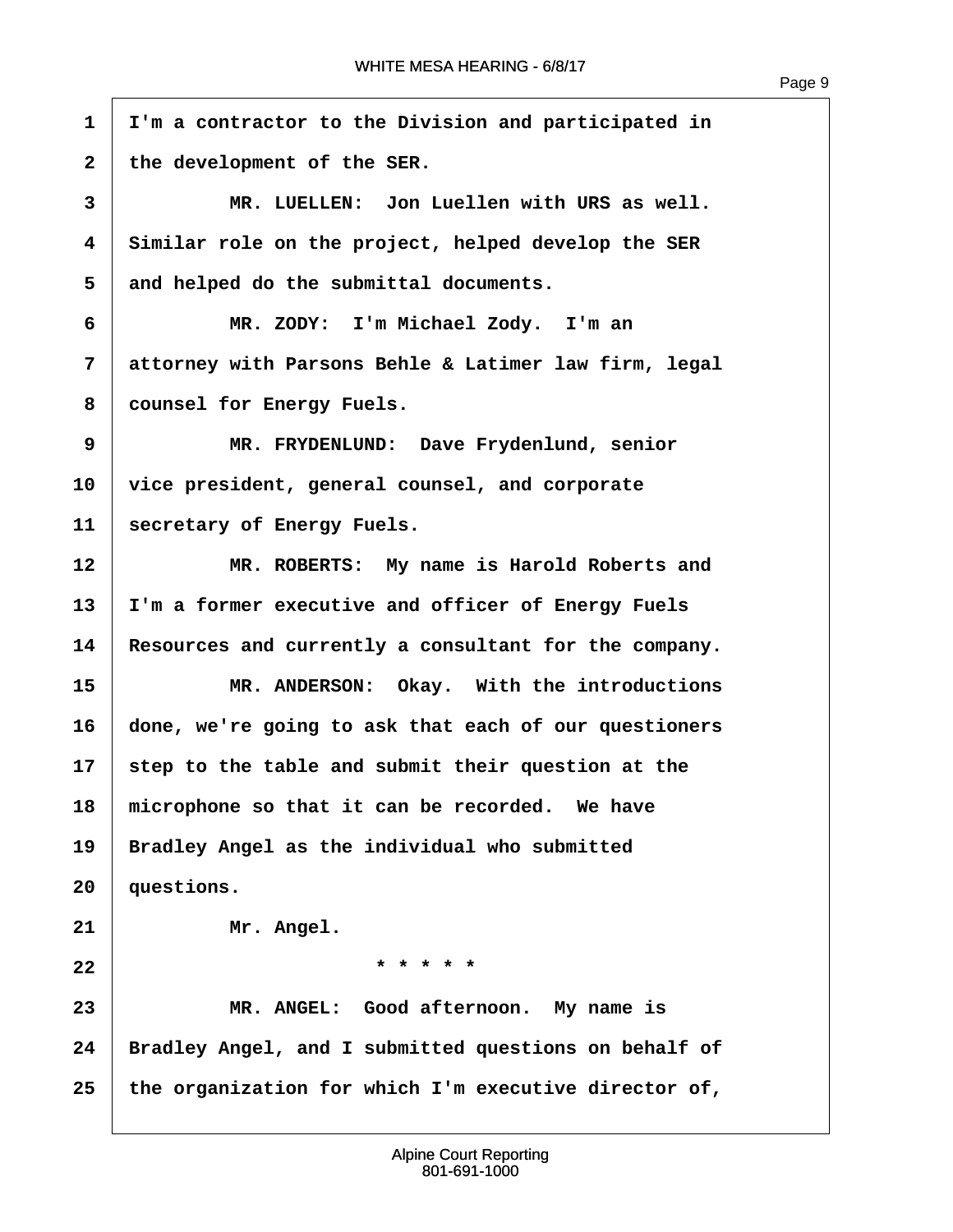**·1· ·Greenaction for Health & Environmental Justice on ·2· ·behalf of our constituents at the White Mesa Ute ·3· ·community and the surrounding communities. ·4· · · · · · And just for the record, on the agenda it ·5· ·has our name as Green Action two separate words. ·6· ·That is not our name.· And I hope there's more ·7· ·attention to detail and facts in your decision-making ·8· ·process. ·9· · · · · · Question No. 1:· What laws and regulations 10· ·apply to and are used by DEQ and the Division in 11· ·permitting and license decisions for the White Mesa** 12 | Uranium Mill? 13 **8 13** MR. GOBLE: So for the groundwater permit, **14· ·it's the Groundwater Protection Rules, which is 15· ·R317-6, and that is under the Utah Water Quality Act, 16· ·Title 19, Chapter 5. 17· · · · · · For the radioactive materials license it's** 18 Radiation Control Rules R312, 14, 15-- oh, sorry, **19· ·R313-12, 14, 15, 17, 18, 19, 22, 24, and 70.· And the 20· ·Utah Radiation Control Act is 19-3.** 21 MR. ANGEL: And that's the complete list 22 that the permit decision is based on? 23 MR. GOBLE: Yes, sir. **24· · · · · · MR. ANGEL:· And is that the complete list 25· ·that in terms of applicable laws is considered in**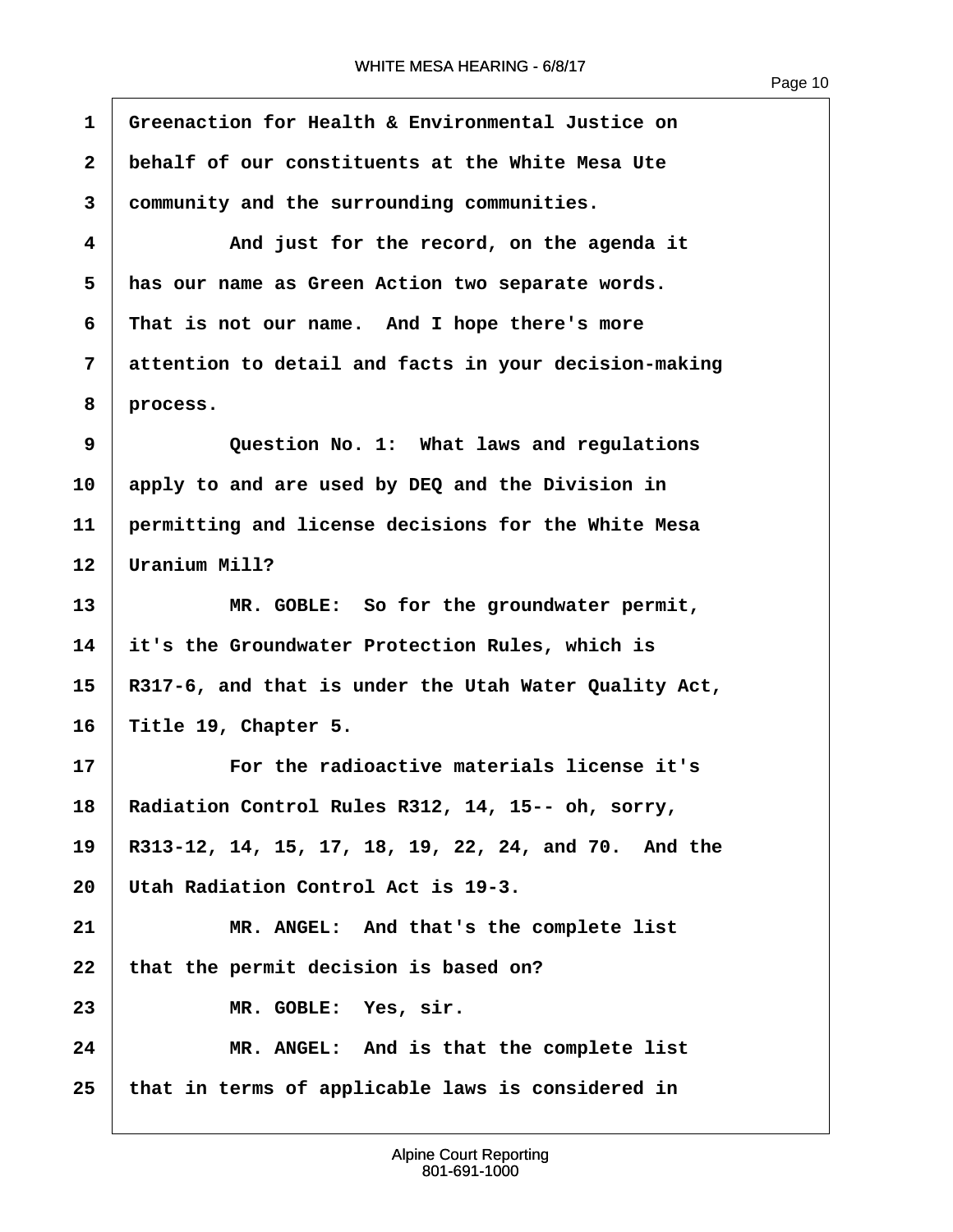```
1 vour decision?
 2 1 MR. GOBLE: Yes, sir. Because what the
 ·3· ·federal rules are referenced are actually referenced
 ·4· ·in the rules, so yes.
 ·5· · · · · · MR. ANGEL:· And so --
 ·6· · · · · · MR. GOBLE:· We as an agreement state are
·7· ·basically the NRC for the rollover over [regulatory]
 ·8· ·uranium rules for oversight.
9 IDER. MR. ANGEL: Right. And so it's -- the
10· ·Divisions and DEQ's contention that there are no
11· ·other laws that need to be considered are applicable
12 to this decision?
13 8 13 MR. RANDALL: I'm going to object because
14 that calls for a legal conclusion.
15· · · · · · MR. ANGEL:· Okay.· I'll ask the question
16 differently.
17· · · · · · Does your agency -- so just to confirm what
18 | Mr. Goble just said, you provided the full list of
19 | laws in consideration of this decision, right, to
20· ·make a decision?
21 MR. GOBLE: There are NRC guidance
22· ·documents, regulatory guides, we follow those as
23· ·well.
24 MR. ANGEL: Right. And -- okay. Great.
25· · · · · · But in terms of laws.
```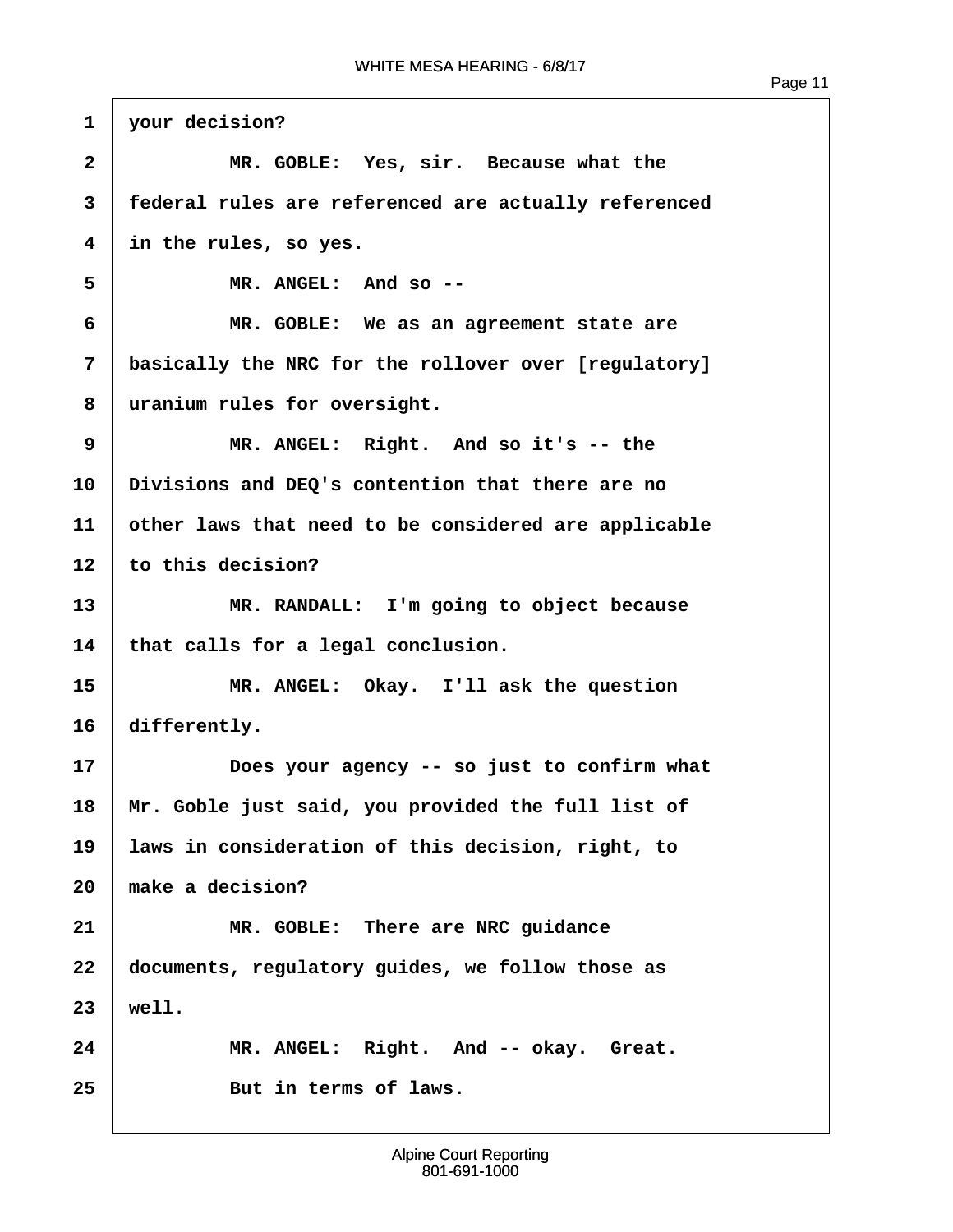1 | **MR. GOBLE: Yes. ·2· · · · · · MR. ANGEL:· Okay.· So there was another law ·3· ·I was wondering why it's not on the list. ·4· · · · · · Is the Department and Division aware of ·5· ·Title VI in the United States Civil Rights act of ·6· ·1964? ·7· · · · · · MR. RANDALL:· I object because that question ·8· ·was not submitted previously in writing as pursuant ·9· ·to our rules.** 10 MR. ANGEL: I'll reframe it. **11· · · · · · Title VI of the United Stated Civil Rights** 12 Act of 1964 is not one of the laws that you stated 13 | was applicable to your decision; is that correct? **14· · · · · · MR. RANDALL:· Can we move on to the** 15 | questions that were presented. 16 **8 16** MR. ANGEL: This was a question presented. 17 I'm just clarifying. I asked what laws and 18 regulations applied to this decision. So I'm just 19 | clarifying that Title VI is not one of those ones **20· ·mentioned in your response. 21· · · · · · MR. RANDALL:· No, not directly, but the** 22 | question has to do with the licensing action. 23 MR. ANGEL: Absolutely. **24· · · · · · MR. RANDALL:· So it doesn't directly apply 25· ·to the licensing action.**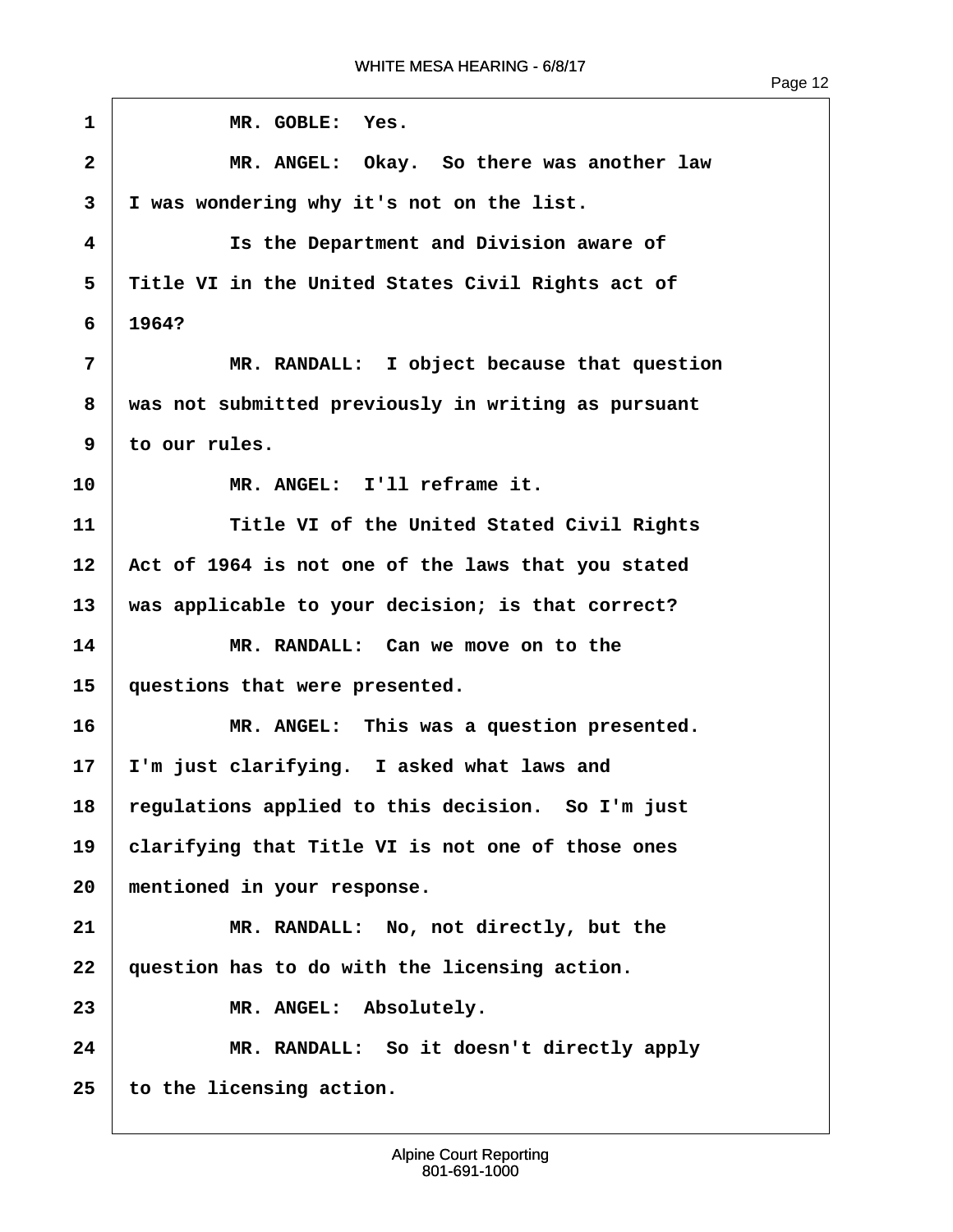| $\mathbf{1}$ | MR. ANGEL: Well, it actually does, sir.               |
|--------------|-------------------------------------------------------|
| $\mathbf{2}$ | With all due respect, I believe Utah is in the United |
| 3            | States of America, and this is not rhetoric, sir.     |
| 4            | Title VI of the United States Civil Rights Act        |
| 5            | applies to all states. And so --                      |
| 6            | MR. RANDALL: So we can list the United                |
| 7            | States Constitution and Utah has a constitution.      |
| 8            | MR. ANGEL: That's right. Let's move on.               |
| 9            | What is $--$ 2: What is the closest community         |
| 10           | to the White Mesa Uranium Mill?                       |
| 11           | MR. GOBLE: The White Mesa Ute Mountain Ute            |
| 12           | Tribe community is 4.5 miles away.                    |
| 13           | MR. ANGEL: And then is there a reason that            |
| 14           | in the opening when the June 15th hearing was         |
| 15           | announced that the reference was to Blanding and not  |
| 16           | to the White Mesa concerned community, which is       |
| 17           | clearly the closest community?                        |
| 18           | MR. ZODY: Object. That's not a -- question            |
| 19           | seems to be argumentative to me.                      |
| 20           | MR. ANDERSON: Sustained.                              |
| 21           | MR. ANGEL: Well, I believe you answered               |
| 22           | Question No. 3, how close is it to the boundary. So   |
| 23           | thank you.                                            |
| 24           | Is that correct, Mr. Goble?                           |
| 25           | MR. GOBLE: To the boundary, yeah.                     |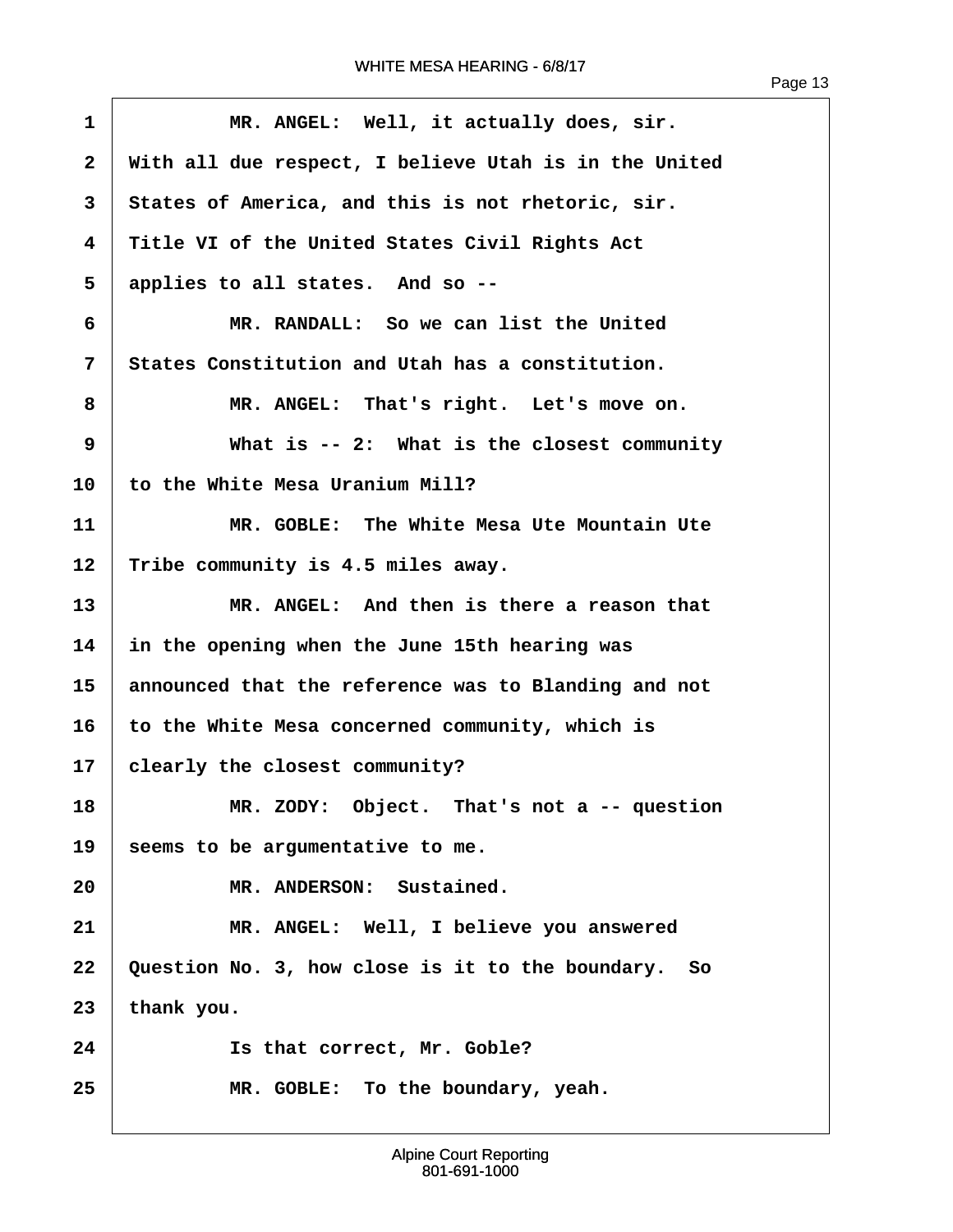| $\mathbf{1}$ | MR. ANGEL: Okay. Thanks.                             |
|--------------|------------------------------------------------------|
| $\mathbf{2}$ | Question No. 4: Do air emissions, including          |
| 3            | from the stack, piles, or any other source leave the |
| 4            | mill boundary?                                       |
| 5            | MR. JOHNSON: Yes. However, the                       |
| 6            | environmental monitoring indicates that it's below   |
| 7            | regulatory limits.                                   |
| 8            | MR. ANGEL: That wasn't my question. But it           |
| 9            | leaves the boundary.                                 |
| 10           | MR. JOHNSON: Yes.                                    |
| 11           | MR. ANGEL: Thank you.                                |
| 12           | And have any contaminants whatsoever left            |
| 13           | the boundary?                                        |
| 14           | MR. JOHNSON: Same as before --                       |
| 15           | MR. ANGEL: Yes.                                      |
| 16           | MR. JOHNSON: -- yes, but they are below              |
| $17 \,$      | regulatory limits.                                   |
| 18           | MR. ANGEL: Question No. 6: Does DEQ                  |
| 19           | acknowledge the presence of a large number of        |
| 20           | archaeological and culturally significant sites      |
| 21           | within and adjacent to the mill boundary?            |
| 22           | MR. GOBLE:<br>Yes.                                   |
| 23           | MR. ANGEL: Question No. 7, I got a letter a          |
| 24           | couple of days ago, an email with a letter attached  |
| 25           | from your agency saying you would not answer the --  |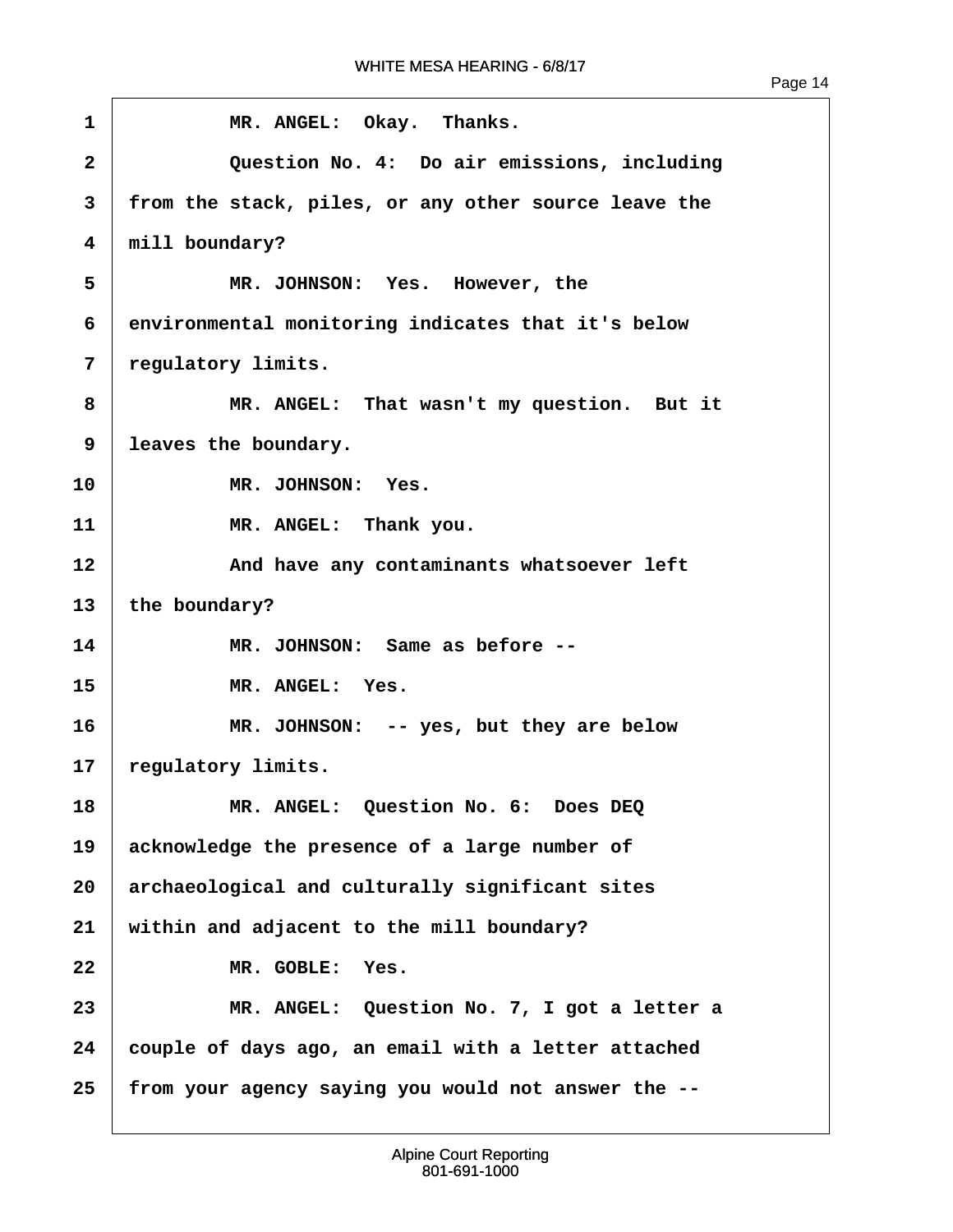| $\mathbf{1}$ | my question: Does the DEQ receive any federal        |
|--------------|------------------------------------------------------|
| $\mathbf{2}$ | funding, as though it wasn't relevant. And I was     |
| 3            | wondering if that could be explained. Seems directly |
| 4            | relevant.                                            |
| 5            | MR. RANDALL: It's not relevant to this               |
| 6            | licensing action.                                    |
| 7            | MR. ANGEL: It is if Title VI of the Civil            |
| 8            | Rights Act applies, which it does. But we can leave  |
| 9            | it at that.                                          |
| 10           | Number 8: Please describe the outreach and           |
| 11           | public notice conducted by DEQ, if any, to tribal    |
| 12           | members at the White Mesa Ute community for this     |
| 13           | permitting process.                                  |
| 14           | MR. GOBLE: So on April 11th of 2017, the             |
| 15           | Division sent the Ute Mountain Ute Tribe all the     |
| 16           | documents associated with the licensing action. This |
| 17           | allowed the tribe to present any questions or        |
| 18           | concerns they had regarding the licensing action     |
| 19           | before the documents were sent out for public        |
| 20           | comment, and we received no such question or comment |
| 21           | from the tribe before the period began.              |
| 22           | MR. ANGEL: And -- thanks for that                    |
| 23           | information. However, that's not the question I      |
| 24           | asked.                                               |
| 25           | What public -- outreach and public notice            |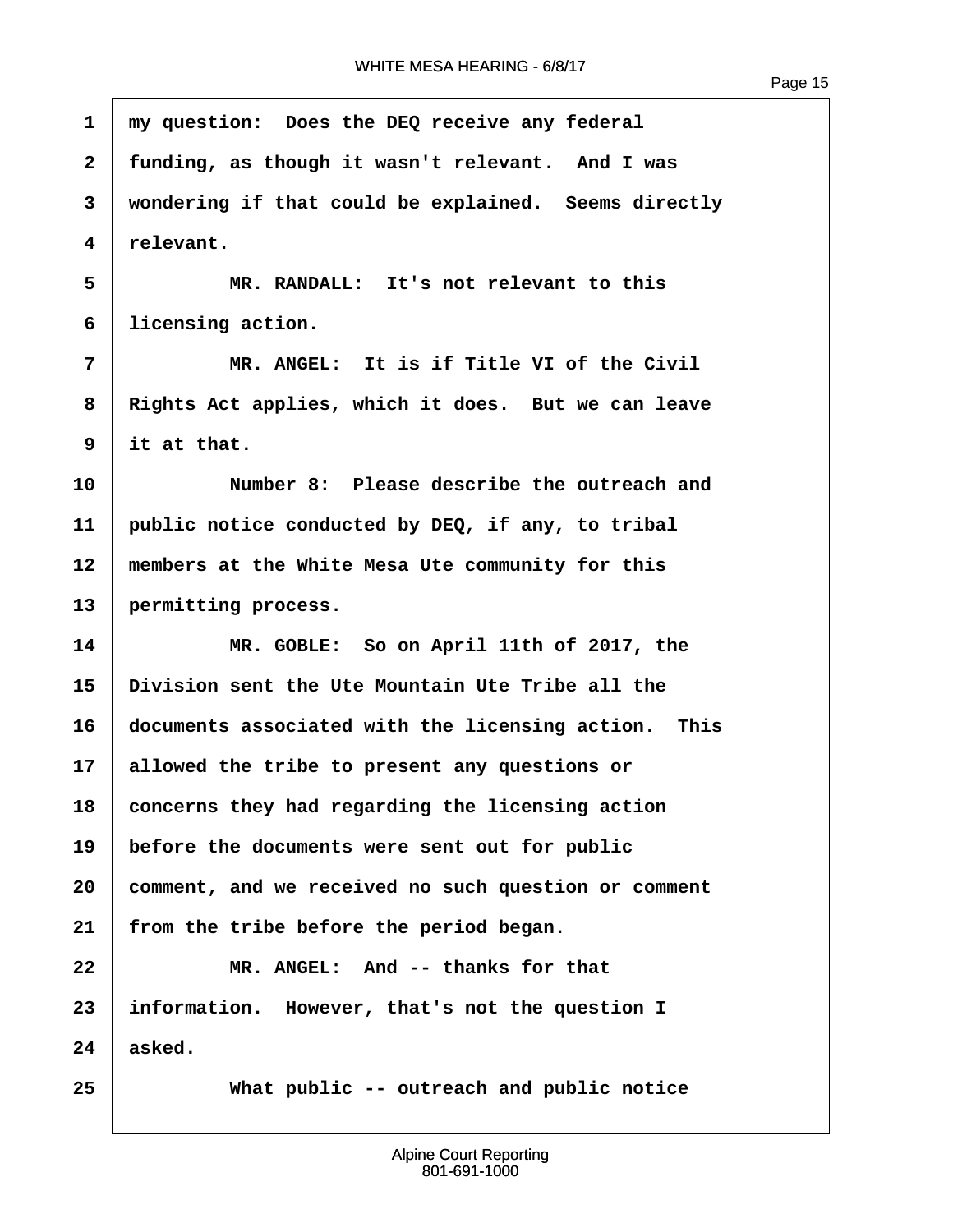$\sqrt{ }$ 

| $\mathbf{1}$ | was conducted by the agency to tribal members at the |
|--------------|------------------------------------------------------|
| $\mathbf{2}$ | White Mesa Ute community?                            |
| 3            | MR. GOBLE: Our point of contact is Scott             |
| 4            | Clow and Colin Larrick and their attorney Leland     |
| 5            | Begay. That's who we sent it to.                     |
| 6            | After we sent it to them, I don't know how           |
| 7            | they disseminated the information to the tribal      |
| 8            | members.                                             |
| 9            | MR. ANGEL: So your agency did not directly           |
| 10           | disseminate information and notice to tribal members |
| 11           | at White Mesa directly. You used your outreach to -- |
| 12           | MR. GOBLE: I explained what we did.                  |
| 13           | MR. ANGEL: Okay. Thank you.                          |
| 14           | And I guess that's the answer to No. 9:<br>How       |
| 15           | many tribal members, if any, were sent notice of     |
| 16           | opportunities for public comment on this             |
| 17           | permit/license renewal process? And I guess the      |
| 18           | answer is other than your point of contact.          |
| 19           | MR. GOBLE: Yes, sir. Same answer.                    |
| 20           | MR. ANGEL: All right. Well, thank you very           |
| 21           | much.                                                |
| 22           | MR. GOBLE: Yep.                                      |
| 23           | MR. ANDERSON: Thank you, Mr. Angel.                  |
| 24           | * * * * *                                            |
| 25           | In the order that we've set out, as I                |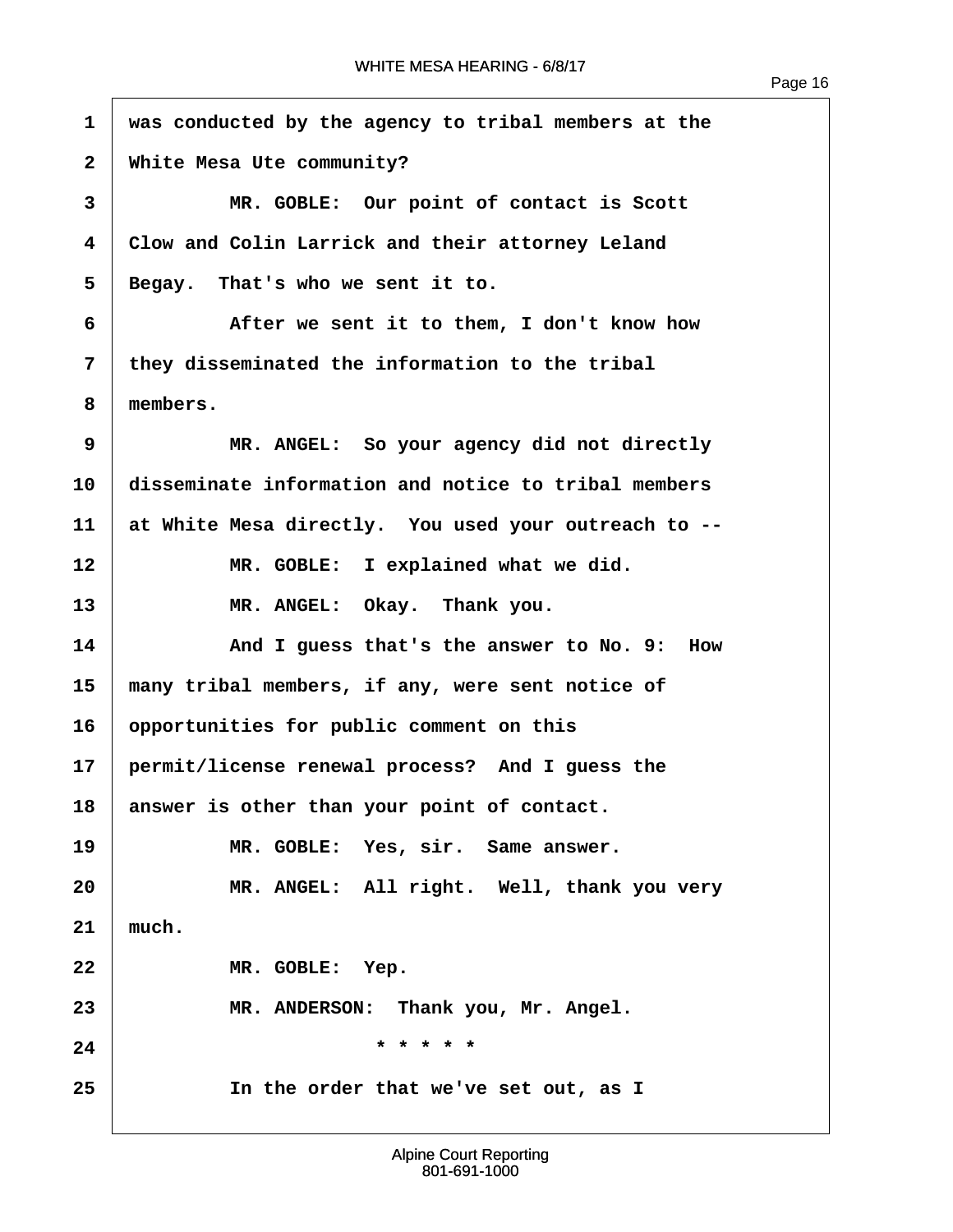**·1· ·explained before, the next is Grand Canyon Trust. ·2· · · · · · Would you please state your name for the ·3· ·reporter. ·4· · · · · · MR. PAUL:· My name's Aaron Paul.· I'm the** 5 | staff attorney with Grand Canyon Trust. **·6· · · · · · Thank you for taking the time today to ·7· ·answer the questions that we posed.· We appreciate**  $8$  it. **9 I MR. ANDERSON:** Thanks for coming. **10· · · · · · MR. PAUL:· First question on our list was 11· ·the following:· In its discussion of Reclamation Plan** 12 Revision 5.1, the Division's Technical Evaluation and **13· ·environmental Assessment observes Energy Fuels "could 14· ·not resolve all of the staff's concerns" with the 15· ·proposed evapotranspirative cover system.· I'm 16· ·wondering what the Divisions unresolved concerns are. 17· · · · · · MR. TOPHAM:· The licensee is required to 18· ·provide a plan that has a high probability of** 19 | success. Quoting from 10 CFR 40, Appendix A **20· ·Criterion 4(d), which is referenced in our state 21· ·rules, "A full self-sustaining vegetative cover must 22· ·be established or rock cover employed to reduce wind** 23 and water erosion to negligible levels. Where a full **24· ·vegetative cover is not likely to be self-sustaining 25· ·due to climatic or other conditions, such as in**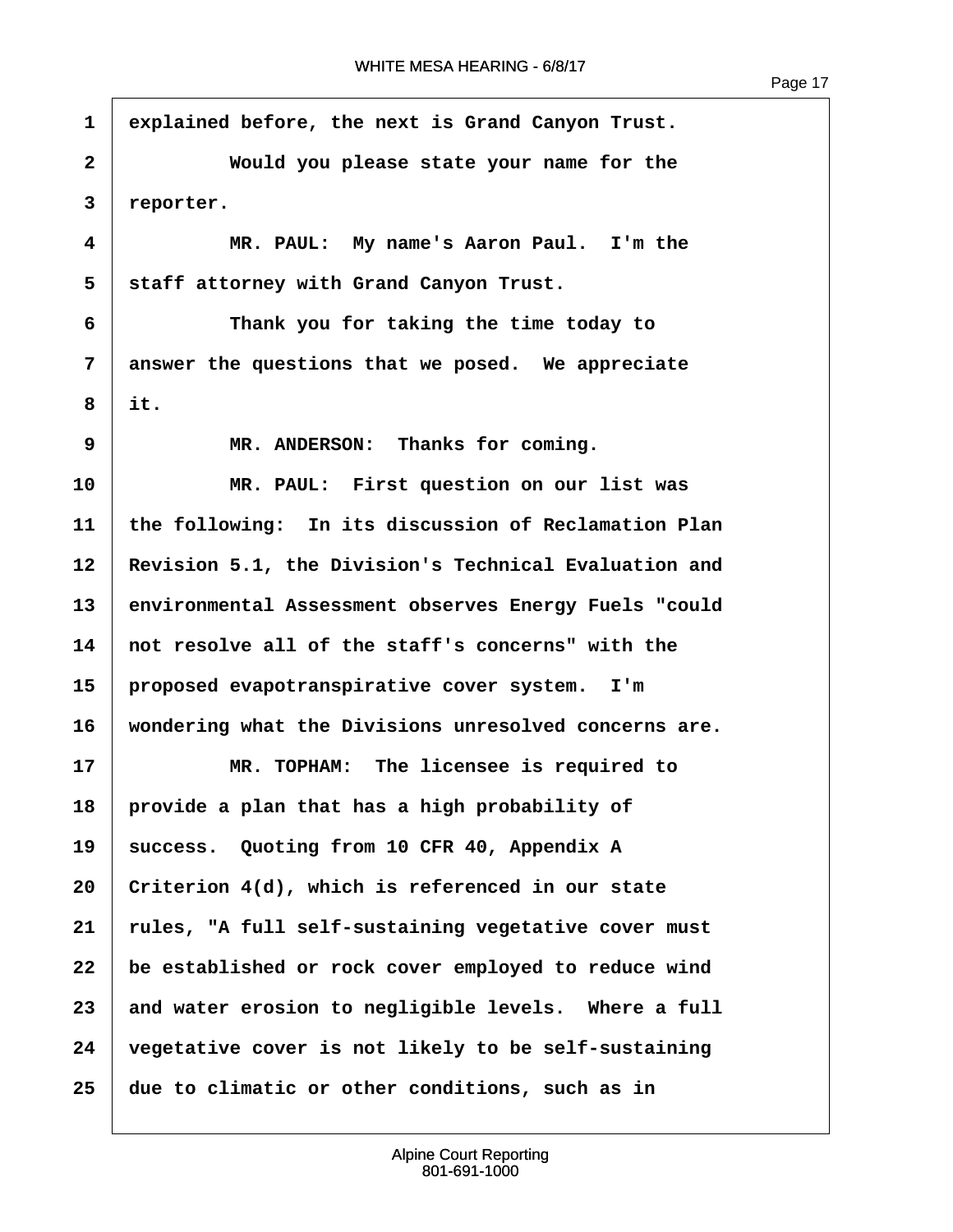$\overline{1}$ 

| $\mathbf{1}$ | semi-arid and arid regions, rock cover must be        |
|--------------|-------------------------------------------------------|
| $\mathbf{2}$ | employed on slopes of the impoundment system.<br>The  |
| 3            | NRC" -- or I might add parenthetically in this case,  |
| 4            | the state -- "will consider relaxing this requirement |
| 5            | for extremely gentle slopes such as those which may   |
| 6            | exist on the top of the pile."                        |
| 7            | The -- federal government has provided                |
| 8            | guidance documents including NUREG/CR 7028 to provide |
| 9            | guidance on designing and constructing                |
| 10           | evapotranspirative covers such as has been proposed   |
| 11           | in Reclamation plan 5.1. Too little data existed in   |
| 12           | the public record or in sources that the licensee     |
| 13           | provided to the state to convince us that the         |
| 14           | evapotranspirative cover would meet these             |
| 15           | requirements.                                         |
| 16           | Just to make sure that I have fully covered           |
| 17           | your question there.                                  |
| 18           | MR. PAUL: So if I understood correctly, the           |
| 19           | primary concern is that not enough vegetation will be |
| 20           | established on the evapotranspirative cover to        |
| 21           | adequately promote evapotranspiration?                |
| 22           | MR. TOPHAM: Correct. We were not convinced            |
| 23           | that the diversity and density of vegetation could be |
| 24           | achieved.                                             |
| 25           | MR. PAUL: Okay. So it wasn't under --                 |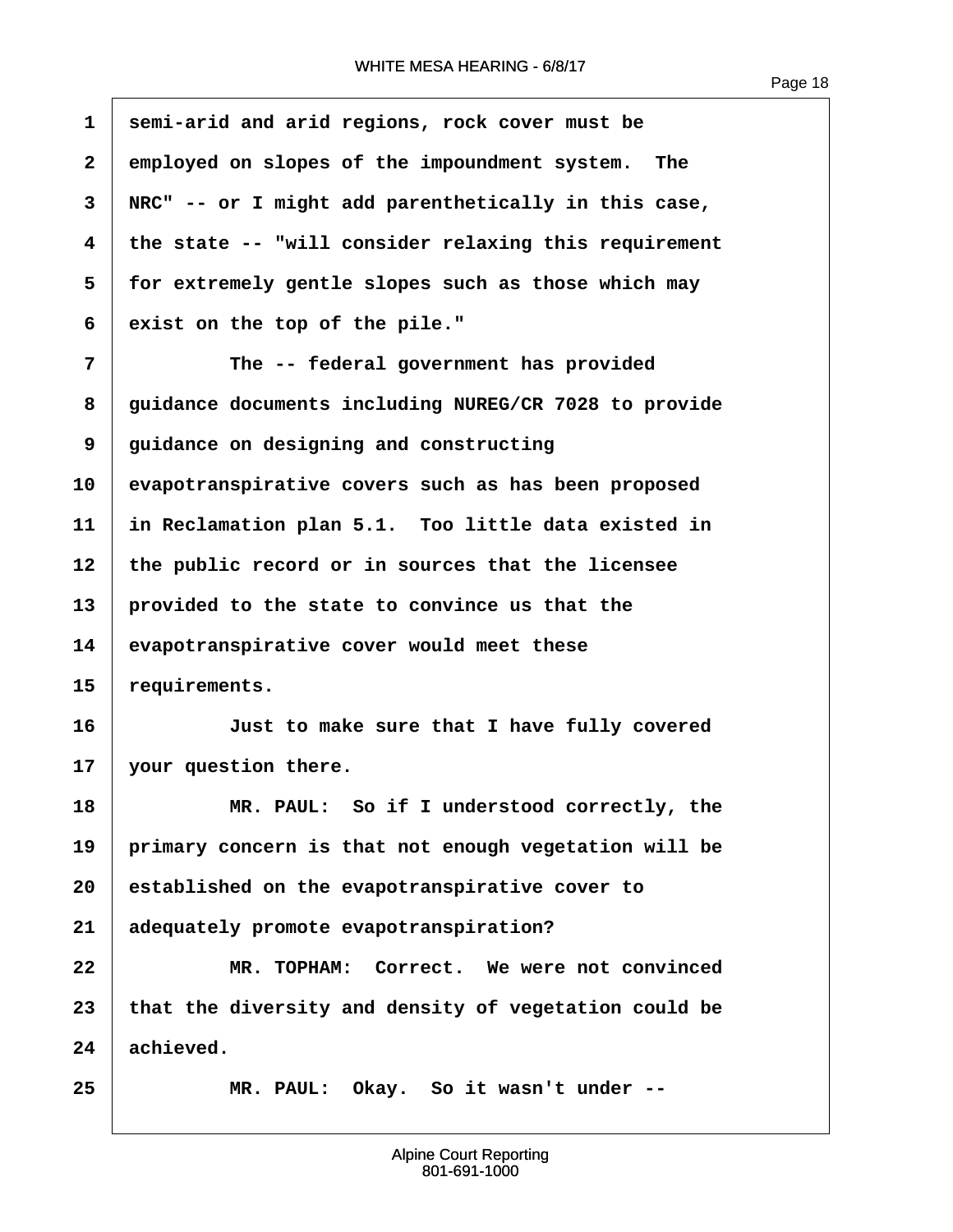$\sqrt{ }$ 

| Page | -19 |
|------|-----|
|------|-----|

| 1            | MR. TOPHAM: We're open to other data, to             |
|--------------|------------------------------------------------------|
| $\mathbf{2}$ | additional data.                                     |
| 3            | MR. PAUL: Understood. So it wasn't other             |
| 4            | issues with, say, the layers and the cover and lack  |
| 5            | of a capillary break, things of that nature? It was  |
| 6            | basically the vegetation issue?                      |
| 7            | MR. TOPHAM: I believe the questions on               |
| 8            | capillary break and so forth come up a little bit    |
| 9            | later. Your general concern here had to do with      |
| 10           | diversity and density on vegetation as well as       |
| 11           | biointrusion.                                        |
| 12           | MR. PAUL: Okay.                                      |
| 13           | MR. TOPHAM: And I believe biointrusion also          |
| 14           | comes up later.                                      |
| 15           | MR. PAUL: So let me move on, then.                   |
| 16           | So my second question was: Why the Division          |
| 17           | is proposing to require the company to revert to the |
| 18           | 1996 cover design if the test section for the        |
| 19           | evapotranspirative cover fails to meet the           |
| 20           | performance criteria that is set out in the          |
| 21           | Stipulation and Consent Agreement.                   |
| 22           | MR. TOPHAM: As we view it, it's not really           |
| 23           | a reversion to the rock cover because the rock armor |
| 24           | cover is fully approved. In 1996 the Nuclear         |
| 25           | Regulatory Commission approved that cover. And we    |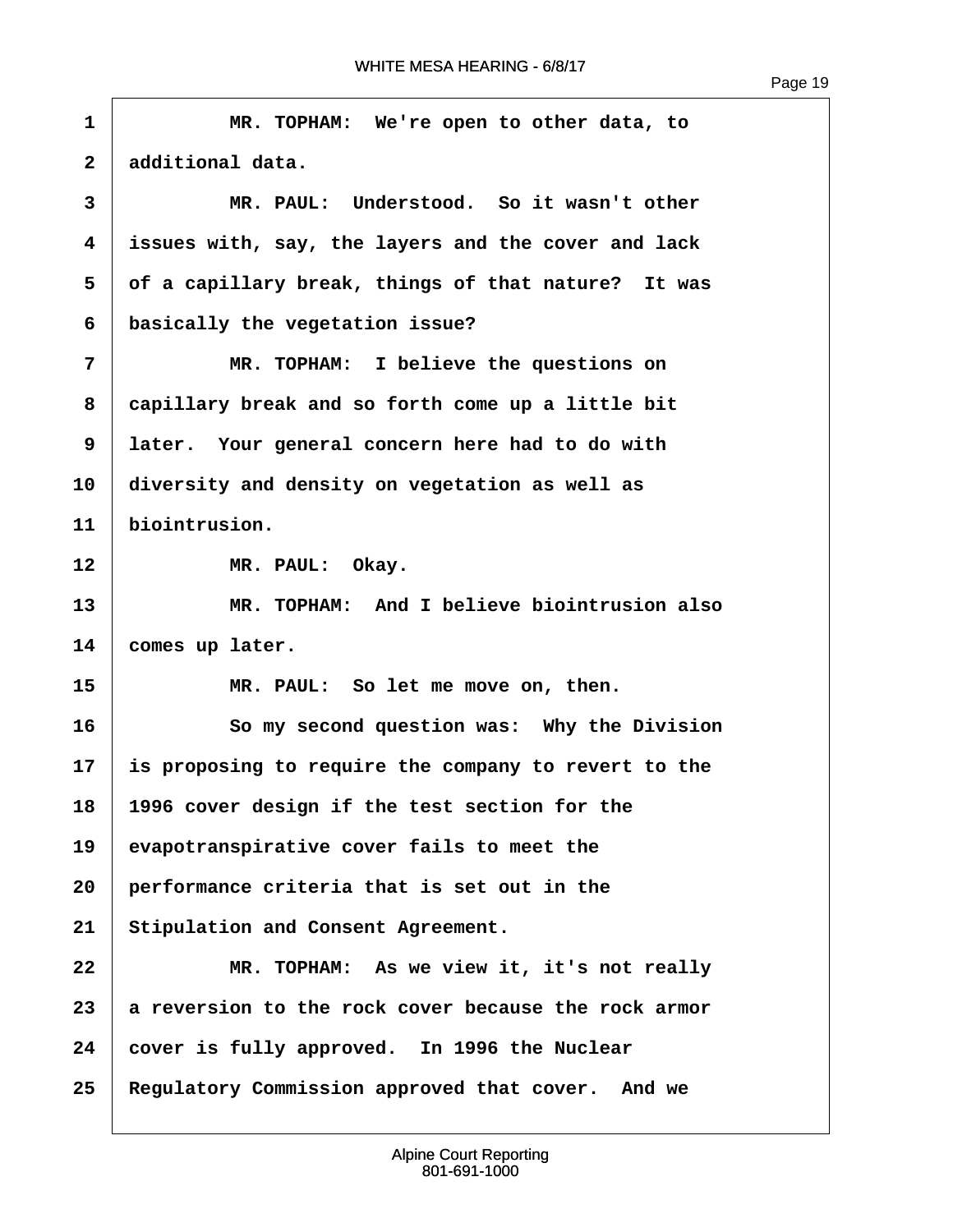Page 20

**·1· ·need to have something in the reclamation plan that ·2· ·can be used should the -- should closure proceed at ·3· ·this point. ·4· · · · · · MR. PAUL:· So if I understood the consent ·5· ·agreement correctly, it seems with some conditions to ·6· ·provide for a fallback, basically, an automatic ·7· ·fallback to the 1996 cover design if the Division is ·8· ·ultimately unsatisfied with ET -- ET meaning ·9· ·evapotranspirative -- ET cover or any adjustments** 10 that are made to the cover. **11· · · · · · Am I understanding the consent agreement** 12 **correctly? 13· · · · · · MR. TOPHAM:· Our intention was to make clear 14· ·that there was an approved system that could be 15· ·employed and that entering into the agreement, the** 16 Stipulation and Consent Agreement, would not extend **17· ·an automatic approval of the new system, that it was 18· ·a demonstration project, and it's a way to hold the 19· ·licensee accountable for the terms that were 20· ·negotiated in that process. 21· · · · · · MR. PAUL:· Okay.· I'll move on to my third 22· ·question and perhaps ask for follow-up in that 23· ·context. 24· · · · · · So why isn't the Division requiring the 1996 25· ·cover design to meet the same performance standards**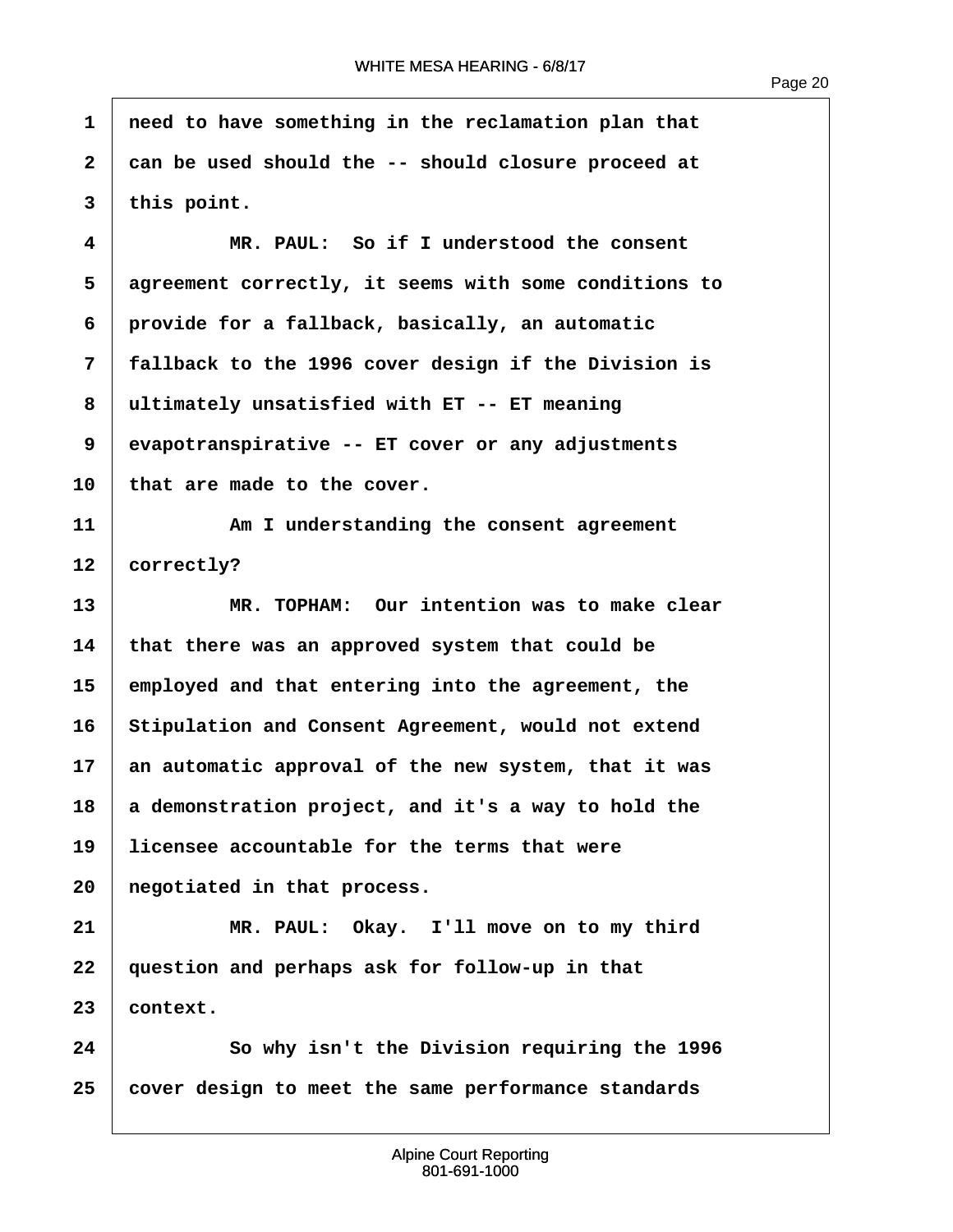**·1· ·as the ET cover design is being required to meet? ·2· · · · · · MR. TOPHAM:· I would answer that in two ·3· ·ways.· The first is that the technical standards for ·4· ·the two systems are different.· Therefore, the review** 5 **process would have to be different. ·6· · · · · · And the second is that the rock armor system ·7· ·had already been fully vetted.· It had been through a ·8· ·review process and had been approved.· So there was ·9· ·no reason since it wasn't being submitted as a new 10· ·element to review it again. 11** *I* **MR. PAUL: I guess to get at the heart of my 12· ·confusion, I mean, is there any expectation that the 13· ·1996 cover design will perform better than the ET 14· ·cover?· Does the Division think that the 1996 cover 15· ·design may be better than the ET cover? 16· · · · · · MR. TOPHAM:· That is why we are doing the 17· ·data collection and analysis and demonstration** 18 | project. We don't know which will be better in this 19 particular climate. We're hopeful that we find a **20· ·solution, and then we would use the superior**  $21$  solution. **22· · · · · · MR. PAUL:· But if the 1996 cover isn't being 23· ·tested, how are you going to determine which solution 24· ·is superior? 25· · · · · · MR. TOPHAM:· I believe if you read the**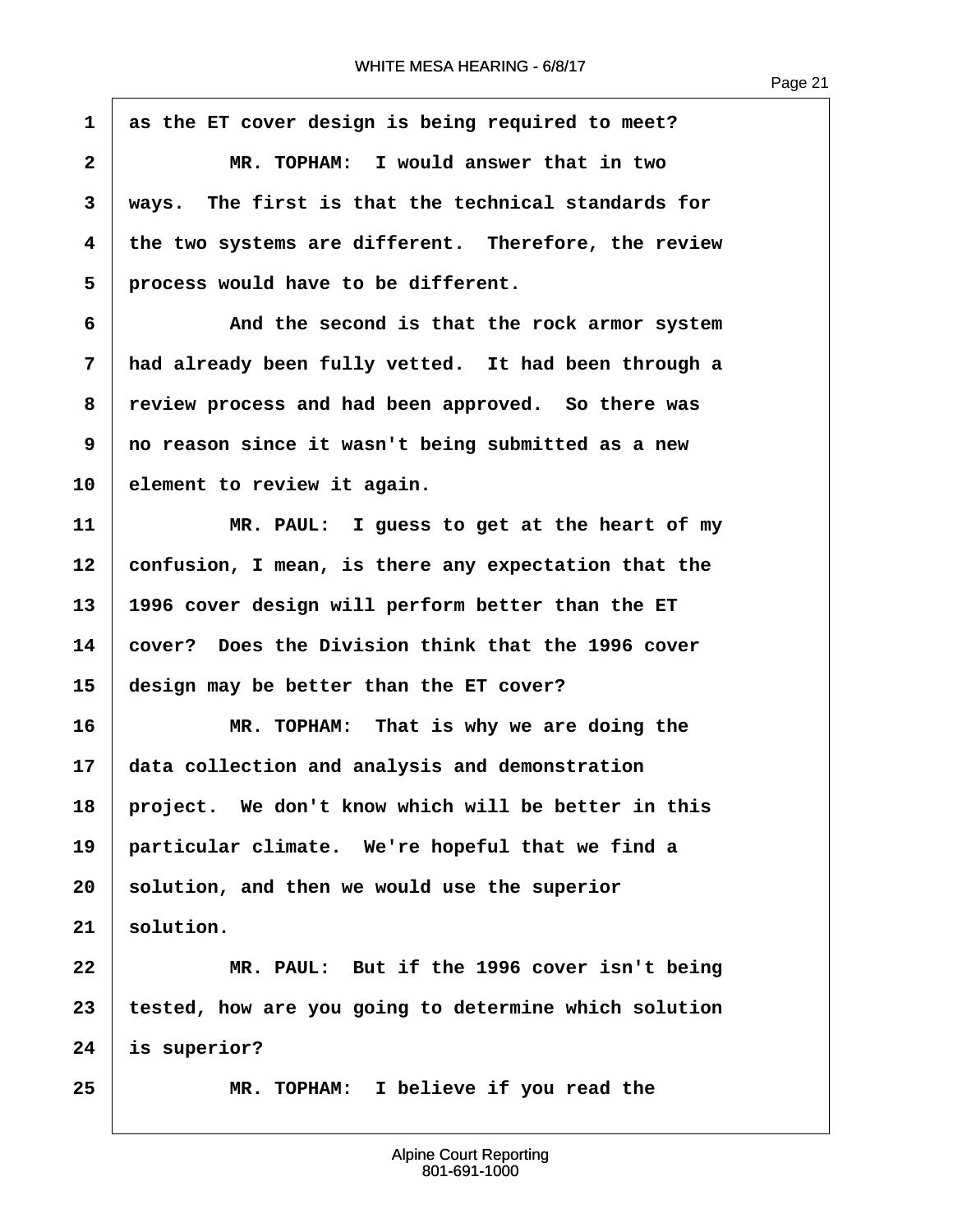$\sqrt{ }$ 

| $\mathbf{1}$ | Stipulation and Consent Agreement carefully, you'll    |
|--------------|--------------------------------------------------------|
| $\mathbf{2}$ | see a lot of what we're looking for, trying to         |
| 3            | determine which parameters -- trying to determine      |
| 4            | that the parameters that are outlined in 10 CFR 40 --  |
| 5            | if I go back to my notes here, the cited section in    |
| 6            | Appendix A, if $-$ if $-$ we're trying to see that the |
| 7            | new cover system meets those criteria.                 |
| 8            | MR. PAUL: Uh-huh.                                      |
| 9            | MR. TOPHAM: If it does, then the licensee              |
| 10           | has -- has made a proposal that we could consider      |
| 11           | fully vetted.                                          |
| 12           | MR. PAUL: And if it doesn't? And if it                 |
| 13           | doesn't, my understanding is they can -- the licensee  |
| 14           | can submit some changes to the ET cover, which the     |
| 15           | Division will consider and perhaps implement, but      |
| 16           | ultimately the Division is unsatisfied. I think that   |
| 17           | the consent agreement says the 1996 cover will be      |
| 18           | built.                                                 |
| 19           | Am I -- I just -- I'm not trying to -- this            |
| 20           | isn't a gotcha question. I'm just trying to            |
| 21           | understand that that's the system that's --            |
| 22           | MR. TOPHAM: If the data cannot support the             |
| 23           | new cover design, we have a fully approved cover that  |
| 24           | we could implement. That's the extent to which I'm     |
| 25           | willing to speculate at this point.                    |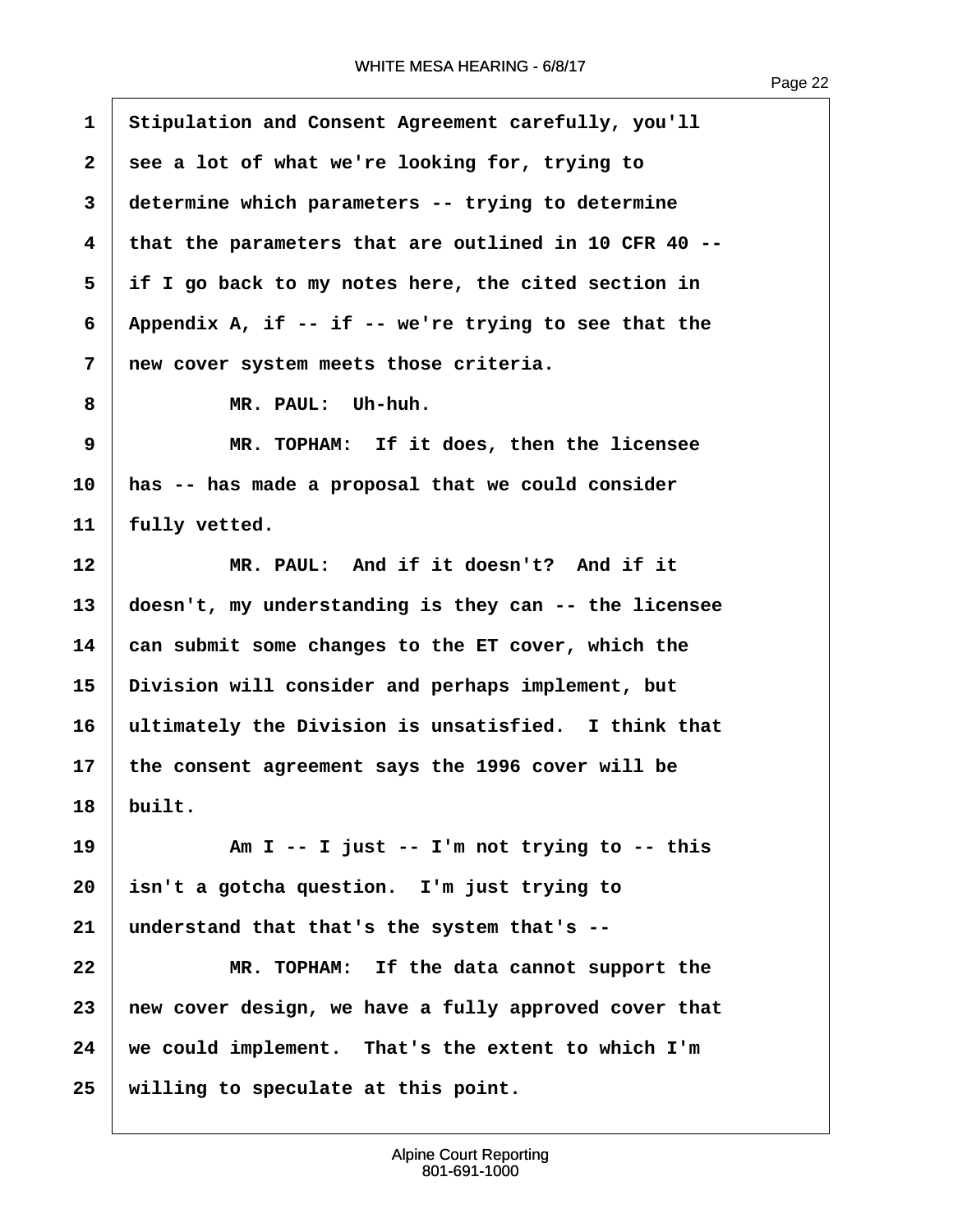| $\mathbf{1}$            | MR. PAUL: Okay. I'll move on.                         |
|-------------------------|-------------------------------------------------------|
| $\mathbf{2}$            | So why did the Division enter into the                |
| 3                       | Stipulation and Consent Agreement to govern           |
| $\overline{\mathbf{4}}$ | reclamation of Cell 2?                                |
| 5                       | MR. TOPHAM: I began to mention earlier that           |
| 6                       | the Stipulation and Consent Agreement was a mechanism |
| 7                       | to hold the licensee accountable for the agreements   |
| 8                       | that we had negotiated in terms of collecting         |
| 9                       | additional data and assessing the performance of the  |
| 10                      | new system.                                           |
| 11                      | MR. RANDALL: Let me explain it this way:              |
| 12                      | The 1996 cover is -- has -- was approved by the NRC.  |
| 13                      | It was deemed to meet all applicable performance      |
| 14                      | criteria. The NRC's approved that. We're not going    |
| 15                      | to revisit that. There's no reason to.                |
| 16                      | The licensee applied for us to consider the           |
| 17                      | evapotranspirative cover. The staff reviewed the      |
| 18                      | application and determined that there was             |
| 19                      | insufficient data to decide whether or not the new    |
| 20                      | proposed cover, the alternate cover, would meet       |
| 21                      | applicable criteria.                                  |
| 22                      | The purpose of that consent agreement is to           |
| 23                      | set out the parameters for testing of the             |
| 24                      | evaporative -- the ET cover so that the Division has  |
| 25                      | sufficient data to make a final decision up to seven  |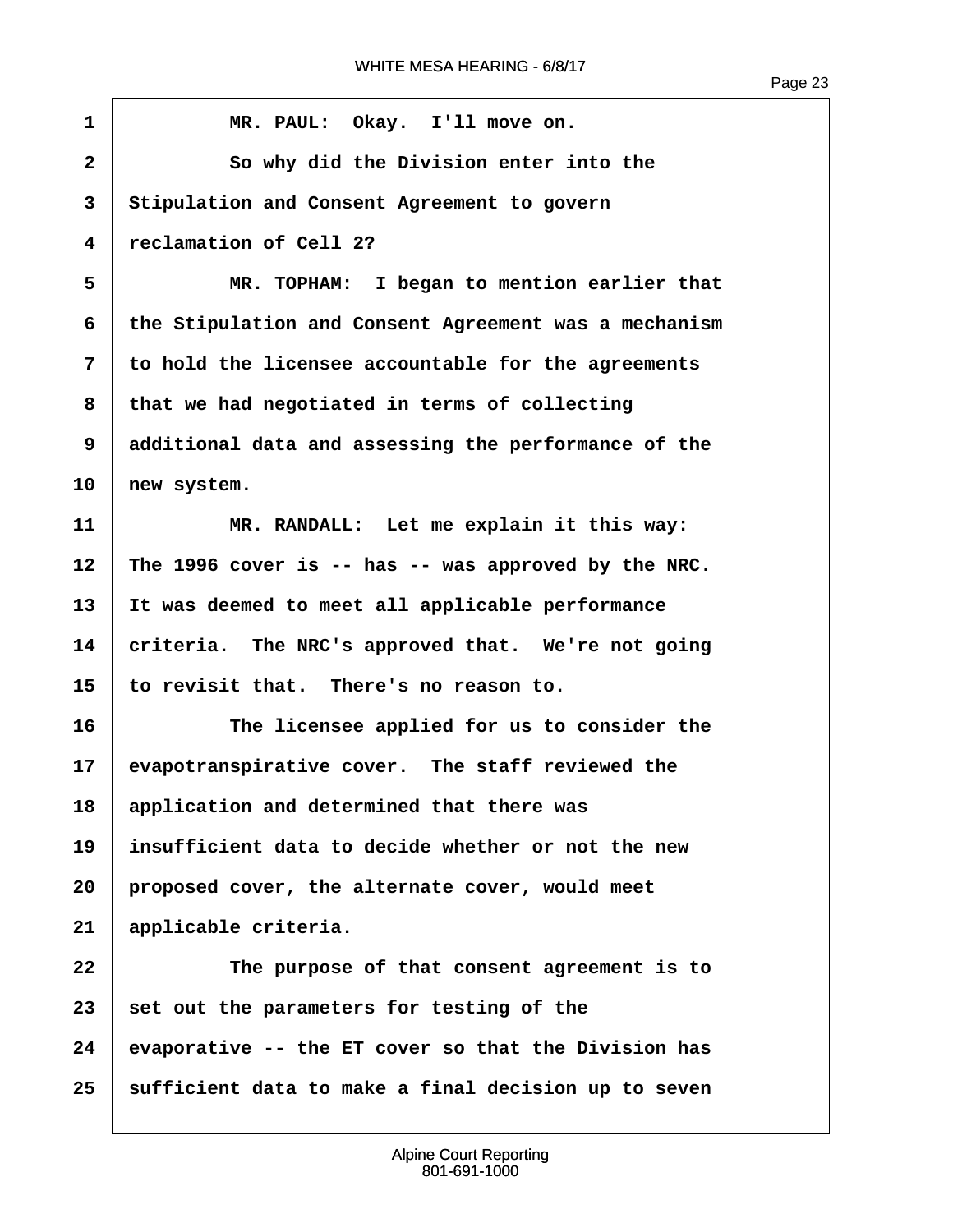**·1· ·years from now to decide whether the ET cover meets ·2· ·applicable criteria. 3 i** *Inat's the only reason for the consent* **·4· ·agreement was to set the parameters under which the ·5· ·data would be collected upon which a decision could ·6· ·be made in the future. ·7· · · · · · MR. PAUL:· Was there a concern that the ·8· ·company might not meet its obligations without a ·9· ·consent agreement to -- to carry out the testing as 10· ·proposed?· I mean, it just seemed unusual to me that 11· ·there was a consent agreement on this.· And so I'm 12· ·just curious what motivated that.· Sounds like you 13· ·guys just wanted to have a better enforcement** 14 mechanism in place. 15 **Am I understanding that correctly? 16· · · · · · MR. RANDALL:· I think that's correct. I 17· ·mean, the proposal was to put -- you know, Cell 2 has 18· ·been covered -- and we'll get into this later, but** 19 **Cell 2** is completely covered with a radon barrier, **20· ·and we just want the formal mechanism -- enforcement 21· ·mechanism to describe the basis upon which the** 22 | testing would occur and what would happen. 23 **1 11 If it fails, they have to use the approved**  $24 \mid \text{cover.}$ **25· · · · · · MR. PAUL:· So one of the subparts to my**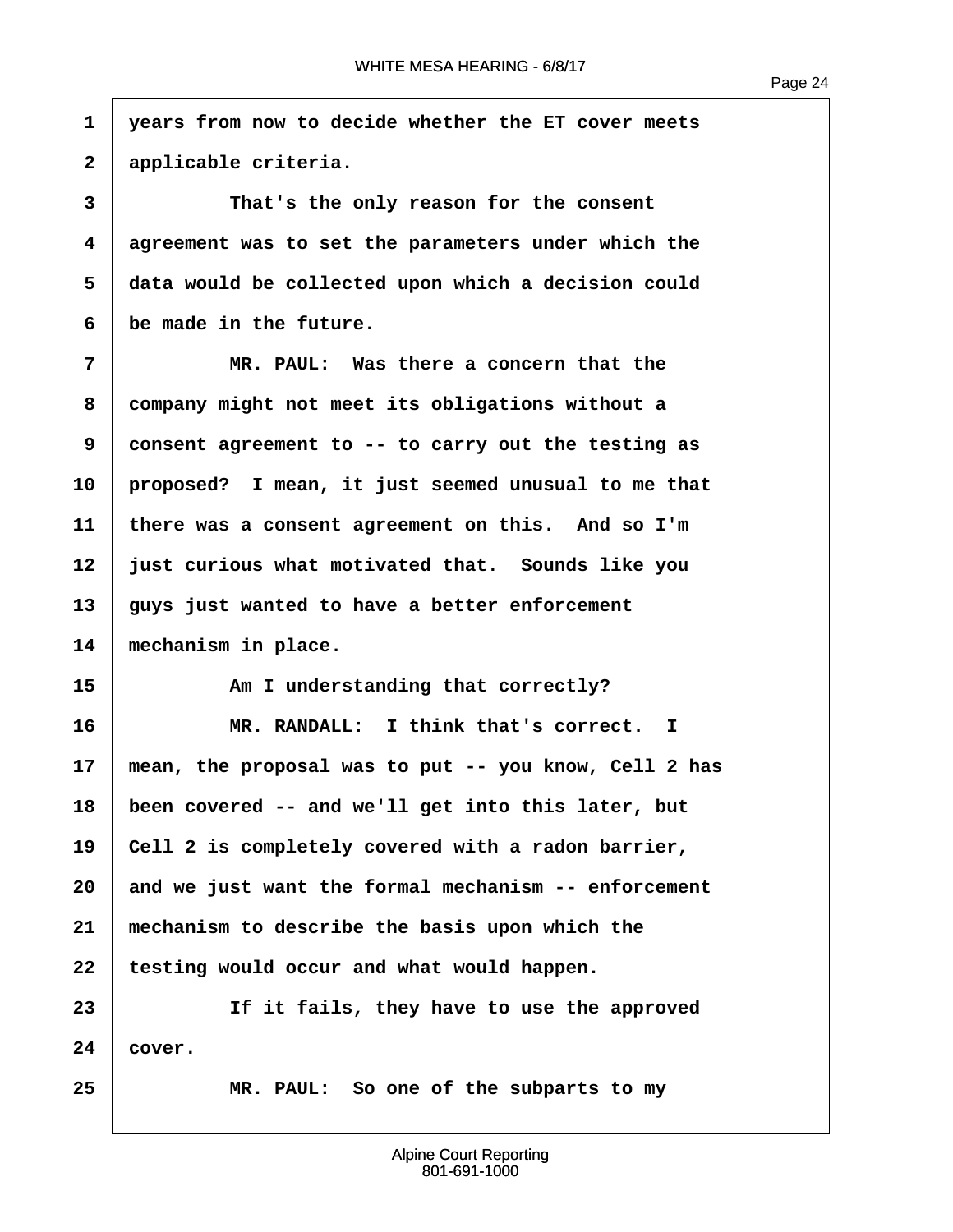Page 25

**·1· ·question was whether the Division concluded that the ·2· ·company violated any regulatory requirements before ·3· ·entering in the Stipulation and Consent Agreement? ·4· · · · · · MR. RANDALL:· No, none whatsoever. ·5· · · · · · MR. PAUL:· This is a pretty technical ·6· ·question, No. 5.· Or at least for me it's technical, ·7· ·perhaps not for other folks out there.· But the test ·8· ·section, the primary test section, as I understand ·9· ·it, of the evapotranspirative cover is supposed to be 10· ·installed in the southeast corner of Cell 2 in an 11· ·area that's sloped at a grade of 1 percent, meaning 12· ·that the top layer is going to have a topsoil gravel** 13 | mixture rather than all topsoil. **14· · · · · · And so I'm curious whether in light of that 15· ·difference and what's going to happen on the vast 16· ·majority of the cover, the Division thinks the test 17· ·section is going to be representative of the rest of** 18 the evapotranspirative cover. **19· · · · · · MR. TOPHAM:· I realize it's going to take a 20· ·little bit longer than a yes or no answer here. 21· · · · · · Appendix A to the reclamation plan included** 22 | test data on all of the stockpiles of material that 23 | were intended for use on the Cell 2 cover. That **24· ·included all of the topsoil.· That material, the 25· ·topsoil material, included a gravel fraction and, in**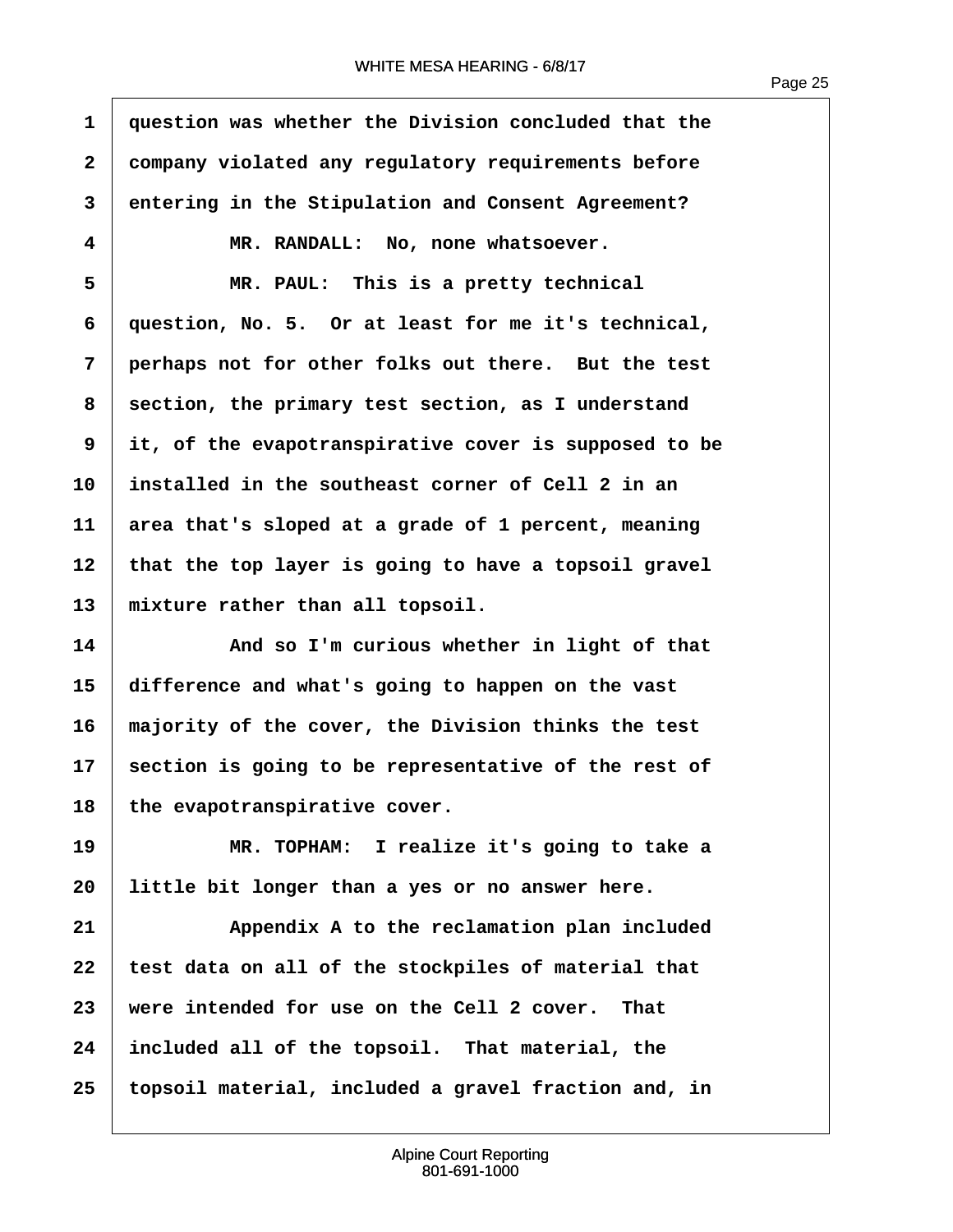**·1· ·fact, it's the same material as specified for the**

Page 26

2 test section. **·3· · · · · · So with that in mind, using the same ·4· ·materials we would expect the same performance, yes. ·5· · · · · · MR. PAUL:· And even though there's -- if I ·6· ·understood correctly, even though there's going to be ·7· ·some gravel, which I would assume would inhibit plant ·8· ·growth to some degree in a 1 percent sloped area, is ·9· ·what you're saying is you think the -- when you say 10· ·performance, the plant growth on the -- in the all 11· ·topsoil section on the cover that's at a slope of 12· ·less than 1 percent is going to be the same -- the** 13 | same performance? **14· · · · · · MR. TOPHAM:· The purpose of the gravel -- 15· ·and I hope this helps answer the question -- is to 16· ·provide some erosion protection while the plants are 17· ·having an opportunity to take and establish their** 18 **root** systems. 19 | **MR. PAUL:** Okay. **20· · · · · · MR. TOPHAM:· And that will be required so 21· ·that the licensee doesn't have to go in and mess up** 22 the plants, so to speak, to repair areas that may **23· ·have eroded.· It is a small amount of erosion 24· ·protection that's there for a temporary protection 25· ·until the root system takes.**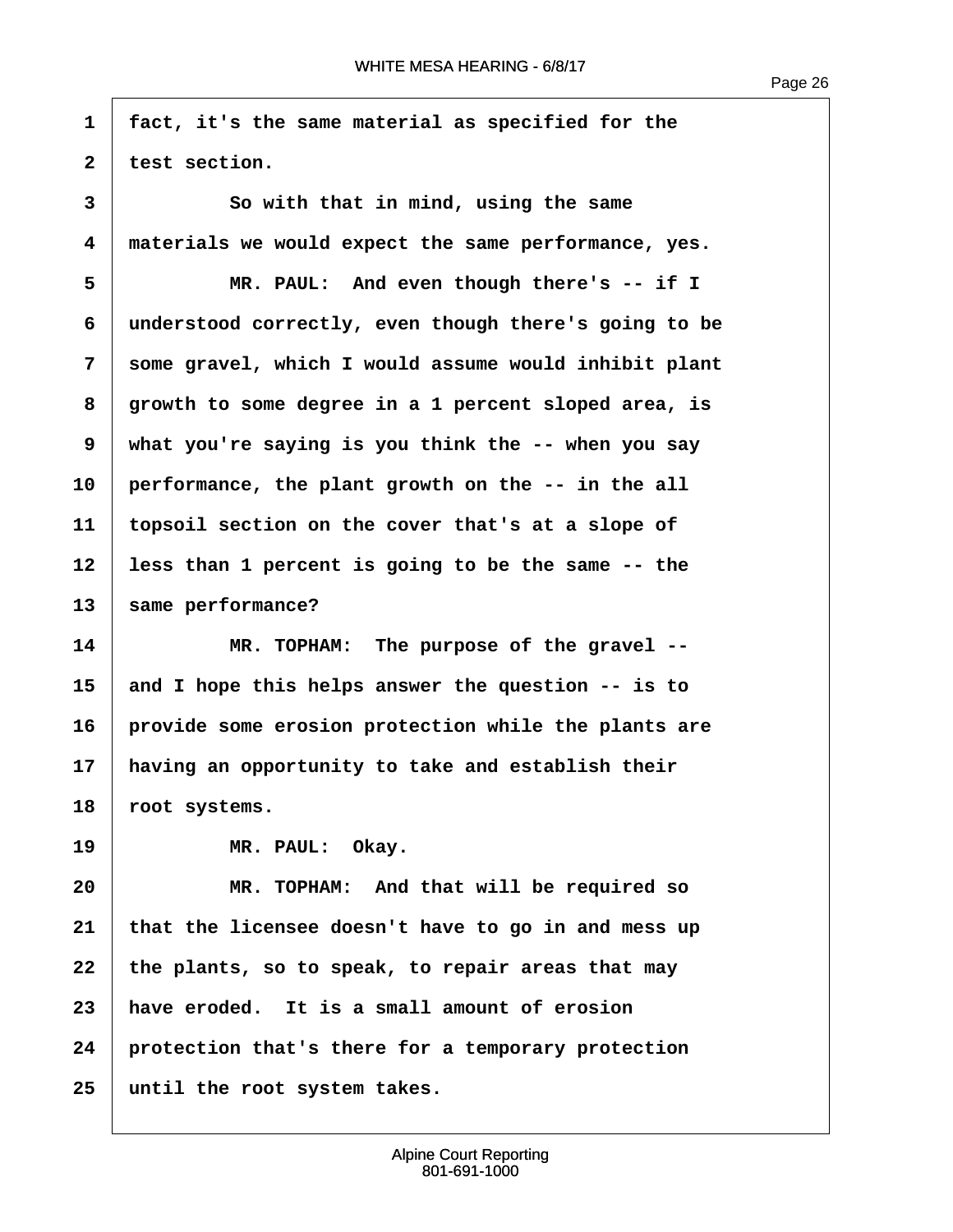**·1· · · · · · So the -- the answer is we do expect the** 2 | same performance. **·3· · · · · · MR. PAUL:· Okay.· My sixth question was ·4· ·whether the Division evaluated an off-site disposal ·5· ·option for the uranium byproduct material of the ·6· ·White Mesa Mill? ·7· · · · · · MR. GOBLE:· So the answer is no.· And the ·8· ·reason why is because in 10 CFR 40, Appendix A -- ·9· ·sorry.· In 10 CFR 40, Appendix A, the intention for 10· ·11e.(2) byproduct material, whether that be tailings 11· ·or other 11e.(2) waste, its intention is for it to be** 12 disposed of on-site tailing cells in accordance with **13· ·Criterion 6.· Criterion 2 describes it is federal 14· ·policy that in order to avoid small proliferation of 15· ·small waste -- small waste disposal sites, byproduct 16· ·material from the In-Situ leach operations, such as 17· ·residues from solution extraction and contaminated 18· ·control processes and wastes from small remote above 19· ·ground extraction operations must be disposed of in 20· ·existing large mill tailings disposal site.· The 21· ·White Mesa Uranium Mill is allowed by their license** 22 to receive byproduct material from In-Situ lease 23 extraction operations. **24· · · · · · So it's federal policy it's disposed of on**

 $25$  site.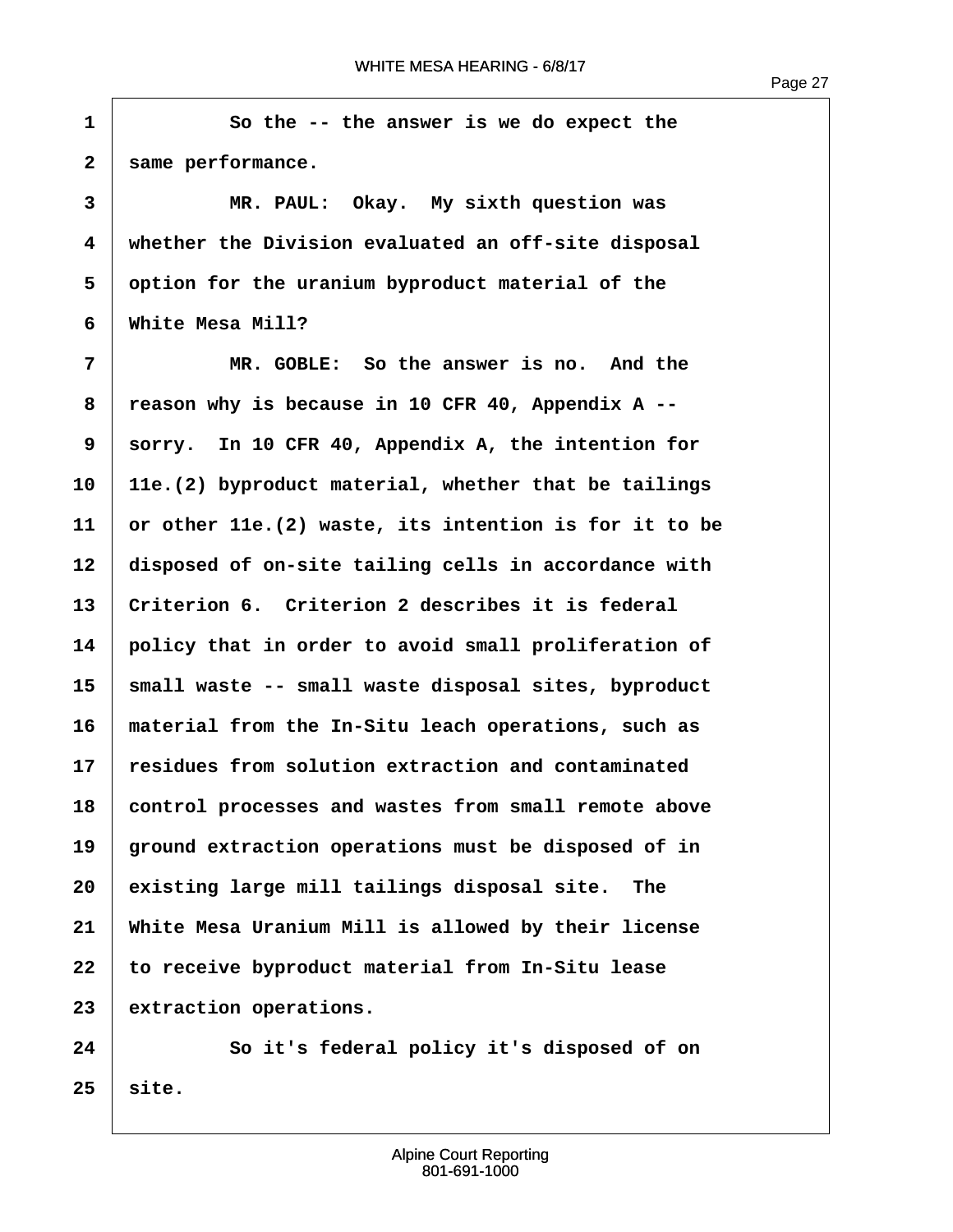$\overline{1}$ 

| $\mathbf{1}$ | MR. PAUL: Well, I won't try to quibble with           |
|--------------|-------------------------------------------------------|
| $\mathbf{2}$ | your interpretation of Appendix A right now, but are  |
| 3            | you basically saying that it's the Division's view    |
| 4            | that Appendix A prohibits off-site disposal of the    |
| 5            | tailings of the White Mesa Mill?                      |
| 6            | MR. GOBLE: It doesn't prohibit, but it's              |
| 7            | pretty clearly the intention that it will be disposed |
| 8            | on site.                                              |
| 9            | MR. PAUL: Okay. My seventh question was               |
| 10           | whether the -- well, let me start over.               |
| 11           | So the company developed a model of                   |
| 12           | infiltration and contaminant transport, and one of    |
| 13           | the types of covers the company modeled in that       |
| 14           | report was an evapotranspirative design that had a    |
| 15           | capillary break in -- I think it was the third cover  |
| 16           | design model in the ICTM, which means Infiltration    |
| 17           | and Contaminant Transport Model reports. The third    |
| 18           | cover in the ICTM had a capillary break.              |
| 19           | I'd like to know why it was not included in           |
| 20           | the final cover design.                               |
| 21           | MR. RUSHING: Yeah, the proposed cover                 |
| 22           | design never included a capillary break. One of the   |
| 23           | Division's comments when reviewing the Infiltration   |
| 24           | and Contaminant Transport Model was to provide        |
| 25           | sensitivity showing that a capillary break in fact    |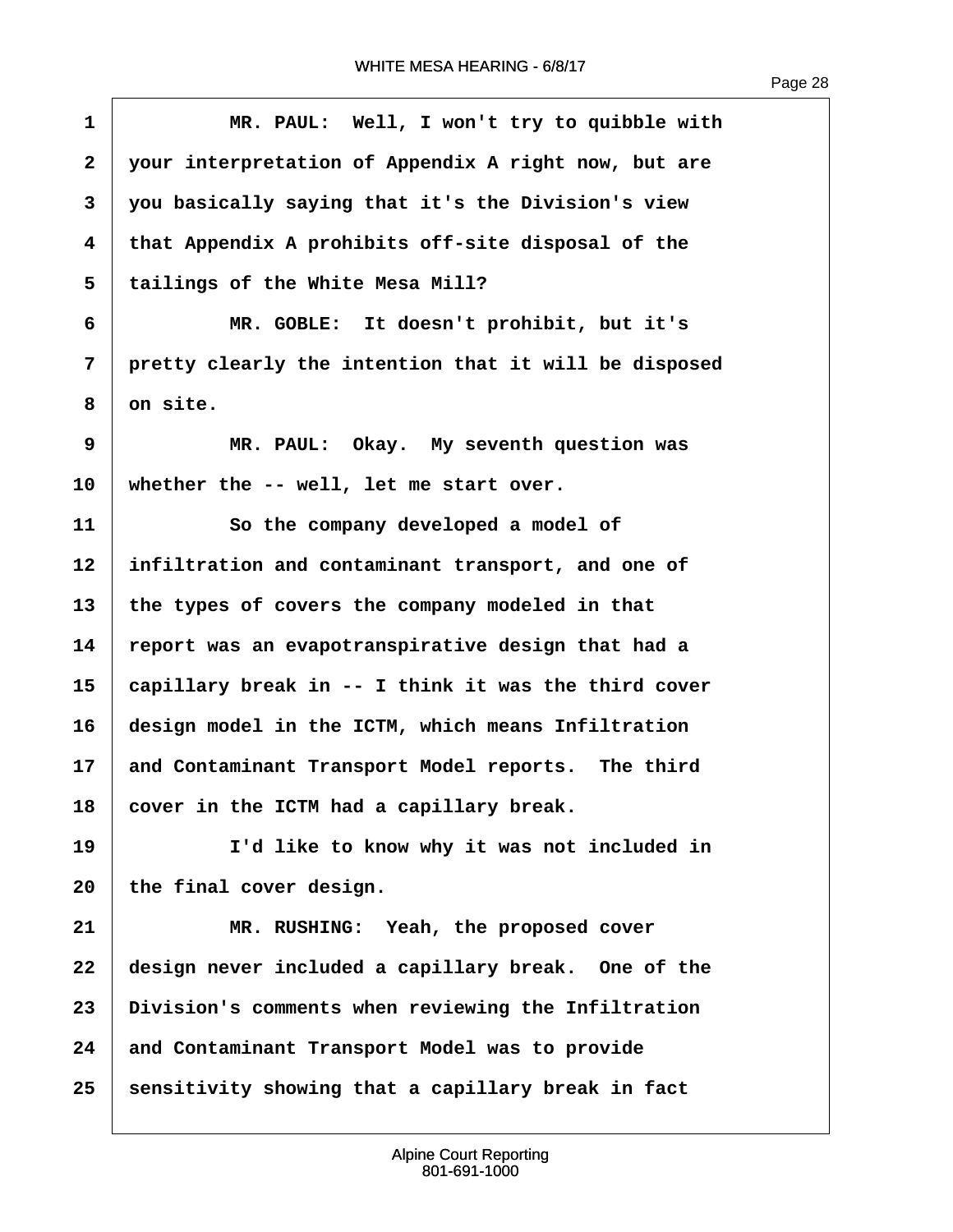**·1· ·was not needed.· So the model was conducted with that ·2· ·layer and was shown that it wasn't needed. ·3· · · · · · MR. PAUL:· If I understood the ICTM report ·4· ·correctly, it looked to me like the predicted, the** 5 **model infiltration into the tailings through the ·6· ·cover design that included a capillary break would be ·7· ·lower as in it would -- at least on that metric would ·8· ·perform better than the model with the ET cover. ·9· · · · · · Did I understand that right? 10· · · · · · MR. RUSHING:· Whether or not it was lower, 11· ·the cover without the capillary break met the design** 12 requirements. 13 MR. PAUL: I see. **14· · · · · · So assuming I'm right that it was lower, 15· ·what you're basically saying is that the model with 16· ·the cover was good enough that the difference between 17· ·those two covers wasn't significant enough to mean 18· ·that the capillary break would be of -- I guess of 19· ·use or would be a better cover system?** 20 MR. RUSHING: Correct. **21· · · · · · MR. PAUL:· Okay.· My eighth question was why 22· ·the proposed cover design doesn't include -- I'm** 23 sorry. Why doesn't the proposed cover design include **24· ·a geosynthetic root barrier to deter biointrusion 25· ·into the tailings?**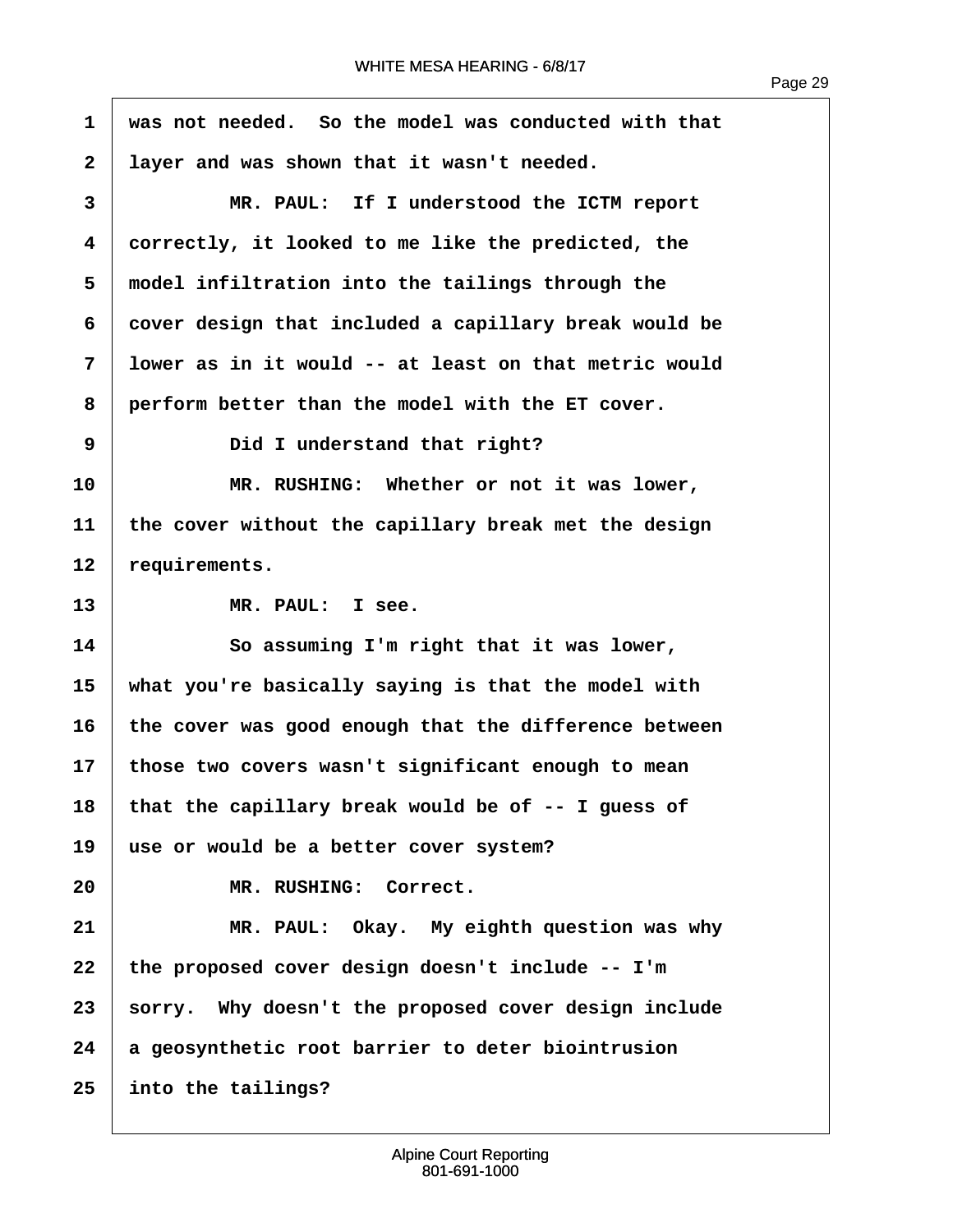| $\mathbf 1$             | MR. TOPHAM: In this case, the licensee is             |
|-------------------------|-------------------------------------------------------|
| $\overline{\mathbf{2}}$ | relying on a combination of plant diversity, thick    |
| 3                       | layers of soil cover, and a highly compacted layer at |
| $\overline{\mathbf{4}}$ | depth to resist biointrusion. And this was covered    |
| 5                       | in Reclamation Plan Revision 5.1, Appendix A,         |
| 6                       | page 17.                                              |
| 7                       | While the design shows promise, part of the           |
| 8                       | demonstration -- demonstration study includes looking |
| 9                       | at this biointrusion element. There is more than one  |
| 10                      | way to prevent biointrusion. A geosynthetic mat is a  |
| 11                      | good way, but there are other ways that work as well, |
| 12                      | and they have elected to go a different direction.    |
| 13                      | MR. PAUL: Okay. If I understood the design            |
| 14                      | of the primary test section for the ET cover          |
| 15                      | correctly, and I think this is also in Appendix A,    |
| 16                      | the test section does include a -- some sort of       |
| 17                      | geosynthetic root barrier in it; is that right?       |
| 18                      | MR. TOPHAM: The only geosynthetic barrier             |
| 19                      | that I am aware of in the test section is laterally   |
| 20                      | to keep any edge effects from getting in and          |
| 21                      | influencing the test itself.                          |
| 22                      | MR. PAUL: Yeah, it was called the Reemay              |
| 23                      | [sic] Biobarrier. Is that what you're talking about?  |
| 24                      | MR. TOPHAM: That is only on the edges.<br>It          |
| 25                      | is not -- it is not meant to prevent vertical         |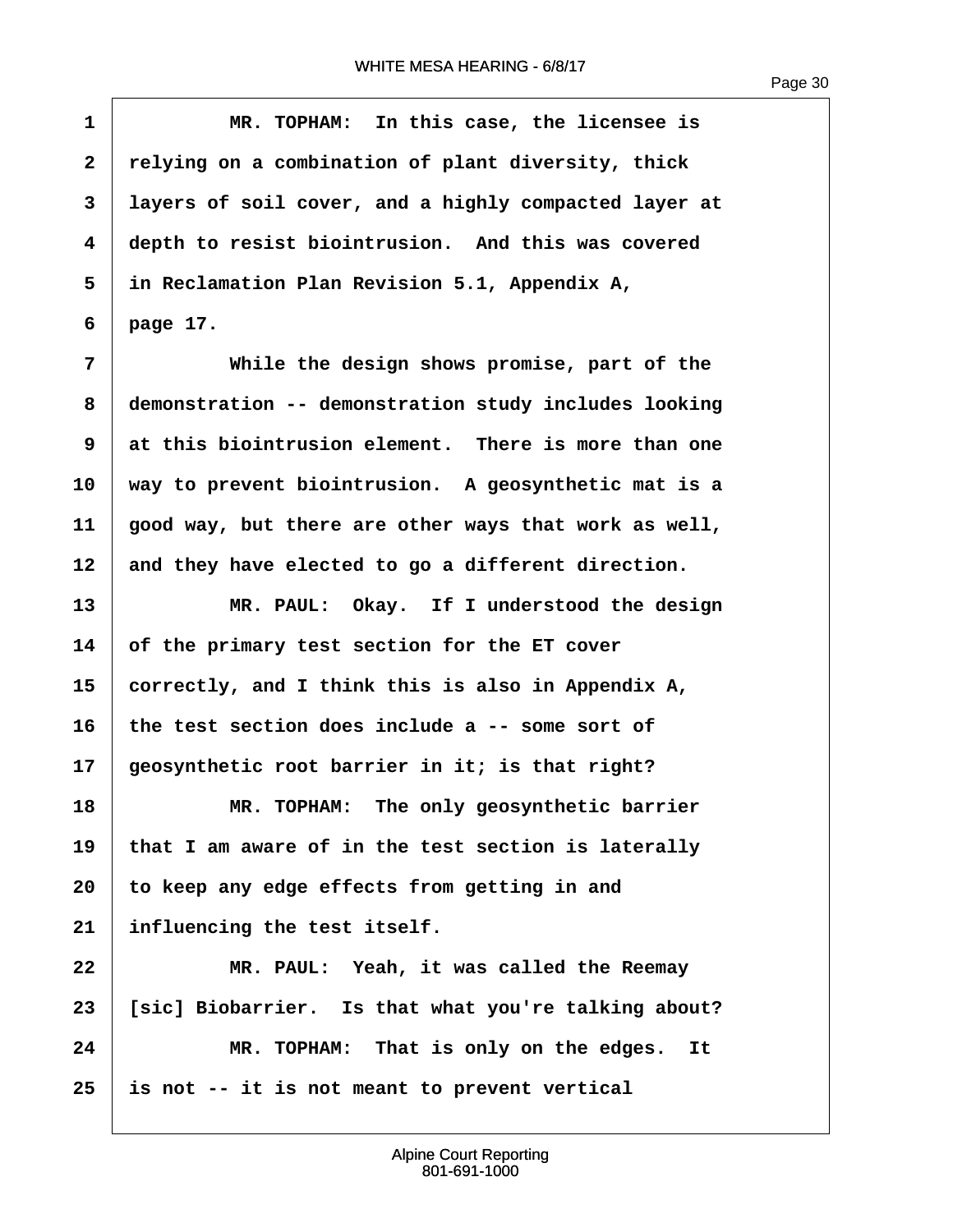| $\mathbf{1}$      | penetration of roots.                                 |
|-------------------|-------------------------------------------------------|
| $\mathbf{2}$      | MR. PAUL: Got it.                                     |
| 3                 | So it's to protect the test section from              |
| 4                 | outside intrusion to make sure that what's            |
| 5                 | represented in the test section is going to look like |
| 6                 | the final cover that's ultimately to be --            |
| 7                 | MR. TOPHAM: Yes.                                      |
| 8                 | MR. PAUL: Makes sense.                                |
| 9                 | If I could just try to move on by                     |
| 10                | summarizing my ninth question quickly, it's my        |
| 11                | understanding that there's a new version of MILDOS    |
| $12 \overline{ }$ | available as of about a year ago, March 2016, and it  |
| 13                | looks like the Division didn't use that new version   |
| 14                | of MILDOS in its modeling and I'm curious why.        |
| 15                | MS. GALLOWAY: MILDOS is, as you indicated,            |
| 16                | a modeling program. We began the process of           |
| 17                | following or doing our model back in 2011. It took a  |
| 18                | number of years to collect all the information, to    |
| 19                | input into the program, and to compile the results    |
| 20                | once the program was run.                             |
| 21                | We felt that when it -- when the new version          |
| 22                | came out in March 2016, it wasn't worth delaying      |
| 23                | putting the renewal out another three or four years   |
| 24                | in order to redo what we had done to this point.      |
| 25                | At the next amendment or modification to the          |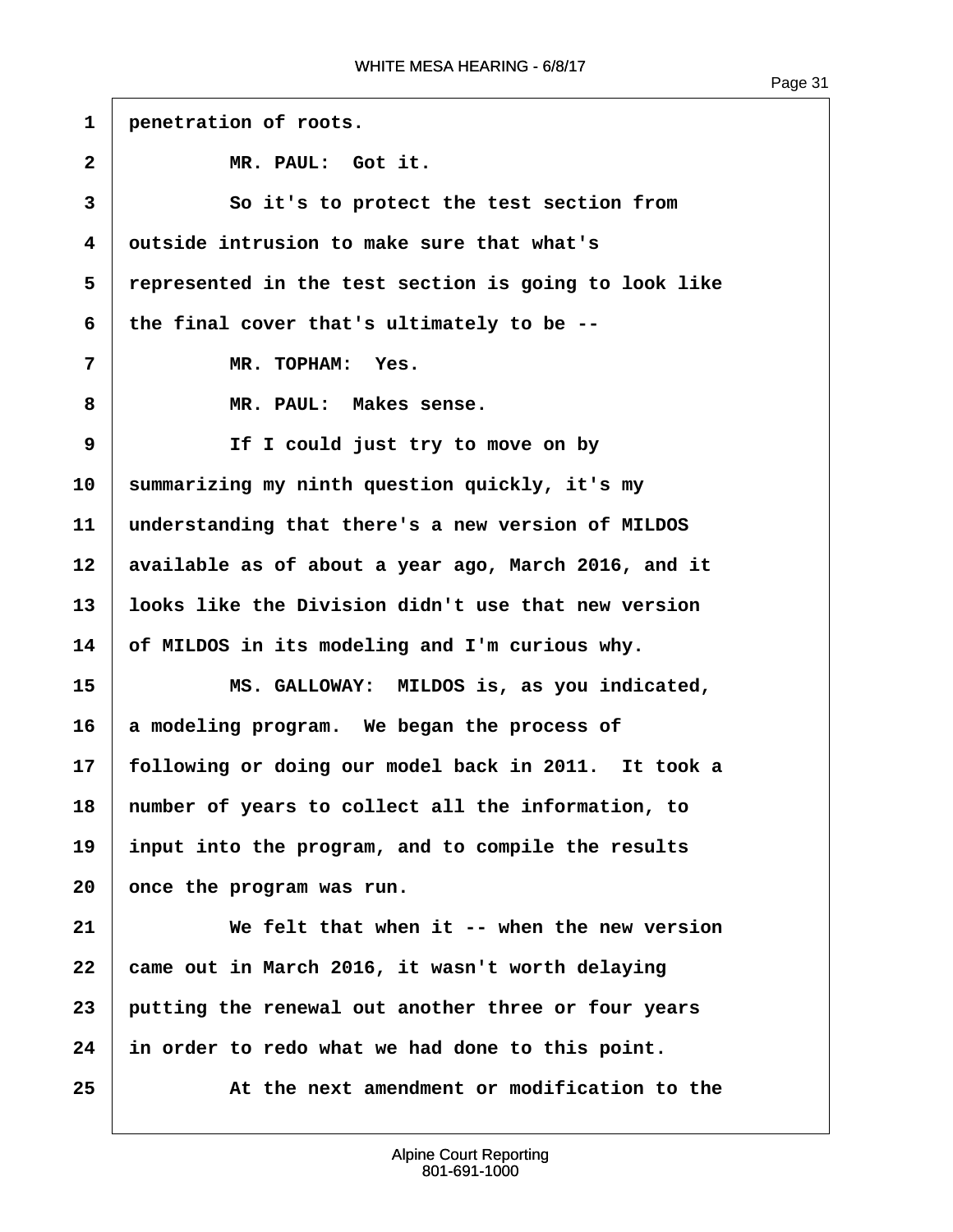| $\mathbf{1}$ | license where they will be doing anything affect --  |
|--------------|------------------------------------------------------|
| $\mathbf{2}$ | that may affect those, they'll be required to submit |
| 3            | a new model using the newer version.                 |
| 4            | MR. PAUL: Do you have any idea whether the           |
| 5            | newer model, how much it might affect the results of |
| 6            | the modeling that was done?                          |
| 7            | MS. GALLOWAY: Given that the results were            |
| 8            | substantially below the -- the amounts or the limits |
| 9            | produced, or the standards I should say, we don't    |
| 10           | anticipate that the results would have been affected |
| 11           | with the new model, no.                              |
| 12           | MR. PAUL: Would you be able to describe for          |
| 13           | me just the key changes in the modeling? And I       |
| 14           | realize that's pretty specific and narrow. And if    |
| 15           | you can't, I understand.                             |
| 16           | MS. GALLOWAY: Well, and to be perfectly              |
| 17           | honest with you, I did a little of the beta testing  |
| 18           | on the new model. However, I haven't looked at the   |
| 19           | new model since it came out, so I don't know exactly |
| 20           | what came out. So I -- I'd kind of be speculating as |
| 21           | to what those changes actually end up being.         |
| 22           | I apologize that I haven't had a chance to           |
| 23           | do that as of yet, but                               |
| 24           | MR. PAUL: It wasn't the question I wrote up          |
| 25           | specifically, so I understand.                       |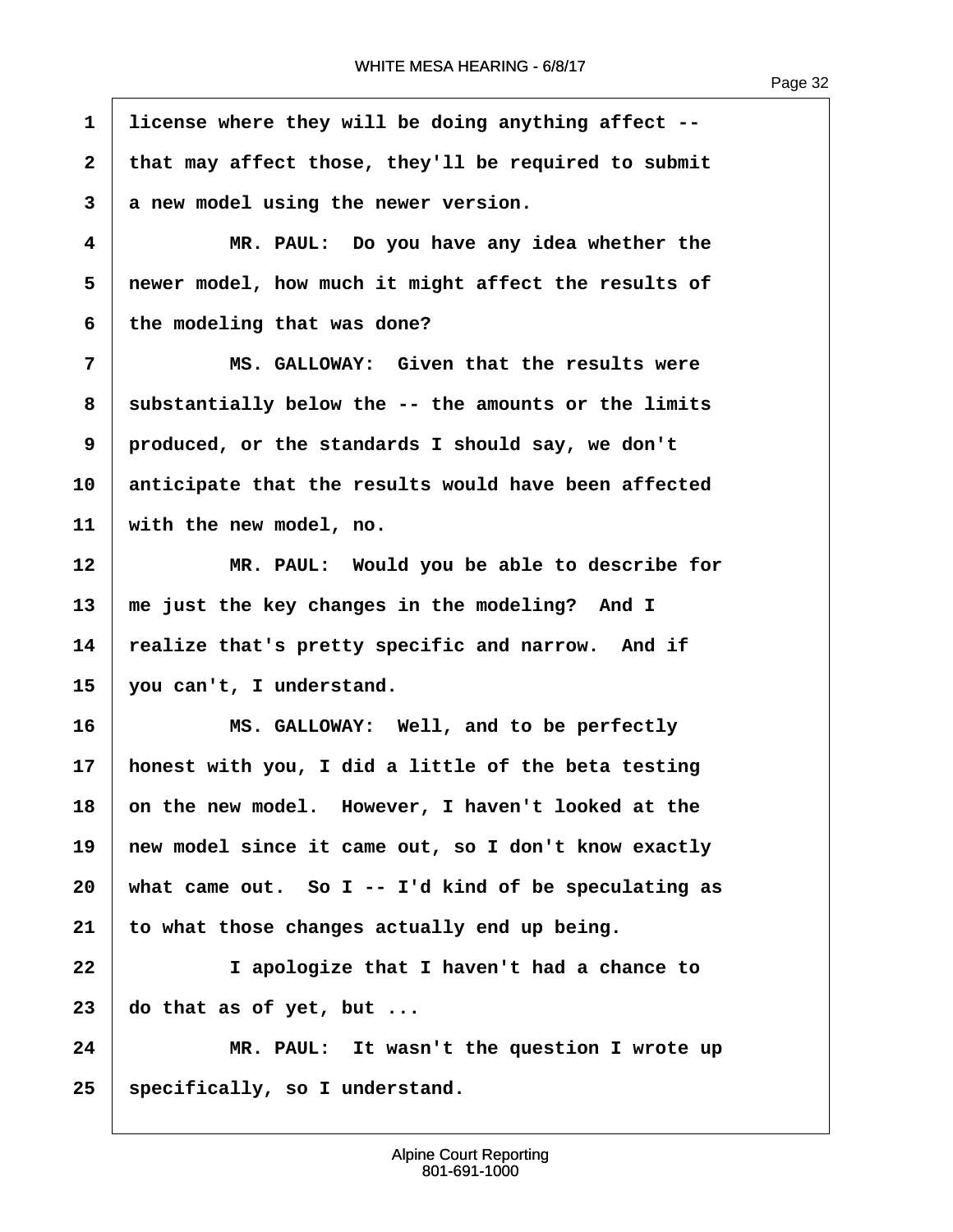$\overline{1}$ 

| $\mathbf{1}$ | My tenth question asks about variability              |
|--------------|-------------------------------------------------------|
| $\mathbf{2}$ | that shows up in Table 1 of the technical evaluation, |
| 3            | and I just didn't understand why that variability     |
| 4            | exists. And the figure I pulled out was for whole     |
| 5            | body or single organ doses through annual exposure    |
| 6            | varying from 2 mrem in 2007 to 16.2 in 2010.          |
| 7            | I was curious if you could describe what the          |
| 8            | main reasons for that variability are?                |
| 9            | MS. GALLOWAY: Yeah. The Table 1 that                  |
| 10           | you're pointing to, there's two potential things you  |
| 11           | may be observing.                                     |
| 12           | One is there's three columns in that table.           |
| 13           | Each of those columns relates to a different          |
| 14           | standard, and the different standards require         |
| 15           | different things be taken into account. Two of the    |
| 16           | columns would have included radon and one would not   |
| 17           | have. So that's going to be a difference in the       |
| 18           | results right there.                                  |
| 19           | If you're considering the year-to-year                |
| 20           | difference within the column itself --                |
| 21           | MR. PAUL: Mm-hmm.                                     |
| 22           | MS. GALLOWAY: -- we tried to run the model            |
| 23           | as realistically as possible and took into account    |
| 24           | what -- what the licensee received each year and what |
| 25           | they processed. And because there were times when     |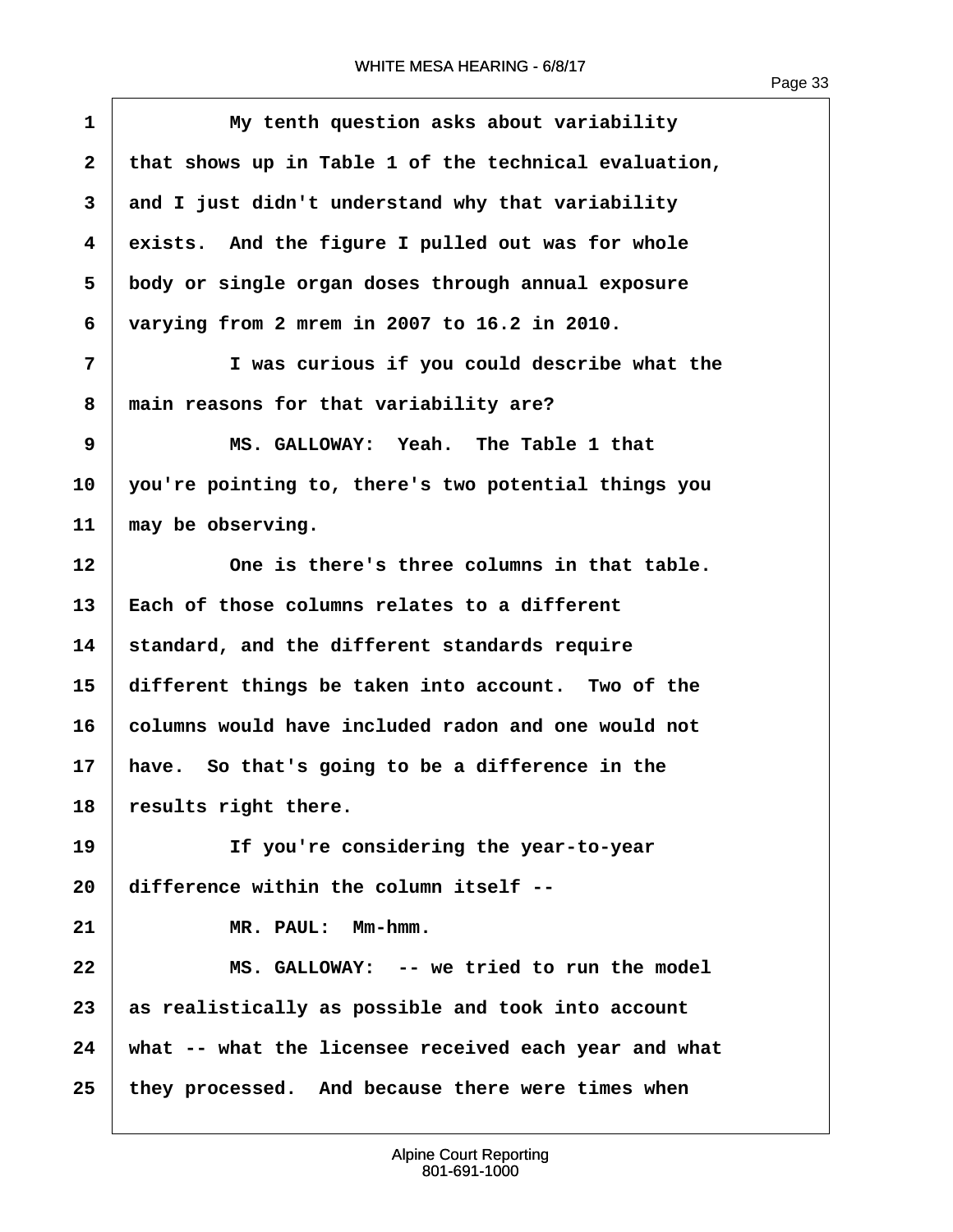Page 34

**·1· ·the mill was not running, you know, and there were a ·2· ·lot of downtimes, some years they received more, some ·3· ·years they didn't receive as much. ·4· · · · · · So that's going to cause a pretty wide** 5 | variability. **·6· · · · · · MR. PAUL:· Did the type of feed the mill was ·7· ·processing contribute much to the variability in the ·8· ·year to year? ·9· · · · · · MS. GALLOWAY:· That was taken into account 10· ·for each year.· We -- as I indicated, we developed 11· ·the model based on what they received and what they** 12 **processed.** So based on what they received, what they **13· ·processed, you know, the ores, whether it be Arizona** 14 Strip, Colorado plateau, alternate feed, whatever the **15· ·case may be, that was all taken into account. 16· · · · · · So yeah, that would have been included in**  $17$  the model, so  $\ldots$ **18· · · · · · MR. PAUL:· Is there a document where that 19· ·would be available for me to study as we go to 20· ·comment on the -- is that printed out anywhere? 21· · · · · · MS. GALLOWAY:· I'm not certain what document 22· ·you're trying or what -- 23· · · · · · MR. PAUL:· The modeling results and input or 24· ·output. 25· · · · · · I mean, is there a way that I could see?**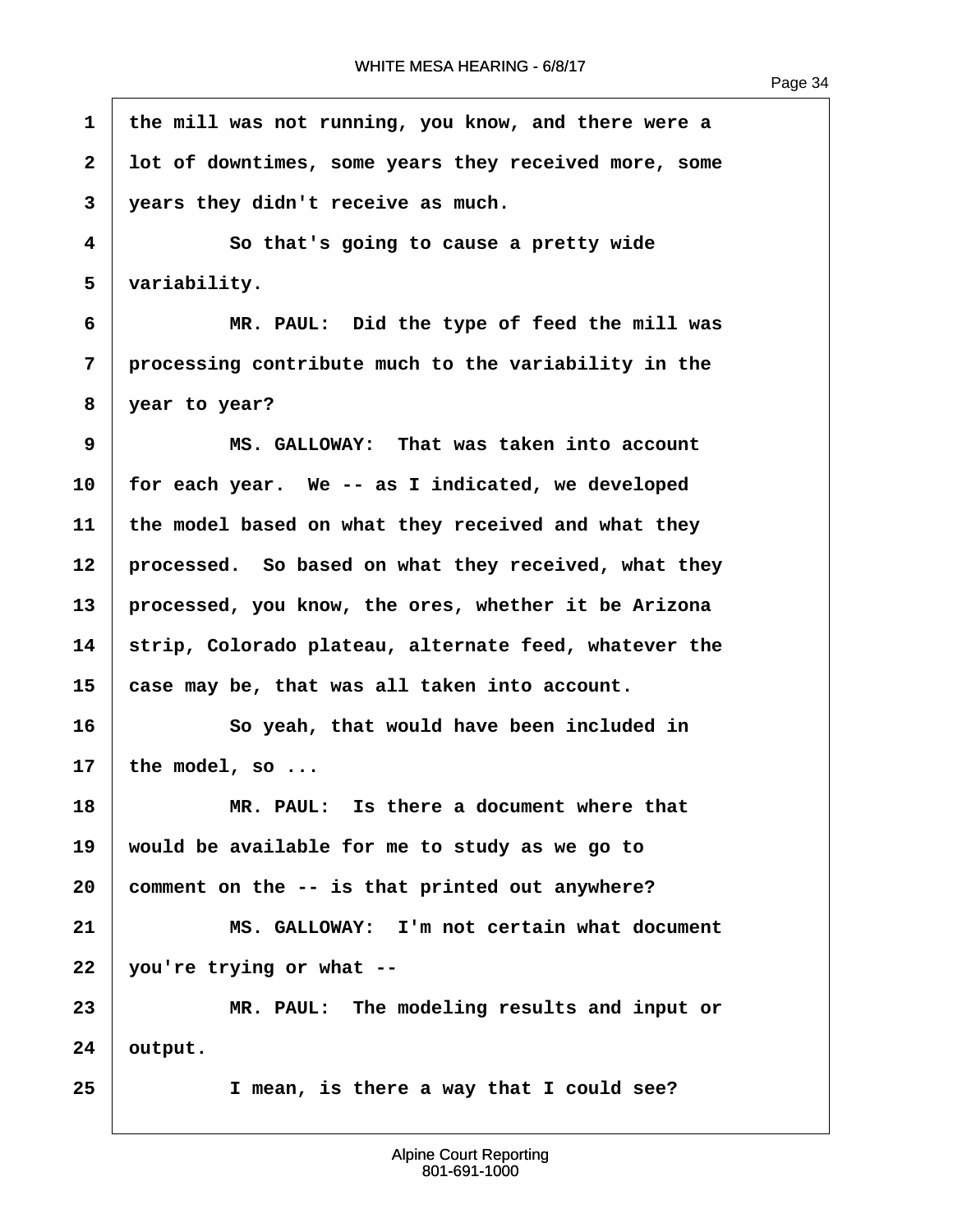| $\mathbf{1}$    | MS. GALLOWAY: This is one year                       |
|-----------------|------------------------------------------------------|
| $\mathbf{2}$    | $(indicating)$ .                                     |
| 3               | MR. PAUL: Got it.                                    |
| 4               | MS. GALLOWAY: And there are eight years of           |
| 5               | it.                                                  |
| 6               | MR. PAUL: Is it available electronically as          |
| 7               | something the public could have access to?           |
| 8               | MS. GALLOWAY: I imagine we could get it if           |
| 9               | we received a GRAMA request --                       |
| 10              | MR. GOBLE: If you wanted to request it, we           |
| 11              | can provide it.                                      |
| 12              | MR. PAUL: Okay. Thank you.                           |
| 13              | My 11th question asked about a specific              |
| 14              | condition in the revisions to the radioactive        |
| 15              | materials license, Condition 9.5, which says, "On or |
| 16              | before March 4, 2018, the annual surety estimate     |
| 17 <sub>1</sub> | shall also include all costs necessary to remediate  |
| 18              | any groundwater contamination required by License    |
| 19              | Condition 10.21, after facility closure, to be       |
| 20              | determined by the director.                          |
| 21              | And I just was confused about that phrasing.         |
| 22              | And I was hoping you-all could clarify that what     |
| 23              | means.                                               |
| 24              | MR. TOPHAM: Well, thank you for pointing             |
| 25              | that out. That was a clerical error. The clause in   |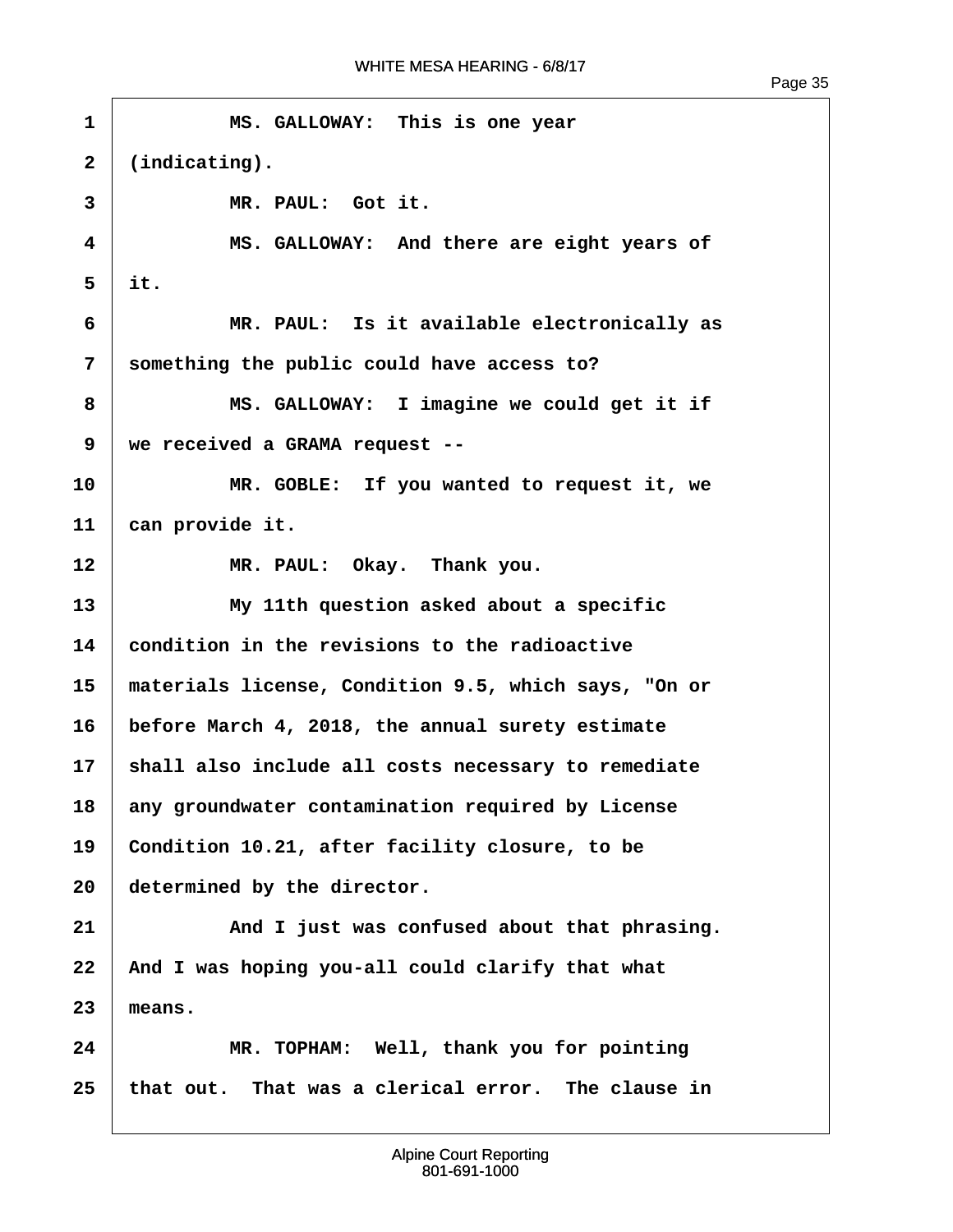| $\mathbf{1}$ | the license to which you referred had reference to    |
|--------------|-------------------------------------------------------|
| $\mathbf{2}$ | work that had already been completed and it was left  |
| 3            | in inadvertently. And then in our -- and somebody's   |
| 4            | insert was they changed the date due on it even       |
| 5            | though the work was already done.                     |
| 6            | So that is being totally stricken from the            |
| 7            | license.                                              |
| 8            | MR. PAUL: The language "after facility                |
| 9            | closure, to be determined by the Director"?           |
| 10           | MR. TOPHAM: Yes.                                      |
| 11           | MR. PAUL: Yeah.                                       |
| $12 \,$      | MR. TOPHAM: That related to one of the                |
| 13           | contaminant clauses that is already under             |
| 14           | abbreviation, and the work that was contemplated with |
| 15           | that particular clause is already complete.           |
| 16           | MR. PAUL: That makes sense. Thank you.                |
| 17           | Number 12, why is the Division proposing to           |
| 18           | give Energy Fuels until March of next year to update  |
| 19           | the surety to include groundwater remediation costs   |
| 20           | rather than doing that right now?                     |
| 21           | MR. TOPHAM: We asked that the -- we require           |
| 22           | that the licensee update their surety annually.       |
| 23           | March 2018 would be the next recurring --             |
| 24           | would be the next regular due date of a surety if     |
| 25           | that license were to be renewed before then.<br>So    |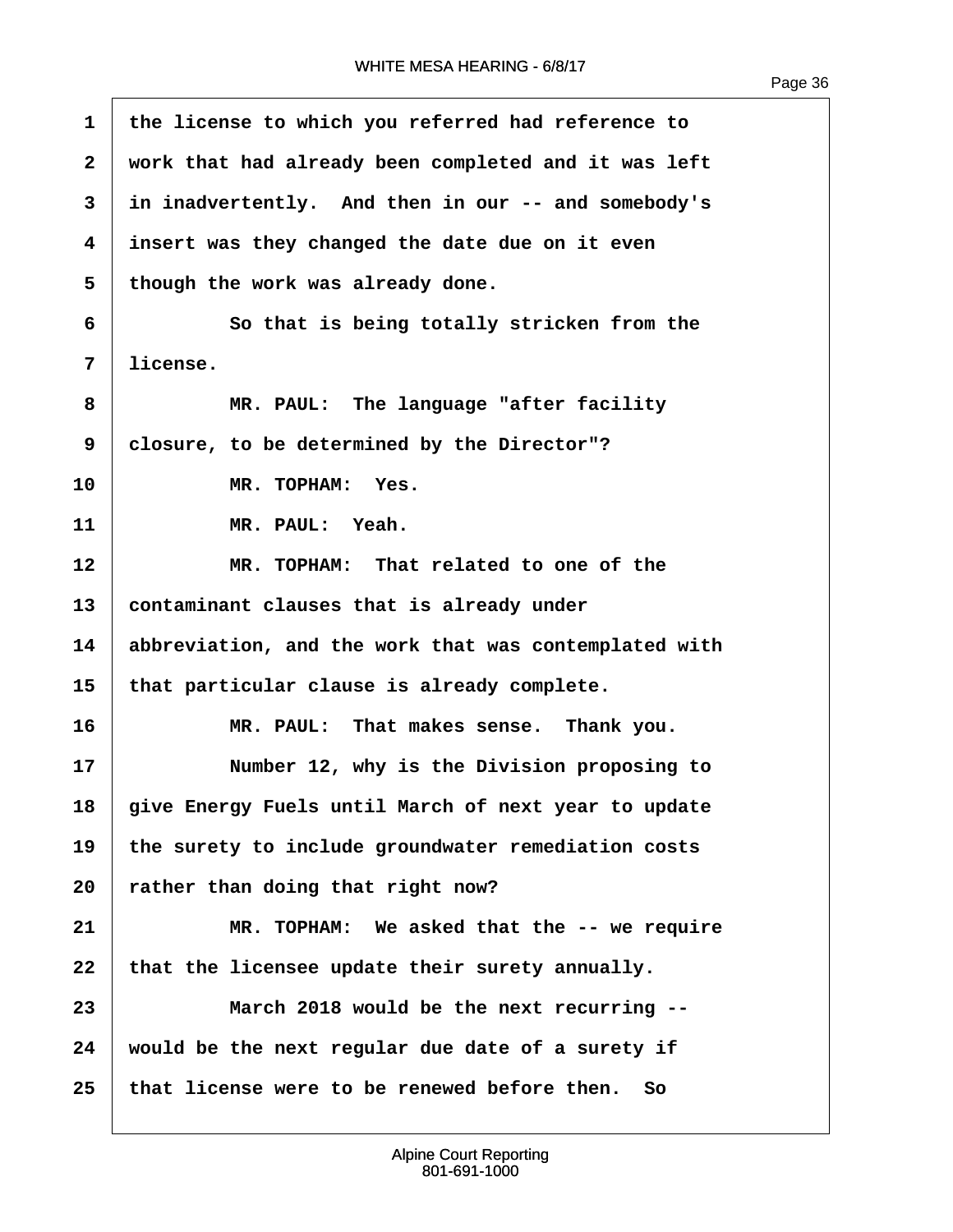1 | that's why that date appears in there. **·2· · · · · · It's just clear that we're not leapfrogging ·3· ·a cycle.· We receive what comes out on -- a submittal ·4· ·every year to update the surety. ·5· · · · · · MR. PAUL:· So are you saying that the ·6· ·current reclamation cost estimate that was submitted ·7· ·last year and is approved now already includes costs ·8· ·for remediating groundwater? ·9· · · · · · MR. TOPHAM:· We require that upon discovery 10· ·of a plume, the plume be characterized and an 11· ·estimate put together of what it would take to 12· ·perform the remediation, and that money is** 13 | immediately added to the surety. **14· · · · · · So the answer to your question is yes.** 15 **\* 15** MR. PAUL: Okay. I've seen those 16 provisions. **17· · · · · · Is there anything that's going to be 18· ·different about what they do next year as a result of** 19 this requirement? **20· · · · · · MR. TOPHAM:· Our procedure is not going to**  $21$  change. 22 MR. PAUL: Got it. **23· · · · · · MR. TOPHAM:· Unless we get some data that 24· ·indicates we need to make an improvement there. 25· · · · · · MR. PAUL:· Question 13, the company plans to**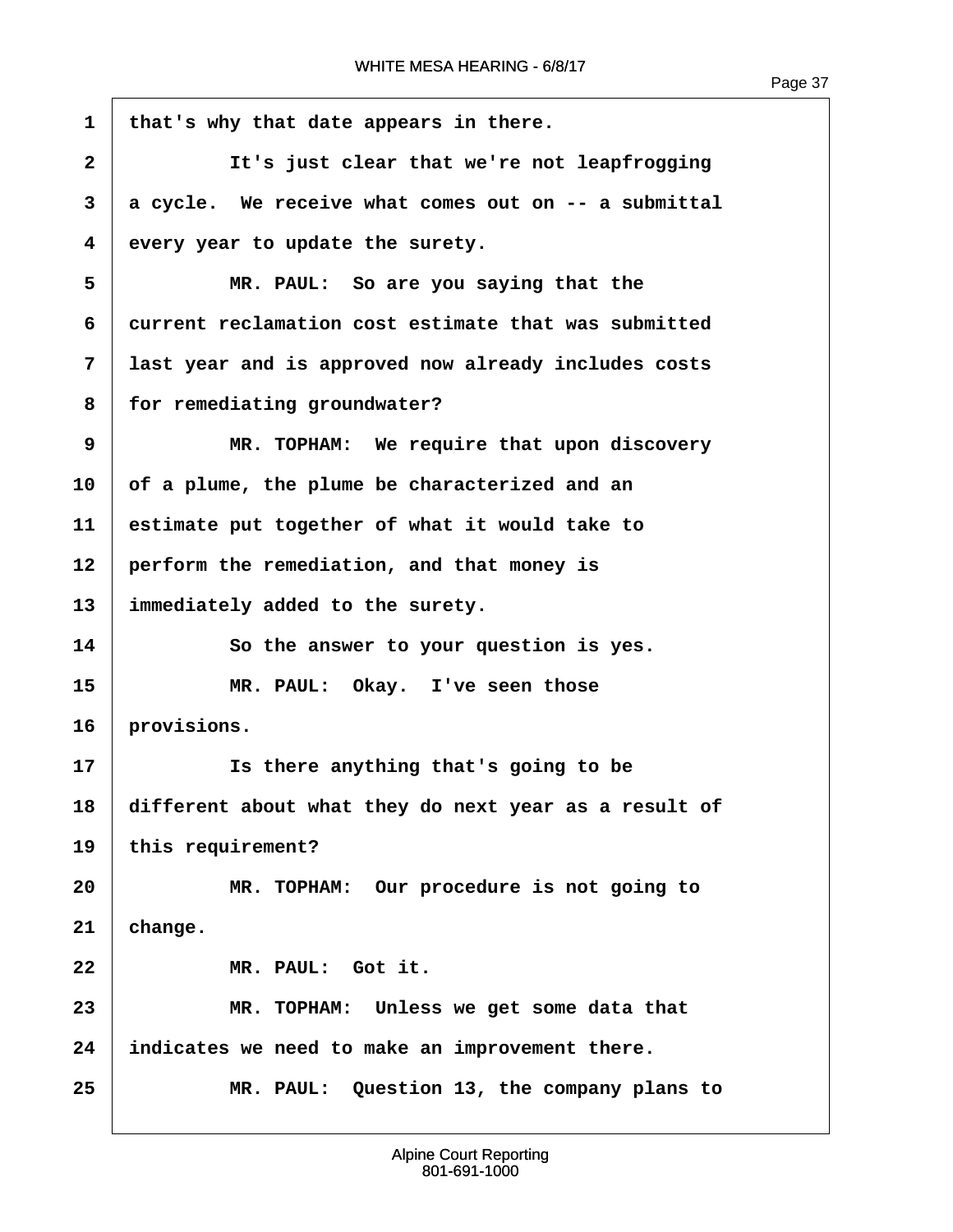**·1· ·complete a lot of reclamation tasks at some point in**  $2$  the future. **·3· · · · · · Do the cost estimates that are in the ·4· ·current backup for the surety, Attachment C to the ·5· ·Reclamation Plan Revision 5.1, do they account for ·6· ·inflation? ·7· · · · · · MR. TOPHAM:· The simple answer is yes.· And ·8· ·the way that is accomplished is by asking for a new 9** estimate every year. That way, we're using current **10· ·costs rather than costs that need to be inflation** 11 adjusted. **12· · · · · · MR. PAUL:· And what about costs within the** 13 plan that won't occur for a long time? Are those **14· ·escalated in some way to account for inflation? 15· · · · · · So, for example, dewatering takes a while, 16· ·so all the tasks that will happen after dewatering is 17· ·complete presumably will be anywhere from 7 to 10 to 18· ·15 years out in the future.** 19 **19** Are those already -- do they already include 20 *inflation?* **21** *I* **<b>MR.** TOPHAM: I think I can clear that up 22 | fairly easily. **23· · · · · · The assumption behind the surety is not that 24· ·we will exercise the surety in 7, 10, or 15 years. 25· ·The assumption behind the surety is that in the event**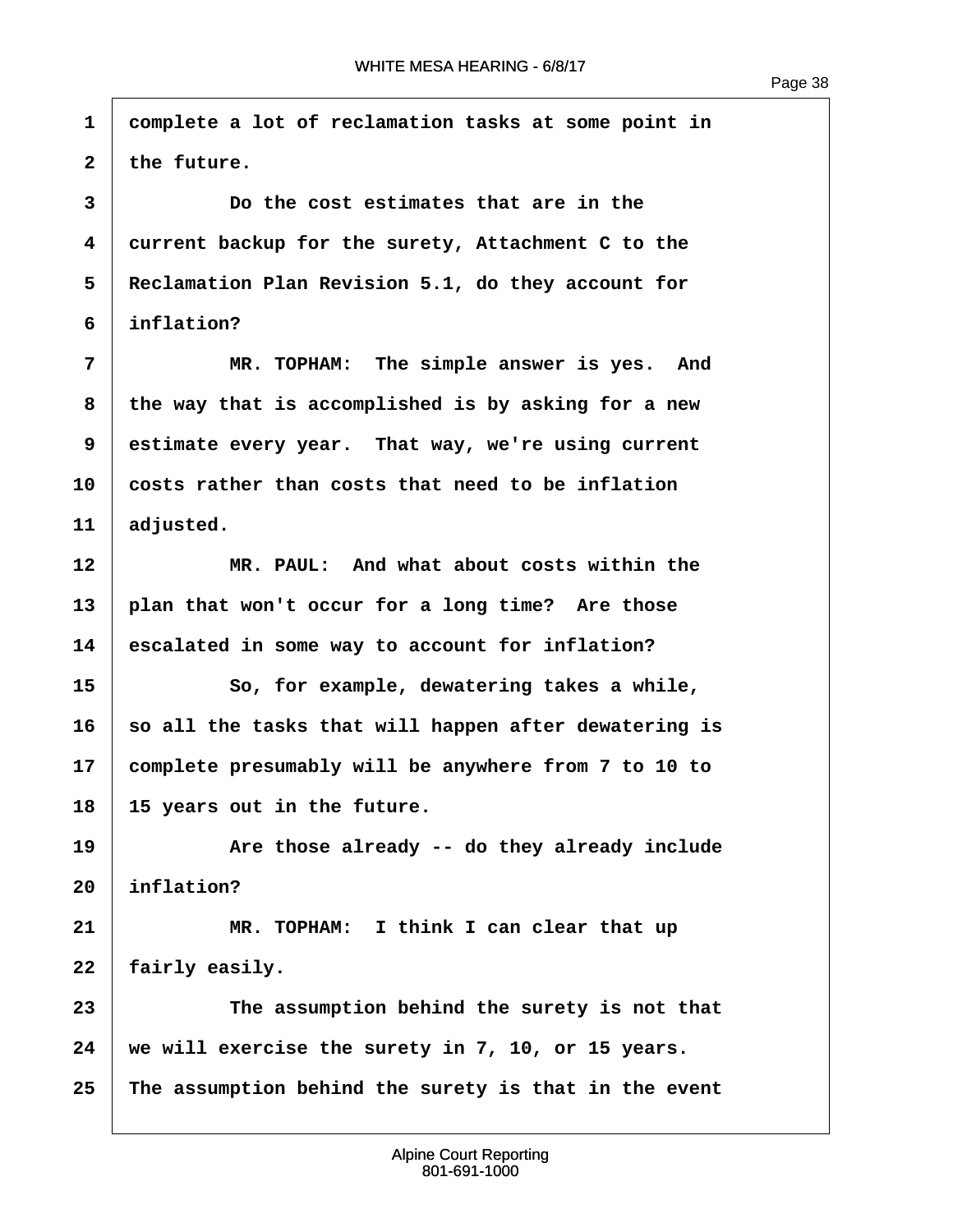$\overline{1}$ 

| $\mathbf{1}$ | something happens and we need to close the facility   |
|--------------|-------------------------------------------------------|
| $\mathbf{2}$ | this year, this is the money that would be required.  |
| 3            | So 15, 20 years out, we would have -- we would have   |
| 4            | reviewed an additional submittal 15, 20 times, and it |
| 5            | would have been updated that many times.              |
| 6            | This is to cover what happens between now             |
| 7            | and the next submittal.                               |
| 8            | MR. PAUL: Right. And I think I understand             |
| 9            | that element of my question, but I'm going to try     |
| 10           | again with a slightly separate question.              |
| 11           | If, say, the mill were to shut down tomorrow          |
| 12           | and you-all were to exercise your rights of that      |
| 13           | surety, does that amount that was calculated into the |
| 14           | surety already include inflation for all the tasks    |
| 15           | that will happen ten years from now? Because it's     |
| 16           | going to take a long time before the cover is placed  |
| 17           | on Cells 3, 4A and 4B; right? A lot of tasks in the   |
| 18           | estimate itself would occur a long time from now even |
| 19           | if the company defaulted tomorrow.                    |
| 20           | So my question is, do those estimates                 |
| 21           | include inflation?                                    |
| 22           | MR. TOPHAM: The work plan that a company's            |
| 23           | surety contemplates closing and reclaiming the        |
| 24           | facility within two years.                            |
| 25           | So the only things that might be remaining            |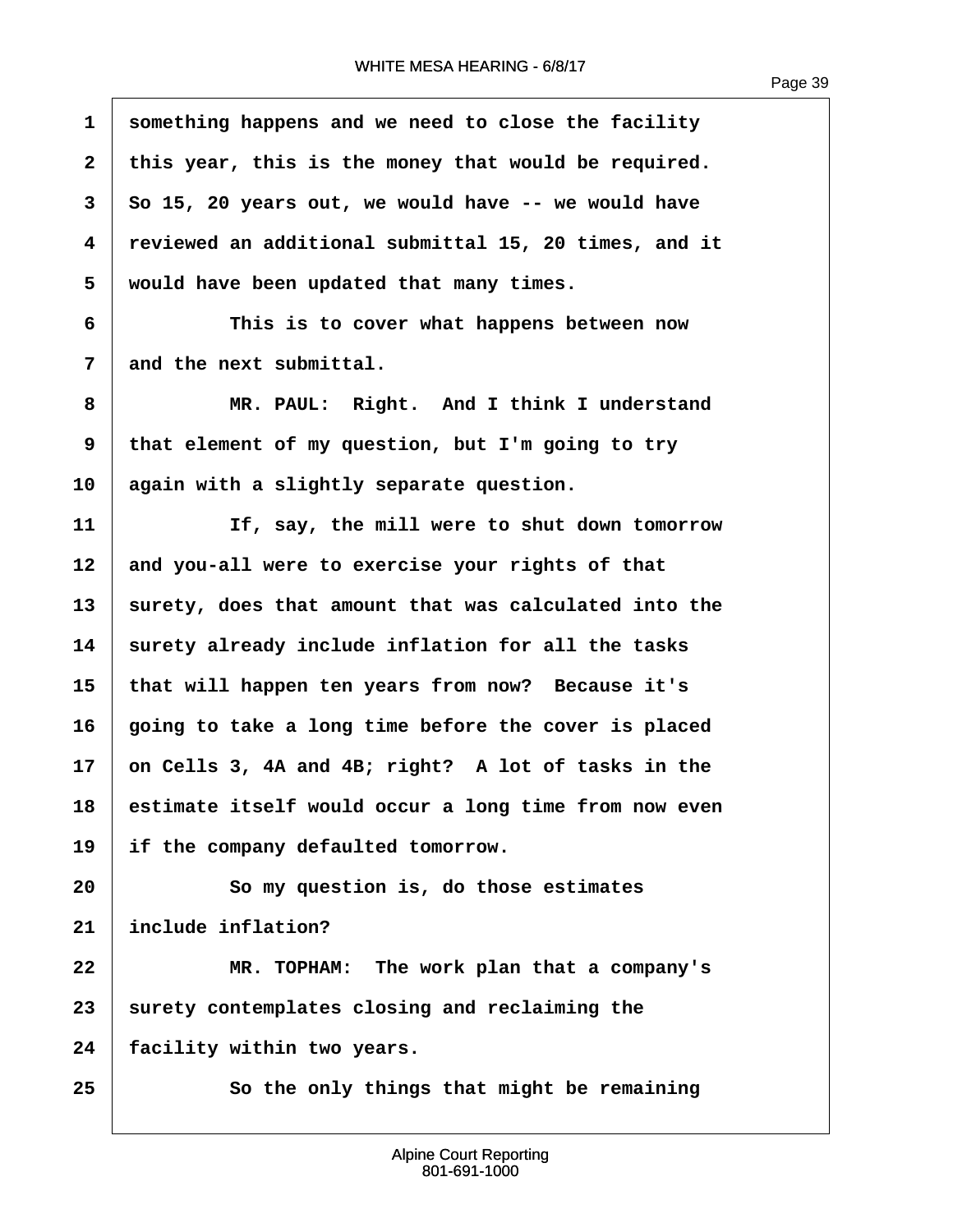| $\mathbf{1}$ | might be a small amount of remedial work and the      |
|--------------|-------------------------------------------------------|
| $\mathbf{2}$ | long-term care that will be done when this is turned  |
| 3            | over to the Department of Energy. And there is --     |
| 4            | there is a provision for some of that.                |
| 5            | MR. PAUL: Is that a question the company              |
| 6            | can answer? I mean, I literally can't tell with the   |
| 7            | cost estimates whether inflation for tasks that will  |
| 8            | happen far into the future is included in that        |
| 9            | attachment.                                           |
| 10           | MR. ROBERTS: The estimate, as Mr. Topham              |
| 11           | said, is an estimate about what the costs are. If     |
| 12           | the company would turn that money over to the State   |
| 13           | and the State would take that money, then use it for  |
| 14           | the costs going forward.                              |
| 15           | So it may not directly include a factor for           |
| 16           | inflation, but it also doesn't include any factor for |
| 17           | the -- the investment value or the increase in value  |
| 18           | of the surety money that the State would inherit      |
| 19           | should that occur.                                    |
| 20           | MR. PAUL: Question 14, in short, is why was           |
| 21           | a contingency of 25 percent selected for the          |
| 22           | contingency in the surety estimate?                   |
| 23           | MR. TOPHAM: Beginning about five years ago,           |
| 24           | we took a long hard look at the current state of      |
| 25           | industry practice. We consulted a number of sources,  |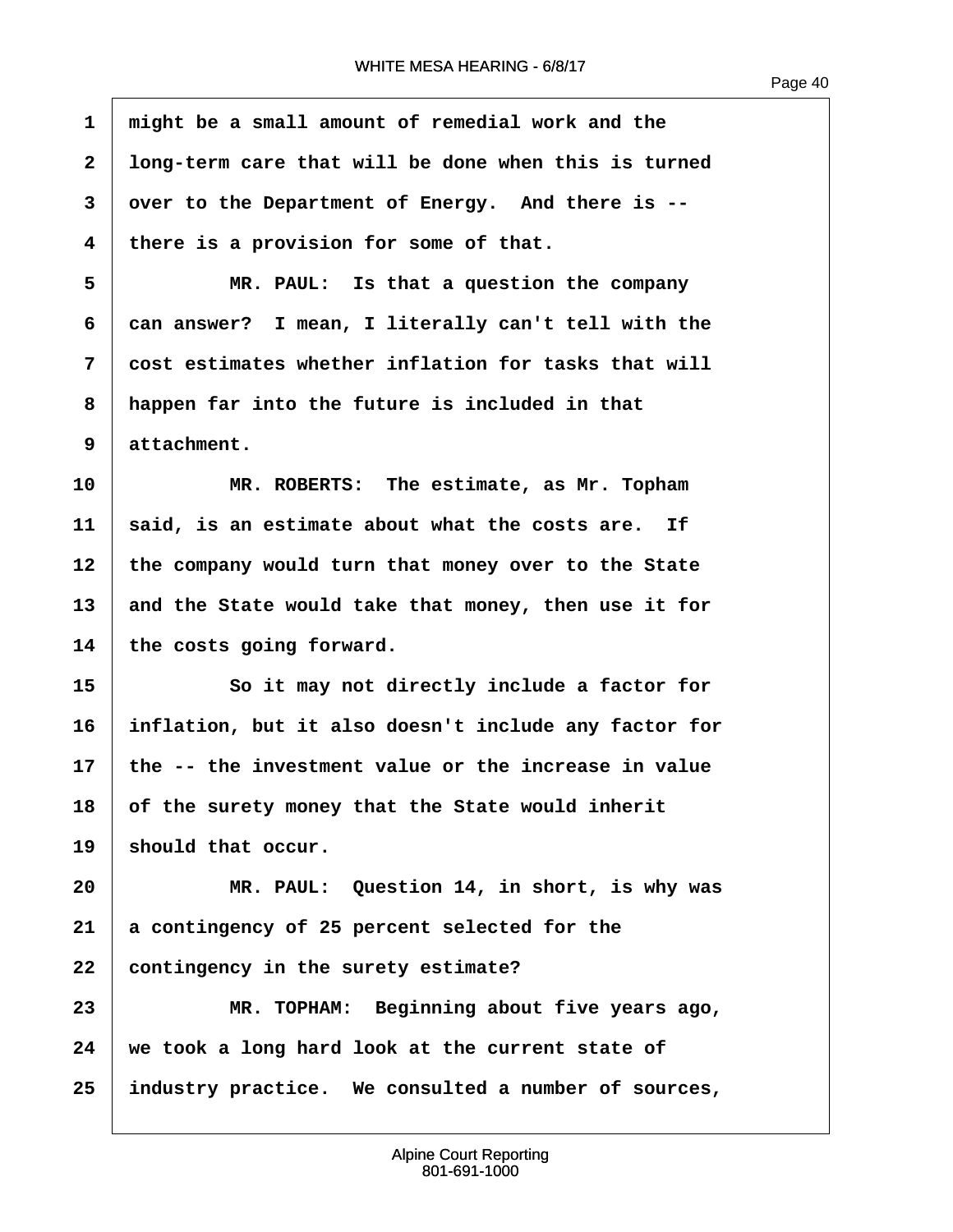| 1                       | including RSMeans, American Society for Testing and        |
|-------------------------|------------------------------------------------------------|
| $\overline{\mathbf{2}}$ | Materials. We looked at all of the literature that         |
| 3                       | the NRC had put out, and it was determined that at         |
| $\overline{\mathbf{4}}$ | the stage of planning that was possible at this --         |
| 5                       | with the plant remaining in operation, it was most         |
| 6                       | appropriate to move to 25 percent from the previous        |
| 7                       | value of 15 percent.                                       |
| 8                       | MR. PAUL: And was that adopted directly                    |
| 9                       | from NUREG-1757?                                           |
| 10                      | MR. TOPHAM: If you look in our rules, it's                 |
| 11                      | currently located in $R313-22$ , $35(3)(h)$ . It refers to |
| 12                      | Volume 3 of NUREG-1757.                                    |
| 13                      | MR. PAUL: Impressive memory of the                         |
| 14                      | recitation.                                                |
| 15                      | MR. TOPHAM: I've had to deal with it once                  |
| 16                      | or twice.                                                  |
| 17                      | MR. PAUL: Got it.                                          |
| 18                      | And if I understand Volume 3 of NUREG-1757                 |
| 19                      | correctly, it basically says a 25 percent is the --        |
| 20                      | the minimum contingency factor that the NRC                |
| 21                      | recommends for surety requirements.                        |
| 22                      | Is my understanding; right?                                |
| 23                      | MR. TOPHAM: Yes. That also comported along                 |
| 24                      | with the other literature I cited. The exception to        |
| 25                      | that is NUREG-1620, and that seemed to be the only         |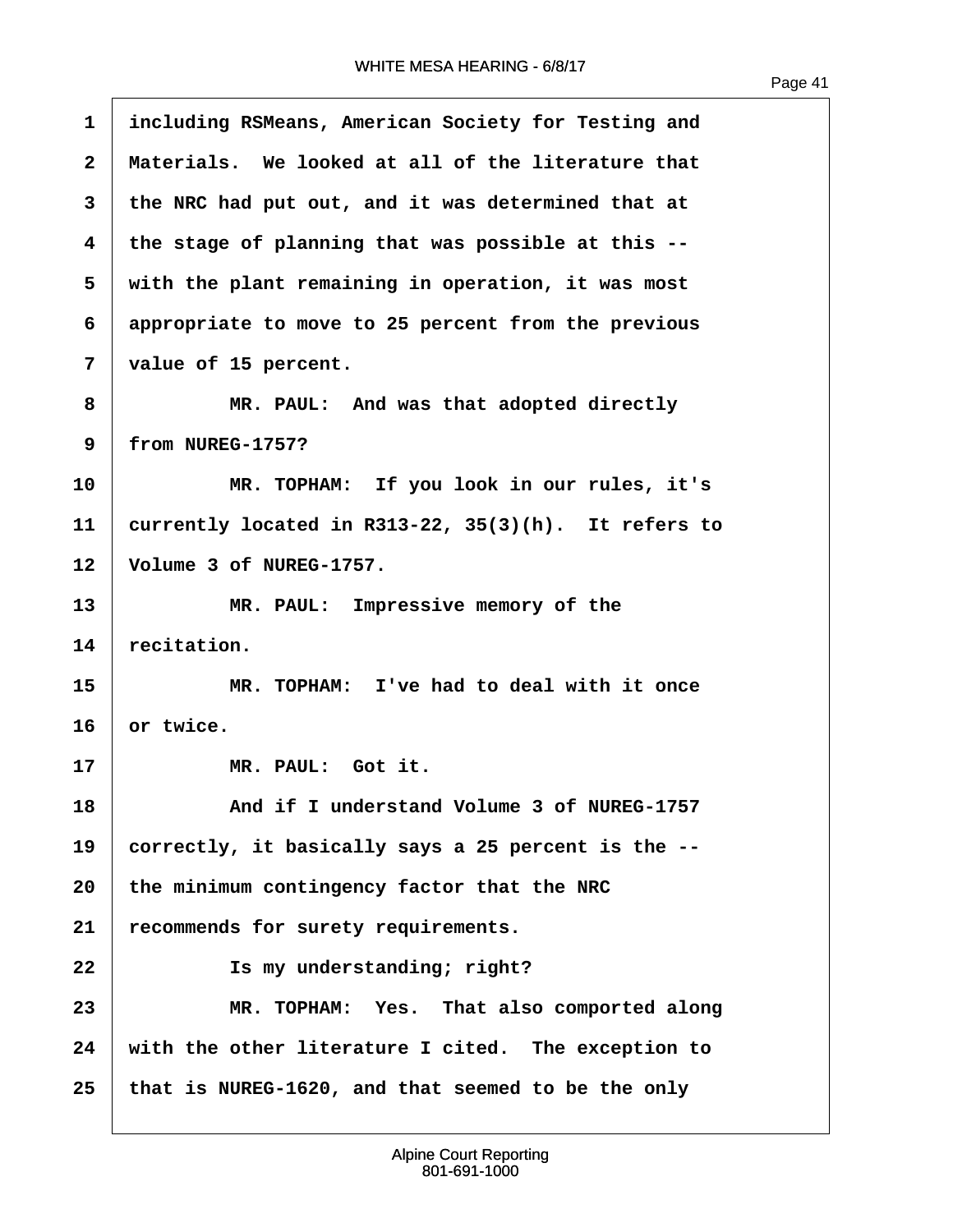Page 42

1 | outlier. **·2· · · · · · MR. PAUL:· My 15th question, I'll skip all** 3 the introductory stuff. **·4· · · · · · I'm just curious, one, whether I'm reading ·5· ·the groundwater discharge permit correctly when I ·6· ·understand it to be saying that the slimes-drain ·7· ·pumps in each of the cells aren't going to be turned ·8· ·on until closure of each cell begins; is that right? 9 1** MR. TOPHAM: That is essentially correct. **10· · · · · · During operation prior to placing cover, 11· ·fluid is being placed on top of the tailings.· So it** 12 makes more sense to recirculate fluids from the top 13 Tather than the bottom of the pile. You're not **14· ·dewatering if you're replenishing the water as fast 15· ·as it is pulled out. 16· · · · · · MR. PAUL:· And why can't you do both?· Is 17· ·there a technical reason?** 18 MR. TOPHAM: It's -- I suppose if the 19 Iicensee wanted to, they could. But there's no --**20· ·that's no benefit to it. 21· · · · · · MR. PAUL:· So your expectation is that the 22· ·impoundments could not be watered -- dewatered any 23· ·faster if you were pumping both from the slimes-drain** 24 and from the surface water on top of the mound. **25· · · · · · MR. TOPHAM:· While you're regenerating the**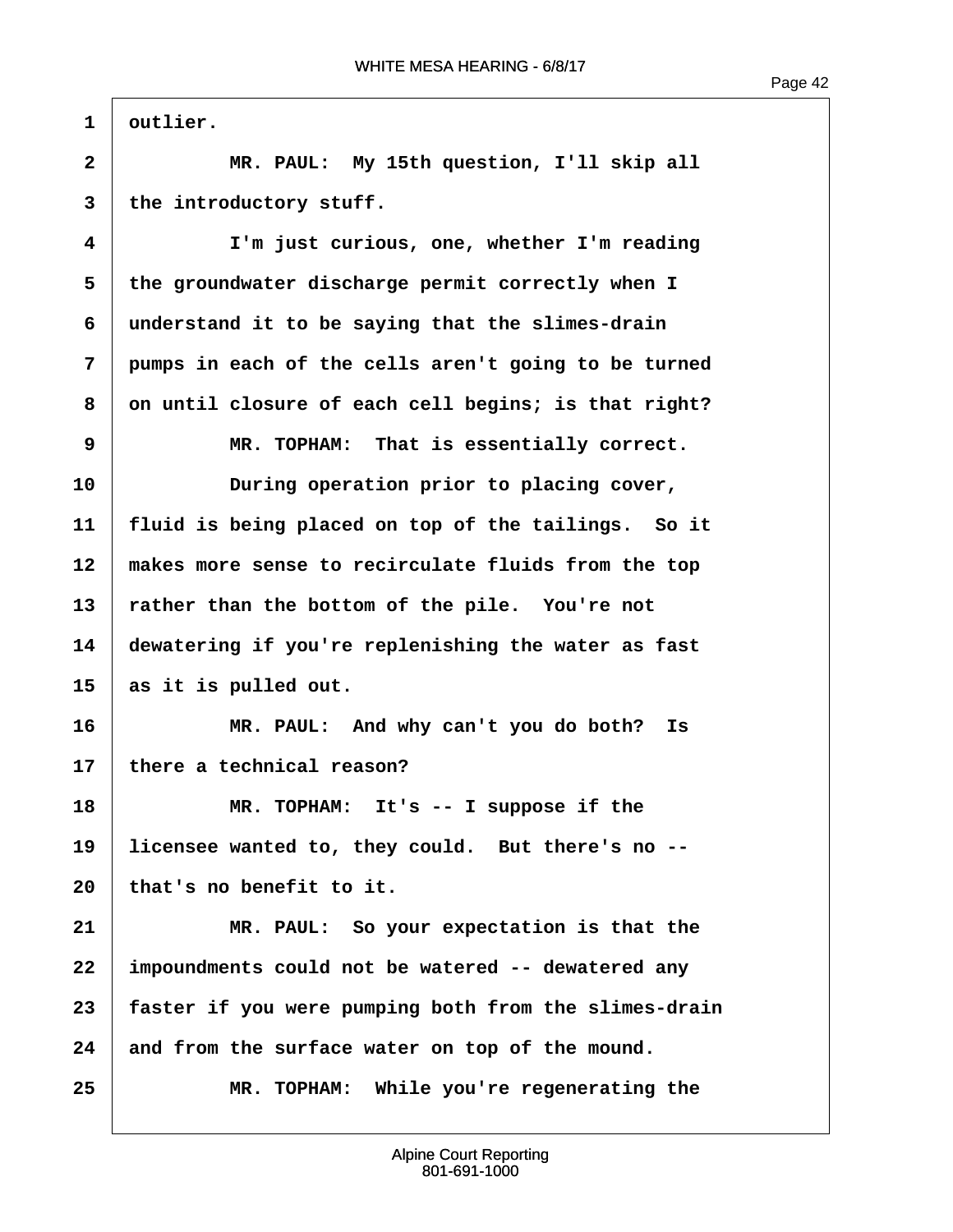$\overline{1}$ 

| 1            | slimes -- the process fluids, but you're still        |
|--------------|-------------------------------------------------------|
| $\mathbf{2}$ | introducing process fluids while the tailing cell is  |
| 3            | still open and precipitation can get in there,        |
| 4            | dewatering is not going to occur. It will just        |
| 5            | recharge.                                             |
| 6            | MR. PAUL: There's just too much -- too                |
| 7            | small amount they pump out of the slimes-drain,       |
| 8            | basically, that it's irrelevant in the grand scheme   |
| 9            | of things? Is that --                                 |
| 10           | MR. TOPHAM: Well, there's only -- the fluid           |
| 11           | can only move through the tailings mass so fast.      |
| 12           | It's going to be constantly recharged as fast as we   |
| 13           | can pull -- as fast as the licensee can pull the --   |
| 14           | pull the fluid out.                                   |
| 15           | So it really doesn't give any benefit to be           |
| 16           | pulling water from the bottom if you're already       |
| 17           | pulling it from the top.                              |
| 18           | MR. PAUL: Okay. Question 16 had to do with            |
| 19           | the license amendment for the Sequoyah Fuels          |
| 20           | material. And to summarize, it looks to me like the   |
| 21           | Division, through its consultant, URS, reached the    |
| 22           | conclusion that the Sequoyah Fuels material is not    |
| 23           | hazardous waste under an exemption that I understand  |
| 24           | is commonly called the Bevell Amendment, but          |
| 25           | basically an exemption from hazardous waste rules for |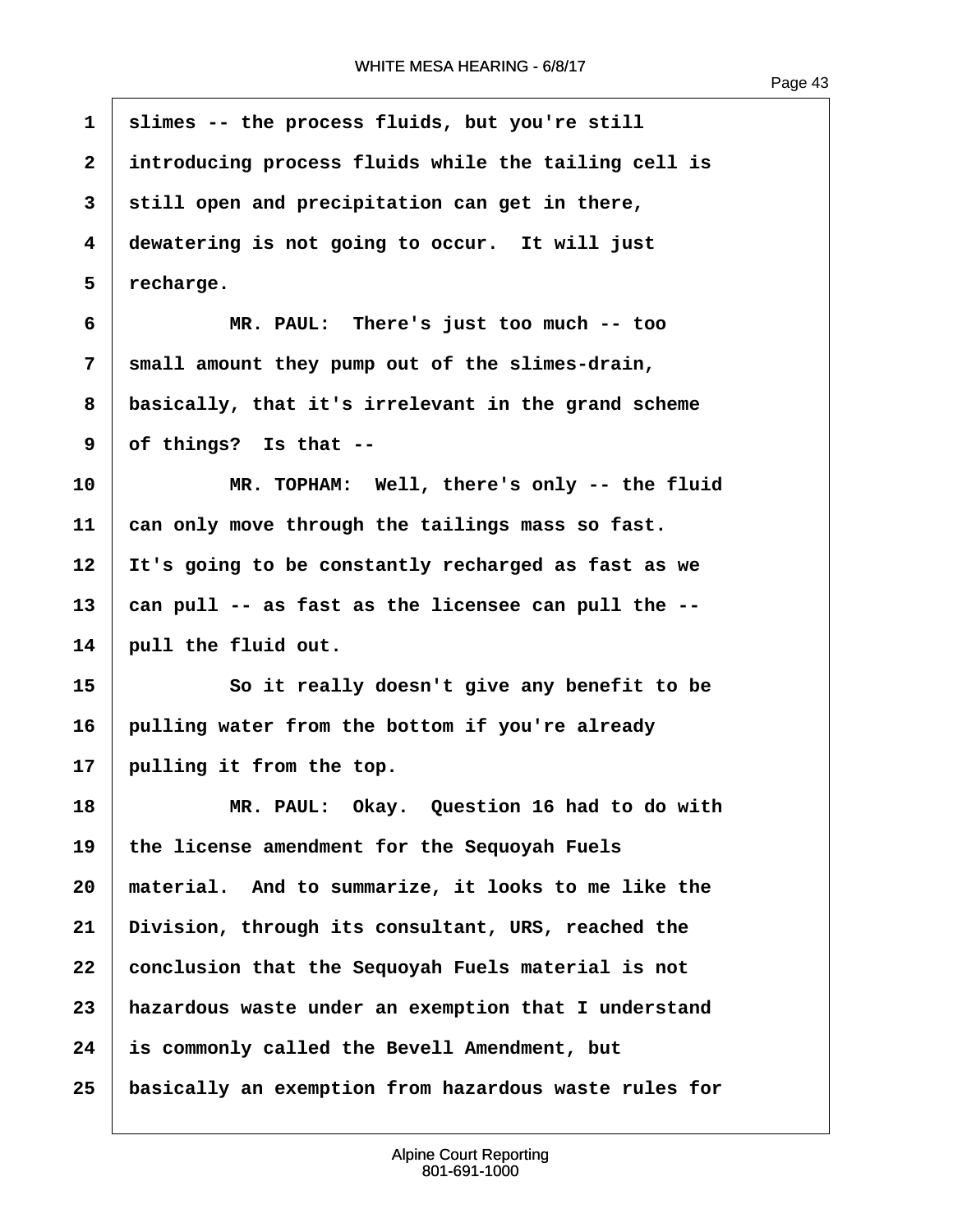$\sqrt{ }$ 

| $\mathbf{1}$ | mining wastes, yet the Sequoyah Fuels material is     |
|--------------|-------------------------------------------------------|
| $\mathbf{2}$ | sort of, as I understand it, a waste that was         |
| 3            | produced by processing yellowcake.                    |
| 4            | And the Bevell Amendment applies to waste             |
| 5            | produced by processing ore, and so I didn't           |
| 6            | understand how that conclusion was reached that the   |
| 7            | Sequoyah Fuels material is a waste from processing    |
| 8            | ore.                                                  |
| 9            | MR. JOHNSON: So the NRC actually determined           |
| 10           | that the Sequoyah Fuels material is already 11e. (2)  |
| 11           | material based on the fact that they were just --     |
| 12           | they were taking yellowcake and making it to spec     |
| 13           | versus before the enrichment process.                 |
| 14           | So in their document, SECY -- it's                    |
| 15           | $S-E-C-Y$ -- -02-0095, the commission ruled that this |
| 16           | material was 11e.(2).                                 |
| 17           | MR. PAUL: And so if I'm understanding                 |
| 18           | correctly, there's an assumption that the EPA's       |
| 19           | definition of ore under its hazardous waste rules is  |
| 20           | the same as the commission's definition of what ore   |
| 21           | is?                                                   |
| 22           | MR. JOHNSON: So in this case where it's               |
| 23           | been ruled 11e. (2) material, the EPA regulations     |
| 24           | don't even apply.                                     |
| 25           | MR. PAUL: And is that because it could be             |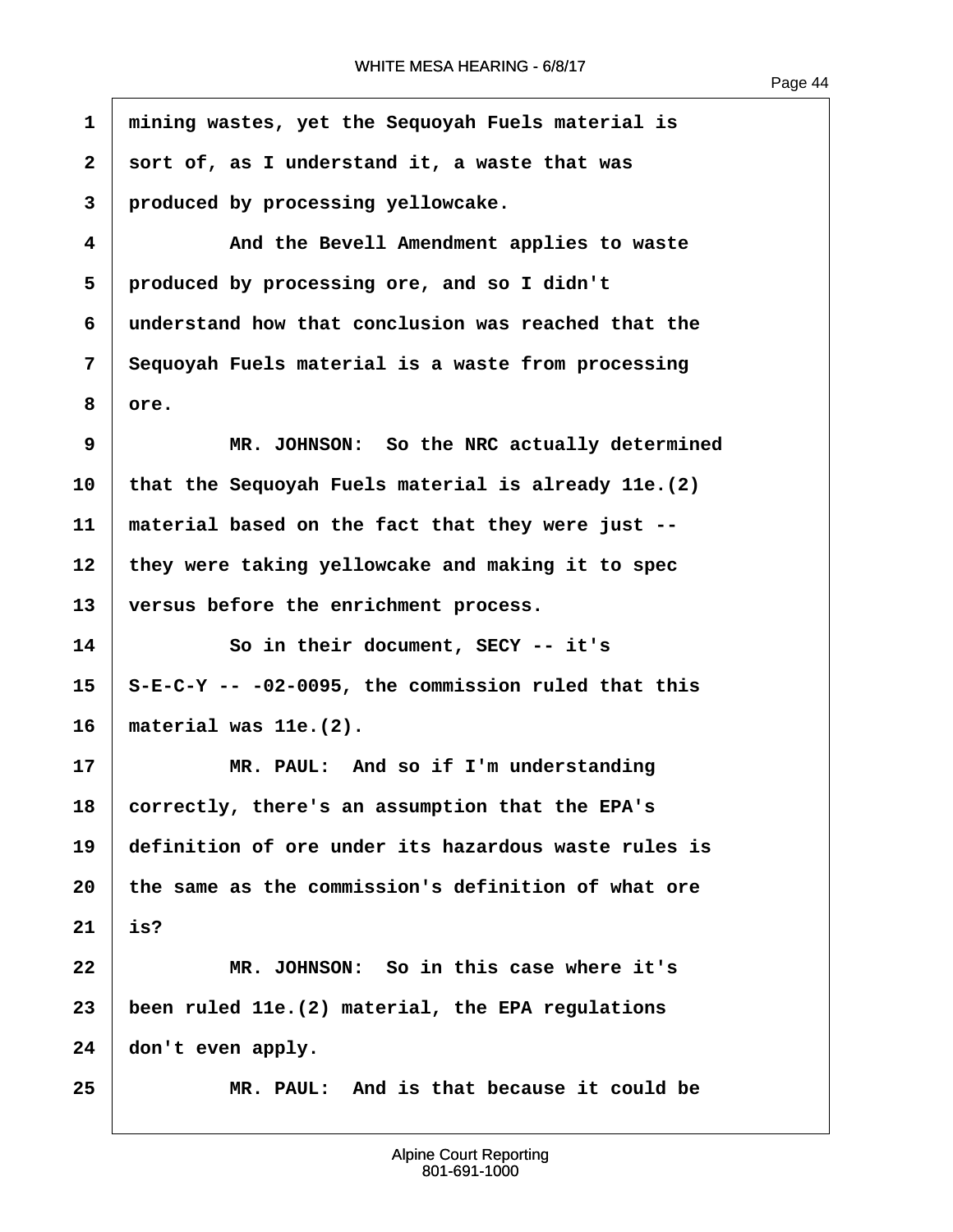$\overline{1}$ 

| 1            | disposed of directly into the impoundment's           |
|--------------|-------------------------------------------------------|
| $\mathbf{2}$ | developing process at the mill?                       |
| 3            | MR. JOHNSON: If that was the choice, yes.             |
| 4            | MR. PAUL: Is there any possibility that               |
| 5            | will happen with the Sequoyah Fuels material?         |
| 6            | MR. ZODY: Objection. Calls for                        |
| 7            | speculation.                                          |
| 8            | MR. JOHNSON: Right now, it's -- the plan is           |
| 9            | that the Sequoyah Fuels material would be processed   |
| 10           | first for its uranium content.                        |
| 11           | MR. PAUL: Due to time constraints, I'll               |
| 12           | just skip Question 17.                                |
| 13           | My last question is, you know, in reading             |
| 14           | the report about the Sequoyah Fuels material, there   |
| 15           | is a handful of circumstances under which the         |
| 16           | licensee will be required to apply water to the       |
| 17           | material while it sits on the ore pad. And one of     |
| 18           | those circumstances is if a Super Sack is leaking.    |
| 19           | And so I'm just wondering if there's any risk that    |
| 20           | the practice of applying the water into the material  |
| 21           | while it's in the ore pad could cause groundwater     |
| 22           | contamination.                                        |
| 23           | MR. GOBLE: So the answer is no.                       |
| 24           | So as you described, the material is                  |
| 25           | received in Super Sacks, and the only time the Energy |
|              |                                                       |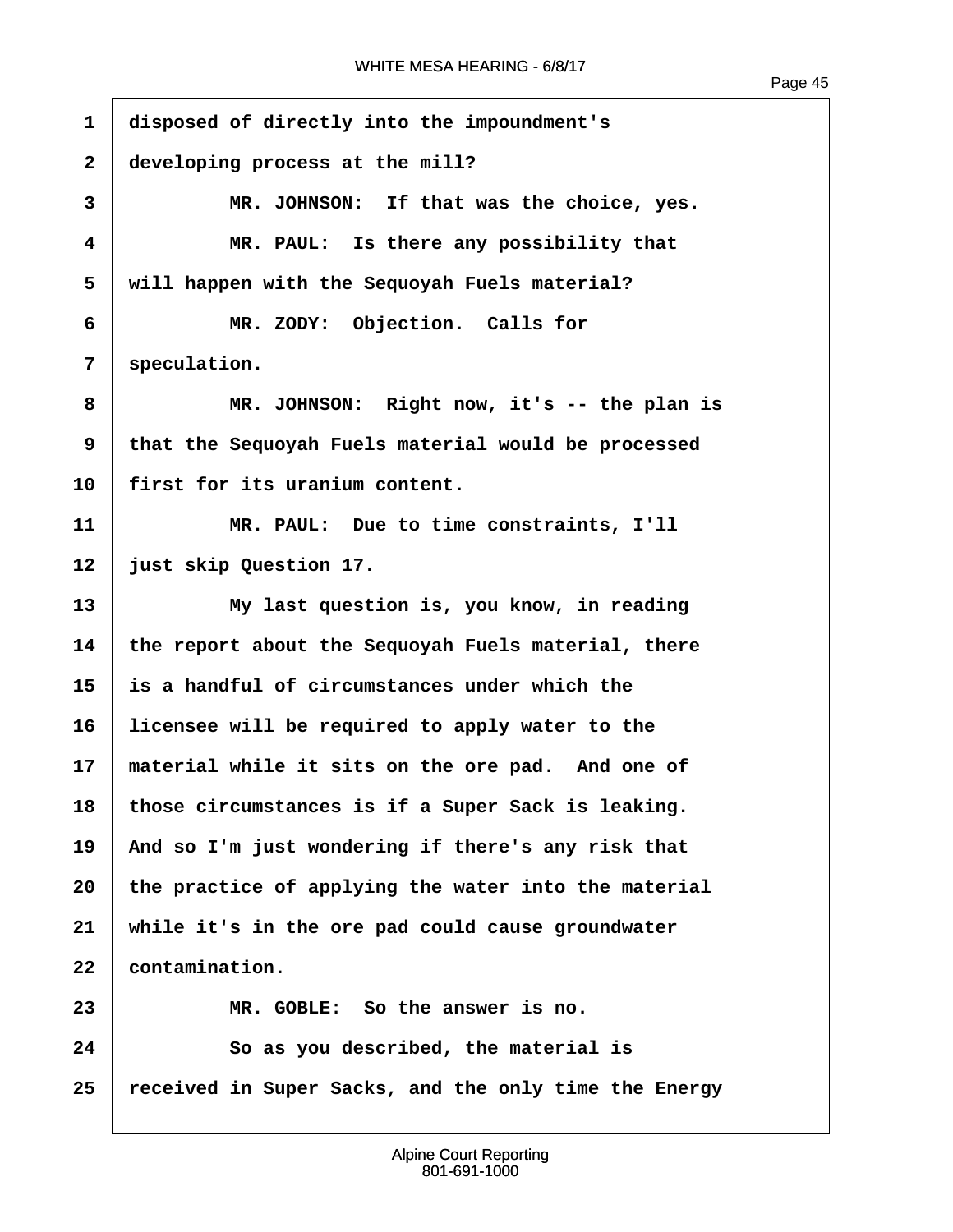| $\mathbf{1}$ | Fuels would be required to apply water will be if     |
|--------------|-------------------------------------------------------|
| $\mathbf{2}$ | there's a damaged sack or it's leaking. And the       |
| 3            | amount of water we're talking about is more like a    |
| 4            | water spray from a water truck. It's kind of          |
| 5            | de minimus. It's not going to be enough water to      |
| 6            | actually cause infiltration on the ore pad.           |
| 7            | MR. PAUL: So it would just contaminate the            |
| 8            | soil beneath the ore pad and not groundwater? Is      |
| 9            | that $--$                                             |
| 10           | MR. GOBLE: Well, it would just basically              |
| 11           | keep the material damp so it's not dispersible for -- |
| 12           | under the wind conditions. And if, let's say, it      |
| 13           | contaminated the ore storage pad anyways, that        |
| 14           | actually all gets cleaned up and then put in the      |
| 15           | tailing cell in the reclamation anyways, so           |
| 16           | MR. PAUL: Okay. That's all I have.                    |
| 17           | Thank you.                                            |
| 18           | MR. GOBLE: All right. Thank you, Aaron.               |
| 19           | MR. ANDERSON: We did have a break built               |
| 20           | into the schedule, but since we're moving along, I    |
| 21           | think we might as well stay on schedule.              |
| 22           | MR. GOBLE: Sure. That's fine.                         |
| 23           | MR. ANDERSON: So next is Ute Mountain Utes.           |
| 24           | * * * * *                                             |
| 25           | MR. CLOW: Thank you. Can you hear me?                 |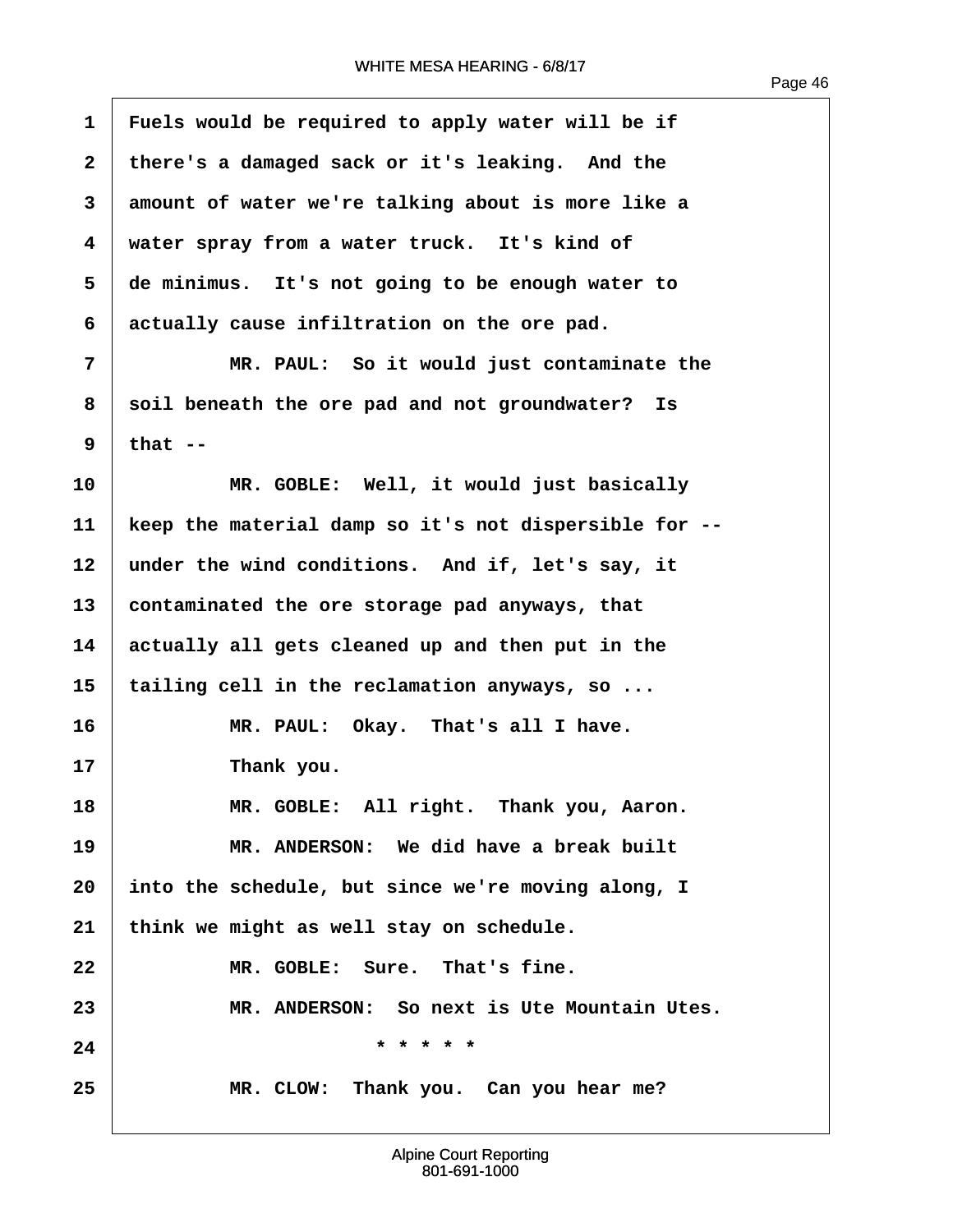| Ω<br>ı<br>Ξ |  |
|-------------|--|
|             |  |

```
·1· · · · · · MR. RANDALL:· Could you state your name for
2 the reporter, please.
 ·3· · · · · · MR. CLOW:· I'm Scott Clow.· I'm the
 ·4· ·environmental programs director for the tribe.· And
 ·5· ·this is Michael Keller.· He represents us in the
 ·6· ·state of Utah.
 ·7· · · · · · Looks like we're well ahead of what we
 ·8· ·thought we would be timewise, so thank you for -- for
·9· ·having us here today.
10 MR. ANDERSON: Thank you.
11 11 MR. CLOW: Our first question is what is the
12 expected remaining operational and pre-reclamation
13· ·life of the White Mesa Mill?
14· · · · · · MR. ROBERTS:· That the mill has no
15· ·predetermined operational life.· The mill operational
16 Schedule is to determine or is dependent on the
17· ·availability of both the ore from conventional mines
18· ·which is dependent on the price of uranium which
19 could fluctuate wildly as other commodities do.
20· · · · · · Each of the tailing cells is reclaimed as it
21· ·is filled and according to milestones set out in the
22 reclamation plan.
23· · · · · · Since there's no set schedule for filling
24· ·any one of the ponds, there's no set schedule for
25· ·actual final closure of the mill.
```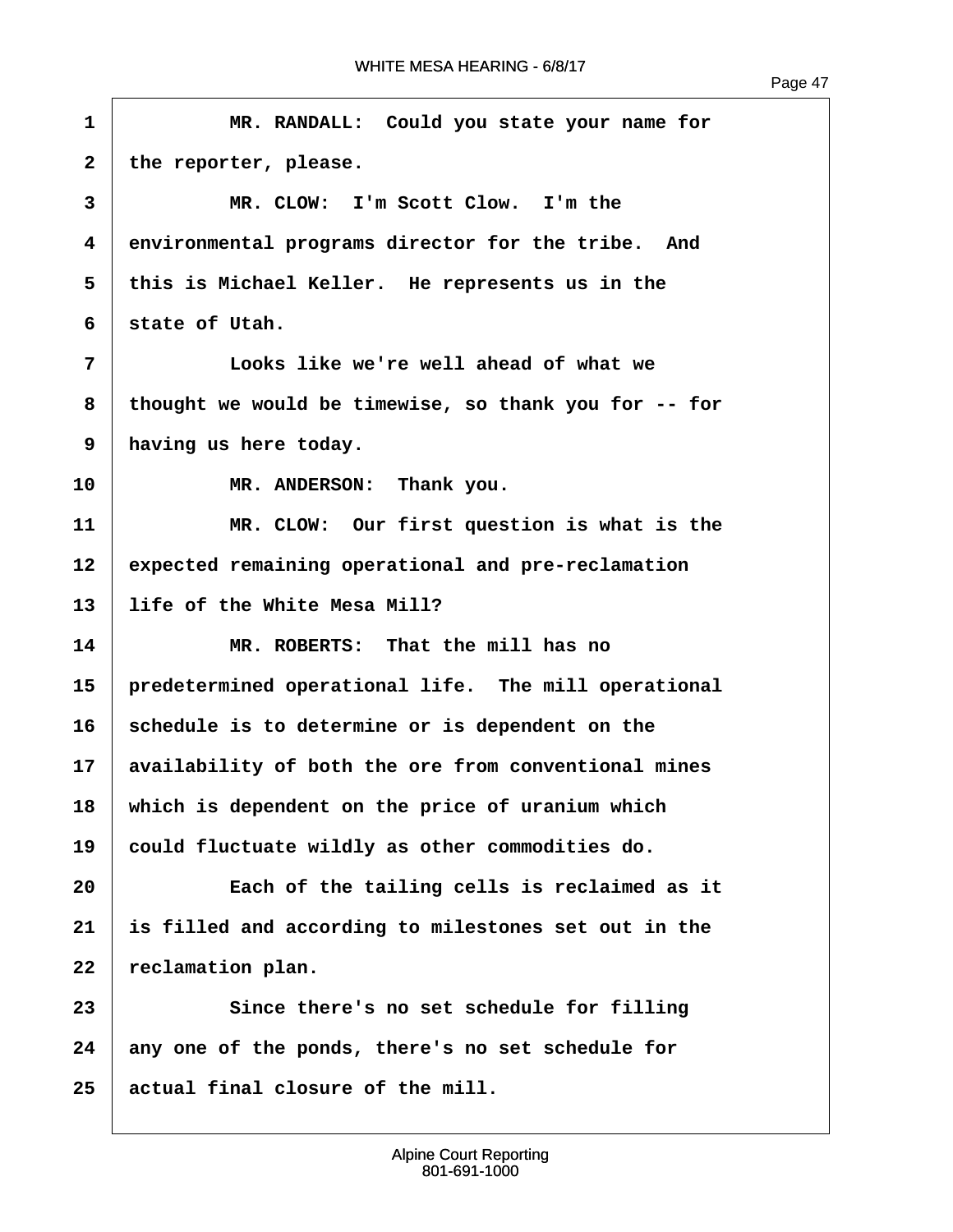$\sqrt{ }$ 

| 1              | MR. CLOW: Thank you.                                  |
|----------------|-------------------------------------------------------|
| $\overline{2}$ | Our second question: Has an environmental             |
| 3              | assessment been conducted that assesses the impacts   |
| 4              | of the mill on surrounding communities over the       |
| 5              | mill's entire past 37 plus years and projected        |
| 6              | remaining operational and pre-reclamation life?       |
| 7              | MR. GOBLE: So the -- an environmental                 |
| 8              | impact statement was conducted by the NRC and was     |
| 9              | completed before the mill existed to assess the       |
| 10             | impacts of social impacts of the mill. There isn't    |
| 11             | currently a requirement for one to be performed       |
| 12             | again; however, there is a rigorous environmental     |
| 13             | monitoring program at the mill for all types of media |
| 14             | including air, soil, water, surface water, and        |
| 15             | vegetation. And there are regulatory standards that   |
| 16             | the mill is required to meet.                         |
| 17             | As long as the standards are met, the                 |
| 18             | effects on the public should be minimal. According    |
| 19             | to the sample results, the licensee hasn't exceeded   |
| 20             | any regulatory limits at their property boundary.     |
| 21             | Therefore, no individual member of the public has     |
| 22             | received a dose greater than the public dose limit of |
| 23             | 100 millirem per calendar year.                       |
| 24             | This dose limit and the dose limit for                |
| 25             | radiation workers were established after several      |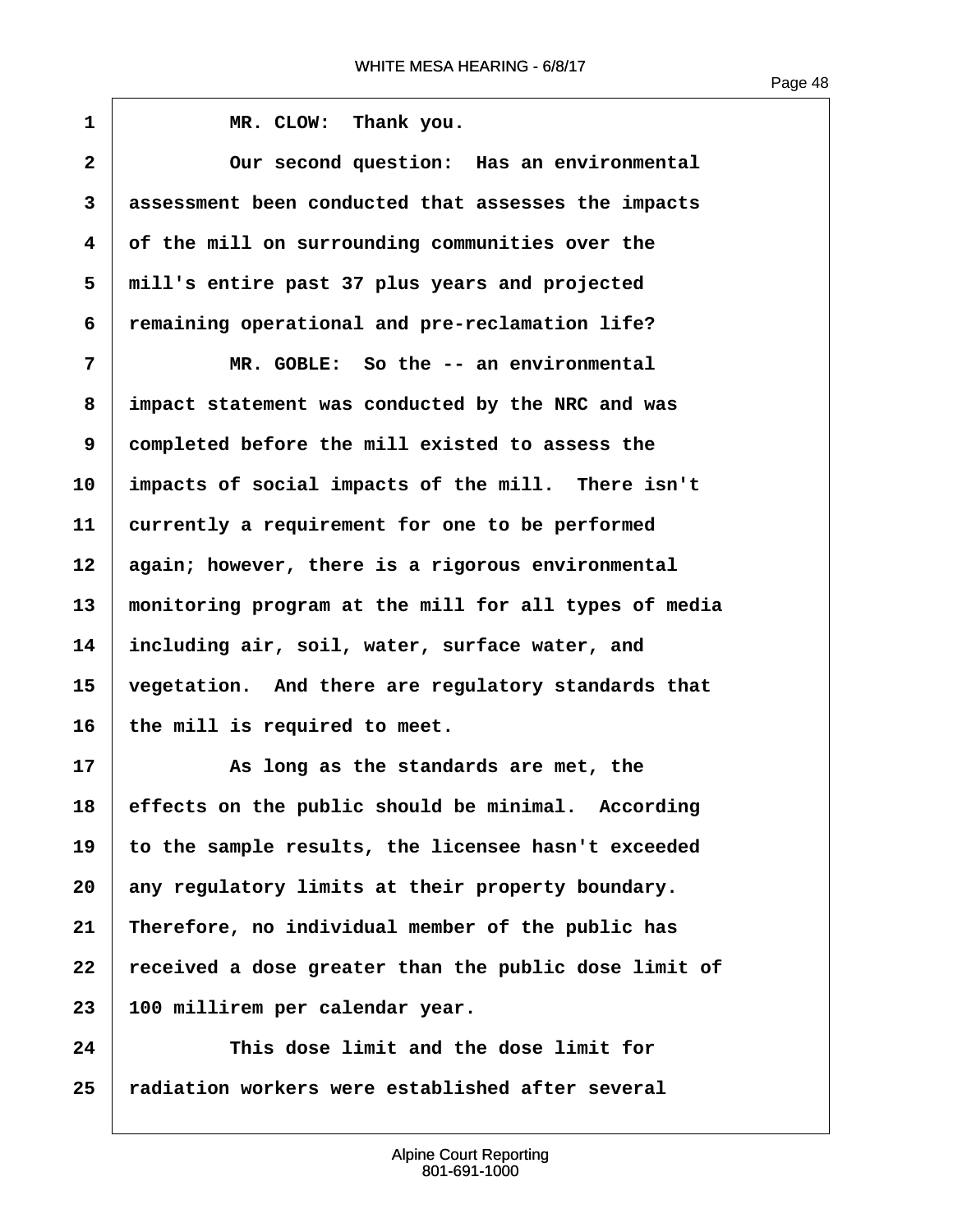1 multiyear international health studies. 2 **IDER. CLOW: Thank you. ·3· · · · · · Question 3:· How has the Division determined ·4· ·the projected cumulative radiologic impacts of the ·5· ·mill on people living in White Mesa and other nearby ·6· ·communities over the period of time the mill has ·7· ·operated since 1979 and will continue to be in ·8· ·operation or pre-reclamation? ·9· · · · · · MR. GOBLE:· So as I stated before, the 10· ·analytical results show that the mill has not 11· ·exceeded the regulatory limits of their property** 12 **boundary.** So, therefore, no individual member of the **13· ·public have received a dose greater than 100 millirem 14· ·in a calendar year. 15· · · · · · The regulatory limits is 5,000 millirem a 16· ·year per calendar year for a radiation worker. 17· ·Therefore, no individual -- sorry.· I'm reading the** 18 | wrong one. I apologize. **19** *So over this last ten years, the total* **20· ·effective dose equivalent, average dose, so that's 21· ·basically a dose for the public for everything** 22 they're exposed to. That's internal, outernal **23· ·[external], what they might inhale, ingest, et**  $24$  cetera. **25· · · · · · Over the last ten years for our work [a**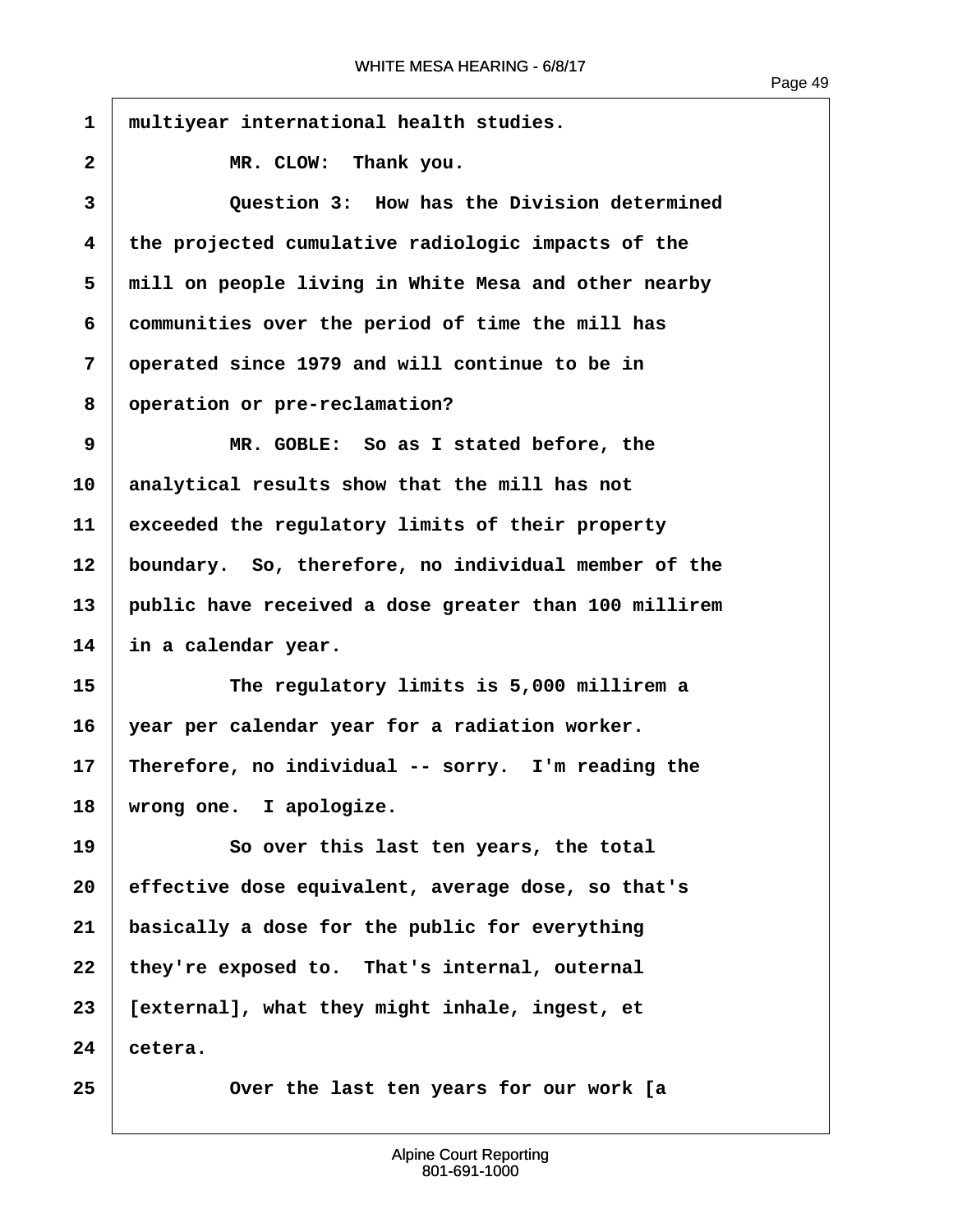$\sqrt{ }$ 

| $\mathbf{1}$ | worker] at the White Mesa Mill has averaged 80        |
|--------------|-------------------------------------------------------|
| $\mathbf{2}$ | millirem to 180 millirem versus the standard of 5,000 |
| 3            | millirem, and it's been well below the regulatory     |
| 4            | limit.                                                |
| 5            | Again, as I stated, there hasn't been a --            |
| 6            | an exceedance of the property boundary levels, so     |
| 7            | it's not expected based off the calculations of the   |
| 8            | limit that anyone has received a dose greater than    |
| 9            | that what's allowed.                                  |
| 10           | MR. CLOW: Thank you.                                  |
| 11           | Our fourth question: Has the Division                 |
| 12           | assessed the cumulative radiologic impacts of the     |
| 13           | mill to people living in White Mesa and other nearby  |
| 14           | communities in light of the much higher radioactive   |
| 15           | material content over that of local uranium ores of   |
| 16           | the alternative feed materials approved and being     |
| 17           | approved for processing and disposal at the mill? I   |
| 18           | think that was partially answered earlier.            |
| 19           | MR. GOBLE: We have -- we've got another               |
| 20           | part to that that might help provide some information |
| 21           | for you, Scott.                                       |
| 22           | So as we said, there's not a requirement for          |
| 23           | one to be performed. But the Sequoyah Fuels           |
| 24           | alternate feed is similar to actually what's already  |
| 25           | been accepted at the mill. So the impact for what     |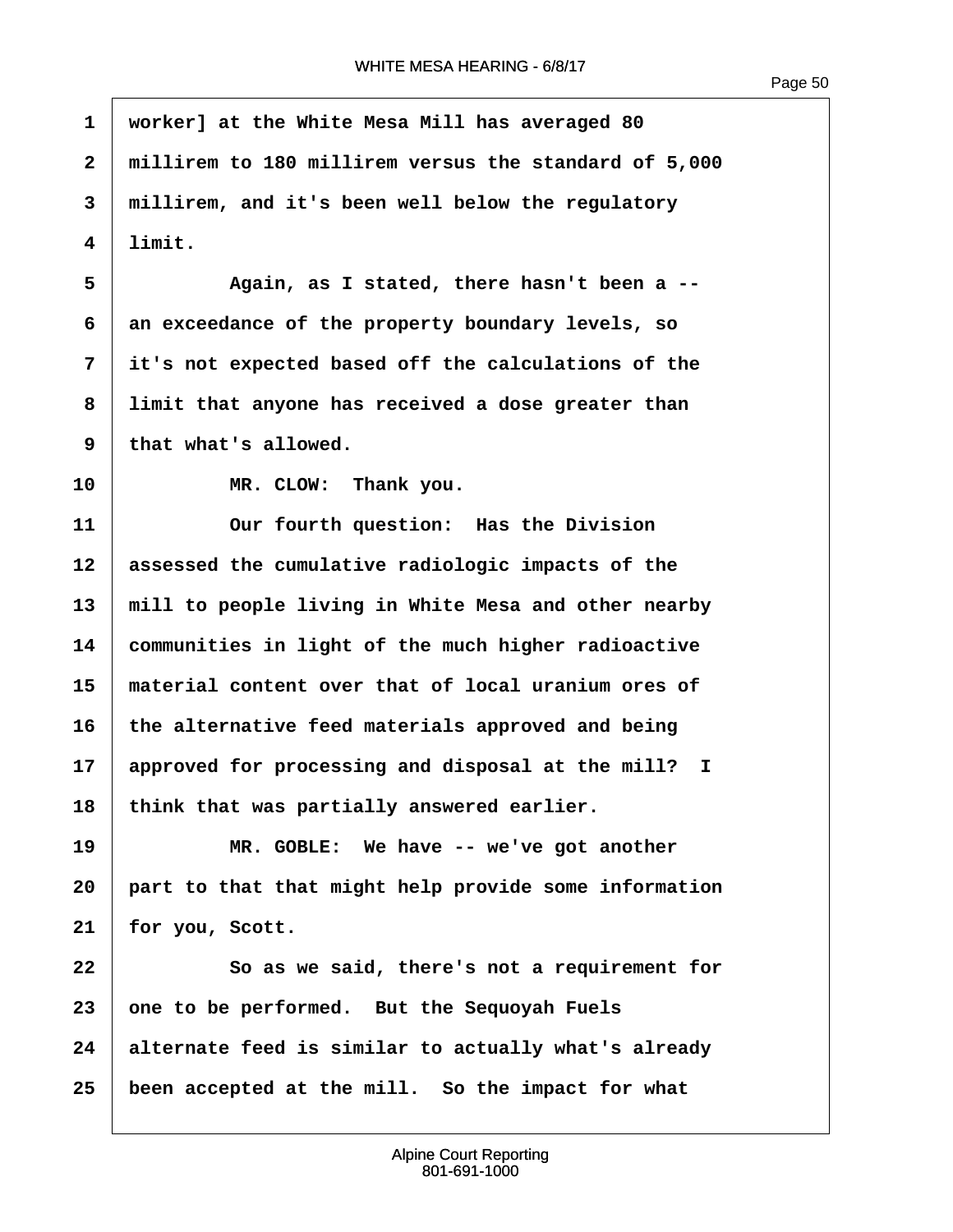$\overline{1}$ 

| $\mathbf{1}$ | will be received is pretty much the same of what's    |
|--------------|-------------------------------------------------------|
| $\mathbf{2}$ | already been received.                                |
| 3            | And Gwyn had some more she wanted to add to           |
| 4            | that.                                                 |
| 5            | MS. GALLOWAY: As indicated before, we took            |
| 6            | the alternate feeds into account when we did the      |
| 7            | MILDOS modeling, and it showed that no limits were    |
| 8            | exceeded.                                             |
| 9            | MR. CLOW: In the techno -- technical                  |
| 10           | evaluation document for the license, the license,     |
| 11           | there's a table that has the MILDOS calculations from |
| 12           | 2007 to 2015, I believe it was.                       |
| 13           | Do you have those calculations in the -- did          |
| 14           | the Division perform those prior to 2007?             |
| 15           | MS. GALLOWAY: No.                                     |
| 16           | MR. CLOW: Thank you.                                  |
| 17           | Our fifth question: What measures have been           |
| 18           | and will be taken by the Division and EFR to ensure   |
| 19           | that off-site impacts from the White Mesa Mill        |
| 20           | identified in the 2012 USGS report, Scientific        |
| 21           | Investigations Report 2011-5231, have been remediated |
| 22           | and do not pose a hazard to the public or the         |
| 23           | environment?                                          |
| 24           | MR. GOBLE: So the majority of the impacts             |
| 25           | that were identified with the USGS report were        |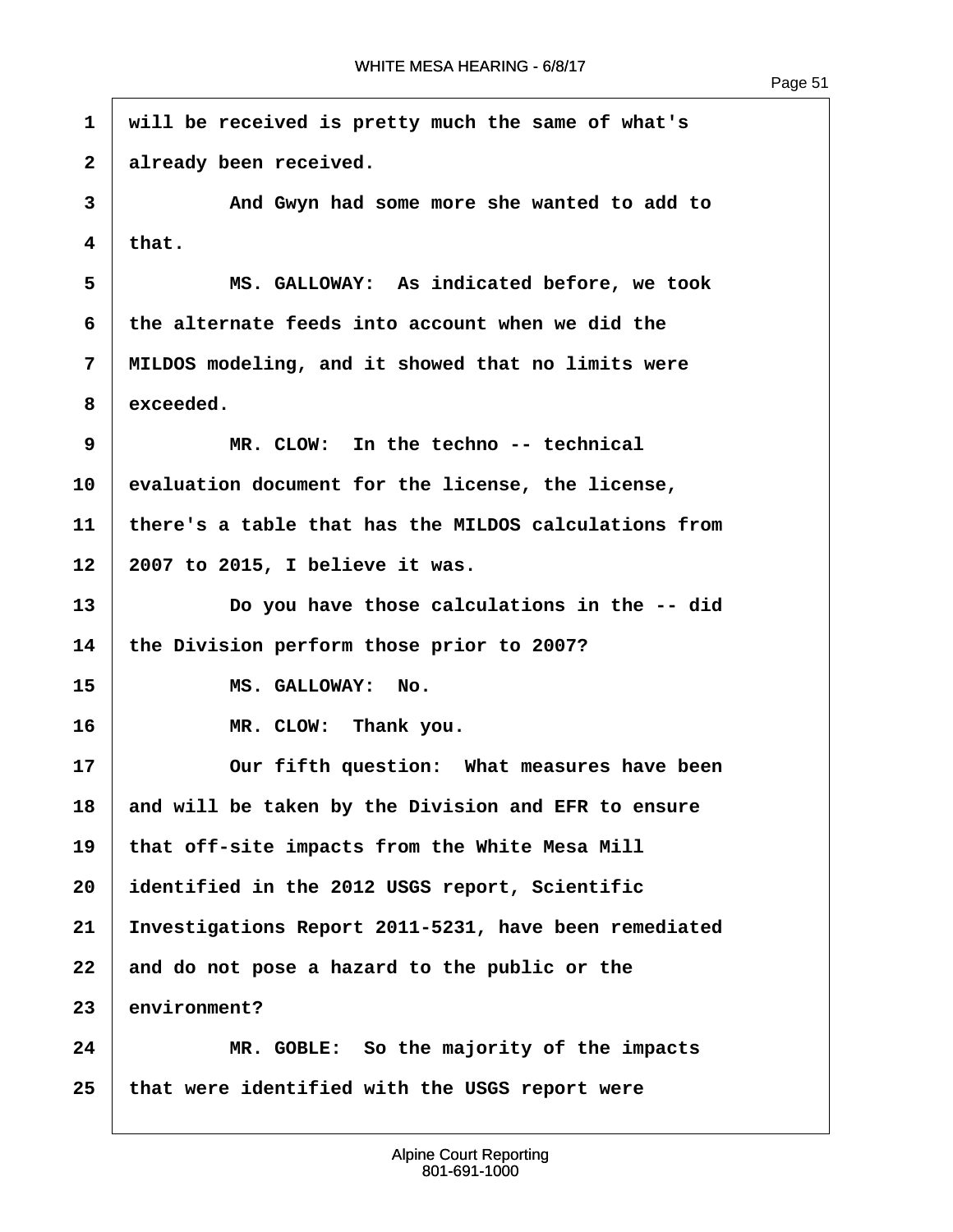**·1· ·actually located on the Energy Fuels' property. ·2· ·Therefore, they will be addressed at closure as ·3· ·applicable.**

**·4· · · · · · For off-site areas, the value of the uranium ·5· ·samples ranged from 2.6 parts per million to 6.6 ppm. ·6· ·These samples are below backgrounds -- now, these ·7· ·included samples that are below background that the ·8· ·USGS determined were as a result of natural 9** | weathering rather than ore migration.

**10· · · · · · The value of vanadium samples ranged from 11· ·56 parts per million to 79 parts per million.· The 12· ·EPA level at which the EPA immediate action would be 13· ·triggered is 207 parts per million and 390 parts per 14· ·million, respectively for a residential scenario.**

**15· · · · · · The off-site samples were all significantly 16· ·lower than the immediate action level.· Plus the** 17 areas where the samples were collected is not a **18· ·residential area.· Therefore, no remediation has been 19· ·performed at this time.**

20 **IDENET IN MR. CLOW: Thanks.** 

**21· · · · · · Similarly, Question 6:· What measures are** 22 the Division taking or requiring EFR to take to **23· ·ensure that off-site impacts from the White Mesa Mill 24· ·of the type and nature identified in the 2012 USGS 25· ·report are no longer occurring and will not occur in**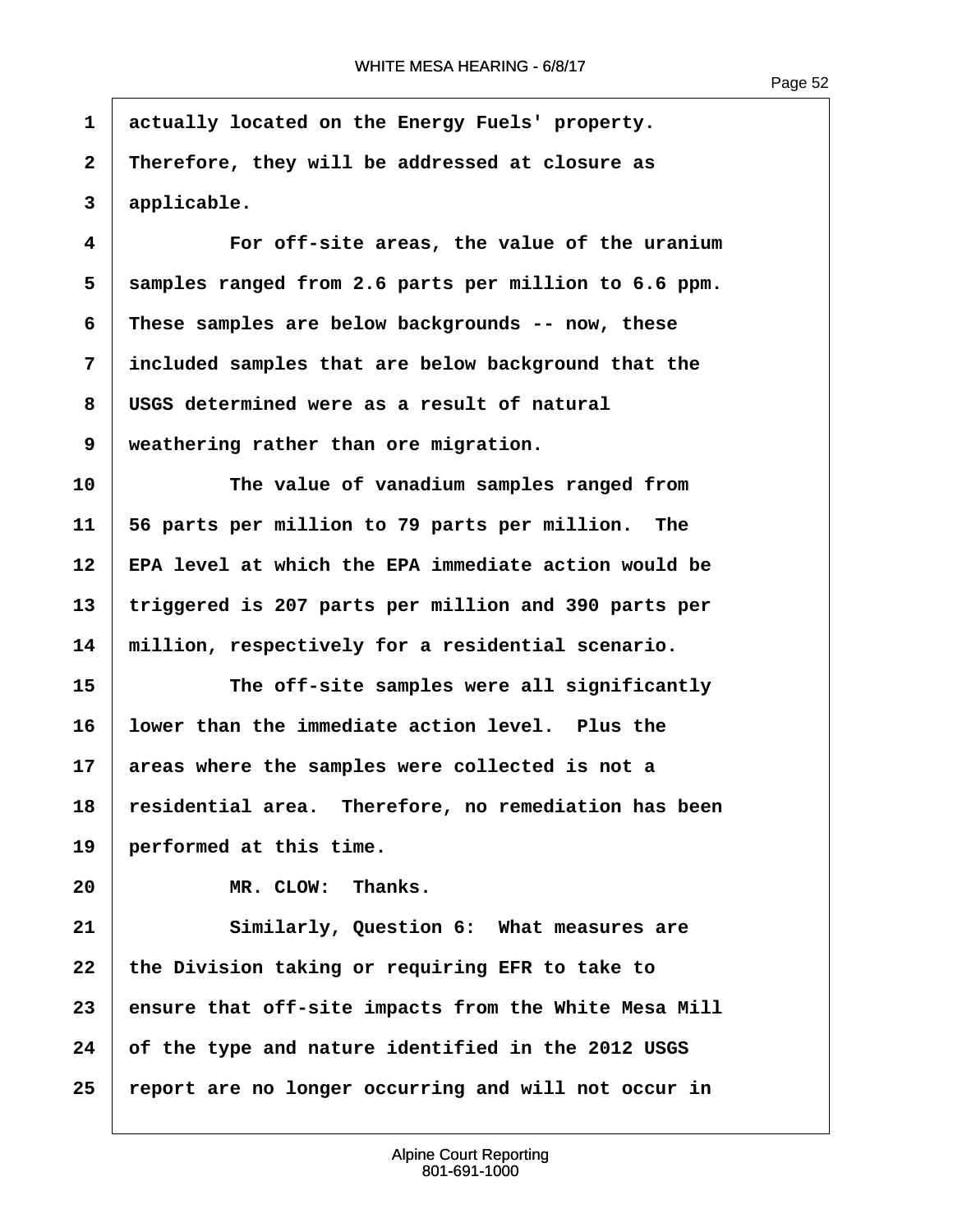$1$  the future?

| $\overline{2}$ | MR. GOBLE: So the license was last revised            |
|----------------|-------------------------------------------------------|
| 3              | on July 10, 2014, and that revised license added      |
| 4              | License Condition 11.9 which was in direct response   |
| 5              | to the results observed in the USGS report. And we    |
| 6              | required the licensee to submit a revised             |
| 7              | environmental protection manual that included two     |
| 8              | additional air monitoring stations and a revised soil |
| 9              | and vegetative sampling program.                      |
| 10             | The licensee was also required to begin               |
| 11             | sampling for thorium 232 and radium 222 -- sorry,     |
| 12             | radon 222 at each air monitoring station. The         |
| 13             | revised environmental manual was approved by the      |
| 14             | director on December 10, 2014. Since then, the        |
| 15             | licensee has implemented the required changes in      |
| 16             | their environmental management plan, and it is        |
| 17             | expected that any potential for off-site release will |
| 18             | be identified by the enhanced environmental           |
| 19             | monitoring plan.                                      |
| 20             | MR. CLOW: Thanks. We appreciate that.                 |
| 21             | Question 7: How long will it take until               |
| 22             | Cell 2 is permanently capped and no longer poses a    |
| 23             | source of radon or other radionuclides to the         |
| 24             | atmosphere?                                           |
| 25             | MR. TOPHAM: I'll answer the second part               |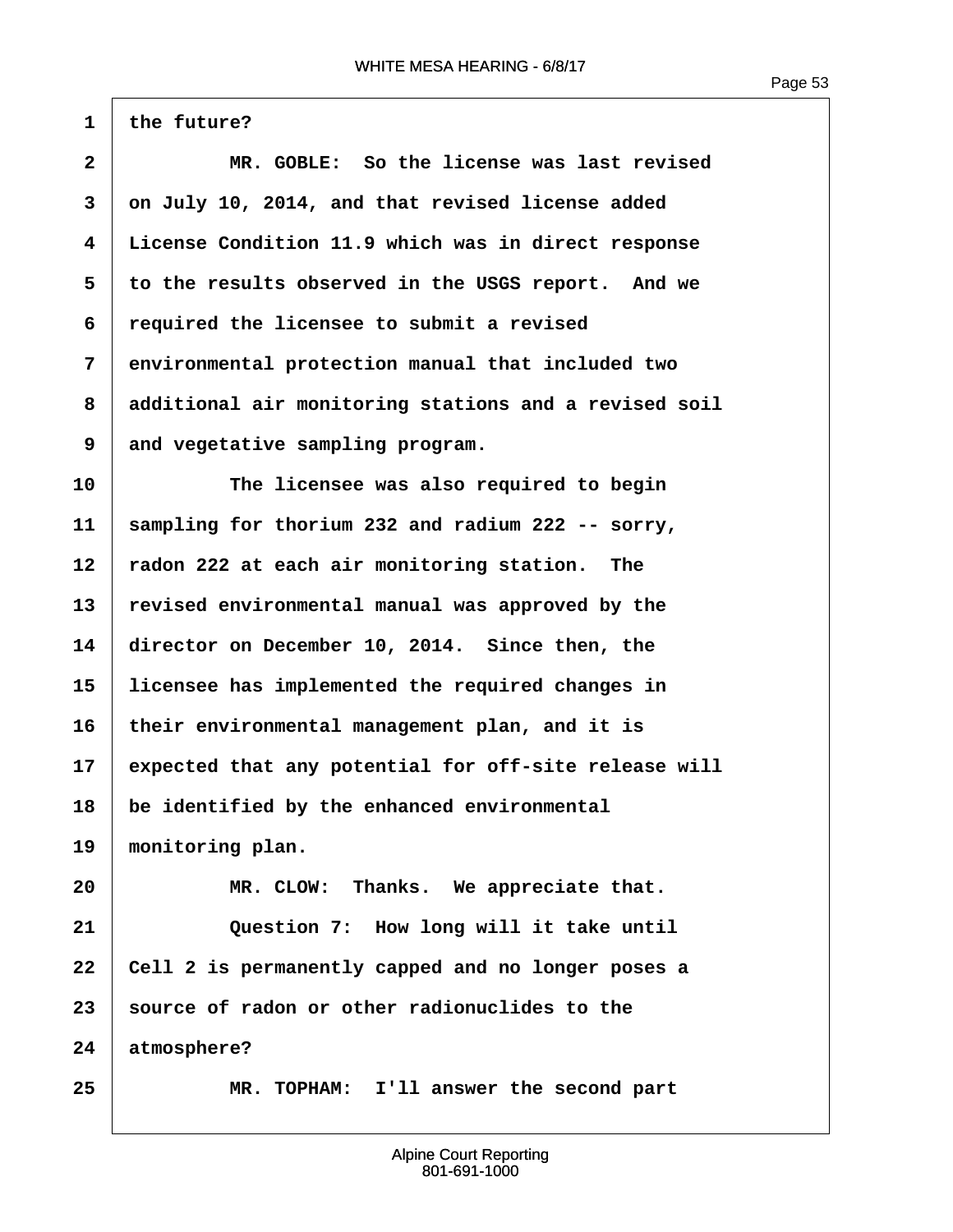Page 54

 $1$  | first.

| $\overline{\mathbf{2}}$ | Beginning last summer and including early             |
|-------------------------|-------------------------------------------------------|
| 3                       | May of this year, radon barrier was installed on      |
| 4                       | Cell 2. That installation is complete.                |
| 5                       | The latest round of testing for radon                 |
| 6                       | resulted in levels of .5 picocuries per square meter  |
| 7                       | per second, which is well below the limits            |
| 8                       | established in 10 CFR 40, Appendix A, Criterion 6, at |
| 9                       | 20 picocuries per square meter per second. So with    |
| 10                      | that in mind, the radon issue for that particular     |
| 11                      | cell appears to be resolved. Ongoing monitoring       |
| 12                      | will -- will take place to confirm that.              |
| 13                      | As far as final closure of that -- that               |
| 14                      | tailing cell, what that would require is the -- the   |
| 15                      | construction of the remaining layers of the cover     |
| 16                      | system. And there is nothing that -- that would       |
| 17                      | indicate that has to be done immediately. We have a   |
| 18                      | licensee on site who can make repairs to the radon    |
| 19                      | barriers should erosion occur.                        |
| 20                      | And the thing we would gain by placing                |
| 21                      | remaining layers would be the wind and water erosion  |
| 22                      | protection. What we might lose is the ability --      |
| 23                      | with the additional material that's been placed       |
| 24                      | compressing the tailings, is the ability to wait      |
| 25                      | until settlement is complete. If we wait until        |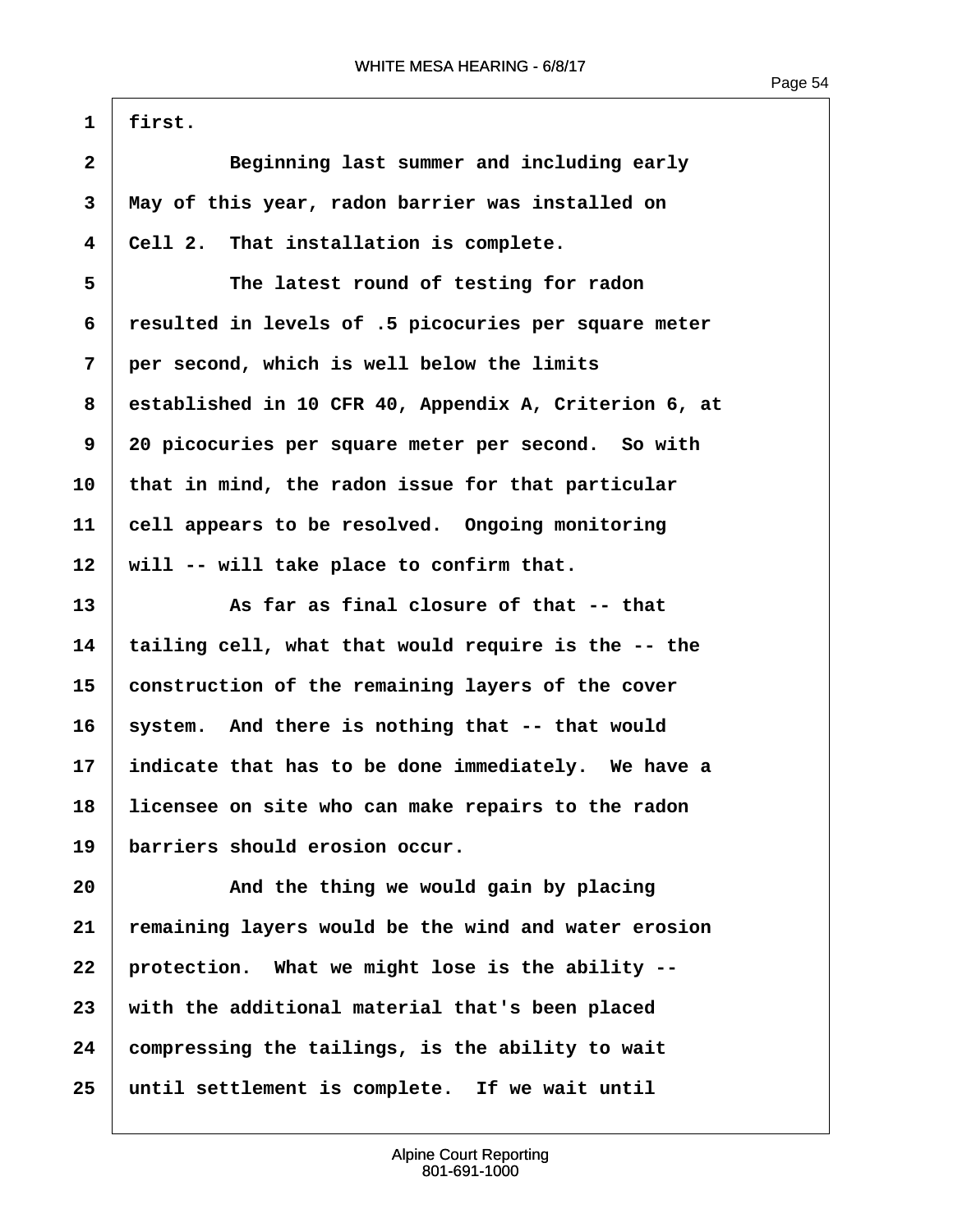ľ

| $\mathbf{1}$            | settlement is complete, we'll have less chance of the |
|-------------------------|-------------------------------------------------------|
| $\overline{\mathbf{2}}$ | cover system being compromised due to differential    |
| 3                       | settling. So it's better to wait for the remainder    |
| $\overline{\mathbf{4}}$ | of the construction.                                  |
| 5                       | As far as a timetable, that's really up to            |
| 6                       | the licensee. But we're monitoring their reports of   |
| 7                       | settlement.                                           |
| 8                       | MR. CLOW: Thanks.                                     |
| 9                       | Similarly, how long will it take until                |
| 10                      | Cell 3 is permanently capped and no longer poses a    |
| 11                      | source of radon or other radionuclides to the         |
| 12                      | atmosphere?                                           |
| 13                      | MR. FRYDENLUND: I'll answer that, and this            |
| 14                      | answer applies to all the cells. So it addresses      |
| 15                      | your Questions 8, 9, and 10.                          |
| 16                      | We -- milestones for the closure of each              |
| 17                      | tailings impoundment commence once it is filled with  |
| 18                      | tailings. The time it takes to fully reclaim an       |
| 19                      | impoundment depends on a number of factors, including |
| 20                      | the time it takes to dewater the tailings             |
| 21                      | sufficiently out of the cell and prior to placing the |
| 22                      | final layers of the reclamation cover.                |
| 23                      | So we first have to fill the cells. Then              |
| 24                      | milestones kick in and we've got to go through a      |
| 25                      | reclamation timetable. But that could vary depending  |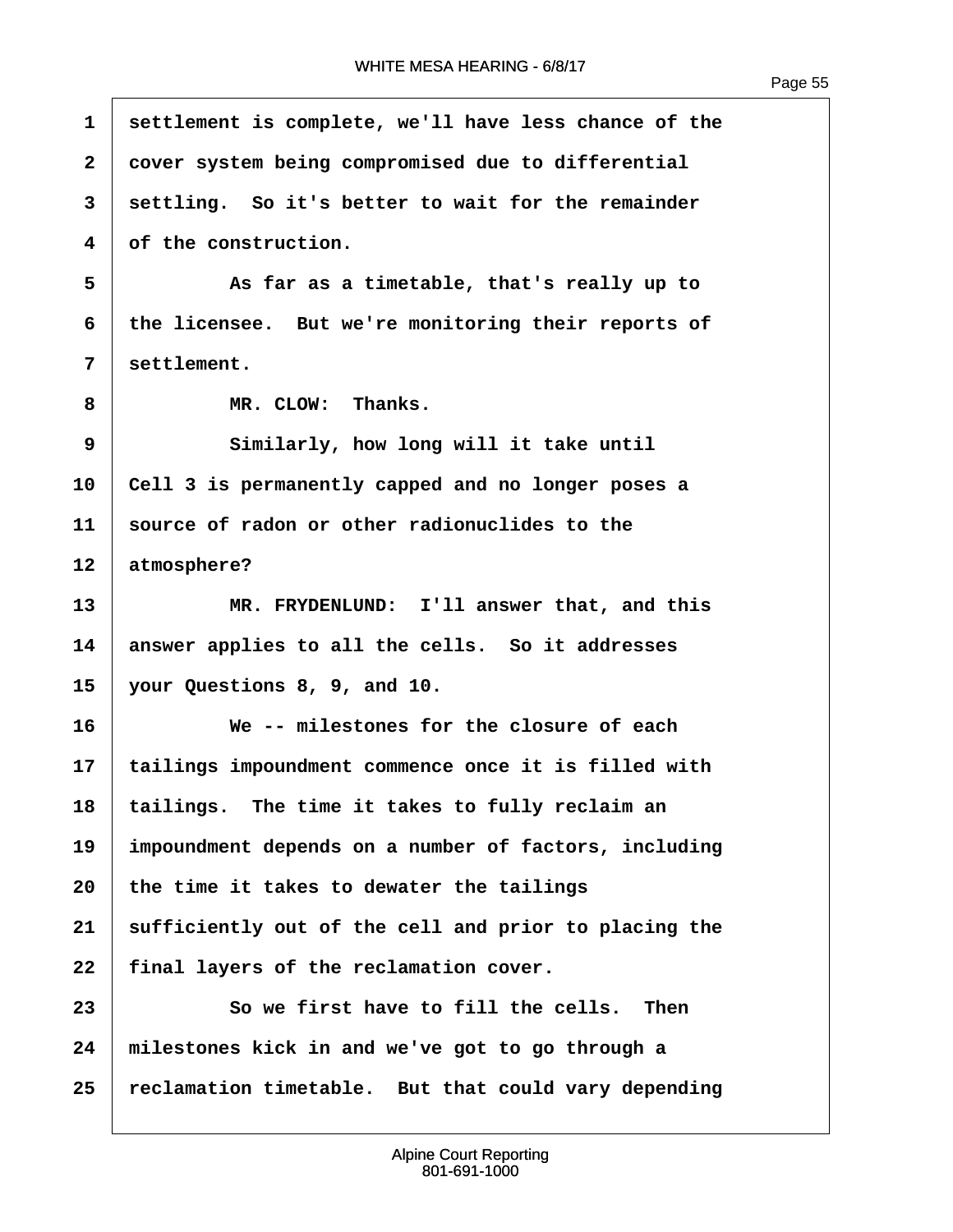Page 56

**·1· ·on each cell depending on how long it takes to**  $2 \mid$  dewater.

**·3· · · · · · As Mr. Topham said, we're finding the cell, ·4· ·two, that the -- the radon amount has been reduced ·5· ·significantly by partial reclamation.· But I want to ·6· ·remind you that the standard for a cell that is fully ·7· ·reclaimed is not zero radon.· It's 20 picocuries per** 8 meter squared per second.

**·9· · · · · · MR. CLOW:· So just relative to that time 10· ·frame, once Cell 3 is -- is full, you would place the 11· ·radon barrier or would you wait until more settling** 12 | occurs before placing the radon barrier?

**13· · · · · · MR. FRYDENLUND:· The reclamation plan sets** 14 out a number of milestones, including, you know, **15· ·eliminating freestanding water, contouring, things** 16 Iike that. Maybe Harold can address that.

**17· · · · · · MR. ROBERTS:· Yeah.· Once the cell is 18· ·officially declared closed and is full, then the 19· ·interim layer would be the first one to be placed on** 20 the cell, which is basically the bottom layer, the **21· ·platform layer for construction of the remaining 22· ·portions of the CAP.· There's a significant portion 23· ·of that actual layer already placed on Cell 3, but 24· ·there's still a portion of the cell that is in active 25· ·operation.· So until that -- until the cell is fully**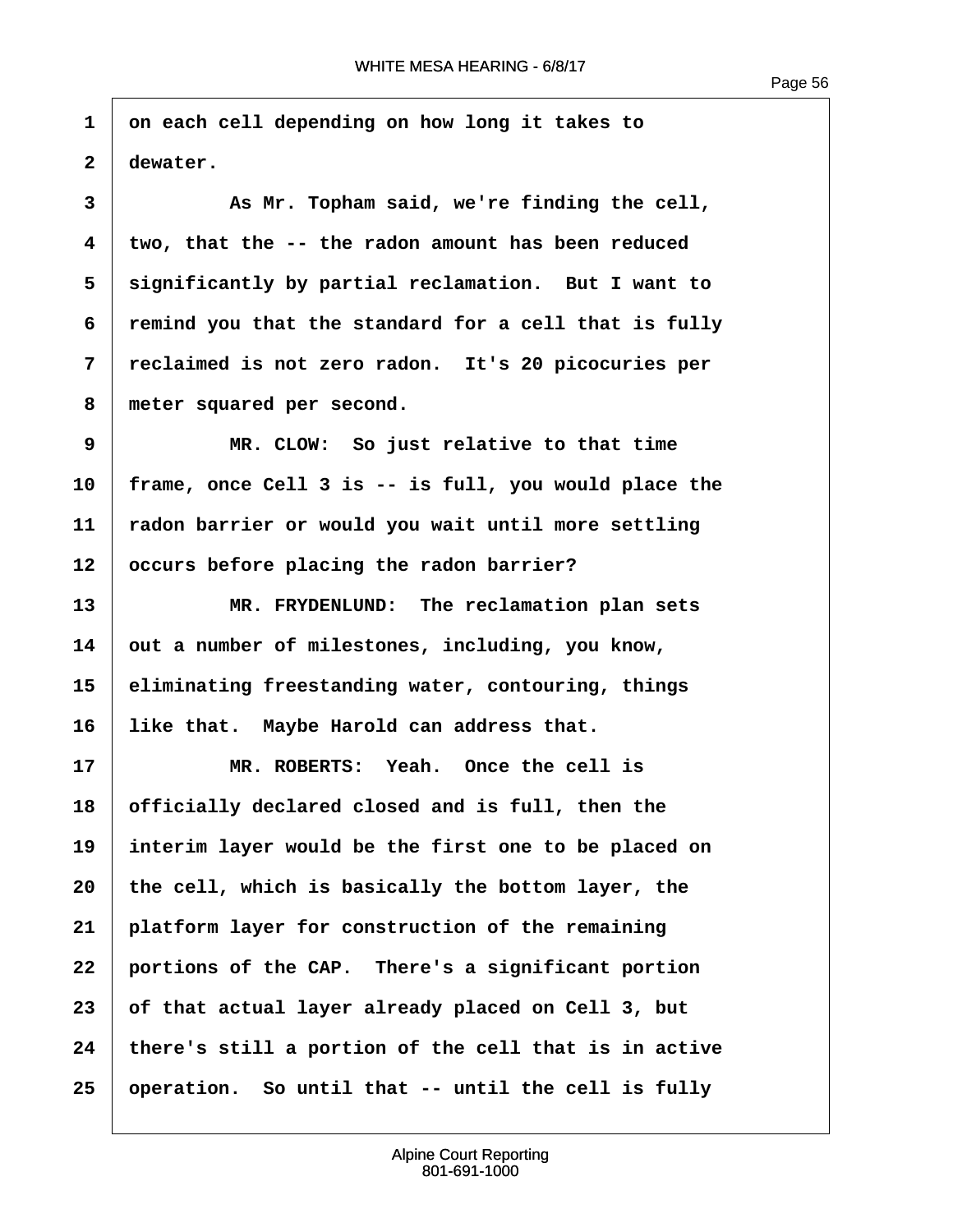**·1· ·utilized and declared closed, then it won't start the** 2 | final sequencing of reclamation. **·3· · · · · · But part of the reclamation is placement of ·4· ·the interim layer which puts a surcharge on the ·5· ·tailings and helps to consolidate those, and then we ·6· ·continually monitor the settlement monitors to see ·7· ·how the sands are consolidating and what kind of ·8· ·stability we're seeing in the tailing cell itself. ·9· · · · · · MR. CLOW:· About how long did it take for 10· ·the majority of the settling to occur on Cell 2 after** 11 | the first base layer was put on there? **12· · · · · · MR. ROBERTS:· I think that information is 13· ·contained in the records.· The annual evaluation is 14· ·done on the tailings, so those records and graphs are** 15 **contained in that report.** 16 **In Section MR. CLOW: Thanks. 17· · · · · · MR. TOPHAM:· I think it's worth noting that 18· ·on placement of the radon barrier, the amount of** 19 | water that was being withdrawn increased due to the **20· ·consolidation that was induced, but with the 21· ·additional material.· It also kicked off a new round** 22 of settlement. So we -- we're seeing beneficial **23· ·effects from the placement of the radon barrier on**  $24$  Cell 2. **25· · · · · · I would anticipate that with the placement**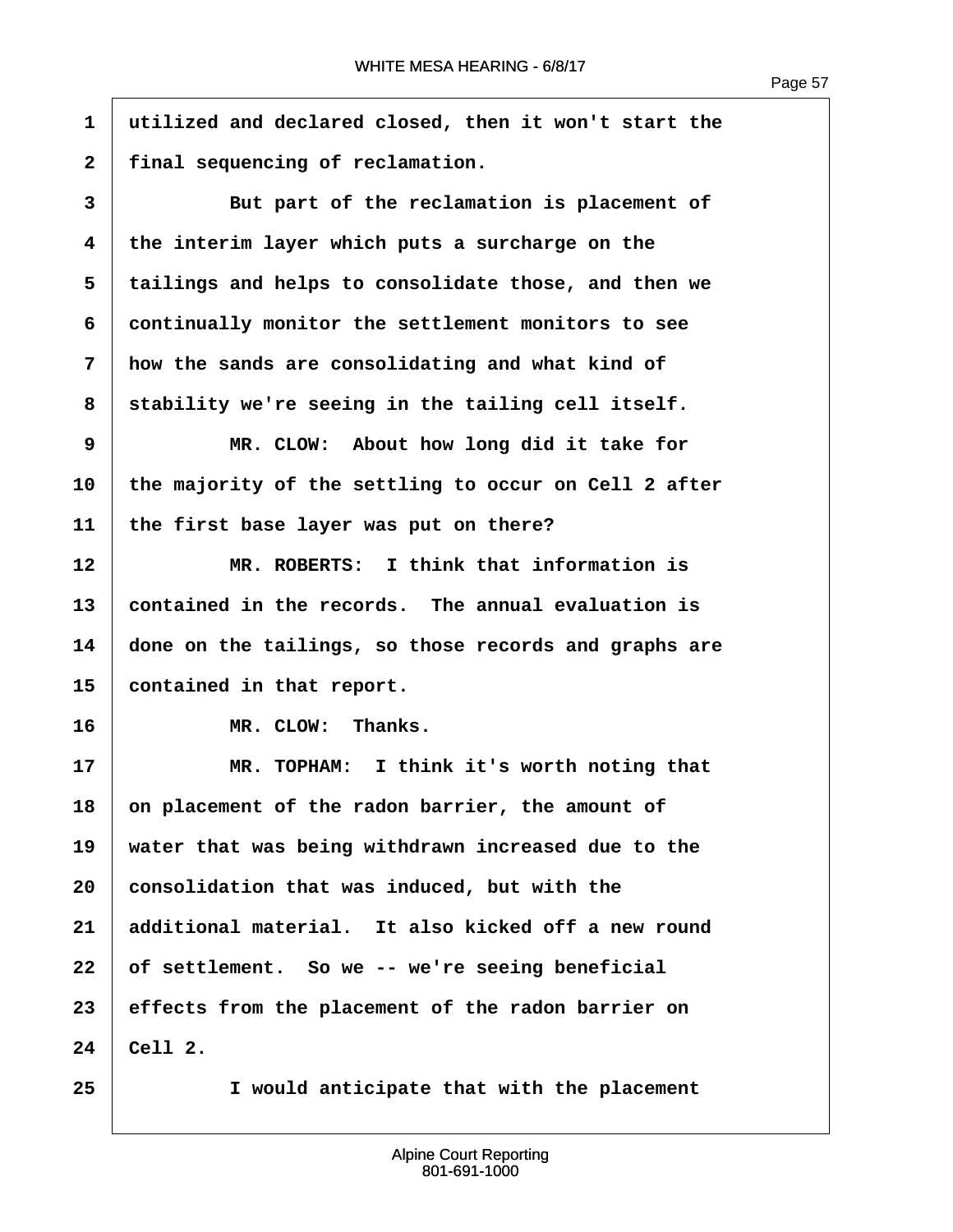**·1· ·of the platform fill that Mr. Roberts has indicated ·2· ·on Cell 3, we would begin that process to start ·3· ·seeing the beneficial effects immediately. ·4· · · · · · MR. CLOW:· Okay.· Well, in the interest of ·5· ·time, as Mr. Frydenlund explained, Questions 8 and 9 ·6· ·are similar in nature, so we'll just go ahead and ·7· ·move on to Question 11.· That's relative to Cells 4A**  $8 \parallel$  and  $4B$ . **·9· · · · · · How long will it take until Cell 1 is 10· ·permanently capped and no longer poses a source of 11· ·radon or other radionuclides to the atmosphere?** 12 WR. ROBERTS: Well, point of clarification. 13 | Cell 1 is not a tailings disposal cell. So the **14· ·reclamation plan calls for any materials liners and 15· ·any materials in Cell 1 to be removed upon final 16· ·reclamation.· And the entire area will be 17· ·decontaminated according to the regulations, and then 18· ·they will become a catchment basin that will further 19· ·enhance the stability of the entire tailings disposal 20· ·system by preventing and aiding in preventing any 21· ·runoff or precipitation from getting back in the** 22 existing tailings cells. **23· · · · · · MR. CLOW:· So at final reclamation is when** 24 that will be closed? **25· · · · · · MR. ROBERTS:· That is correct.**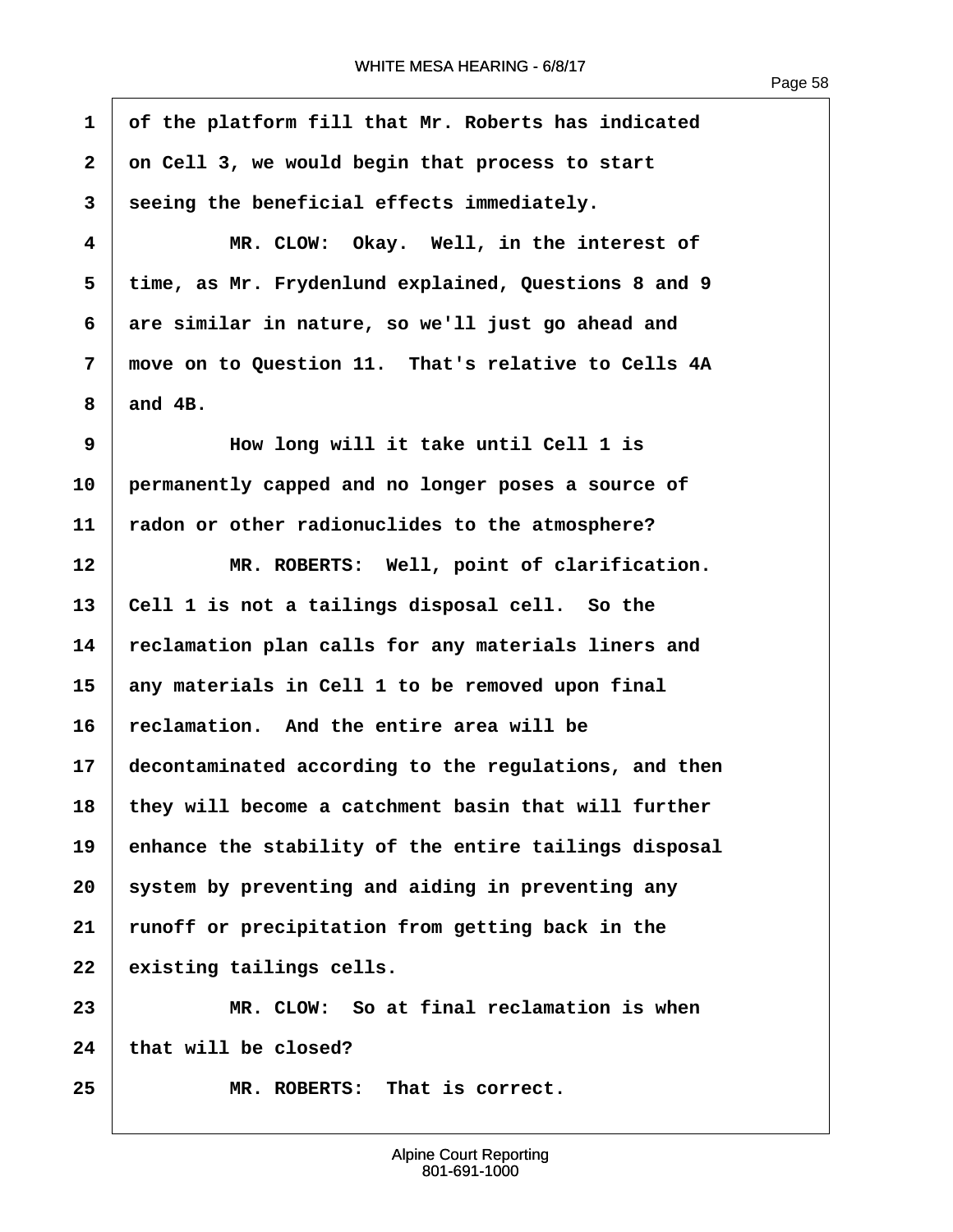| 1            | MR. CLOW: And does it receive 11e. (2)                |
|--------------|-------------------------------------------------------|
| $\mathbf{2}$ | byproduct material? Cell 1?                           |
| 3            | MR. ROBERTS: No.                                      |
| 4            | MR. CLOW: Thanks.                                     |
| 5            | MR. ROBERTS: It's an evaporation pond.                |
| 6            | MR. CLOW: Question 12: What, if any, plans            |
| 7            | are there to approve additional cells at -- at the    |
| 8            | White Mesa Mill, and under what conditions and        |
| 9            | circumstances would the Division approve construction |
| 10           | of additional cells?                                  |
| 11           | MR. GOBLE: So at this current time, we do             |
| 12           | not have an application for any additional tailings   |
| 13           | cells from the licensee. And the procedures we would  |
| 14           | use are the same procedures we used when we approved  |
| 15           | Tailing Cell 4B.                                      |
| 16           | MR. CLOW: Thank you.                                  |
| 17           | Our 13th question: How long is corrective             |
| 18           | action pumping of groundwater at the mill expected to |
| 19           | continue?                                             |
| 20           | MR. RUSHING: The corrective action will               |
| 21           | continue until the cleanup standards are met. And     |
| 22           | those are listed in the corrective action plans as    |
| 23           | the groundwater action limits basically returning the |
| 24           | contaminants back to the groundwater quality          |
| 25           | standard. The -- the removal of the contamination,    |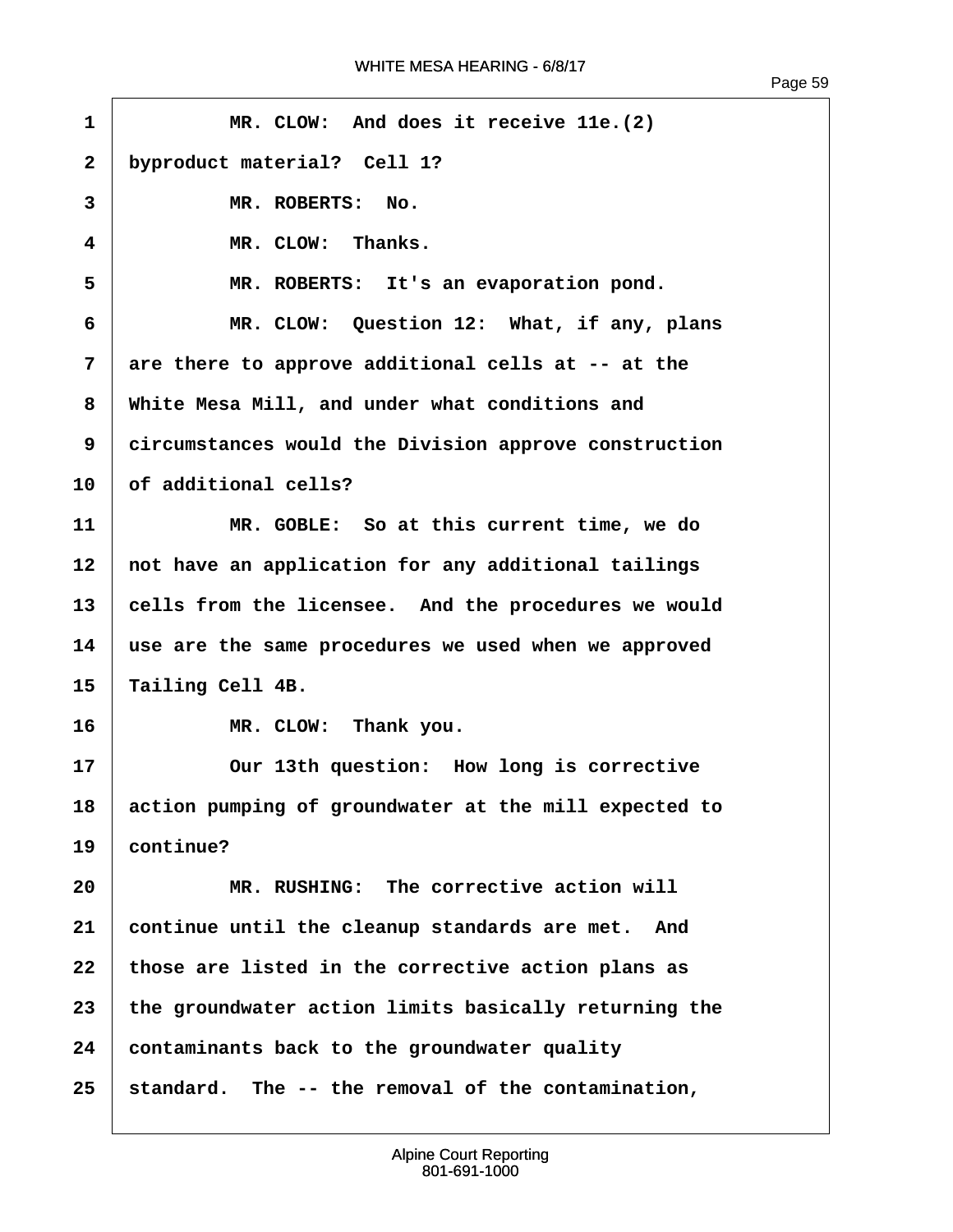| 1  | one of the elements of a CAP, a corrective action     |
|----|-------------------------------------------------------|
| 2  | plan, is to maximize that pump performance and        |
| 3  | contaminant removal. So we're trying to do it as      |
| 4  | fast as possible. I mean, the exact timeline would    |
| 5  | be speculation.                                       |
| 6  | MR. CLOW: Thank you.                                  |
| 7  | Question 14: Will corrective action pumping           |
| 8  | of groundwater continue during and after reclamation? |
| 9  | MR. RUSHING: Similar, the corrective                  |
| 10 | actions will -- may continue during and after         |
| 11 | reclamation. As before, the company will continue     |
| 12 | the cleanup standards from that.                      |
| 13 | MR. CLOW: Thanks.                                     |
| 14 | Question 15: Where and how will pumped                |
| 15 | groundwater be managed during and after reclamation?  |
| 16 | MR. TOPHAM: Well, this question calls for a           |
| 17 | certain level of speculation, so I can't answer       |
| 18 | firmly right now. There are a number different        |
| 19 | options for how contaminated water could be disposed. |
| 20 | I can list some of those options.                     |
| 21 | Contaminated water must be either cleaned up          |
| 22 | to a discharge standard where it can be released to   |
| 23 | the environment or disposed in some kind of           |
| 24 | acceptable manner. One of the ways that cleanup       |
| 25 | water can be used, if you will, is to put it back in  |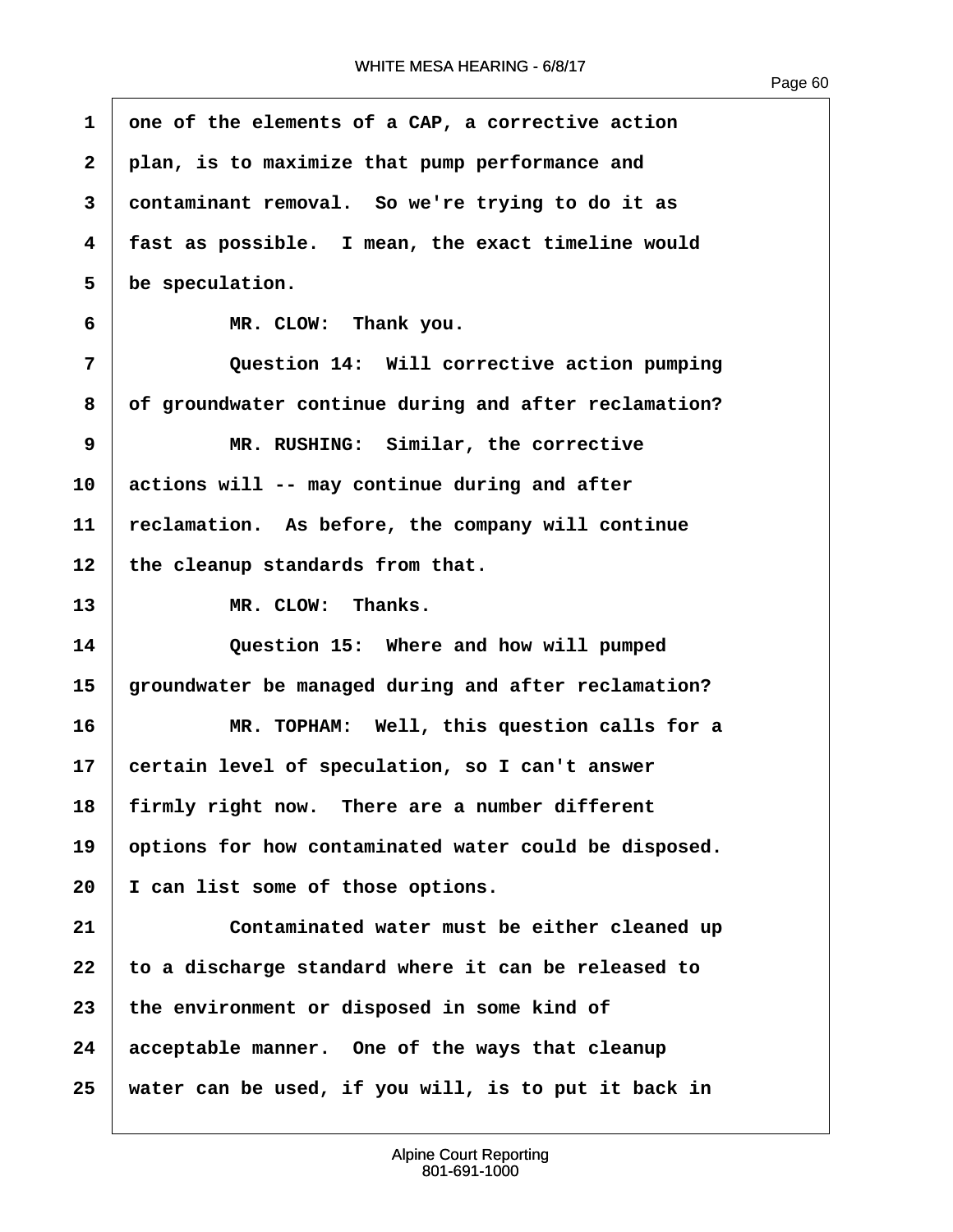$\overline{1}$ 

| 1            | the plant process. It could be used as compaction     |
|--------------|-------------------------------------------------------|
| $\mathbf{2}$ | water for any of the layers of the CAP for any of     |
| 3            | these tailing cells. Because the contaminants would   |
| 4            | be still contained above the final liner, and as long |
| 5            | as we can minimize infiltration, it won't be going    |
| 6            | anywhere.                                             |
| 7            | So that's a couple of options. So no, which           |
| 8            | of the many options will be used in the future would  |
| 9            | require some speculation, and I don't think it's --   |
| 10           | it would be wise to do that at this point.            |
| 11           | MR. CLOW: (Nods head.)                                |
| 12           | MR. TOPHAM: Just be assured that                      |
| 13           | appropriate standards will be followed.               |
| 14           | MR. CLOW: Our 16th question: What period              |
| 15           | of time and relative costs will EFR and the Division  |
| 16           | use in calculating the appropriate amount of          |
| 17           | reclamation surety for corrective action pumping of   |
| 18           | groundwater?                                          |
| 19           | MR. TOPHAM: First, a statement of                     |
| 20           | principle. A surety must be sufficient at all times   |
| 21           | to complete the required work.                        |
| 22           | Each plume is evaluated as it's discovered,           |
| 23           | and I think we started talking about this earlier,    |
| 24           | and a cost estimate is assembled based upon the       |
| 25           | plume's size, location, and other appropriate         |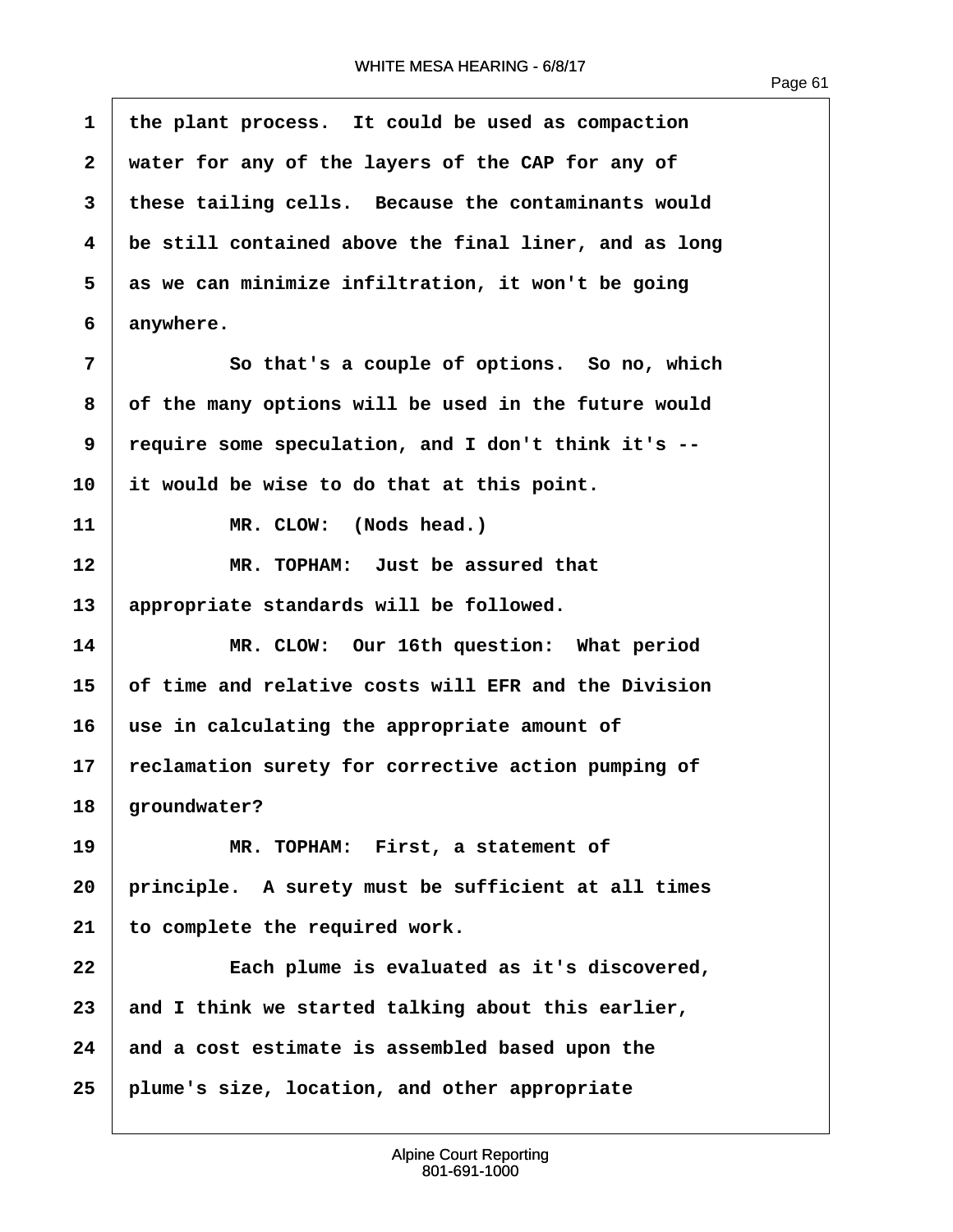$\sqrt{ }$ 

| $\mathbf{1}$      | parameters. What contaminants are we dealing with?    |
|-------------------|-------------------------------------------------------|
| $\mathbf{2}$      | How can we remove them, things of that nature.        |
| 3                 | Typically the Division has the surety                 |
| 4                 | amended to include the remediation costs within about |
| 5                 | two months of discovery of the plume, just because    |
| 6                 | that's generally how long it takes to do a full       |
| 7                 | characterization completely understood. But the       |
| 8                 | cleanup begins as soon as it's practical.             |
| 9                 | On -- bonds are looked at annually.                   |
| 10                | Typically, we don't reduce any of the cleanup money   |
| 11                | until the cleanup is complete.                        |
| $12 \overline{ }$ | MR. CLOW: Thanks.                                     |
| 13                | Okay. Question 17 was kind of a multipart             |
| 14                | question. So we're -- if it pleases the board, we're  |
| 15                | going to simplify that and shorten it for you instead |
| 16                | of asking multiple related questions.                 |
| 17                | So what is the technical basis for the                |
| 18                | decisions [Division's] continued reliance on the      |
| 19                | summary of work completed, data results,              |
| 20                | interpretations and recommendations for the July --   |
| 21                | July 2007 sampling event at the Denison Mines, USA,   |
| 22                | White Mesa Uranium Mill near Blanding, Utah, prepared |
| 23                | by T. Grant Hurst and D. Kip Solomon, Department of   |
| 24                | Geology and Geophysics, University of Utah, submitted |
| 25                | May 2008, otherwise known as the University of Utah   |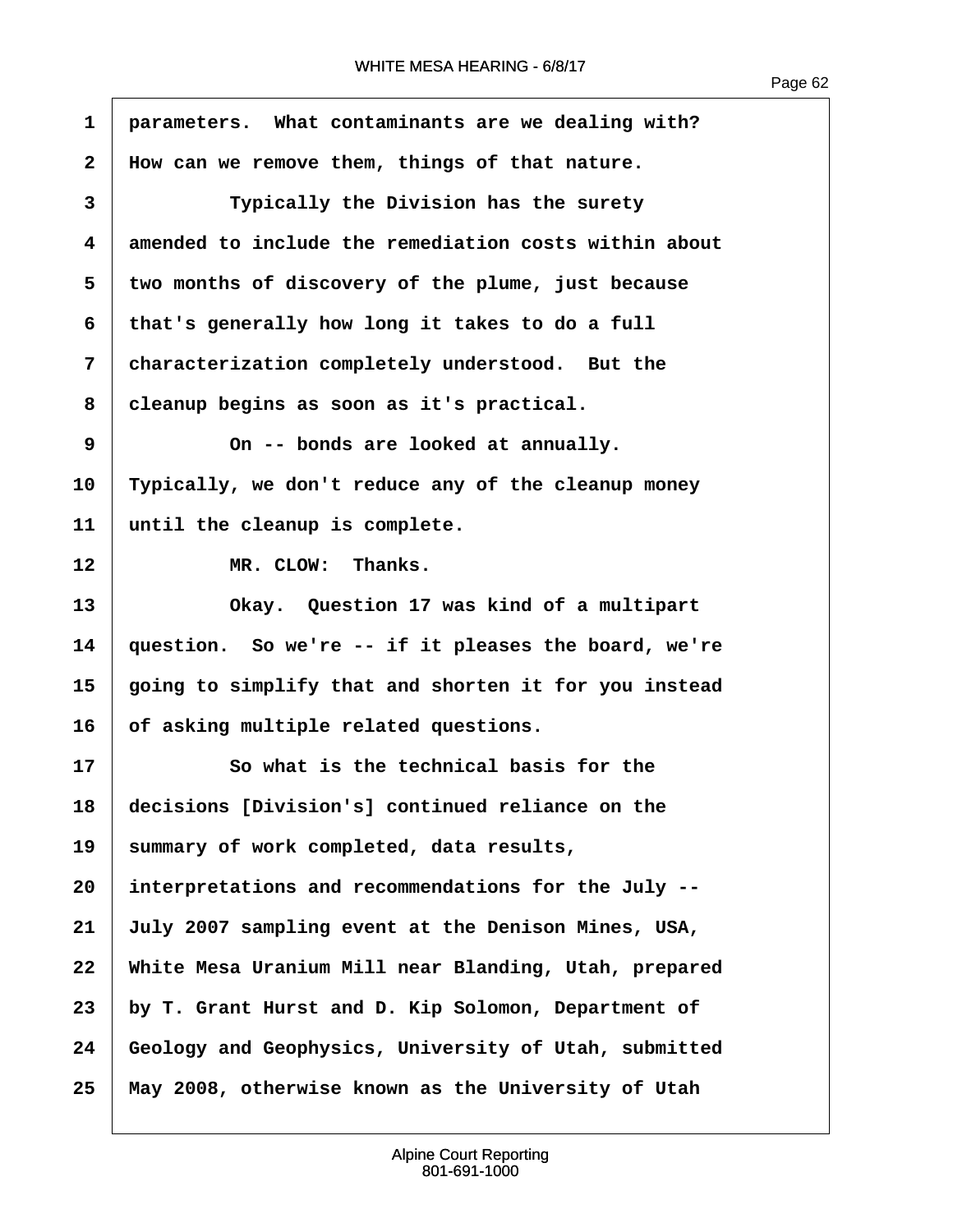| $\mathbf 1$             | Study as evidence of no leakage from tailing cells    |
|-------------------------|-------------------------------------------------------|
| $\overline{\mathbf{2}}$ | despite current evidence -- excuse me, as current     |
| 3                       | evidence, not despite, but as a means of evidence to  |
| 4                       | support the leakage from the tailing cells?           |
| 5                       | MR. RUSHING: The University of Utah report            |
| 6                       | confirmed that leakage and transported tailings       |
| 7                       | wastewater to the water table had not occurred to     |
| 8                       | that date. The report confirmed that observed         |
| 9                       | monitoring concentrations up to that date were due to |
| 10                      | background or other preexisting sources.              |
| 11                      | Verification of the pre-identified                    |
| 12                      | background, concentrations in the monitoring wells    |
| 13                      | assist us in evaluation of current and future         |
| 14                      | monitoring concentrations and trends and regardless   |
| 15                      | of changes on site.                                   |
| 16                      | One of the examples in the original question          |
| 17                      | was, say, the removal of the wildlife ponds. The      |
| 18                      | study findings and conclusions are still technically  |
| 19                      | valid.                                                |
| 20                      | MR. CLOW: Have conditions changed all of a            |
| 21                      | sudden?                                               |
| 22                      | MR. RUSHING: Conditions at the site, you              |
| 23                      | know, without the specifics, there are conditions at  |
| 24                      | the site that are changing continually. The response  |
| 25                      | to that question is that regardless of those changes, |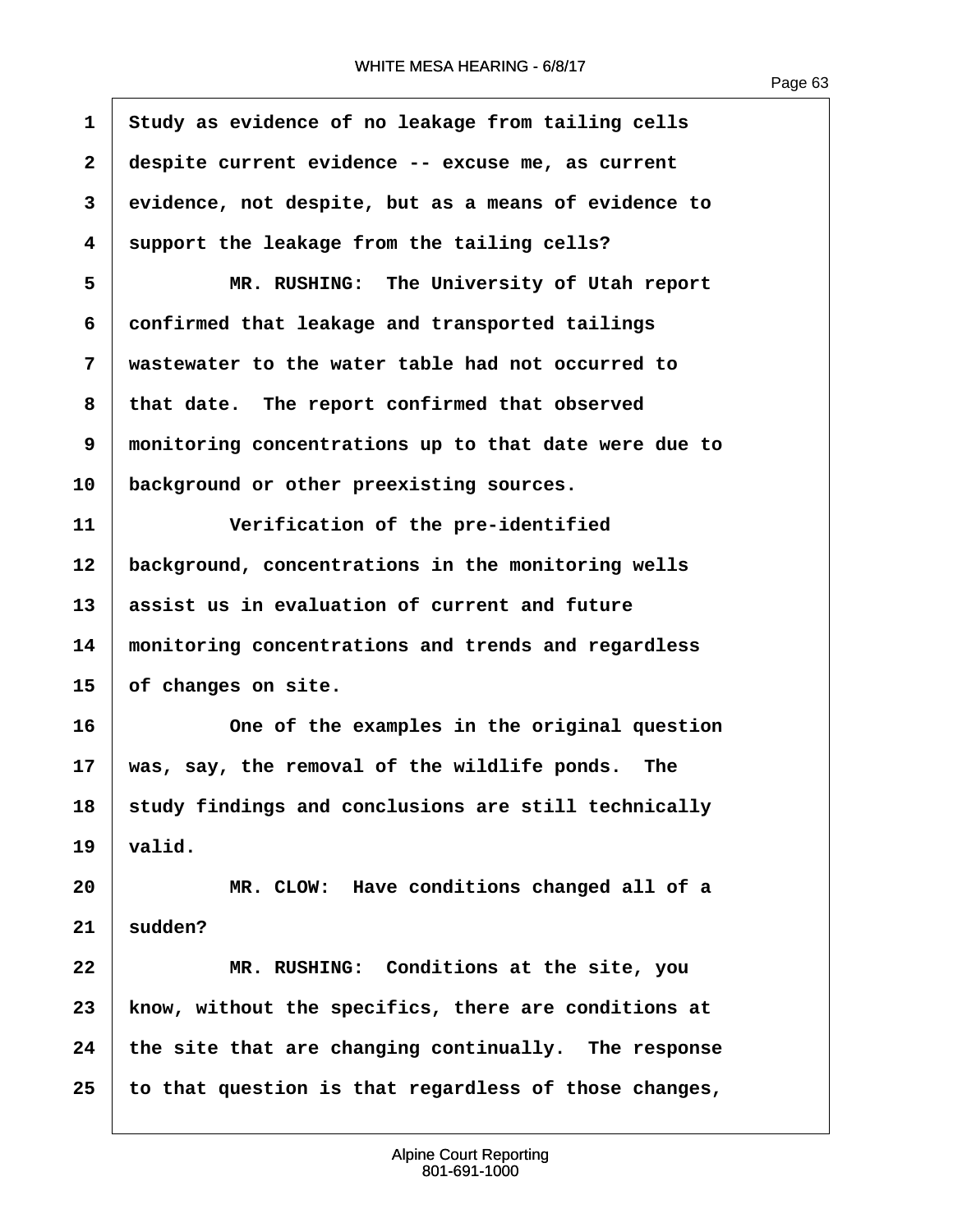$\sqrt{ }$ 

| $\mathbf{1}$ | the conclusions made by the University of Utah study  |
|--------------|-------------------------------------------------------|
| $\mathbf{2}$ | are still valid, that contamination had not occurred  |
| 3            | at the date of the study.                             |
| 4            | MR. CLOW: Okay. Thanks.                               |
| 5            | Question 18: What measures are the Division           |
| 6            | taking or requiring EFR to take to confirm that       |
| 7            | groundwater is not flowing preferentially in a        |
| 8            | southeasterly trend from the mill towards the White   |
| 9            | Mesa community?                                       |
| 10           | MR. RUSHING: There's no evidence of a                 |
| 11           | preferred southeasterly flow path. Energy Fuels       |
| 12           | Resources is required to measure groundwater          |
| 13           | elevations at all of the wells on site. That          |
| 14           | includes the point of compliance wells, the           |
| 15           | piezometers, background wells, the general monitoring |
| 16           | wells as well as all of the CAPs [corrective action   |
| 17           | plans], the new wells, quarterly. They do that on a   |
| 18           | quarterly basis. Based on that data, groundwater      |
| 19           | contour maps showing groundwater flow direction is    |
| 20           | prepared by Energy Fuels Resources which depict       |
| 21           | groundwater flow directions. Groundwater mounding     |
| 22           | from the wildlife ponds has created a more southerly  |
| 23           | direction on the east side of the mill. However,      |
| 24           | these flow directions have been stabilizing since the |
| 25           | discontinuation of use of the wildlife ponds in       |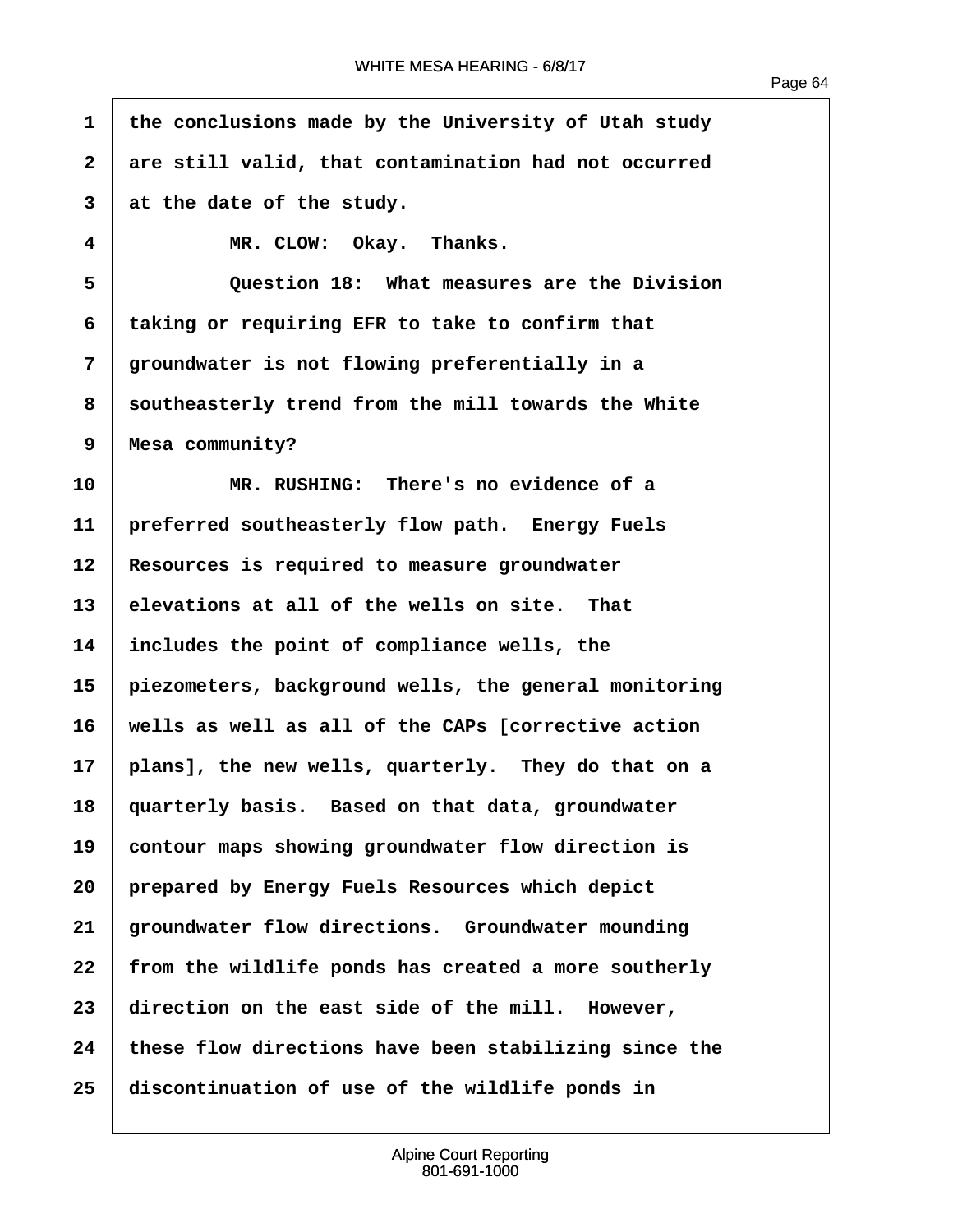| $\mathbf{1}$ | December 2011. Lateral monitoring wells and           |
|--------------|-------------------------------------------------------|
| $\mathbf{2}$ | chloroform cap wells are present on the               |
| 3            | east/southeast margin of the tailing cells to monitor |
| 4            | groundwater flow directions east and southeast from   |
| 5            | the mill and tailing cells.                           |
| 6            | MR. CLOW: In the stipulated consent                   |
| 7            | agreement, it was for chloroform monitoring? There's  |
| 8            | a series of projected wells towards the east if the   |
| 9            | plume continues moving in that direction.             |
| 10           | Has that receded?                                     |
| 11           | MR. RUSHING: Well, the -- so that is due to           |
| 12           | the impacts of groundwater mounding from the wildlife |
| 13           | ponds. That mounding has altered flow directions in   |
| 14           | that area of the site. And those are --               |
| 15           | MR. CLOW: So it is moving in that direction           |
| 16           | or it's receding from that with the pumping?          |
| 17           | MR. RUSHING: The flow directions are                  |
| 18           | restabilizing towards what would be pre-wildlife      |
| 19           | ponds, which are more of the south -- southern and    |
| 20           | southwesterly direction.                              |
| 21           | MR. CLOW:<br>Thanks.                                  |
| 22           | Question 19: What measures are the Division           |
| 23           | taking or requiring EFR to take to prevent the        |
| 24           | increasingly degraded quality of shallow groundwater  |
| 25           | beneath the mill from adversely affecting the quality |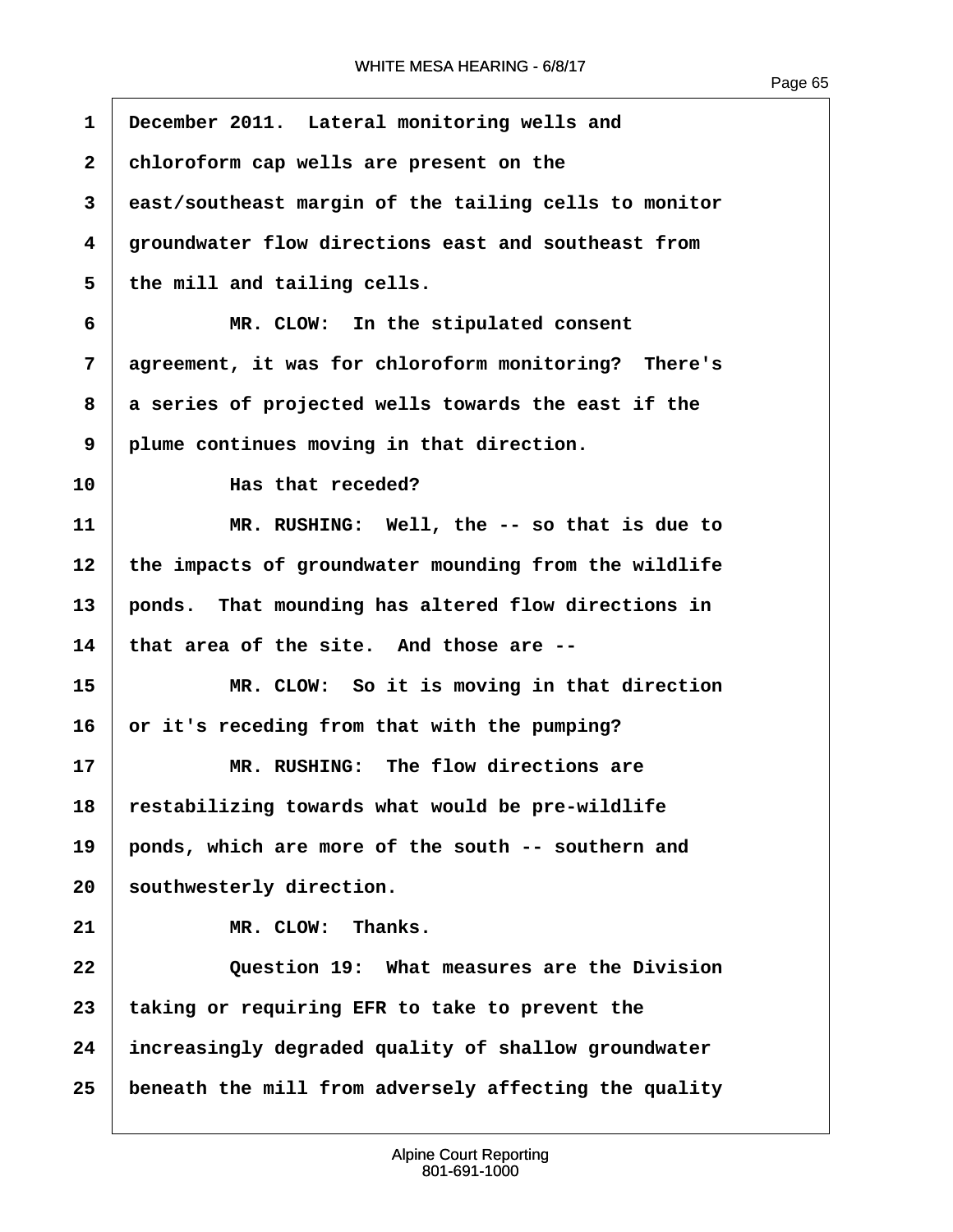Page 66

**·1· ·of the shallow aquifer downgradient of the mill? ·2· · · · · · MR. RUSHING:· There's no indication that the ·3· ·tailing cells have leaked or are degrading water ·4· ·quality. ·5· · · · · · The historical groundwater contamination ·6· ·from the mill processed areas which caused ·7· ·groundwater contamination, that's the chloroform and ·8· ·the nitrate chloride plume, are being cleaned up ·9· ·according to corrective action plans and consent** 10 **orders, and all contamination is within the mill** 11 property boundary. 12 The shallow aquifer continues to meet **13· ·identify groundwater class standards listed in Utah 14· ·Administrative Code R317-6-3 per the monitoring 15· ·results at the permitted groundwater wells.· An 16· ·evaluation of the monitoring wells was conducted for 17· ·the groundwater permit renewal and found that all of 18· ·the monitoring wells meet their previously identified 19· ·classes and beneficial uses. 20· · · · · · MR. CLOW:· So the Utah groundwater code is 21· ·protecting the downgradient shallow groundwater? 22· · · · · · MR. RUSHING:· That would be an indicator** 23 that the groundwater has not degraded. 24 MR. CLOW: Thank you. **25· · · · · · Question 20:· What measures are the Division**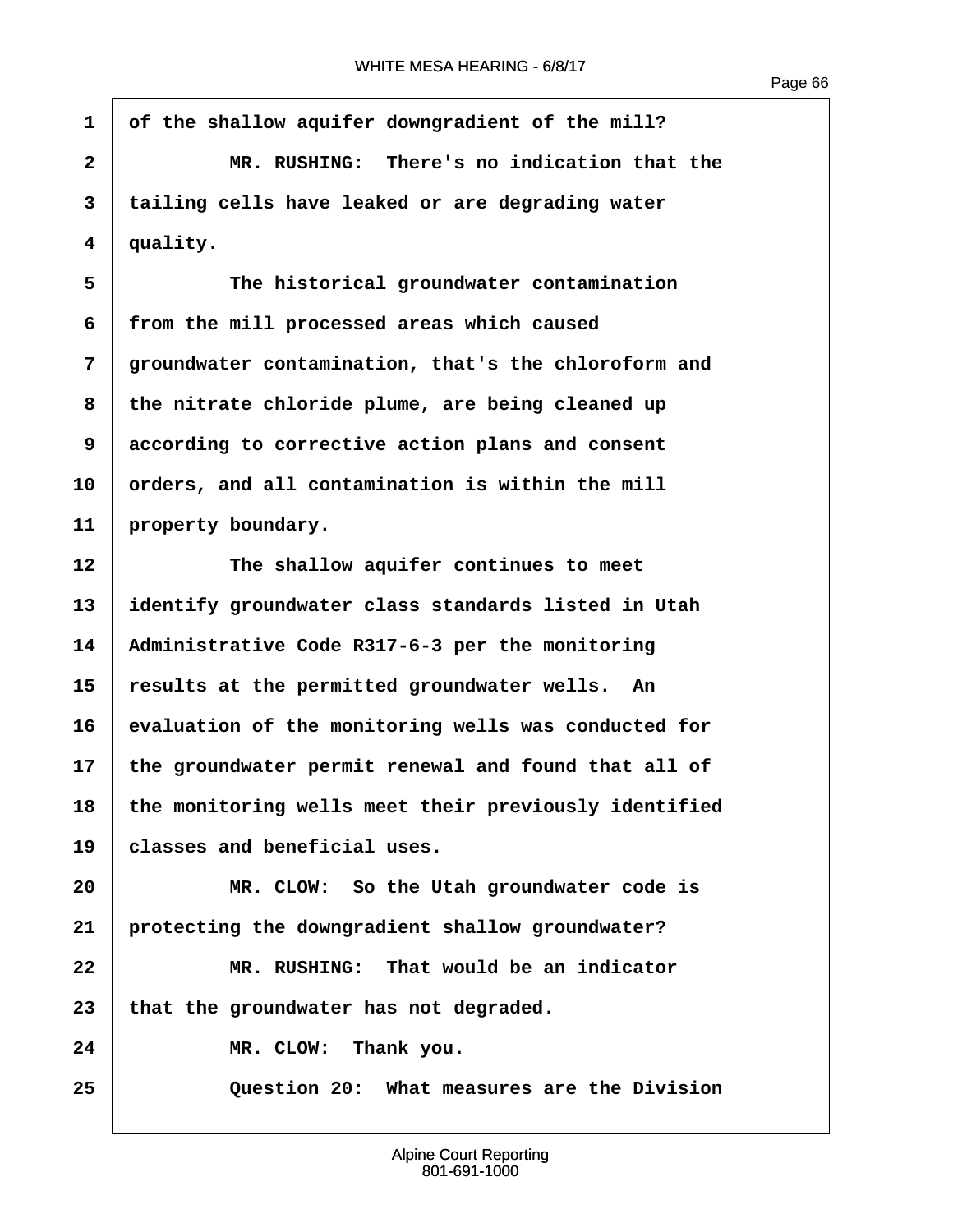| $\mathbf{1}$   | taking or requiring EFR to take to prevent the        |
|----------------|-------------------------------------------------------|
| $\overline{2}$ | increasingly graded quality of the shallow            |
| 3              | groundwater beneath the mill from adversely affecting |
| 4              | the deep Navajo aquifer?                              |
| 5              | MR. RUSHING: There's no hydraulic                     |
| 6              | connection between the shallow and the deep aquifer.  |
| 7              | I'm using the Ute Mountain Ute terminology. The       |
| 8              | shallow Burro Canyon Aquifer is separated from the    |
| 9              | deep Navajo Aquifer by approximately 1100 feet of     |
| 10             | Morrison and Summerville Formation materials which    |
| 11             | have low average vertical permeability. More than     |
| 12             | 200 feet of the Brushy Basin Member, which is a       |
| 13             | bentonitic clay, is directly beneath the shallow      |
| 14             | aquifer which is actually perching the aquifer, and   |
| 15             | isolates the aquifer from the underlying materials.   |
| 16             | In addition, another source of communication          |
| 17             | could be from deep water well drilling that           |
| 18             | penetrates that Brushy Basin Member. Any drilling     |
| 19             | conducted that penetrates the Brushy Basin is done    |
| 20             | according to the Division of Water Rights'            |
| 21             | requirements and requires seals to prevent any kind   |
| 22             | of communication between those aquifers.              |
| 23             | MR. CLOW: Thanks.                                     |
| 24             | Question 21: What measures are the Division           |
| 25             | taking or requiring EFR to take to confirm that       |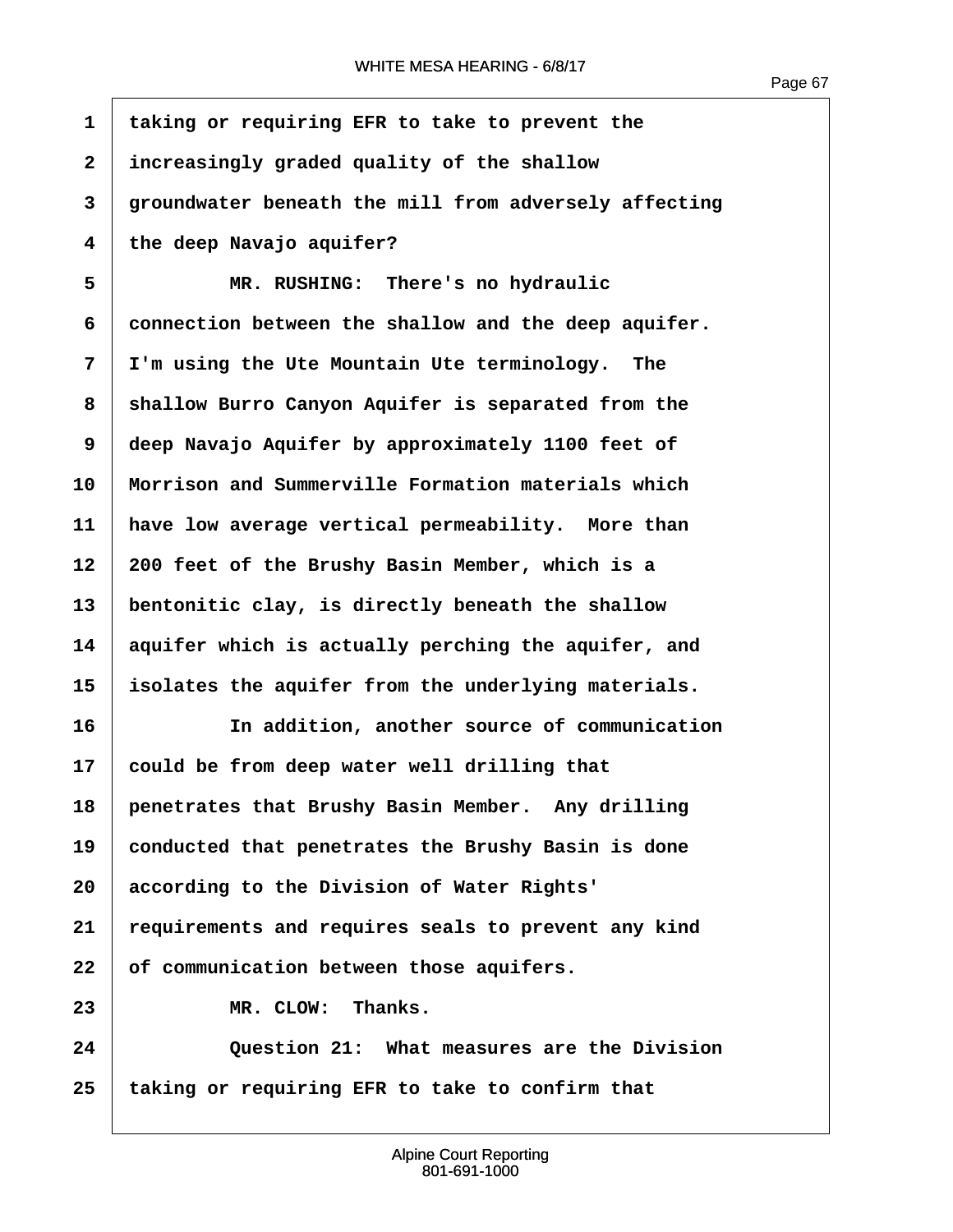Page 68

**·1· ·unusual levels of metals and other constituents and ·2· ·parameters in monitoring well MW-22 are not due to ·3· ·the impacts from the mill operations and from ·4· ·preferential southeasterly flow of groundwater? ·5· · · · · · MR. RUSHING:· Monitoring well MW-22 is an ·6· ·anomaly in the mill groundwater monitoring well ·7· ·network. ·8· · · · · · MW-22 is located hydraulically cross ·9· ·gradient from the tailing cells and is approximately 10· ·1 mile from the closest possible mill discharge. 11· ·Monitoring wells which do not show the same anomalies 12· ·as MW-22 are located upgradient from MW-22 to detect** 13 | potential mill contamination. **14· · · · · · The University of Utah study included MW-22 15· ·specifically and concluded that tailings wastewater 16· ·and processed water from the mill was not present in** 17 bhe monitored well. Based on those findings, the **18· ·mill is not the cause of those anomalies at MW-22,** 19 and really no additional required measures are  $20$  warranted. **21· · · · · · MR. CLOW:· Was MW-22 cross gradient of the** 22 | tailings before, during, or after the groundwater **23· ·mounding from the wildlife ponds? 24· · · · · · MR. RUSHING:· To my knowledge, it's always 25· ·been cross gradient from the tailing cells.**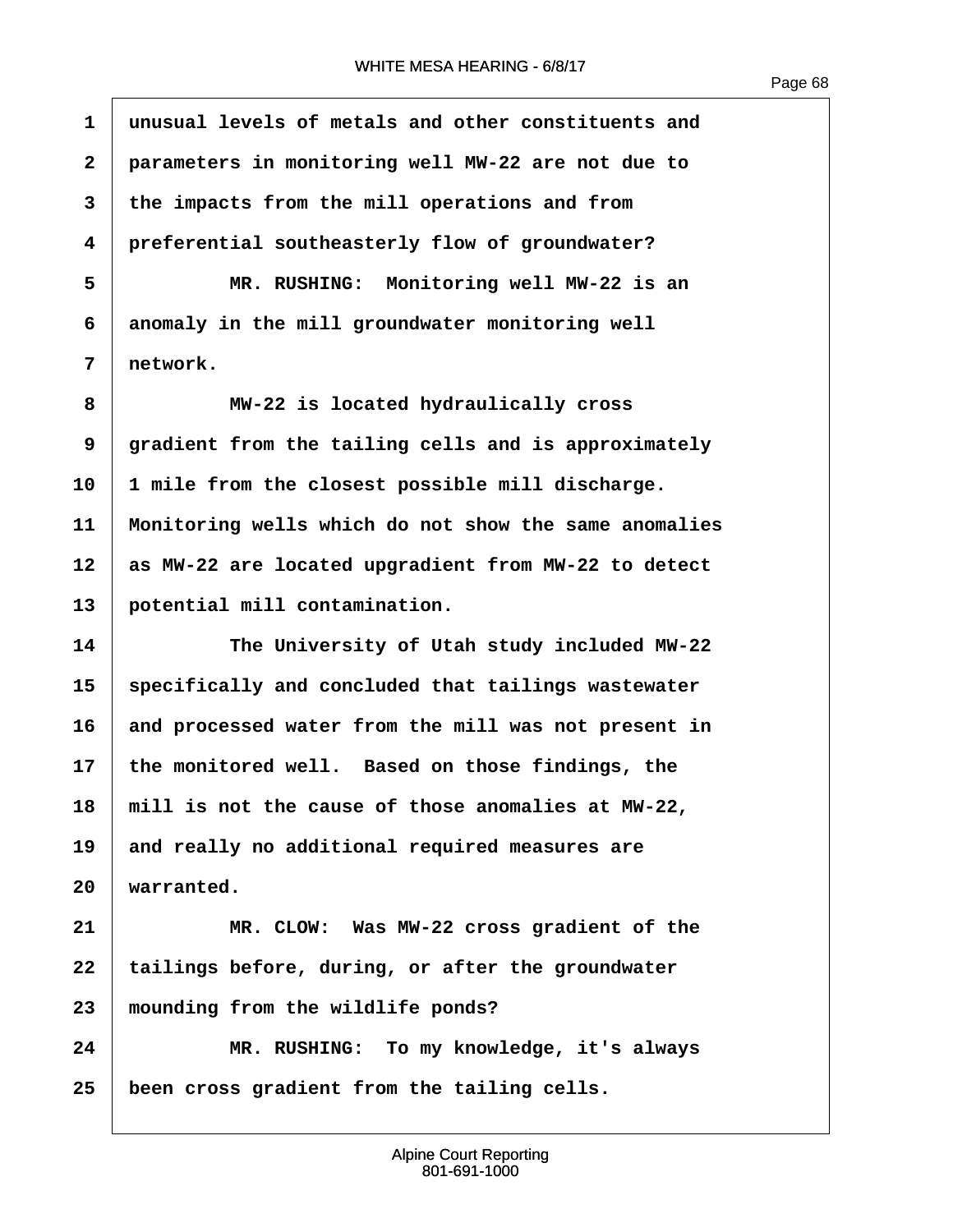ľ

| $\mathbf{1}$ | MR. CLOW: Okay. Thanks.                               |
|--------------|-------------------------------------------------------|
| $\mathbf{2}$ | Question 22: How does the Division explain            |
| 3            | the unusually elevated, unnatural and increasing      |
| 4            | levels of fluoride, a constituent distinctly          |
| 5            | associated with tailings being detected in MW-22?     |
| 6            | MR. RUSHING: Per the previous question                |
| 7            | answer, monitoring Well MW-22 is an anomaly, it is    |
| 8            | not being impacted by tailing solution or mill        |
| 9            | activities. Monitoring the wells closer to the        |
| 10           | facility on the east side of the tailing cells, for   |
| 11           | example, monitoring Well MW-17, do not show the same  |
| 12           | anomalies, including fluoride.                        |
| 13           | Fluoride concentrations in monitoring                 |
| 14           | Well MW-22 are required to be collected semiannually, |
| 15           | recorded, but no additional explanation of parameter  |
| 16           | concentrations in the well is required or warranted.  |
| 17           | MR. CLOW: Thanks.                                     |
| 18           | Question 23: How does the Division explain            |
| 19           | the fact that the quality of the shallow groundwater  |
| 20           | beneath and immediately downgradient of the mill is   |
| 21           | continually changing and degrading while the quality  |
| 22           | of the same shallow aquifer detected in the Ute       |
| 23           | Mountain Ute Tribes monitoring wells shows virtually  |
| 24           | no variability over the same period of time?          |
| 25           | MR. RUSHING: Well, per Division review of             |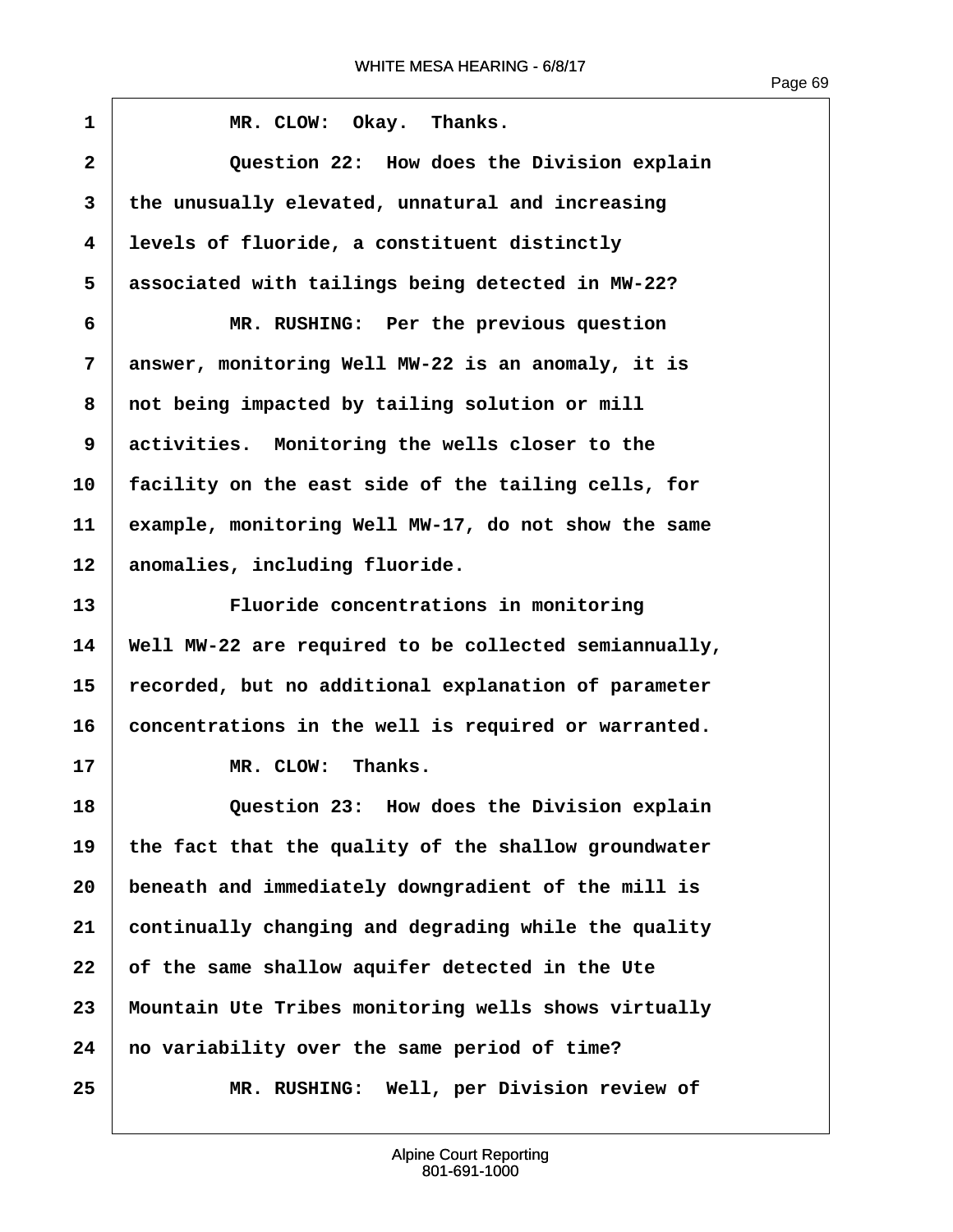| 1            | well data that was submitted a couple years ago by    |
|--------------|-------------------------------------------------------|
| $\mathbf{2}$ | the Ute Mountain Ute Tribe for the east and west      |
| 3            | wells -- wells, it appeared per our review that there |
| 4            | is actually substantial variability in the data.      |
| 5            | The Ute Mountain Ute Tribe needs to provide           |
| 6            | examples and evidence supporting the statements in    |
| 7            | the question so that we can understand what's meant   |
| 8            | by the term "virtually no variability" in comparison  |
| 9            | with the mill monitoring wells, well data. And we     |
| 10           | would need that information to be able to -- to fully |
| 11           | respond to the question.                              |
| 12           | Thanks. We'll provide that.<br>MR. CLOW:              |
| 13           | Question 24: Why hasn't the Division                  |
| 14           | required monitoring wells to be located between MW-17 |
| 15           | and MW-22 to confirm the source of the unusual        |
| 16           | chemistry in groundwater at MW-22?                    |
| 17           | MR. RUSHING: There's no regulatory basis to           |
| 18           | require monitoring wells at those locations.<br>As    |
| 19           | previously discussed, MW-22 is an anomaly and was     |
| 20           | confirmed not to have been impacted by tailings       |
| 21           | wastewater or mill activities.                        |
| 22           | Compliance monitoring wells are located               |
| 23           | upgradient close to the mill to detect potential      |
| 24           | groundwater contamination. The wells upgradient do    |
| 25           | not show the same anomalous characteristics as MW-22. |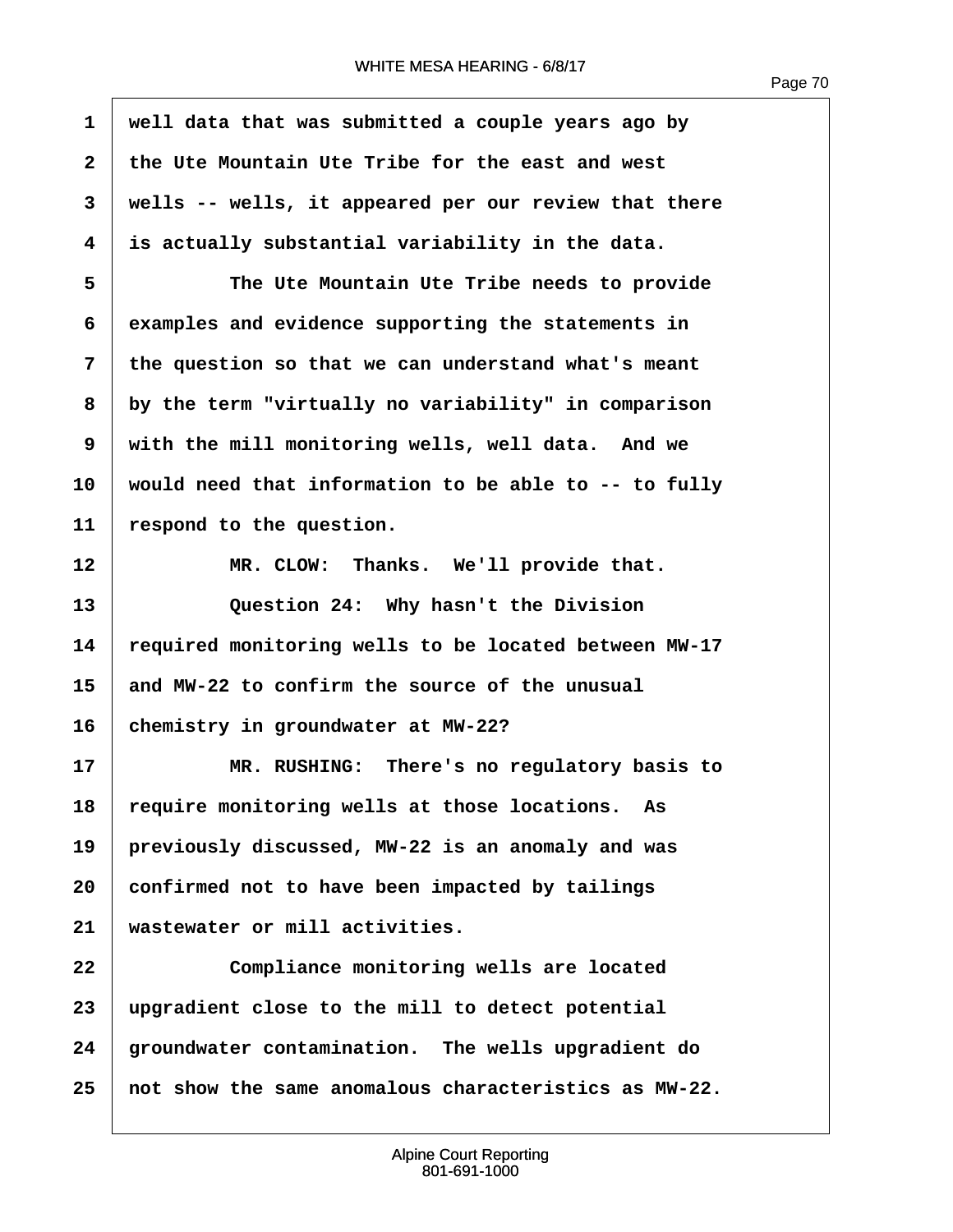$\sqrt{ }$ 

| 1              | MR. CLOW:<br>Thanks.                                  |
|----------------|-------------------------------------------------------|
| $\overline{2}$ | In the interest of simplifying Question               |
| 3              | No. 25, I'm going to split it into two parts because  |
| 4              | it's really two questions that we put together.       |
| 5              | Has the Division required an annual water             |
| 6              | balance to be calculated for the White Mesa Mill?     |
| 7              | MR. RUSHING: No. There is no technical                |
| 8              | basis or need to calculate the type of water balance  |
| 9              | proposed in the question. That type of calculation    |
| 10             | would contain a large amount of assumptions and would |
| 11             | be of little practical use.                           |
| 12             | MR. CLOW: The second part of the question:            |
| 13             | How is the Division determining how much water is     |
| 14             | used by the mill whether and what amount of processed |
| 15             | water is being lost annually through the impoundments |
| 16             | into the groundwater.                                 |
| 17             | MR. RUSING: Well, the volume of water                 |
| 18             | that's lost through the bottom liners of the tailing  |
| 19             | cells is measured by the leak detection systems for   |
| 20             | each cell. And the groundwater permit, those would    |
| 21             | be the best available technology and the discharge    |
| 22             | minimization technology standards. So they're         |
| 23             | regulated through that process, and that gives us     |
| 24             | physical information of the amount of water that's    |
| 25             | lost through the -- the liners of the tailing cells.  |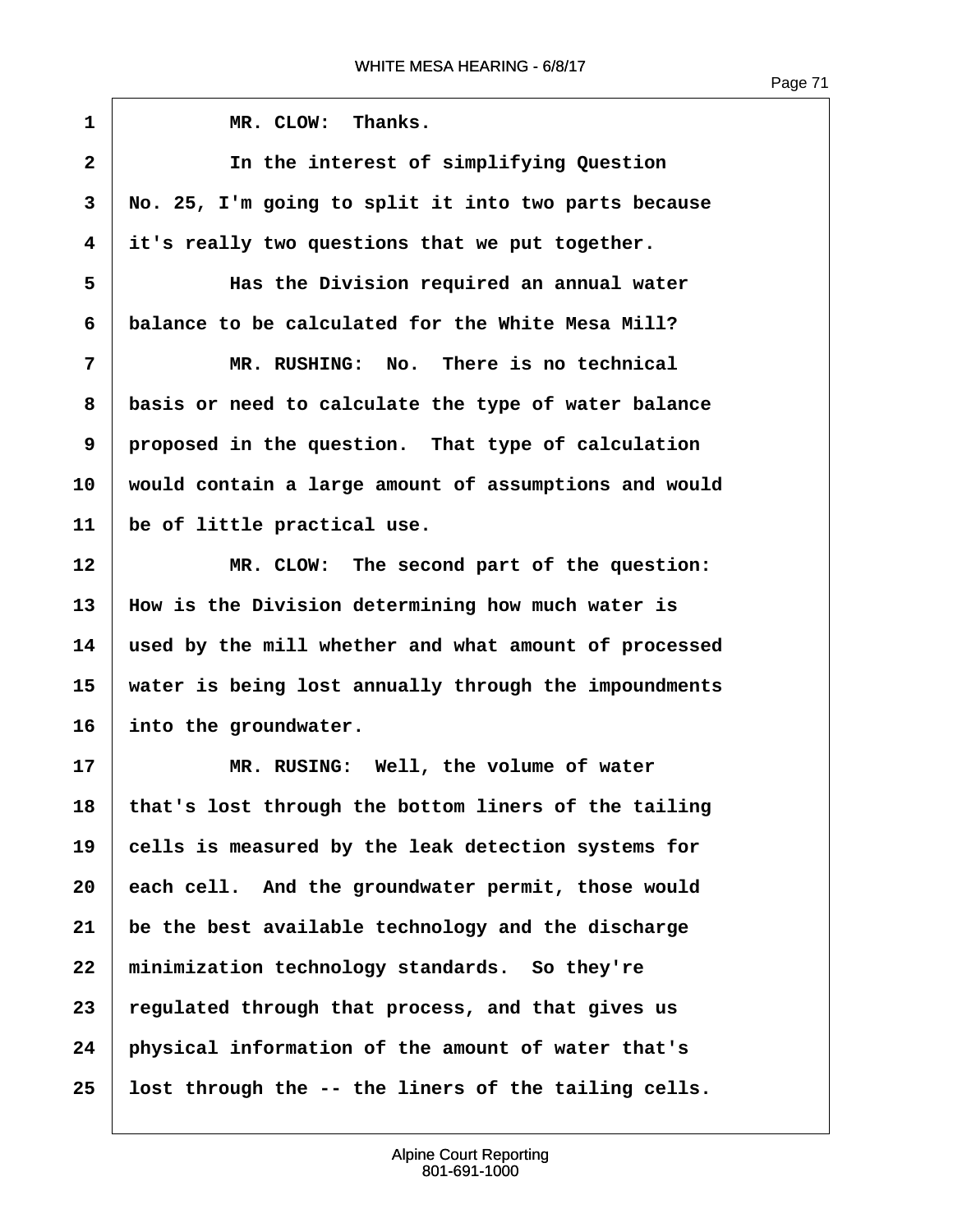**·1· · · · · · MR. CLOW:· So if there aren't monitor leak ·2· ·detection systems on Cells 1, 2, and 3, how are those ·3· ·calculated? ·4· · · · · · MR. RUSHING:· So those would fall into the ·5· ·discharge minimization technology requirements of the ·6· ·permit.· Those cells do have leak detections ·7· ·installed.· They're not the same type of leak ·8· ·detection as best available technology, but those ·9· ·systems have been fairly effective in capturing leaks** 10 **from liner tears that have occurred in the older**  $11$  cells. 12 **Another element of the discharge 13· ·minimization technology is to use well data from 14· ·monitoring wells that are located in very close 15· ·proximity to the edges of the tailing cells. 16· · · · · · MR. CLOW:· So the standpipes are kind of the 17· ·first line of this defense on those older cells?** 18 **8 18 MR. RUSHING:** That's a good way to put it. **19· ·The older cells have a first line of defense, which 20· ·is not as rigorous or as good as the newer cells. 21· · · · · · However, in the event those don't work,** 22 there's the backup of using the monitoring well data. **23· · · · · · MR. CLOW:· In the groundwater that you're** 24 protecting? 25 **MR. RUSHING: Right.**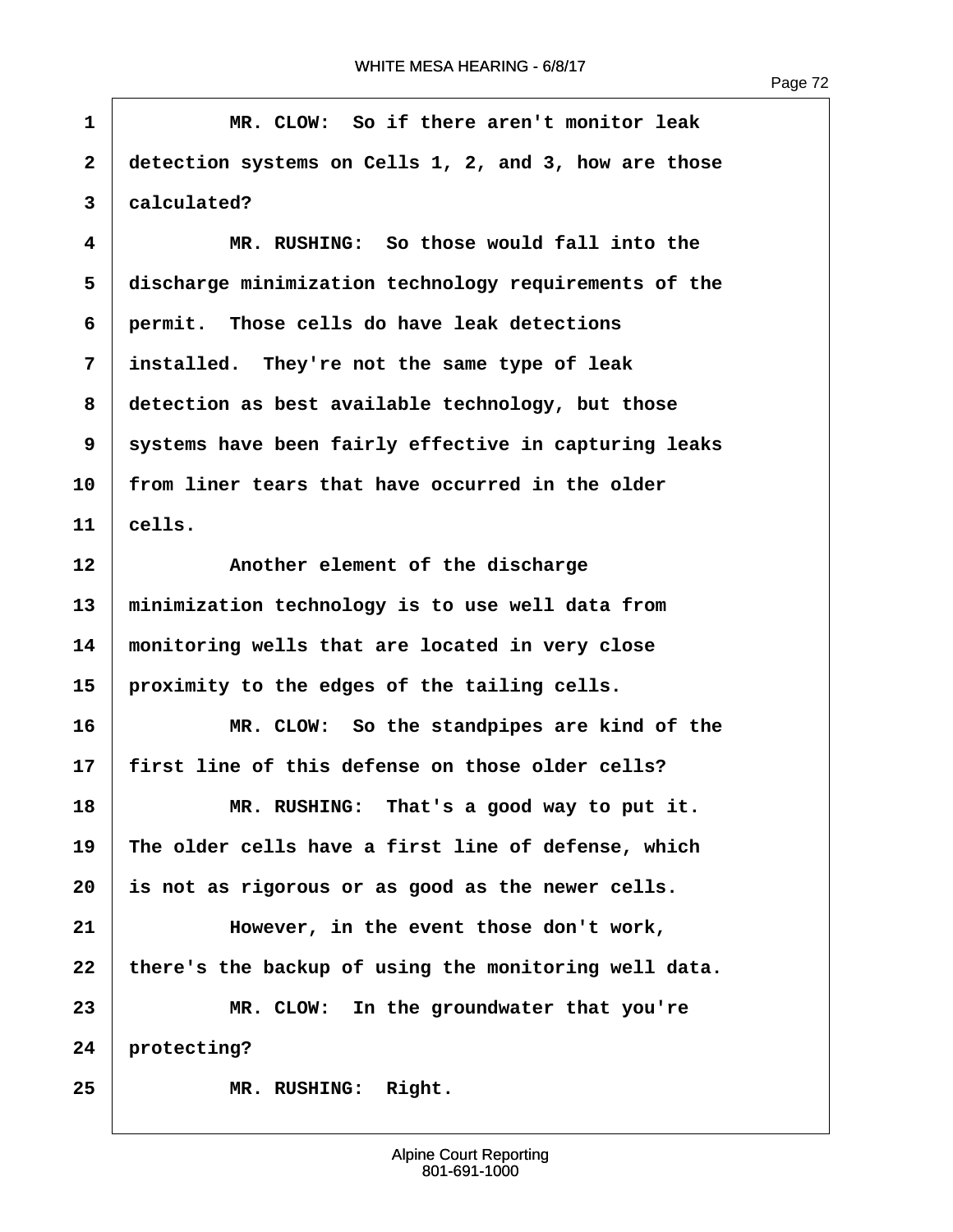Г

| $\mathbf{1}$            | MR. CLOW: Question 26: What measure is the            |
|-------------------------|-------------------------------------------------------|
| $\overline{\mathbf{2}}$ | Division taking or requiring EFR to take to           |
| 3                       | investigate mounding of groundwater near MW-27 and    |
| 4                       | Cell 1?                                               |
| 5                       | MR. RUSHING: Groundwater mounding at MW-27            |
| 6                       | was caused by infiltration from the wildlife ponds    |
| 7                       | and that was verified by the University of Utah       |
| 8                       | study. Since the discontinuation of use of the        |
| 9                       | wildlife ponds in December 2011, the water elevations |
| 10                      | at Monitoring Well 27 have dropped over 3 feet.       |
| 11                      | The University of Utah study confirmed that           |
| 12                      | water in the MW-27 was being charged by the wildlife  |
| 13                      | ponds and also verified that no tailings or           |
| 14                      | wastewater was in the well. Based on that, no         |
| 15                      | additional measures are warranted.                    |
| 16                      | MR. CLOW: Thanks.                                     |
| 17                      | Question 27: What factors justify the                 |
| 18                      | recent reduction in the amount of reclamation surety  |
| 19                      | for the White Mesa Mill by over \$1.7 million from    |
| 20                      | 22.58 million to 20.82 million.                       |
| 21                      | MR. TOPHAM: Again, our -- our principle is            |
| 22                      | it's the surety should be sufficient at all times.    |
| 23                      | The licensee has placed primary and                   |
| 24                      | secondary radon barrier material on Cell 2. With --   |
| 25                      | that material placement was previously covered in the |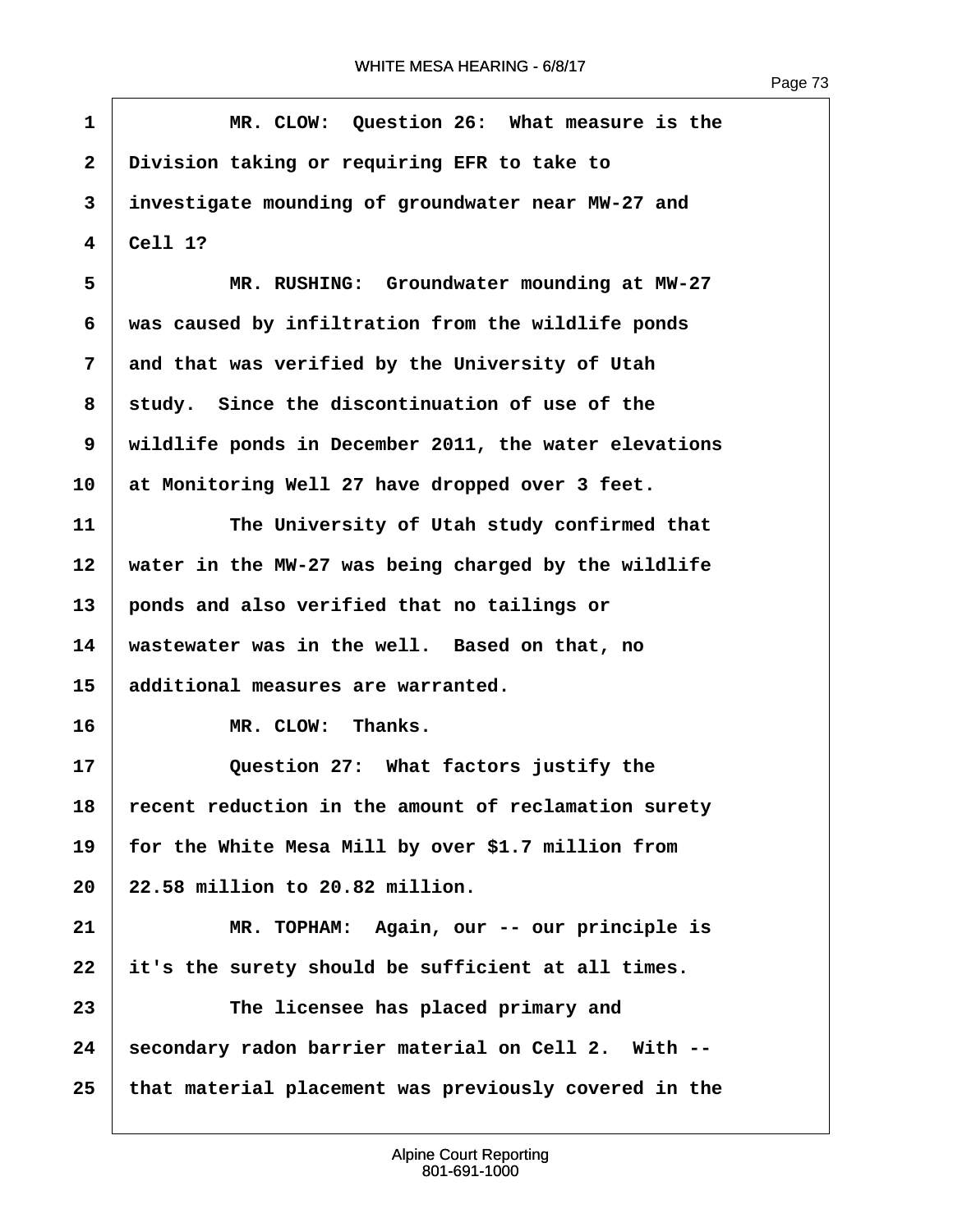$\overline{1}$ 

| $\mathbf{1}$ | surety. Since that work is already done, we have      |
|--------------|-------------------------------------------------------|
| $\mathbf{2}$ | given fair credit to the licensee for the completion  |
| 3            | of that work.                                         |
| 4            | MR. CLOW: Thank you.                                  |
| 5            | Question 28: What level of confidence does            |
| 6            | the Division have that the three sample values        |
| 7            | reported in the Safety Evaluation Report for the      |
| 8            | Sequoyah Fuels alternative feed material are          |
| 9            | representative of the entire sample size of           |
| 10           | 485,000 cubic feet which is assumed to have a volume  |
| 11           | of over 87,800 square feet? The size of a football    |
| 12           | field is $57,000$ .                                   |
| 13           | MR. LUELLEN: Well, several samples of the             |
| 14           | Sequoyah uranium materials were collected and tested  |
| 15           | in accordance with the License Amendment Request.     |
| 16           | Sections 1.4 and 4.1 of the Safety Evaluation Report  |
| 17           | detail these samples which included several -- a      |
| 18           | composite of several grab of the dewatered sludge in  |
| 19           | 2005. The samples of the material collected in 2012   |
| 20           | tested for total metals and eight RCRA metals,        |
| 21           | toxicity characteristic leaching testing procedure of |
| 22           | leachate extracts from the dewatered selection in     |
| 23           | 2012. Samples of the water selection in 2005 tested   |
| 24           | for total uranium and thorium isotopes. Samples of    |
| 25           | the sludge prior to dewatering in the mid-2000s as    |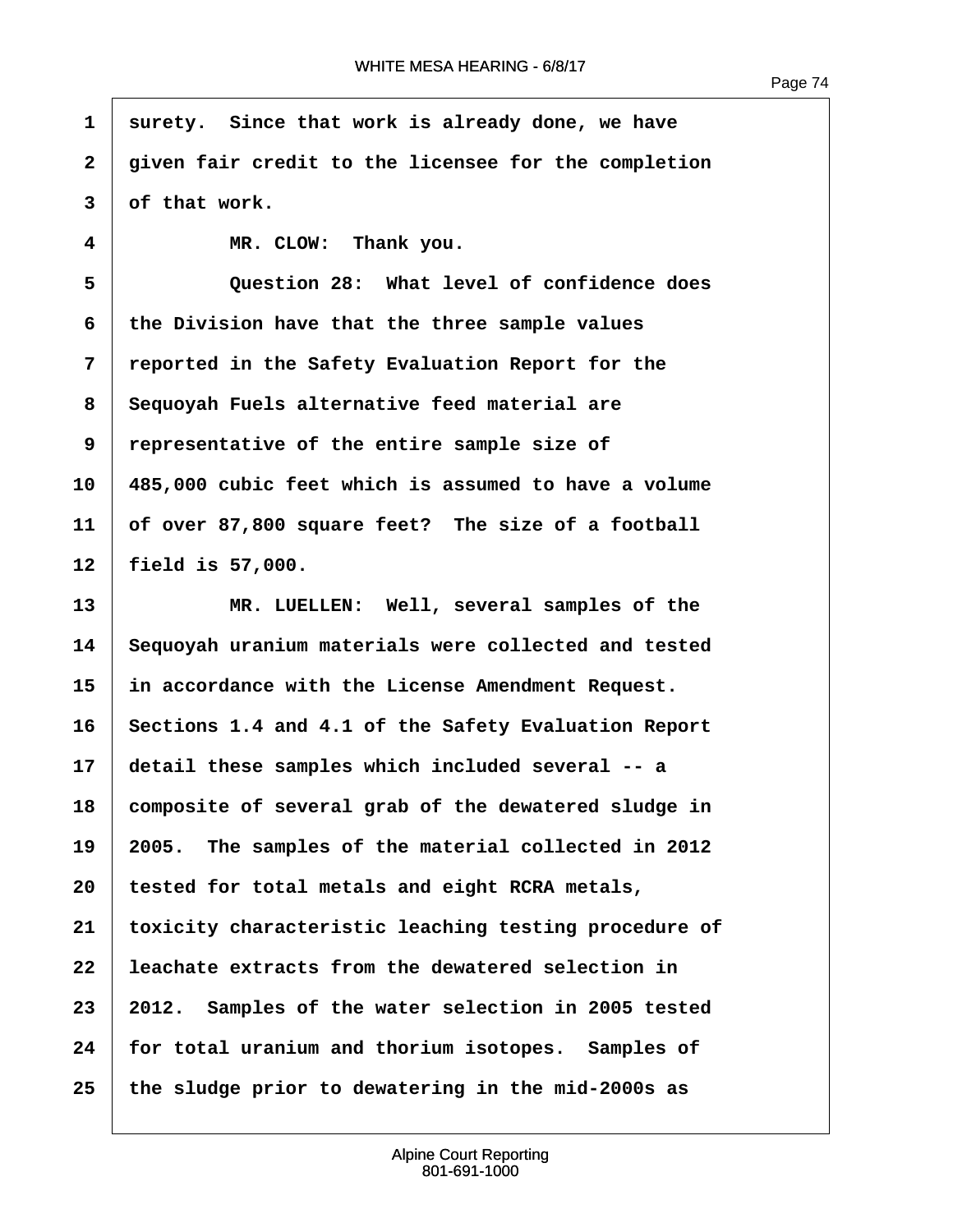| $\mathbf{1}$ | part of the initial custom feasibility for dewatering |
|--------------|-------------------------------------------------------|
| $\mathbf{2}$ | processes at the ore facility. Samples of the         |
| 3            | dewatered sludge from different basins and clarifiers |
| 4            | at the Oklahoma facility.                             |
| 5            | Based on the reported concentrations that             |
| 6            | were listed in the License Application Request and    |
| 7            | impact testing of the same material also available to |
| 8            | the Division concluded that the characterization of   |
| 9            | the materials appear to be reasonable,                |
| 10           | representative, and bounding.                         |
| 11           | MR. CLOW: In the -- in the Safety                     |
| 12           | Evaluation Report, it describes testing results for   |
| 13           | the filtrate, the actual liquid that was removed      |
| 14           | during the -- the dewatering process.                 |
| 15           | Is that in there?                                     |
| 16           | MR. LUELLEN: I'd have to check the detail             |
| 17           | to receive the answer to that question. I think that  |
| 18           | was also included. Everything that was available      |
| 19           | from the application and available in the published   |
| 20           | realm was included in the SER that I'm aware of.      |
| 21           | MR. CLOW:<br>Thanks.                                  |
| 22           | Relative to the Sequoyah Fuels, Question 29:          |
| 23           | What limits are there for the amount of thorium-230   |
| 24           | and thorium-232 allowed in the Sequoyah Fuels         |
| 25           | alternative feed material received at the White Mesa  |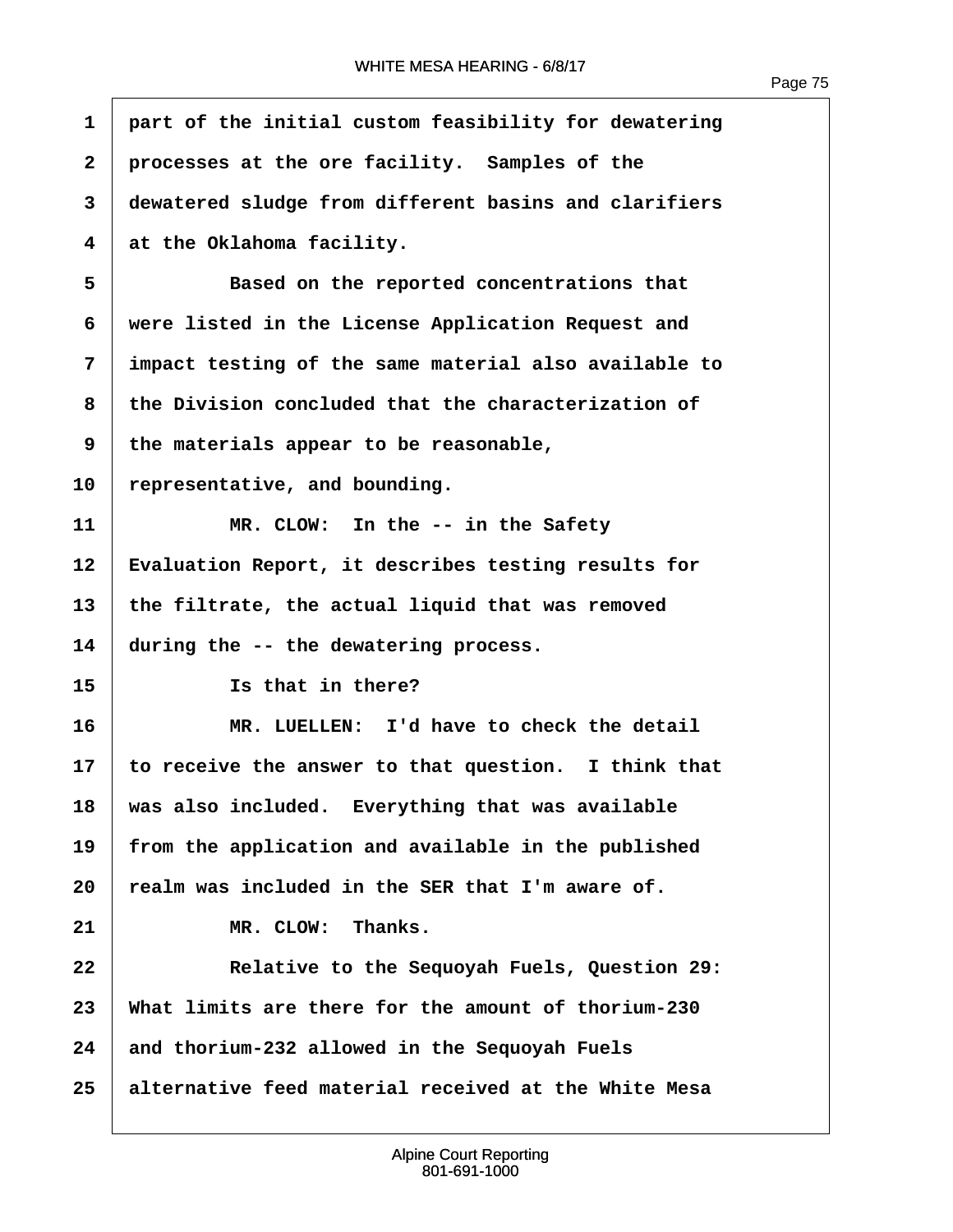1 | Mill?

| $\overline{\mathbf{2}}$ | MR. MERRELL: There are no specific                   |
|-------------------------|------------------------------------------------------|
| 3                       | regulatory limits as to the maximum allowed          |
| 4                       | concentrations of either thorium-230 or thorium-232. |
| 5                       | However, those concentrations aren't limited         |
| 6                       | indirectly by the requirement that the operation be  |
| 7                       | protective of human health and the environment. And  |
| 8                       | that is done by several analyses. Those analyses     |
| 9                       | were conducted by the licensee and reviewed by the   |
| 10                      | Division and found to meet all of the applicable     |
| 11                      | regulatory requirements for human health and         |
| 12                      | protection of the environment.                       |
| 13                      | And then an extra layer of safety is                 |
| 14                      | provided by verifying this through the environmental |
| 15                      | monitoring program.                                  |
| 16                      | MR. CLOW: Thank you.                                 |
| 17                      | Question 30: Are thorium isotopes being              |
| 18                      | individually monitored in the tailing cells' leak    |
| 19                      | detection systems?                                   |
| 20                      | MR. JOHNSON: No, they're not, and they're            |
| 21                      | not required.                                        |
| 22                      | MR. CLOW: Thanks.                                    |
| 23                      | Question 31: What is the current Emergency           |
| 24                      | Response Plan for the White Mesa Mill and what       |
| 25                      | procedures does it provide for addressing and        |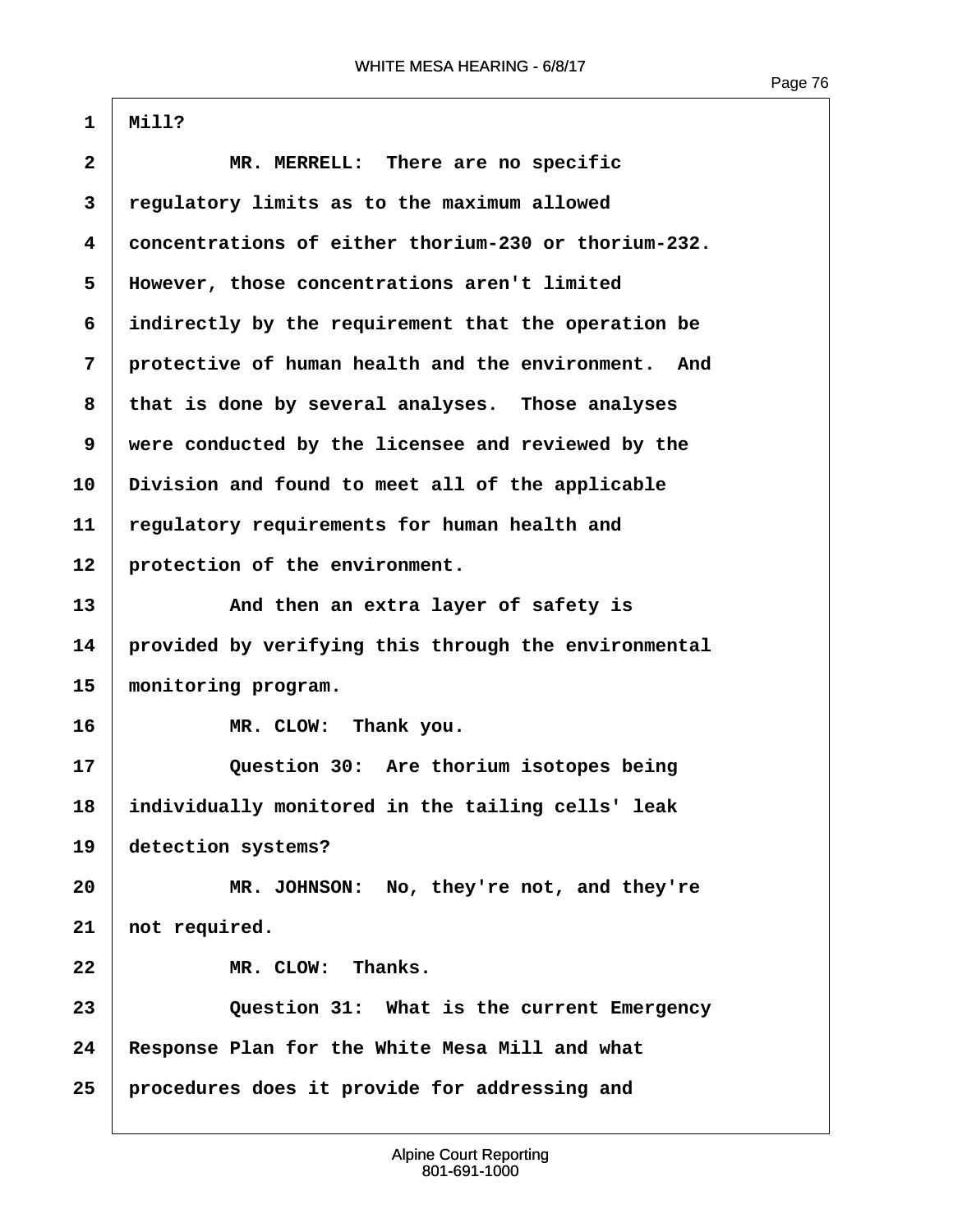ľ

| $\mathbf{1}$            | handling uncontrolled liquid releases from the mill   |
|-------------------------|-------------------------------------------------------|
| $\mathbf{2}$            | now that Roberts Pond is no longer in existence?      |
| 3                       | MR. ROBERTS: Since the closure of Roberts             |
| $\overline{\mathbf{4}}$ | Pond, the mill has operated without the need for an   |
| 5                       | emergency containment. In the event the mill should   |
| 6                       | experience a situation that a emergency release is    |
| 7                       | necessary, the liquids will follow the existing       |
| 8                       | contours and drainage into Cell 1. Any contaminated   |
| 9                       | soils resulting from that liquid release would be     |
| 10                      | cleaned up and placed into one of the active tailing  |
| 11                      | cells.                                                |
| 12                      | MR. CLOW: Thanks.                                     |
| 13                      | Question 32: Why is the White Mesa Ute                |
| 14                      | community not on any list or communication tree for   |
| 15                      | any emergency involving potential off-site or public  |
| 16                      | releases of hazardous or radiological substances?     |
| 17                      | MR. ROBERTS: Energy Fuels is not required             |
| 18                      | to make direct notification to the Ute Mountain Ute   |
| 19                      | Tribe as a part of the Emergency Response Plan.       |
| 20                      | Notifications are given to the local authorities who  |
| 21                      | then coordinate efforts as needed with members of the |
| 22                      | public.                                               |
| 23                      | MR. CLOW: So similar to Question 32,                  |
| 24                      | Question 33 was a multitiered question. So we're      |
| 25                      | going to just shorten it down in the interest of time |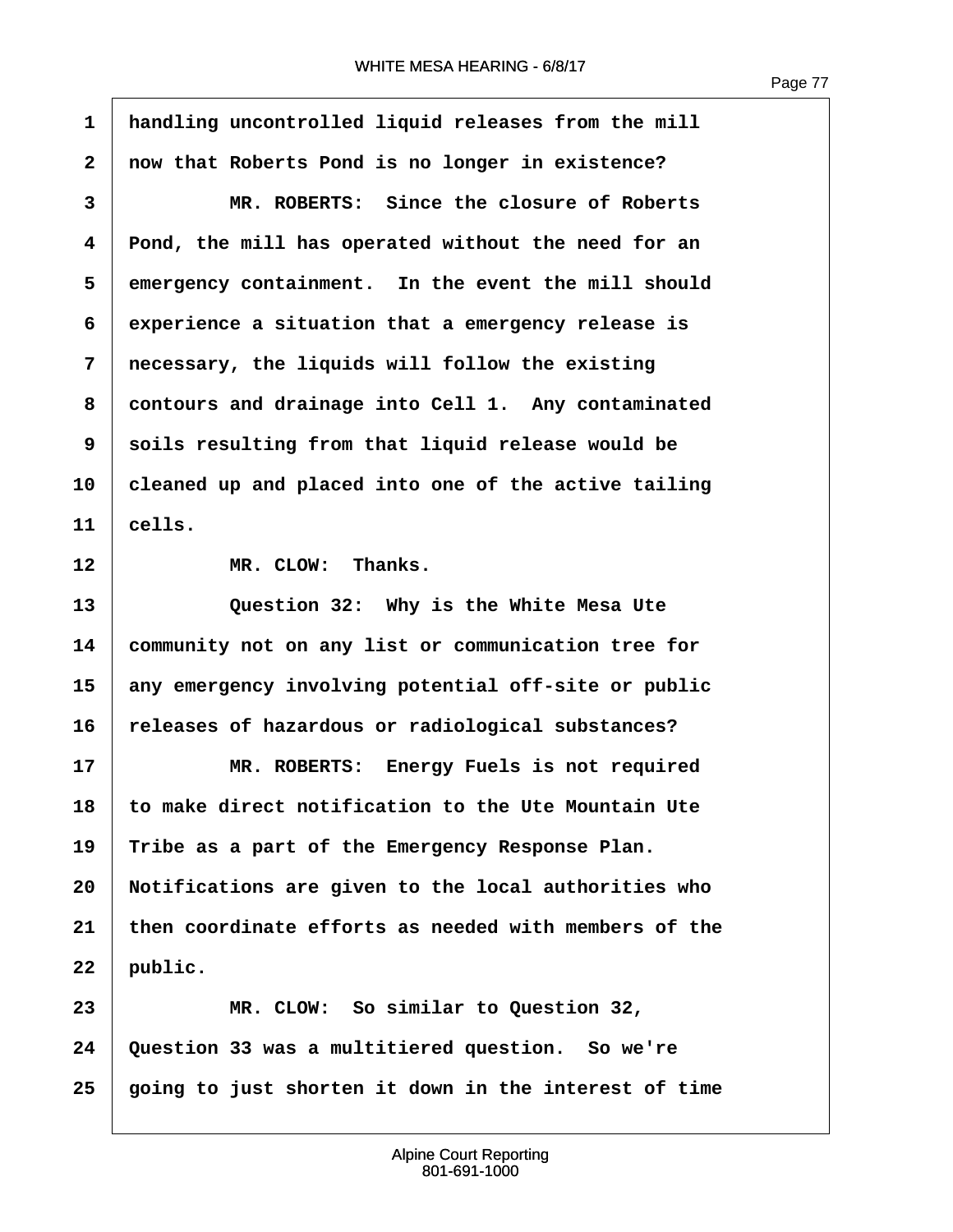$1 \mid$  and simplify it.

| $\overline{\mathbf{2}}$ | Why didn't the Division promptly notify or            |
|-------------------------|-------------------------------------------------------|
| 3                       | require EFR to promptly notify the White Mesa         |
| 4                       | community and other neighboring communities of recent |
| 5                       | radiological incidents involving transportation of    |
| 6                       | radioactive materials on public highways regularly    |
| 7                       | traveled by school buses and residents of White Mesa  |
| 8                       | and surrounding communities?                          |
| 9                       | MR. JOHNSON: EFR followed the requirements            |
| 10                      | to notify the Division, and the Division also         |
| 11                      | followed our requirements to notify the NRC and       |
| 12                      | others. So those -- as far as notifying the White     |
| 13                      | Mesa Mill -- I mean, White Mesa community, sorry,     |
| 14                      | that was not required.                                |
| 15                      | MR. CLOW: Besides the Nuclear Regulatory              |
| 16                      | Commission, the NRC, who are the others you're        |
| 17                      | referring to?                                         |
| 18                      | MR. JOHNSON: So we have a database that               |
| 19                      | when we have an incident, we fill that into. I only   |
| 20                      | know them by the acronyms. Maybe Gwyn could help me   |
| 21                      | out.                                                  |
| 22                      | MS. GALLOWAY: The National Operation Center           |
| 23                      | for the Nuclear Regulatory Commission must be         |
| 24                      | notified. If it involves transportation, the U.S.     |
| 25                      | Department of Transportation has to be notified for   |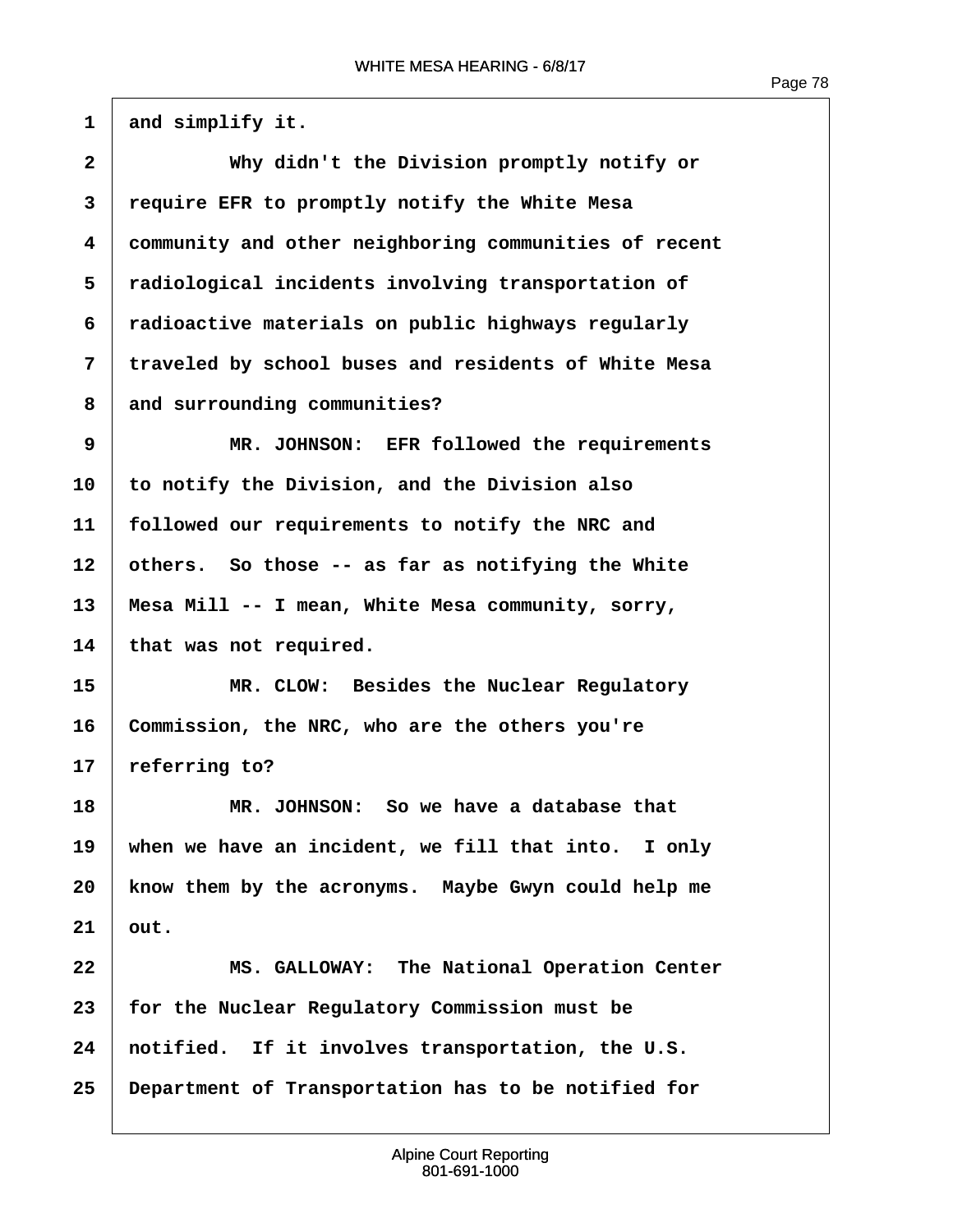ľ

| $\mathbf{1}$ | hazardous materials. A number of them also, in        |
|--------------|-------------------------------------------------------|
| $\mathbf{2}$ | addition to what we call the NRC, the Nuclear         |
| 3            | Regulatory Commission, the National Reporting Center, |
| 4            | NRC, has to be notified.                              |
| 5            | So there are various agencies that must be            |
| 6            | notified through regulations.                         |
| 7            | MR. CLOW: Did you notify the National                 |
| 8            | Response Center of this incident?                     |
| 9            | MS. GALLOWAY: The National Response Center            |
| 10           | was notified.                                         |
| 11           | MR. JOHNSON: And those spills were below              |
| 12           | reportable quantities as well.                        |
| 13           | MR. CLOW: Does the reporter need a break?             |
| 14           | COURT REPORTER: I'm okay. Thank you.                  |
| 15           | MR. CLOW: Okay. Question 34, then: What               |
| 16           | measures are being taken to prevent radiological      |
| 17           | incidents involving leaking shipments of radioactive  |
| 18           | waste and other radioactive materials to the White    |
| 19           | Mesa Mill?                                            |
| 20           | MR. ROBERTS: Control of radioactive waste             |
| 21           | shipments is the responsibility of the shipper by not |
| 22           | Energy Fuels prior to reaching the White Mesa Mill.   |
| 23           | So we are not controlling those.                      |
| 24           | But shipments are regulated by, again, as             |
| 25           | said, the U.S. Department of Transportation.          |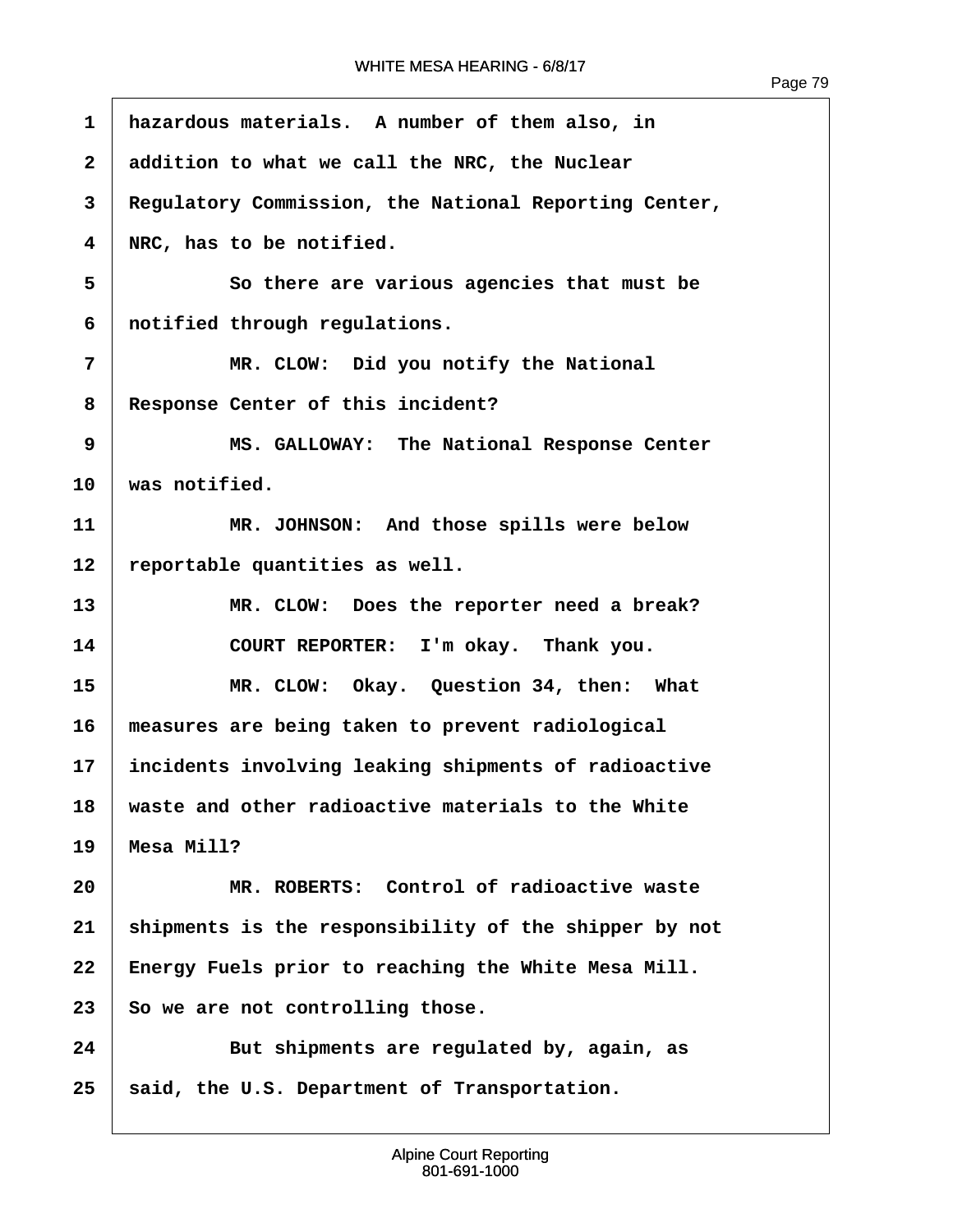$\sqrt{ }$ 

| 1            | MR. CLOW: Thanks.                                     |
|--------------|-------------------------------------------------------|
| $\mathbf{2}$ | What measures are being taken --                      |
| 3            | Question 35: What measures are being taken            |
| 4            | to ensure prompt notification to the White Mesa       |
| 5            | community and other nearby communities of             |
| 6            | radiological incidents at or in connection with the   |
| 7            | White Mesa Mill or along the public thoroughfares?    |
| 8            | MR. ROBERTS: Again, this is the same                  |
| 9            | response as the earlier question along that line.     |
| 10           | We're not required to give direct notification to the |
| 11           | Ute Mountain Ute Tribe. The Emergency Response Plan   |
| 12           | requires that we notify the local authorities who     |
| 13           | then take responsibility for notifying and            |
| 14           | coordinating with members of the public as needed.    |
| 15           | MR. CLOW: So San Juan County emergency                |
| 16           | response is who you call?                             |
| 17           | MR. ROBERTS: San Juan County, the City of             |
| 18           | Blanding. The Sheriff's office basically.             |
| 19           | MR. CLOW: Would it be acceptable for you to           |
| 20           | call the BIA police who patrols on the reservation?   |
| 21           | MR. ROBERTS: I think there's merit to                 |
| 22           | discussing with Energy Fuels management some type of  |
| 23           | coordination with the Ute Mountain Ute Tribe,         |
| 24           | depending on what kind of arrangements could be       |
| 25           | arranged along that line, what kind of procedure      |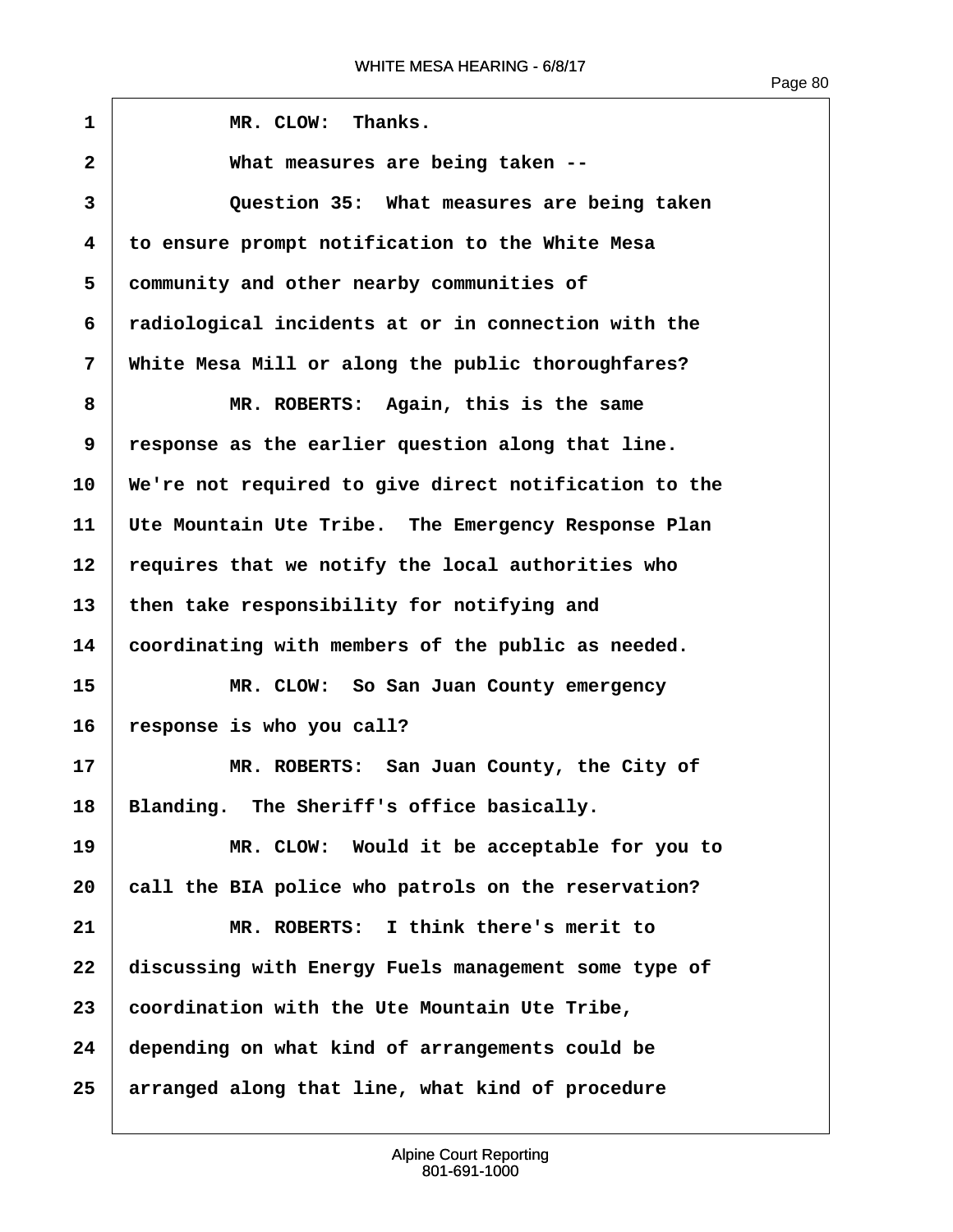1 could be established. **2** But that's something that I'm going to have **·3· ·to have Energy Fuels management evaluate. ·4· · · · · · MR. CLOW:· We'll reach out to David** 5 Frydenlund on that. Thank you. **·6· · · · · · Question 36:· What is the most current Spill ·7· ·Prevention, Controls and Countermeasures Plan, SPCC ·8· ·Plan, and when was it updated for the mill? ·9· · · · · · MR. RUSHING:· The most current and updated 10· ·SPCC Plan is dated December 12th of 2016. 11** *MR. CLOW:* **Relative to that, Question 37:** 12 Since Cell 2 is in interim closure and accepting no 13 more material from the mill operations, where will **14· ·contaminated soils and residues from spills be 15· ·disposed and where is this information reflected in** 16 the current SPCC Plan or other plan? **17· · · · · · MR. RUSHING:· Part 7 of the SPCC specifies 18· ·that on-site personnel will assess a spill and direct** 19 **corrective actions, including potential disposal of 20· ·contaminated soils or residues.· So the mill is 21· ·determining that, per previous comment, that material** 22 | will go into an active tailing cell. 23 MR. CLOW: Thanks. **24· · · · · · Question 38:· What protections from 25· ·radiologic or other impacts from the mill are in**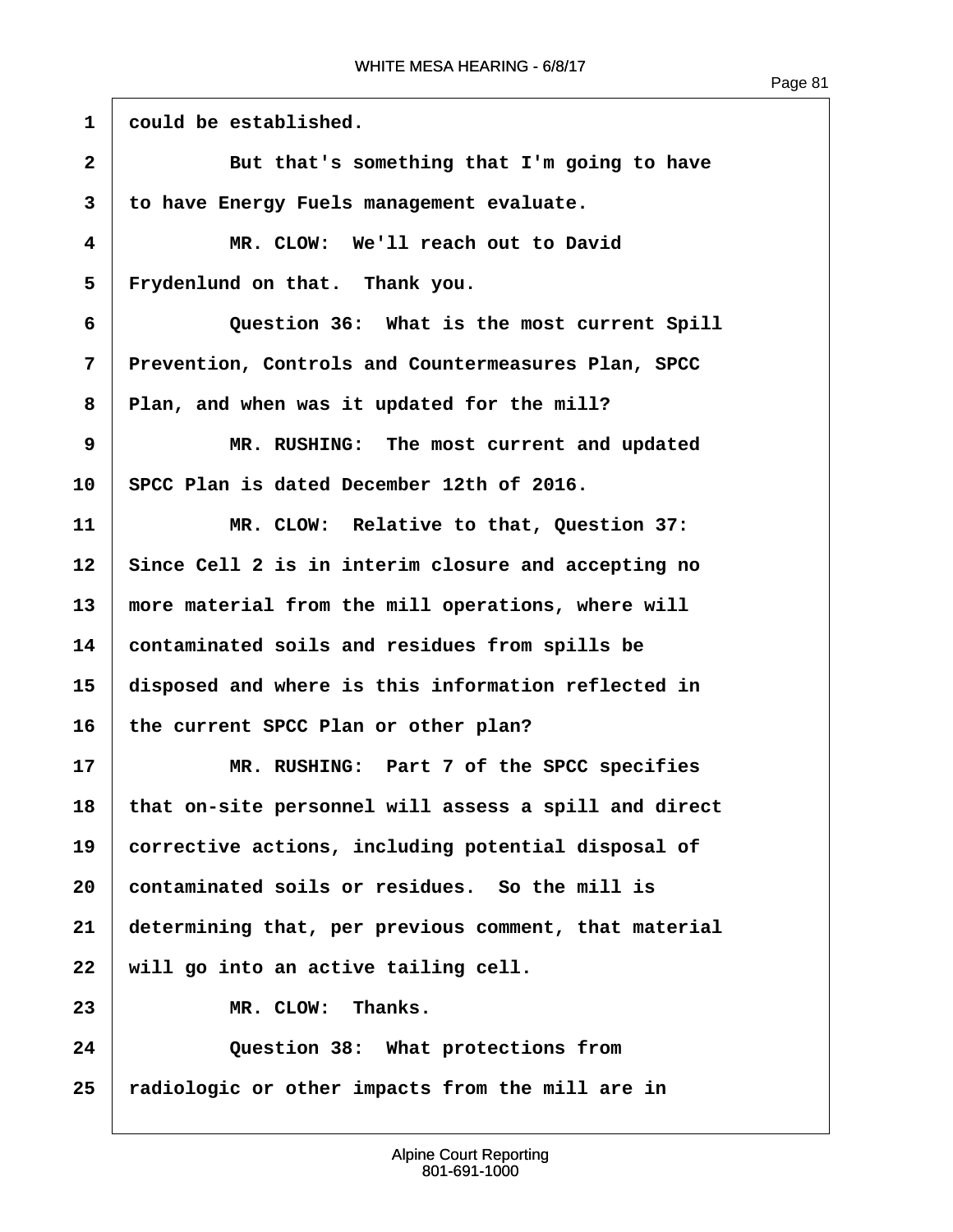| 1                       | place for wildlife such as deer, coyotes, rodents,   |
|-------------------------|------------------------------------------------------|
| $\overline{\mathbf{2}}$ | and birds?                                           |
| 3                       | MR. JOHNSON: So right now the mill uses              |
| $\overline{\mathbf{4}}$ | physical barriers such as fences. They also use      |
| 5                       | statues of large eagles and loud noise-making        |
| 6                       | machines to deter wildlife from being within the     |
| 7                       | restricted area.                                     |
| 8                       | And then also, one of the benefits of                |
| 9                       | draining the wildlife ponds, that there's no water   |
| 10                      | source close to the -- to the mill site.             |
| 11                      | MR. CLOW: Cell 1 isn't an evaporative large          |
| 12                      | body of water?                                       |
| 13                      | MR. JOHNSON: It's a solution. It's not               |
| 14                      | really monitored.                                    |
| 15                      | MR. CLOW: Okay. So are you using -- do you           |
| 16                      | know, are the CO2 cannons firing again there, as far |
| 17                      | as loud noise making?                                |
| 18                      | They're available. So I was<br>MR. JOHNSON:          |
| 19                      | told they have bangers, screamers, propane cannons.  |
| 20                      | All of those are available.                          |
| 21                      | MR. CLOW: Okay. They're available.                   |
| 22                      | Thanks.                                              |
| 23                      | Do you think the -- the fencing is adequate          |
| 24                      | to keep deer away from the tailing cells?            |
| 25                      | MR. JOHNSON: Around Cell 4A and Cell 4B,             |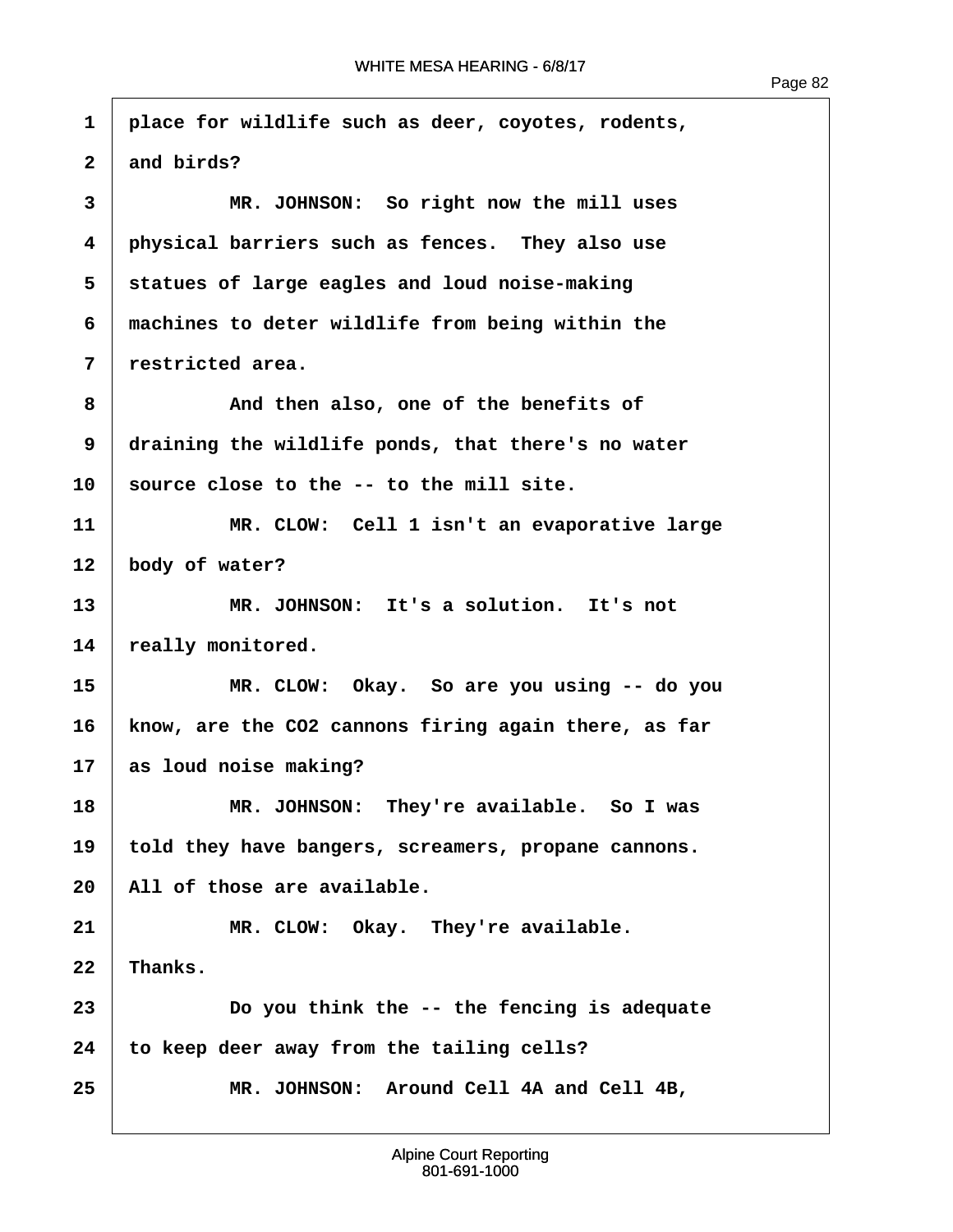| $\mathbf{1}$ | yes.                                                  |
|--------------|-------------------------------------------------------|
| $\mathbf{2}$ | MR. CLOW: And Cell 3?                                 |
| 3            | MR. JOHNSON: Cell 3 does not have the same            |
| 4            | fencing, no.                                          |
| 5            | MR. CLOW: Thank you.                                  |
| 6            | This was alluded to earlier, but                      |
| 7            | Question 39: How many water wells were drilled        |
| 8            | historically on the White Mesa Mill property into the |
| 9            | Navajo aquifer?                                       |
| 10           | MR. GOBLE: There's historically been six              |
| 11           | deep water supply wells. Three have been abandoned,   |
| 12           | so there's three currently on site. They were all     |
| 13           | constructed in accordance with the requirements of    |
| 14           | the Division of Water Rights.                         |
| 15           | For the wells particularly, because you               |
| 16           | asked where they're located, Well WW-4 is located     |
| 17           | upgradient to the far north of the White Mesa Mill    |
| 18           | nonrestricted boundary. WW-2 is located a quarter     |
| 19           | mile upgradient of the mill building. WW-5 is         |
| 20           | located along the eastern boundary near the air       |
| 21           | monitoring station BHV-6 along Interstate 191. And    |
| 22           | all of these deep water supply wells are drilled to   |
| 23           | approximately 2,000 feet below the ground surface,    |
| 24           | and they are cased with steel tubing to a depth of    |
| 25           | approximately 1250 feet below the ground surface, and |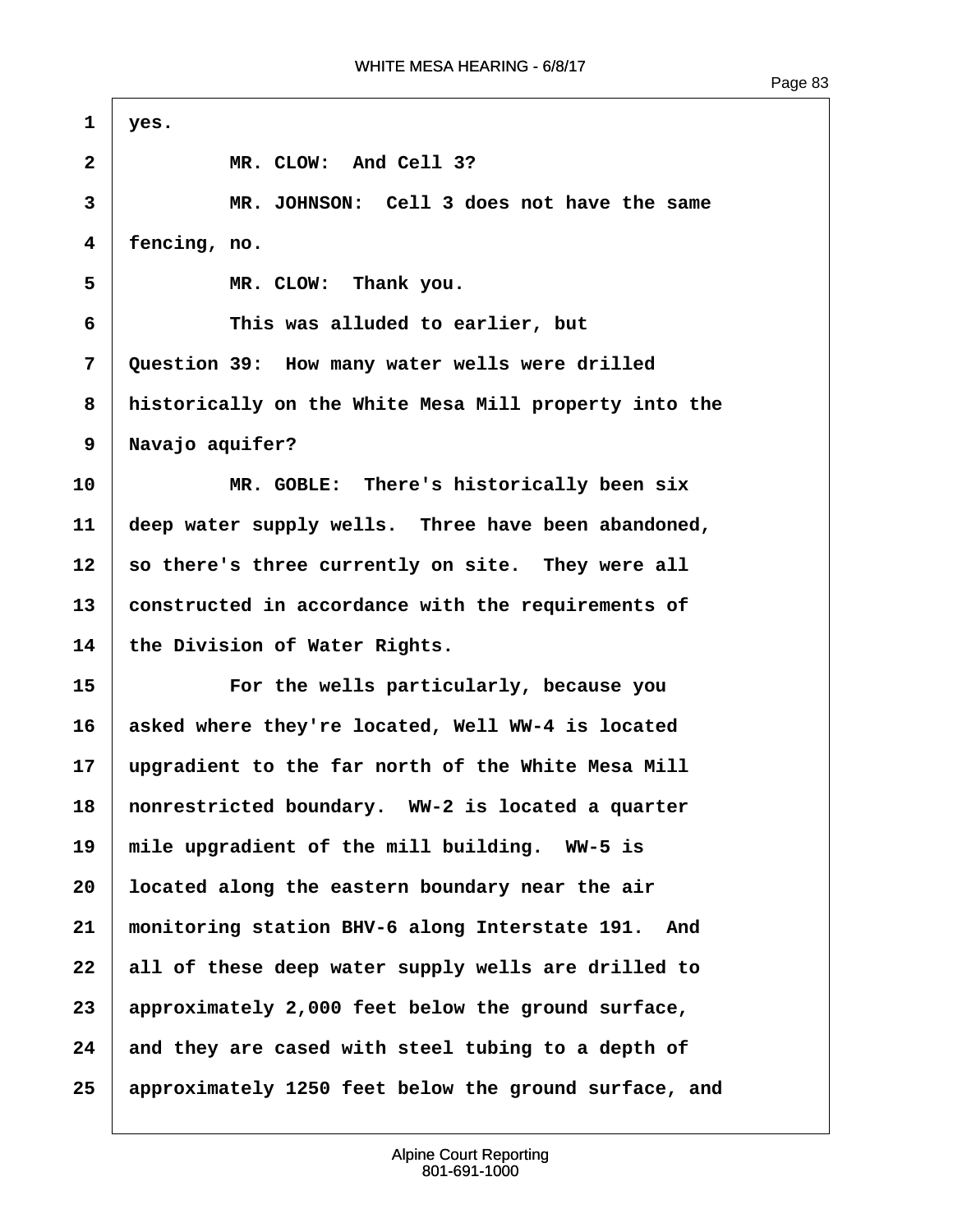ľ

| $\mathbf{1}$ | the casing is grouted from the surface to the top of  |
|--------------|-------------------------------------------------------|
| $\mathbf{2}$ | the Brushy Basin Member. And the Navajo aquifer is    |
| 3            | an artisan pressure in the region which would be      |
| 4            | unlikely for any contamination to reach the aquifer.  |
| 5            | MR. CLOW: Where were the other three wells            |
| 6            | drilled?                                              |
| 7            | MR. GOBLE: Do you remember, Harold?                   |
| 8            | MR. ROBERTS: One of them was drilled                  |
| 9            | directly to the east of the mill ore storage pad      |
| 10           | which was the original well on site. One of them was  |
| 11           | drilled directly to the east of Cell 1. And the       |
| 12           | other one was actually drilled very close to the most |
| 13           | northern well. Is that No. 3? And that was            |
| 14           | abandoned several years ago because of a casing       |
| 15           | collapse.                                             |
| 16           | Thanks.<br>MR. CLOW:                                  |
| 17           | I guess the third part of that, which Phil            |
| 18           | described as far as the structural engineering of the |
| 19           | well. What has been done to protect the Navajo        |
| 20           | aquifer from potential migration of contaminants from |
| 21           | the mill and tailings via the historic wells?         |
| 22           | MR. GOBLE: So it was built in accordance              |
| 23           | with water volume [driller requirements] -- Division  |
| 24           | of Water Rights. And like I said, there is actually   |
| 25           | a seal at the Brushy Basin Member which prevents      |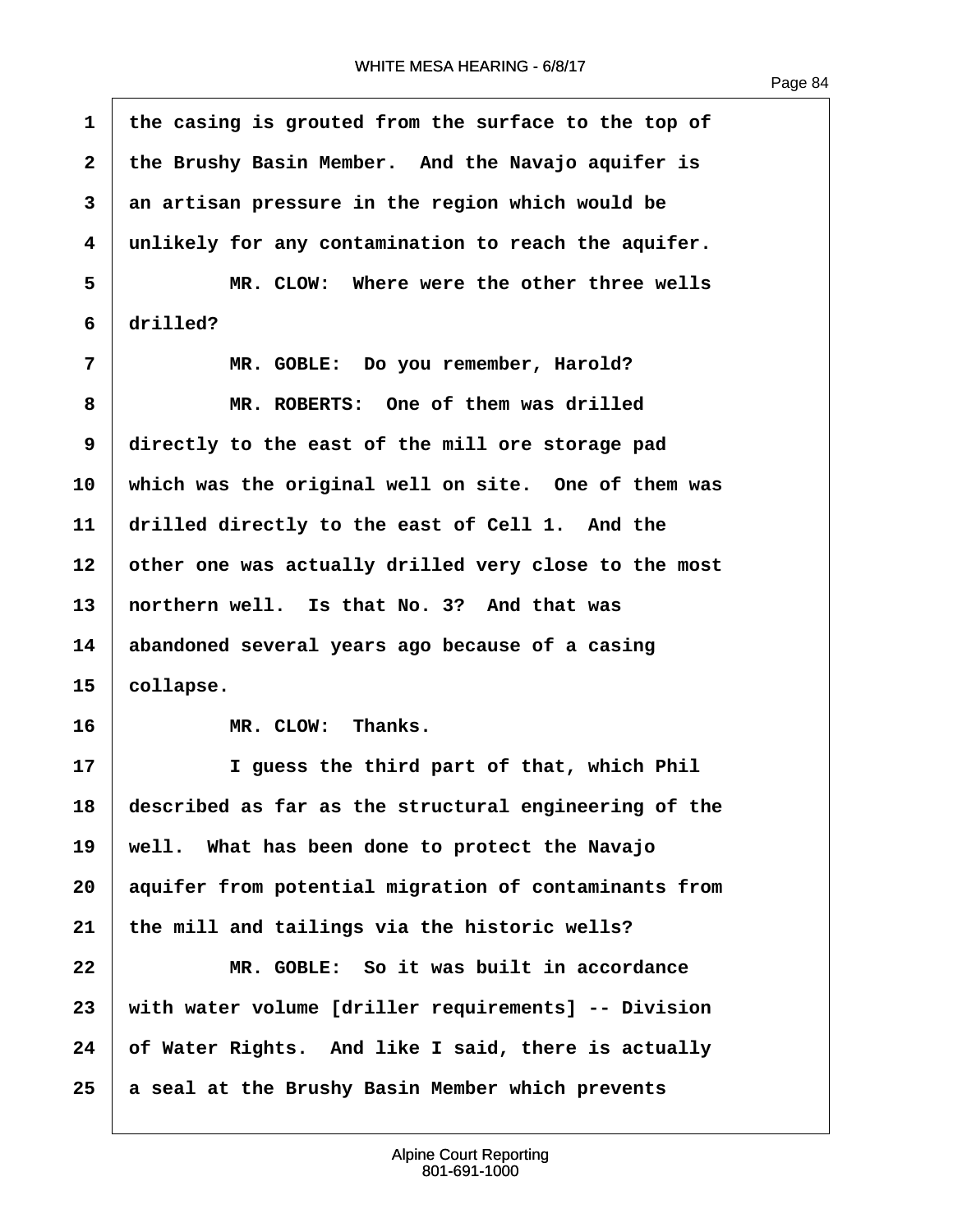$\overline{1}$ 

| $\mathbf{1}$ | migration to the lower aquifer.                      |
|--------------|------------------------------------------------------|
| $\mathbf{2}$ | MR. CLOW: Thanks.                                    |
| 3            | Question 40 --                                       |
| 4            | MR. RANDALL: Can I just interject here? It           |
| 5            | looks like we're making really good time, but I'd    |
| 6            | like to make a motion to maybe have a break. It      |
| 7            | Looks like we're a good halfway through the hearing. |
| 8            | MR. ANDERSON: Ten-minute break?                      |
| 9            | MR. RANDALL: Ten-minute break. Looks like            |
| 10           | we're making good time.                              |
| 11           | MR. ANDERSON: Yeah. Yeah.                            |
| 12           | (Short recess taken.)                                |
| 13           | MR. ANDERSON: Scott, do you want to                  |
| 14           | continue?                                            |
| 15           | MR. CLOW: Sure. Thank you.                           |
| 16           | Question 40: Does the proposed phased test           |
| 17           | plot approach for reclamation of Cell 2 give Energy  |
| 18           | Fuels another seven years to implement final closure |
| 19           | on the cell?                                         |
| 20           | MR. TOPHAM: I'm not sure really how to               |
| 21           | answer that question. I don't think the two are      |
| 22           | really connected. The licensee could use the         |
| 23           | currently approved rock armor cover to close today.  |
| 24           | As we discussed earlier, there's benefit to leaving  |
| 25           | the last two layers off until the settlement is      |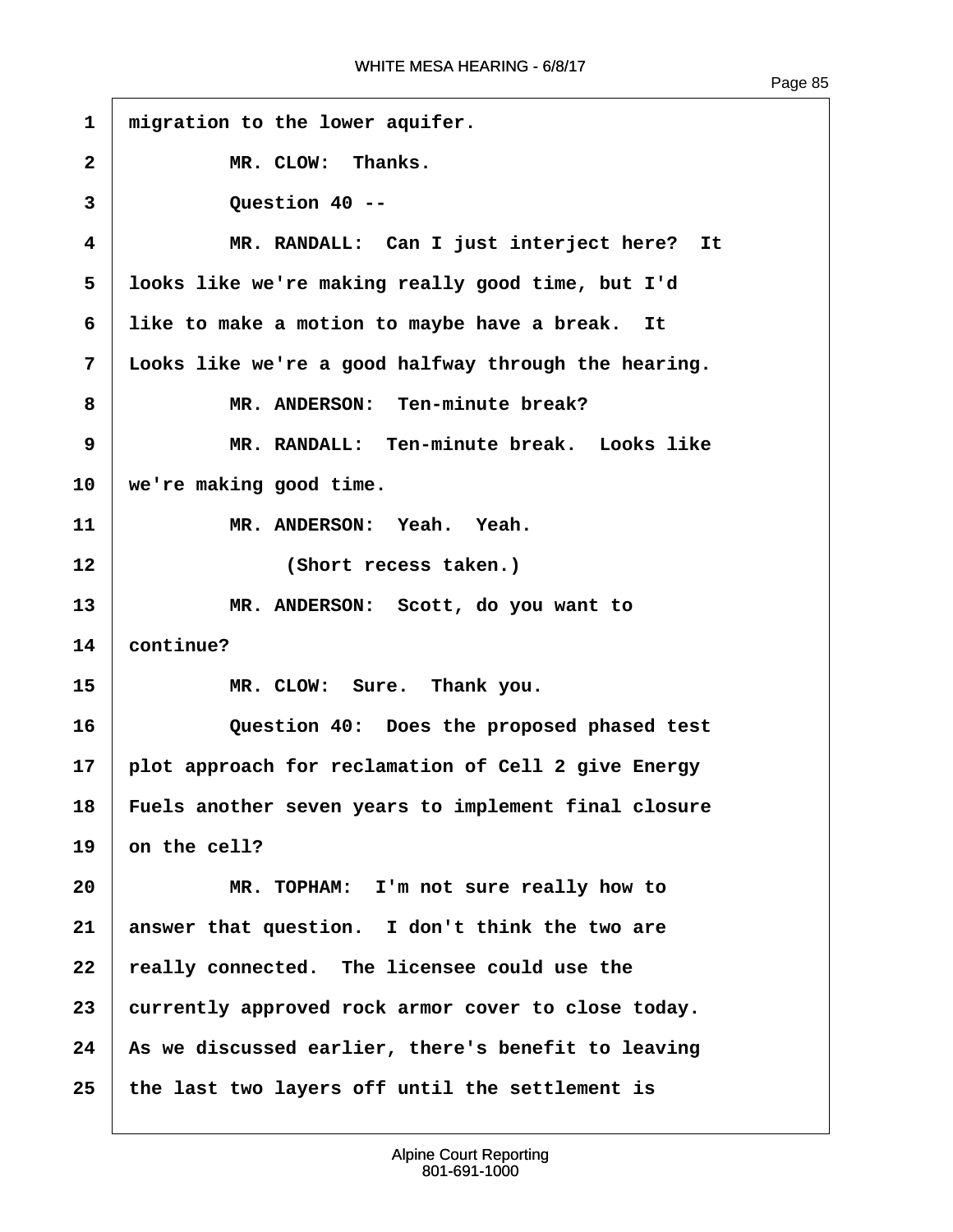$\overline{1}$ 

| $\mathbf{1}$ | complete. So it's totally driven by physical          |
|--------------|-------------------------------------------------------|
| $\mathbf{2}$ | processes rather than by a calendar timeline.         |
| 3            | (Clarification by court reporter.)                    |
| 4            | MR. RANDALL: It's driven by physical                  |
| 5            | processes not a calendar timeline is what he said.    |
| 6            | MR. CLOW: How long has Cell 2 been drying             |
| 7            | and settling? I think Harold has mentioned that       |
| 8            | earlier, but $\ldots$                                 |
| 9            | MR. ROBERTS: I think we determined --                 |
| 10           | figured Cell 2 was actually closed officially in      |
| 11           | 2008.                                                 |
| 12           | MR. CLOW: Thanks.                                     |
| 13           | Question 41: When URS -- I think the                  |
| 14           | follow-up question, A, on that was already answered   |
| 15           | by Mr. Topham.                                        |
| 16           | Question 41: When URS reviews documents               |
| 17           | submitted by Energy Fuels, is URS acting as a         |
| 18           | contractor for the State of Utah or as a contractor   |
| 19           | for Energy Fuels?                                     |
| 20           | MR. GOBLE: So as Gary Merrell introduced              |
| 21           | himself in the introduction, basically URS is here as |
| 22           | a contractor for the State of Utah --                 |
| 23           | MR. CLOW:<br>Thanks.                                  |
| 24           | MR. GOBLE: They have reviewed it on behalf            |
| 25           | of the Division.                                      |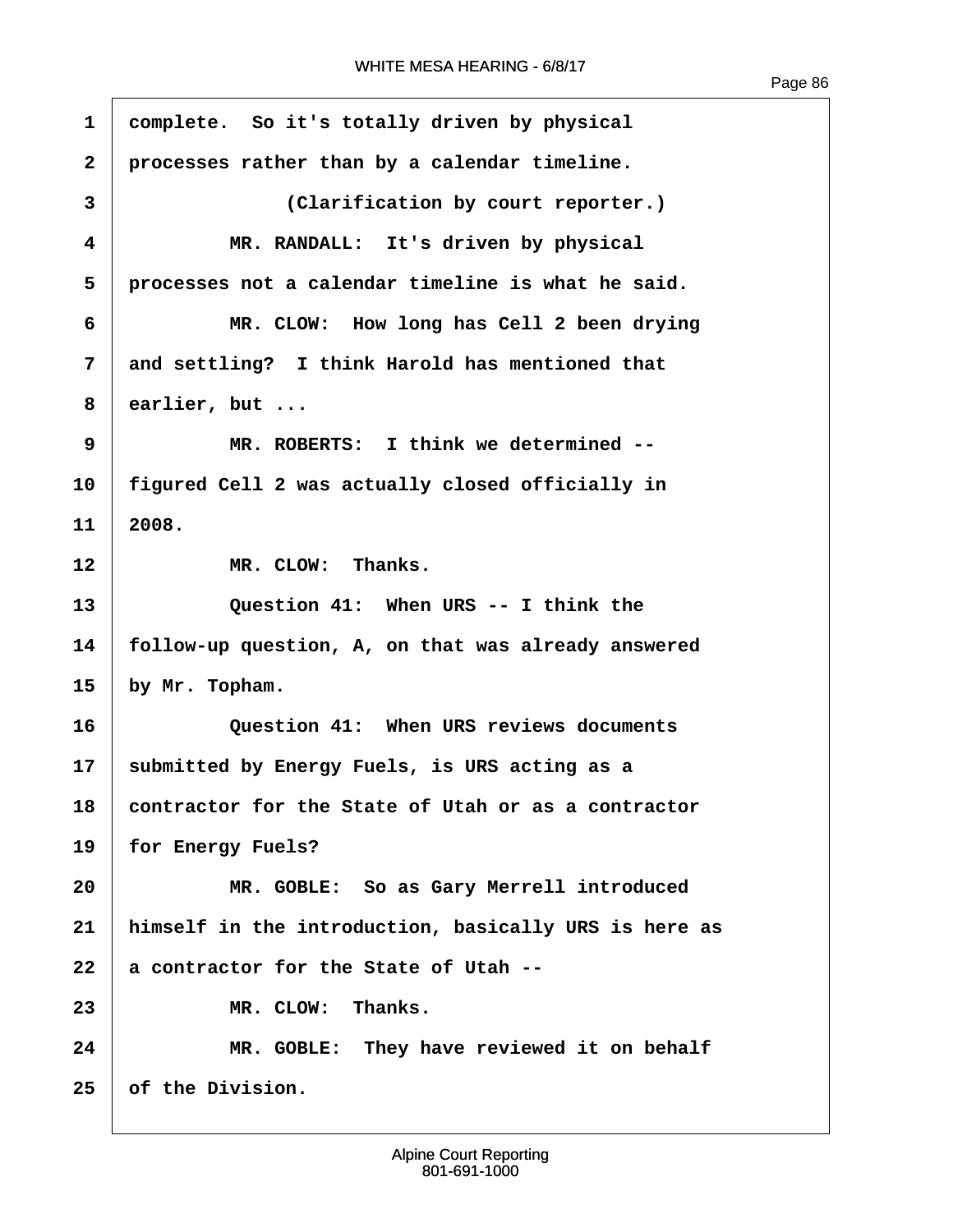| $\mathbf{1}$ | MR. CLOW: Okay. Question 42, I'm going to              |
|--------------|--------------------------------------------------------|
| $\mathbf{2}$ | reword it a little. It was a little bit of leading     |
| 3            | into the way it was phrased.                           |
| 4            | So under Subpart W, Rule 40 CFR Part 61                |
| 5            | Subpart W, of the Clean Air Act, as a phased disposal  |
| 6            | facility, why is Energy Fuels allowed to fill Cell 4A  |
| 7            | and 4B with tailings and liquid 11e. (2) wastes before |
| 8            | completely filling Cell 3 with such tailings and       |
| 9            | wastes bringing it closer to immediate drying and      |
| 10           | final closure?                                         |
| 11           | MR. ZODY: Object to the extent it calls for            |
| 12           | a legal conclusion, and it's not directly relevant to  |
| 13           | the licensing action. I'm just preserving the record   |
| 14           | on that.                                               |
| 15           | MR. ANDERSON: Go ahead.                                |
| 16           | MR. CLOW: Okay.                                        |
| 17           | MR. GOBLE: Oh, the answer? Okay.                       |
| 18           | Well, Tailing Cell 3 is the tailing cell               |
| 19           | that's currently for ISL disposal. It is the most      |
| 20           | suitable because it's a -- you can actually drive on   |
| 21           | it safely. To require ISL disposal into 4A at this     |
| 22           | moment wouldn't actually be safe because it would go   |
| 23           | into the damaged -- it would actually damage the       |
| 24           | liner as you try to go down there for disposal.        |
| 25           | With the new Subpart W rule, Tailing Cell 4B           |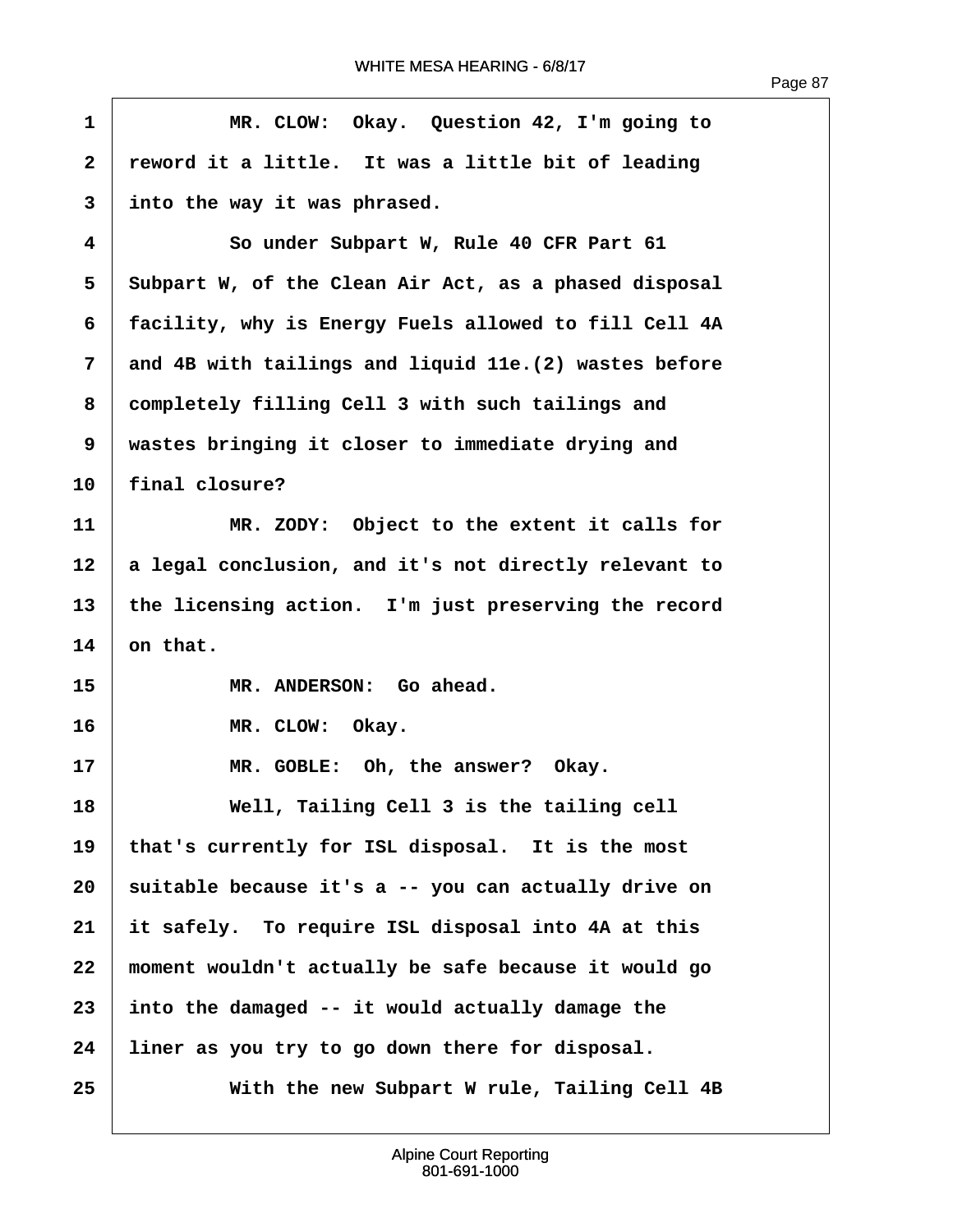$\overline{1}$ 

| $\mathbf{1}$ | is currently used as a nonconventional impoundment.   |
|--------------|-------------------------------------------------------|
| $\mathbf{2}$ | So there are no tailings that have been placed in     |
| 3            | Tailing Cell 4B.                                      |
| 4            | So Energy Fuels, their plan is not to move            |
| 5            | in the Tailing Cell 4A -- I mean, sorry, Tailing      |
| 6            | Cell 4B until they are ready to close Tailing Cell 3. |
| 7            | Those are the reasons for a safety factor.            |
| 8            | MR. CLOW: But they're not putting tailings            |
| 9            | per se into it? They're just putting ISL 11e.(2)      |
| 10           | byproduct material?                                   |
| 11           | MR. GOBLE: It's process solution.                     |
| 12           | According to Subpart W, it's considered a             |
| 13           | nonconventional impoundment. It doesn't count         |
| 14           | against the tailing cells and operation.              |
| 15           | MR. CLOW: Right. I meant into Tailing                 |
| 16           | Cell 3, they're not putting tailings in there.        |
| 17           | They're putting liquid ISL waste?                     |
| 18           | MR. GOBLE: They are not putting any                   |
| 19           | tailings currently into Tailing Cell 3. It is         |
| 20           | currently used for mill waste, and also they use that |
| 21           | cell for ISL disposal. There's no tailings being      |
| 22           | placed in Tailing Cell 3 right now. All tailings are  |
| 23           | going to Tailing Cell 4A.                             |
| 24           | MR. CLOW: Is that going to happen forever,            |
| 25           | for the foreseeable future? Is it going to ever       |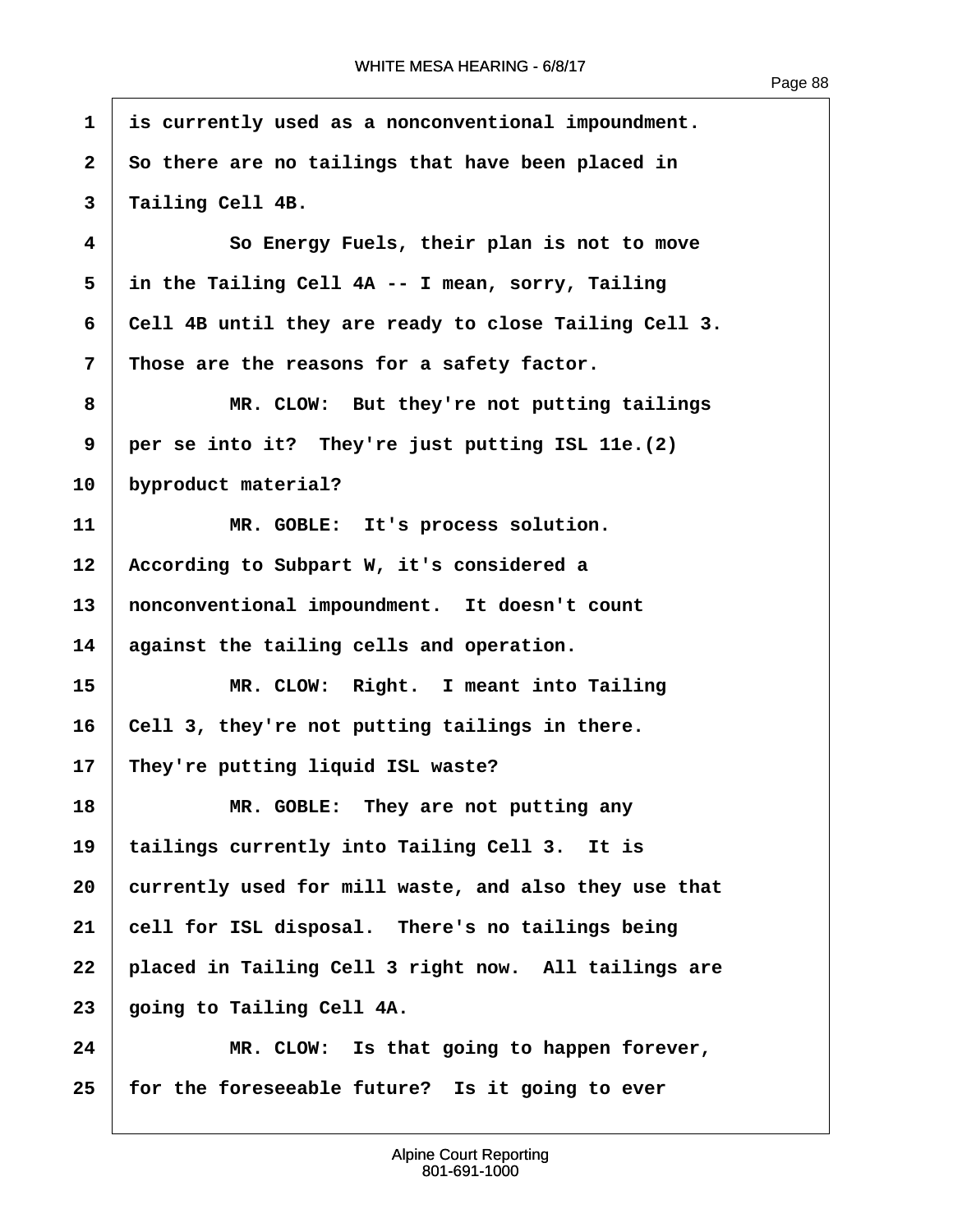| $\mathbf{1}$   | receive any more tailing cells and, you know, get    |
|----------------|------------------------------------------------------|
| $\overline{2}$ | into closure sometime?                               |
| 3              | MR. GOBLE: That's speculation, but Energy            |
| 4              | Fuels, if they want to, they can answer when they    |
| 5              | think they might close Cell 3.                       |
| 6              | MR. ROBERTS: Let me clarify that there is            |
| 7              | still some remaining capacity in Cell 3 for tailings |
| 8              | material, for tailing sands. And we're preserving    |
| 9              | that capacity right now. But it -- as Mr. Goble      |
| 10             | said, it is primarily used for ISL waste and some of |
| 11             | our mill site debris. But there is capacity still    |
| 12             | for tailing sands.                                   |
| 13             | MR. CLOW: Thanks.                                    |
| 14             | Question 43: Why has Cell 3 been designated          |
| 15             | as the most appropriate disposal location for ISL    |
| 16             | wastes?                                              |
| 17             | MR. TOPHAM: I am presuming that the                  |
| 18             | question centers on why is this the most appropriate |
| 19             | place on the facility; is that correct?              |
| 20             | MR. CLOW: Yes, at the White Mesa Mill for            |
| 21             | the waste they're approved to receive.               |
| 22             | MR. TOPHAM: Okay. A quick cataloging of              |
| 23             | the potential uses of all of the five cells would be |
| 24             | a -- in order at this point. Cell 1 and Cell 4A are  |
| 25             | used for process fluid control only -- 4B. I mean.   |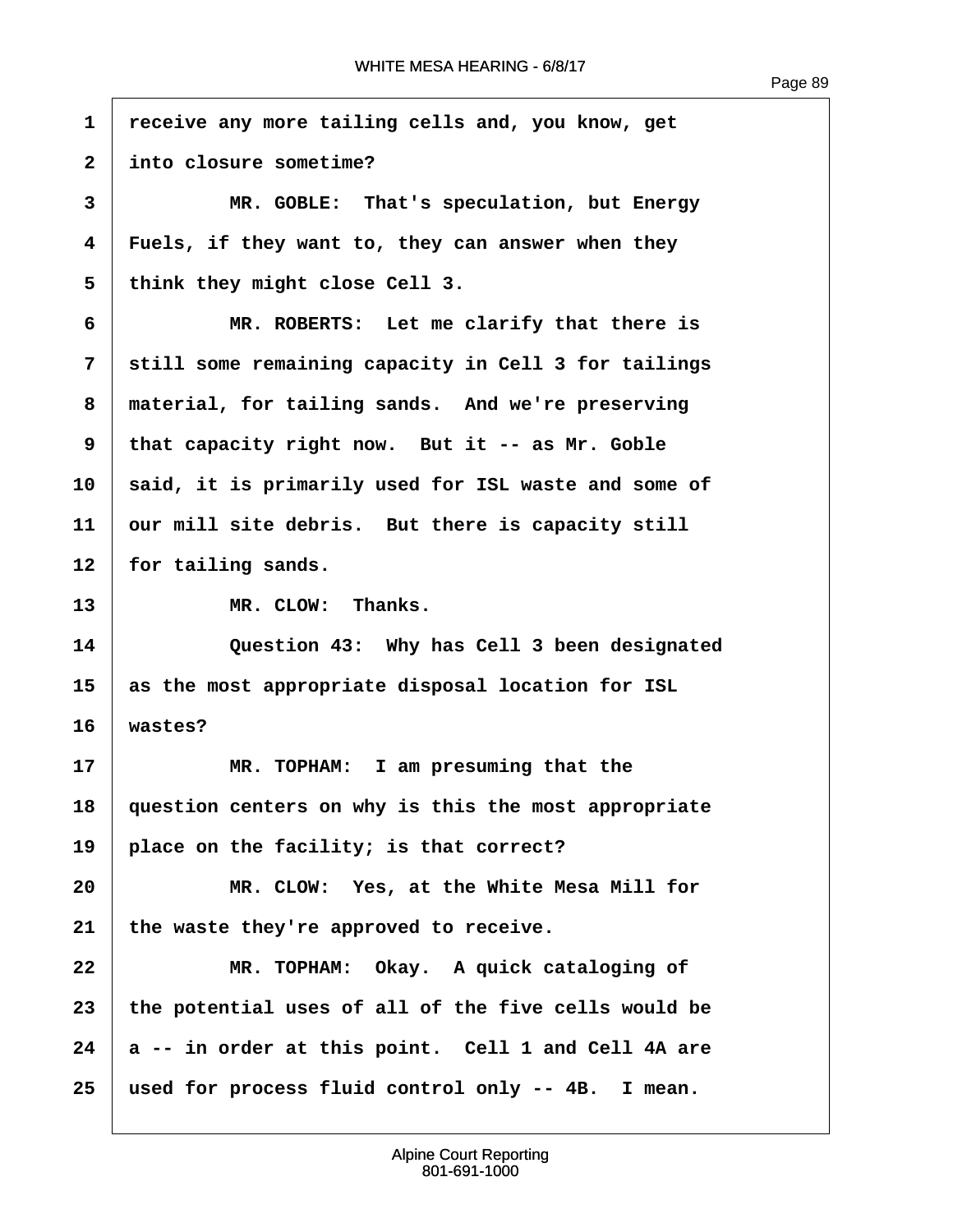| $\mathbf{1}$   | 4B, I'm sorry. One -- Cell 1 and 4B are being used   |
|----------------|------------------------------------------------------|
| $\overline{2}$ | for processed fluid control only and are not         |
| 3              | authorized for receipt of tailings at this point.    |
| 4              | Cell 2 is closed and, therefore, cannot              |
| 5              | receive anything at all further, other than the      |
| 6              | remaining layers of the cover system.                |
| 7              | Cells 3 and 4A are available for tailings            |
| 8              | and for RSR and plant -- plant debris.               |
| 9              | Now, why is No. 3 the most appropriate?              |
| 10             | Right now, the tailings beach in Cell 4A is too thin |
| 11             | and unstable to drive on. So they couldn't get a     |
| 12             | truck down there to place ISR waste in Cell 4A       |
| 13             | without damaging the liner.                          |
| 14             | That leaves Cell 3. There is sufficient              |
| 15             | protection of the liner to make Cell 3 safe.         |
| 16             | MR. CLOW: Thanks.                                    |
| 17             | Is Cell 3 safer for the protection of public         |
| 18             | health and environment than Cell 4A or 4B for the    |
| 19             | disposal of ISL wastes?                              |
| 20             | MR. TOPHAM: At the current -- at present,            |
| 21             | yes, for the reasons stated previously. You'd        |
| 22             | perforate the liner on either Cell 4A or 4B if you   |
| 23             | tried to drive your trucks into deposit ISR          |
| 24             | decommissioned debris.                               |
| 25             | MR. CLOW: For Question 45, we're going to            |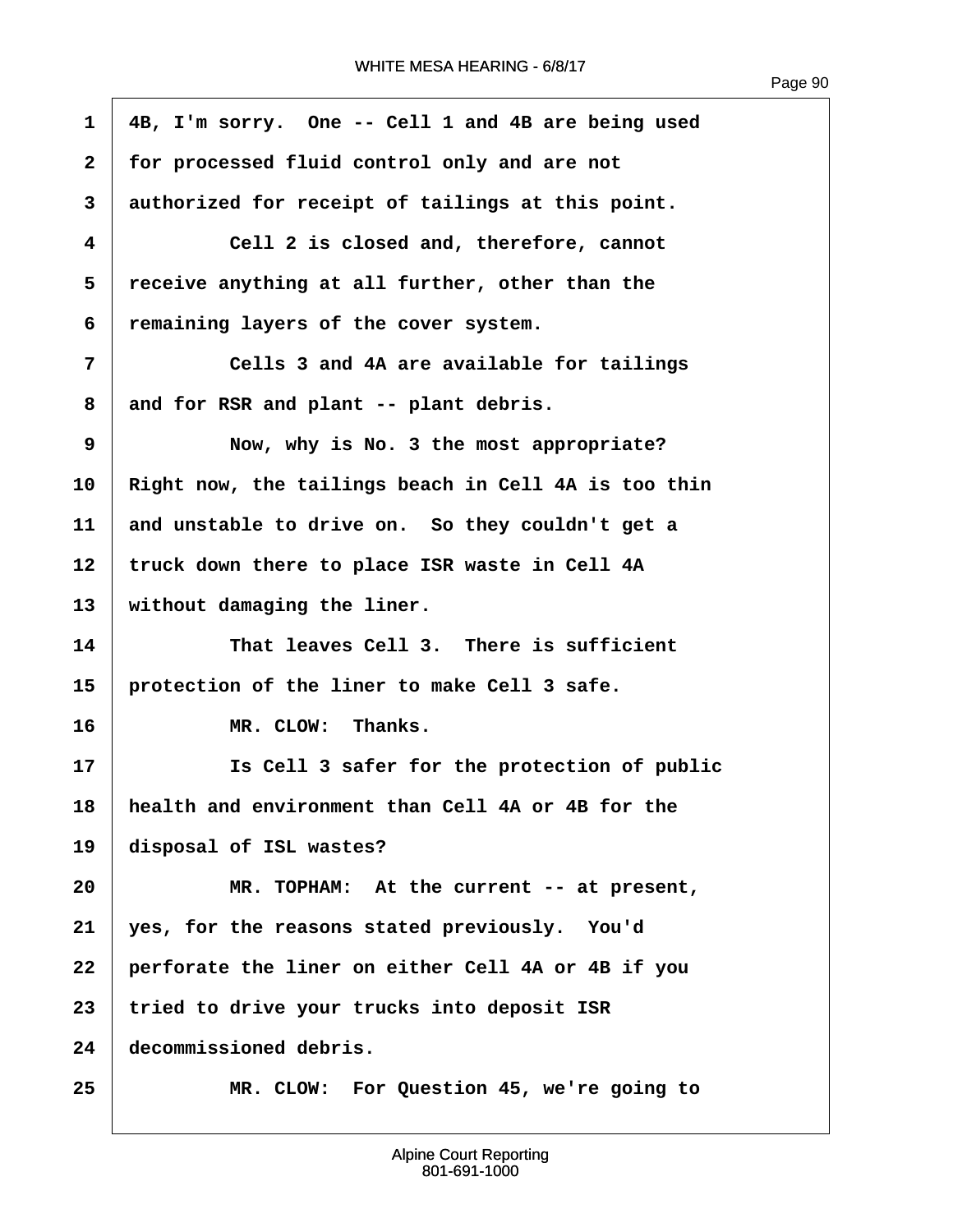| $\mathbf{1}$ | shorten it and simplify it.                           |
|--------------|-------------------------------------------------------|
| 2            | Why has the division not required a                   |
| 3            | hydrologic investigation of shallow groundwater to be |
| 4            | conducted in a southeasterly direction from the mill  |
| 5            | facilities in the area of MW-22? I believe we         |
| 6            | touched on this, but                                  |
| 7            | MR. RUSHING: Yeah, so it sounds like you              |
| 8            | removed the element of the recent recharge from the   |
| 9            | question?                                             |
| 10           | MR. CLOW: (Nods head.)                                |
| 11           | MR. RUSHING: As discussed in -- in previous           |
| 12           | questions, the University of Utah study confirmed     |
| 13           | that mill activities were not impacting Monitoring    |
| 14           | Well, MW-22. The University of Utah report does       |
| 15           | state that an extremely localized area of recharge is |
| 16           | occurring near Monitoring Well MW-22. The University  |
| 17           | of Utah report also states that because of its        |
| 18           | location, it is unlikely that MW-22 is being          |
| 19           | influenced by similar aspects of the groundwater      |
| 20           | system as the other monitoring wells.                 |
| 21           | Again, since MW-22 has been verified not to           |
| 22           | be impacted by mill activities, requirements for EFR, |
| 23           | Energy Fuels Resources, to identify the localized     |
| 24           | source of recharge is not warranted.                  |
| 25           | MR. CLOW: So it wouldn't have been                    |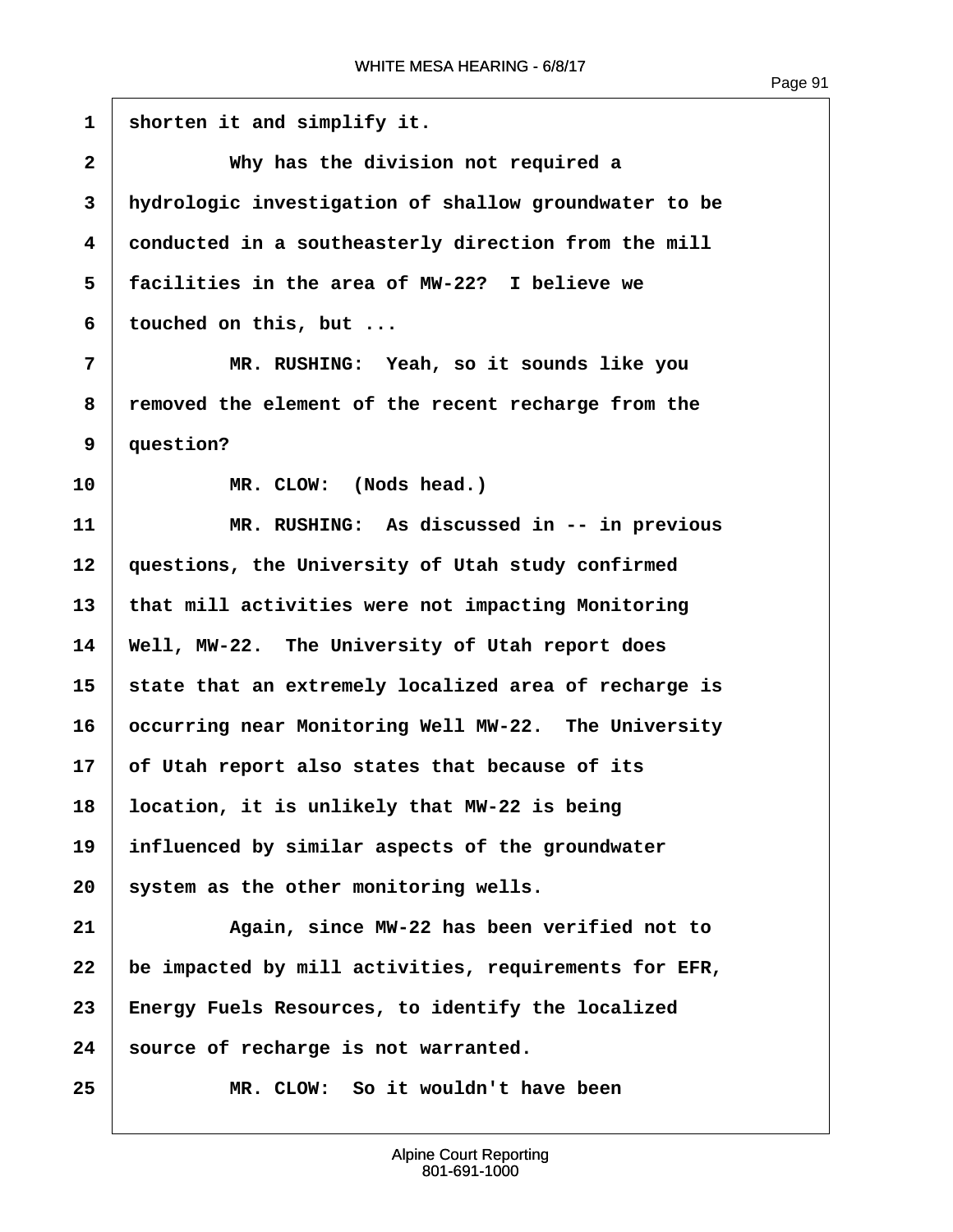| $\mathbf{1}$            | influenced by the mounding at all?                    |
|-------------------------|-------------------------------------------------------|
| $\overline{\mathbf{2}}$ | MR. RUSHING: The University of Utah study             |
| 3                       | confirmed that it was a standalone source of recharge |
| 4                       | located in the immediate vicinity of Monitoring Well  |
| 5                       | $MW-22$ .                                             |
| 6                       | MR. CLOW: Thanks.                                     |
| 7                       | Question 46: What was the Division's                  |
| 8                       | rationale for requiring a hydrologic investigation    |
| 9                       | southwest of the tailings cells, and why doesn't this |
| 10                      | rationale support a need for a similar or expanded    |
| 11                      | investigation to the southeast?                       |
| 12                      | MR. RUSHING: There's no rationale to                  |
| 13                      | require a southeast study.                            |
| 14                      | The southwest study was conducted to define           |
| 15                      | unsaturated portions of the shallow aquifer in the    |
| 16                      | southwest area as identified during the construction  |
| 17                      | of Tailing Cell 4B monitoring that work. And also to  |
| 18                      | confirm that Cottonwood seep was connected to the     |
| 19                      | shallow aquifer. There is really no technical basis   |
| 20                      | to require a study in the southeast.                  |
| 21                      | There's also no technical basis to locate a           |
| 22                      | monitoring well specified in the question. I don't    |
| 23                      | know if you removed that portion of the question.     |
| 24                      | MR. CLOW: No, I was going to ask it.                  |
| 25                      | Go ahead.                                             |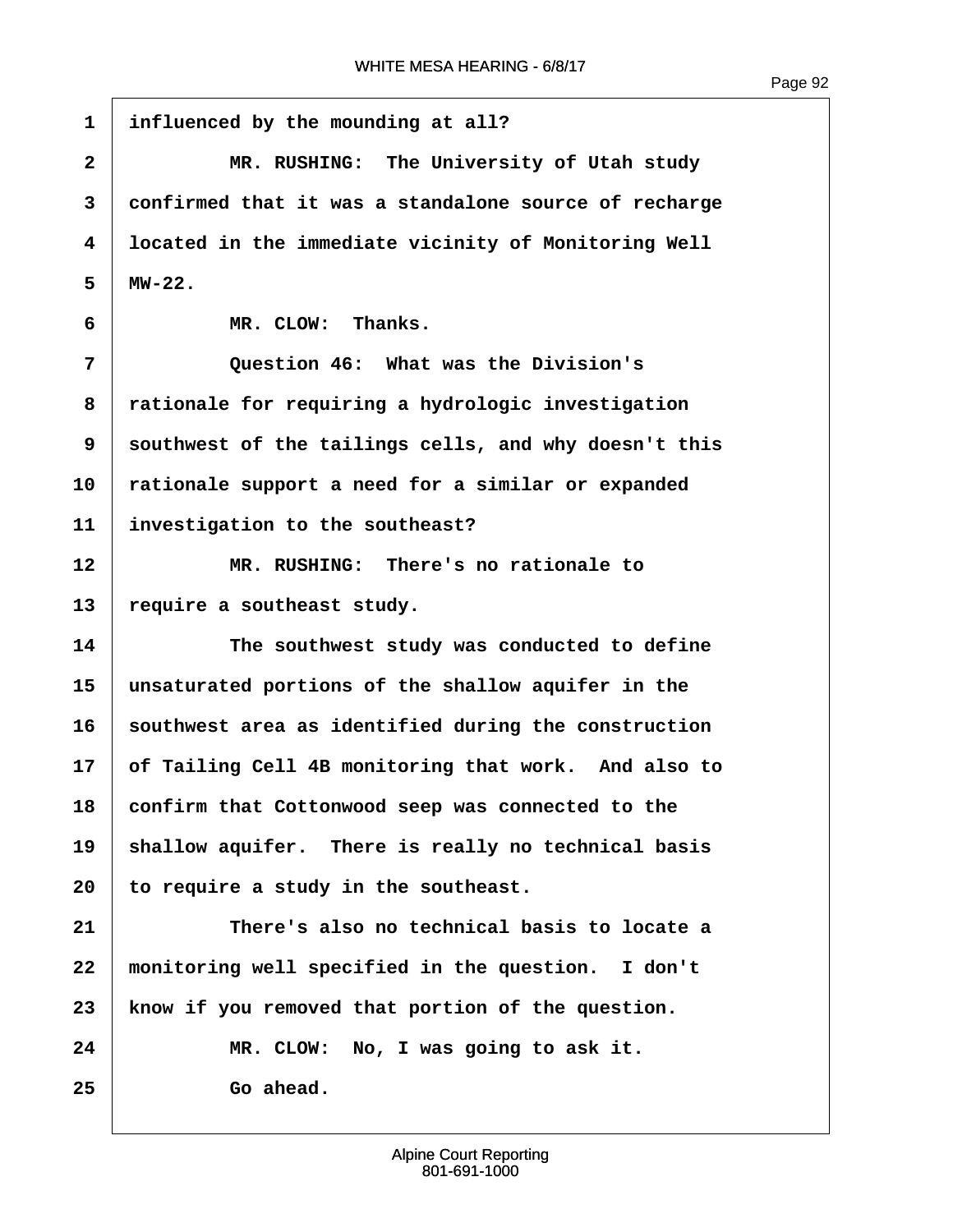$\overline{1}$ 

| $\mathbf{1}$            | MR. RUSHING: Well, if you want to go ahead            |
|-------------------------|-------------------------------------------------------|
| $\mathbf{2}$            | and ask that portion.                                 |
| 3                       | MR. CLOW: Sure. The second part: Will the             |
| $\overline{\mathbf{4}}$ | Division consider requiring a monitoring well located |
| 5                       | approximately 350 meters or 1200 feet east of Well    |
| 6                       | MW-17 to verify that potential contaminants are not   |
| 7                       | migrating in this direction?                          |
| 8                       | MR. RUSHING: And there's no technical basis           |
| 9                       | to locate a monitoring well in the location that you  |
| 10                      | specified. Cross gradient monitoring wells currently  |
| 11                      | exist in that same area.                              |
| 12                      | MR. CLOW: So how many wells were drilled in           |
| 13                      | the southwest investigation, the DW series?           |
| 14                      | MR. GOBLE: The DR series, the Dry Ridge               |
| 15                      | series? Approximately, I think 15.                    |
| 16                      | MR. CLOW: But you're not seeing any                   |
| 17                      | rationale for drilling one in the southeast?          |
| 18                      | MR. RUSHING: Again, the reason that the               |
| 19                      | southwest study was conducted was because dry areas   |
| 20                      | were noted in the southwest area when installing the  |
| 21                      | monitoring network for Cell 4B, and the intention of  |
| 22                      | that was to delineate those dry areas and investigate |
| 23                      | the impacts of them.                                  |
| 24                      | That same -- that same situation does not             |
| 25                      | occur in the southwest area or has not been           |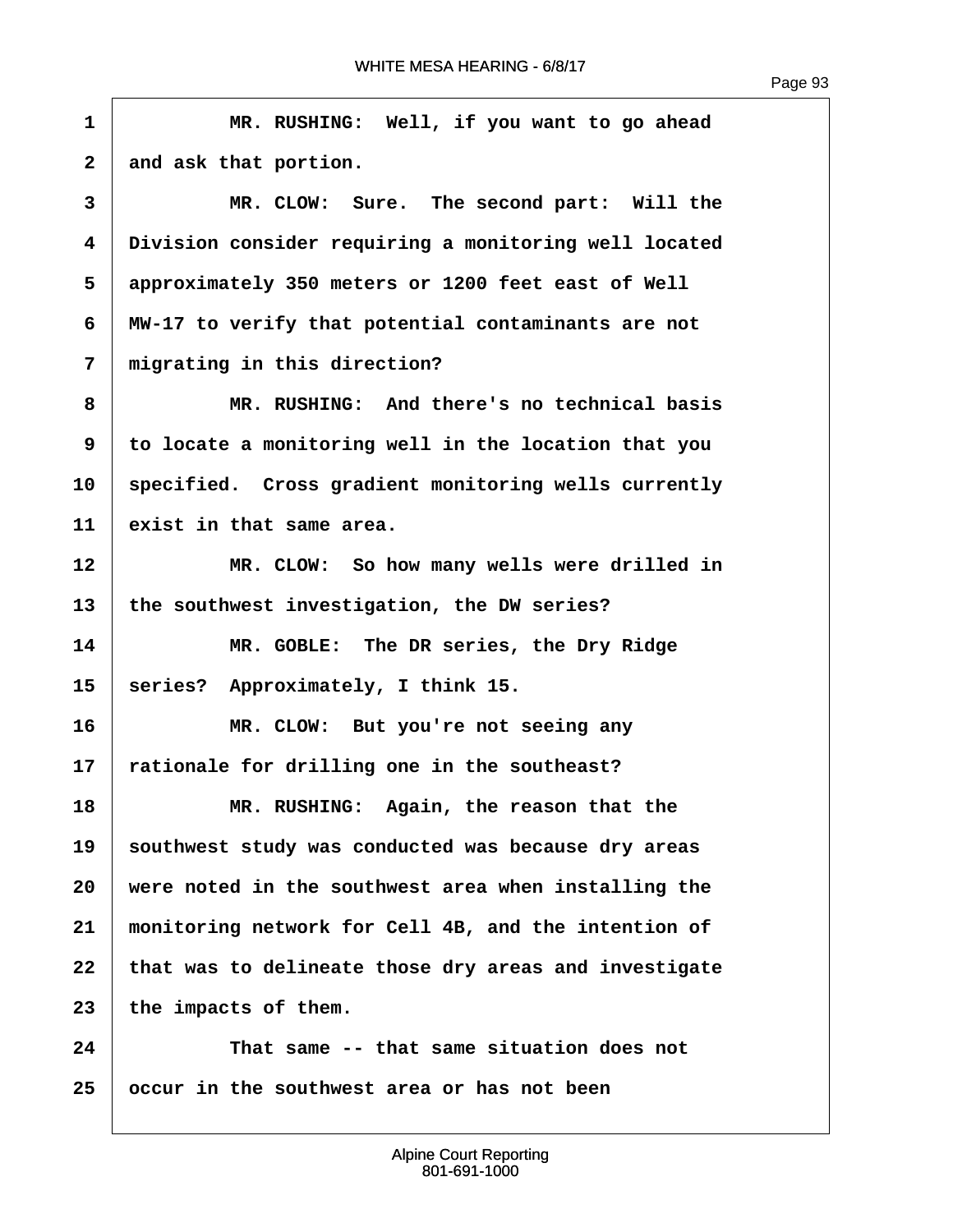Page 94

**·1· ·determined to occur in the southwest area -- in the** 2 | southeast area. Sorry. **·3· · · · · · MR. CLOW:· If there aren't any wells, how do ·4· ·you know it's wet or dry down in that area?** 5 | MR. RUSHING: Well, you don't. But **·6· ·currently, there are monitoring wells located around ·7· ·the tailing cells and mill operations in the east and ·8· ·southeast of the mill activities, and they were not 9** shown to be impacted by dry areas. That's what began 10 the southwest study. **11· · · · · · MR. CLOW:· Thank you.· We'll shorten 47. 12· · · · · · Has the Division notified other divisions 13· ·within Utah Department of Environmental Quality about 14· ·the potential risks to human health so private 15· ·individuals using the Burro Canyon aquifer as a 16· ·domestic source, who would be pumping much more 17· ·frequently than the mill monitoring wells, are** 18 **protected? 19· · · · · · MR. RUSHING:· So I answered the -- the 20· ·element of that question.· No other DEQ divisions** 21 **have not been notified and explain them in order. 22· · · · · · Pyrite oxidation is accepted as a possible 23· ·explanation for sitewide pH decreases.· I would note 24· ·that we're seeing those pH decreases in wells 25· ·upgradient from the mill facility and also far**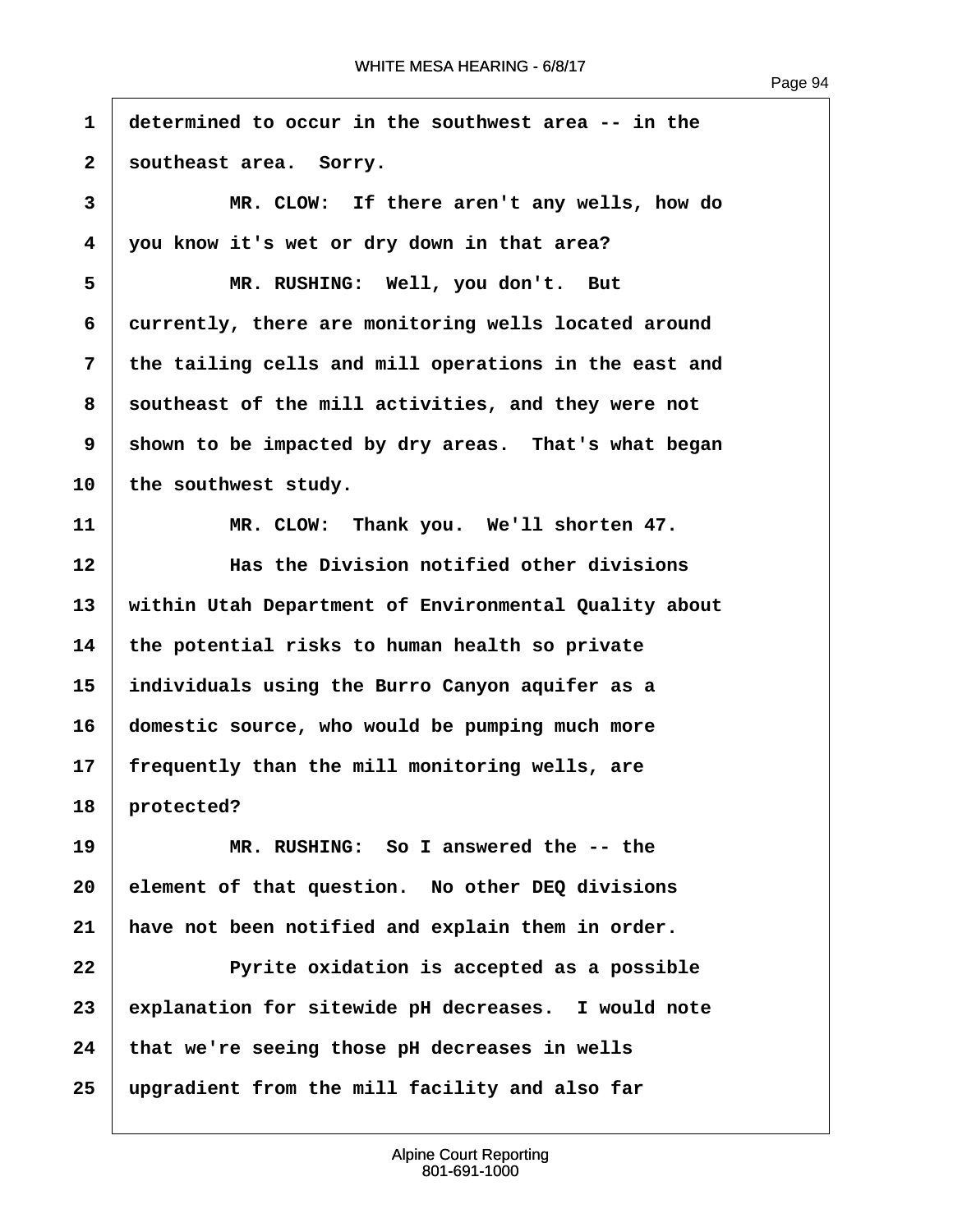| $\mathbf 1$  | downgradient from the mill facility.                 |
|--------------|------------------------------------------------------|
| $\mathbf{2}$ | It has been confirmed -- identified and              |
| 3            | confirmed, that tailings wastewater is not causing   |
| 4            | those pH decreases. And in order to make that        |
| 5            | determination, we needed to use multiple lines of    |
| 6            | evidence.                                            |
| 7            | Increased pumping of the aquifer, and it's a         |
| 8            | low permeability shallow aquifer, was offered as one |
| 9            | of several potential ways that oxygen could          |
| 10           | potentially be introduced around the well screens    |
| 11           | aiding in pyrite dissolution.                        |
| 12           | MR. CLOW: You said far downgradient of               |
| 13           | the -- of the mill facility.                         |
| 14           | How far downgradient are we seeing the pH            |
| 15           | decline?                                             |
| 16           | MR. RUSHING: It's on a well-by-well basis.           |
| 17           | I would have to have data in front of me. I don't    |
| 18           | have that right offhand.                             |
| 19           | MR. CLOW: So MW-22 is approximately a mile           |
| 20           | south, give or take. Further south than that, the    |
| 21           | tribe has monitoring wells. The pH is stable. We've  |
| 22           | been pumping those things dry with sampling events,  |
| 23           | which would theoretically introduce oxygen the same  |
| 24           | way as the pyrite theory and the pH is stable.       |
| 25           | How about the people who are pumping their           |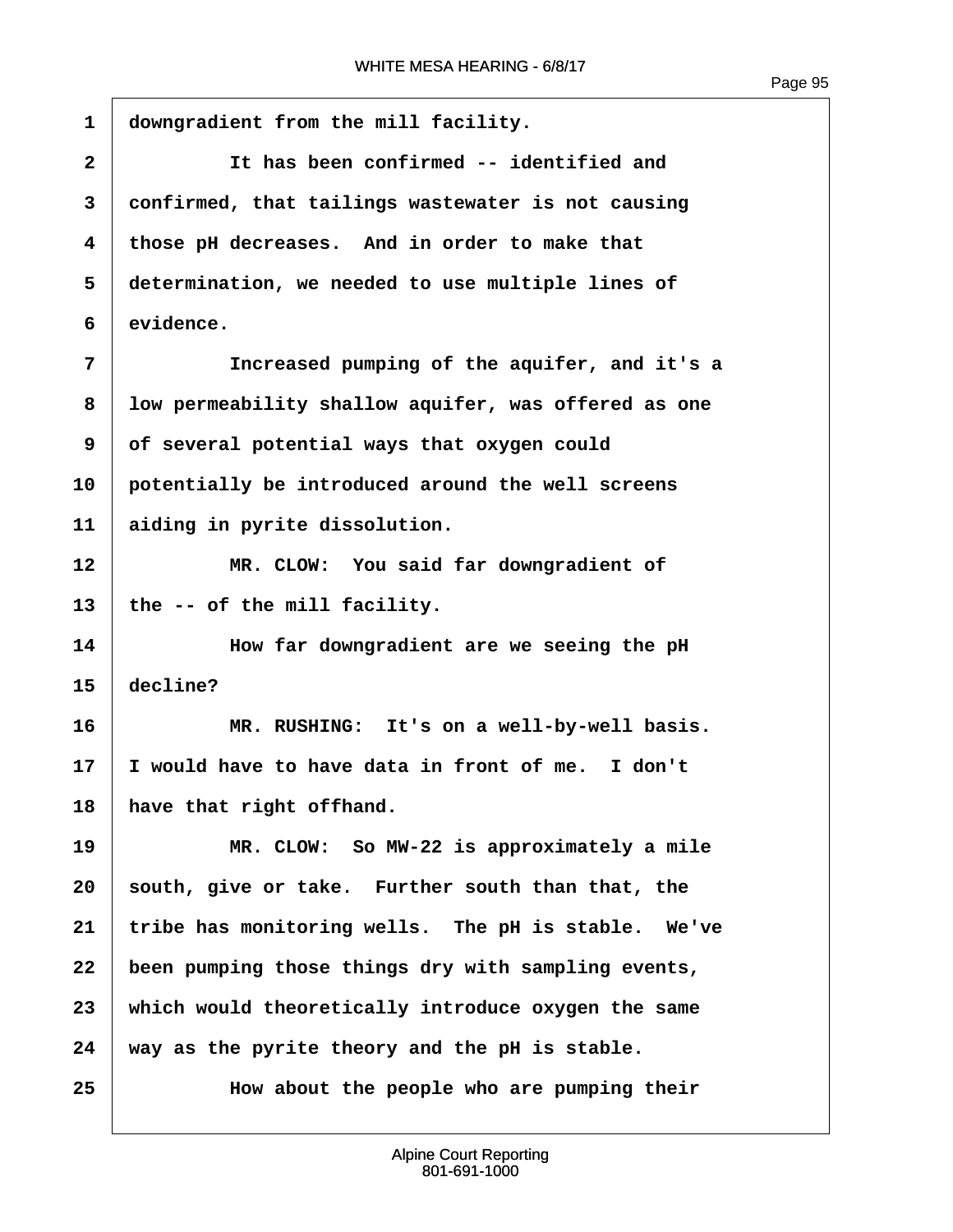1 | wells every day in Blanding? **·2· · · · · · MR. RUSHING:· Well, again, so it's a low ·3· ·permeability aquifer.· When that particular mechanism ·4· ·was discussed in the pyrite investigation report and ·5· ·the pH report, it was noted that the mill was ·6· ·conducting a lot more groundwater monitoring at the ·7· ·facility for -- a lot of wells were conducting ·8· ·quarterly groundwater sampling.· They're pumping ·9· ·frequently. 10· · · · · · In addition, we have the corrective action 11· ·monitoring wells that are being pumped continually,** 12 | and just based on a -- an increased number of wells **13· ·and increased monitoring frequency, in addition, the 14· ·addition of the corrective action plan wells, that's 15· ·creating more of a condition where you have that -- 16· ·again, that pump down and recharge in the well** 17 Screens around that well screen area. 18 **III.** MR. CLOW: Thanks. **19· · · · · · Question 48:· Why are increases in levels of** 20 the Division's groundwater indicator parameters, **21· ·i.e., chloride, fluoride, sulfate, and uranium, 22· ·concentrations in MW-31 from 2009 to 2016 not** 23 **considered potentially from the tailing cells? 24· · · · · · MR. RUSHING:· So I went back and looked at 25· ·the indicator parameters for Monitoring Well MW-31,**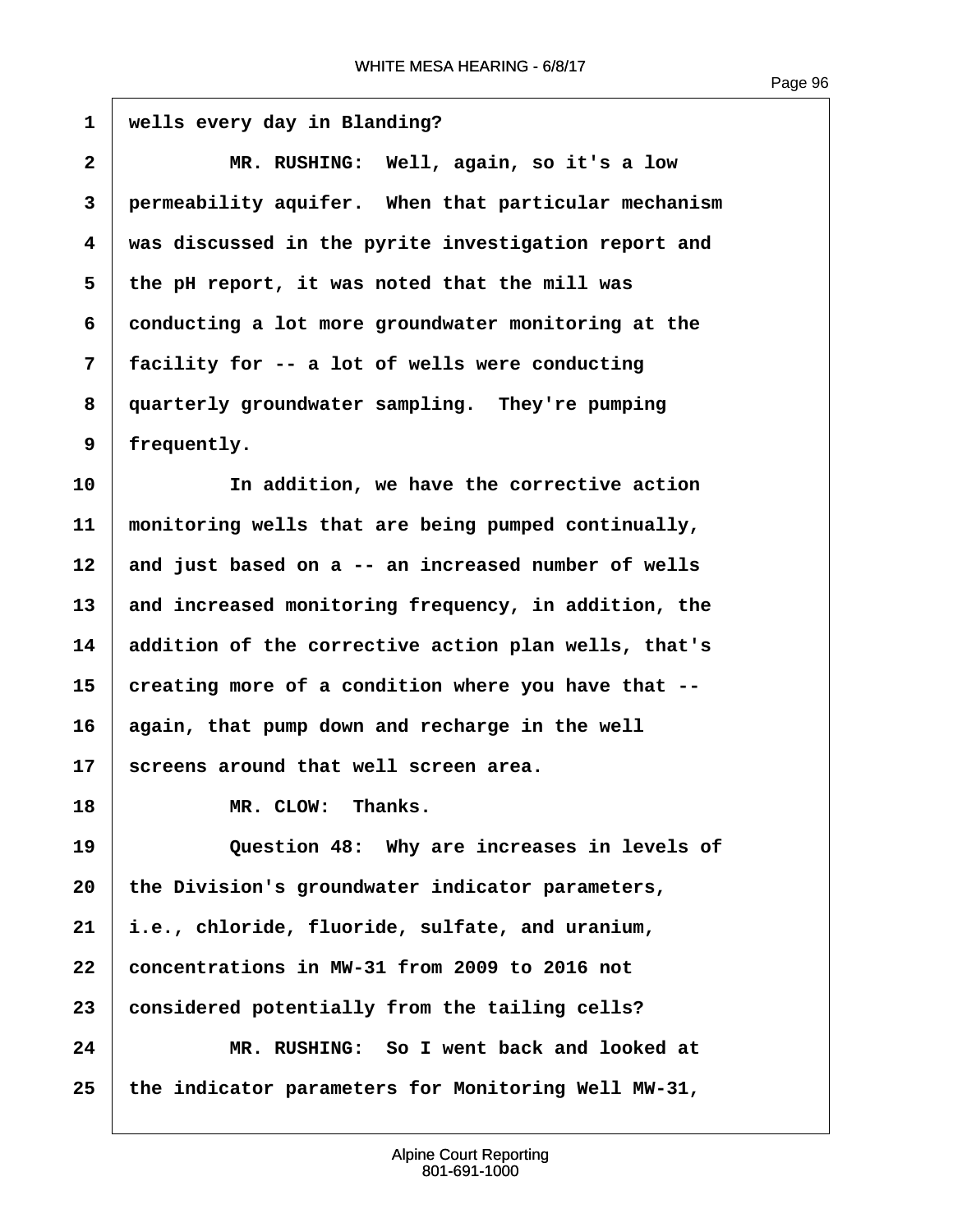**·1· ·again, those parameters are chloride, fluoride,** 2 | sulfate, and uranium. **·3· · · · · · In MW-31, the fluoride is showing a ·4· ·decreasing trend.· The uranium concentrations, ·5· ·although they're showing a slight increasing trend, ·6· ·the concentrations themselves are very low for ·7· ·monitoring wells in the facility comparing ranges 6 ·8· ·to 9 micrograms per liter. ·9· · · · · · The sulfate is showing a moderately 10· ·increasing trend, but it appears to be stabilizing 11· ·towards the most recent monitoring data.** 12 **And chloride, there's a complication with 13· ·using chloride at that monitoring well because it's 14· ·right on the margin of the nitrate and chloride 15· ·plume.· So typically in source assessments, we don't 16· ·use chloride as the indicator parameter.· Therefore, 17· ·indicator parameters as a line of evidence alone do** 18 not support a mill-related source for any of the **19· ·parameters currently and have a combined status at**  $20$  that well. **21· · · · · · And I would note that indicator parameters** 22 are only one of multiple lines of evidence that are **23· ·used to support findings whether or not mill 24· ·activities are the source for those out-of-compliance 25· ·parameters.**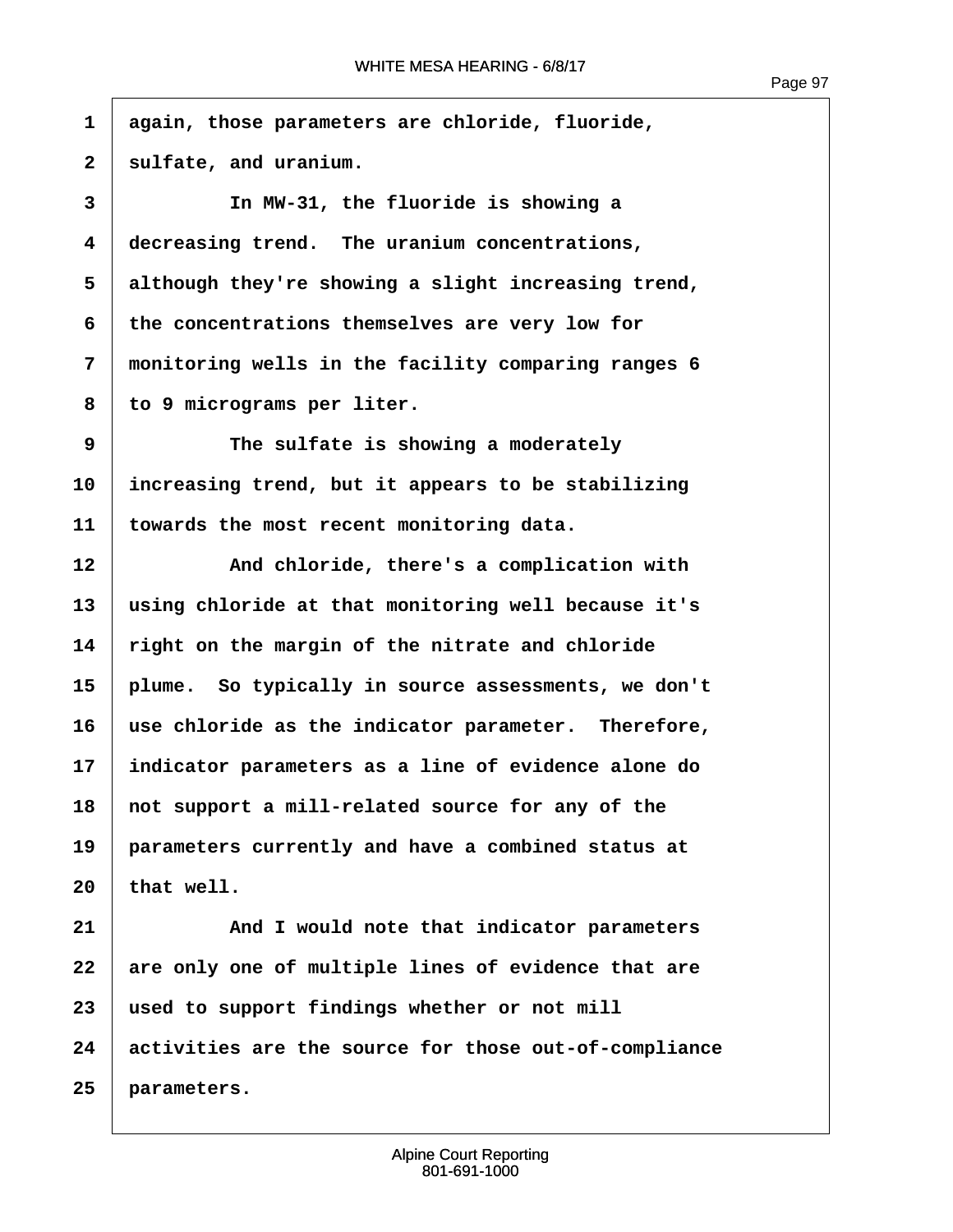| $\mathbf 1$  | MR. CLOW: So three out of four are showing            |
|--------------|-------------------------------------------------------|
| $\mathbf{2}$ | some signs of increase but not fluoride.              |
| 3            | MR. RUSHING: Fluoride is showing decrease.            |
| 4            | The uranium -- you know, per my review, I             |
| 5            | would say that uranium is essentially a flat trend.   |
| 6            | And in addition to that, the uranium concentrations   |
| 7            | are extremely low, not what you would expect in the   |
| 8            | case of a release from the tailing cells.             |
| 9            | MR. CLOW: Thanks.                                     |
| 10           | Question 49: What were the coefficients of            |
| 11           | retardation and mobility determined for the selection |
| 12           | of key groundwater indicator parameters?              |
| 13           | MR. RUSHING: So, again, those are the                 |
| 14           | chloride, fluoride, sulfate, and uranium. And the     |
| 15           | indicator parameters used in source assessments were  |
| 16           | selected based on literature values, use parameters   |
| $17 \,$      | with literature values with low retardation and       |
| 18           | higher mobility. Or alternately, in the case of       |
| 19           | uranium, we're using that due to its high             |
| 20           | concentrations in the tailing cells.                  |
| 21           | MR. CLOW:<br>Thanks.                                  |
| 22           | Question 50: What, if any, laboratory                 |
| 23           | testing was performed to assess the absorption        |
| 24           | capacity of the Burro Canyon formation at the mill?   |
| 25           | MR. RUSHING: That's a rather broad                    |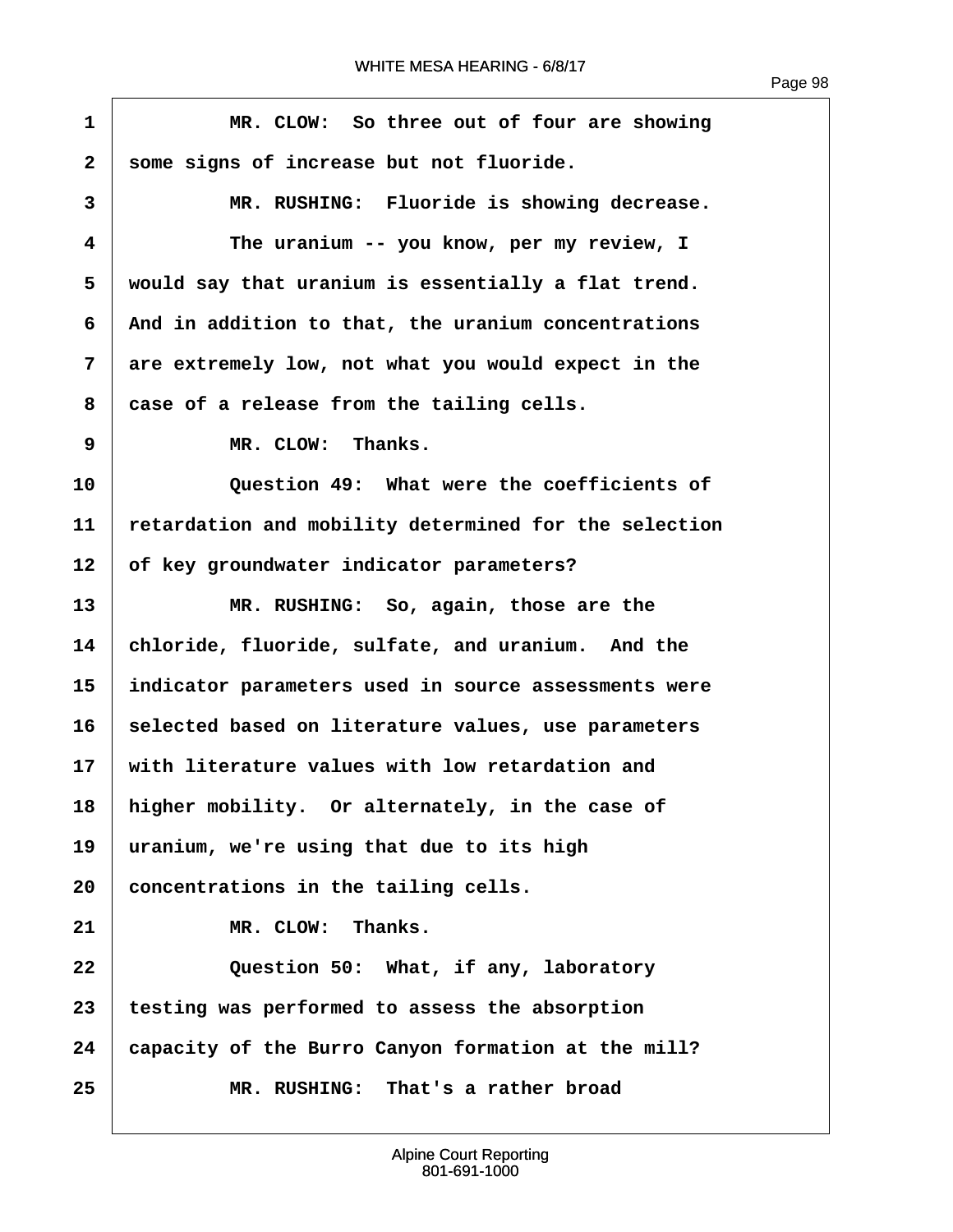$\overline{1}$ 

| $\mathbf{1}$            | question. The only study that I'm aware of where      |
|-------------------------|-------------------------------------------------------|
| $\overline{\mathbf{2}}$ | laboratory testing was conducted was testing that was |
| 3                       | conducted to support work done for the Infiltration   |
| 4                       | and Contaminant Transport Modeling. Part of that      |
| 5                       | modeling was to predict masses of -- of hydrous       |
| 6                       | ferric oxide and calcite in the Burro Canyon aquifer, |
| $\overline{7}$          | the unsaturated portions of that. For that testing,   |
| 8                       | bedrock -- a bedrock extracted solution was analyzed  |
| 9                       | for several metals and ions.                          |
| 10                      | I would note that based on that -- that               |
| 11                      | analysis and the geochemical modeling that was done   |
| 12                      | based on that analysis, it was found that chloride,   |
| 13                      | sulfate, and fluoride, three of the indicator         |
| 14                      | parameters, were predicted to migrate with little or  |
| 15                      | no absorption.                                        |
| 16                      | MR. CLOW: But uranium would be absorbed in            |
| 17                      | the -- in Burro Canyon?                               |
| 18                      | MR. RUSHING: You know, if you look at                 |
| 19                      | the -- and I'm referring to the first Infiltration    |
| 20                      | and Contaminant Transport Modeling. Uranium is        |
| 21                      | not -- is definitely not predicted to be a            |
| 22                      | conservative tracer by any means.                     |
| 23                      | But with the metals, it's -- it's more                |
| 24                      | complicated to say whether or not one is going to     |
| 25                      | have more absorption or less. And even the study,     |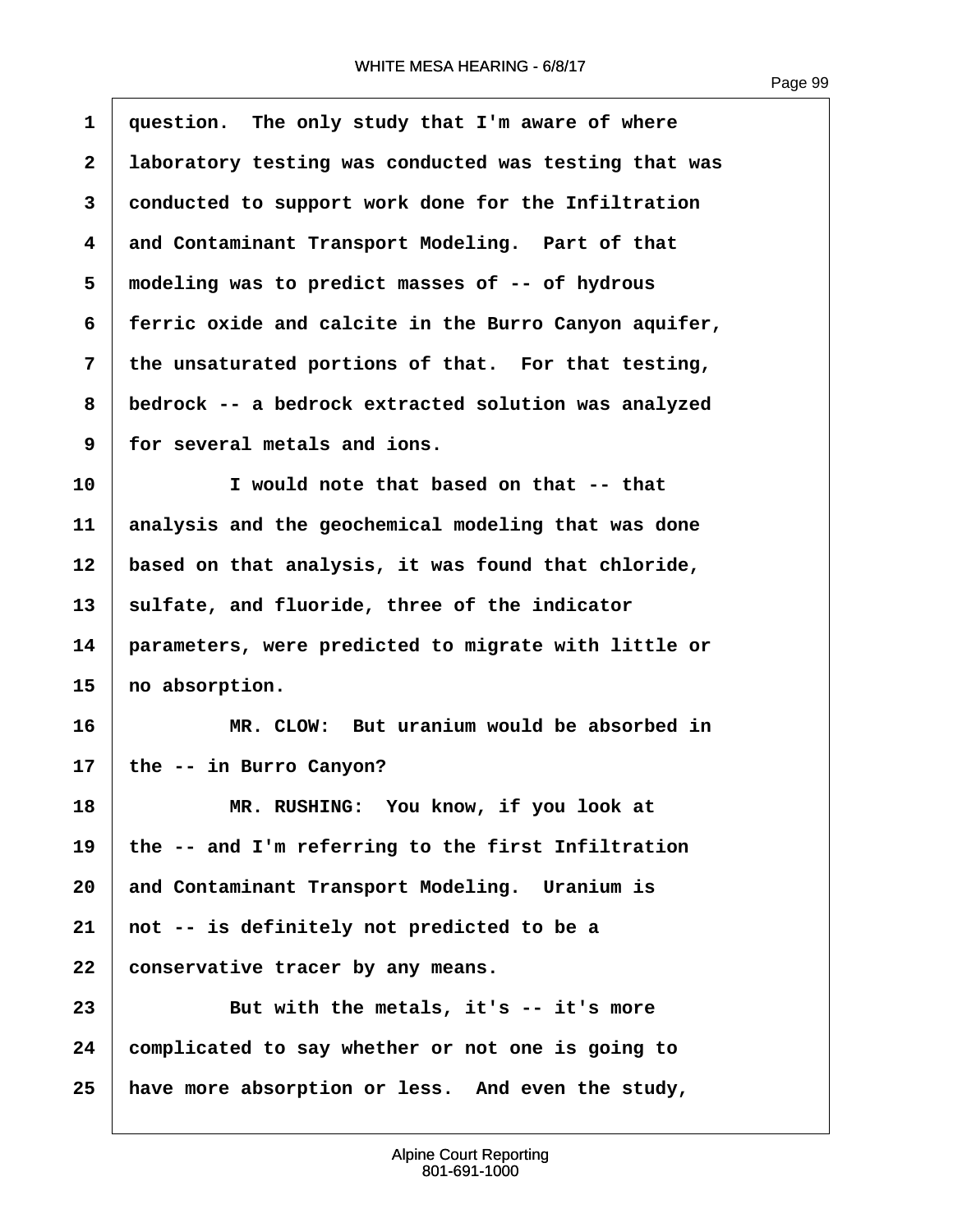| $\mathbf{1}$ | when they look at the metals, they will state per the |
|--------------|-------------------------------------------------------|
| 2            | modeling results, these metals are predicted to be    |
| 3            | more mobile. However -- they always put in the        |
| 4            | "however" statement -- based on other information,    |
| 5            | these metals may not be as mobile as reflected in the |
| 6            | modeling results.                                     |
| 7            | Again, we used uranium as a tracer because            |
| 8            | it has high concentrations in the tailing cells.      |
| 9            | MR. CLOW: Thanks.                                     |
| 10           | What -- which transport model was that,               |
| 11           | approximately?                                        |
| 12           | MR. RUSHING: I think that was the -- in               |
| 13           | 2009.                                                 |
| 14           | MR. CLOW: Question 51, we actually had a              |
| 15           | typo in there when we submitted it. So I'm going to   |
| 16           | reword that one and simplify it.                      |
| 17           | Was the acidity of the tailing solutions              |
| 18           | taken into account in assessing the absorption        |
| 19           | capacity of the Burro Canyon formation?               |
| 20           | MR. RUSHING: Yes. The -- the tailings                 |
| 21           | wastewater source was measured and characterized with |
| 22           | a geochemical modeling in the Infiltration and        |
| 23           | Contaminant Transport Modeling.                       |
| 24           | Thanks.<br>MR. CLOW:                                  |
| 25           | And the last one. Question 52: Does the               |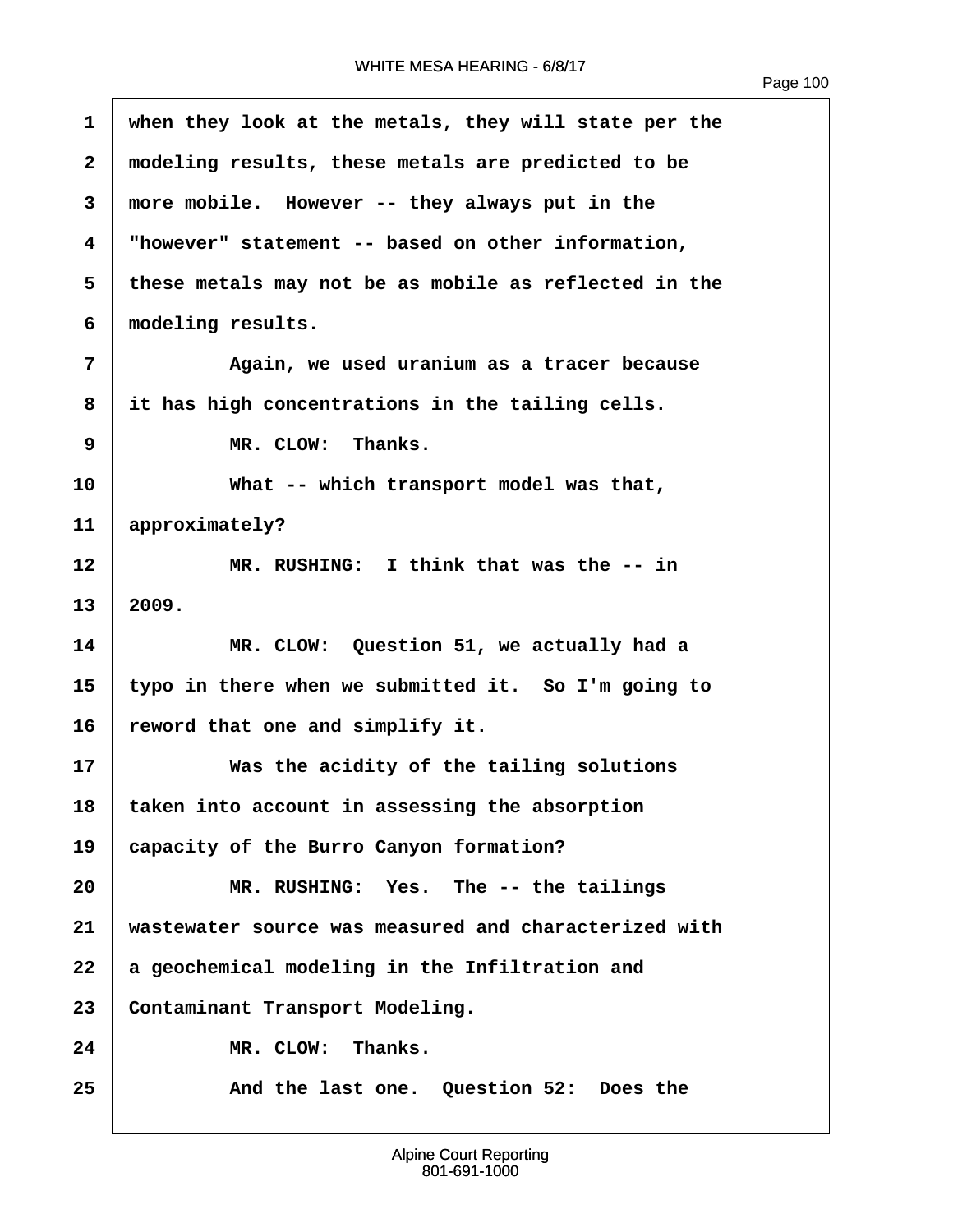| $\mathbf 1$  | Division's implementation of the groundwater          |
|--------------|-------------------------------------------------------|
| $\mathbf{2}$ | discharge permit and related regulatory actions       |
| 3            | comply with the methodology for assessment and        |
| 4            | remediation of groundwater contamination described in |
| 5            | EPA 530-R-04-030, Handbook of Groundwater Protection  |
| 6            | and Cleanup Policies for RCRA Corrective Actions, for |
| 7            | facilities subject to corrective action under --      |
| 8            | excuse me, subtitle C of the Resource Conservation    |
| 9            | and Recovery Act?                                     |
| 10           | MR. GOBLE: So the White Mesa Mill property            |
| 11           | is actually an 11e. (2) site not a RCRA site. So      |
| 12           | therefore, it's not applicable.                       |
| 13           | MR. CLOW: So it's not applicable, but does            |
| 14           | your discharge permit comply with it?                 |
| 15           | MR. GOBLE: Does the groundwater discharge             |
| 16           | permit comply with it? The groundwater discharge      |
| 17           | permit complies with the rules of R317-6. Again,      |
| 18           | this is not a RCRA site.                              |
| 19           | MR. CLOW: Right. I guess where we're going            |
| 20           | with that is we've been informed that that's the      |
| 21           | guidance document for the implementation of the       |
| 22           | groundwater permit. So if it's not applicable, then,  |
| 23           | you know, perhaps it shouldn't be implemented that    |
| 24           | way.                                                  |
| 25           | Is there another guidance document, a State           |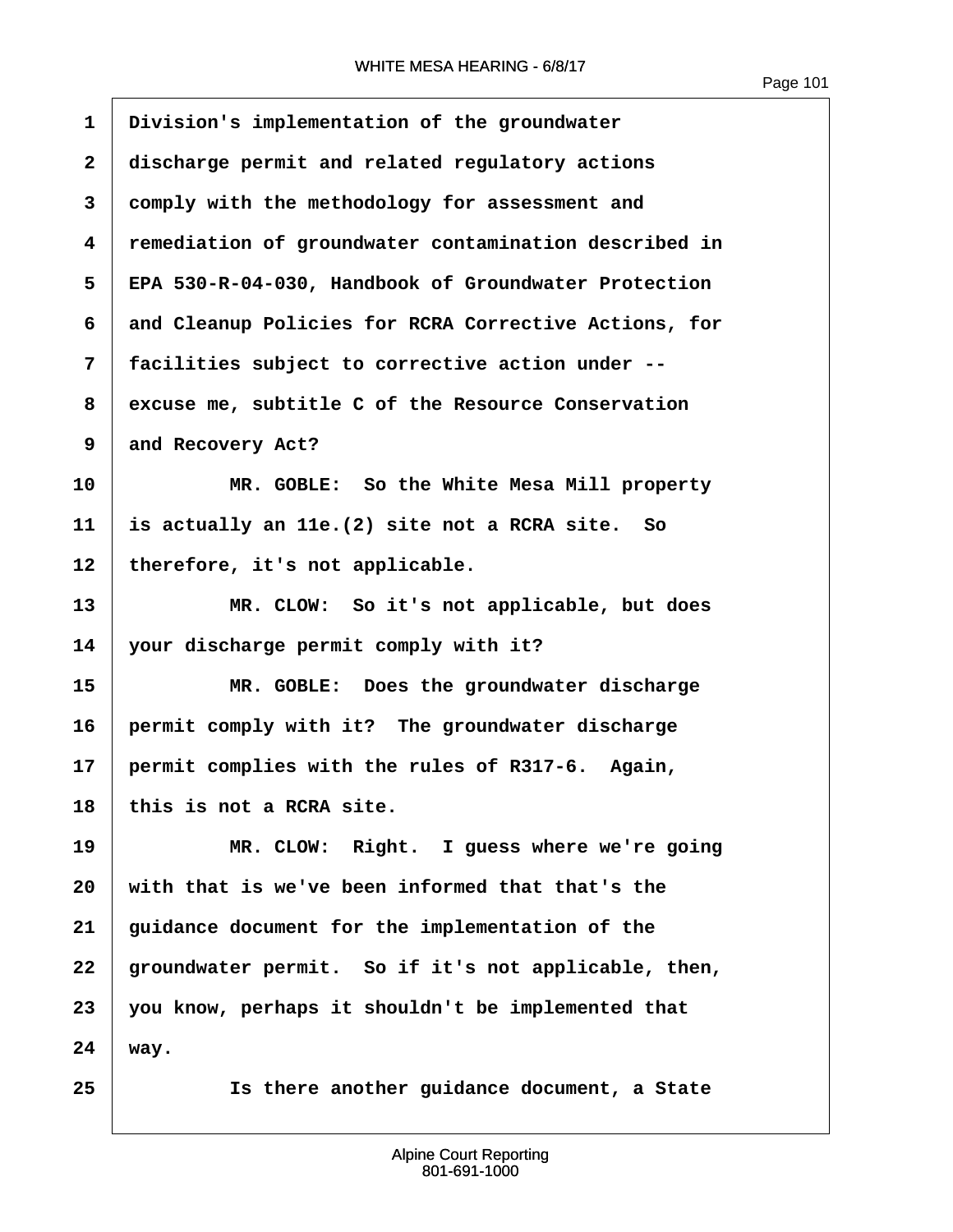| 1            | guidance document that you use to guide the          |
|--------------|------------------------------------------------------|
| $\mathbf{2}$ | implementation of the groundwater permit to protect  |
| 3            | groundwater?                                         |
| 4            | MR. GOBLE: We actually use the rules                 |
| 5            | defined in R317-6, groundwater protection rules.     |
| 6            | If you have evidence that you'd like to              |
| 7            | present in your final, you know, formal comments, I  |
| 8            | will take a look at it.                              |
| 9            | MR. CLOW: Thanks. We appreciate the                  |
| 10           | opportunity to be here today.                        |
| 11           | MR. GOBLE: All right. Thank you, Scott.              |
| 12           | Thank you, Michael.                                  |
| 13           | * * * * *                                            |
| 14           | MR. ANDERSON: Okay. The next commenter is            |
| 15           | Uranium Watch, Sarah Fields.                         |
| 16           | MS. FIELDS: My name is Sarah, with an "h,"           |
| 17           | Fields, and I'm with Uranium Watch in Moab, Utah.    |
| 18           | Thank you for the opportunity to come here and ask   |
| 19           | questions.                                           |
| 20           | I'm sorry. I'm reading from my computer.             |
| 21           | Okay. My first question: Does Energy Fuels           |
| 22           | US -- Resources USA, Incorporated, own the roadway   |
| 23           | between State Highway 191 and the mill entrance gate |
| 24           | and pay property taxes on the road and land          |
| 25           | between -- and the land between the road and the     |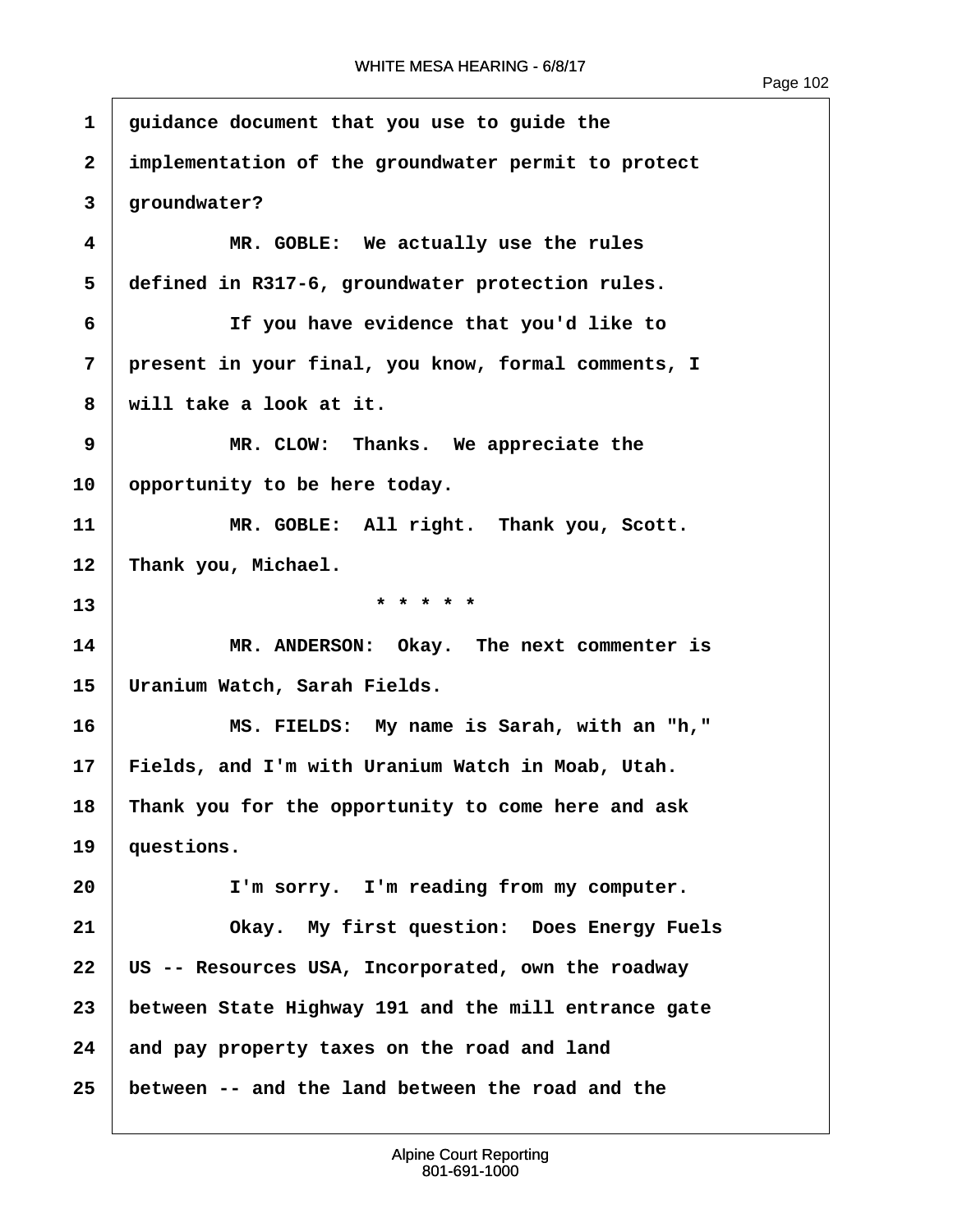1 **fenced mill area? ·2· · · · · · MR. ROBERTS:· The mill access road is a ·3· ·private road on property owned by Energy Fuels ·4· ·Resources.· Energy Fuels pays property taxes on all ·5· ·the property that the company owns in San Juan**  $6 \mid$  County. **·7· · · · · · MS. FIELDS:· Okay.· Thank you. ·8· · · · · · What epidemiological or other health studies 9** are being or have been conducted to evaluate the **10· ·impacts of the operation of the mill on the health of 11· ·the community and mill workers?· I mean, specific to** 12 White Mesa. **13· · · · · · MR. GOBLE:· So as I stated in response to 14· ·one of Scott Clow's comments, there was an 15· ·environmental impact statement conducted by -- 16· ·completed by the NRC before the mill was actually put 17· ·into operation.· Since then, there hasn't been an 18· ·epidemiological study being done, nor is there one to 19· ·be required to be done. 20· · · · · · As I stated before, the standards that are 21· ·put in place for the public and also workers are -- 22· ·were done with the international multiyear studies to 23· ·determine what would be the best suited for the 24· ·public and the mill workers.· There hasn't been any 25· ·exceedances of the limits at the boundary.**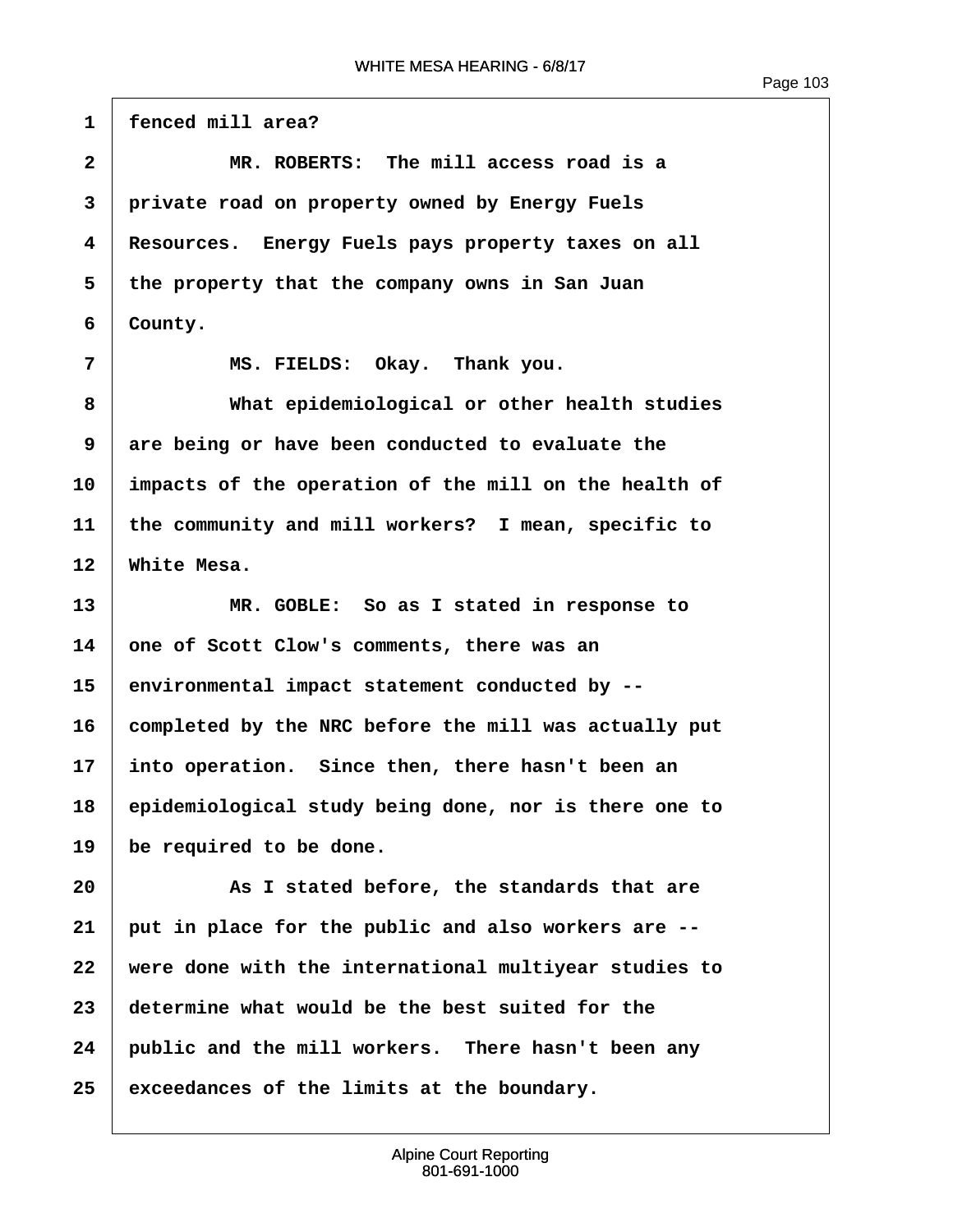| $\mathbf{1}$ | Also, as I stated, the -- the limit for a             |
|--------------|-------------------------------------------------------|
| $\mathbf{2}$ | Rad worker at the White Mesa Mill is actually 5,000   |
| 3            | millirem, and the average we've seen over the last    |
| 4            | ten years ranges anywhere from 80 to 180 [millirem],  |
| 5            | so well below the limit.                              |
| 6            | MS. FIELDS: Thank you.                                |
| 7            | Questions 2.1: How has the Division                   |
| 8            | fulfilled requirements with respect an environmental  |
| 9            | analysis of, one, the White Mesa Mill license         |
| 10           | renewal; and two, the mill reclamation plan?          |
| 11           | And I was referring to the requirement for            |
| 12           | an environmental analysis in 42 U.S.C.                |
| 13           | Section $2021(3)(C)$ and I wanted to know how that    |
| 14           | was -- how that requirement was fulfilled.            |
| 15           | MR. RANDALL: So I'm going to start                    |
| 16           | answering this question because it's a legal question |
| 17           | in part.                                              |
| 18           | During the time that the NRC managed this             |
| 19           | mill, NEPA applied and was followed until 2004.       |
| 20           | Under federal law, under the law that you just cited, |
| 21           | agreement states are not required to follow NEPA, per |
| 22           | Instead, the Atomic Energy Act requires that<br>se.   |
| 23           | agreement states like Utah undertake written          |
| 24           | environmental analysis. The Utah rule is codified in  |
| 25           | UAC R313-24-3.                                        |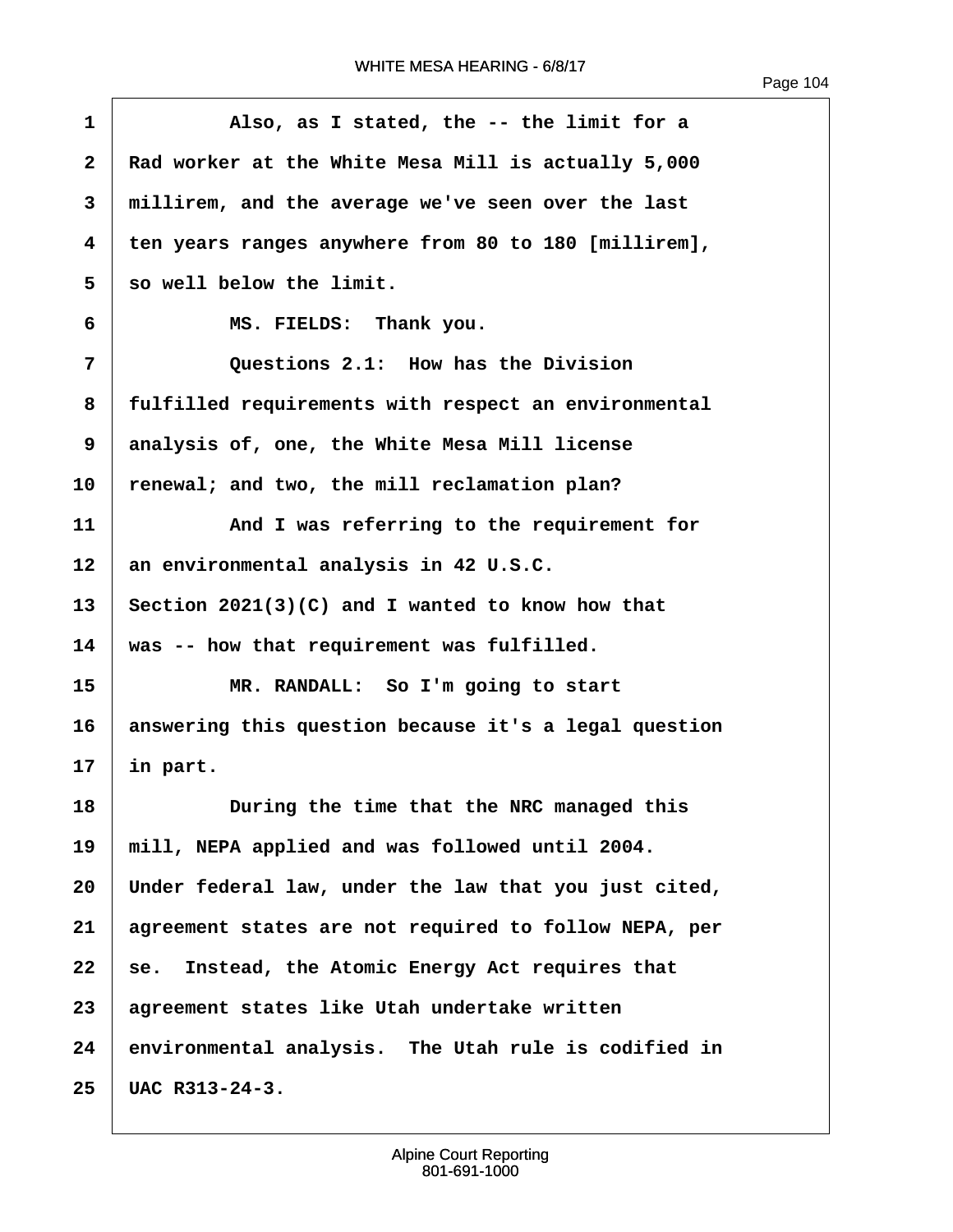Page 105

**1 i 1 ·· ··· There's a detail legal memorandum that the ·2· ·attorney general's office has prepared on this topic ·3· ·dated February 22, 2017, that was provided to Uranium ·4· ·Watch.· And I want to go ahead and make sure it gets ·5· ·incorporated into the record here because it's a more ·6· ·detailed analysis of the legal issues. ·7· · · · · · The other thing I want to say is that ·8· ·virtually everything that the Division does in ·9· ·connection with the licensing action is in substance 10· ·a form of environmental assessment within the meaning 11· ·of the rule and within the meaning of the Atomic** 12 **Energy Act regardless of whether the document or** 13 analysis is formally entitled an environmental **14· ·assessment.· So I would say on virtually everything 15· ·that we've done, this qualifies as an environmental** 16 assessment generally. **17· · · · · · And, Phil, you have more details as far as** 18 specifics on what you've done. **19 19 MR. GOBLE:** Sure. So for the specific **20· ·licensing action that Sarah is talking about, as 21· ·you'll remember, we actually started the public 22· ·comment period -- the initial public comment period 23· ·for the license renewal actually goes back in October 24· ·of 2011.· And part of that package was a Safety** 25 | Evaluation Report put together.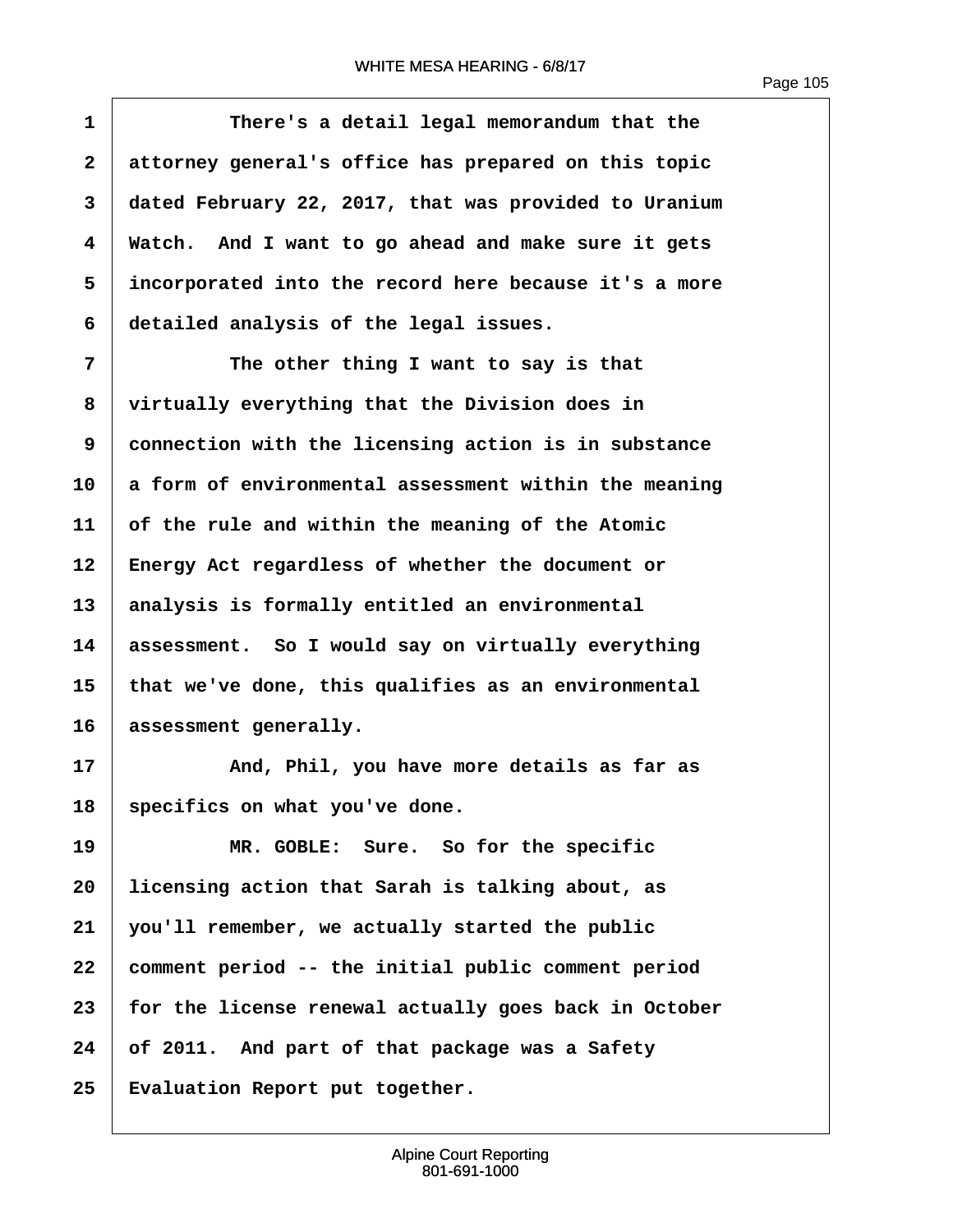| $\mathbf{1}$ | We received public comments from the public,          |
|--------------|-------------------------------------------------------|
| $\mathbf{2}$ | and what we did is we -- after looking at those, DRC  |
| 3            | management at the time -- they did a radiation        |
| 4            | control management at the time, they decided that,    |
| 5            | you know, more work should be done in addition to the |
| 6            | comments received from the public. And so we decided  |
| 7            | to do our own independent MILDOS evaluation.          |
| 8            | And so when we went back out to public                |
| 9            | comment, there was a bunch of other documents you     |
| 10           | guys have seen. So there was a technical              |
| 11           | evaluation -- technical evaluation and environmental  |
| 12           | assessment. There was a statement basis for the       |
| 13           | groundwater permits. There was a Safety Evaluation    |
| 14           | Report for Sequoyah Fuels.                            |
| 15           | So in addition to what we actually held               |
| 16           | [sent] out for public comment now, what we did back   |
| 17           | in 2011 for the public comment period then is also    |
| 18           | part of the record for this action.                   |
| 19           | MS. FIELDS: But in 2011 that didn't include           |
| 20           | the reclamation plan. And as part of your review of   |
| 21           | the reclamation plan, I really didn't see any kind of |
| 22           | environmental analysis associated with the            |
| 23           | reclamation and long-term care of the tailings.       |
| 24           | MR. GOBLE: So the reclamation plan that's             |
| 25           | out for public comment right now is identical to the  |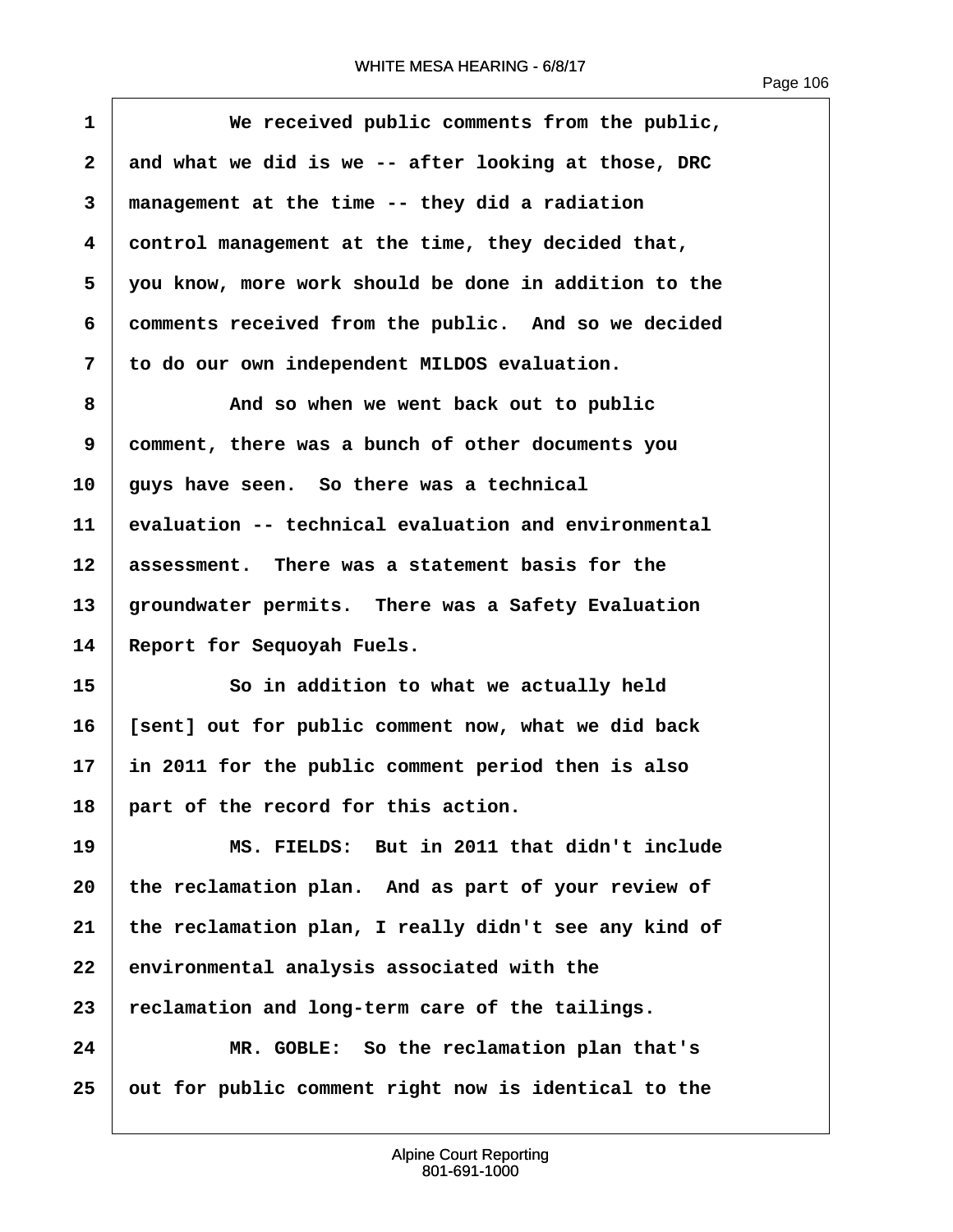**·1· ·one that was approved by the NRC back in 1996, with ·2· ·the exception when Tailing Cells 4A and 4B were ·3· ·constructed, we basically added the design drawings 4** for the cover to be the same. So that's why the **·5· ·previous was actually tailing -- it was actually ·6· ·Reclamation Plan 3.2B.**

**·7· · · · · · On our website, and as part of the record ·8· ·for actually what was done for Reclamation 5.1, you ·9· ·can see the different rounds of submittals.· You can 10· ·actually see our interrogatories going back with** 11 them, formalizing ways to protect, you know, the 12 environment, and make sure things were done 13 | appropriately were actually incorporated into the **14· ·stipulated consent agreement we talked about earlier 15· ·of the test area that Russ described.**

**16· · · · · · So it's included in -- in the technical 17· ·evaluation of our -- technical evaluation of our 18· ·annual assessment, in addition to what's referenced** 19 | with the stipulated consent order. And those are 20 **actually available on our website.** 

**21· · · · · · MS. FIELDS:· Okay.· Do you know if in 1996** 22 the NRC issued a public notice and opportunity for **23· ·public comment on their approval of the reclamation 24· ·plan?· I'm sorry.· I wasn't involved in this in 1996,** 25 so I really don't know myself.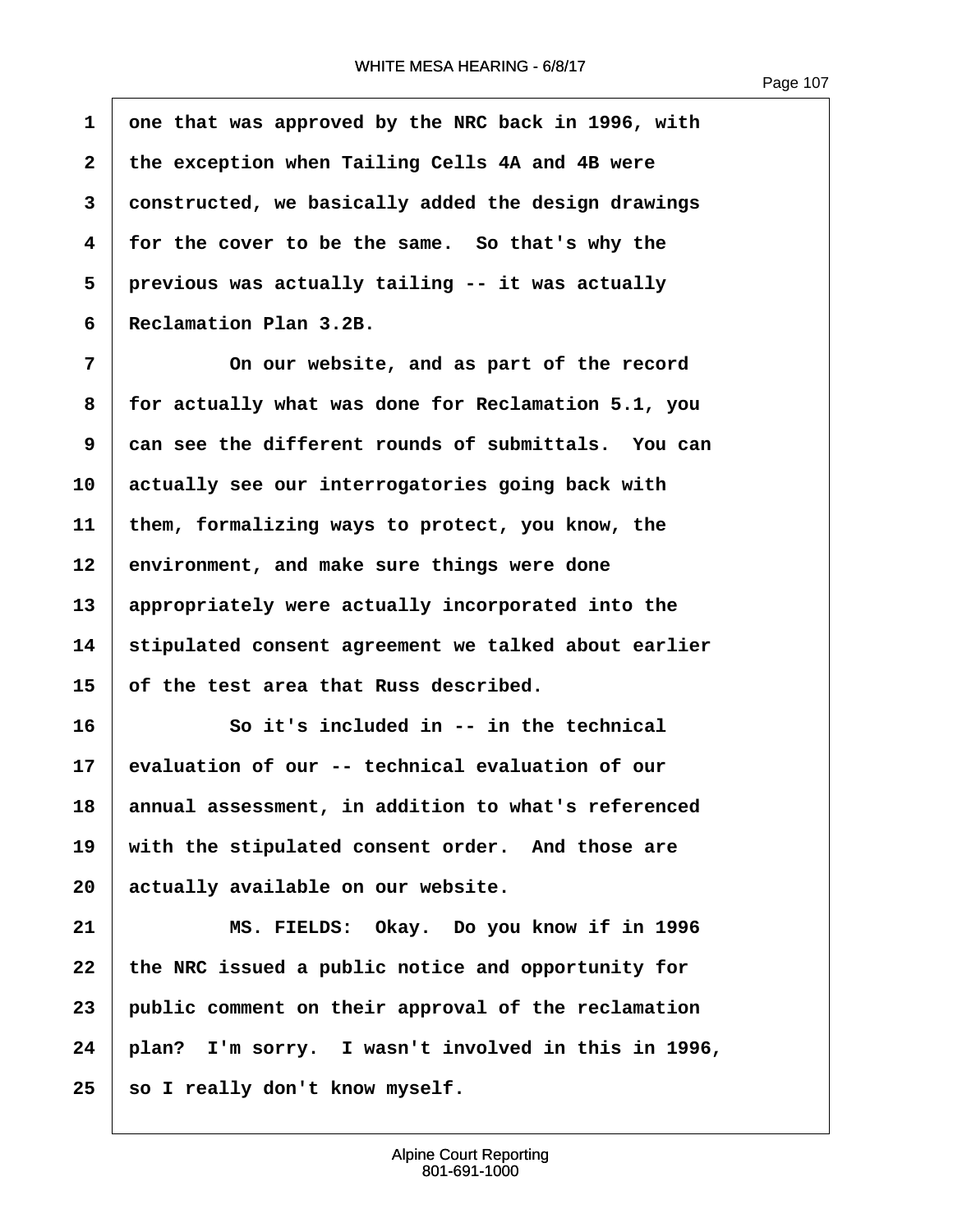| $\mathbf{1}$ | MR. GOBLE: I was in -- I was a senior in              |
|--------------|-------------------------------------------------------|
| $\mathbf{2}$ | high school in 1996, so I honestly couldn't tell you  |
| 3            | that either. So I'm sorry, Sarah. That was the NRC.   |
| 4            | MS. FIELDS: Okay. Well, I'll look into                |
| 5            | that.                                                 |
| 6            | MR. GOBLE: Thank you.                                 |
| 7            | MS. FIELDS: Thank you. Okay. So you                   |
| 8            | answered those questions.                             |
| 9            | Oh, as a -- I hope that the transcript will           |
| 10           | be made available as soon as possible and before the  |
| 11           | end of the comment period so anybody can look at your |
| 12           | answers, because it's hard to listen and take notes   |
| 13           | and get a full understanding of your responses        |
| 14           | without actually seeing a transcript of it --         |
| 15           | MR. GOBLE: Sure.                                      |
| 16           | MS. FIELDS: -- your responses.                        |
| 17           | MR. GOBLE: I don't have a problem with                |
| 18           | that, but that really depends on whether she can      |
| 19           | provide -- because this has, you know, been almost a  |
| 20           | four-hour meeting. I guess that's -- depends on when  |
| 21           | she can get it to us.                                 |
| 22           | If she can get it to us before the close,             |
| 23           | I'll be happy to share that with you, but I can't     |
| 24           | speculate when we get that.                           |
| 25           | MS. FIELDS: Okay. Thank you.                          |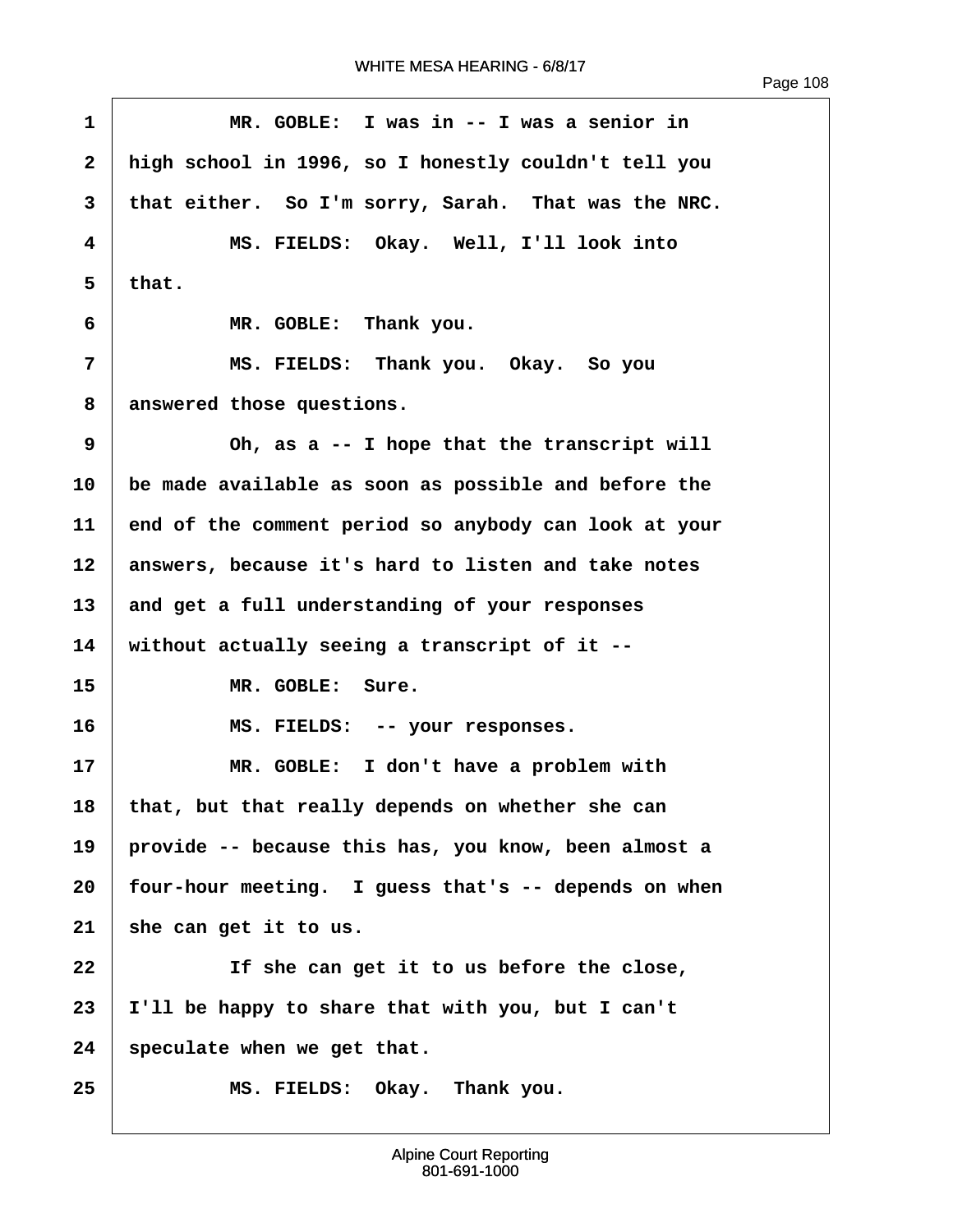$\overline{1}$ 

| $\mathbf 1$             | I know I got a memo regarding my questions            |
|-------------------------|-------------------------------------------------------|
| $\mathbf{2}$            | about the mine water from the Canyon Mine. But I do   |
| 3                       | want to know, have an understanding of when Energy    |
| $\overline{\mathbf{4}}$ | Fuels commenced shipping the mine water to the mill   |
| 5                       | and when did it cease? That's assuming that it has    |
| 6                       | ceased, and if it, in fact, has solely been used      |
| 7                       | to -- for -- in the processing circuit rather than    |
| 8                       | direct disposal.                                      |
| 9                       | And I wanted to know how long they -- and if          |
| 10                      | they intend to continue shipping mine water from the  |
| 11                      | Canyon Mine to the White Mesa Mill.                   |
| 12                      | MR. RANDALL: That's a question -- I mean,             |
| 13                      | technically under our procedural rules, I mean, the   |
| 14                      | question-and-answer hearing is supposed to be for the |
| 15                      | Division.                                             |
| 16                      | We've taken the position that all of these            |
| 17                      | questions about the -- the water from Arizona are not |
| 18                      | relevant. I suppose if -- since we're all here, if    |
| 19                      | you-all want to volunteer to answer.                  |
| 20                      | Or what's your position, Mr. Zody?                    |
| 21                      | MR. ZODY: It's up to you guys.                        |
| 22                      | MR. FRYDENLUND: The water has been used as            |
| 23                      | processed water at the mill, it has not been directly |
| 24                      | disposed of.                                          |
| 25                      | What was your other question?                         |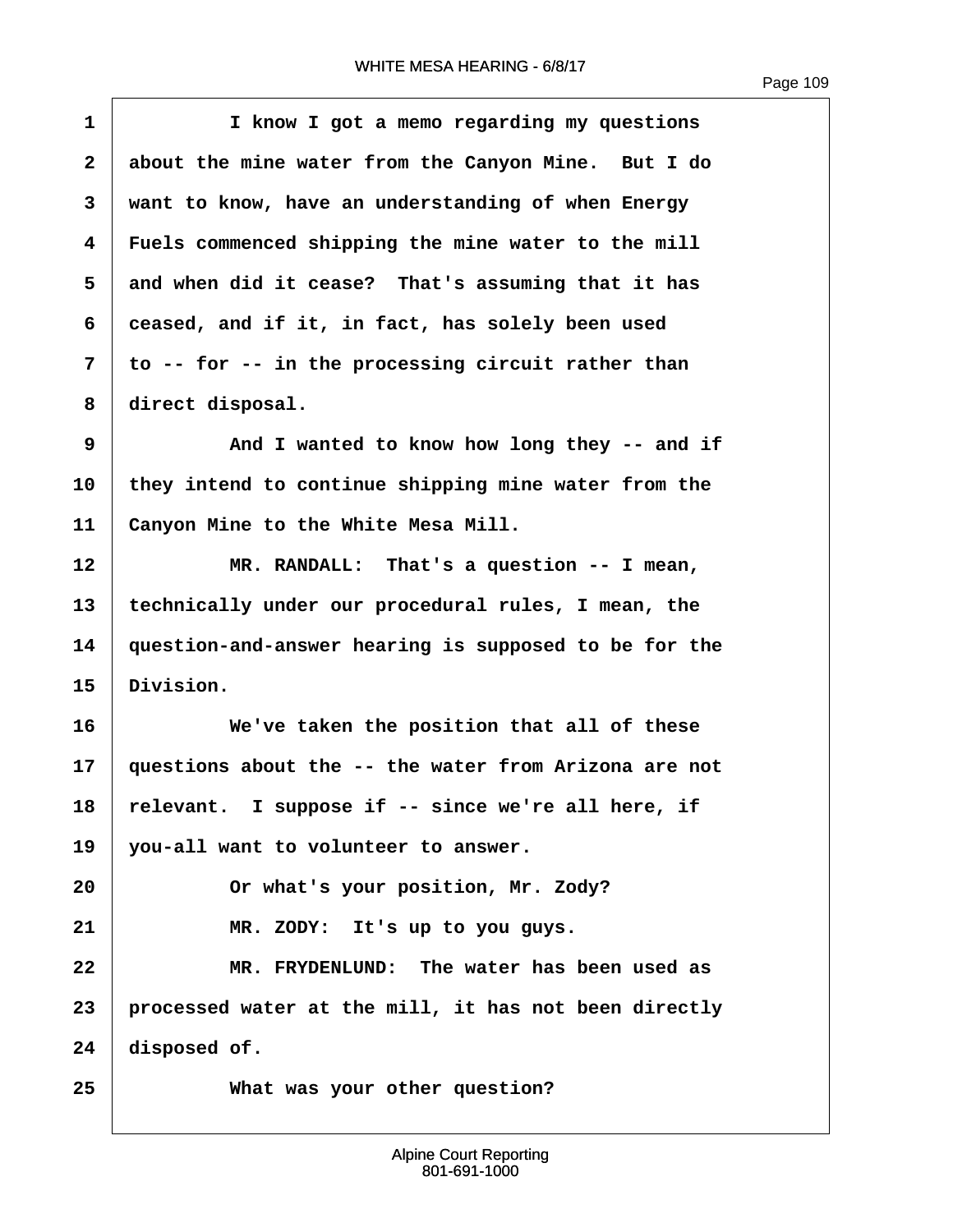| $\mathbf 1$             | MS. FIELDS: How long -- are you -- I wanted           |
|-------------------------|-------------------------------------------------------|
| $\mathbf{2}$            | to know when shipments started and when shipment has  |
| 3                       | ceased. I'm assuming that you're no longer shipping   |
| $\overline{\mathbf{4}}$ | that -- trucking the water.                           |
| 5                       | MR. FRYDENLUND: I do not believe there's              |
| 6                       | any water being shipped at this time.                 |
| 7                       | MS. FIELDS: Do you intend to continue maybe           |
| 8                       | next year --                                          |
| 9                       | MR. FRYDENLUND: I don't know.                         |
| 10                      | MS. FIELDS: You don't know.                           |
| 11                      | MR. FRYDENLUND: No.                                   |
| 12                      | MS. FIELDS: Okay. Thank you.                          |
| 13                      | This has to do with the shipment of the               |
| 14                      | Cameco resources and ISL waste. Question 4 --         |
| 15                      | Questions 4.1: Is the Division satisfied with the     |
| 16                      | NRC's inspection and findings of the factors that led |
| 17                      | to the spill of barium-radium sludge at the mill?     |
| 18                      | MR. JOHNSON:<br>Yes.                                  |
| 19                      | MS. FIELDS: Have you evaluated the problems           |
| 20                      | associated with Energy Fuels' actions when leaking    |
| 21                      | shipments were discovered by mill staff and informed  |
| 22                      | Energy Fuels of what actions mill staff must take in  |
| 23                      | the future when leaks and spills are discovered, for  |
| 24                      | example, documenting the spills and leaks before any  |
| 25                      | remedial action commences?                            |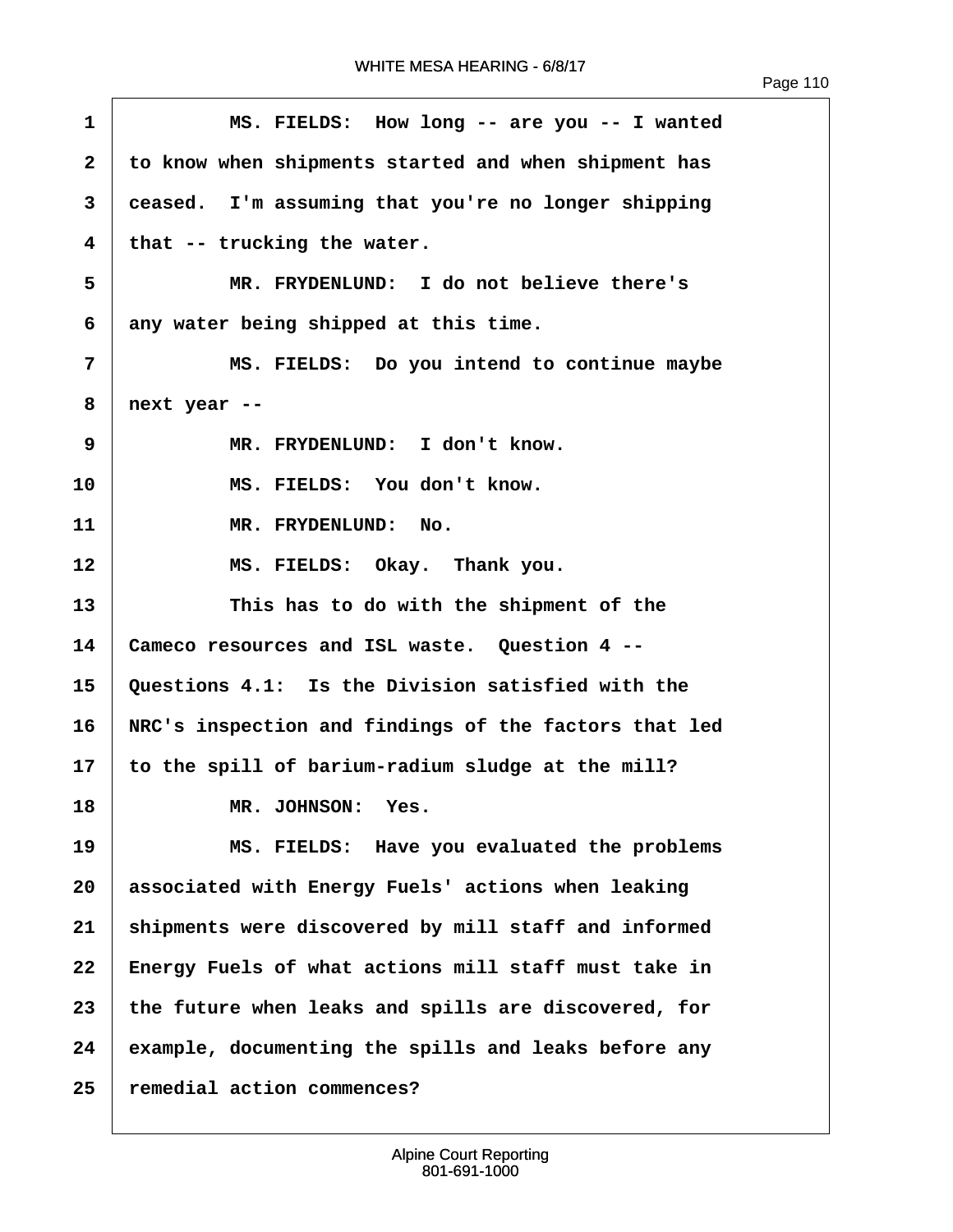| $\mathbf{1}$   | MR. JOHNSON: Yes. So we evaluated each of             |
|----------------|-------------------------------------------------------|
| $\mathbf{2}$   | those incidents with the mill, and we identified ways |
| 3              | that they can improve their notifications. And        |
| 4              | they've made changes to their SOPs.                   |
| 5              | MS. FIELDS: Okay. So these changes will               |
| 6              | occur in -- have they already occurred in new SOPs or |
| $\overline{7}$ | they will in the future?                              |
| 8              | MR. JOHNSON: They are -- they have been               |
| 9              | implemented, yes.                                     |
| 10             | MS. FIELDS: Have you determined any changes           |
| 11             | in Division practice for inspections of the mill when |
| 12             | they're receiving waste? Because I know there have    |
| 13             | been instances where you actually are there on site   |
| 14             | when they receive waste for disposal.                 |
| 15             | MR. GOBLE: So this is your Question 4.1.4?            |
| 16             | MS. FIELDS: Yeah.                                     |
| 17             | MR. GOBLE: Yeah. The answer is no, we                 |
| 18             | don't plan on a change or inspection [for             |
| 19             | inspections] based on the March 29, 2016, leak you're |
| 20             | referring to.                                         |
| 21             | So currently, what the Division does is we            |
| 22             | conduct four quarterly inspections related to ISL     |
| 23             | disposal. And actually, since the March 29, 2006 --   |
| 24             | 16 leak, there hasn't been any shipments from Cameco  |
| 25             | that have gone to the White Mesa Mill.                |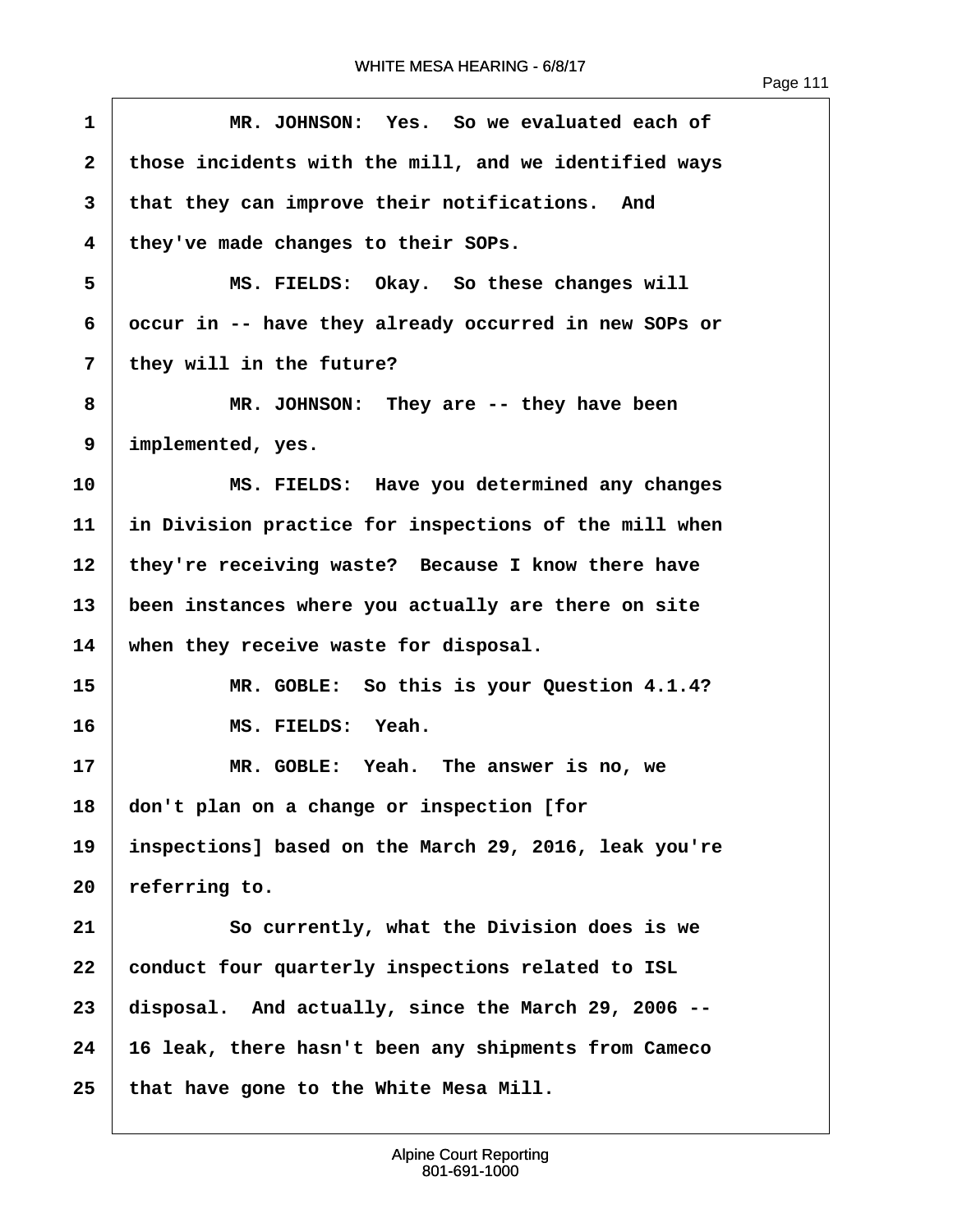**·1· · · · · · And in our normal frequency of quarterly ·2· ·inspections, we've actually inspected shipments from ·3· ·Cameco before for the same type of material.· So what ·4· ·Energy Fuels is required to do when a shipment's ·5· ·coming in, they're required to notify us, and then we ·6· ·go down on a quarterly basis. ·7· · · · · · In addition to that, as part of one of our ·8· ·quarterly inspections, we do kind of an overview for ·9· ·the entire year to make sure that Energy Fuels was 10· ·doing what was required according to their license or** 11 standard operation procedures. 12 **So it's expected that if they were to start 13· ·again, we would see them in our normal routine** 14 inspection frequency. **15· · · · · · MS. FIELDS:· Also, I -- thank you. 16· · · · · · I wondered if the Division has developed an 17· ·environmental analysis of the potential impacts from 18· ·spills of ISL and other materials shipped to White** 19 | Mesa. As it happened, that material apparently 20 **spilled right at the entrance of the mill, but the 21· ·truck went through -- went through Moab.· It went** 22 through Monticello. It went through Blanding. And **23· ·if that had spilled along the roadway, it would have 24· ·been dispersed over a wide area and people wouldn't 25· ·really have known about it until after the fact.**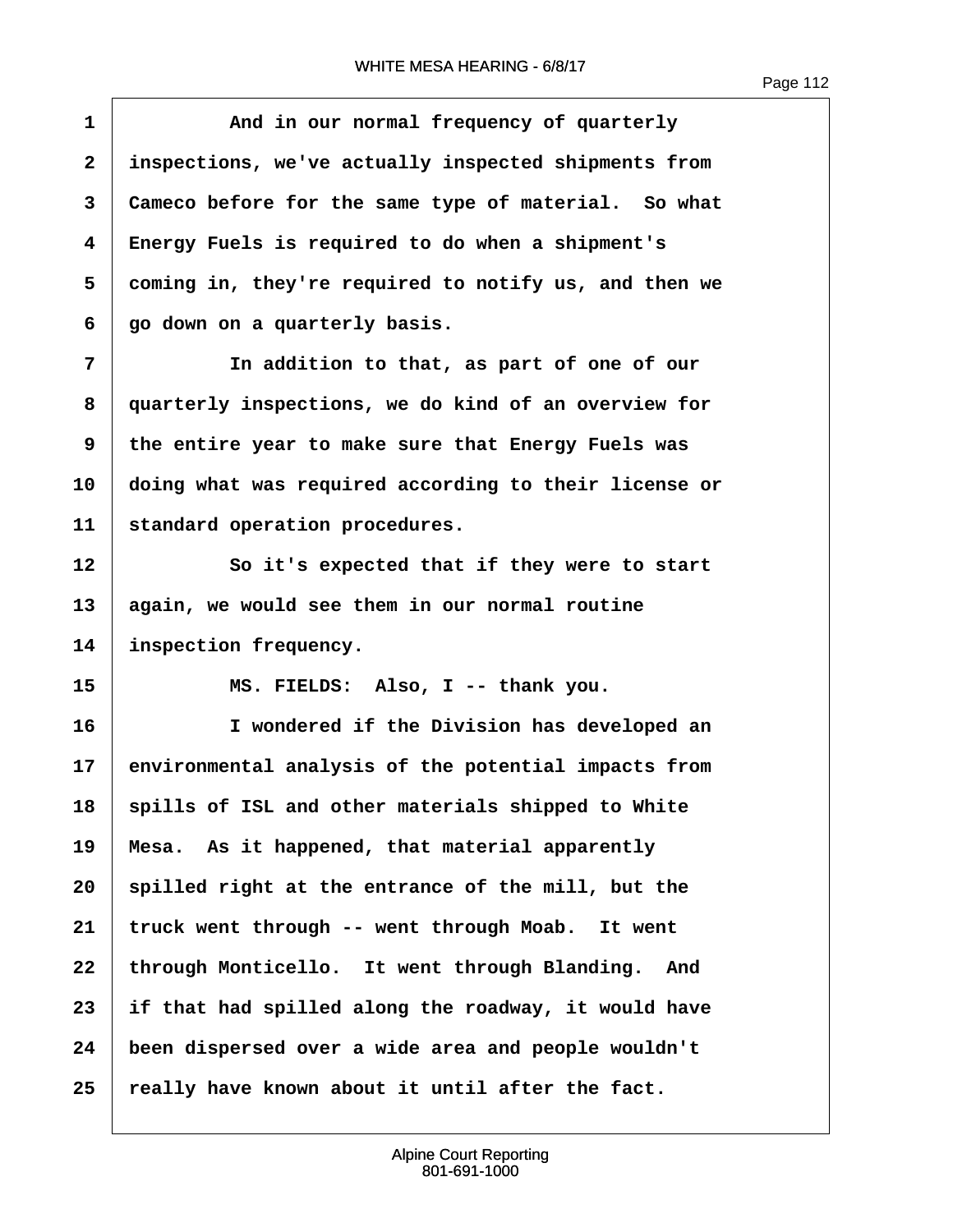$\sqrt{ }$ 

| $\mathbf{1}$ | And I've just wondered what kind of analysis          |
|--------------|-------------------------------------------------------|
| $\mathbf{2}$ | you've done of the potential impacts, if there are    |
| 3            | spills in the future.                                 |
| 4            | MR. JOHNSON: So we haven't performed an               |
| 5            | environmental analysis.                               |
| 6            | However, when we are -- we are notified of            |
| 7            | an incident like that, we do have procedures that we  |
| 8            | follow, which include sitting down and discussing     |
| 9            | what the incident is and what proper -- what kind of  |
| 10           | responses that we need to do at the time.             |
| 11           | MS. FIELDS: Okay. Thank you.                          |
| 12           | I'll go on to the draft License                       |
| 13           | Condition 9.7 which has to do with the cultural       |
| 14           | resources at the site. And in License Condition 9.7,  |
| 15           | there are three referenced documents from the 1980s.  |
| 16           | And I wonder, are the three referenced                |
| 17           | documents readily available to the Division staff and |
| 18           | the public? I really haven't been able to locate      |
| 19           | those documents. And I find it difficult, if you      |
| 20           | reference a document in the license, if that document |
| 21           | isn't avail -- readily available to me, it's not      |
| 22           | readily available to the staff. And it -- that makes  |
| 23           | it difficult for both the staff and the public and    |
| 24           | also the licensee to know exactly what the            |
| 25           | requirements are, particularly you're going back to   |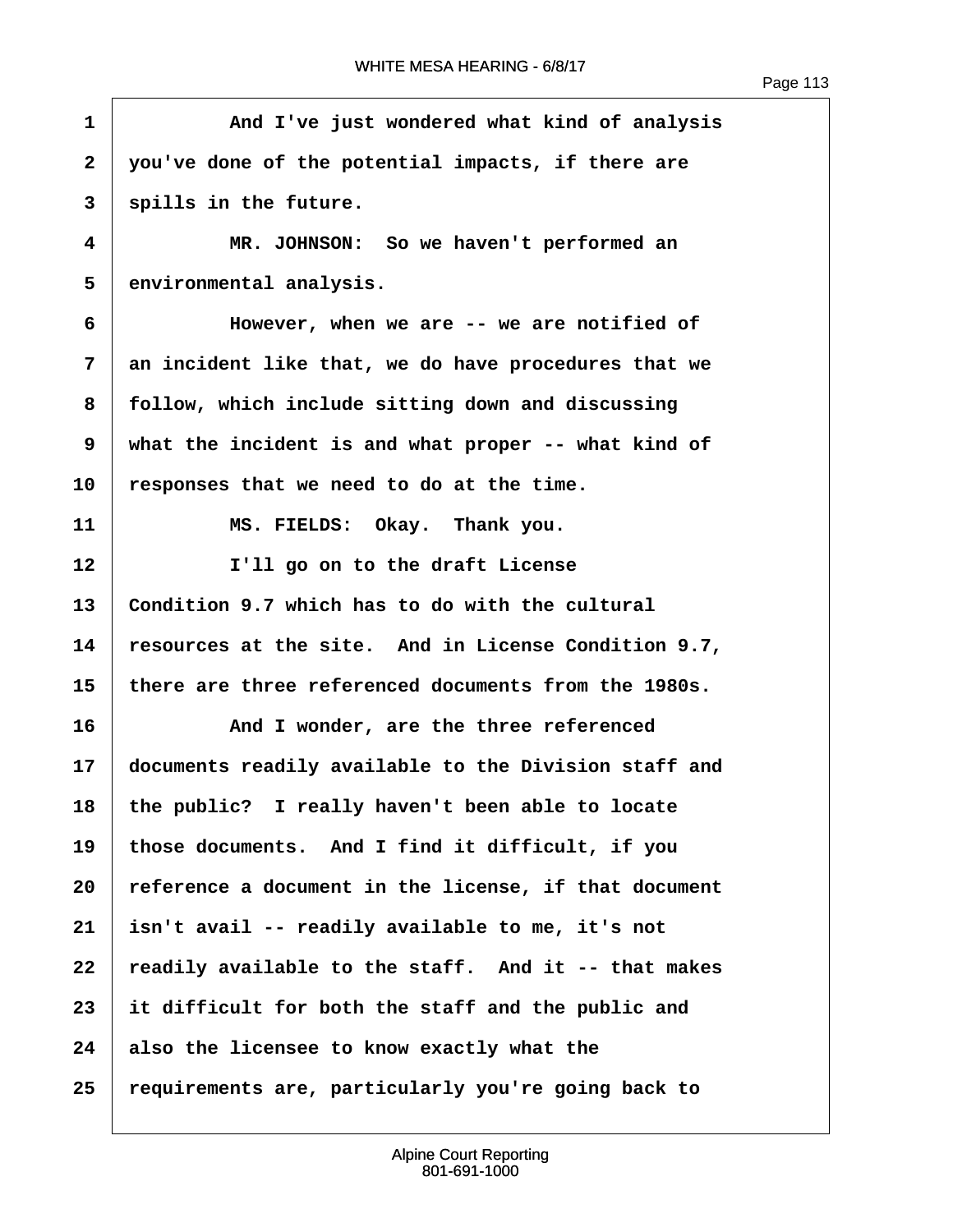$1$  the 1980s, so ...

| $\mathbf{2}$ | MR. GOBLE: So the documents are available             |
|--------------|-------------------------------------------------------|
| 3            | to Division staff, but they're not available to the   |
| 4            | public on the DEQ's Easy Search that I think you're   |
| 5            | referring to. So when we started having electronic    |
| 6            | data -- the document database available to us as a    |
| 7            | department, the Division director of the Division of  |
| 8            | Radiation Control at the time made the decision that  |
| 9            | rather than going and scanning in everything that had |
| 10           | ever come before, they drew a line -- he drew a line  |
| 11           | in the sand and we scanned everything after that.     |
| 12           | And so those documents are available. If              |
| 13           | you want to put in a GRAMA request, Sarah, we'll be   |
| 14           | happy to send it to you.                              |
| 15           | MS. FIELDS: Yeah, I really feel that                  |
| 16           | anything referenced in the license is -- has a very   |
| 17           | special status because it's part of the license and   |
| 18           | that those documents, any document historical,        |
| 19           | current, should be readily available because it's     |
| 20           | part of the license.                                  |
| 21           | Also wondered if the memorandums of 1979 and          |
| 22           | '83 have been superseded by more current letters or   |
| 23           | MOUs. I guess that's between the State Historical     |
| 24           | Society, the NRC. I just wondered if any of these     |
| 25           | have been updated, if you're aware of any updates in  |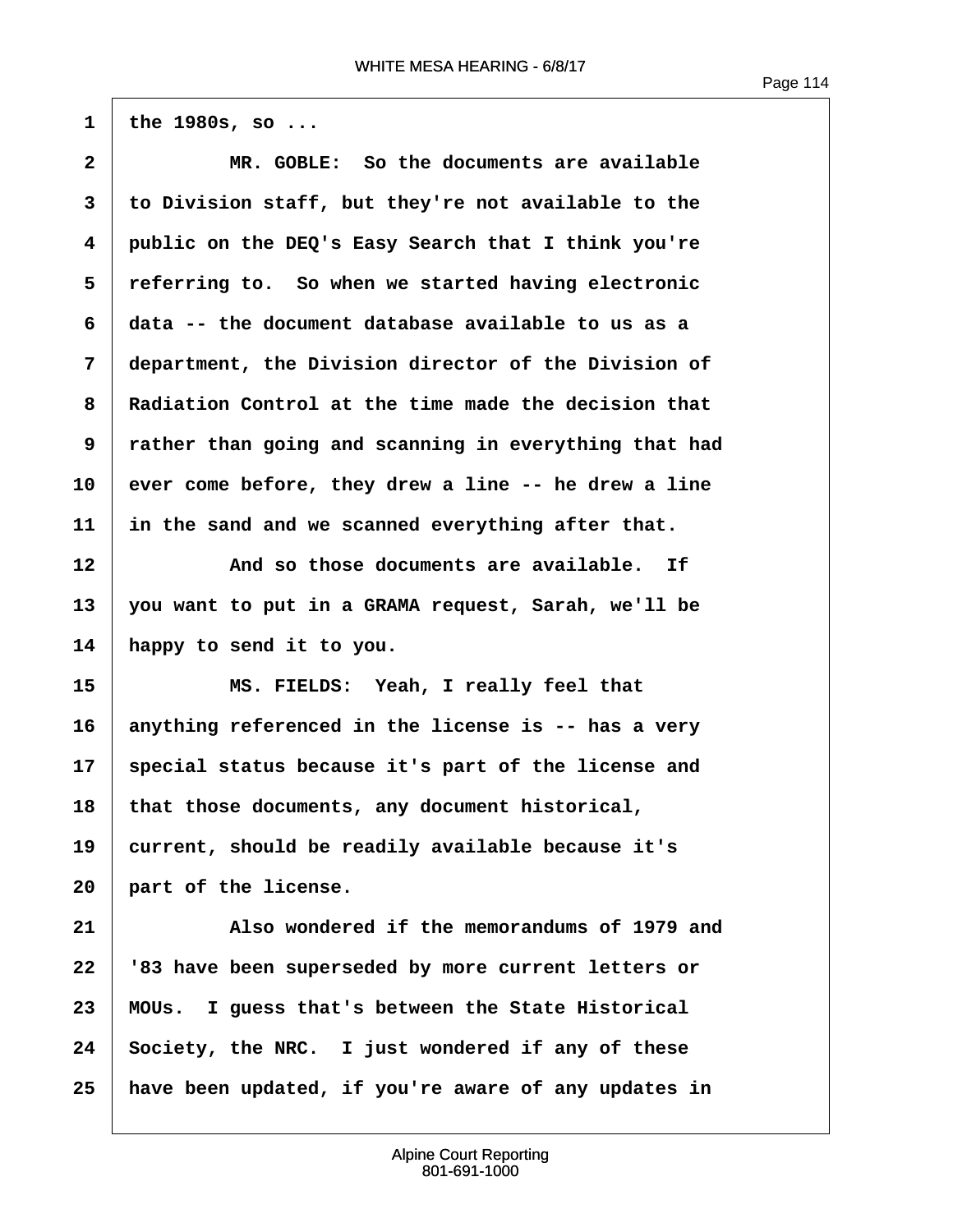$\overline{\phantom{a}}$ 

| $\mathbf{1}$ | those agreements.                                      |
|--------------|--------------------------------------------------------|
| $\mathbf{2}$ | MR. GOBLE: No, they have not.                          |
| 3            | MS. FIELDS: Has the Division determined                |
| 4            | whether the July 1988 list of archaeological sites     |
| 5            | related to the White Mesa project submitted by the     |
| 6            | licensee is complete and accurate?                     |
| 7            | MR. GOBLE: So the July 1988 list that                  |
| 8            | you're referring to for archeological sites, it's      |
| 9            | used as a guide as a survey of an area potentially     |
| 10           | impacted, but the potential sites are not limited to   |
| 11           | that original list.                                    |
| 12           | So that was what they had observed at the              |
| 13           | There's been things that have been identified<br>time. |
| 14           | since then when construction commences.                |
| 15           | What happens at that time as required by               |
| 16           | License Condition 9.7, they're required to retain an   |
| 17           | archaeologist to do an assessment of the work.<br>That |
| 18           | information gets sent to the state office of -- State  |
| 19           | Historical Preservation Office, and then we have       |
| 20           | to -- then basically, that letter -- the --            |
| 21           | basically, they approve it. They send it to our        |
| 22           | division director, and we basically say, okay, you've  |
| 23           | got permission from SHPO to even proceed. And then     |
| 24           | we give the authorization for Energy Fuels to          |
| 25           | proceed. So that's what happens now.                   |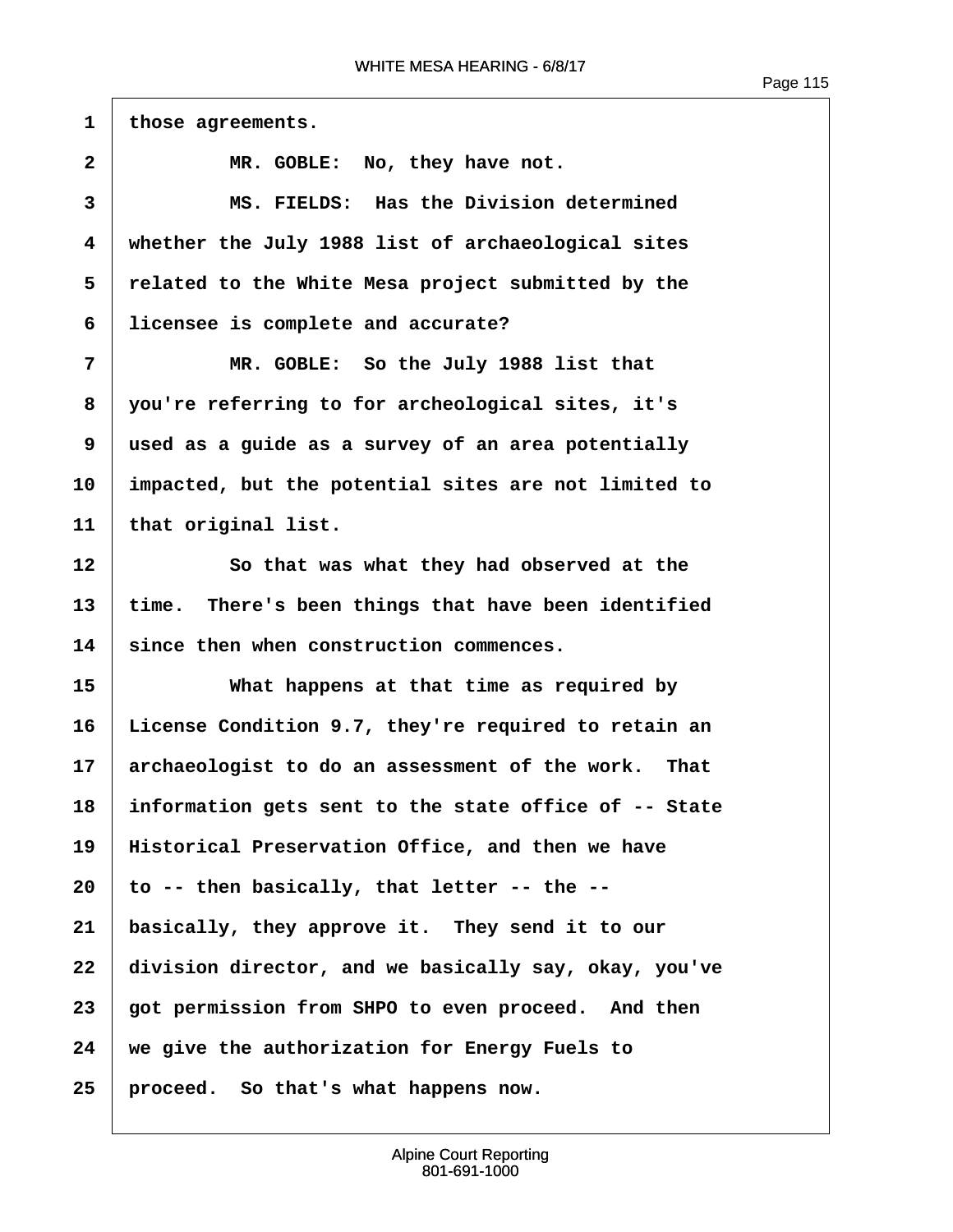| $\mathbf{1}$ | MS. FIELDS: But do you think that that list           |
|--------------|-------------------------------------------------------|
| $\mathbf{2}$ | needs to be updated, made more complete and updated?  |
| 3            | MR. GOBLE: That was the list for what was             |
| 4            | going on at the time.                                 |
| 5            | MS. FIELDS: Well, that's --                           |
| 6            | MR. GOBLE: Basically, we're talking about             |
| 7            | realtime. When there's something that needs to be     |
| 8            | done at the time, it's done on a realtime. So it's    |
| 9            | been updated several times since then based on what's |
| 10           | been completed at the site. That's used as a guide    |
| 11           | for what was done at the time. There's not a reason   |
| 12           | to update a list of a guide that was presented in     |
| 13           | 1988 when we're already proactively and --            |
| 14           | proactively responding to what is observed on site.   |
| 15           | MS. FIELDS: That license condition                    |
| 16           | referenced the April 13, 1981, letter regarding a     |
| 17           | research design.                                      |
| 18           | Do you believe that that research design is           |
| 19           | up to date or should be -- there should be a          |
| 20           | reference to a more recent research design?           |
| 21           | MR. GOBLE: So the -- my response to this              |
| 22           | question is the same as the previous question.        |
| 23           | So when there's going to be a commencement            |
| 24           | of activities on the site that hasn't been previously |
| 25           | evaluated, they're required to do this assessment     |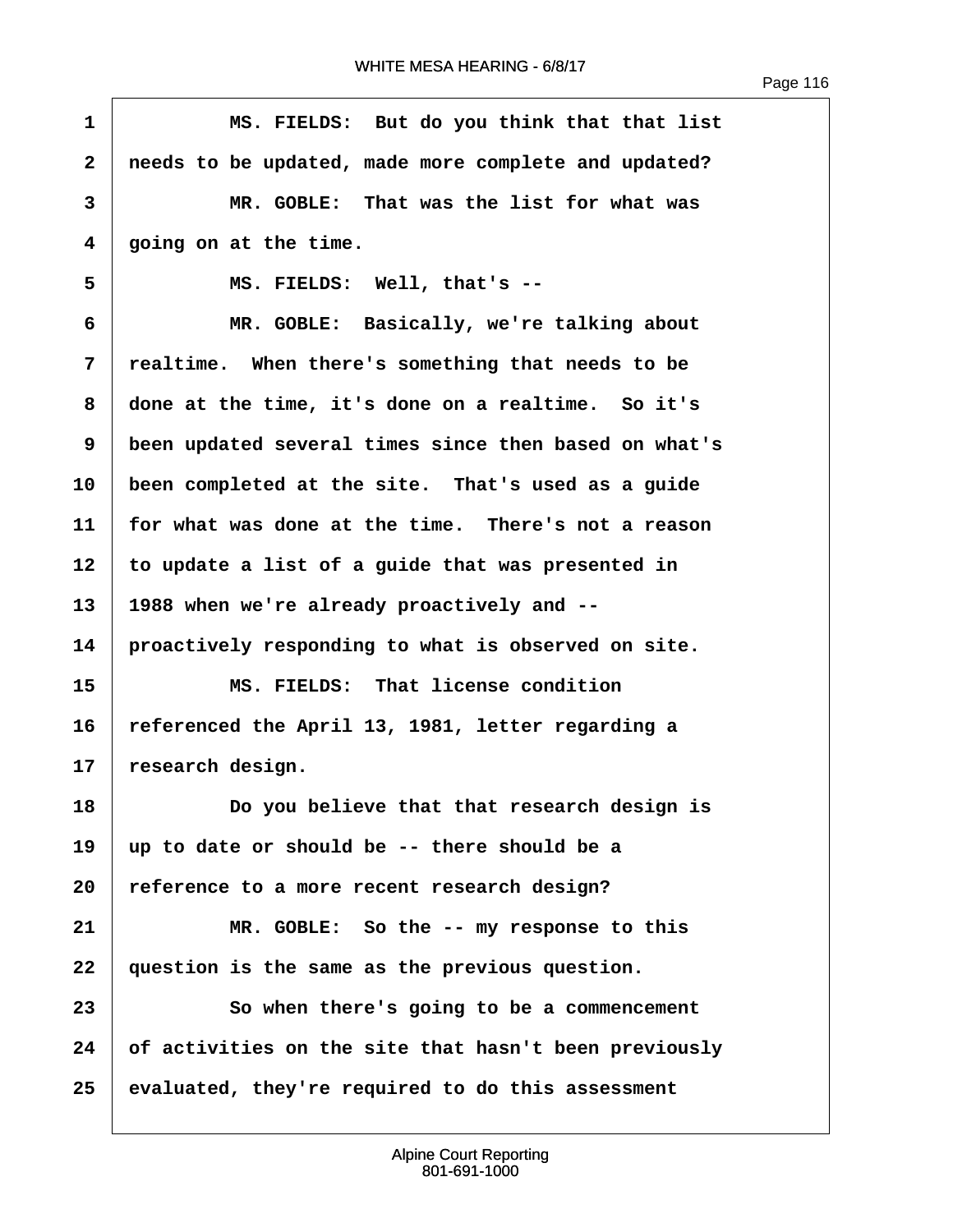| $\mathbf{1}$            | using an archaeologist.                               |
|-------------------------|-------------------------------------------------------|
| $\mathbf{2}$            | For example, when they constructed -- when            |
| 3                       | they planned the construction of Tailing Cell 4B,     |
| $\overline{\mathbf{4}}$ | there was a survey that was done.                     |
| 5                       | MS. FIELDS: So maybe in that license                  |
| 6                       | condition, it needs to be updated with more -- a      |
| 7                       | little more accurate to reflect some of the comments  |
| 8                       | that you've made.                                     |
| 9                       | But I'll put those in my reading comments.            |
| 10                      | Thank you.                                            |
| 11                      | MR. GOBLE: All right.                                 |
| 12                      | MS. FIELDS: Okay. Under operational                   |
| 13                      | controls, limits, and restrictions, does the Division |
| 14                      | require the licensee to document the shipments of     |
| 15                      | waste that are received at the mill to be processed?  |
| 16                      | For example, the number of shipments, the number of   |
| 17                      | containers in each shipment, type of container,       |
| 18                      | source, weight, and other pertinent information?      |
| 19                      | Is the licensee required to test one or more          |
| 20                      | containers to document and verify the radiological    |
| 21                      | and non-radiological constituents of the materials?   |
| 22                      | MR. JOHNSON: So the answer to the question            |
| 23                      | is no, they are not required to do it, but the mill   |
| 24                      | does do it for their own purposes.                    |
| 25                      | MS. FIELDS: So in some situation -- many of           |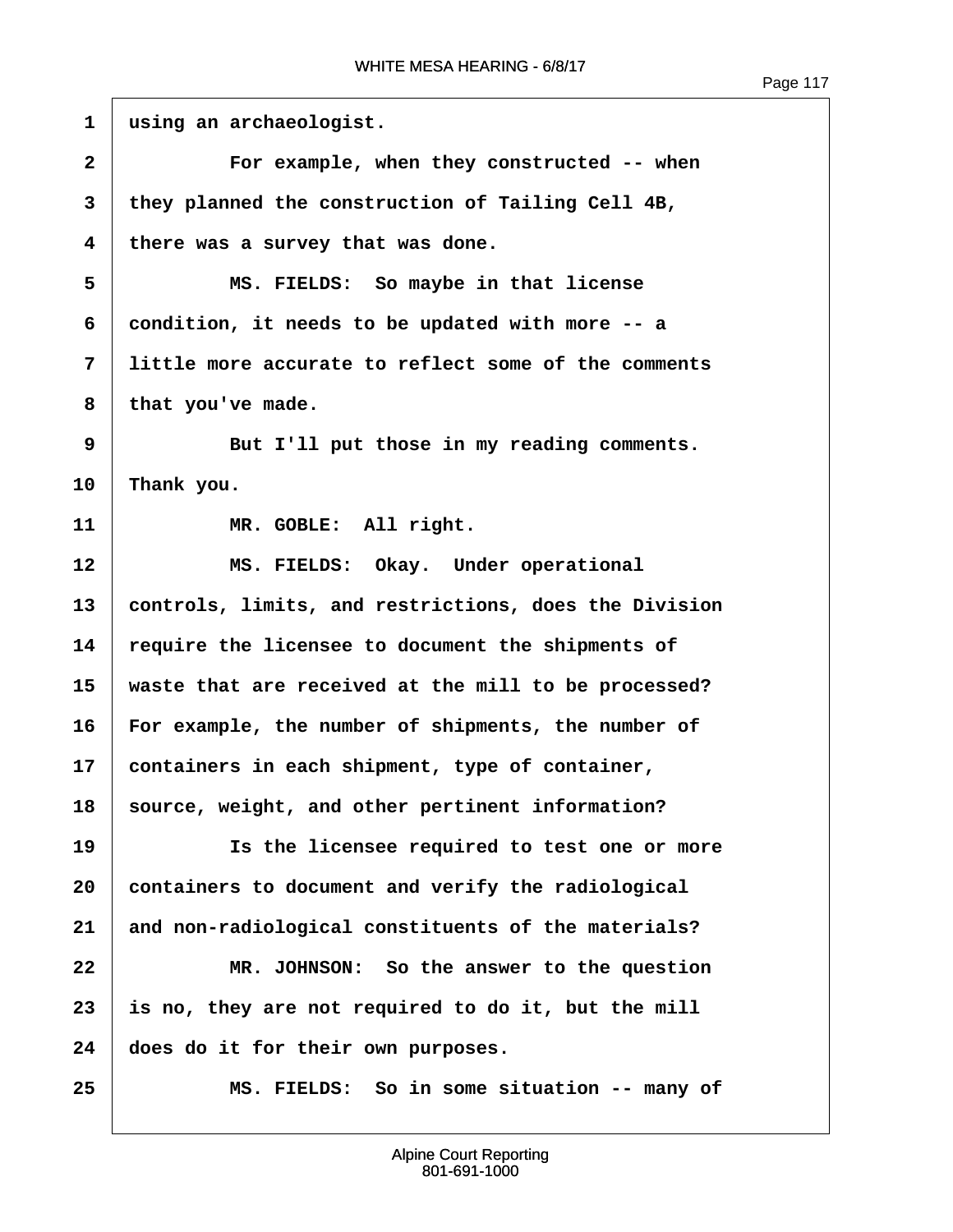$\sqrt{ }$ 

| $\mathbf 1$  | the situations, you really don't know how many        |
|--------------|-------------------------------------------------------|
| $\mathbf{2}$ | shipments, let's say, of waste from Metropolis,       |
| 3            | Illinois, come to the mill for processing and         |
| 4            | disposal.                                             |
| 5            | MR. JOHNSON: We don't require the                     |
| 6            | information, but if we need to know the information,  |
| 7            | it is available at the mill for us to inspect.        |
| 8            | MS. FIELDS: Okay. And License Condition               |
| 9            | 10.5. I'll go to just the -- the third question       |
| 10           | there.                                                |
| 11           | Does the current SOP for ISL disposal take            |
| 12           | into consideration the problems encountered with the  |
| 13           | shipments of ISL waste? I think you've already        |
| 14           | answered that question. Thank you.                    |
| 15           | MR. JOHNSON: Yeah. They updated it. So it             |
| 16           | tells personnel what to do when a leak is             |
| 17           | encountered. And it talks about how to notify the     |
| 18           | Division and what type of information we would need   |
| 19           | from them.                                            |
| 20           | MS. FIELDS: So was that on the easy docs?             |
| 21           | Is that part of -- had that been posted, the new SOP? |
| 22           | MR. JOHNSON: I -- yeah. But it was mailed             |
| 23           | to us, so $-$ -                                       |
| 24           | MR. GOBLE: It should be.                              |
| 25           | MR. JOHNSON: So it should be. If you can't            |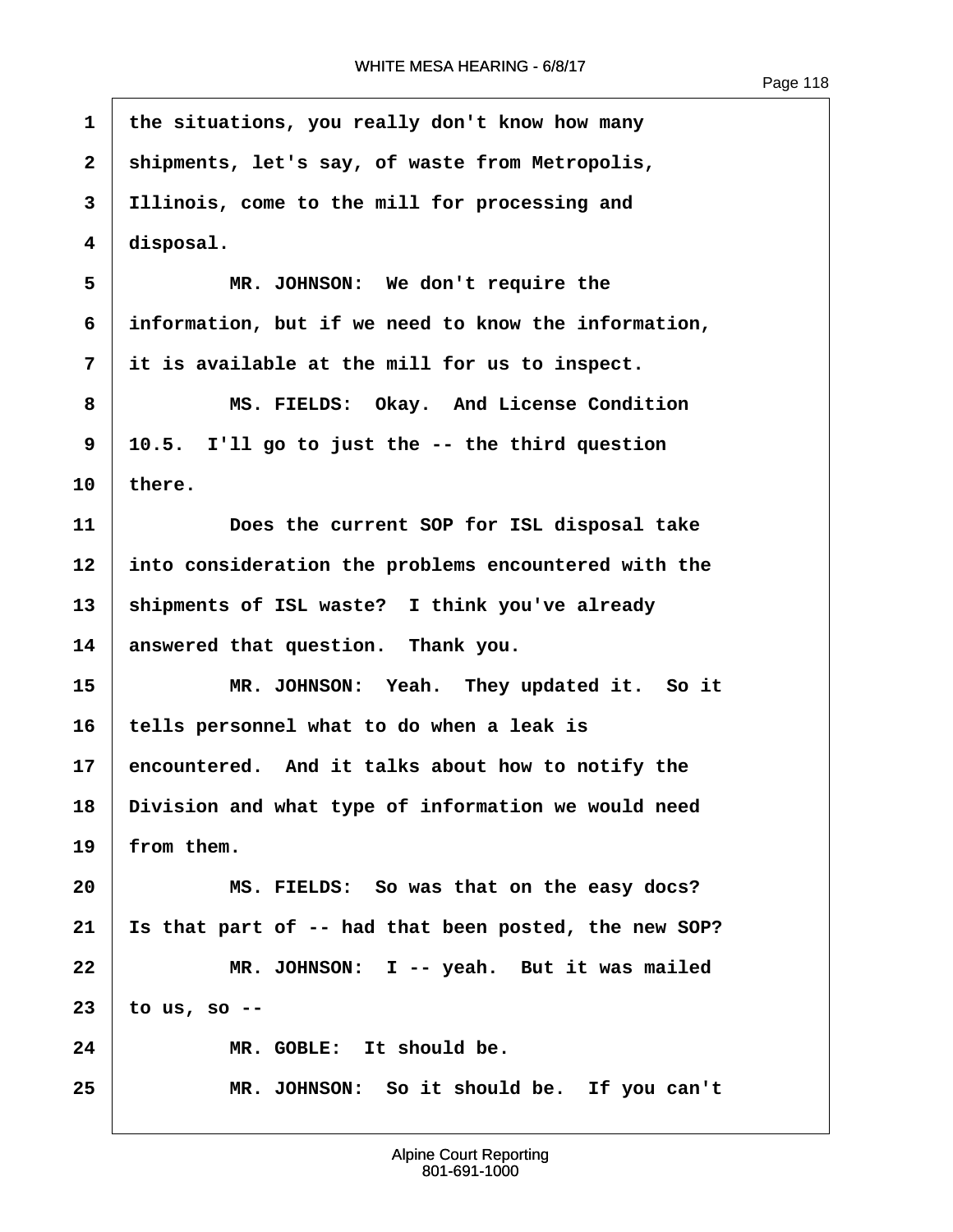**·1· ·find it, let me know, and I'll -- I'll find it later,**  $2 \mid \text{too.}$ 3 MS. FIELDS: Okay. Thank you. **·4· · · · · · Do you require any detailed engineering ·5· ·drawings for the placement of each ISL waste ·6· ·disposal, and are they submitted?· I know they're ·7· ·required to have the tail engineering drawings. I ·8· ·just wondered if they're submitted to the Division. ·9· · · · · · MR. TOPHAM:· Well, as you stated, Sarah, in 10· ·the question, the licensee is required to document 11· ·the location of disposal of each load of ISL** 12 **decommissioned debris that it receives.** These data 13 are available at the mill for our inspection, and we **14· ·do look at it every time we do this kind of 15· ·inspection.· It's not routinely submitted to the 16· ·Division.· As such, we don't house that information 17· ·here.· And it is not -- therefore, not available on** 18 the Easy Search or -- or such. **19· · · · · · The licensee can make that information** 20 available, if they choose to, to the public. **21· · · · · · MS. FIELDS:· Do you -- do you feel that that 22· ·information is relevant to the final reclamation plan 23· ·for Cell 3, where exactly the waste is disposed of,** 24 **how much, where it's located? 25· · · · · · MR. TOPHAM:· I don't see how it would affect**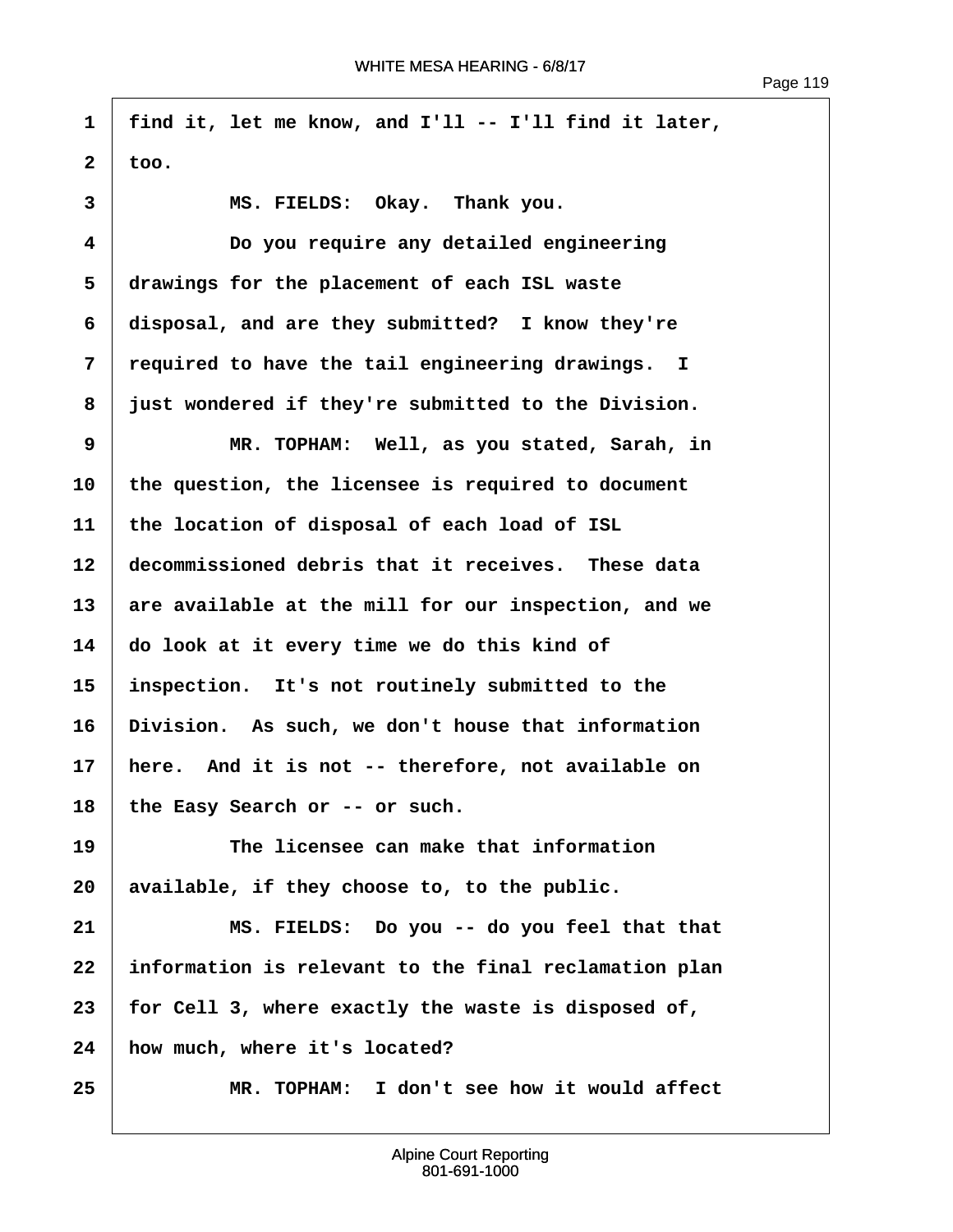**·1· ·the performance of the cell as far as protection** 2 beyond knowing that it's there. **·3· · · · · · MS. FIELDS:· Okay.· The licensee is required ·4· ·to monitor -- here I am seeing my misspellings -- the ·5· ·radon in the vicinity of the mill on a quarterly**  $6$   $\times$  basis. **·7· · · · · · Why is there not a requirement to monitor** 8 the radon continually and report the data? And **·9· ·I'm -- I think we're all aware that they do have** 10 monitoring devices that continually monitor radon. **11· ·And I wondered why it's not continual because four** 12 times a year may not exactly reflect the --13 accurately the radon emissions at the site. **14· · · · · · MR. JOHNSON:· So the devices that they 15· ·deploy actually record all of the radon that it comes 16· ·in contact with while it's deployed.· So what you see 17· ·is the average over that period of time.** 18 **Do you understand? 19· · · · · · MS. FIELDS:· So what's the period of time? 20· ·I got the impression that it's a very short period of**  $21$  time. 22 **MR. JOHNSON:** It's a quarterly. So they put 23 | them out once a quarter. **24· · · · · · MS. FIELDS:· Oh, so it's -- so I just 25· ·misunderstood some of the information.**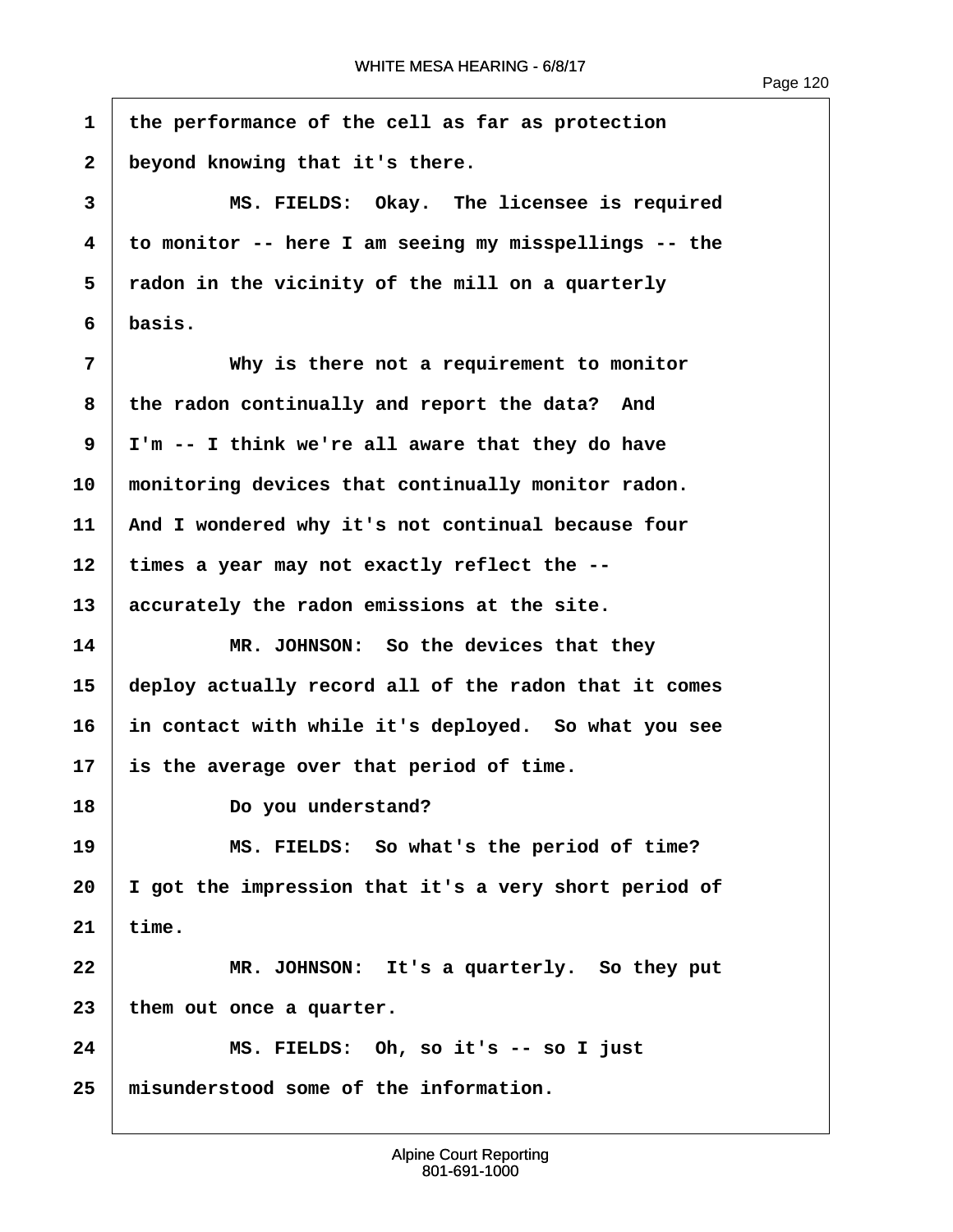$\overline{1}$ 

| $\mathbf{1}$ | They -- they put the devices out quarterly            |
|--------------|-------------------------------------------------------|
| $\mathbf{2}$ | so it measures the radon over that quarter.           |
| 3            | MR. JOHNSON: Over that quarter, yes.                  |
| 4            | MS. FIELDS: Okay. Gotcha. Thank you.                  |
| 5            | Is there any requirement the licensee clean           |
| 6            | up any on-site and off-site radionuclide              |
| 7            | contamination above the EPA's would be Part 192       |
| 8            | cleanup standard for uranium mills during the         |
| 9            | operation of the mill rather than waiting until mill  |
| 10           | closure? So when, let's say, there's a spill, when    |
| 11           | you're aware there's an area of uranium contamination |
| 12           | that is possibly higher than the final cleanup        |
| 13           | levels, are you going to wait until the mill closure  |
| 14           | or are you going to require cleanup as you go, you    |
| 15           | might say?                                            |
| 16           | MR. GOBLE: So the answer is yes, if they've           |
| 17           | exceeded the cleanup standard, they'll be required to |
| 18           | address it. However, your question, you say on site   |
| 19           | and off site.                                         |
| 20           | For off site, it would be something you               |
| 21           | would have to address, you know, immediately. If it   |
| 22           | was on site, it would be basically a case-by-case     |
| 23           | basis whether it needed to be taken care of           |
| 24           | immediately or not.                                   |
| 25           | MS. FIELDS: Okay. Thank you.                          |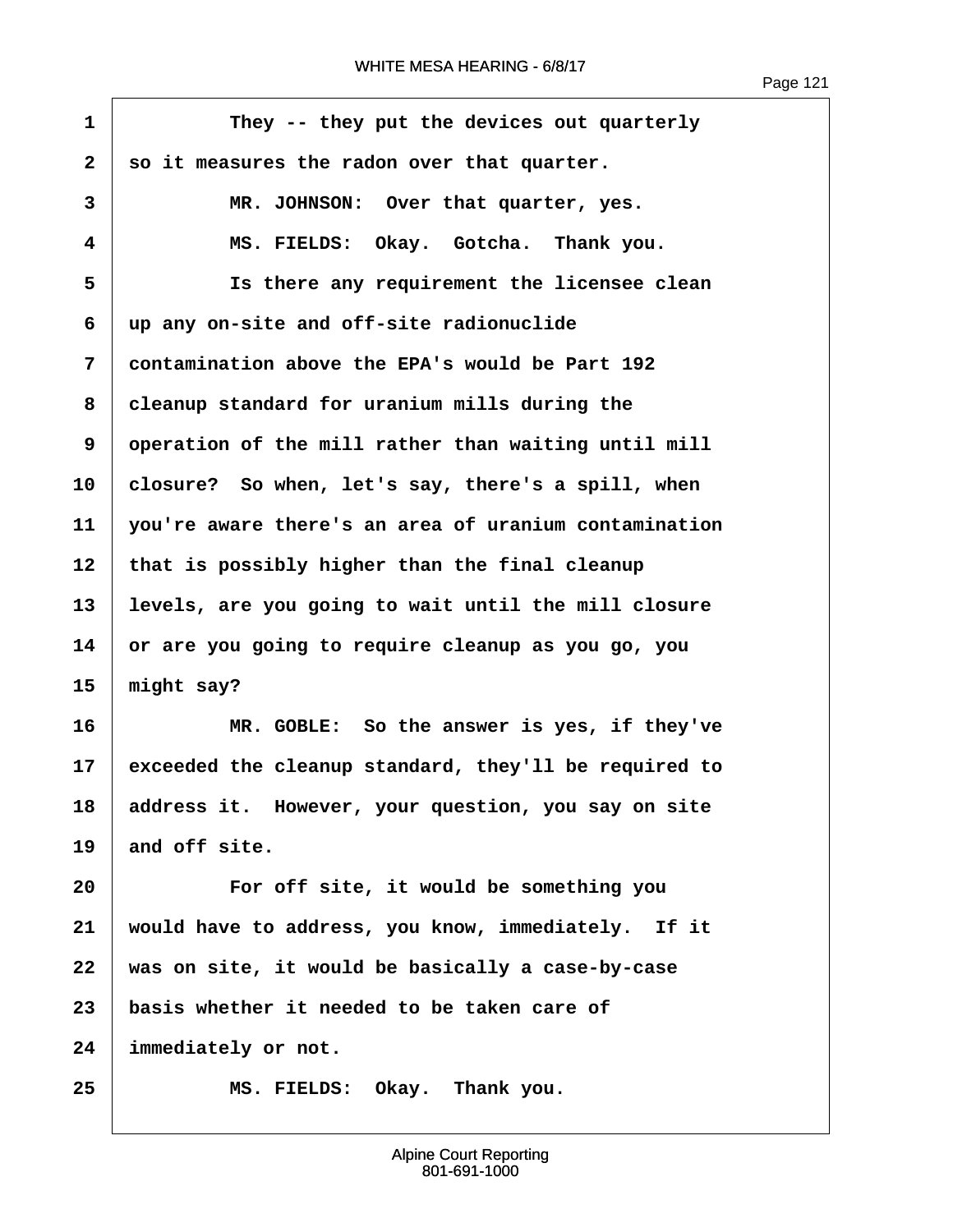$\sqrt{ }$ 

| $\mathbf{1}$ | I'm going to go to Cell 2.                            |
|--------------|-------------------------------------------------------|
| $\mathbf{2}$ | Question is: Will the licensee continue to            |
| 3            | monitor and report the radon emissions from Cell 2?   |
| 4            | They're currently required to measure those emissions |
| 5            | twice yearly and report that, and I wondered if       |
| 6            | that's going to continue.                             |
| 7            | MR. GOBLE: Yes. As you stated, the radon              |
| 8            | flux sampling is done at Tailing Cell 2 on a          |
| 9            | semiannual basis, and this will continue until the    |
| 10           | licensee can demonstrate to the director's            |
| 11           | satisfaction the cover construction of Tailing Cell 2 |
| 12           | is successful in meeting the radon flux standard.     |
| 13           | MS. FIELDS: Okay. Do you have any estimate            |
| 14           | of the -- of when that final measurement is going to  |
| 15           | take place?                                           |
| 16           | MR. GOBLE: I can't speculate. With, you               |
| 17           | know, the most recent sampling that showed it was a   |
| 18           | 0.5, and that appears to be working. But we'll have   |
| 19           | to watch it over time to determine whether that's     |
| 20           | lasting or not, but                                   |
| 21           | MS. FIELDS: One -- the next question is               |
| 22           | when Cell 3 ceases operation and no longer falls      |
| 23           | under the Subpart W requirement, does the Division    |
| 24           | intend to require monitoring, reporting, and          |
| 25           | compliance with the 20 picocuries per meter squared   |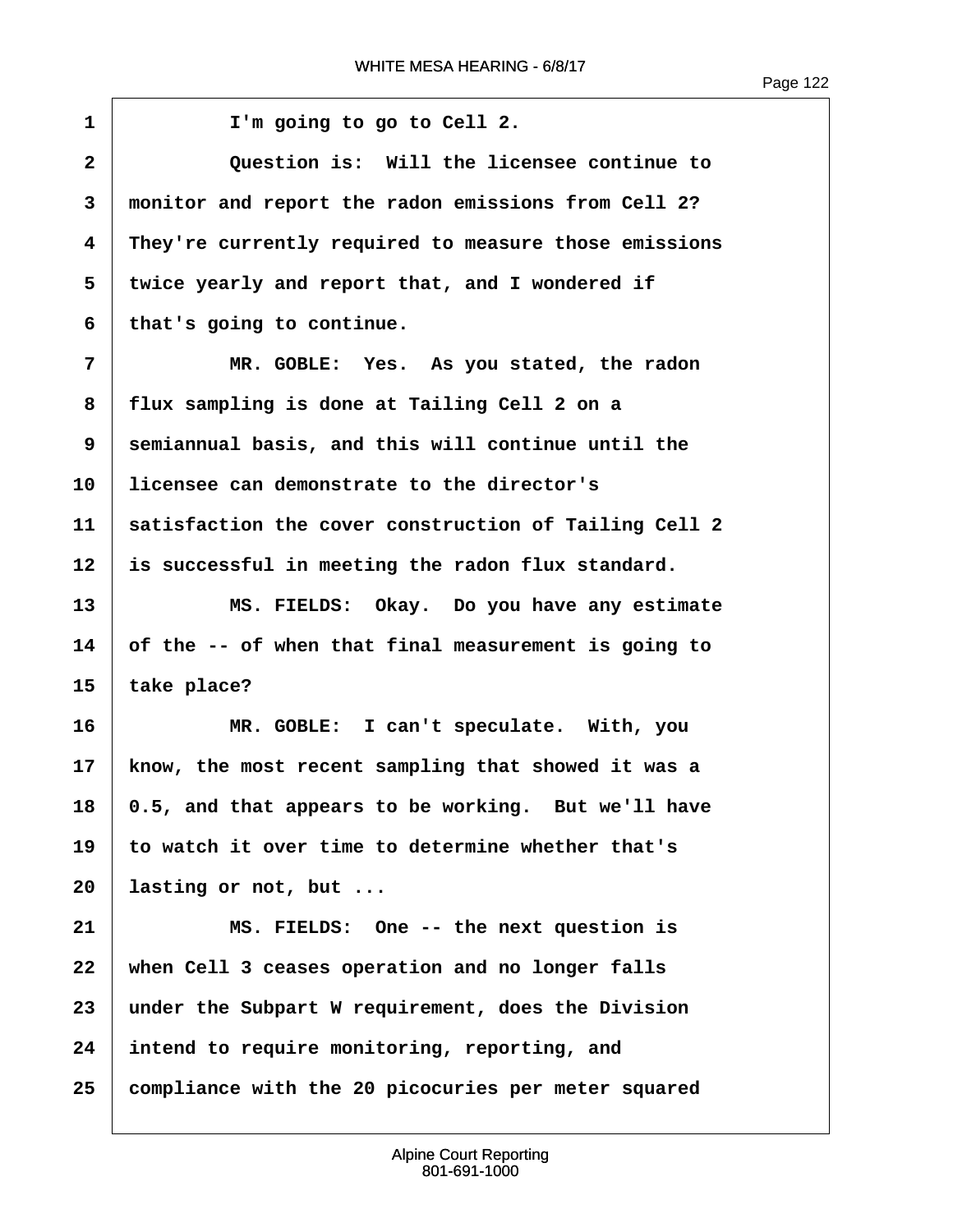| $\mathbf{1}$            | with radon emission standard and -- and mitigative   |
|-------------------------|------------------------------------------------------|
| $\overline{\mathbf{2}}$ | measures if Cell 3 exceeds the standard? In other    |
| 3                       | words, are you going to treat Cell 3 when it enters  |
| $\overline{\mathbf{4}}$ | closure the way that you treat Cell 1?               |
| 5                       | MR. GOBLE: Cell 2?                                   |
| 6                       | MS. FIELDS: I mean Cell 2. Sorry.                    |
| 7                       | MR. GOBLE: Yes. The answer is yes. The               |
| 8                       | requirement is the same thing that's required for    |
| 9                       | Cell 2 in accordance with 10 CFR 40, Appendix A,     |
| 10                      | Criterion 6.                                         |
| 11                      | MS. FIELDS: Okay. And then there was a               |
| 12                      | discussion of the July 3rd -- hope I got that date   |
| 13                      | right -- letter which required the monitoring of     |
| 14                      | Cell 2. And the licensee was supposed to submit      |
| 15                      | information in their Environmental Monitoring Plan   |
| 16                      | for procedures for radon flux from Cell 2, but it    |
| 17                      | doesn't appear that they did so, because $I - I$     |
| 18                      | checked the Environmental Monitoring Plan from       |
| 19                      | September and December 2014, and there didn't appear |
| 20                      | to be any procedures for Cell 2.                     |
| 21                      | MR. GOBLE: So yes, that's correct. It is             |
| 22                      | not there.                                           |
| 23                      | If you look at the letter where we suspended         |
| 24                      | them and had to start sampling for Subpart W, but    |
| 25                      | they had to start sampling under 10 CFR 40,          |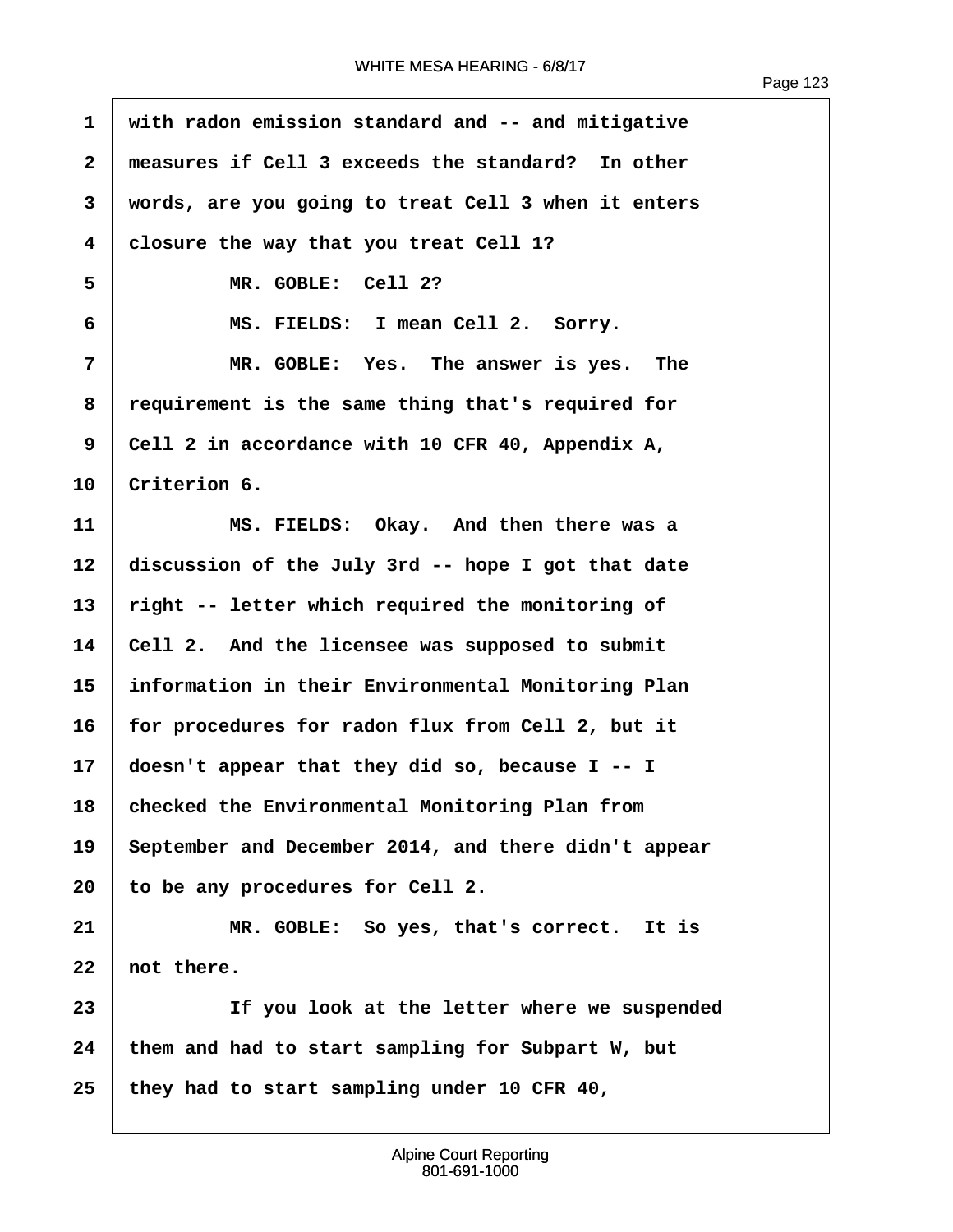| 1            | Appendix A, Criterion 6, we said the Division          |
|--------------|--------------------------------------------------------|
| $\mathbf{2}$ | requests they put this in their, you know,             |
| 3            | procedures. Well, we didn't get it, but they're        |
| 4            | still doing what they're supposed to do. They're       |
| 5            | collecting the semiannual samples and they've been     |
| 6            | submitting reports as necessary.                       |
| 7            | So you could say it was an oversight, but              |
| 8            | the end result's the same. They're doing the           |
| 9            | required sampling.                                     |
| 10           | MS. FIELDS: Okay. Thank you.                           |
| 11           | Now I'll move on to some of the issues                 |
| 12           | related to the License Amendment Request to process    |
| 13           | the Sequoyah Fuels waste. And as already discussed,    |
| 14           | the NRC has determined that the Sequoyah Fuels waste   |
| 15           | is 11e. (2) byproduct material.                        |
| 16           | So the question in my mind is when does it             |
| 17           | become ore? Because for the waste from the             |
| 18           | processing of this 11e. (2) byproduct material to also |
| 19           | be defined as 11e. (2) byproduct material, the         |
| 20           | material has to somehow become ore, and I just wonder  |
| 21           | at what point in time and place is that 11e. (2)       |
| 22           | byproduct material going to revert to ore so that      |
| 23           | after it's processed, the waste can also be defined    |
| 24           | as 11e. (2) byproduct material.                        |
| 25           | Okay. When the license<br>MR. JOHNSON:                 |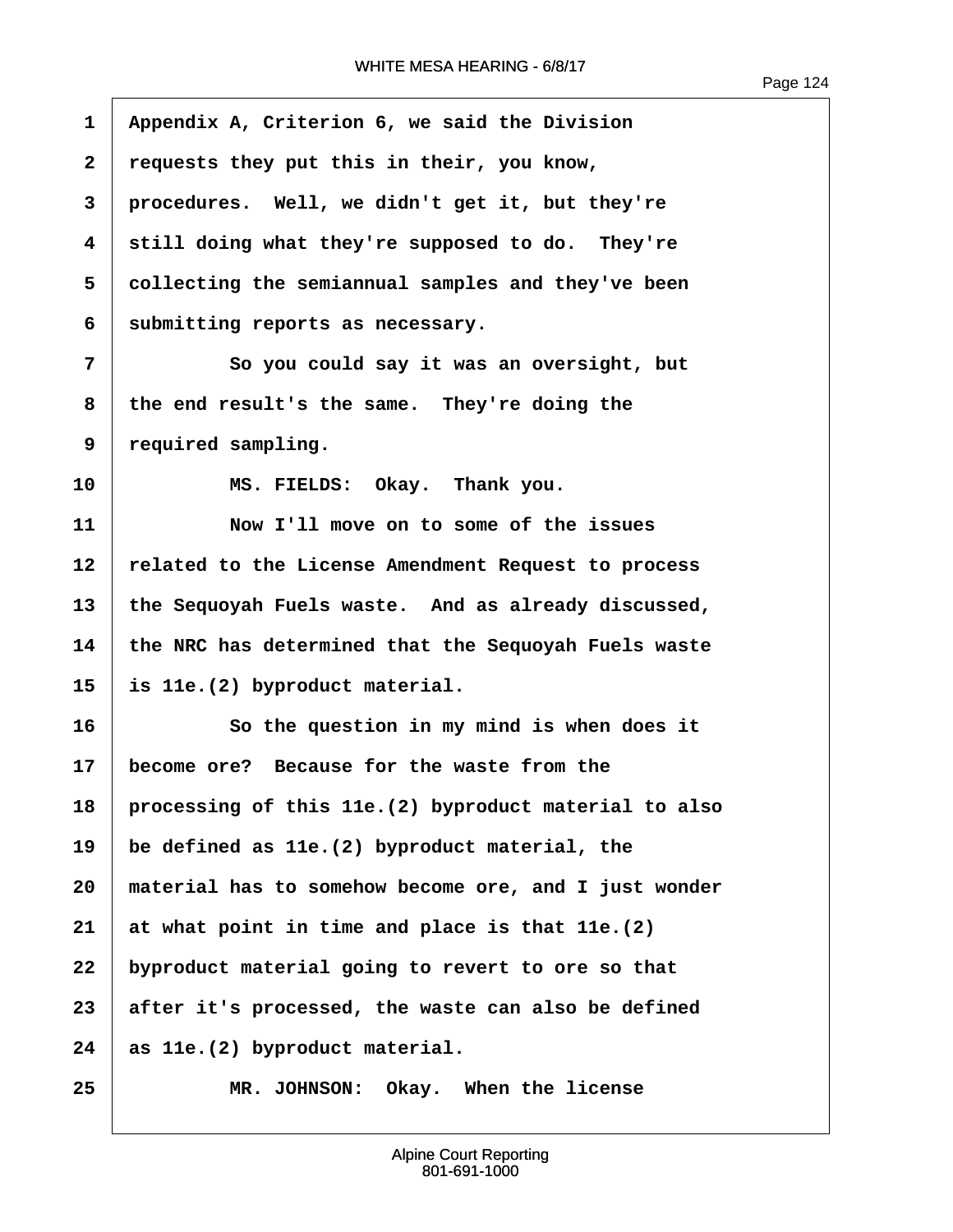ľ

| $\mathbf{1}$   | condition for the Sequoyah Fuels material is          |
|----------------|-------------------------------------------------------|
| $\overline{2}$ | approved, it would be considered an alternate feed.   |
| 3              | It can be processed as ore.                           |
| 4              | MS. FIELDS: But is it ore?                            |
| 5              | MR. JOHNSON: It is ore as defined by                  |
| 6              | alternate feed, yes.                                  |
| 7              | MS. FIELDS: As defined -- is this a                   |
| 8              | regulation or a statute?                              |
| 9              | MR. JOHNSON: No, it's not.                            |
| 10             | MS. FIELDS: Okay. So my next question was             |
| 11             | which reg -- federal and state statutes and           |
| $12 \,$        | regulation, that is definitions and requirements that |
| 13             | enforce and effect, apply to the process whereby      |
| 14             | material is ore and is processed to become 11e. (2)   |
| 15             | byproduct material and then comes to a mill and then  |
| 16             | is processed again and then somehow reverts to ore,   |
| $17 \,$        | what I've discussed. So what -- what statutes and     |
| 18             | regulations apply to that convoluted definitional     |
| 19             | process?                                              |
| 20             | MR. ZODY: I'm going to just object to the             |
| 21             | question. It calls for legal conclusion. And the      |
| 22             | issue's been resolved in the Fansteel case ruled upon |
| 23             | by the board, and the rules were established at that  |
| 24             | time.                                                 |
| 25             | MS. FIELDS: What right do you have in this            |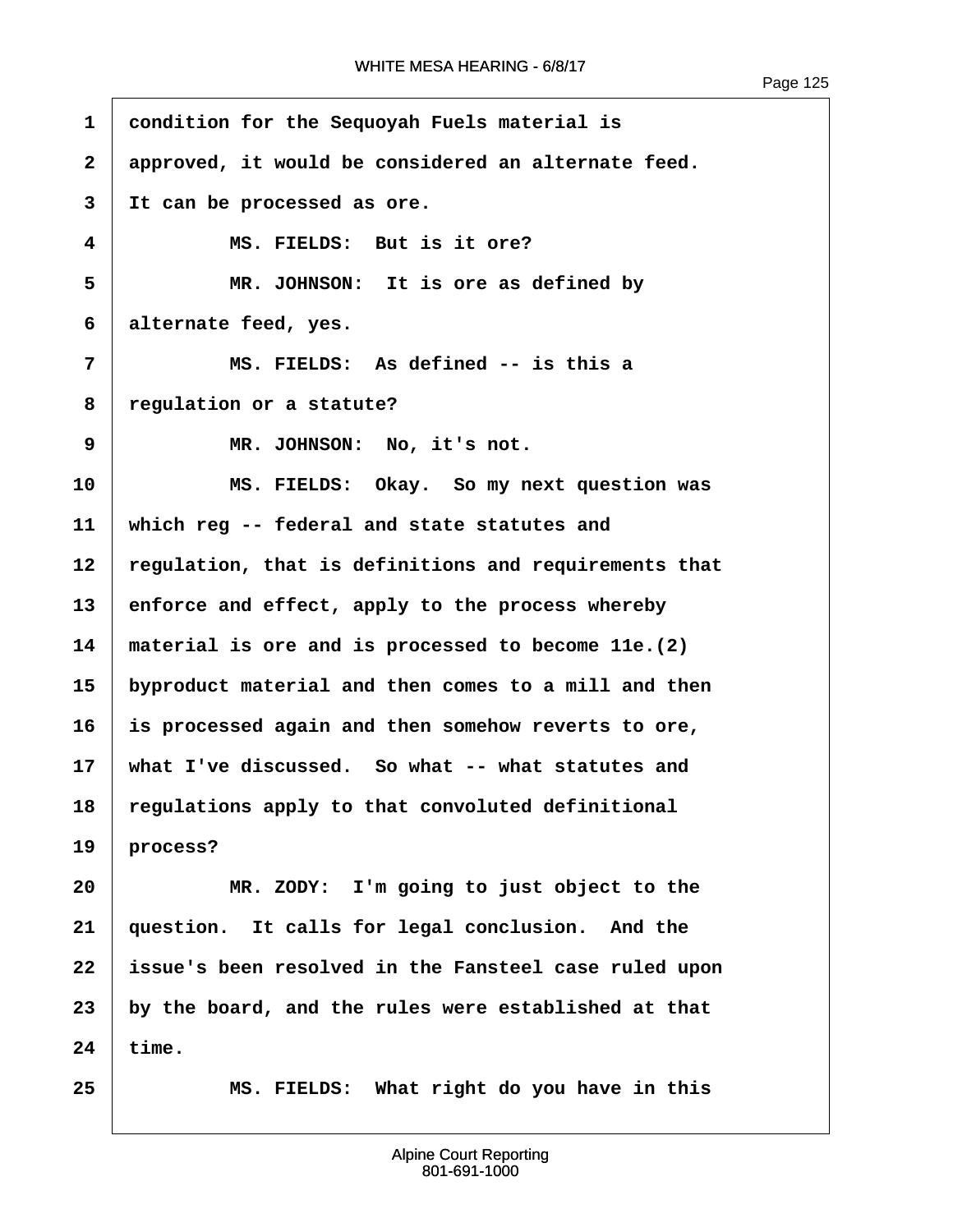**·1· ·hearing to -- to object to my question? 2 1** *MR. ZODY:* **I'll let the hearing officer ·3· ·address that. ·4· · · · · · MR. ANDERSON:· It's provided for in the ·5· ·administrative rules that have been adopted by the ·6· ·board that objections can be interposed during the ·7· ·hearing. ·8· · · · · · MS. FIELDS:· Well, do you agree with that ·9· ·objection?** 10 MR. RANDALL: Well, let me speak to that. **11· · · · · · I think part of the answer, the State of 12· ·Utah did appeal this issue to the NRC in the past.** 13 I'm not personally that familiar with the case. I **14· ·think it's the Fansteel case. 15· · · · · · MR. ZODY:· The Fansteel case was adopted 16· ·when the state became an agreement state.· It was the 17· ·first case when the State had issued an amendment for 18· ·the alternate feed program.· So it confirmed it at 19· ·state level, the prior -- 20· · · · · · MR. RANDALL:· Well, I'm referring to the 21· ·cases involving the State's position previously about 22· ·CHAN disposal that the NRC also ruled upon and 23· ·determined that that was an invalid argument. 24· · · · · · So we can -- we can get into some of the 25· ·legal issues.· But I think you can go ahead and**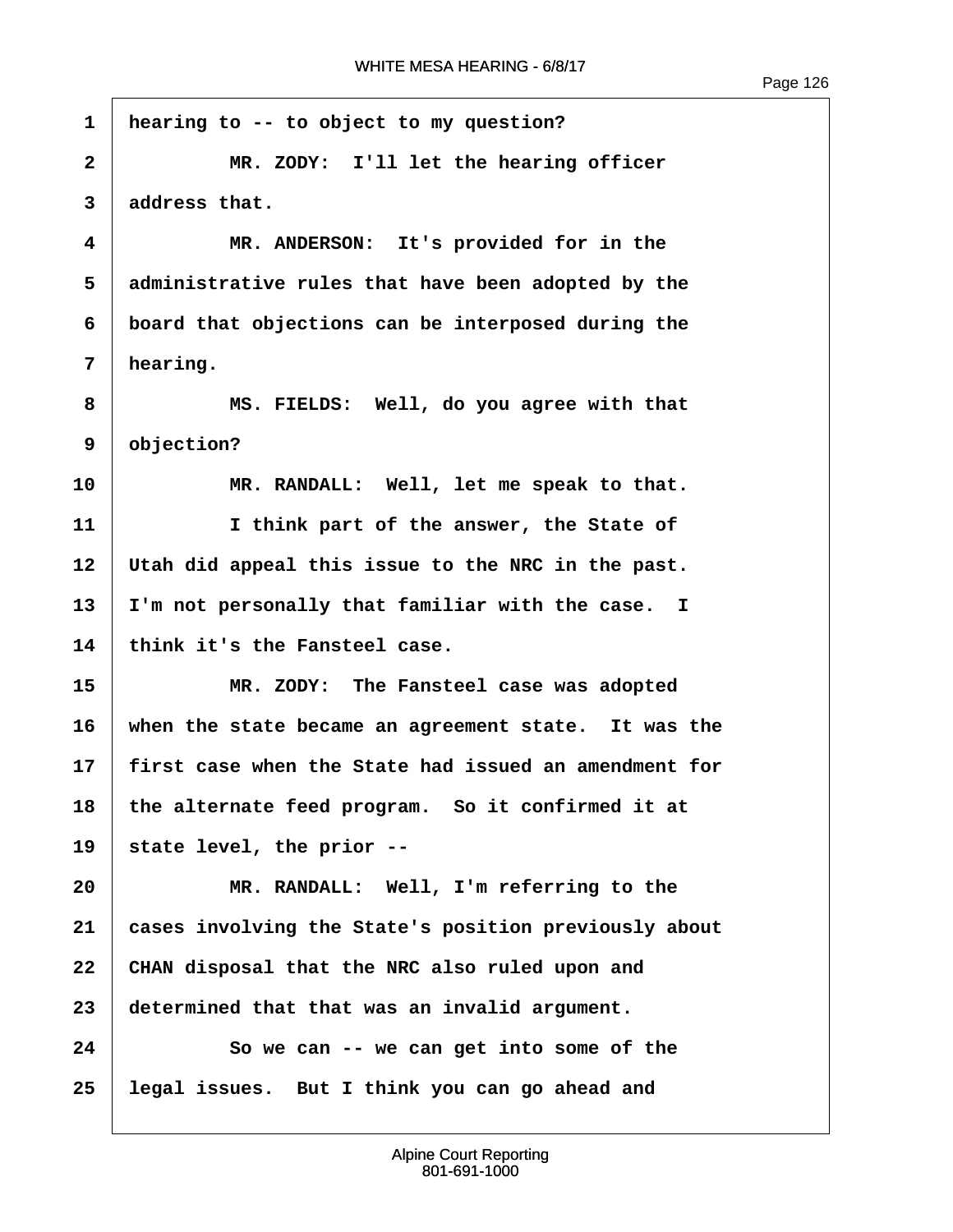**·1· ·answer the question as best you can as you understand**  $2$  it.

**·3· · · · · · MR. JOHNSON:· So the definitions that are ·4· ·used for alternate feeds comes from the Federal ·5· ·Registers that the NRC published in 1992 and 1995. ·6· ·And those Federal Registers, they talk about how ·7· ·alternate feeds are applicable to the Atomic Energy ·8· ·Act, and UMTRCA, and also to EPA regulations.**

**·9· · · · · · MS. FIELDS:· I don't think the NRC has the 10· ·authority to make determinations regarding EPA 11· ·regulations and those FRNs were not rule makings.** 12 T'm making a comment here.

**13· · · · · · Okay.· I'll just move on with Question 6.2, 14· ·and, as you know, that the EP -- it's the EPA 15· ·standards in 40 CFR, Part 192, Subpart C that reg --** 16 are the standards for uranium byproduct materials 17 under the Atomic Energy Act.

**18· · · · · · And I wanted to know if the Division has 19· ·made a determination regarding EPA -- whether EPA** 20 | standards apply to the waste from the processing of **21· ·the materials than -- other than natural ore? I 22· ·mean, have you made a determination or do you have 23· ·any evidence EPA has made a determination that their** 24 **Standards apply to the waste from alternate feed? 25· · · · · · MR. JOHNSON:· So we would consider the waste**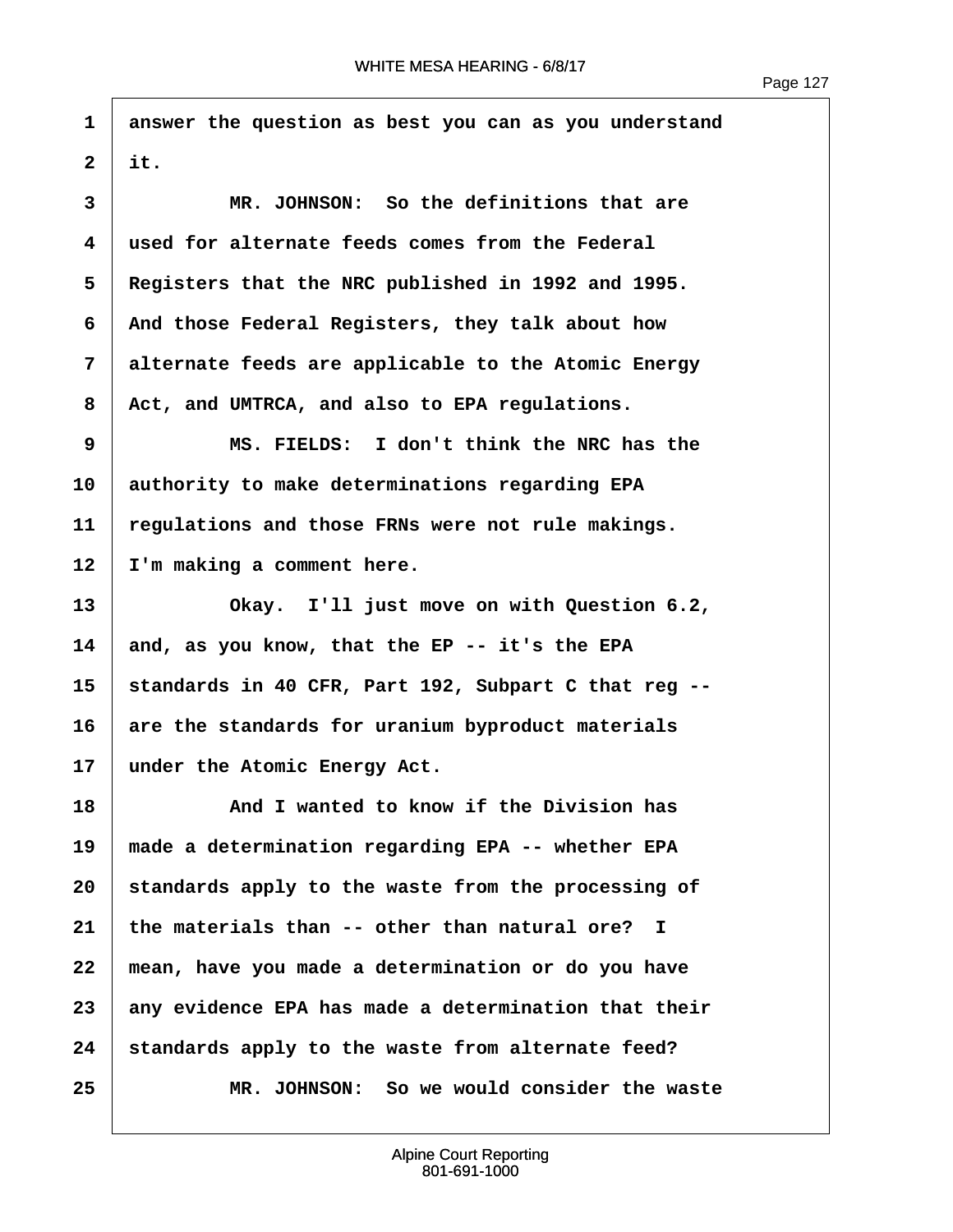ľ

| 1            | from alternate feed as it goes out to the tailing    |
|--------------|------------------------------------------------------|
| $\mathbf{2}$ | cells as 11e. (2) material. Therefore, the standards |
| 3            | that the EPA developed for uranium mills cleanups    |
| 4            | would apply.                                         |
| 5            | MS. FIELDS: But has the EPA ever made that           |
| 6            | determination? Do you know that the EPA has made     |
| 7            | that determination?                                  |
| 8            | MR. JOHNSON: Not that I'm aware of.                  |
| 9            | MS. FIELDS: Okay. Okay. And to process               |
| 10           | the Sequoyah Fuels, you're using an NRC guidance     |
| 11           | which provides a new definition of ore. And I wanted |
| 12           | to know if that definition of ore is found in the    |
| 13           | Atomic Energy Act or in anywhere in any -- in NRC    |
| 14           | regulation.                                          |
| 15           | MR. RANDALL: Well, I'm going to object               |
| 16           | because it calls -- this is not a fact question.     |
| 17           | It's a legal question.                               |
| 18           | But he can explain his understanding of the          |
| 19           | law.                                                 |
| 20           | MR. JOHNSON: So I have not found the                 |
| 21           | definition of ore in the Atomic Energy Act, as you   |
| 22           | stated.                                              |
| 23           | MS. FIELDS: So you have not found that               |
| 24           | the -- any indication the Atomic Energy Act that the |
| 25           | term "ore" means other than anything than the common |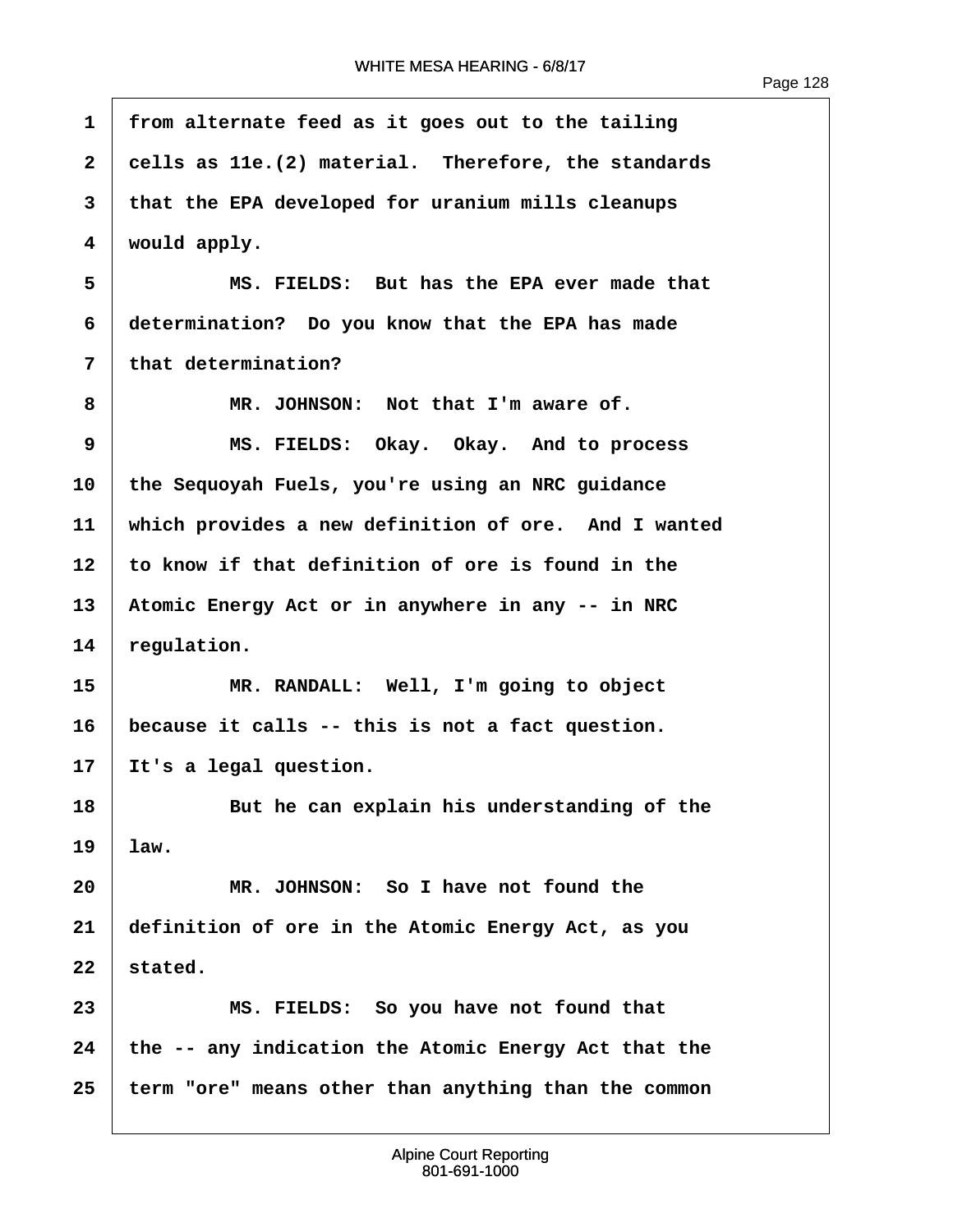$\sqrt{ }$ 

| $\mathbf{1}$            | meaning of the term ore?                              |
|-------------------------|-------------------------------------------------------|
| $\mathbf{2}$            | MR. JOHNSON: There was no definition of ore           |
| 3                       | at all in the Atomic Energy Act.                      |
| $\overline{\mathbf{4}}$ | MS. FIELDS: Is there a definition of water            |
| 5                       | in the Atomic Energy Act?                             |
| 6                       | MR. JOHNSON: No.                                      |
| 7                       | MS. FIELDS: Why do you think there is no              |
| 8                       | definition of ore in the Atomic Energy Act?           |
| 9                       | MR. ZODY: Object. Calls for a legal                   |
| 10                      | conclusion and speculation.                           |
| 11                      | MR. RANDALL: Well, I'm going to have the              |
| 12                      | same objection.                                       |
| 13                      | Let's move on.                                        |
| 14                      | MS. FIELDS: Okay. I am going to skip the              |
| 15                      | next question since, you know, you're -- I will go to |
| 16                      | Section 6.5.                                          |
| 17                      | What is the route that the Sequoyah Fuels             |
| 18                      | waste will take between I-40 in Arizona and State     |
| 19                      | Highway 262 in Utah? It wasn't included in the SER.   |
| 20                      | Also, there was no mention of the fact that the route |
| 21                      | that they would have to go along between I-70 and     |
| 22                      | State Highway 262 would go through the Navajo Nation  |
| 23                      | and the Ute Mountain Ute Nation. I wondered why       |
| 24                      | there was no mention of that.                         |
| 25                      | MR. ROBERTS: The Sequoyah materials will be           |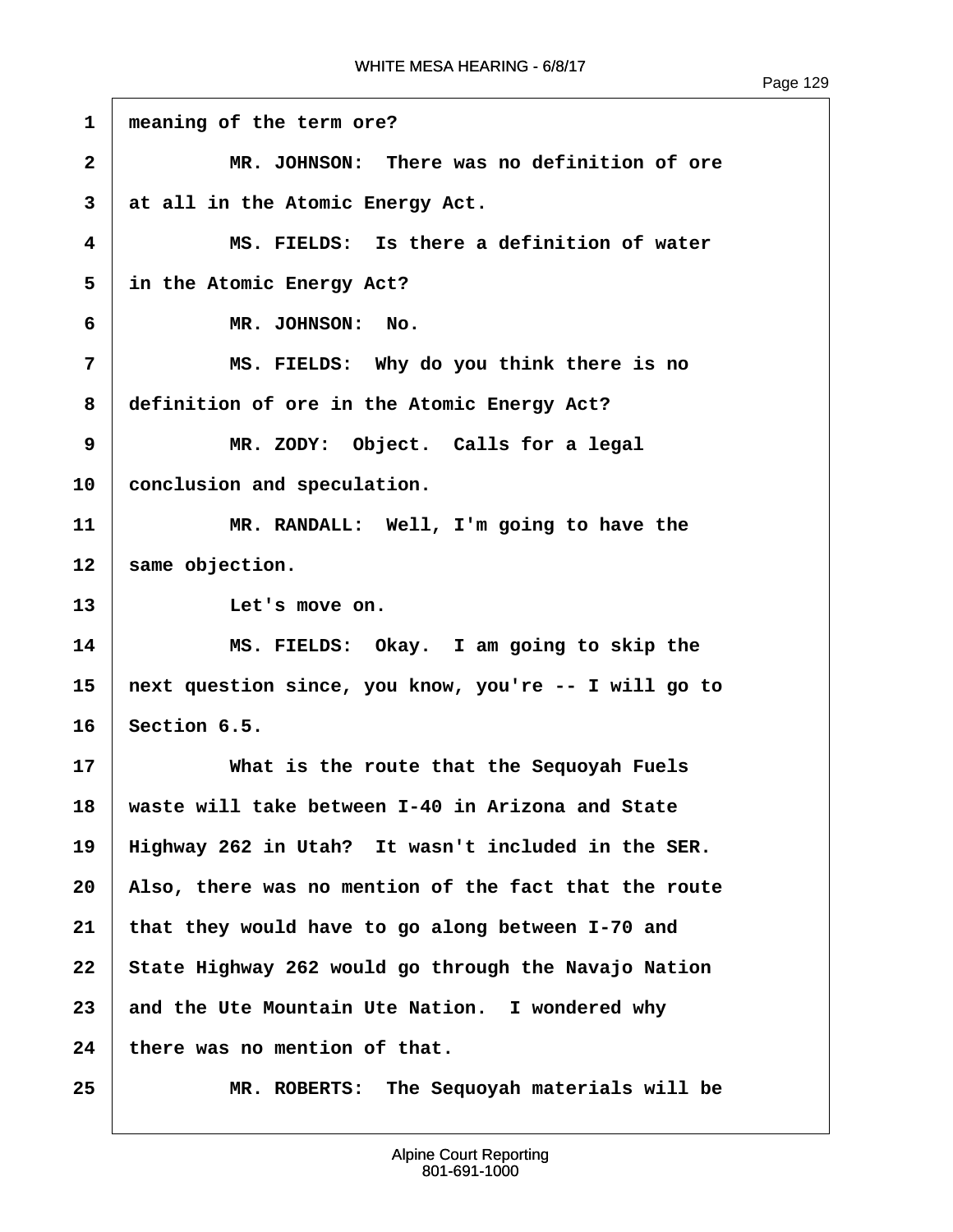| $\mathbf 1$  | transported along I-40, Highway 491, 262, and then   |
|--------------|------------------------------------------------------|
| $\mathbf{2}$ | 191 to the mill. The materials will be transported   |
| 3            | on state and federal highways in accordance with the |
| 4            | Department of Transportation requirements. The same  |
| 5            | precautions will be followed over the entire route.  |
| 6            | MS. FIELDS: Are you making any -- what               |
| 7            | accommodations will be made for the fact that the    |
| 8            | haul route between Gallup and the mill will pass     |
| 9            | through tribal lands? Will the Navajo and Ute        |
| 10           | Mountain tribal governments be notified of the       |
| 11           | transport of those materials through tribal lands?   |
| 12           | MR. ROBERTS: Again, the materials will be            |
| 13           | transported on state and federal highways in         |
| 14           | accordance with all applicable Department of         |
| 15           | Transportation requirements.                         |
| 16           | MS. FIELDS: How many other ore trucks or             |
| 17           | other trucks, like trucks shipping chemicals to the  |
| 18           | mill associated with the operation of the White Mesa |
| 19           | Mill travel on that haul route between Gallup and    |
| 20           | White Mesa? I mean, are there any other trucks       |
| 21           | associated with the mill operation besides this ore  |
| 22           | Oklahoma waste that go on that route?                |
| 23           | MR. FRYDENLUND: Sarah, the transportation            |
| 24           | considerations are dealt with the details in         |
| 25           | Section 4.2 of the license amendment application.    |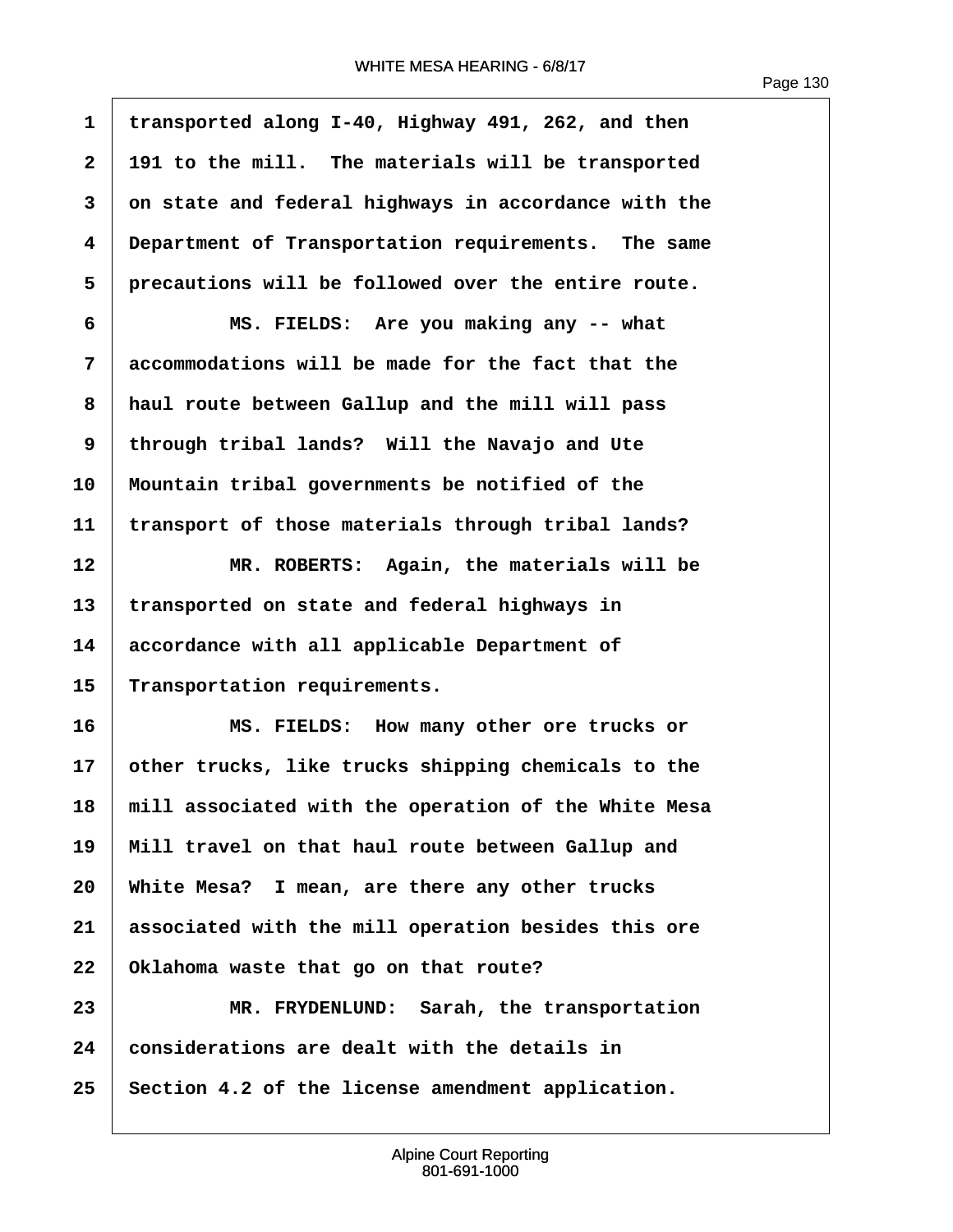1 | And that goes through -- you know, it talks about the **·2· ·number of trucks associated with the mill at full ·3· ·operations being about 68 ore trucks a day for full ·4· ·operations.**

**·5· · · · · · What we're talking about here with the ·6· ·Sequoyah material is approximately 5 trucks a day for ·7· ·a short time period, 22 to 33 weeks.· It's a very** 8 | small percentage of full mill capacity. So the total **·9· ·amount of trucks associated with full capacity on 10· ·those routes is going to be insignificant compared to 11· ·normal trucking.· And there will be an insignificant** 12 mumber of other trucks associated with mill **13· ·operations over and above the Sequoyah trucks on 14· ·those routes.**

**15· · · · · · MS. FIELDS:· I was wondering about the 16· ·number of trucks because in the SER, it states from 17· ·555 to 835 trucks over 22 to 33 weeks.· And that's a 18· ·big gap, a gap of 300 different -- 300 truckloads.** 19 And I'm wondering why the estimate was so broad.

**20· · · · · · MR. FRYDENLUND:· Well, what we found in our 21· ·experience with alternate feed materials is that 22· ·there has been some variability in the ability to 23· ·estimate the quantities.· So we typically assume 24· ·about 50 percent more than maybe the initial amount. 25· ·And that's why you're seeing a range of about**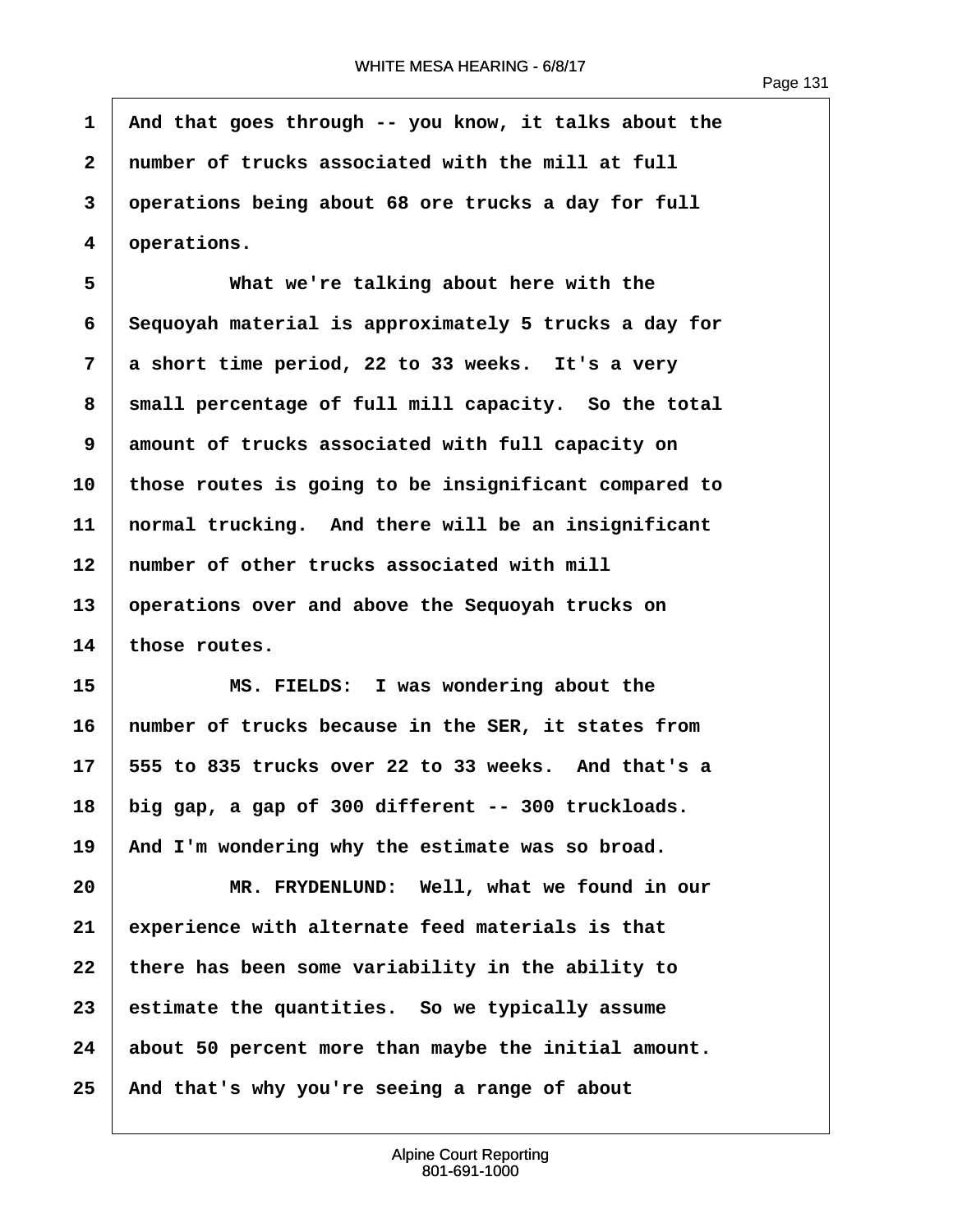**·1· ·50 percent of 500 to about 800. 2** But all of our analysis of impacts to the **·3· ·mill assume a larger number.· So we conservatively ·4· ·assume the larger number for impacts on the mill and ·5· ·any environmental impacts and -- which is a broader ·6· ·range because it's impossible to quantify with ·7· ·precision the exact numbers. ·8· · · · · · MS. FIELDS:· Okay.· Thank you. ·9· · · · · · The next thing goes for the Sequoyah Fuels** 10 SER Table 11, page 28. And I've noticed that in the **11· ·table, the data and information referred to Cell 3** 12 rather than Cell 4A. In looking the table, one would **13· ·assume that any of the waste from the processing of 14· ·the Sequoyah Fuels material would go into Cell 3 when 15· ·it apparently will go into Cell 4A, possibly 4B.** 16 But -- and there's a mention of any future tailings 17 | impoundments. **18· · · · · · So I wondered why the data regarding the 19· ·radiological and non-radiological constituents in 4A 20· ·before and after processing is not used.· All -- all 21· ·the data seems to deal with Cell 3, which seems to -- 22· ·I don't understand why that's relevant and why data 23· ·from Cell 4A isn't being used.**

**24· · · · · · MR. LUELLEN:· Data from Cell 3 would 25· ·incorporate in the table.· That was data available at**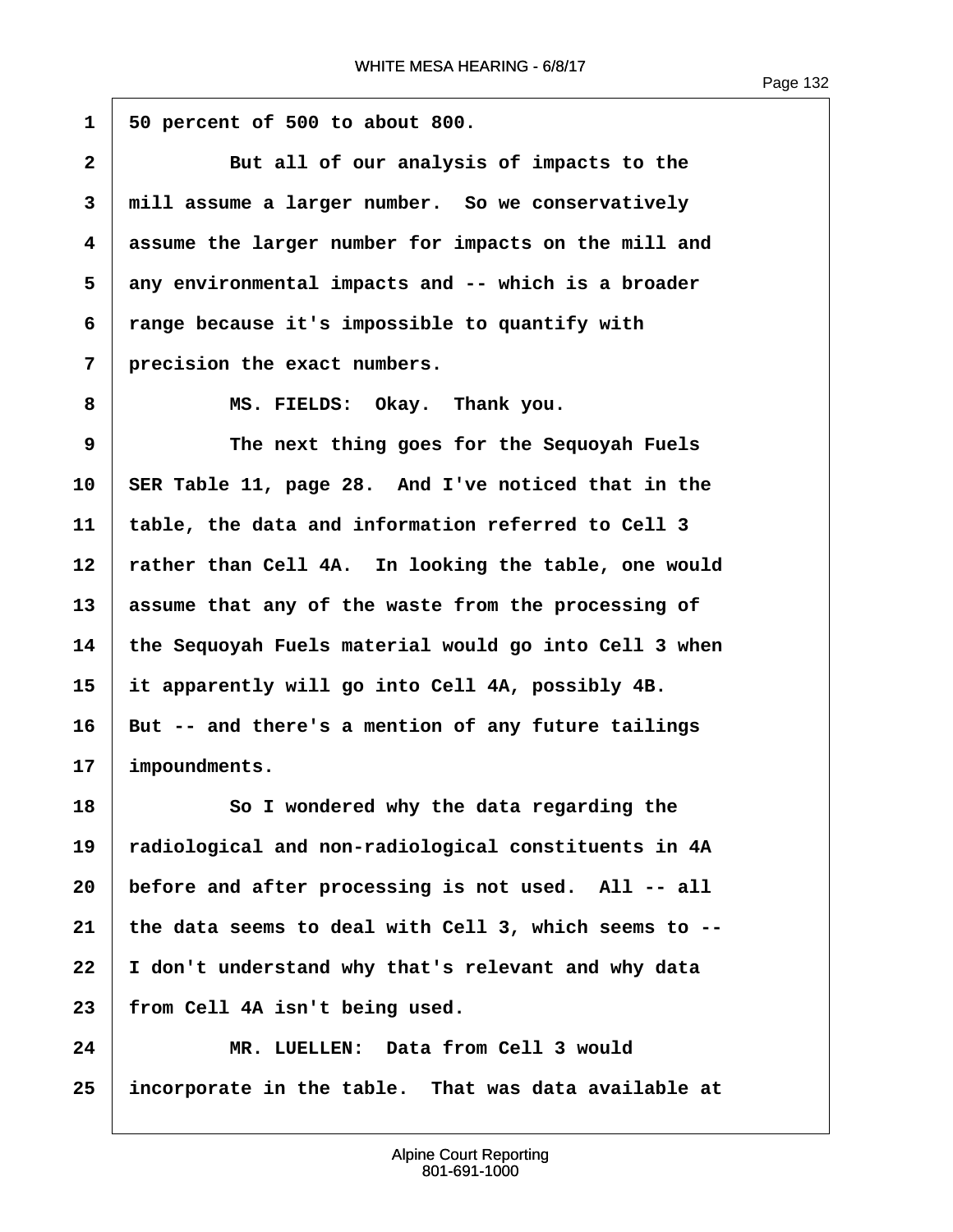$\overline{1}$ 

| $\mathbf{1}$ | the time the SER was prepared, and that was           |
|--------------|-------------------------------------------------------|
| $\mathbf{2}$ | considered a general representative of tailings and   |
| 3            | alternate feel materials disposed within the tailings |
| 4            | impoundments which include Cells 2, 3, and 4A.        |
| 5            | MS. FIELDS: Okay. On Table 3, Footnote 11,            |
| 6            | it refers to Column J, concentration in ores and      |
| 7            | other alternate feed material, and then also refers   |
| 8            | to Maywood, New Jersey, alternate feed material.      |
| 9            | That material was never received at the mill, and now |
| 10           | it's going to be deleted from the license.            |
| 11           | So, again, I wondered why the constituents            |
| 12           | of the Maywood waste are relevant to the proposed     |
| 13           | license amendment.                                    |
| 14           | MR. LUELLEN: The Maywood material is                  |
| 15           | included in the Safety Evaluation Report because it   |
| 16           | is included in the current radioactive materials      |
| 17           | license.                                              |
| 18           | The material was approved as an alternate             |
| 19           | feed for processing at the White Mesa Mill but has    |
| 20           | not been processed at the mill. These materials were  |
| 21           | included in the SER because they show the             |
| 22           | non-radiological and radiological characteristics of  |
| 23           | the materials that have been evaluated and approved   |
| 24           | as alternate feed materials for processing at the     |
| 25           | min.                                                  |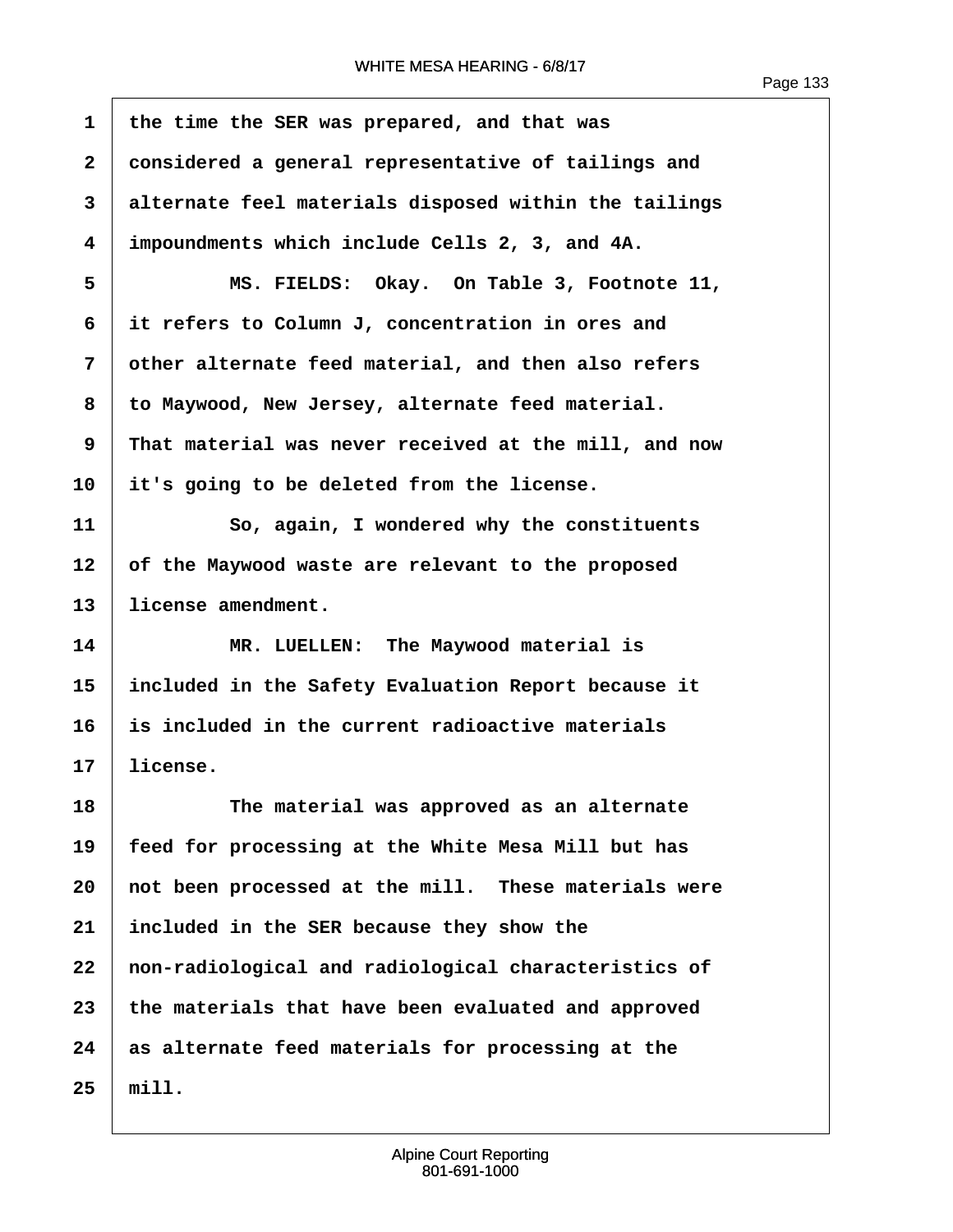| $\mathbf{1}$            | As such, they provide an example of the               |
|-------------------------|-------------------------------------------------------|
| $\overline{\mathbf{2}}$ | non-radiological and radiological characteristics of  |
| 3                       | byproduct materials that are within the envelope of   |
| 4                       | approved materials that might be processed and the    |
| 5                       | residues therefrom disposed in the impoundments       |
| 6                       | without endangering human health or the environment.  |
| 7                       | MS. FIELDS: Was any -- was there any effort           |
| 8                       | to look at the cumulative impacts of all those        |
| 9                       | different materials?                                  |
| 10                      | MR. LUELLEN: This License Amendment Request           |
| 11                      | was reviewed for the materials on a specific case     |
| 12                      | basis and for its impacts on the impoundments as --   |
| 13                      | as -- as an episode.                                  |
| 14                      | MS. FIELDS: Yeah, but not looking at any              |
| 15                      | cumulative impacts from all the other alternate feed  |
| 16                      | material that has been or might be disposed of?       |
| 17                      | MR. ZODY: Object to compound question.                |
| 18                      | Calls for speculation.                                |
| 19                      | MS. FIELDS: Well, I just wondered if you              |
| 20                      | looked at -- I guess you haven't looked at any        |
| 21                      | cumulative impacts from all -- all the alternate feed |
| 22                      | material.                                             |
| 23                      | MR. LUELLEN: The analysis looked at the               |
| 24                      | quantities and concentrations of this alternate feed  |
| 25                      | material in relation to the volumes and tonnages and  |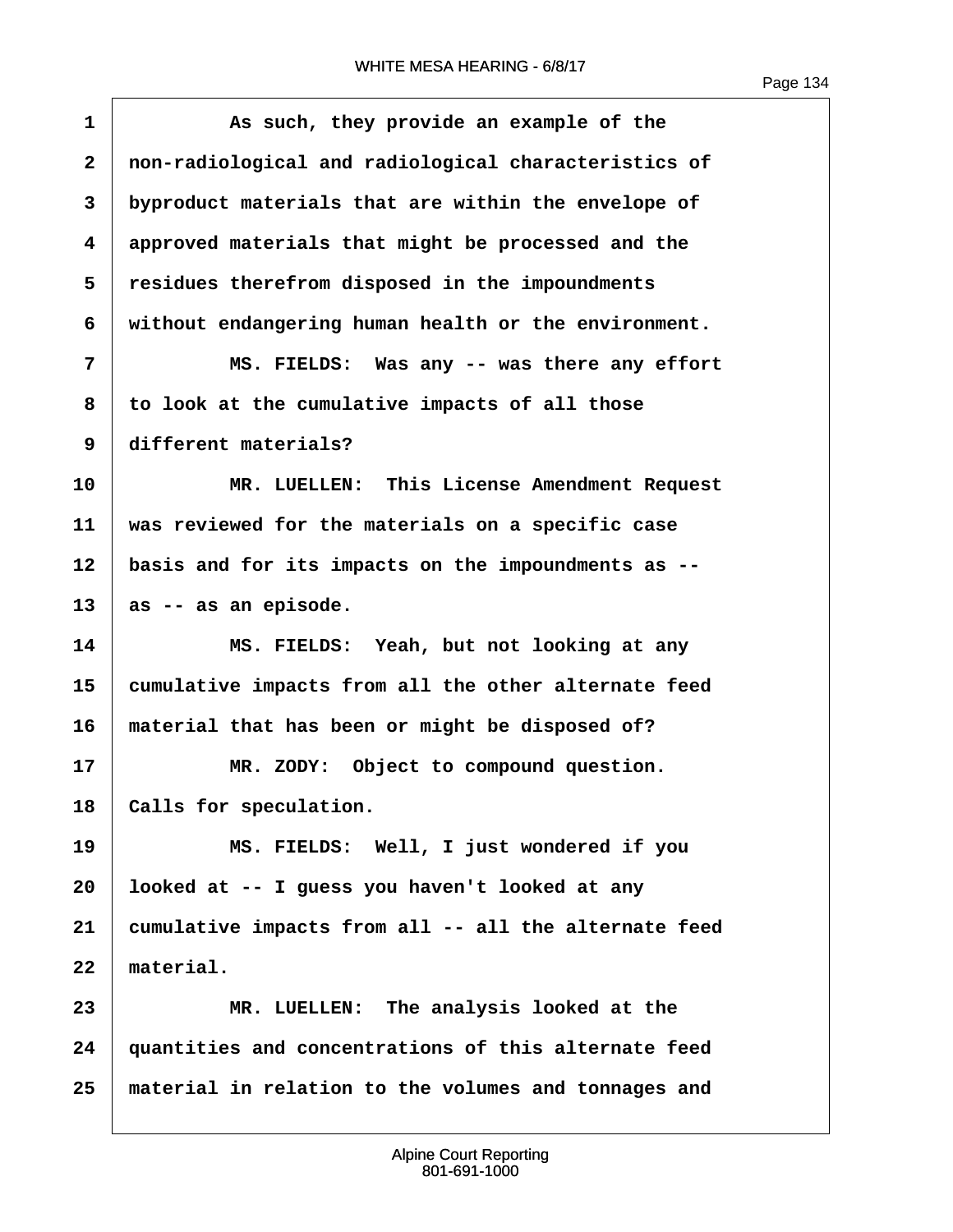**·1· ·concentrations of existing tailings and alternate** 2 feed materials. **·3· · · · · · In that context, they were incorporated into ·4· ·what kind of impact they would have on the ·5· ·concentration overall within the impoundments. ·6· · · · · · MS. FIELDS:· I wonder which waste materials ·7· ·or non-ore materials that have been processed are ·8· ·being used by the Division for comparison in ·9· ·Column J.· And unfortunately, I don't have it right 10· ·up in front of me.· It doesn't -- it mentions some of 11· ·the non-ore materials, but it doesn't list all of**  $12$  them. **13· · · · · · And previously today, the Division indicated 14· ·that they don't keep track of all the shipments of 15· ·the non-ore materials that have come to the mill for 16· ·processing.· So it's hard to know exactly what you're 17· ·talking about when it comes to the amounts of 18· ·materials and their radiological constituents that 19· ·have gone into Cell 3 or would go into Cell 4A. 20· · · · · · MR. ZODY:· That, to me, seems in the nature 21· ·of a comment as opposed to a question. 22· · · · · · MR. RANDALL:· Well, and I object because I** 23 | think it misstates the testimony. **24· · · · · · The testimony was that the Division doesn't 25· ·receive actual shipments of waste, but I think the**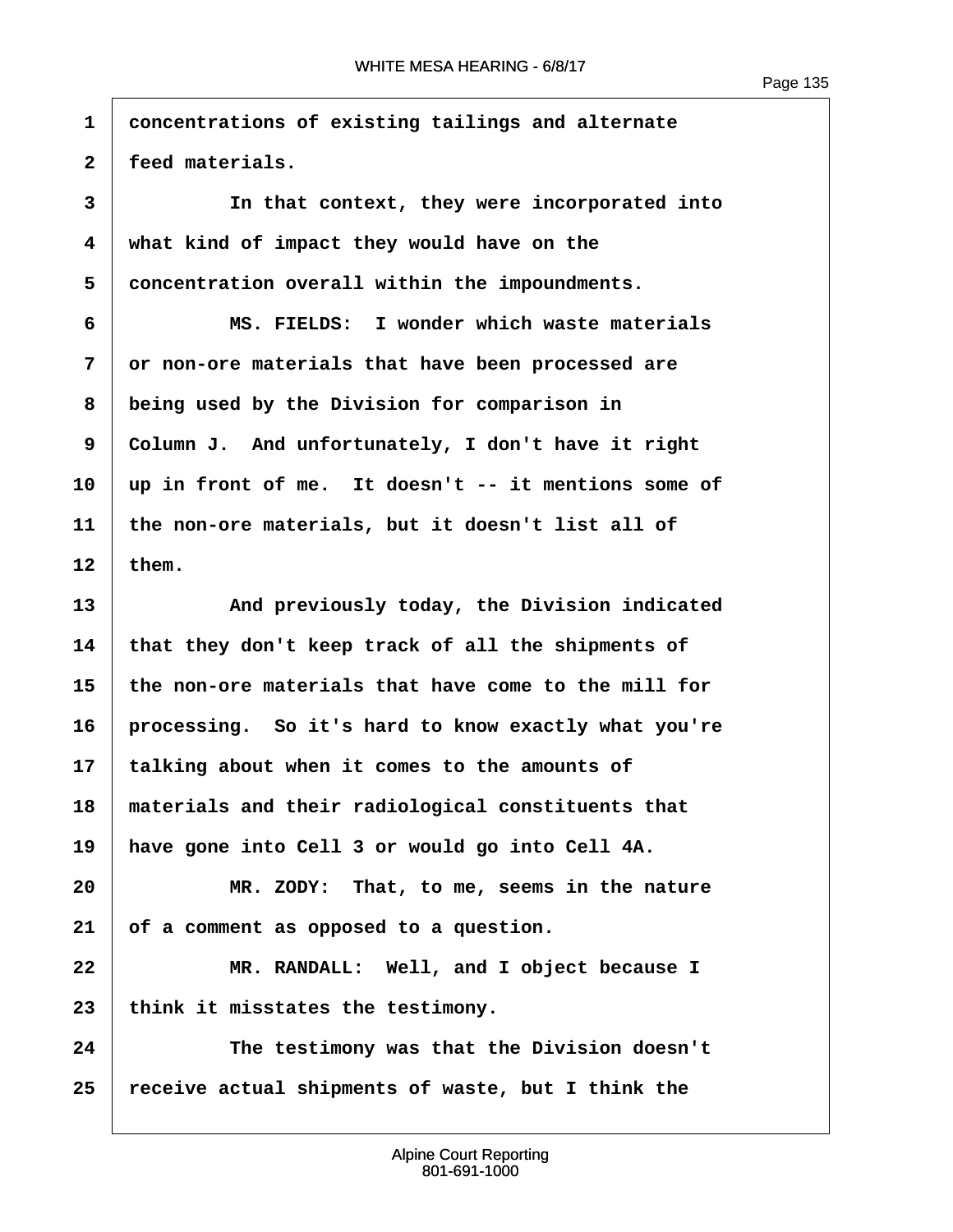**·1· ·quantities of materials that are shipment process are** 2 | known. So I think that misstates the testimony. **·3· · · · · · But -- but if you can comment on -- the ·4· ·question relates to Column J in the SER.· Can we get ·5· ·back to that question, maybe answer it. ·6· · · · · · MS. FIELDS:· I guess the question was, does ·7· ·the data in Column J refer to the concentration of ·8· ·radiological and non-radiological constituents of ·9· ·other ways that have not or will not be received at**  $10$  the mill? **11· · · · · · MR. LUELLEN:· The data in Column J refer to** 12 the total concentrations, and that is in terms of 13 Tanges of previous alternate feed materials that have **14· ·been approved or -- and/or processed at the mill.· So 15· ·they're representing general ranges of those** 16 **concentrations. 17· · · · · · For comparative purposes, the SER can be 18· ·clarified.· The footnote can be clarified to indicate 19· ·which of those considered in Column J that were 20· ·approved and which were not processed and those which** 21 **were approved and processed for clarity.** That can be  $22 \mid$  done. **23· · · · · · MS. FIELDS:· Were you also looking at 24· ·concentrations of ways that were disposed of in 25· ·Cells 2 -- 2 and 4A?· I think most of the data refers**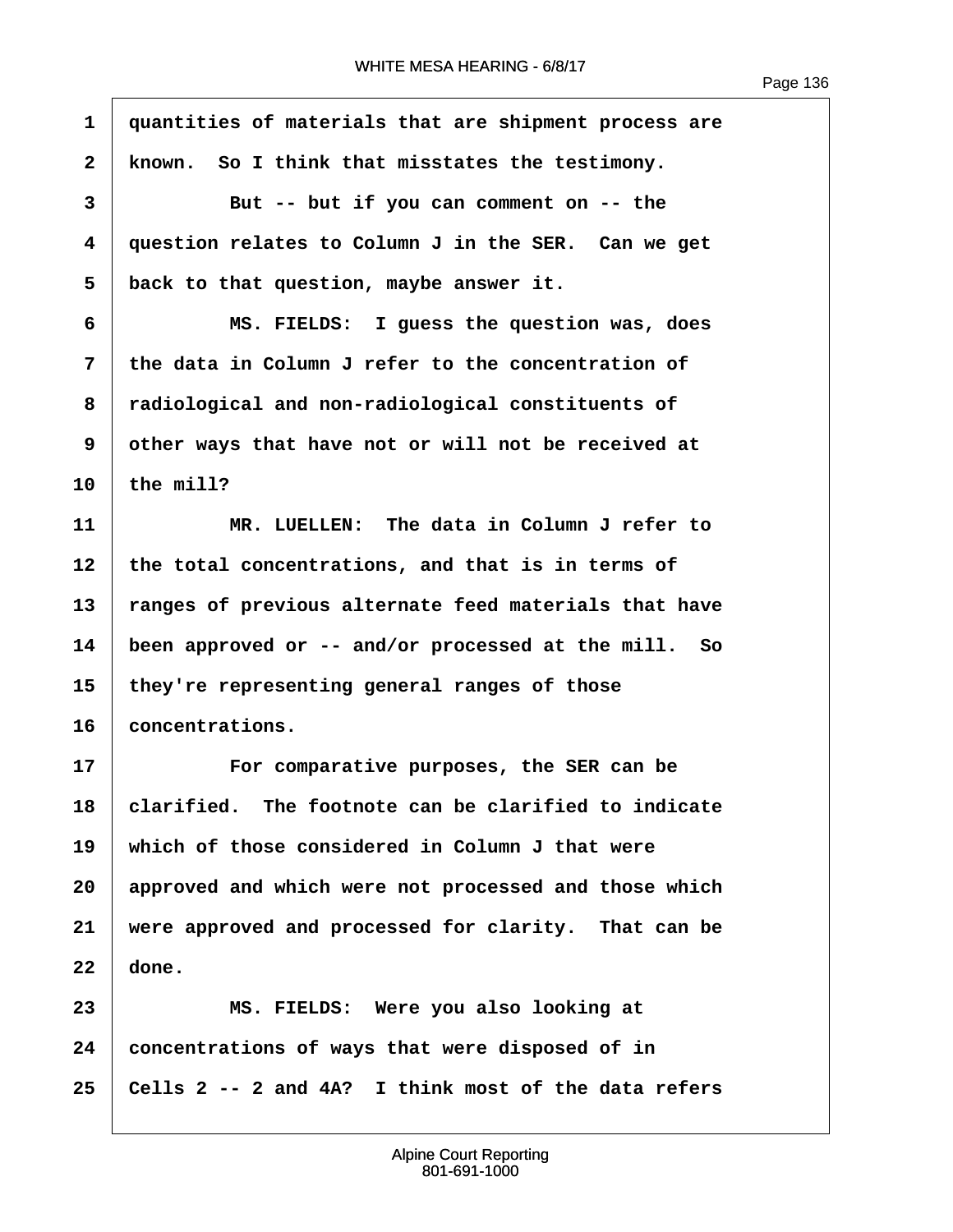$\sqrt{ }$ 

| 1                       | to Cell 3. So are -- or were you looking at           |
|-------------------------|-------------------------------------------------------|
| $\overline{\mathbf{2}}$ | everything that had ever been disposed of in the      |
| 3                       | tailings impoundments that was considered alternate   |
| 4                       | feed?                                                 |
| 5                       | MR. LUELLEN: It was the general                       |
| 6                       | consideration of everything that was either processed |
| 7                       | and disposed or approved. It was all comprehensive.   |
| 8                       | MS. FIELDS: So you were looking at cement             |
| 9                       | and asphalt and boards and things like that?          |
| 10                      | MR. LUELLEN: Well, the bound --                       |
| 11                      | MS. FIELDS: -- is alternate feed material             |
| 12                      | for processing.                                       |
| 13                      | MR. LUELLEN: The bounding alternate feeds             |
| 14                      | would be those, Sarah. I think some of them are       |
| 15                      | referred to in the footnotes already that were        |
| 16                      | approved but not processed. In order to get the       |
| 17                      | range, upper and lower concentrations that were       |
| 18                      | previously considered.                                |
| 19                      | MS. FIELDS: Okay. Thank you.                          |
| 20                      | 6.7: Does Division have data on the total             |
| 21                      | amount of each radiological and non-radiological      |
| 22                      | constituent that has been disposed of from the        |
| 23                      | processing of waste or what you call alternate feed   |
| 24                      | material at the mill?                                 |
| 25                      | MR. GOBLE: So the mill doesn't process                |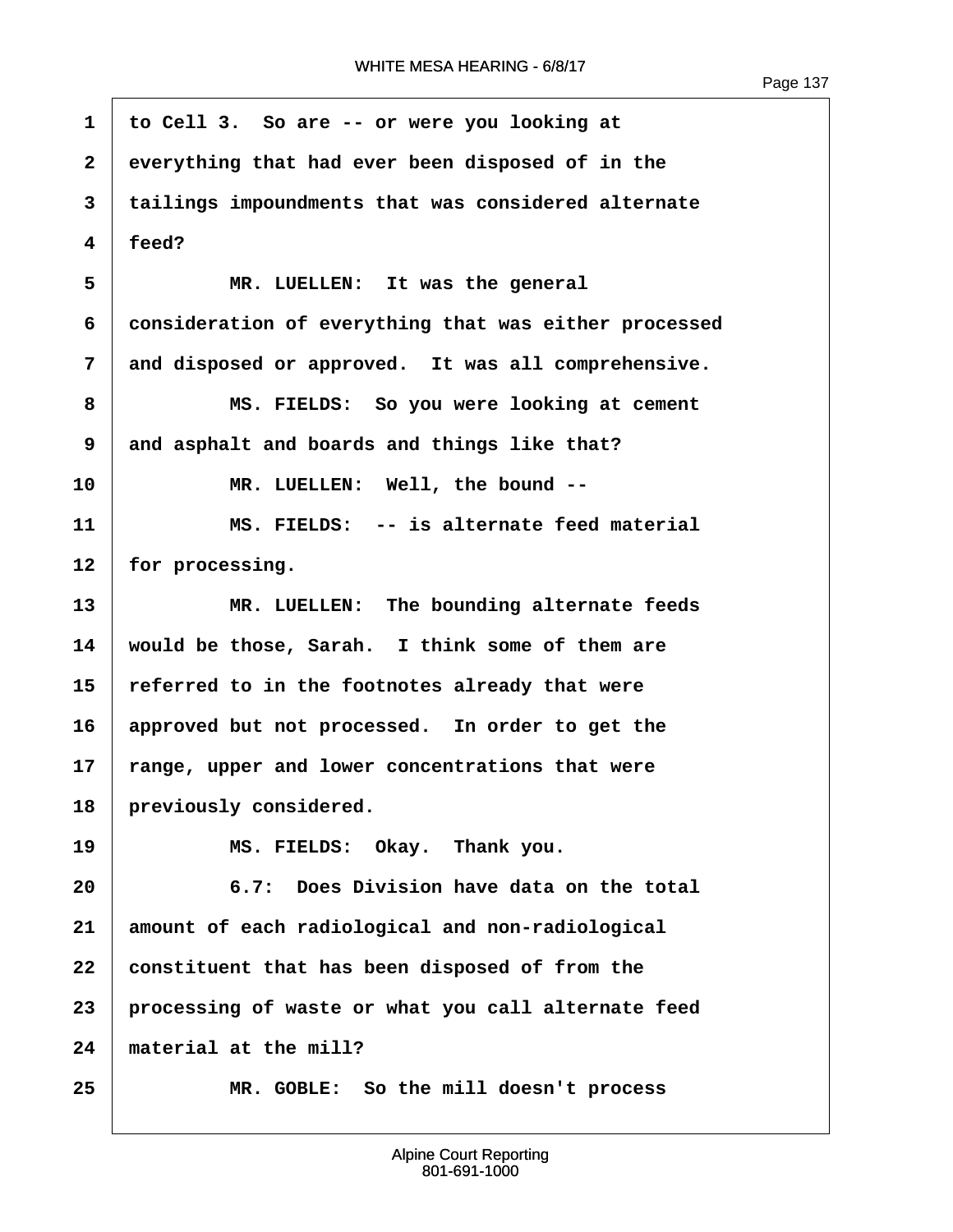$\sqrt{ }$ 

| $\mathbf{1}$            | waste. They process alternate feed material.        |
|-------------------------|-----------------------------------------------------|
| $\overline{\mathbf{2}}$ | MS. FIELDS: But they are waste. They're             |
| 3                       | waste from the processing of -- of other -- other   |
| 4                       | materials. They are -- there are wastes. They're    |
| 5                       | defined as waste. They -- they don't become ore     |
| 6                       | until after they've been processed. So I call them  |
| 7                       | waste. It's a matter of semantics, I guess.         |
| 8                       | MR. GOBLE: So do you want me to answer your         |
| 9                       | question?                                           |
| 10                      | MS. FIELDS: I want to know if you have data         |
| 11                      | on the total amount of each radiological and        |
| 12                      | non-radiological constituent that has been disposed |
| 13                      | of in the processing of alternate feed material at  |
| 14                      | the mill.                                           |
| 15                      | MR. GOBLE: The answer is no, nor is the --          |
| 16                      | nor is the licensee required to provide that        |
| 17                      | information.                                        |
| 18                      | What we do have is on an annual basis, the          |
| 19                      | tailings solution is actually sampled for 38        |
| 20                      | constituents. That information is submitted to an   |
| 21                      | annual wastewater sampling report.                  |
| 22                      | MS. FIELDS: Do you include radium in that           |
| 23                      | sample on an annual basis?                          |
| 24                      | MR. GOBLE: No. What's actually sampled is           |
| 25                      | the same thing which is the same constituents which |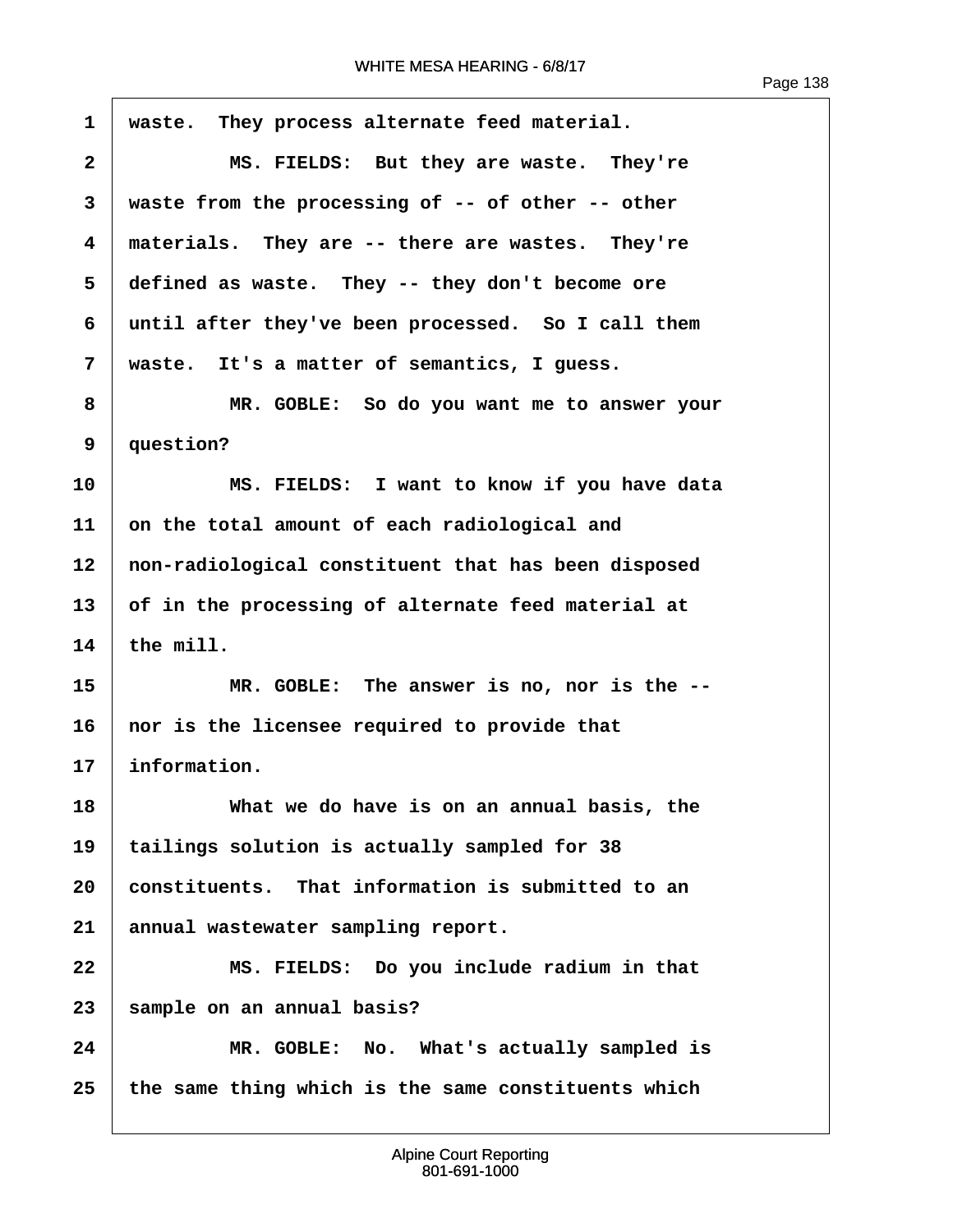Page 139

**·1· ·are required to be sampled in the -- one of the ·2· ·compliance wells.· It's the same 38 constituents. ·3· ·Radium is not one of them. ·4· · · · · · MS. FIELDS:· Okay.· The SER draws ·5· ·conclusions regarding the acceptability of the ·6· ·Sequoyah waste for processing or the Sequoyah ·7· ·alternate feed, but it is for processing based on the ·8· ·assumption that this 11e.(2) byproduct material ·9· ·contains similar or greater -- or that waste, other 10· ·materials containing similar or greater levels of 11· ·radiological or non-radiological constituents have** 12 | been placed -- already been placed in the tailings. 13 **13** And I believe you've already asked --**14· ·answered this question of whether Division has looked 15· ·at the cumulative impacts of the disposal of these** 16 **constituents from alternate feed material in the** 17 | impoundments. **18· · · · · · MR. GOBLE:· Yeah, Jon answered that** 19 | question. **20· · · · · · MS. FIELDS:· Okay.· What information does 21· ·the Division have regarding the environmental impacts** 22 of the processing and disposal of alternate feed that **23· ·have been accepted at the mill? 24· · · · · · MR. GOBLE:· So as Jon said, we don't have 25· ·the cumulative radiological and non-radiological**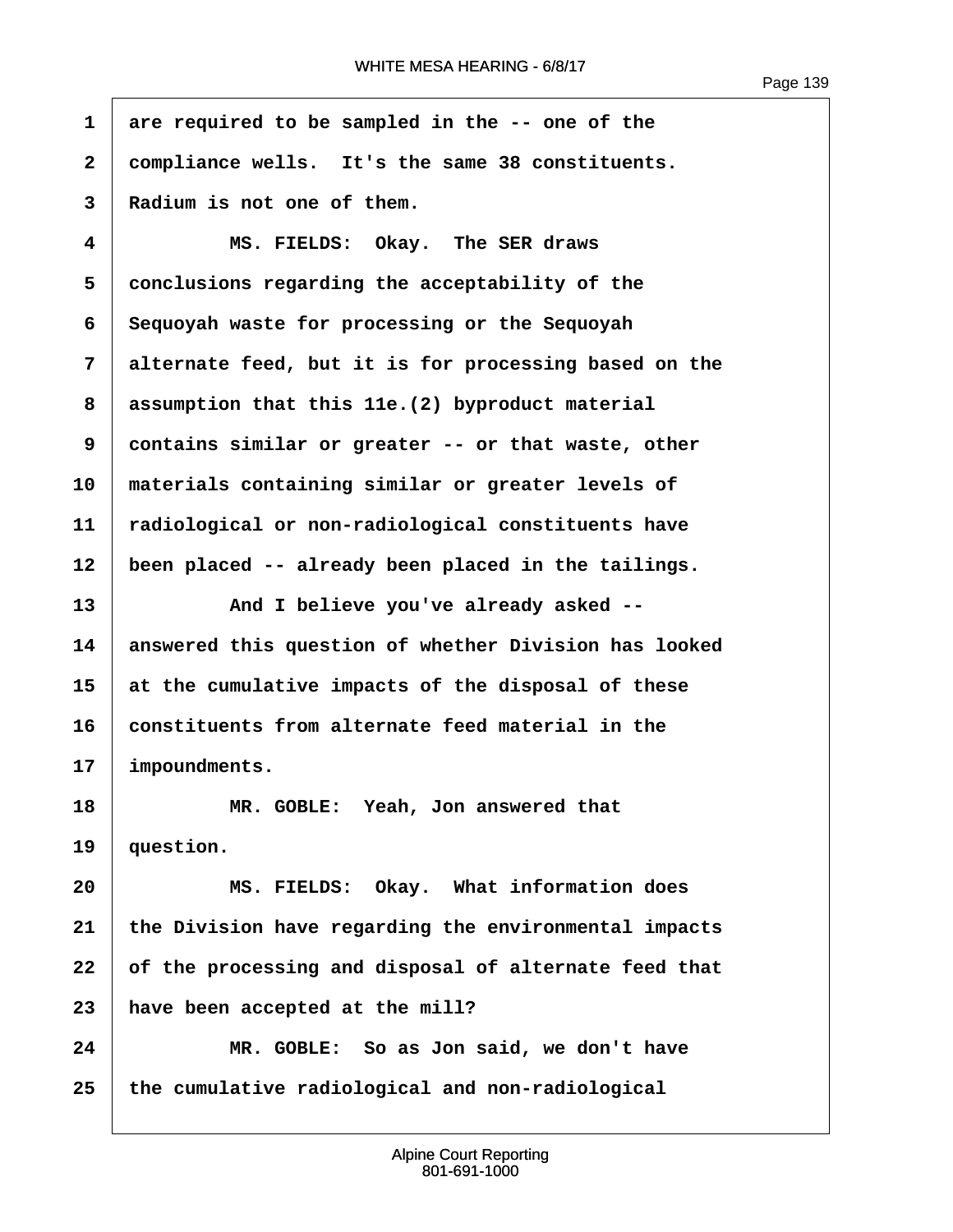| $\mathbf{1}$   | constituents of what's been received. As -- what we  |
|----------------|------------------------------------------------------|
| $\mathbf{2}$   | do, actually, for an environmental analysis for the  |
| 3              | site is we review the wastewater reports that come   |
| 4              | in.                                                  |
| 5              | You also want to know -- well, did you ask           |
| 6              | your second question, Please refer to dates. You     |
| $\overline{7}$ | haven't asked that yet.                              |
| 8              | So we basically, like I said, the -- let me          |
| 9              | start over. I apologize.                             |
| 10             | The regulatory standards even though --              |
| 11             | there is regulatory standards and those are required |
| 12             | to emit -- sorry, to meet. As long as the standards  |
| 13             | are met, the public should be -- the public -- the   |
| 14             | effects to the public should be minimum.             |
| 15             | And there actually is an environmental               |
| 16             | review each time the Division reviews an             |
| 17             | environmental report.                                |
| 18             | MS. FIELDS: There's an environmental review          |
| 19             | for each of the alternate feed?                      |
| 20             | MR. GOBLE: Not for each alternate feed.              |
| 21             | When the wastewater sampling report comes in, it's   |
| 22             | reviewed, and the Division does, then, a review of   |
| 23             | that.                                                |
| 24             | MS. FIELDS: Okay. So you -- thank you.               |
| 25             | MR. GOBLE: Yeah. Sorry if I was a little             |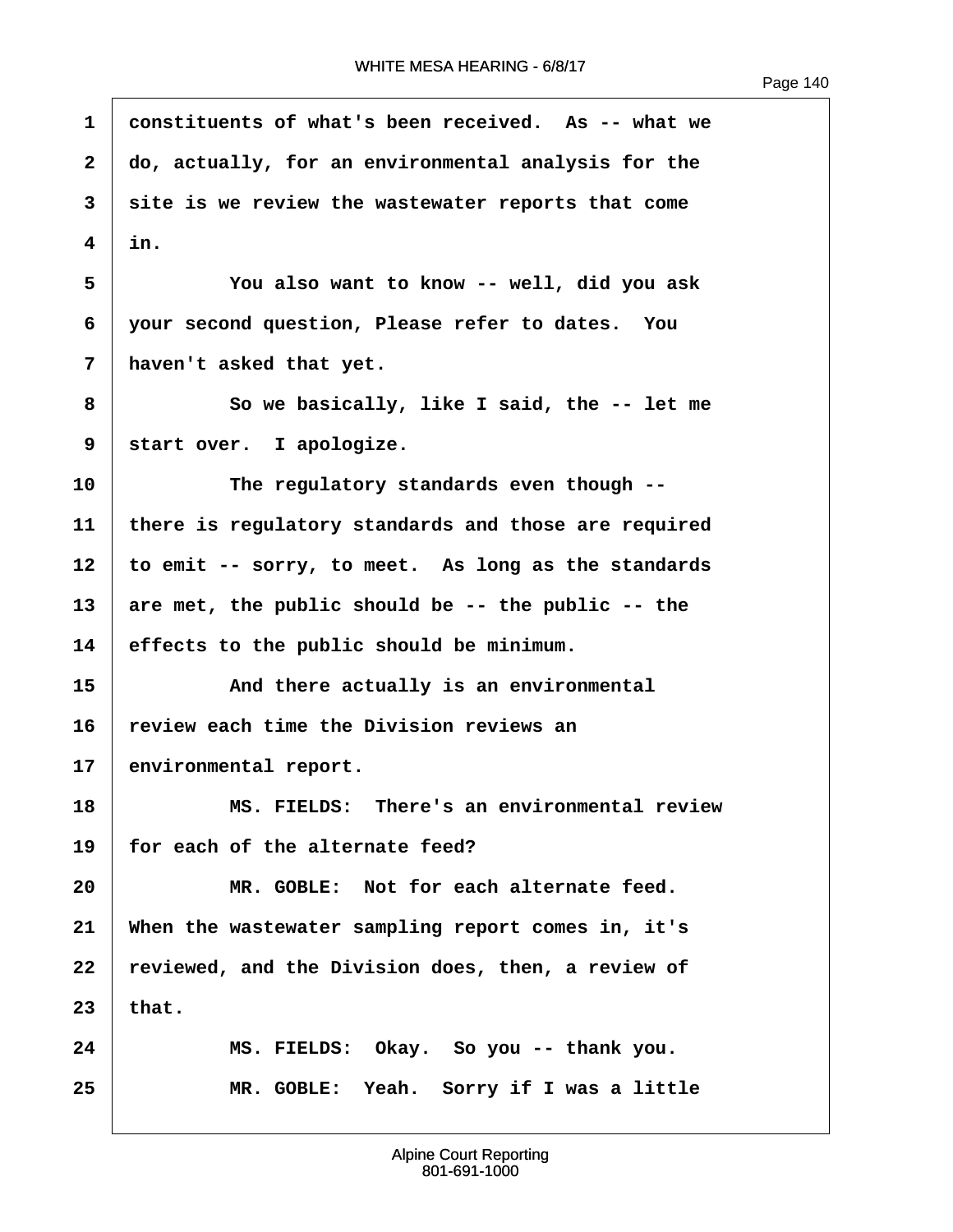1 | blurry. I apologize, Sarah. 2 | MS. FIELDS: It's getting late. Okay. 3 MR. GOBLE: It's getting late. **·4· · · · · · MS. FIELDS:· Does the Division -- this is ·5· ·6.8:· Does the Division have data on the total amount ·6· ·of materials disposed of and the total amount of ·7· ·constituents from these other sources?· These are the ·8· ·other sources of alternate feed material.· I mean, do ·9· ·you have an overall picture of the total amounts of 10· ·materials disposed of and the total amount of 11· ·constituents from these sources? 12· · · · · · MR. GOBLE:· We have the total amount of 13· ·volume that's been disposed of at the tailings cells. 14· ·I don't have a constituent by constituent, no. 15· · · · · · MS. FIELDS:· Okay.· I'll go on to 6.9. 16· · · · · · In the SER, it talked about the alternative** 17 and for -- for dealing with the ore material. **18· · · · · · And I wondered why the SER did not consider 19· ·the alternative of direct disposal of the 11e.(2) 20· ·byproduct material at the Clive Disposal Facility, 21· ·which has an 11e.(2) byproduct material disposal** 22 **cell, or why the SER did not consider the alternate 23· ·of direct disposal, which is allowed at the White 24· ·Mesa Mill because the material is 11e.(2) byproduct 25· ·material just as ISL waste is 11e.(2) byproduct**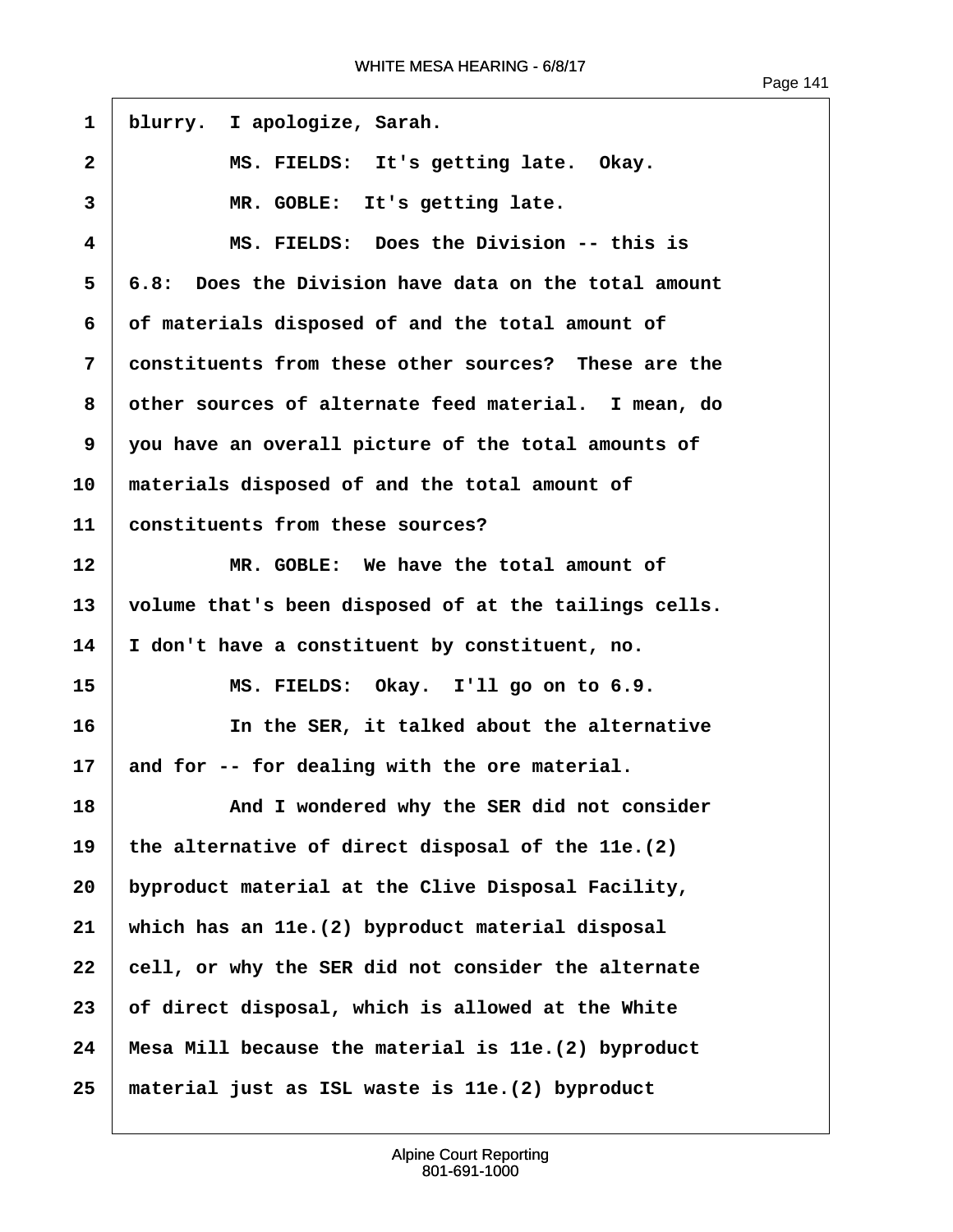1 material. **·2· · · · · · MR. GOBLE:· So there is no requirement for ·3· ·the Division to consider alternatives of direct ·4· ·disposal for the material.· That decision you -- that ·5· ·decision actually lies with Sequoyah Fuels and what ·6· ·they want to do with their material. ·7· · · · · · What was presented to us was a request to** 8 receive it for alternate feed from Energy Fuels. **·9· ·That's a question for Sequoyah Fuels.** 10 MS. FIELDS: Okay. Thank you. **11· · · · · · And I wondered why the radiological 12· ·constituents -- this is 6.10 -- of the waste -- of 13· ·waste that has not and will not be received at the 14· ·White Mesa Mill relevant to the proposed license** 15 amendment. **16· · · · · · I mean, alternate feed, over time, there 17· ·were a number of license amendments to receive and 18· ·process alternate feed, but much of that feed never** 19 arrived at the mill. Such as Maywood, they're 20 dumping waste material. **21· · · · · · So I wonder why it's really relevant to this** 22 Iicense amendment, why these waste materials that **23· ·have never been processed and never will be processed** 24 are relevant today. **25· · · · · · MR. MERRELL:· The alternate feed material**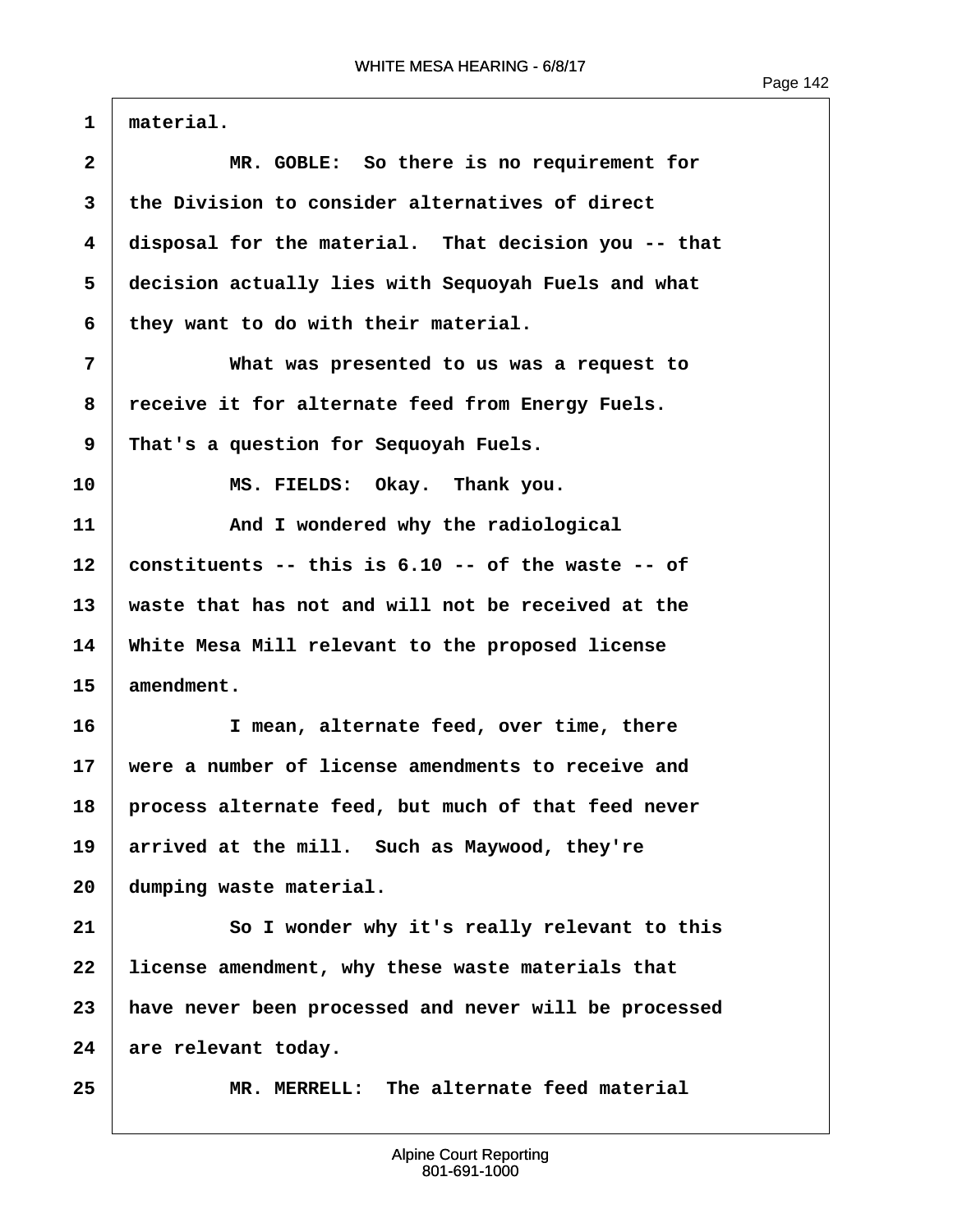Page 143

<span id="page-144-0"></span>**·1· ·from W.R. Grace and from Maywood were included in the ·2· ·SER because they are included in the current license. ·3· ·And as Jon mentioned earlier, those materials, even ·4· ·though they were never received or processed, serve ·5· ·the purpose of showing a radiological profile of ·6· ·materials that would be acceptable were they to be ·7· ·processed.· So they were included for those two ·8· ·reasons. ·9· · · · · · MS. FIELDS:· But is -- is there a cutoff 10· ·point?· Is -- has the State ever made a determination 11· ·that there's some radiological profile that wouldn't** 12 be acceptable for alternate feed? Is there any 13 cutoff point? Is there any standard? Is there any 14 Iimit? Is there any ... **15· · · · · · MR. MERRELL:· Some of this we -- we talked 16· ·about earlier.· We do not have regulatory limits for 17· ·specific radionuclide concentrations, but we do have 18· ·a requirement for protecting human health and the** 19 environment. **20· · · · · · So in an indirect way, that requirement 21· ·places limits on the maximum radionuclide 22· ·concentrations that are acceptable.· But to make that 23· ·connection between a radionuclide concentration and 24· ·whether it's protective of human health in the 25· ·environment requires an analysis.· And that analysis**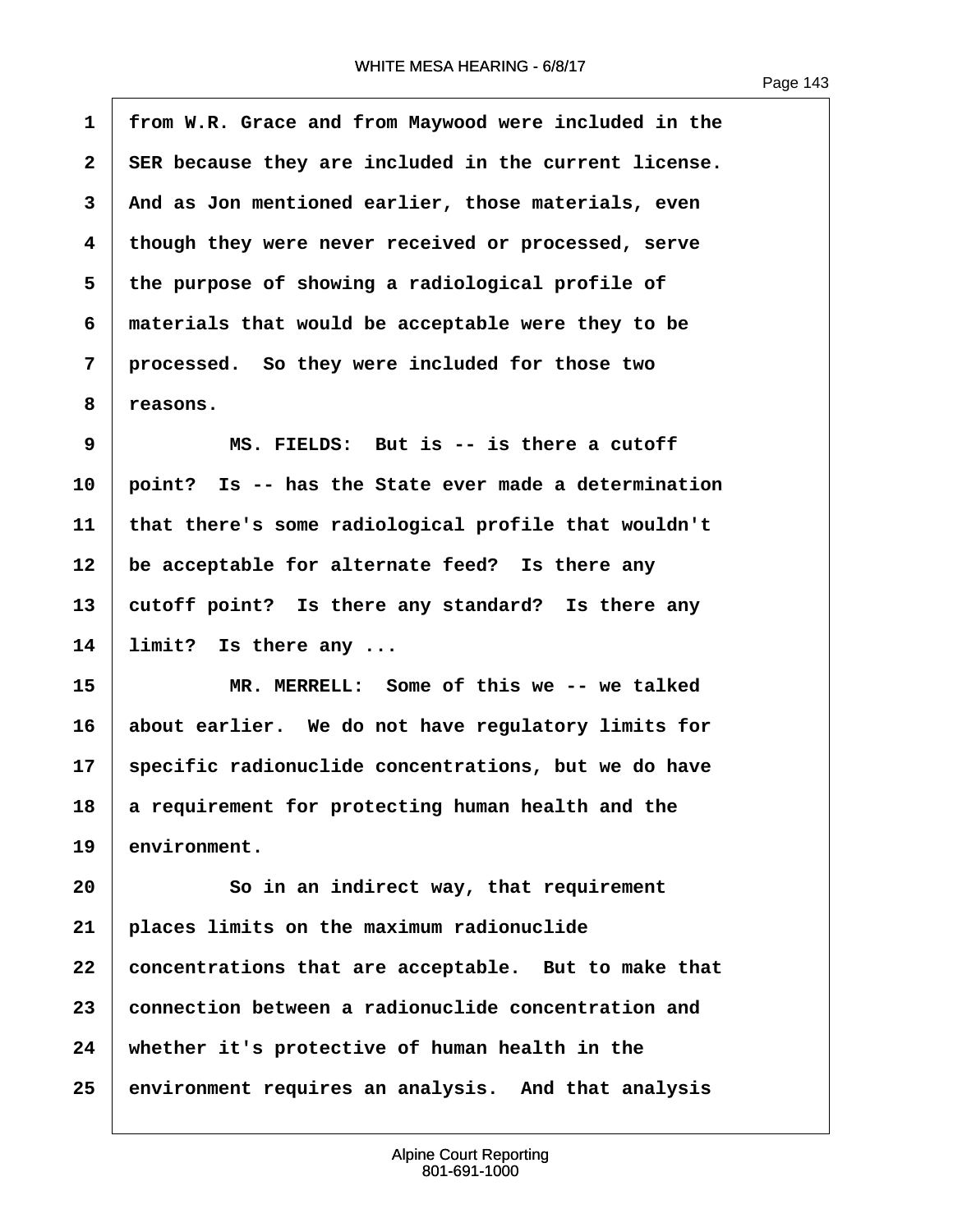ľ

<span id="page-145-0"></span>

| $\mathbf{1}$            | was done by the applicant, reviewed by the Division,  |
|-------------------------|-------------------------------------------------------|
| $\overline{\mathbf{2}}$ | and was found to satisfy all of the applicable        |
| 3                       | regulatory requirements.                              |
| 4                       | MS. FIELDS: I get into a lot of very deep,            |
| 5                       | detailed questions about the radiological analysis    |
| 6                       | which will probably take a lot of time. I think one   |
| 7                       | of the important things is, I wonder whether the      |
| 8                       | Division will require a limit on the time that the    |
| 9                       | Sequoyah Fuels waste can be stored prior to           |
| 10                      | processing. I think there are concerns about the      |
| 11                      | possible breakdown of the sacks, about keeping it in  |
| 12                      | safe storage.                                         |
| 13                      | MR. GOBLE: So this is your question in                |
| 14                      | 6.10.7?                                               |
| 15                      | MS. FIELDS:<br>Yes.                                   |
| 16                      | MR. GOBLE: Okay. So there isn't,                      |
| 17                      | apparently, a requirement that limits the storage     |
| 18                      | time of the alternate feed material. However, the     |
| 19                      | licensee would be required to follow what's specified |
| 20                      | in License Condition 10.8 such as if the Super Sacks  |
| 21                      | are damaged or if they're leaking, then they'll be    |
| 22                      | required, to, you know, put water on that, like I     |
| 23                      | said, causing a water spray to help prevent           |
| 24                      | migration.                                            |
| 25                      | But there's no limit for storage time.                |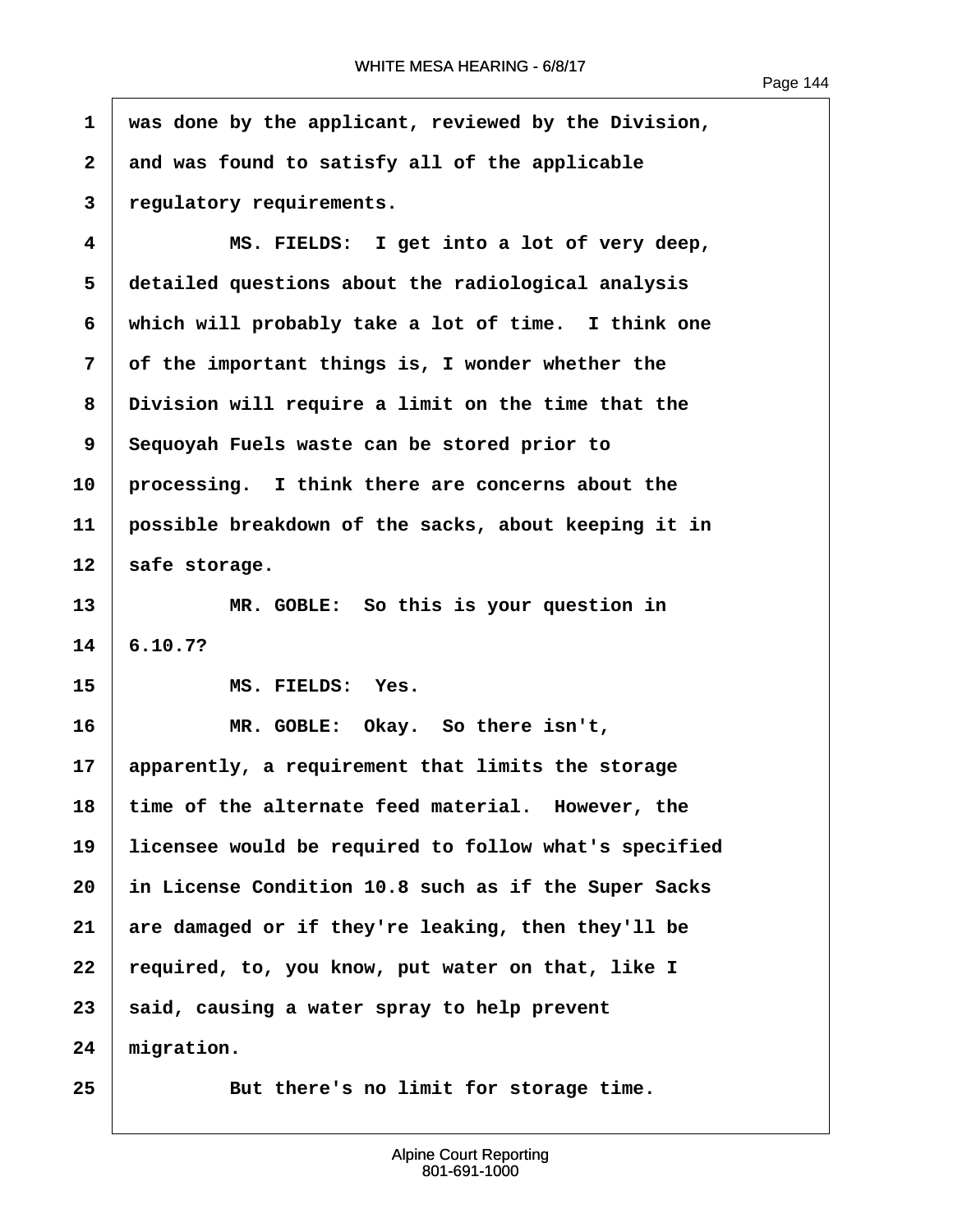<span id="page-146-0"></span>

| $\mathbf{1}$ | MS. FIELDS: I think my questions, and I'll            |
|--------------|-------------------------------------------------------|
| $\mathbf{2}$ | submit them as comments, in my comments, and then you |
| 3            | can give me your responses to comments -- responses   |
| 4            | to my questions that way.                             |
| 5            | MR. GOBLE: All right.                                 |
| 6            | MS. FIELDS: I think that would be a little            |
| 7            | more productive.                                      |
| 8            | But just the final question: The SER                  |
| 9            | describes a number of protective actions that the     |
| 10           | licensee will take during the handling and processing |
| 11           | of the waste, and I wondered how the Division will    |
| 12           | assure that such procedures are followed.             |
| 13           | Will there be specific inspections? Will              |
| 14           | there be special training for the workers?            |
| 15           | MR. JOHNSON: I do inspections for alternate           |
| 16           | feeds.                                                |
| 17           | MS. FIELDS: Do you know if there's going to           |
| 18           | be specific training for the workers?                 |
| 19           | MR. GOBLE: Energy Fuel's?                             |
| 20           | MR. ROBERTS: Yeah. The Sequoyah material              |
| 21           | would be processed under our Radiation Work Permit    |
| 22           | system, and that utilizes an SOP that is specifically |
| 23           | for alternate feed materials that have a higher than  |
| 24           | typical level of thorium.                             |
| 25           | MS. FIELDS: Okay. So you're going to in               |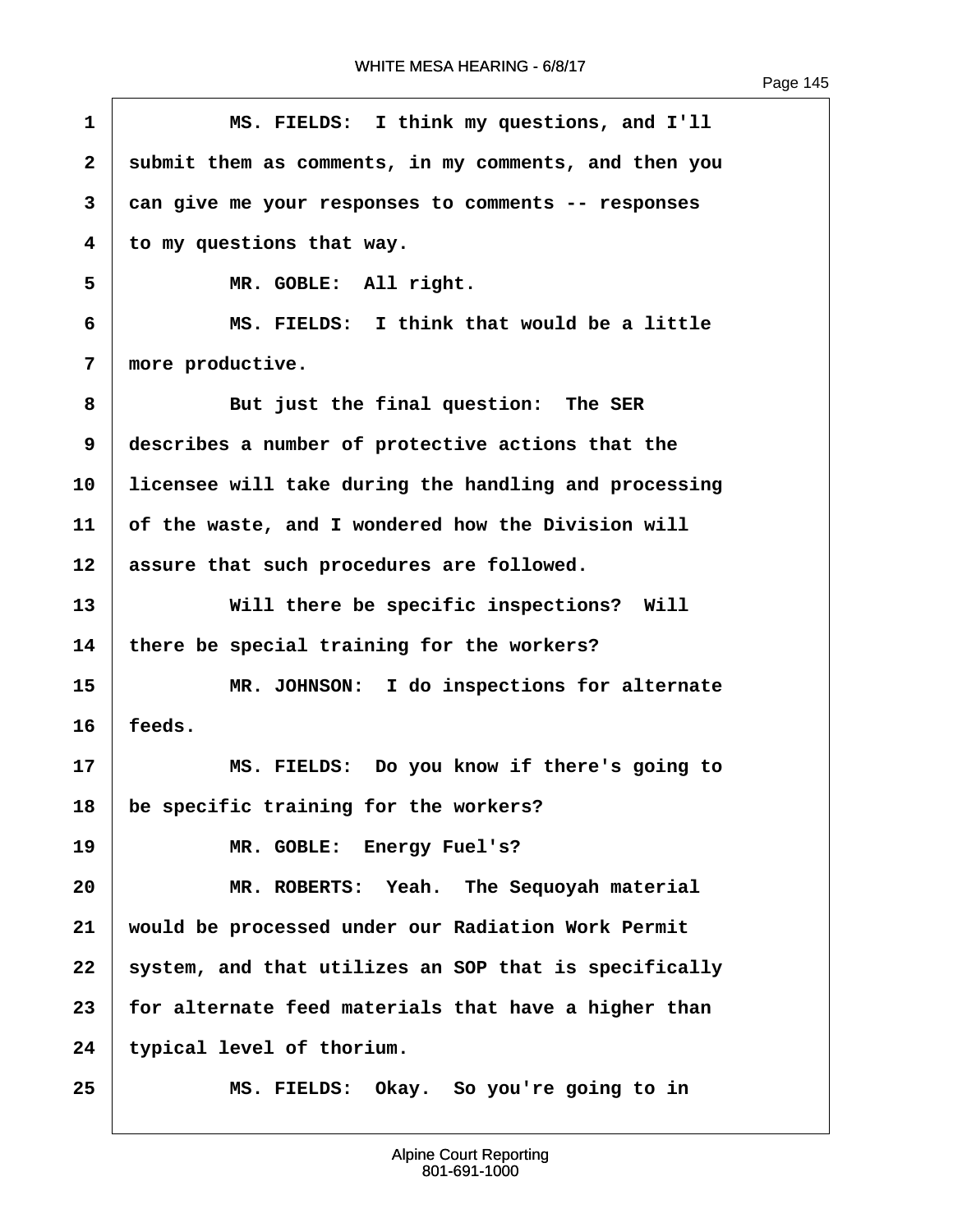```
·1· ·part rely on that SOP for high thorium content
 ·2· ·material --
 ·3· · · · · · MR. ROBERTS:· Yes, ma'am.
 ·4· · · · · · MS. FIELDS:· -- that was developed?
 ·5· · · · · · Okay.· Thank you.· Thank you for your
 ·6· ·patience.
 7 1 12.4 12.4 MR. GOBLE: All right. Thank you, Sarah.
 ·8· · · · · · MR. ANDERSON:· Well, that concludes the
9 | question-and-answer period for the hearing today. We
10 do have additional time. As I mentioned, we had
11· ·scheduled this for four hours from 1 to 5.· The panel
12 | has indicated that they're willing to accept comments
13· ·from the audience since we do have additional time.
14 We finished a little early.
15· · · · · · So if anyone from the audience would like to
16· ·comment, you're invited to come up to the table.
17 Please state your name. The time will be -- oh,
18· ·good.· We have a list of people who want to submit
19· ·comments.
20· · · · · · So we'll start with --
21· · · · · · MR. RANDALL:· Can I just make a motion for
22· ·the Division?· I think we're interested in opening
23 this up for comments.
24· · · · · · We have -- we have a public comment hearing
25 Scheduled for next week, next Thursday, down in
```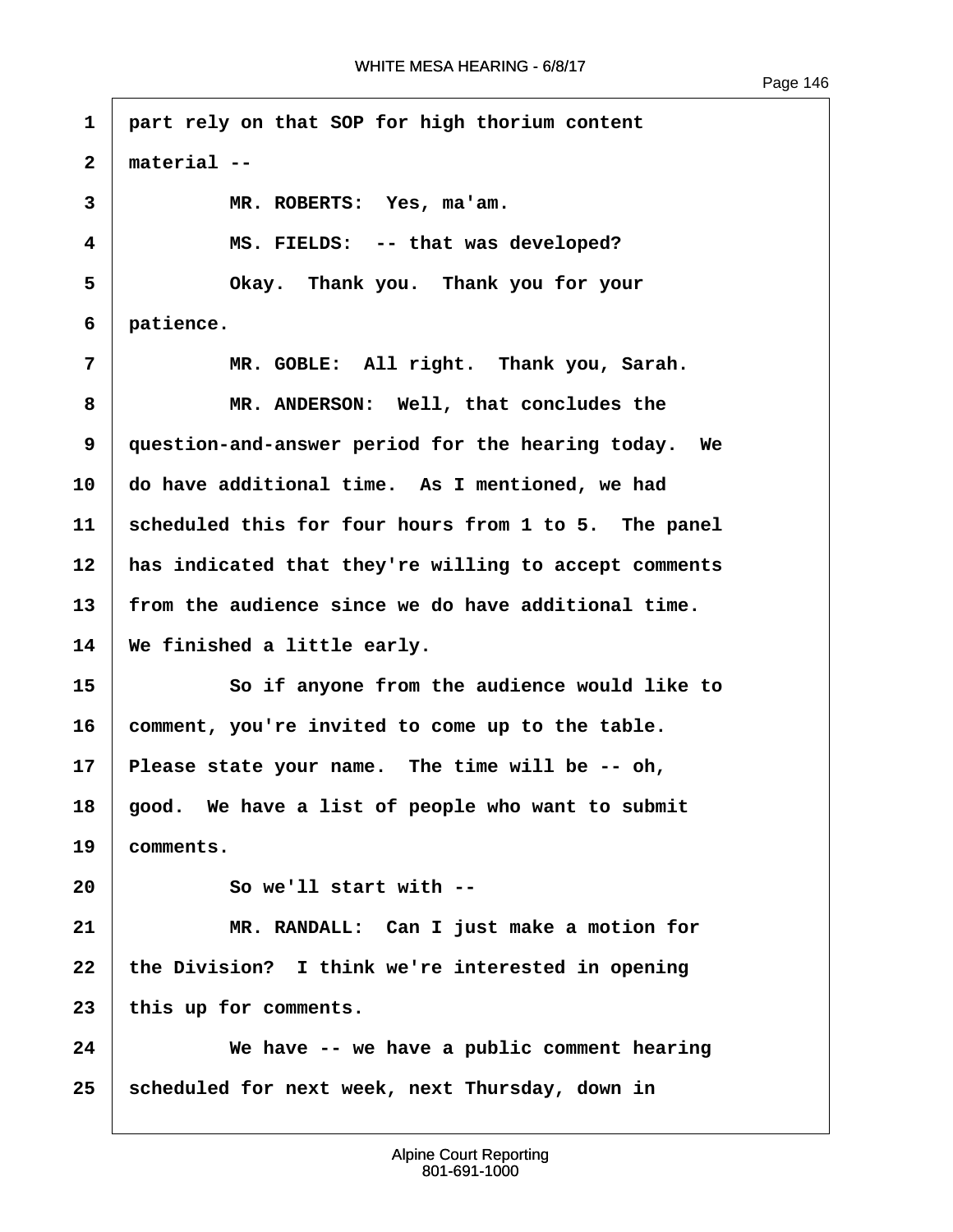<span id="page-148-0"></span>

| 1            | Blanding. So given -- even though there is some time  |
|--------------|-------------------------------------------------------|
| $\mathbf{2}$ | available, it's still limited. And so I think we      |
| 3            | want to preferentially provide an opportunity for     |
| 4            | people who are not going to be able to attend the     |
| 5            | hearing in Blanding. And then if we could put some    |
| 6            | reasonable time -- can we show by hand how many       |
| 7            | people want to provide comments today? Three, four?   |
| 8            | Four or five? So maybe up to five?                    |
| 9            | MR. GOBLE: Let's start with five minutes.             |
| 10           | MR. RANDALL: Five minutes each?                       |
| 11           | MR. ZODY: A point of clarification. This              |
| 12           | is just for public comment.                           |
| 13           | MR. GOBLE: Right.                                     |
| 14           | MR. ZODY: The question-and-answer session             |
| 15           | is over.                                              |
| 16           | MR. GOBLE: Is over.                                   |
| 17           | MR. ZODY: Thank you.                                  |
| 18           | MR. RANDALL: Correct, yeah. Yeah, members             |
| 19           | of the panel will be excused. There's no response to  |
| 20           | the public comments. The record is open for public    |
| 21           | comments.                                             |
| 22           | MR. ANDERSON: So based on the -- the sheet            |
| 23           | that we have made available regarding individuals who |
| 24           | wish to make a comment, first individual that I have  |
| 25           | on this particular record that's been made available  |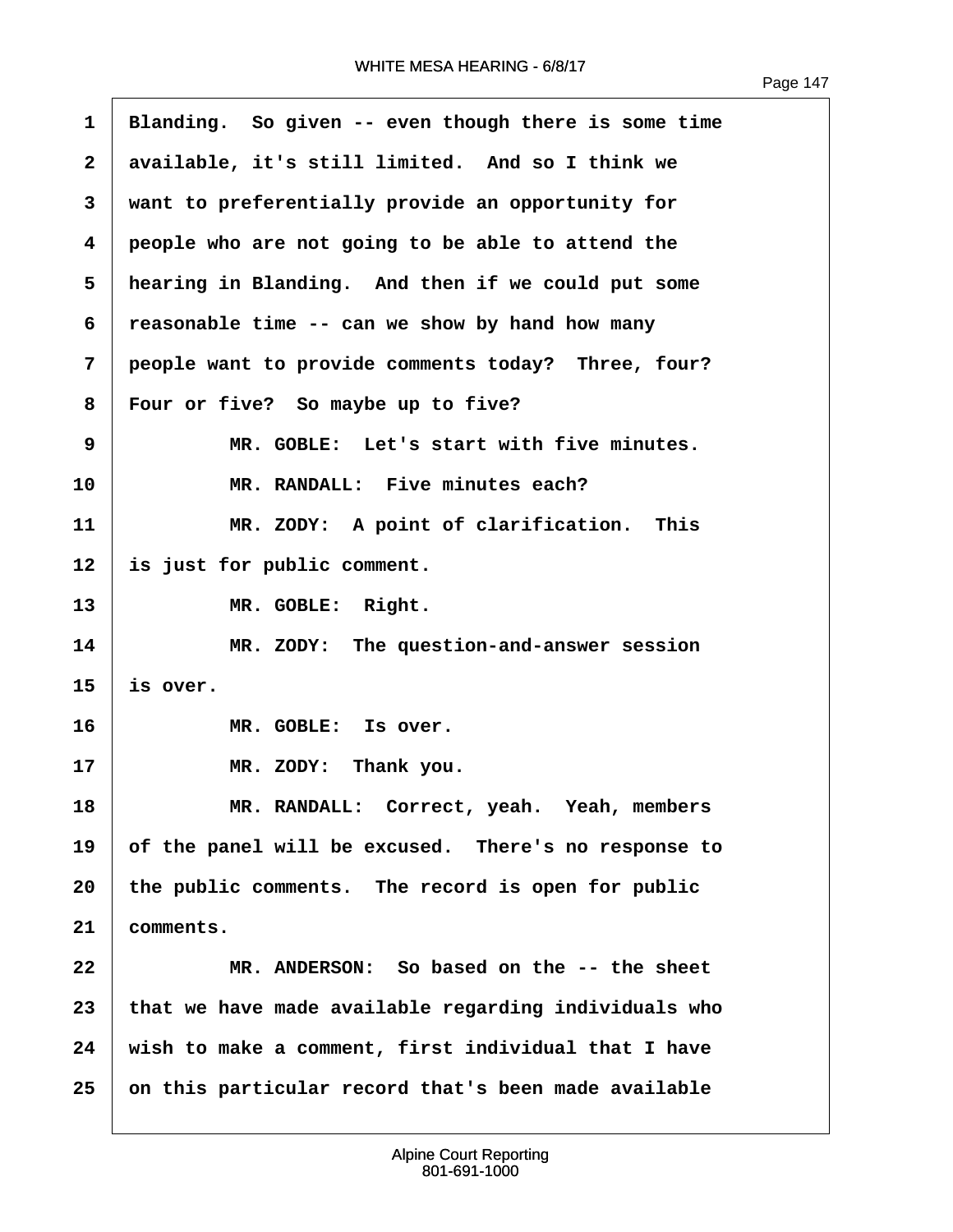| Page 1. | 48 |
|---------|----|
|---------|----|

<span id="page-149-0"></span>1 is Ivan Weber. **·2· · · · · · Is Mr. Weber here? ·3· · · · · · Let's see.· Okay.· We'll just -- those who ·4· ·raised their hands, we'll just call you up. ·5· · · · · · And sir, would you please state your name** 6 **for the reporter and the record. ·7· · · · · · · · · · · · ·\* \* \* \* \* ·8· · · · · · MR. DUTCHIE:· Yes, sir.· My name is Ephraim ·9· ·Dutchie.· I'm a White Mesa resident. 10· · · · · · And my question is, you know, you guys are 11· ·talking about -- there was something that happened at** 12 | the mill. How much time, and what is the safety **13· ·perimeter, you know, to be in a safe zone, so to 14· ·speak?· What is a safe zone to be when there is a -- 15· ·when you guys are -- when there's something going on 16· ·at the mill?· Like a alarm, something happens, you 17· ·know, what's the safe perimeter around the whole** 18 area? Can you guys answer that for me? **19** *I* **MR. ANDERSON: Anyone want to take that one**  $20 \mid$  on? **21· · · · · · MR. RANDALL:· Well, I think this -- I think** 22 | this portion of the hearing is just for public **23· ·comment.· So you make your comment.· We'll take that 24· ·under advisement, and we'll issue a formal written 25· ·response to your question.**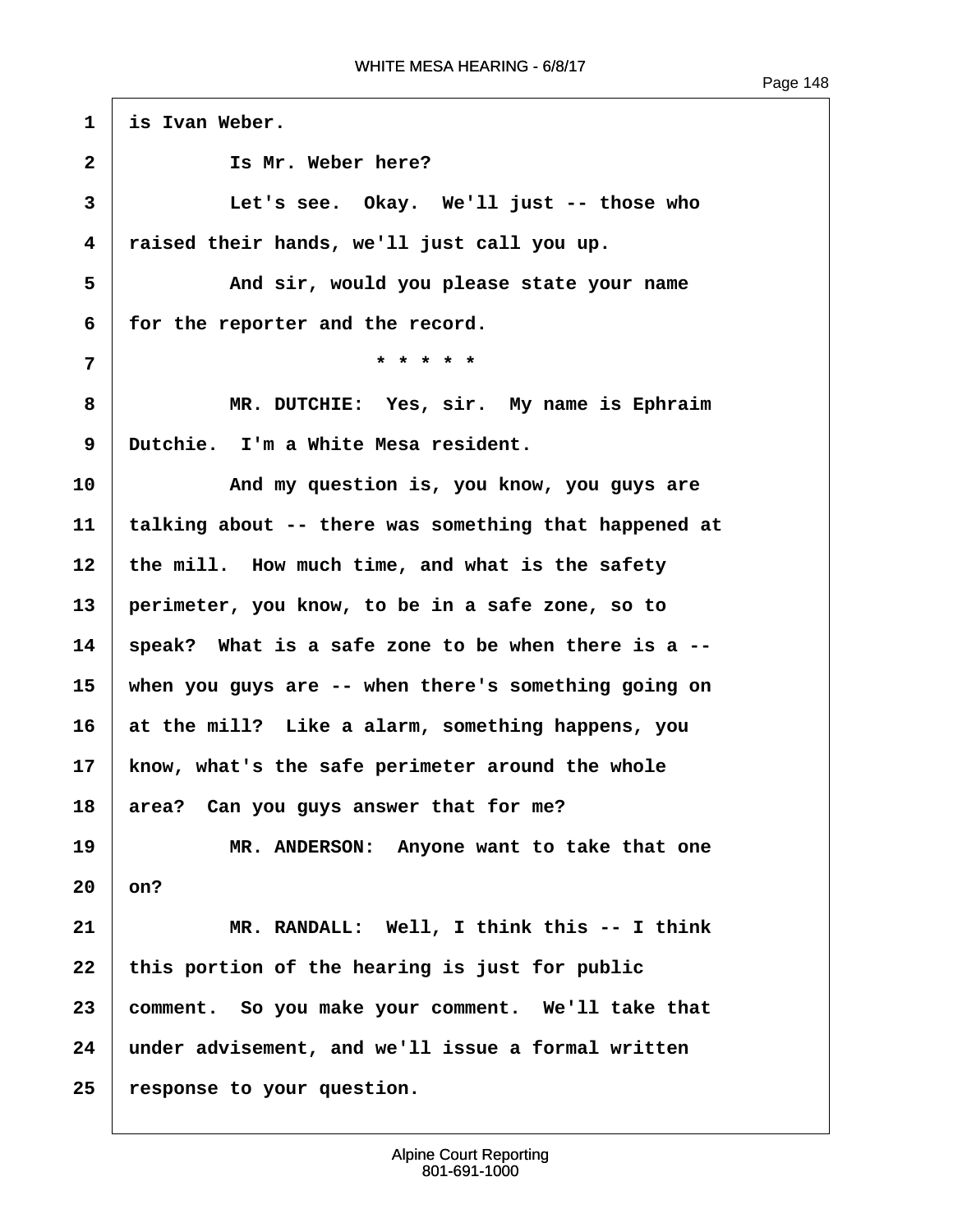$\overline{1}$ 

<span id="page-150-0"></span>

| $\mathbf{1}$ | MR. DUTCHIE: So you can't, you know, answer           |
|--------------|-------------------------------------------------------|
| $\mathbf{2}$ | it off the top of your head? You guys can't just      |
| 3            | answer one little --                                  |
| 4            | MR. GOBLE: It would be basically a                    |
| 5            | case-by-case basis depending on what the incident     |
| 6            | was. So it's hard for me to speculate what would be   |
| 7            | safe zone for anything that happens at the mill.      |
| 8            | What we can do is, like Bret Randall said,            |
| 9            | is this: You know, we will submit a formal response   |
| 10           | to your comment, and we'll take it into consideration |
| 11           | maybe with some different scenarios on what we'll     |
| 12           | need to do for different scenarios. That, I think,    |
| 13           | would be better for actually addressing your concern  |
| 14           | rather than to speculate. Because it depends on what  |
| 15           | the issue is.                                         |
| 16           | MS. GALLOWAY: It does.                                |
| 17           | MR. DUTCHIE: Well, I mean, with any -- with           |
| 18           | any serious situation, you know, I mean, you're       |
| 19           | working with some toxic stuff here, you know. I       |
| 20           | mean, what -- that's what I mean. That's -- the       |
| 21           | perimeter, the safety perimeter around the whole      |
| 22           | area, you know.                                       |
| 23           | Is it within White Mesa range or is it out            |
| 24           | of White Mesa range is what I'm asking?               |
| 25           | MR. GOBLE: Yeah, I -- honestly, I can't               |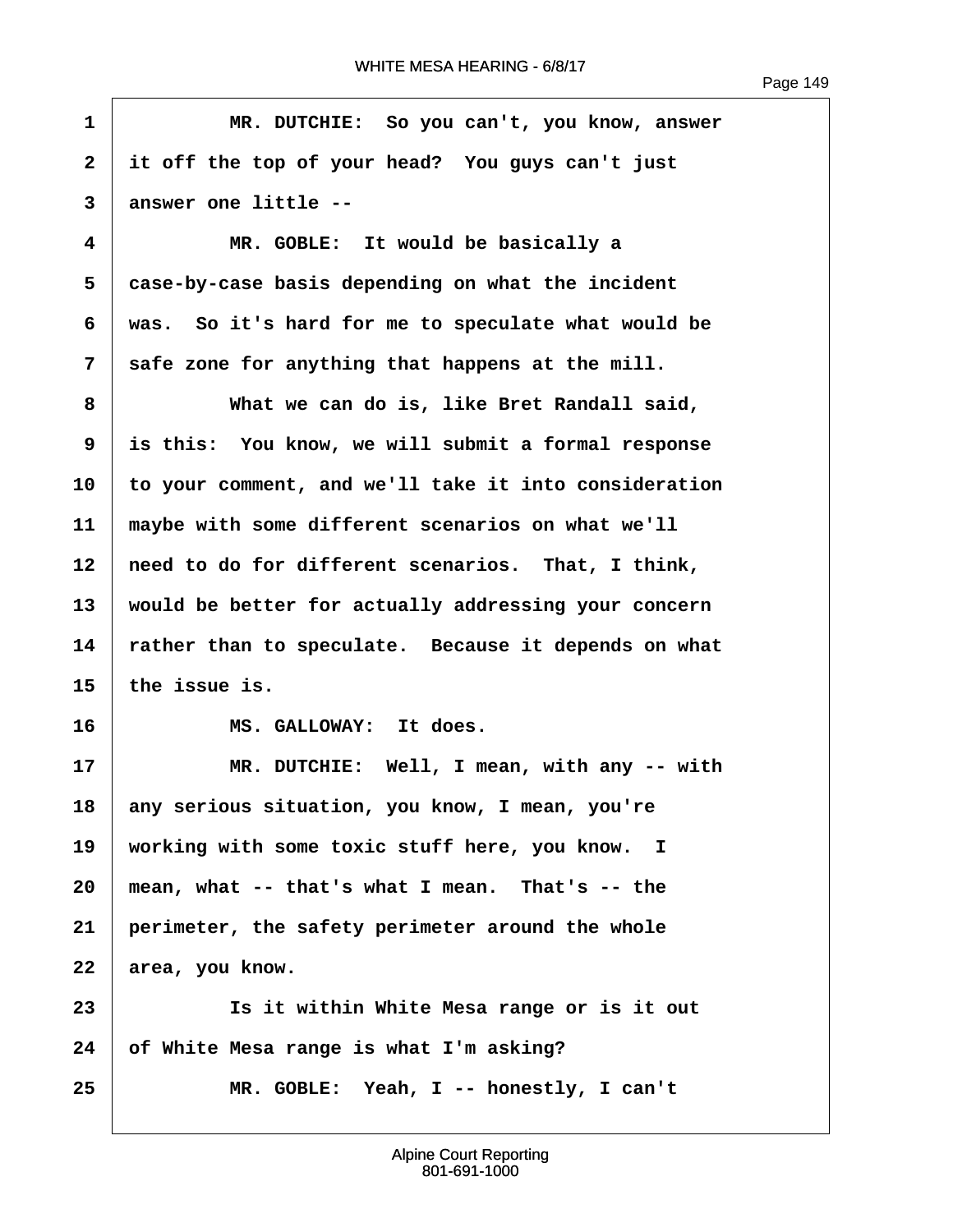$\sqrt{ }$ 

<span id="page-151-0"></span>

| $\mathbf{1}$ | speculate on what would be -- because I don't know    |
|--------------|-------------------------------------------------------|
| $\mathbf{2}$ | what different incidents could possibly be.           |
| 3            | Right now, there is quite the buffer                  |
| 4            | property between where the mill building is at versus |
| 5            | where the property boundaries begins.                 |
| 6            | For the potential place where you would have          |
| 7            | the tailings cell leak or if there was an emission,   |
| 8            | you know, let's say from some of the processes for    |
| 9            | the mill, I can't speculate. It would have to depend  |
| 10           | on the concentrations, the extent, the duration.      |
| 11           | Perhaps Gwyn can add more to that.                    |
| 12           | MS. GALLOWAY: There's so many variables               |
| 13           | involved. You know, the weather could be taken into   |
| 14           | account, the material that's involved.                |
| 15           | MR. DUTCHIE: Yes, very -- exactly weather.            |
| 16           | MS. GALLOWAY: Well, the weather, the                  |
| 17           | materials, the -- the concentration of the materials, |
| 18           | the incident itself. You know, there are some things  |
| 19           | you can pretty much stand right next to it. There's   |
| 20           | some things you have to be a little further away      |
| 21           | from.                                                 |
| 22           | It -- it's so specific to the incident that           |
| 23           | we would be best to pose some potential scenarios     |
| 24           | that could happen, perhaps, and -- and then address   |
| 25           | your issues based on those than try and speculate     |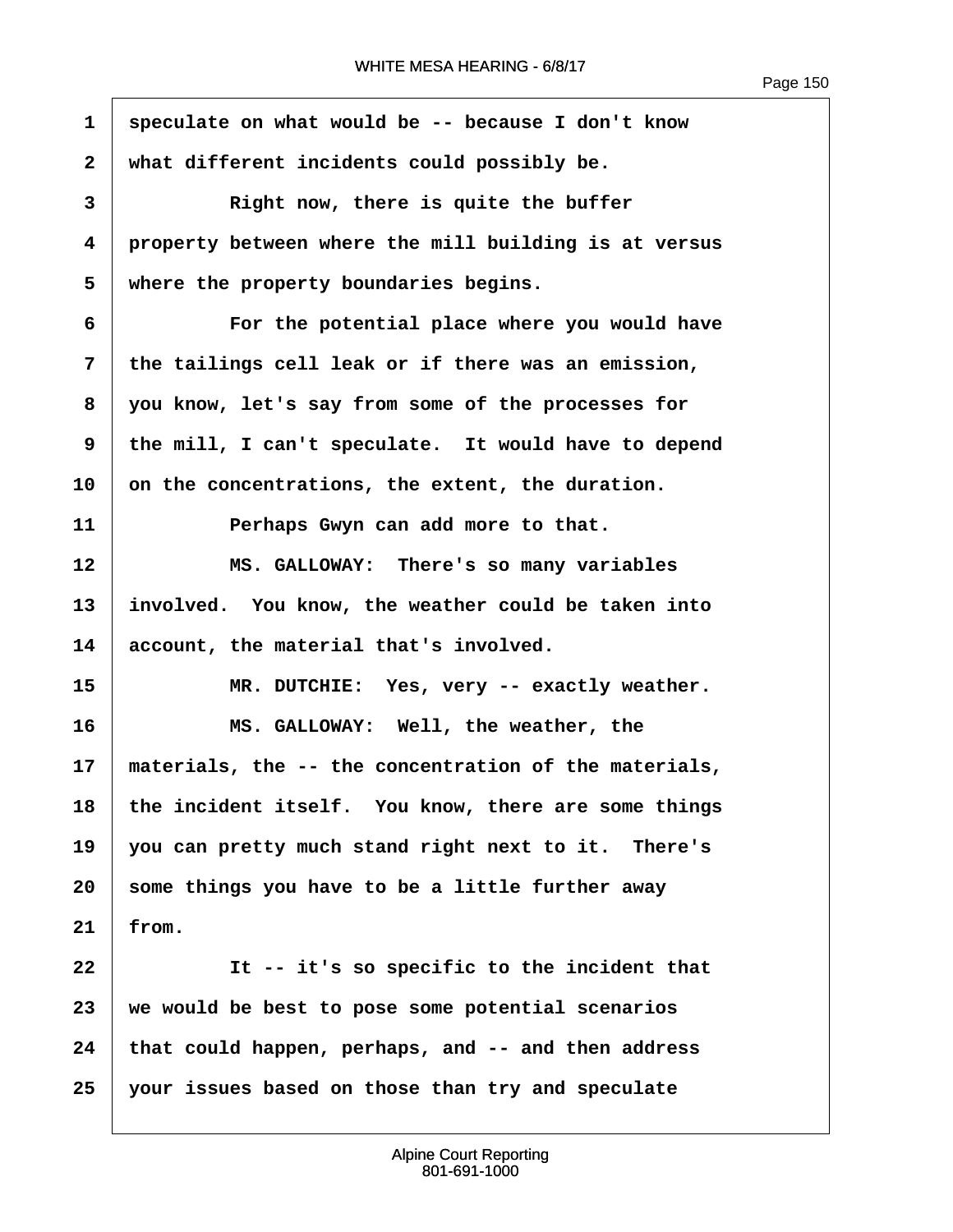Page 151

<span id="page-152-0"></span>**·1· ·just a general statement saying X amount.· Because 2** | for some situations, you know, X would be okay. In **·3· ·some situations it wouldn't. ·4· · · · · · MR. DUTCHIE:· Well, I don't know what, you ·5· ·know, the mill's working with.· You know, they're ·6· ·working with all kinds of different, all the -- ·7· ·uranium level different kind of sorts that they're ·8· ·bringing into the mill.· You know, I don't know all ·9· ·of them on top of my head. 10· · · · · · But, you know, you -- you said weather.· You 11· ·know, 75 percent of the time, the wind comes from the** 12 | north south -- south. And when all that stuff --**13· ·when you guys are moving the piles out there outside 14· ·of the mill, sometimes it's wind blowing.· Sometimes 15· ·that wind carries that down to White Mesa. 16· · · · · · MS. GALLOWAY:· But it would probably be best 17· ·for us to develop a scenario to account for those 18· ·types of things and answer your -- and address your 19· ·question more -- more completely -- 20· · · · · · MR. DUTCHIE:· Yeah, that's where we're 21· ·basically going is like a scenario.· I mean, like the** 22 | safe zone, you know, like bring back to my question, 23 **you know. 24· · · · · · MS. GALLOWAY:· Yes, sir.· And what Phil -- 25· · · · · · MR. DUTCHIE:· How far would that reach?· The**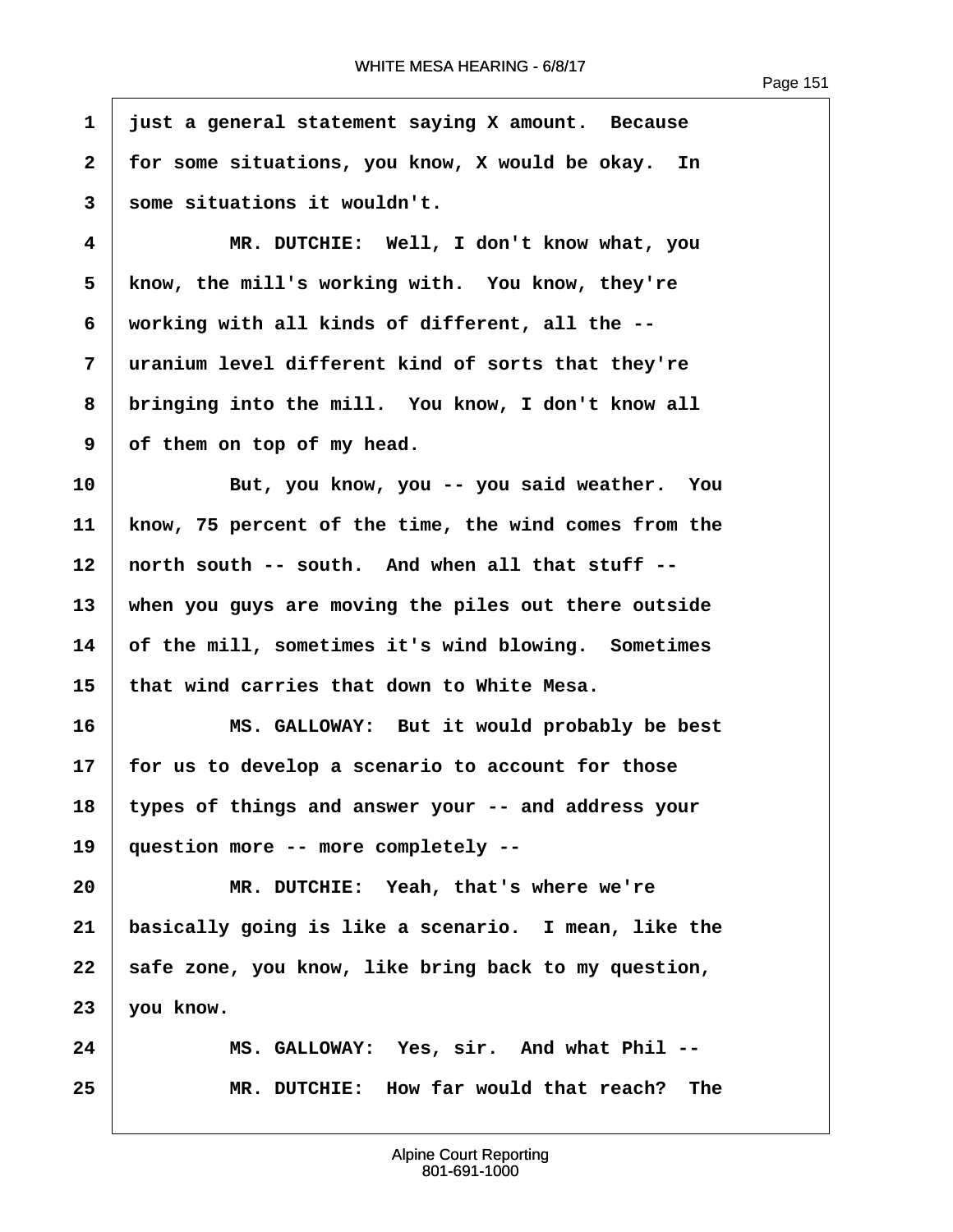ľ

<span id="page-153-0"></span>

| 1            | whole -- basically the whole perimeter throughout --  |
|--------------|-------------------------------------------------------|
| $\mathbf{2}$ | from -- from the mill outward, you know, how many     |
| 3            | miles is that? How many miles is a safe zone?         |
| 4            | MS. GALLOWAY: What Phil was trying to say             |
| 5            | was what we can do is propose some scenarios, and for |
| 6            | each of those scenarios, then state what an           |
| 7            | appropriate amount would be for -- to address your    |
| 8            | question more completely. Because if we try and       |
| 9            | address it here, we're not going to be able to        |
| 10           | address it very well. But we can address it in        |
| 11           | writing at a later date and address better            |
| 12           | scenarios --                                          |
| 13           | MR. DUTCHIE: Please tell me --                        |
| 14           | MR. ANDERSON: Sir, your time has run, and             |
| 15           | it's an open-ended question. And I think that the     |
| 16           | proposal to respond and develop some scenarios will   |
| 17           | probably be the best way to address your comment.     |
| 18           | MR. DUTCHIE: All right. All right.                    |
| 19           | MR. ANDERSON: Thank you.                              |
| 20           | MR. DUTCHIE: Yep, thank you guys. You                 |
| 21           | know, you guys all have a good evening. May the       |
| 22           | Creator bless each and every one of you. And sure     |
| 23           | hope you guys know, you know, White Mesa we do care   |
| 24           | about our land and we do care about people, you know. |
| 25           | And can you guys please, you know, listen to          |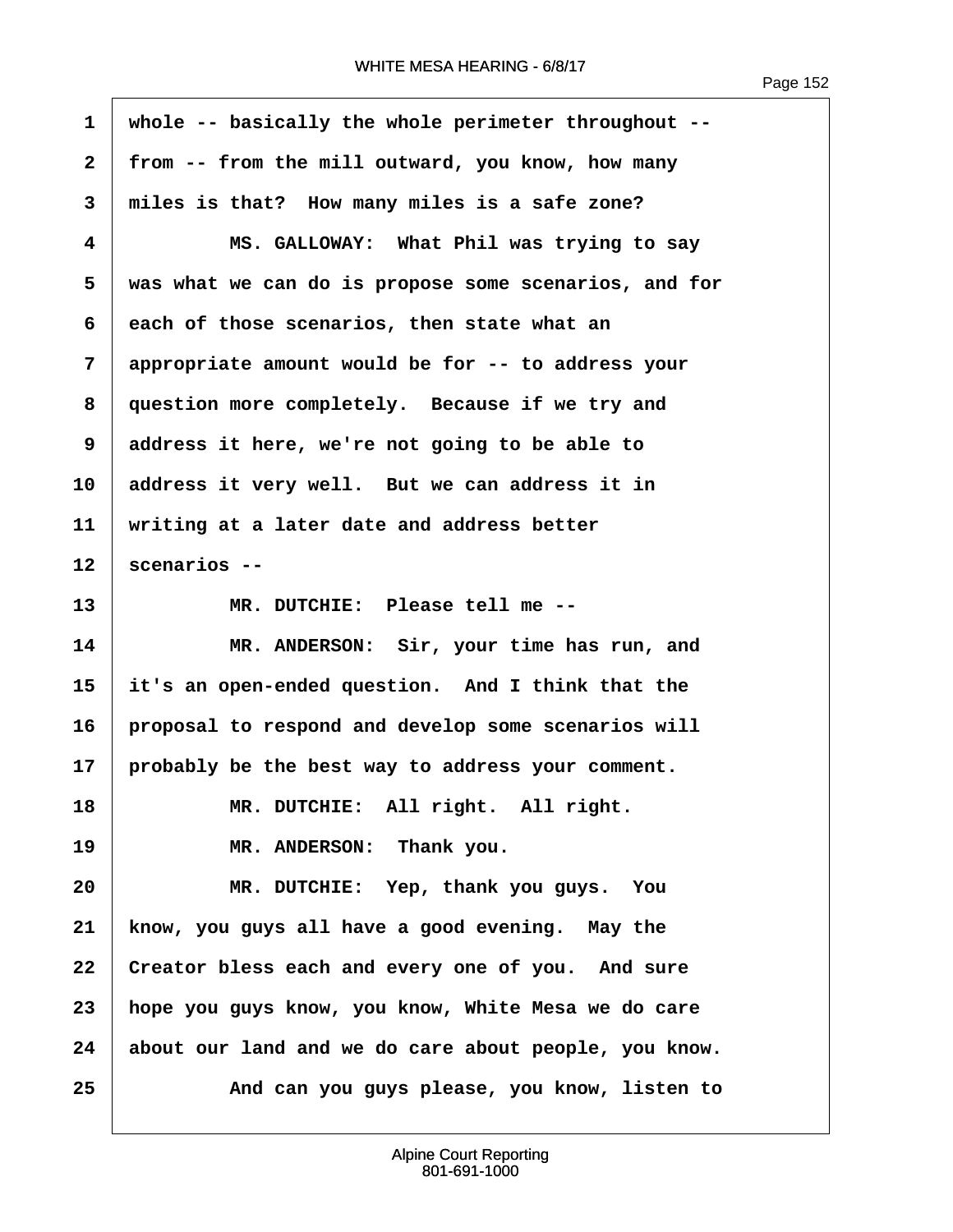<span id="page-154-0"></span>

| $\mathbf 1$  | what, you know, I'm trying to say. You know, I'm      |
|--------------|-------------------------------------------------------|
| $\mathbf{2}$ | here as a White Mesa resident, you know. Obviously    |
| 3            | you guys maybe never really seen a Ute Mountain Ute   |
| 4            | or Ute from White Mesa speak on a community's behalf. |
| 5            | MR. ANDERSON: Well, thank you. We                     |
| 6            | appreciate your time.                                 |
| 7            | MR. DUTCHIE: Thank you guys for opening               |
| 8            | your doors here and letting me speak and listen to    |
| 9            | what you guys got going on here. Thank you.           |
| 10           | MR. ANDERSON: Thank you.                              |
| 11           | Anyone else?                                          |
| 12           | Yes, ma am.                                           |
| 13           | And remember, this is for public comments             |
| 14           | and not questions. So if you have a comment you'd     |
| 15           | like to make before --                                |
| 16           | * * * * *                                             |
| 17           | MS. TSO: I have several comments. My name             |
| 18           | is Sharee Tso. I'm originally from Arizona, a small   |
| 19           | community. Probably a lot bigger than White Mesa,     |
| 20           | but it's Greasewood Springs, Arizona.                 |
| 21           | My first comment is for Harold Roberts and            |
| 22           | Jon Luellen [Mike Zody] and Phil Goble, Tom Rushing,  |
| 23           | Russ Topham, and Gwyn Galloway. I'm really, really    |
| 24           | disappointed in you guys. Bret Reynolds --            |
| 25           | Randalls -- Randall.                                  |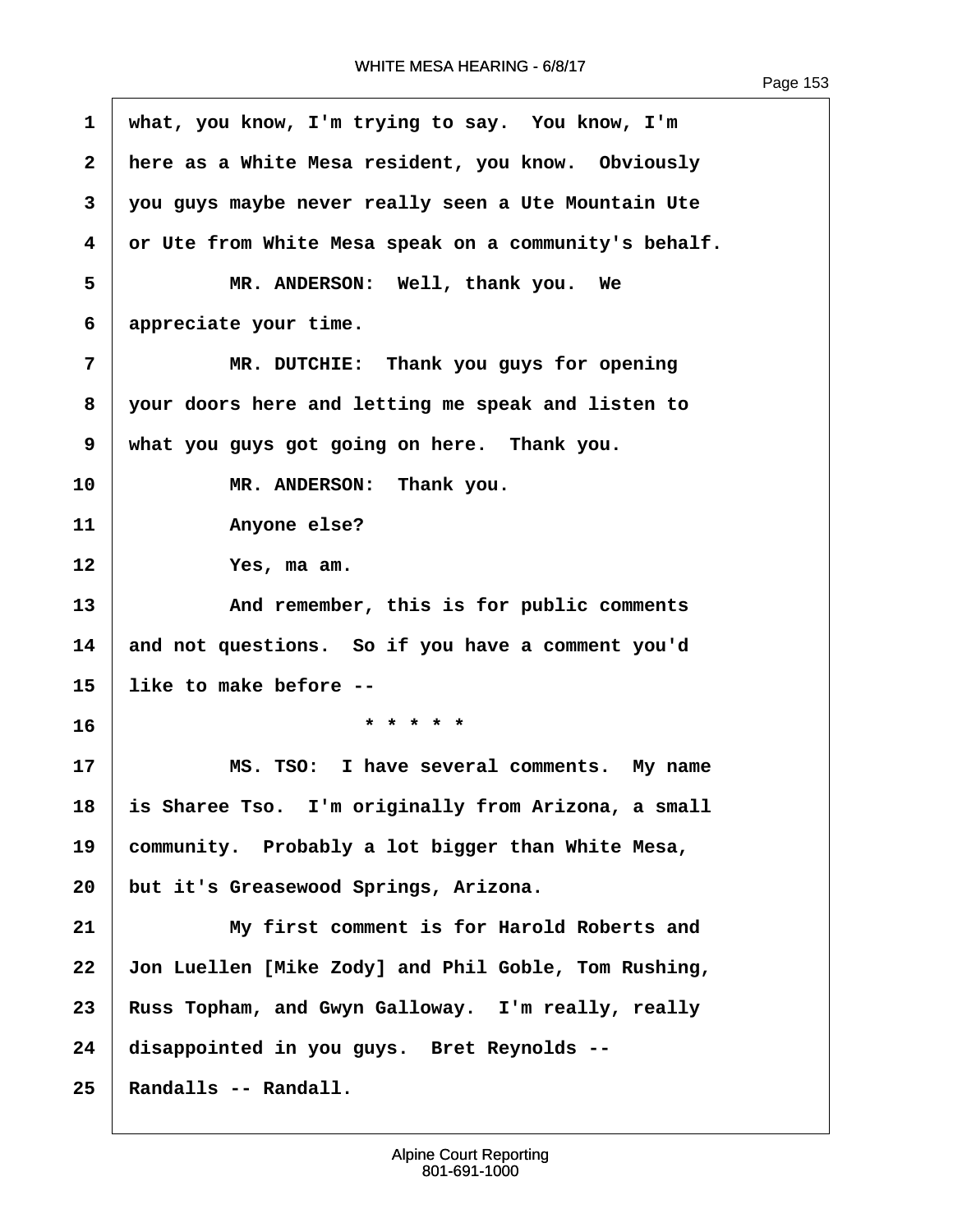Г

<span id="page-155-0"></span>

| $\mathbf{1}$   | As I sat here listening to how heartless,             |
|----------------|-------------------------------------------------------|
| $\mathbf{2}$   | insensitive, and basically evil and criminal how      |
| 3              | your -- how you responded to an event of a            |
| 4              | catastrophe at the mill, how you would handle an      |
| 5              | emergency. Oh, well, call Blanding first. White       |
| 6              | Mesa community is 5 miles away, less than 10 miles.   |
| $\overline{7}$ | And you had the gall to say, well, we'll have to      |
| 8              | coordinate with the BIA and we'll have to coordinate  |
| 9              | that, and we'll have to think about how we're going   |
| 10             | to address an emergency.                              |
| 11             | And this is what my brother was trying to             |
| 12             | say. What is the safe zone? How are you going to      |
| 13             | handle an emergency?                                  |
| 14             | My comment is if this was -- if this mill             |
| 15             | was here in Salt Lake, man, you guys would be on it.  |
| 16             | You guys would be on the TV, on the radio, you'd have |
| 17             | sirens going on, you'd have police knocking at doors  |
| 18             | and everything.                                       |
| 19             | But in the small community of White Mesa,             |
| 20             | you guys wouldn't even give a care. That's how        |
| 21             | heartless and criminal your corporation to get this   |
| 22             | license for a uranium mill to process uranium.<br>I'm |
| 23             | not stupid. And, you know, what you're doing and      |
| 24             | what you're saying up there is criminal.              |
| 25             | You guys are just doing it for the money.             |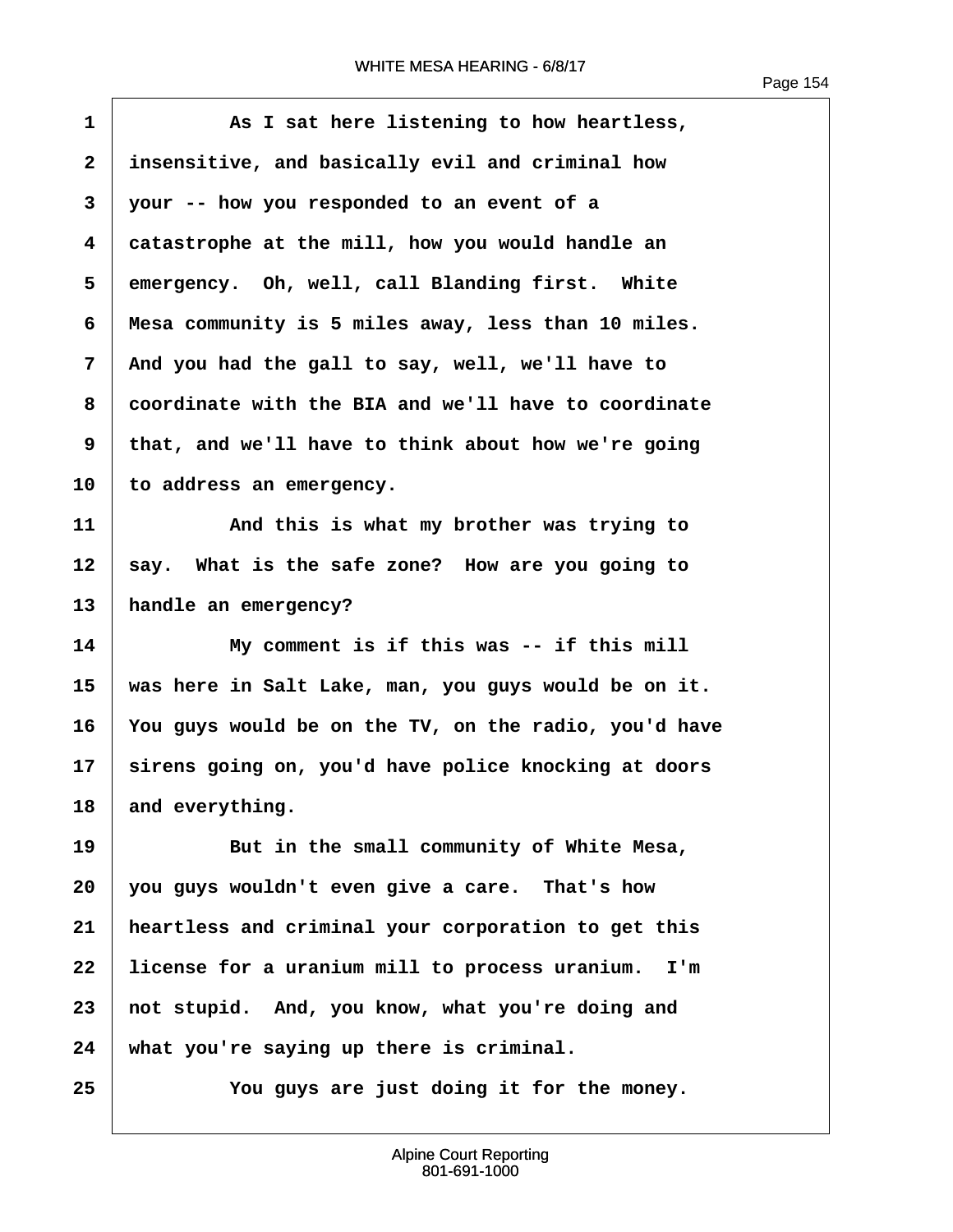Г

<span id="page-156-0"></span>

| $\mathbf{1}$ | You're just doing it so you can go through the       |
|--------------|------------------------------------------------------|
| $\mathbf{2}$ | reservation. You want to go through several          |
| 3            | reservations to bring it -- bring this contaminated  |
| 4            | stuff for money, for money.                          |
| 5            | You can't eat money. You can put it in the           |
| 6            | bank. You can put it in the stock market, but you    |
| 7            | can't eat it. You can't drink it.                    |
| 8            | You're contaminating the waters there.               |
| 9            | You're contaminating the waters on the White         |
| 10           | Mountain -- White Mesa Reservation. You're going to  |
| 11           | contaminate the waters on the Navajo Reservation, on |
| 12           | the Havasupai Reservation. And you're bringing it    |
| 13           | all over the country for money.                      |
| 14           | You guys are all sitting up there in suits,          |
| 15           | all nicely groomed and everything, shoes shined, you |
| 16           | know, but who gives a care about the damn Indians?   |
| 17           | Nobody. You think we're all uneducated? I have a     |
| 18           | master's degree in education. I may not look like    |
| 19           | it. I'm not dressed in a suit or a dress or          |
| 20           | anything, but I'm smart. I can see right through     |
| 21           | you. I can see right through your heart. I can see   |
| 22           | right through your soul. I can see right through     |
| 23           | your pocketbook.                                     |
| 24           | That's my comment. Thank you.                        |
| 25           | MR. ANDERSON: Thank you.                             |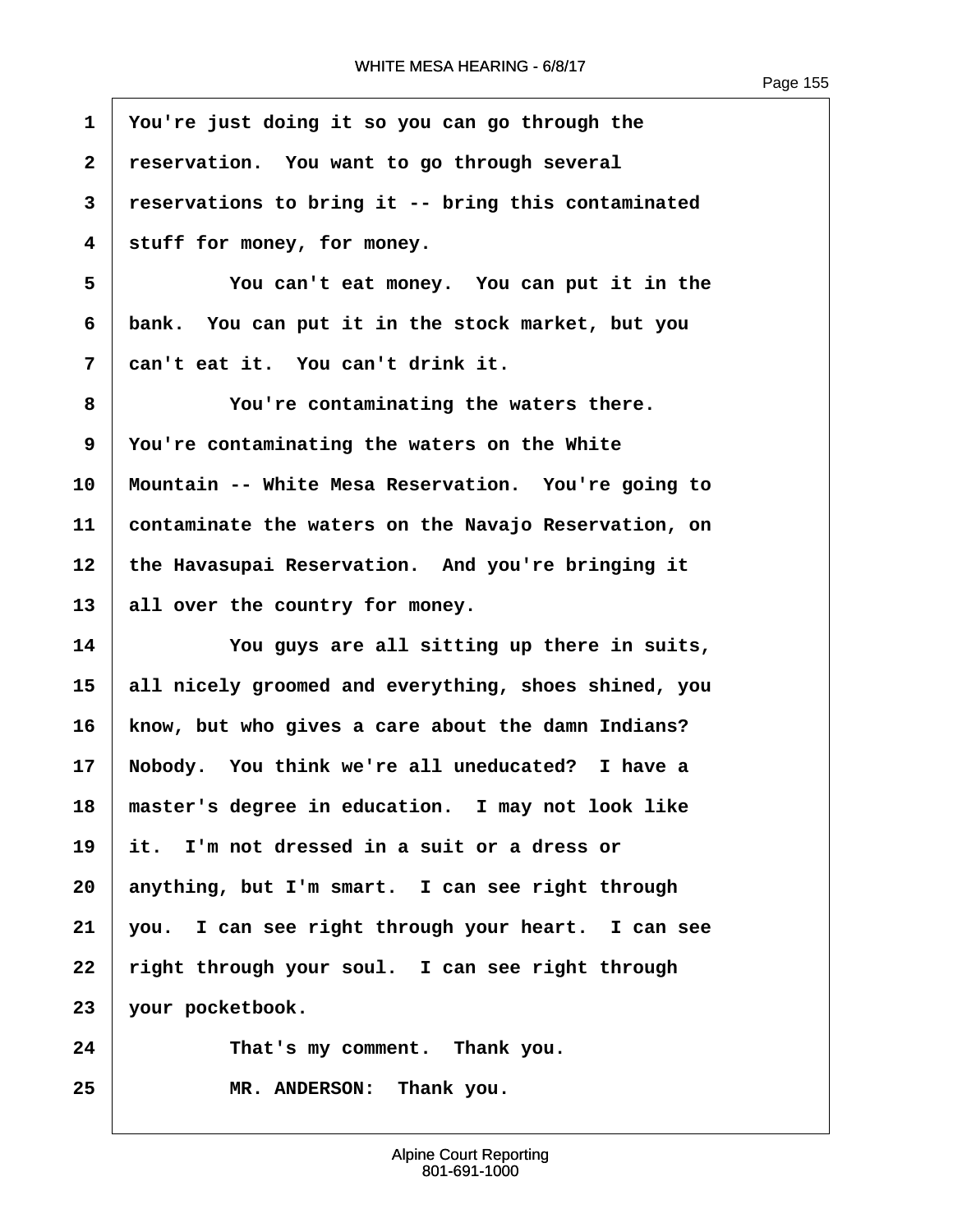<span id="page-157-0"></span>1 **Clapping from people in audience.**) **·2· · · · · · · · · · · · ·\* \* \* \* \* ·3· · · · · · MS. BADBACK:· Hi.· My name is Yolanda**  $4 \mid$  **Badback. ·5· · · · · · MR. ANDERSON:· Ma'am, would you sit down. ·6· · · · · · MS. BADBACK:· I don't want to have a seat, ·7· ·sir. ·8· · · · · · MR. ANDERSON:· Okay.· If you could speak ·9· ·into the microphone, though, just so that -- 10· · · · · · MS. BADBACK:· My name is Yolanda Badback. 11· · · · · · MR. ANDERSON:· Thanks. 12· · · · · · MS. BADBACK:· I'm a resident of the White 13· ·Mesa Ute Reservation there just 4 1/2 miles south of**  $14$   $\pm$  the mill there. **15· · · · · · I don't understand why the three individuals 16· ·up there are sitting on the board while they're** 17 employed with the mill. You guys tell me that. Why? 18 Why are they sitting up there? If this is a hearing **19· ·to renew the license, them three shouldn't be sitting**  $20 \mid \text{up there.}$ 21 **I MR. ANDERSON:** They're here to answer **22· ·questions.· They're the -- 23· · · · · · MS. BADBACK:· But, you know, as answering 24· ·questions, there's eventually a lot of chairs here 25· ·that they could be able to sit at, just like the rest**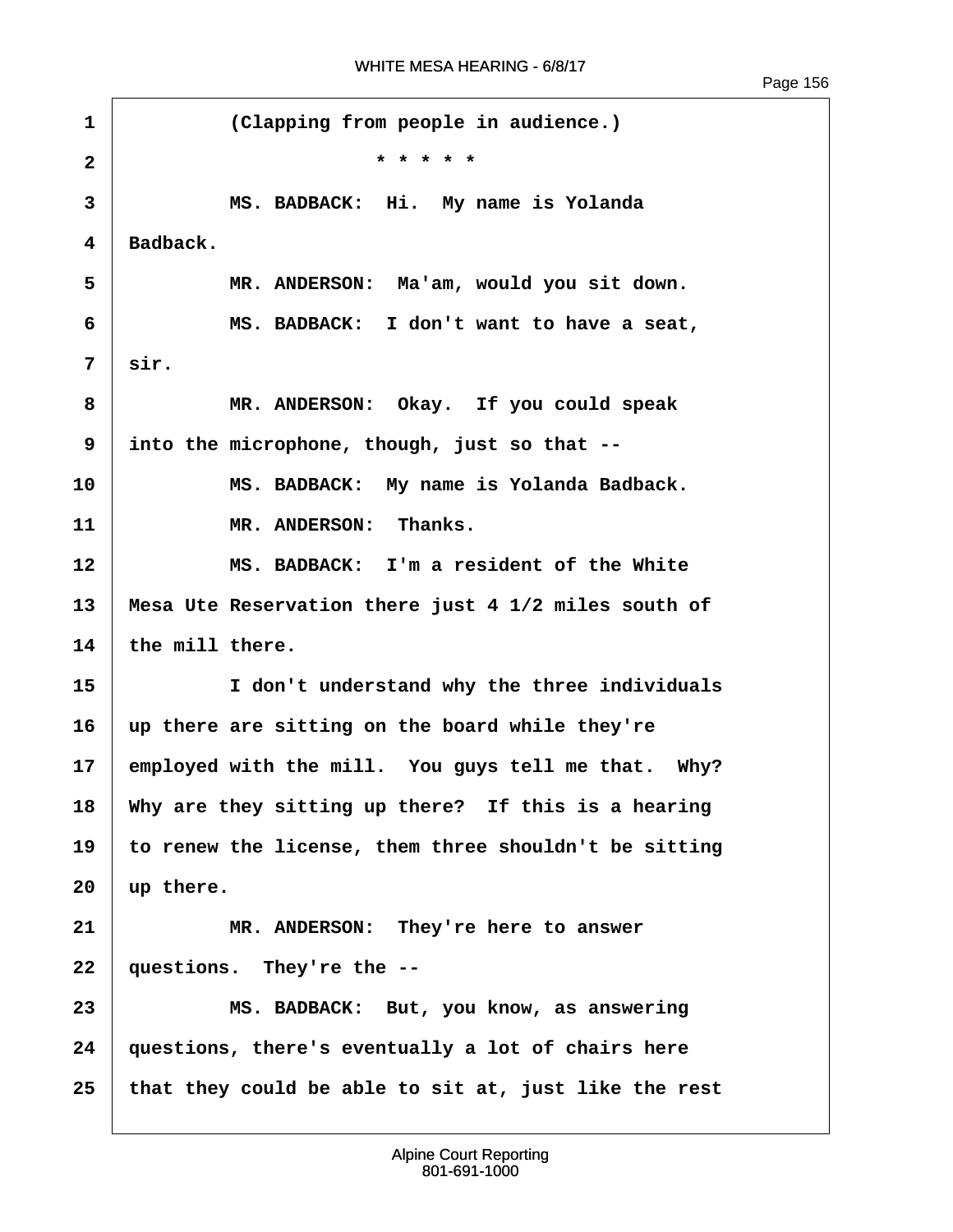Page 157

<span id="page-158-0"></span> $1 \mid \text{of us here.}$ 

| $\overline{2}$                   | MR. ANDERSON: The important thing to                  |
|----------------------------------|-------------------------------------------------------|
| 3                                | remember is that this is a process to consider a      |
| 4                                | license. And they're the applicant for the license.   |
| 5                                | MS. BADBACK: I know, but, you know, sitting           |
| 6                                | up there makes it look like, oh, they're with you     |
| 7                                | individuals here that are sitting up there on the     |
| 8                                | board. You know, that hurts. That hurts to see a      |
| 9                                | person that comes from a reservation come here to     |
| 10                               | Salt Lake to see you guys sitting up there and        |
| 11                               | sitting there like bigshots and whatnot and listening |
| 12                               | to our complaints every time we complain and          |
| 13                               | complain.                                             |
|                                  |                                                       |
|                                  | And you guys tell me, how many tribal                 |
|                                  | members are employed at the mill as of today that you |
|                                  | guys had promised back in the past, that the tribal   |
|                                  | reservation, Ute Mountain Ute Tribe will be the first |
|                                  | ones to be employed at the mill. Tell me today, as    |
| 14<br>15<br>16<br>17<br>18<br>19 | of today, how many tribal members are employed at the |
| 20                               | min1?                                                 |
| 21                               | As when I'm sitting back here looking at you          |
| 22                               | guys and listening to everybody asking their          |
| 23                               | questions and whatnot, all I see is you guys looking  |
| 24                               | at each other like, okay, who's going to answer this  |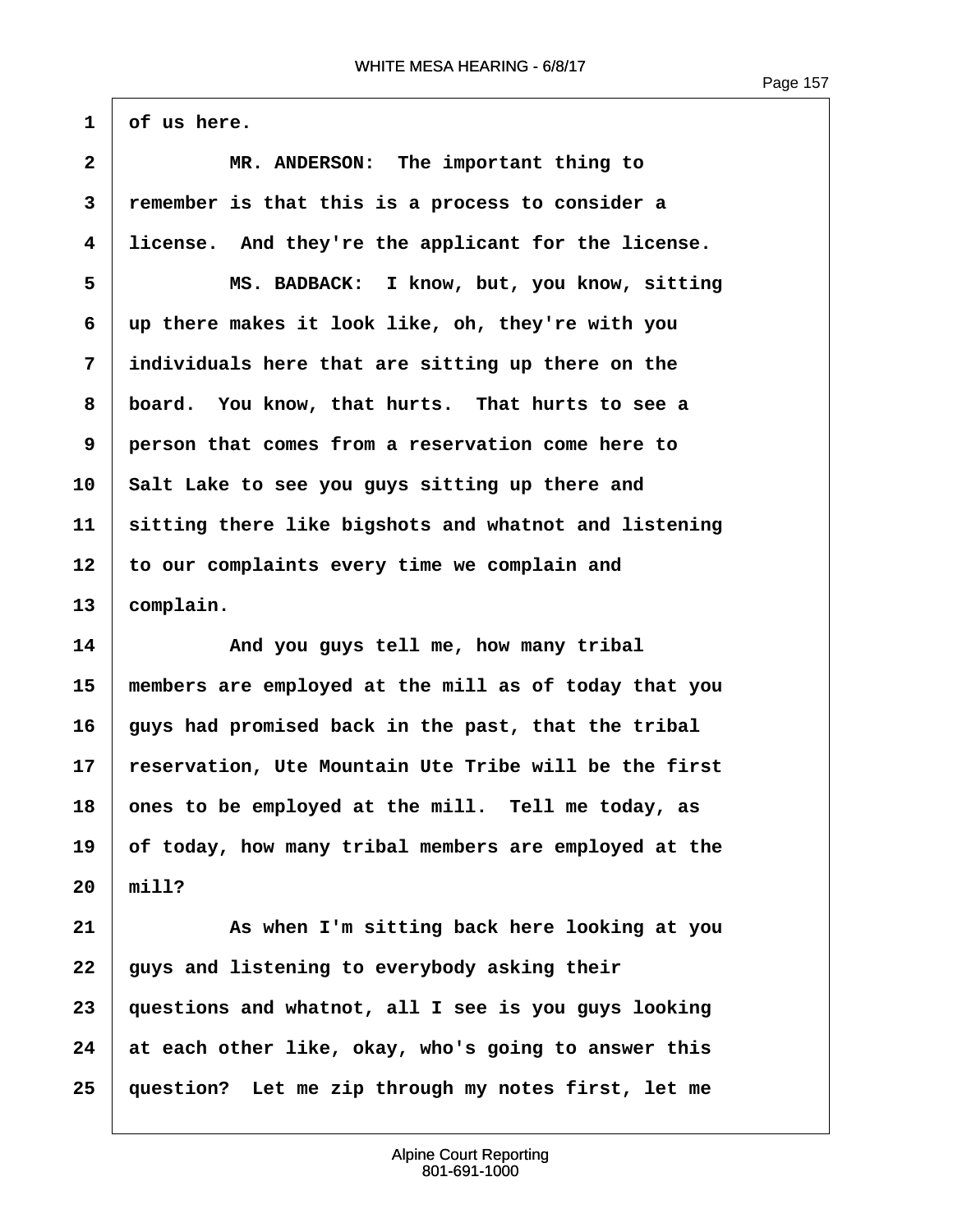<span id="page-159-0"></span>**·1· ·read what -- what I had studied before I came here. ·2· ·That's the reason why you guys ask for all these ·3· ·questions ahead of time so you guys can study and ·4· ·then have the answer for the people that show up here ·5· ·to these hearings. ·6· · · · · · Use your head.· Don't go and start looking ·7· ·at notes and saying, oh, this is how it is.· You ·8· ·don't do that.· If you guys have your degree in all ·9· ·these stuff, you use it from the top of your head. 10· ·You don't go and study and look at the documents and 11· ·having these people to have their questions or their 12· ·answers or whatever to -- to be here within like** 13 | what, two, three weeks ahead of time. **14· · · · · · And yes, we do live off of well water too as 15· ·well.· And you guys did when the mill had first -- 16· ·had been in process.· You guys have ruined our** 17 ancestors. Buried up our ancestors. **18· · · · · · I don't know if you guys would like it if I 19· ·came here, went to your ancest -- your ancestors and 20· ·buried them up, pushed them aside and put a site** 21 | there. You guys might not like it. 22 **Yeah, Blanding is probably a little bit 23· ·further up ahead of the mill, but we're south of the 24· ·mill.· I've been fighting for this since back in 25· ·1980s when my uncle was fighting for this mill. I**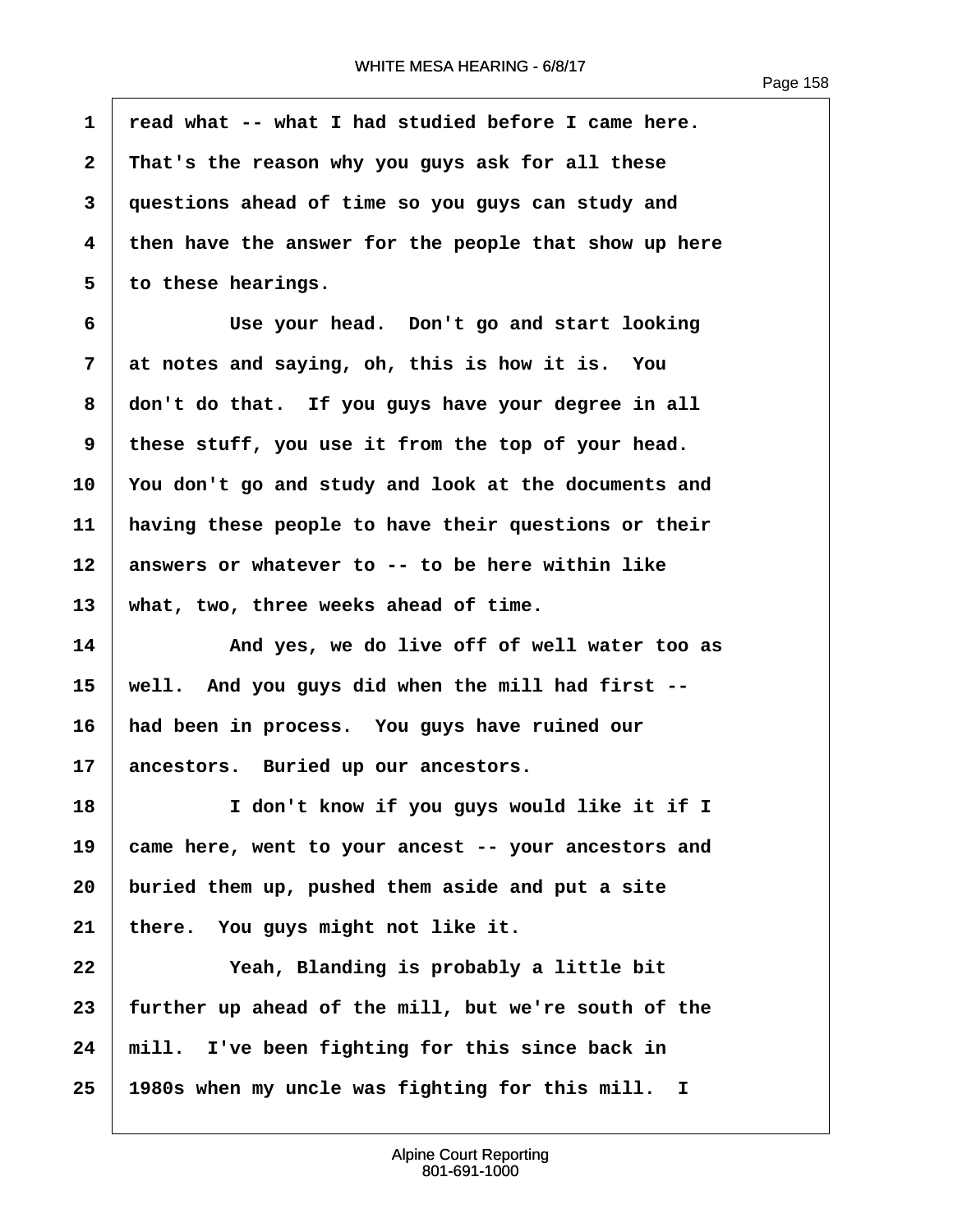<span id="page-160-0"></span>**·1· ·took upon this thing to go forward to help my people** 2 to try to stop this. **·3· · · · · · I wish each and every one of you guys have a ·4· ·heart and go home and realize what you guys are doing ·5· ·to the tribal members. ·6· · · · · · MR. ANDERSON:· Thank you. ·7· · · · · · Anyone else like to make a comment? ·8· · · · · · · · · · · · ·\* \* \* \* \* ·9· · · · · · MS. BRADY:· I do. 10· · · · · · So my name's Melisa Brady, and I am a Utah**  $11$  ative. 12 **And it's true.** I can see into your hearts 13 and into your souls, as you can see into mine. And **14· ·it's very important that each and every one of you 15· ·realize that we are all connected. 16· · · · · · And think long and hard about the power that 17· ·you have and the position that you are in making** 18 **decisions.** All of us count. You are on the board, 19 and you're -- you're in the positions that you're in. **20· ·I'm not going to make any judgments, but I would very 21· ·much like to remind you how important it is what you** 22 do with your energy. And to think about your family, **23· ·your sons, your daughters, your wives, yourself as** 24 this mine is 5 miles from your house. **25· · · · · · If I understand correctly, there's no fence**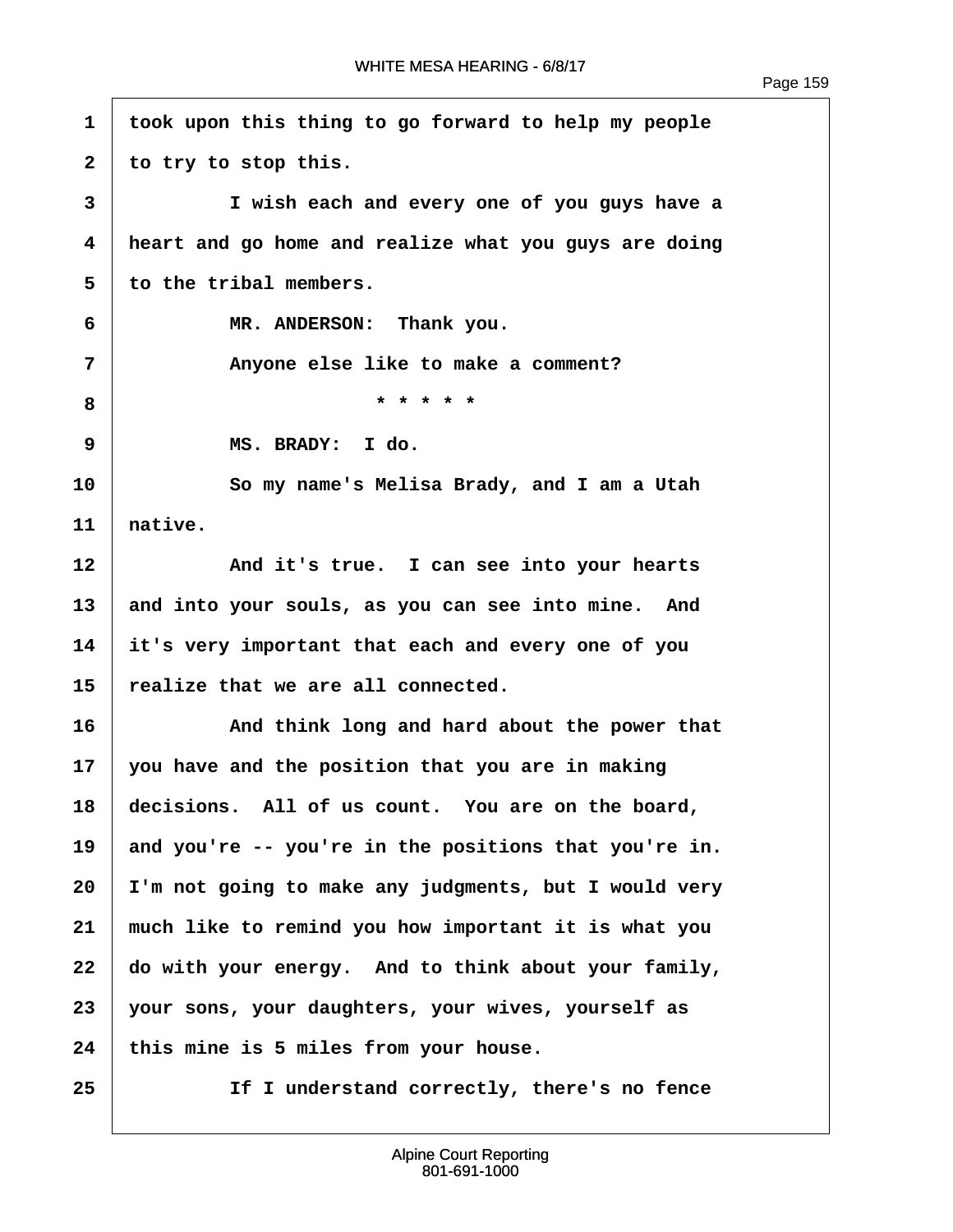<span id="page-161-0"></span>

| $\mathbf{1}$            | around No. 3, Cell No. 3. Okay. So animals can get    |
|-------------------------|-------------------------------------------------------|
| $\mathbf{2}$            | to this. We're talking about your -- what are you     |
| 3                       | going to eat? Are you going to eat that? These        |
| $\overline{\mathbf{4}}$ | animals, there are animals who have been opened up    |
| 5                       | and they're foamy inside. They're sick because        |
| 6                       | they're getting this -- this waste or this -- however |
| 7                       | you describe it. You don't call it waste. You call    |
| 8                       | it another technical term to hide it. It's poison.    |
| 9                       | So good solution is clean energy. We all              |
| 10                      | make decisions every single day. We can all improve,  |
| 11                      | me included. You can smirk. You can, you know, talk   |
| 12                      | later. But realize, this is you we're talking about.  |
| 13                      | Yourself. And we all will stand before the Creator.   |
| 14                      | And what you do matters, and it is not too late to    |
| 15                      | change and to start making good decisions and to      |
| 16                      | listen to your heart.                                 |
| 17                      | It's not about money. It's very serious.              |
| 18                      | This is a turning point and you men and you, my dear  |
| 19                      | lady, have power. We all do. And we are here to ask   |
| 20                      | you to do what's right.                               |
| 21                      | Think about your kids. Don't separate                 |
| 22                      | yourself and be like, oh, it's just the desert.       |
| 23                      | Nothing's there. Well, there's 250 natives left. If   |
| 24                      | it wasn't for them, we wouldn't be here. We would be  |
| 25                      | dead. They are the ones that made it possible for us  |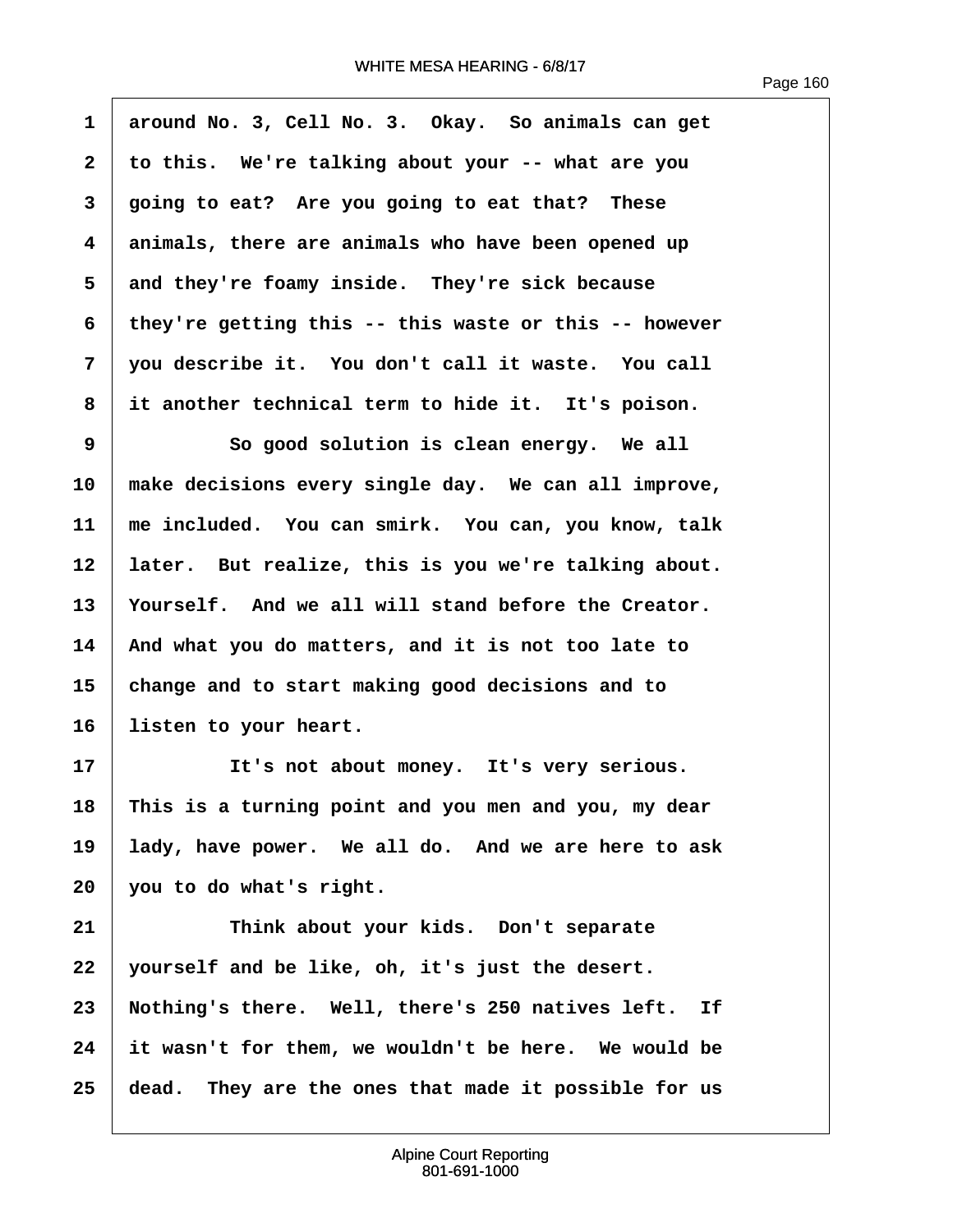$\overline{1}$ 

<span id="page-162-0"></span>

| 1            | to survive. The pioneers, thank you, Native           |  |  |  |
|--------------|-------------------------------------------------------|--|--|--|
| $\mathbf{2}$ | Americans for bestowing upon us your wisdom so that   |  |  |  |
| 3            | we could survive.                                     |  |  |  |
| 4            | Think about it. Seriously.                            |  |  |  |
| 5            | I made some notes here. There's no limit.             |  |  |  |
| 6            | I don't understand that. I don't -- I don't know who  |  |  |  |
| 7            | all of you are, but I know that you participate in    |  |  |  |
| 8            | these decisions. So intelligently thinking about      |  |  |  |
| 9            | this, if I understand it correctly, trucks can come   |  |  |  |
| 10           | and deliver waste or particles and, you know, things, |  |  |  |
| 11           | chemicals, and there's no limit before it can be      |  |  |  |
| 12           | processed? Are you saying that stuff can just be      |  |  |  |
| 13           | delivered and delivered and delivered and it's just   |  |  |  |
| 14           | sitting there? And, you know, what if you don't       |  |  |  |
| 15           | identify a broken sack and there is one because it's  |  |  |  |
| 16           | buried, but there's no limit? Okay. Can you please    |  |  |  |
| 17           | change that?                                          |  |  |  |
| 18           | Make sure there's a fence so that no                  |  |  |  |
| 19           | animals, no animals -- I mean, rodents, come on,      |  |  |  |
| 20           | they're tiny. And then, you know, it's a food chain.  |  |  |  |
| 21           | I just want you to really think about it as if it     |  |  |  |
| 22           | were you. Put yourself in that position. I'm almost   |  |  |  |
| 23           | done.                                                 |  |  |  |
| 24           | And please, dear God, put it in the -- it's           |  |  |  |
| 25           | not just the cops that need to know, the city that    |  |  |  |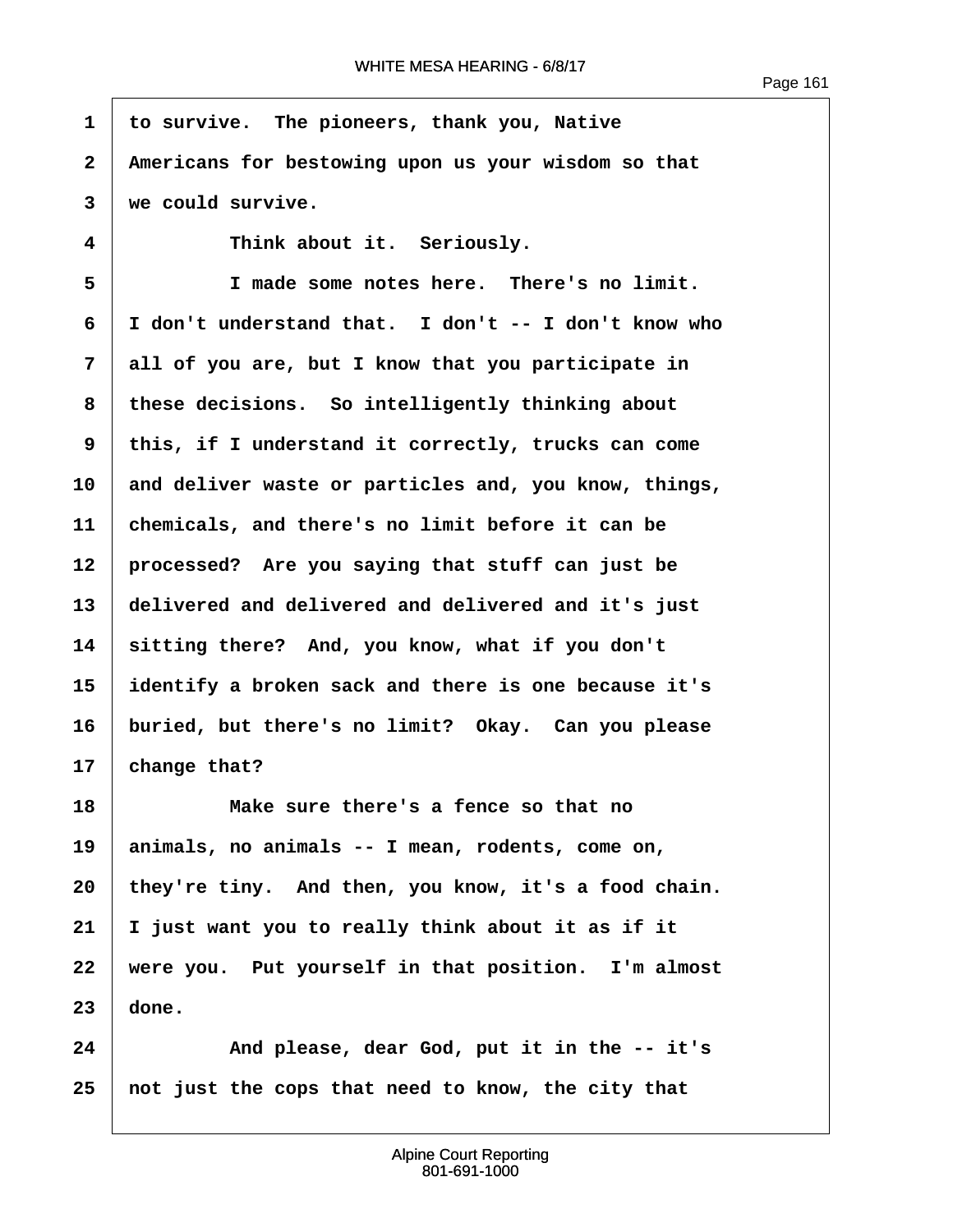$\overline{1}$ 

<span id="page-163-0"></span>

| $\mathbf{1}$ | needs to know. Have some respect and let the natives  |  |  |  |
|--------------|-------------------------------------------------------|--|--|--|
| 2            | know. Make a beautiful connection.                    |  |  |  |
| 3            | Thank you.                                            |  |  |  |
| 4            | MR. ANDERSON: Thank you for your comment.             |  |  |  |
| 5            | Anyone else like to make a comment?                   |  |  |  |
| 6            | * * * * *                                             |  |  |  |
| 7            | MS. WHISKERS: Well, good afternoon. My                |  |  |  |
| 8            | name is Thelma Whiskers, and I'm a tribal member and  |  |  |  |
| 9            | I live in White Mesa. And good to see you, every one  |  |  |  |
| 10           | of you here to talk about White Mesa Mill.            |  |  |  |
| 11           | And I was just listening to every one of you          |  |  |  |
| 12           | that comment about the White Mesa Mill. And I've      |  |  |  |
| 13           | been fighting for this for so many years, since my    |  |  |  |
| 14           | brother passed away. Then from there, I kind of -- I  |  |  |  |
| 15           | didn't want to fight against it.                      |  |  |  |
| 16           | So someone was just telling me, come on.              |  |  |  |
| 17           | Take over. Take over what your brothers was doing.    |  |  |  |
| 18           | So here I am. Me and my family.                       |  |  |  |
| 19           | And I am a mother. I'm a single mother.               |  |  |  |
| 20           | And my -- my husband passed away about 40-some years, |  |  |  |
| 21           | 47 years ago. And I got children. I got               |  |  |  |
| 22           | grandchildren. I got great-great-grandkids.           |  |  |  |
| 23           | So I've been living in White Mesa for so              |  |  |  |
| 24           | many years, and I care for my people who are in White |  |  |  |
| 25           | Mesa, especially my grandkids, my children. I talk    |  |  |  |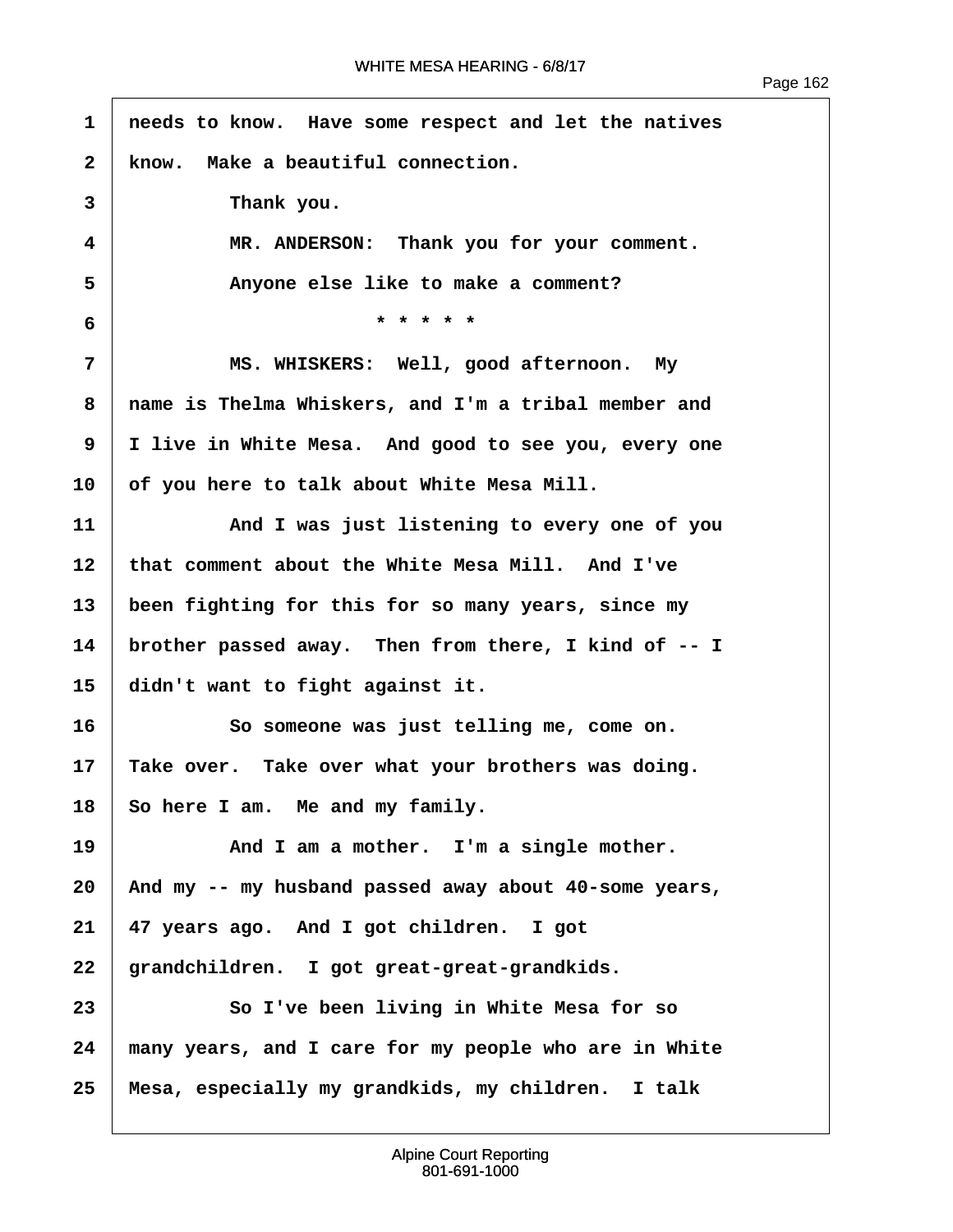<span id="page-164-0"></span>1 to them for them to understand. **2 a** *And years, years before that, we used to* **·3· ·have a lot of herbs around by the Mesa Mill.· Native ·4· ·tea and a herb for the -- for the coughs, when you ·5· ·got a coughing, stuffy nose, all that.· I know all of ·6· ·that herbs.· That's where I used to get all my herbs ·7· ·to get my grandkids or my children to get better. ·8· · · · · · And now, to these days, everything is ·9· ·destroyed.· Everything is not there where all the** 10 **herbs used to grow.** Nothing. And I had to go all **11· ·the way down into New Mexico or Arizona to get a herb** 12 | from down there. Before the winter comes, I dry 13 them. When my grandkids or my kids are sick or if **14· ·they have a cold, I boil that herb for them. 15· · · · · · And you people here are sitting up there. I 16· ·wish you guys would understand because I care for my** 17 **| people, White Mesa.** We're not that many anymore. My 18 tribal members, there are just -- they're sick. The 19 young people. They're young people, and they still 20 **qot little kids from baby.** The parents are sick. **21· ·That's the reason why I'm really fighting against** 22 this mill, for not to have it close to our 23 reservation.

**24· · · · · · And this water here, every one of us here,** 25 | we drink this water. It is important. It's our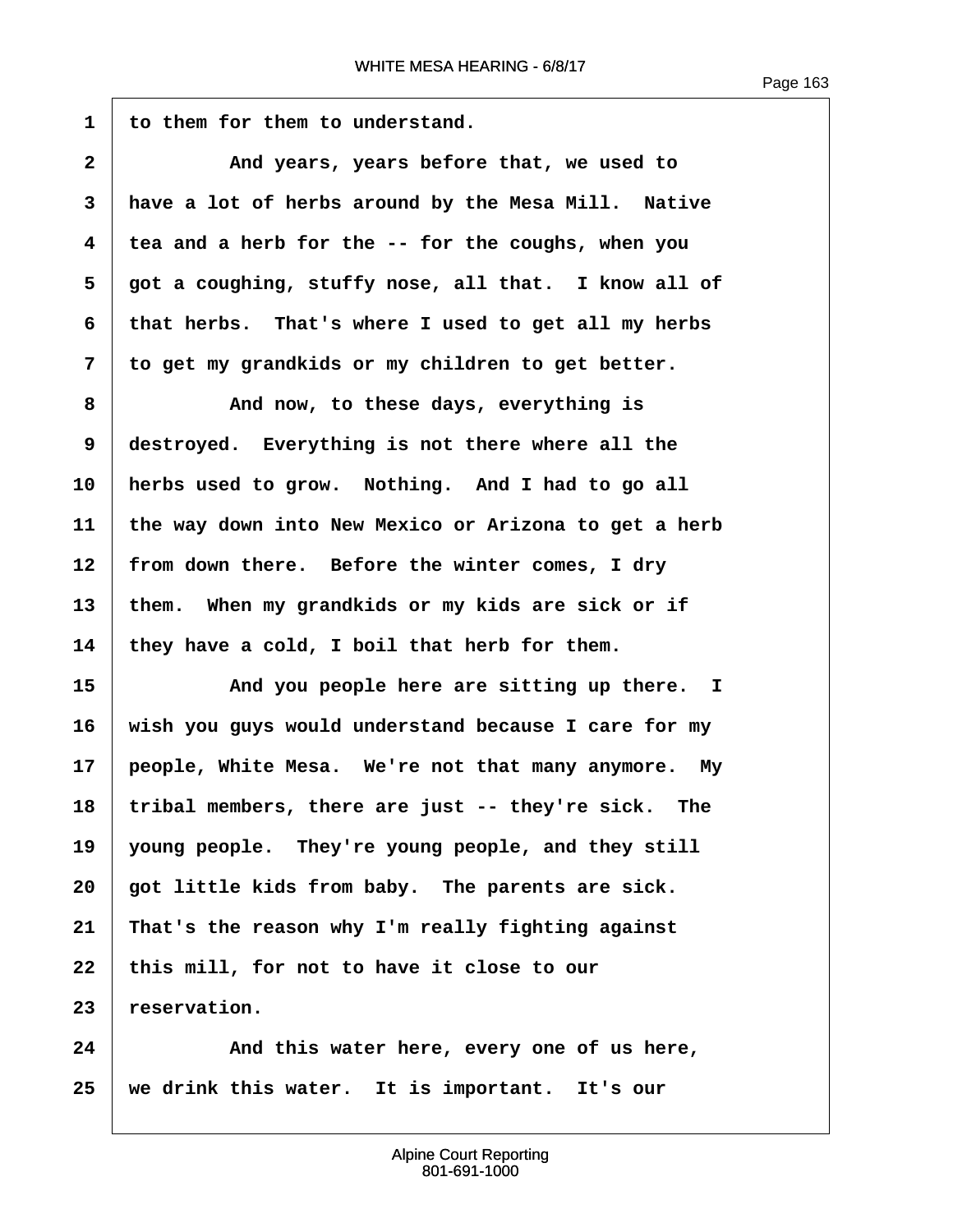$\overline{1}$ 

<span id="page-165-0"></span>

| $\mathbf{1}$ | life. It goes through into our blood veins. Makes      |
|--------------|--------------------------------------------------------|
| $\mathbf{2}$ | us happy. Make us feel good. But us people -- I        |
| 3            | mean, my people, we just got well water. And they      |
| 4            | say that water don't taste good. They don't -- my      |
| 5            | tribal people, they don't drink water from the White   |
| 6            | They buy water. They go up town, and they get<br>Mesa. |
| 7            | about two, three case of water. That's how it is       |
| 8            | now. And the water is alive for us natives. Now        |
| 9            | everybody are holding bottles of water. They drink     |
| 10           | it wherever they go.                                   |
| 11           | I wish we would have a good, clean water and           |
| 12           | good air how it used to be. But now, huh-uh. Just      |
| 13           | because that mill is close to our reservation.         |
| 14           | I feel bad. That's the reason why I'm                  |
| 15           | standing here and I'm fighting against it. I tell my   |
| 16           | people, my tribe, the young ones, my grandkids, hey,   |
| 17           | come on. Stand up. Let's fight for this mill up        |
| 18           | here. We don't want it to be close to our              |
| 19           | reservation.                                           |
| 20           | What do you people think of? Oh, shall we              |
| 21           | just leave it? Shall we let this people just run       |
| 22           | over us? Maybe there will be -- if they still -- if    |
| 23           | the mill still going, maybe we'll be only but three,   |
| 24           | four houses in the Mesa. And I don't want to see       |
| 25           | I want to see my grandkids grow up. I want<br>that.    |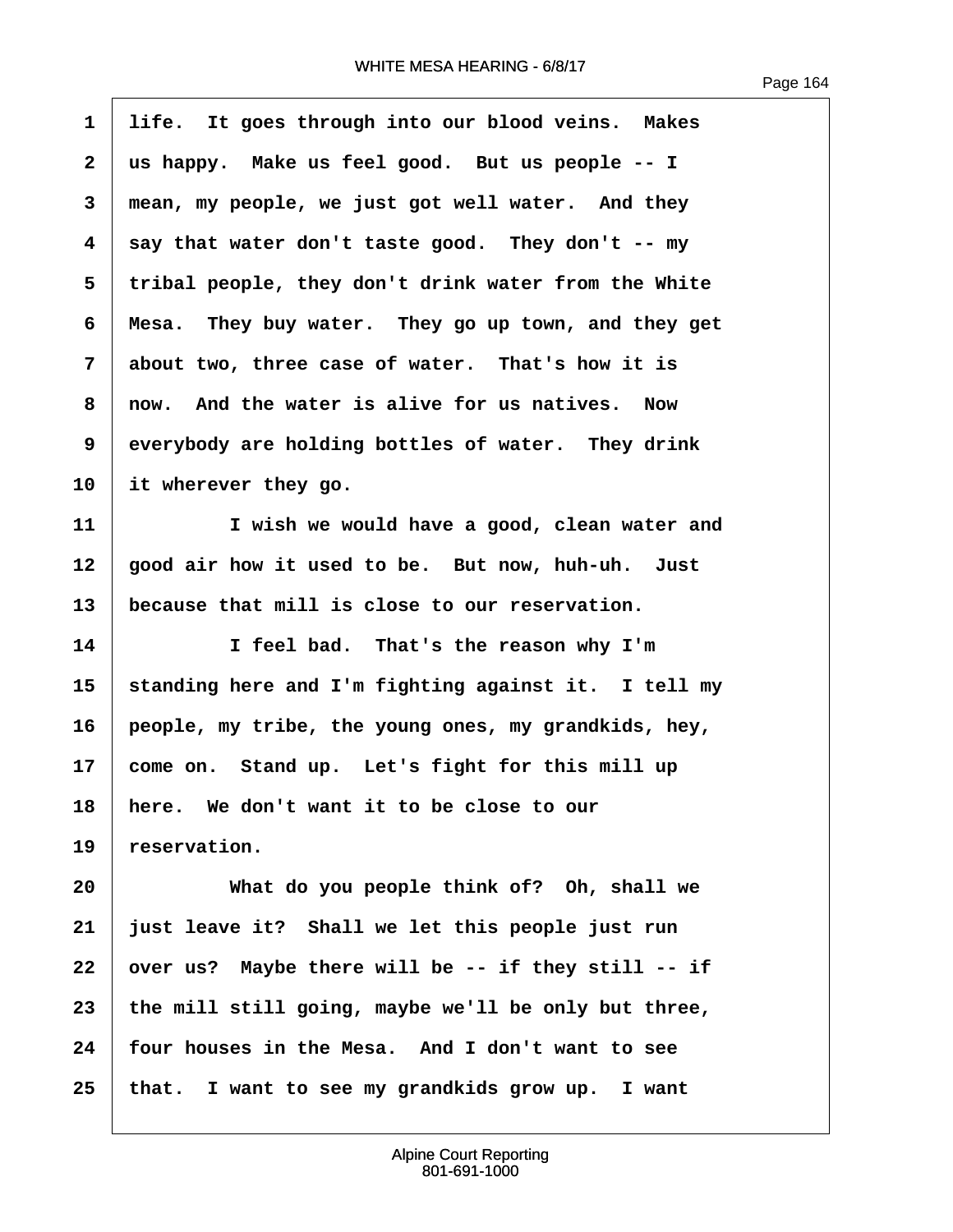<span id="page-166-0"></span>

| $\mathbf{1}$ | them to be healthy. I want them to know. That's why   |  |  |  |  |
|--------------|-------------------------------------------------------|--|--|--|--|
| $\mathbf{2}$ | I talk to my kids, my grandkids, my                   |  |  |  |  |
| 3            | great-great-grand -- I want to see them finish their  |  |  |  |  |
| 4            | school. Get the education.                            |  |  |  |  |
| 5            | That's where the bus goes all the way to              |  |  |  |  |
| 6            | Blanding to take our kids to go to school, for them   |  |  |  |  |
| 7            | to get their education. Maybe some of these days one  |  |  |  |  |
| 8            | of my grandkids will be sitting like this. He might   |  |  |  |  |
| 9            | go for the money. He might go, oh, I want to be       |  |  |  |  |
| 10           | rich. He might think that way.                        |  |  |  |  |
| 11           | But no. I don't want none of my grandkids             |  |  |  |  |
| 12           | to be sitting like this.                              |  |  |  |  |
| 13           | MR. ANDERSON: Thank you, ma'am.                       |  |  |  |  |
| 14           | MS. WHISKERS: Make a lot of money.                    |  |  |  |  |
| 15           | MR. ANDERSON: That concludes the time                 |  |  |  |  |
| 16           | that's available. Thank you.                          |  |  |  |  |
| 17           | MS. WHISKERS: Yeah, thank you.                        |  |  |  |  |
| 18           | MR. ANDERSON: Anyone else?                            |  |  |  |  |
| 19           | Well, if no one else is up for a comment,             |  |  |  |  |
| 20           | then that will conclude the question-and-answer       |  |  |  |  |
| 21           | period as provided for in the rules.                  |  |  |  |  |
| 22           | I would remind you that the next public               |  |  |  |  |
| 23           | hearing is set on January -- or June 15th, excuse me, |  |  |  |  |
| 24           | at 5 p.m. in Blanding. In addition, the Division      |  |  |  |  |
| 25           | will continue to receive written public comments      |  |  |  |  |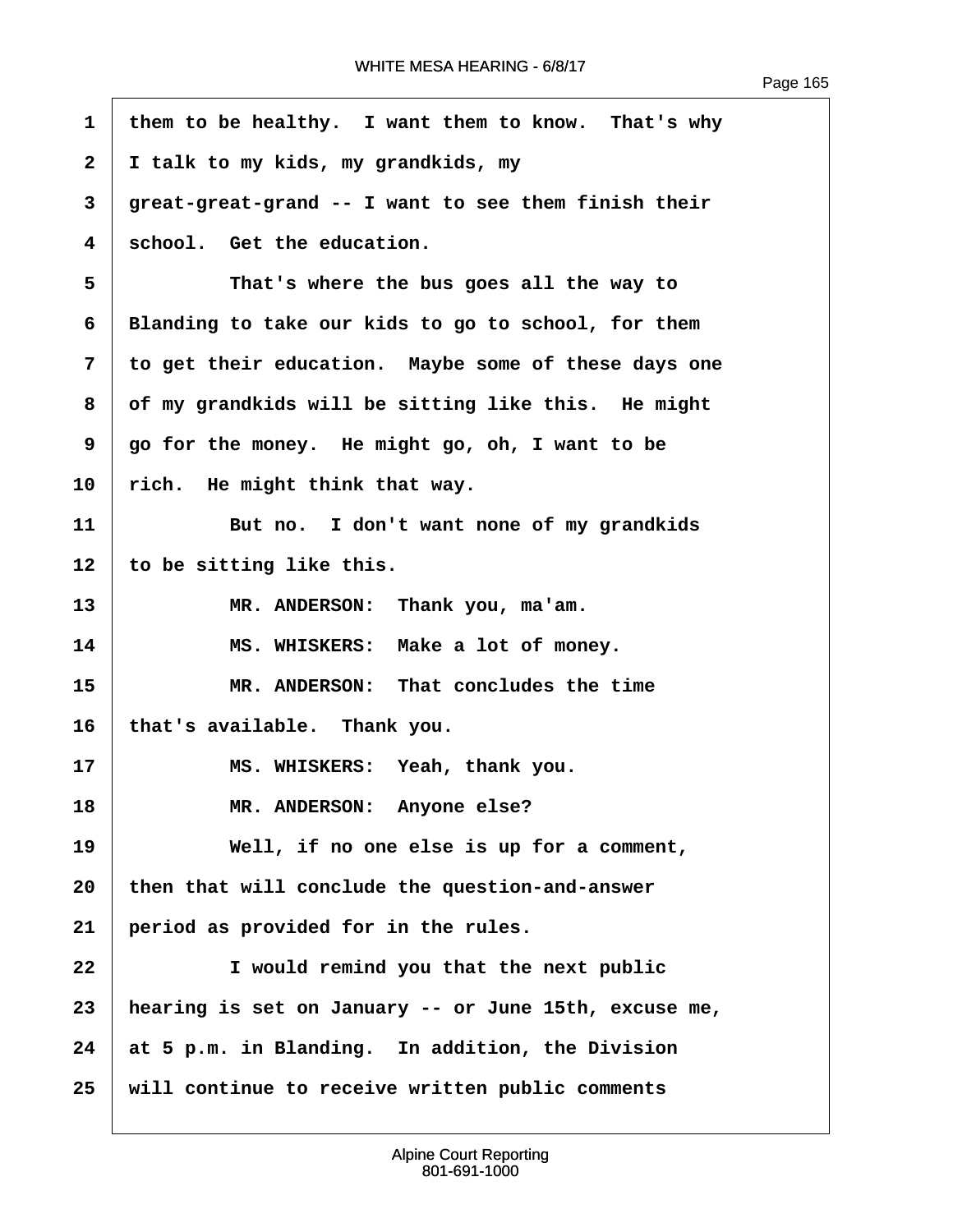| $\mathbf 1$    | through July 31st, and they can be submitted to the |
|----------------|-----------------------------------------------------|
| $\mathbf{2}$   | Division at this address.                           |
| $\mathsf{3}$   | So thank you. That concludes the hearing.           |
| $\overline{4}$ | (This hearing was concluded at                      |
| 5              | 5:13 p.m.                                           |
| $\epsilon$     | * * * * *                                           |
| $\overline{7}$ |                                                     |
| $\,8\,$        |                                                     |
| $\mathsf 9$    |                                                     |
| $10$           |                                                     |
| 11             |                                                     |
| $12$           |                                                     |
| 13             |                                                     |
| $14\,$         |                                                     |
| 15             |                                                     |
| 16             |                                                     |
| $17$           |                                                     |
| $18\,$         |                                                     |
| 19             |                                                     |
| $20\,$         |                                                     |
| $2\sqrt{1}$    |                                                     |
| $2\sqrt{2}$    |                                                     |
| 23             |                                                     |
| $2\sqrt{4}$    |                                                     |
| 25             |                                                     |
|                |                                                     |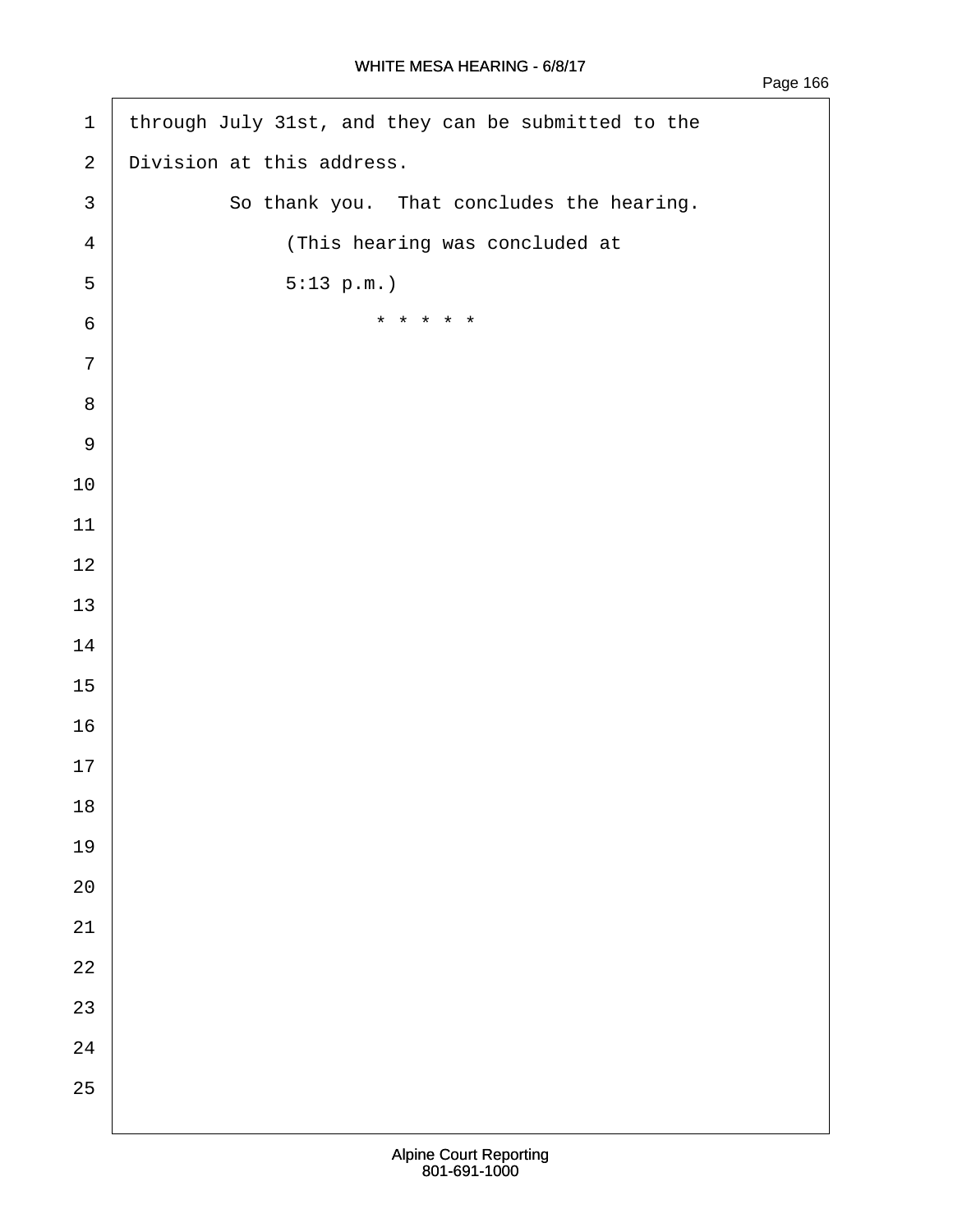| $\mathbf 1$    |                                                       |  |  |  |
|----------------|-------------------------------------------------------|--|--|--|
| $\overline{2}$ | REPORTER'S CERTIFICATE                                |  |  |  |
| 3              | STATE OF UTAH                                         |  |  |  |
| 4              | COUNTY OF UTAH                                        |  |  |  |
| 5              |                                                       |  |  |  |
| 6              | I, EMILY A. GIBB, a Certified Shorthand               |  |  |  |
| 7              | Reporter and Registered Professional Reporter, hereby |  |  |  |
| 8              | certify:                                              |  |  |  |
| 9              |                                                       |  |  |  |
| 10             | THAT the foregoing proceedings were taken             |  |  |  |
| 11             | before me at the time and place set forth in the      |  |  |  |
| 12             | caption hereof; that the proceedings were taken down  |  |  |  |
| 13             | by me in shorthand and thereafter my notes were       |  |  |  |
| 14             | transcribed through computer-aided transcription; and |  |  |  |
| 15             | the foregoing transcript constitutes a full, true,    |  |  |  |
| 16             | and accurate record of such testimony adduced and     |  |  |  |
| 17             | oral proceedings had, and of the whole thereof.       |  |  |  |
| 18             | I have subscribed my name on this 30th                |  |  |  |
| 19             | day of June, 2017.                                    |  |  |  |
| 20             |                                                       |  |  |  |
| 21             | Emily A. Gibb, RPR, CSR, CCR                          |  |  |  |
| 22             |                                                       |  |  |  |
| 23             |                                                       |  |  |  |
| 24             |                                                       |  |  |  |
| 25             |                                                       |  |  |  |
|                |                                                       |  |  |  |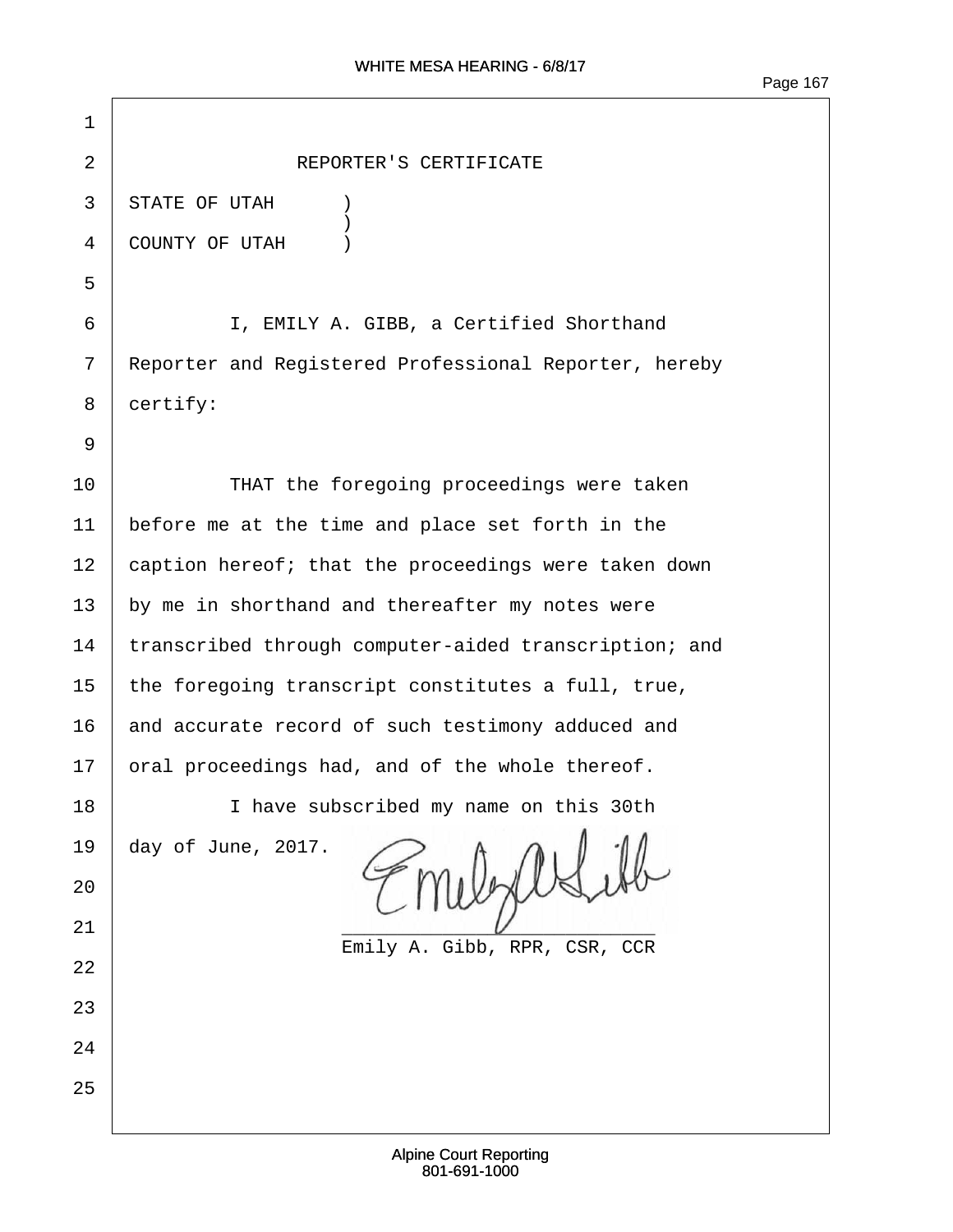Index: \$1.7..2015

|                                                | 11th 15:14 35:13          | 1996 19:18,24 20:7,24                             |
|------------------------------------------------|---------------------------|---------------------------------------------------|
| \$                                             | 12 36:17 59:6             | 21:13,14,22 22:17 23:12<br>107:1,21,24 108:2      |
| $$1.7$ 73:19                                   | 1200 93:5                 |                                                   |
|                                                | 1250 83:25                | $\mathbf{2}$                                      |
|                                                | 12th 81:10                |                                                   |
| $-02 - 0095$ 44:15                             | 13 37:25 116:16           | 2 13:9 23:4 24:17,19<br>25:10,23 27:13 33:6       |
| $-000 - 4:2$                                   | 13th 59:17                | 53:22 54:4 57:10,24                               |
|                                                | 14 10:18,19 40:20 60:7    | 72:2 73:24 81:12 85:17<br>86:6,10 90:4 122:1,3,8, |
| $\mathbf 0$                                    | 15 10:19 38:18,24 39:3,4  | 11 123:5,6,9,14,16,20                             |
| $0.5$ 122:18                                   | 41:7 60:14 93:15          | 133:4 136:25                                      |
|                                                | $15 - 10:18$              | 2,000 83:23                                       |
| 1                                              | 15th 7:21 13:14 42:2      | 2.1 104:7                                         |
|                                                | 165:23                    | $2.6$ 52:5                                        |
| 1 10:9 25:11 26:8,12<br>33:2,9 58:9,13,15 59:2 | 16 43:18 111:24           | 20 39:3,4 54:9 56:7                               |
| 68:10 72:2 73:4 77:8                           | 16.2 33:6                 | 66:25 122:25                                      |
| 82:11 84:11 89:24 90:1<br>123:4 146:11         | 16th 61:14                | 20.82 73:20                                       |
|                                                | 17 10:19 30:6 45:12       | 200 67:12                                         |
| 1.4 74:16                                      | 62:13                     | 2004 104:19                                       |
| 1/2 156:13                                     | 18 10:19 64:5             | 2005 74:19,23                                     |
| 10 17:19 22:4 27:8,9<br>38:17,24 53:3,14 54:8  | 180 50:2 104:4            | 2006 111:23                                       |
| 55:15 123:9,25 154:6                           | 19 10:16,19 65:22         | 2007 33:6 51:12,14                                |
| 10.21 35:19                                    | 19-3 10:20                | 62:21                                             |
| 10.5 118:9                                     | 191 83:21 102:23 130:2    | 2008 62:25 86:11                                  |
| 10.8 144:20                                    | 192 121:7 127:15          | 2009 96:22 100:13                                 |
| 100 48:23 49:13                                | 1964 12:6,12              | 2010 33:6                                         |
| 11 58:7 132:10 133:5                           | 1979 49:7 114:21          | 2011 31:17 65:1 73:9                              |
| 11.9 53:4                                      | <b>1980s</b> 113:15 114:1 | 105:24 106:17,19                                  |
| 1100 67:9                                      | 158:25                    | 2011-5231 51:21                                   |
| 11e.(2) 4:13 27:10,11                          | 1981 116:16               | 2012 51:20 52:24 74:19,                           |
| 44:10,16,23 59:1 87:7                          | 1988 115:4,7 116:13       | 23                                                |
| 88:9 101:11 124:15,18,                         | 1992 127:5                | 2014 53:3,14 123:19                               |
| 19,21,24 125:14 128:2<br>139:8 141:19,21,24,25 | 1995 127:5                | 2015 51:12                                        |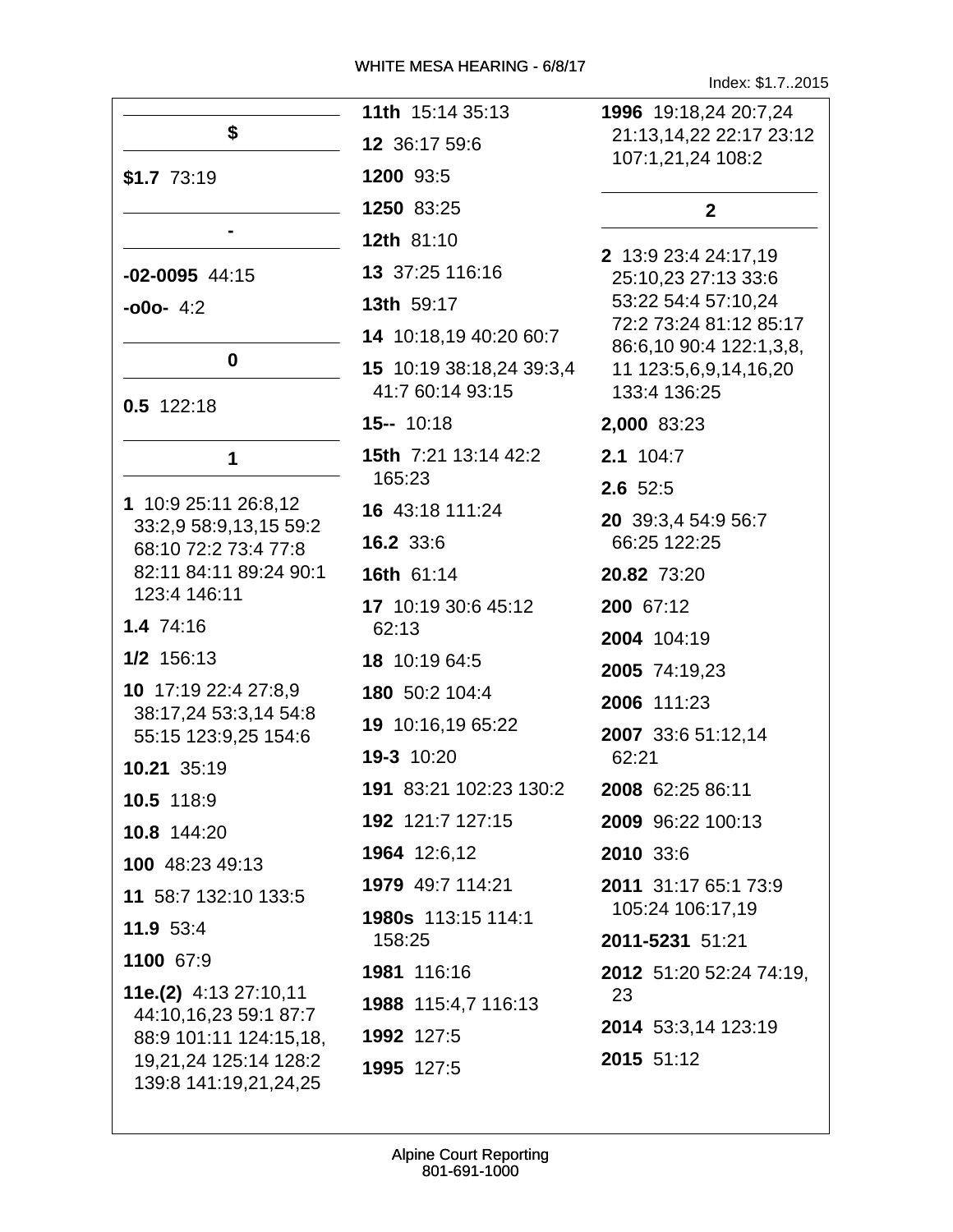Index: 2016..57,000

| 2016 31:12,22 81:10                                   | 30 76:17                              | 45 90:25                                           |
|-------------------------------------------------------|---------------------------------------|----------------------------------------------------|
| 96:22 111:19                                          | 300 131:18                            | 46 92:7                                            |
| 2017 7:23 8:2 15:14<br>105:3                          | 31 8:2 76:23                          | 47 94:11 162:21                                    |
| 2018 35:16 36:23                                      | 31st 7:23                             | 48 96:19                                           |
| $2021(3)(C)$ 104:13                                   | 32 77:13,23                           | 485,000 74:10                                      |
| 207 52:13                                             | 33 77:24 131:7,17                     | 49 98:10                                           |
| 21 67:24                                              | 34 79:15                              | 491 130:1                                          |
| 22 10:19 69:2 105:3                                   | 35 80:3                               | 4A 39:17 58:7 82:25                                |
| 131:7,17                                              | $35(3)(h)$ 41:11                      | 87:6,21 88:5,23 89:24<br>90:7,10,12,18,22 107:2    |
| 22.58 73:20                                           | 350 93:5                              | 132:12,15,19,23 133:4                              |
| 222 53:11,12                                          | 36 81:6                               | 135:19 136:25                                      |
| 23 69:18                                              | 37 48:5 81:11                         | 4B 39:17 58:8 59:15                                |
| 232 53:11                                             | 38 81:24 138:19 139:2                 | 82:25 87:7,25 88:3,6<br>89:25 90:1,18,22 92:17     |
| 24 10:19 70:13                                        | 39 83:7                               | 93:21 107:2 117:3                                  |
| 25 40:21 41:6,19 71:3                                 | 390 52:13                             | 132:15                                             |
| 250 160:23                                            | 3rd 123:12                            | 5                                                  |
| 26 73:1                                               |                                       |                                                    |
| 262 129:19,22 130:1                                   | 4                                     | 5 6:1,5 7:21 10:16 25:6<br>54:6 131:6 146:11 154:6 |
| 27 73:10,17                                           | 4 14:2 35:16 110:14                   | 159:24 165:24                                      |
| 28 74:5 132:10                                        | 156:13                                | 5,000 49:15 50:2 104:2                             |
| 29 75:22 111:19,23                                    | $4(d)$ 17:20                          | 5.1 17:12 18:11 30:5                               |
|                                                       | 4.1 74:16 110:15                      | 38:5 107:8                                         |
| 3                                                     | 4.1.4 111:15                          | 50 98:22 131:24 132:1                              |
| 3 13:22 39:17 41:12,18                                | 4.2 130:25                            | 500 132:1                                          |
| 49:3 55:10 56:10,23                                   | 4.5 13:12                             | 51 100:14                                          |
| 58:2 72:2 73:10 83:2,3<br>84:13 87:8,18 88:6,16,      | 40 17:19 22:4 27:8,9                  | 52 100:25                                          |
| 19,22 89:5,7,14 90:7,9,                               | 54:8 85:3,16 87:4 123:9,<br>25 127:15 | 530-R-04-030 101:5                                 |
| 14, 15, 17 119: 23 122: 22<br>123:2,3 132:11,14,21,24 | 40-some 162:20                        | 555 131:17                                         |
| 133:4,5 135:19 137:1                                  | 41 86:13,16                           | 56 52:11                                           |
| 160:1                                                 | 42 87:1 104:12                        | 57,000 74:12                                       |
| 3.2B 107:6                                            | 43 89:14                              |                                                    |
|                                                       |                                       |                                                    |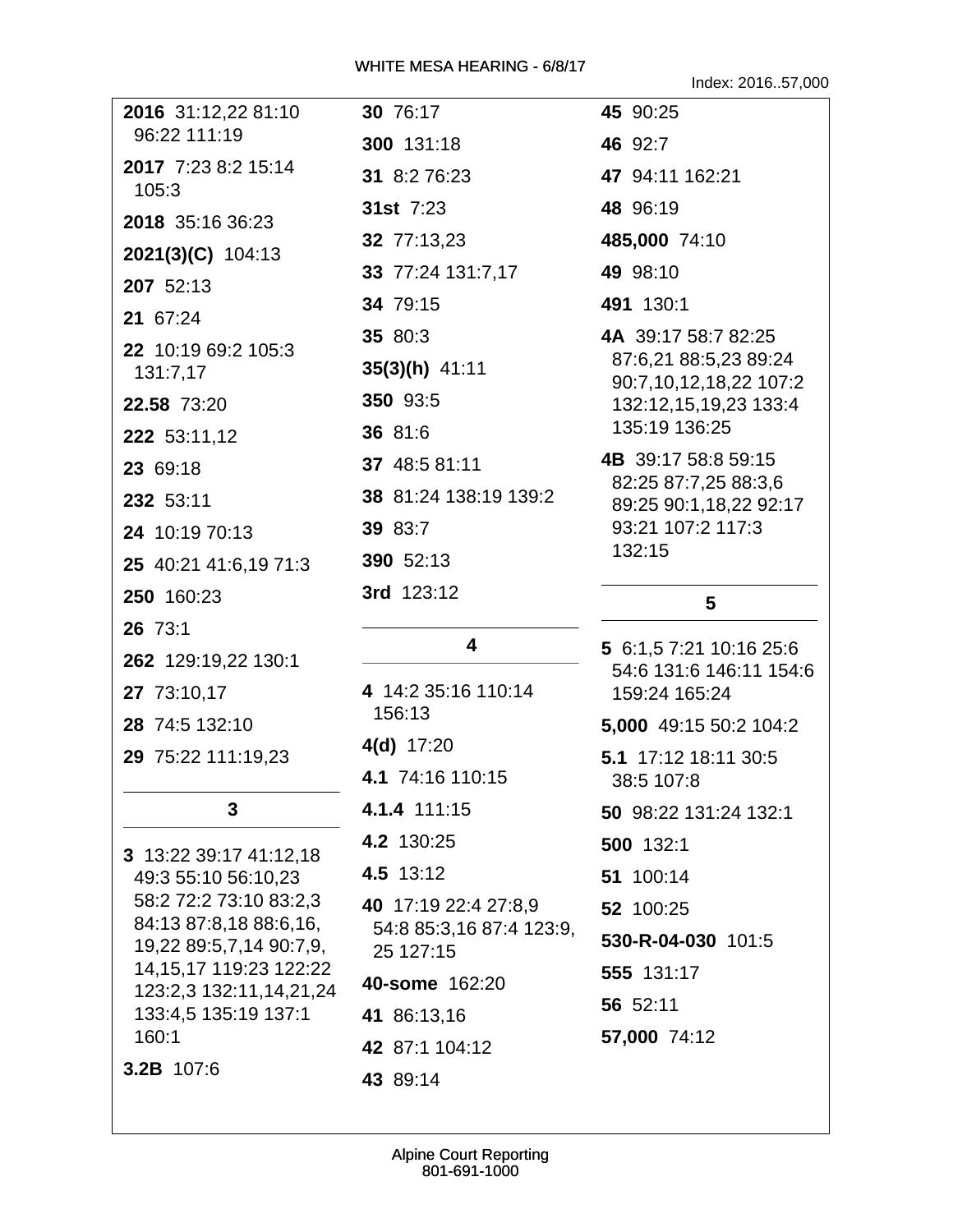Index: 6..address

|                          |                                       | accurately 120:13                               |
|--------------------------|---------------------------------------|-------------------------------------------------|
| 6                        | 9                                     | achieved 18:24                                  |
| 6 14:18 27:13 52:21 54:8 | 9 16:14 55:15 58:5 97:8               | acidity 100:17                                  |
| 97:7 123:10 124:1        | 9.5 35:15                             | acknowledge 14:19                               |
| 6.10 142:12              | 9.7 113:13,14 115:16                  | acronyms 78:20                                  |
| 6.10.7 144:14            |                                       | act 5:1 10:15,20 12:5,12                        |
| 6.2 127:13               | A                                     | 13:4 15:8 87:5 101:9<br>104:22 105:12 127:8.17  |
| 6.5 129:16               | Aaron 17:4 46:18                      | 128:13,21,24 129:3,5,8                          |
| 6.6 52:5                 | abandoned 83:11 84:14                 | acting 86:17                                    |
| 6.7 137:20               | abbreviation 36:14                    | action 4:17 10:5 12:22,                         |
| 6.8 141:5                | ability 54:22,24 131:22               | 25 15:6, 16, 18 52: 12, 16                      |
| 6.9 141:15               | Absolutely 12:23                      | 59:18,20,22,23 60:1,7<br>61:17 64:16 66:9 87:13 |
| 61 87:4                  | absorbed 99:16                        | 96:10,14 101:7 105:9,20                         |
| 68 131:3                 | absorption 98:23 99:15,               | 106:18 110:25                                   |
| $\overline{7}$           | 25 100:18                             | actions 4:8,11 5:3,14                           |
|                          | accept 7:22 146:12                    | 60:10 81:19 101:2,6<br>110:20,22 145:9          |
| 7 14:23 38:17,24 53:21   | acceptability 139:5                   | active 56:24 77:10 81:22                        |
| 81:17<br>70 10:19        | acceptable 60:24 80:19<br>143:6,12,22 | activities 69:9 70:21<br>91:13,22 94:8 97:24    |
| 7028 18:8                | accepted 50:25 94:22                  | 116:24                                          |
| 75 151:11                | 139:23                                | actual 47:25 56:23 75:13                        |
| 79 52:11                 | accepting 81:12                       | 135:25                                          |
|                          | access 35:7 103:2                     | add 18:3 51:3 150:11                            |
| 8                        | accommodations 130:7                  | added 37:13 53:3 107:3                          |
| 8 15:10 55:15 58:5       | accomplished 38:8                     | <b>addition</b> 7:2,22 67:16                    |
| 80 50:1 104:4            | accordance 27:12 74:15                | 79:2 96:10,13,14 98:6<br>106:5,15 107:18 112:7  |
| 800 132:1                | 83:13 84:22 123:9<br>130:3,14         | 165:24                                          |
| 83 114:22                | account 33:15,23 34:9,                | <b>additional</b> 19:2 23:9                     |
| 835 131:17               | 15 38:5,14 51:6 100:18                | 39:4 53:8 54:23 57:21<br>59:7,10,12 68:19 69:15 |
| 87,800 74:11             | 150:14 151:17                         | 73:15 146:10,13                                 |
|                          | accountable 20:19 23:7                | <b>address</b> 56:16 121:18,                    |
|                          | accurate 115:6 117:7                  | 21 126:3 150:24 151:18                          |
|                          |                                       |                                                 |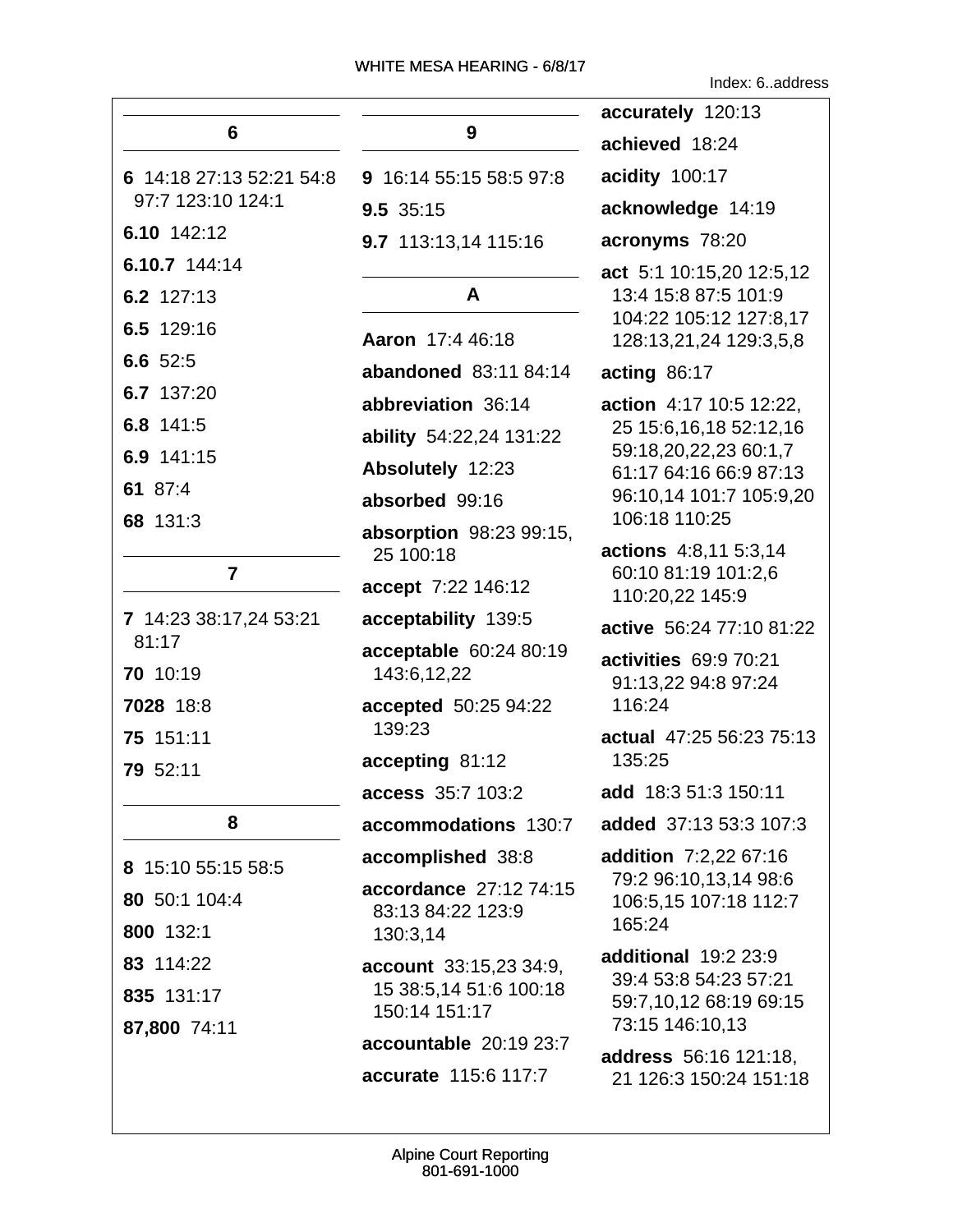|                                                |                                                   | Index: addressedannual                            |
|------------------------------------------------|---------------------------------------------------|---------------------------------------------------|
| 152:7,9,10,11,17 154:10                        | ahead 47:7 58:6 87:15                             | Americans 161:2                                   |
| addressed 52:2                                 | 92:25 93:1 105:4 126:25<br>158:3,13,23            | <b>amount</b> 26:23 39:13                         |
| addresses 55:14                                |                                                   | 40:1 43:7 46:3 56:4<br>57:18 61:16 71:10,14,24    |
| addressing 76:25                               | aiding 58:20 95:11                                | 73:18 75:23 131:9,24                              |
| 149:13                                         | air 14:2 48:14 53:8,12<br>83:20 87:5 164:12       | 137:21 138:11 141:5,6,                            |
| adequate 82:23                                 | alarm 148:16                                      | 10,12 151:1 152:7                                 |
| adequately 18:21                               | alive 164:8                                       | <b>amounts</b> 32:8 135:17                        |
| adjacent 14:21                                 | allowed 5:12 15:17                                | 141:9                                             |
| adjusted 38:11                                 | 27:21 50:9 75:24 76:3                             | analyses 76:8                                     |
| adjustments 20:9                               | 87:6 141:23                                       | analysis 21:17 99:11,12<br>104:9,12,24 105:6,13   |
| administrative 5:6,7                           | alluded 83:6                                      | 106:22 112:17 113:1,5                             |
| 6:20 66:14 126:5                               | altered 65:13                                     | 132:2 134:23 140:2                                |
| adopted 5:4 41:8 126:5,                        | alternate 23:20 34:14                             | 143:25 144:5                                      |
| 15                                             | 50:24 51:6 125:2,6                                | analytical 49:10                                  |
| advance 5:25 7:11                              | 126:18 127:4,7,24 128:1<br>131:21 133:3,7,8,18,24 | analyzed 99:8                                     |
| adversely 65:25 67:3                           | 134:15,21,24 135:1                                | ancest 158:19                                     |
| advisement 148:24                              | 136:13 137:3,11,13,23                             | ancestors 158:17,19                               |
| affect 32:1,2,5 119:25                         | 138:1,13 139:7,16,22<br>140:19,20 141:8,22        | and/or 136:14                                     |
| affected 32:10                                 | 142:8,16,18,25 143:12                             | Anderson 4:4,5 8:7 9:15                           |
| affecting 65:25 67:3                           | 144:18 145:15,23                                  | 13:20 16:23 17:9 46:19,<br>23 47:10 85:8,11,13    |
| afternoon 4:12 5:19 6:1                        | alternately 98:18                                 | 87:15 102:14 126:4                                |
| 9:23 162:7                                     | alternative 4:18 50:16                            | 146:8 147:22 148:19                               |
| afternoon's 4:6                                | 74:8 75:25 141:16,19                              | 152:14,19 153:5,10<br>155:25 156:5,8,11,21        |
| agencies 79:5                                  | alternatives 142:3                                | 157:2 159:6 162:4                                 |
| agency 11:17 14:25                             | amended 62:4                                      | 165:13,15,18                                      |
| 16:1.9                                         | amendment 31:25                                   | Angel 9:19,21,23,24                               |
| agenda 10:4                                    | 43:19.24 44:4 74:15<br>124:12 126:17 130:25       | 10:21,24 11:5,9,15,24                             |
| agree 126:8                                    | 133:13 134:10 142:15,                             | 12:2,10,16,23 13:1,8,13,<br>21 14:1,8,11,15,18,23 |
| agreement 5:2 11:6                             | 22                                                | 15:7,22 16:9,13,20,23                             |
| 19:21 20:5,11,15,16<br>22:1,17 23:3,6,22 24:4, | amendments 142:17                                 | animals 160:1,4 161:19                            |
| 9,11 25:3 65:7 104:21,                         | America 13:3                                      | announced 13:15                                   |
| 23 107:14 126:16                               | American 41:1                                     | annual 33:5 35:16 57:13<br>71:5 107:18 138:18,21, |
| agreements 23:7 115:1                          |                                                   |                                                   |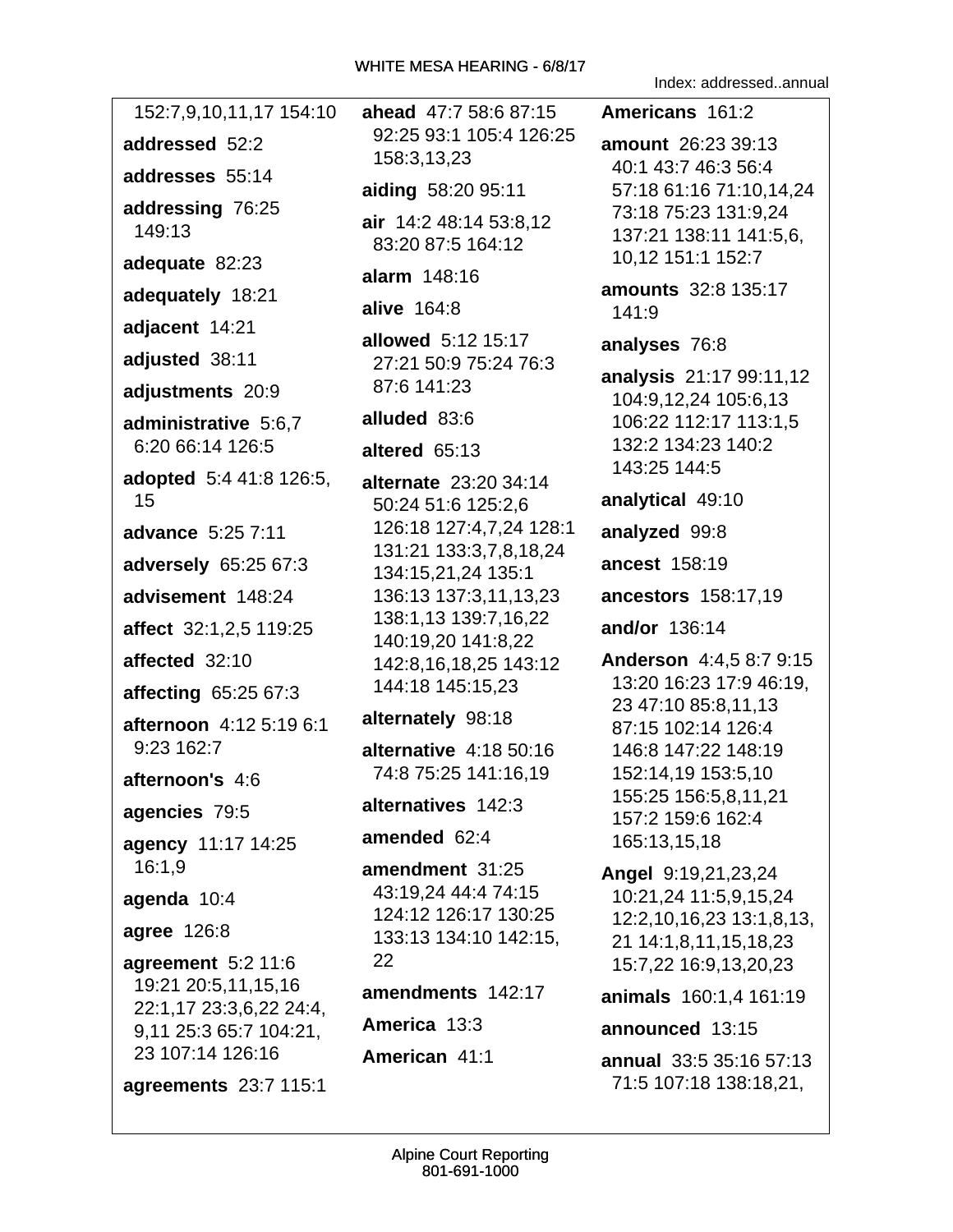23 annually 36:22 62:9  $71:15$ anomalies 68:11.18 69:12 anomalous 70:25 anomaly 68:6 69:7 70:19 answering 5:18 104:16 156:23 answers 8:6 108:12 158:12 anticipate 32:10 57:25 anticipated 7:18 anymore 163:17 apologize 32:22 49:18 140:9 141:1 apparently 112:19 132:15 144:17 appeal 126:12 appearances 8:4 appeared 70:3 appears 37:1 54:11 97:10 122:18 **Appendix 17:19 22:6** 25:21 27:8,9 28:2,4 30:5,15 54:8 123:9  $124:1$ applicable 10:25 11:11 12:13 23:13,21 24:2 52:3 76:10 101:12,13,22 127:7 130:14 144:2 applicant 144:1 157:4 application 23:18 59:12 75:6,19 130:25

applied 12:18 23:16 104:19

applies 13:5 15:8 44:4  $55:14$ apply 10:10 12:24 44:24 45:16 46:1 125:13.18 127:20,24 128:4 applying 45:20 approach 85:17 appropriately 107:13 approval 20:17 107:23 approve 59:7,9 115:21 approved  $19:24,25$ 20:14 21:8 22:23 23:12, 14 24:23 37:7 50:16,17 53:13 59:14 85:23 89:21 107:1 125:2 133:18.23 134:4 136:14,20,21 137:7.16 approximately 67:9 68:9 83:23,25 93:5,15 95:19 100:11 131:6 April 15:14 116:16 aquifer 66:1,12 67:4,6,8, 9,14,15 69:22 83:9 84:2, 4,20 85:1 92:15,19 94:15 95:7,8 96:3 99:6 aquifers 67:22

archaeological 14:20 115:4

archaeologist 115:17  $117:1$ 

archeological 115:8

area 25:11 26:8 52:18 58:16 65:14 82:7 91:5, 15 92:16 93:11,20,25 94:1,2,4 96:17 103:1 107:15 112:24 115:9 121:11 148:18 149:22

Index: annually..assumption

areas 26:22 52:4.17 66:6 93:19.22 94:9 argument 126:23 argumentative 13:19 arid 18:1 Arizona 34:13 109:17 129:18 153:18,20 163:11 armor 19:23 21:6 85:23 arranged 80:25 arrangements 80:24 arrived 142:19 artisan 84:3 **asks** 33:1 aspects 91:19 asphalt 137:9 assembled 61:24 assess 48:9 81:18 98:23 assessed 50:12 assesses 48:3 assessing 23:9 100:18 **assessment** 17:13 48:3 101:3 105:10,14,16 106:12 107:18 115:17 116:25 assessments 97:15 98:15 assist  $63:13$ **assume** 26:7 131:23 132:3.4.13 assumed 74:10 assuming 29:14 109:5 110:3 assumption 38:23,25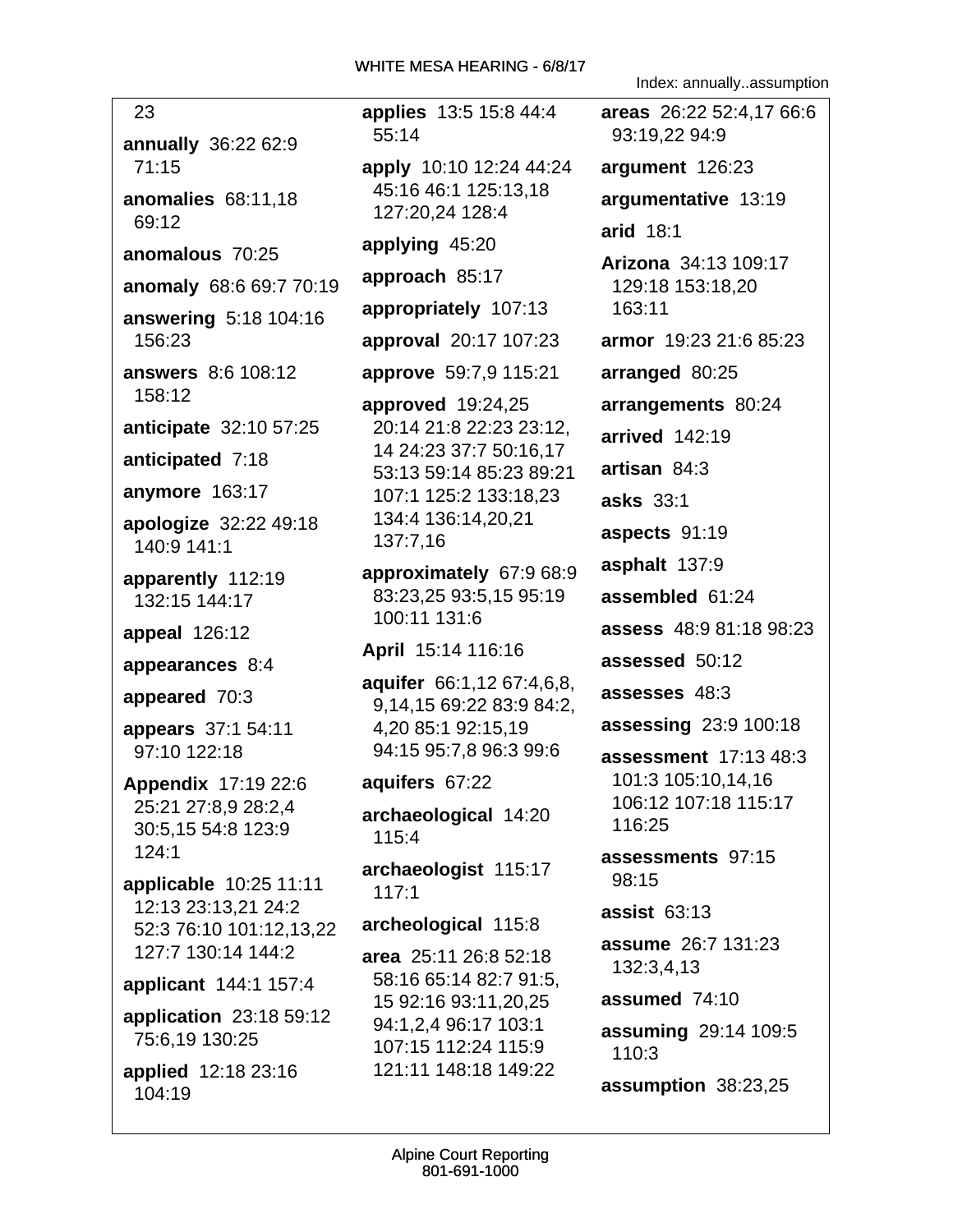44:18 139:8 assumptions 71:10 **assure 145:12** assured 61:12 atmosphere 53:24 55:12  $58:11$ **Atomic** 5:1 104:22 105:11 127:7.17 128:13. 21,24 129:3,5,8 attached 14:24 attachment 38:4 40:9 attend  $147:4$ attention 10:7 attorney 8:8,10 9:7 16:4 17:5 105:2 audience 146:13,15  $156:1$ authorities 77:20 80:12 authority 127:10 authorization 115:24 authorized 90:3 automatic 20:6,17 avail 113:21 availability 47:17 average 49:20 67:11 104:3 120:17 averaged 50:1 avoid  $27:14$ aware 12:4 30:19 75:20 99:1 114:25 120:9 121:11 128:8

# R.

**baby** 163:20

**back** 22:5 31:17 58:21 59:24 60:25 96:24 105:23 106:8,16 107:1, 10 113:25 136:5 151:22 157:16.21 158:24

background 52:7 63:10, 12 64:15

backgrounds 52:6

backup 38:4 72:22

**bad** 164:14

Badback 156:3,4,6,10, 12.23 157:5

balance  $71:6.8$ 

**bangers**  $82:19$ 

**bank** 155:6

barium-radium 110:17

**barrier** 24:19 29:24 30:17,18 54:3 56:11,12 57:18.23 73:24

**barriers** 54:19 82:4

base  $57:11$ 

**based** 10:22 34:11,12 44:11 50:7 61:24 64:18 68:17 73:14 75:5 96:12 98:16 99:10.12 100:4 111:19 116:9 139:7 147:22 150:25

basically 11:7 19:6 20:6 28:3 29:15 41:19 43:8. 25 46:10 49:21 56:20 59:23 80:18 86:21 107:3 115:20,21,22 116:6 121:22 140:8 149:4 151:21 152:1 154:2

Index: assumptions..BIA

basin 58:18 67:12.18.19 84:2.25 basins  $75:3$ basis 5:8 24:21 62:17 64:18 70:17 71:8 92:19. 21 93:8 95:16 106:12 112:6 120:6 121:23 122:9 134:12 138:18,23 149:5 beach  $90:10$ beautiful 162:2 bedrock 99:8 began 15:21 23:5 31:16 94:9 **Begay 16:5 begin** 53:10 58:2 **Beginning 40:23 54:2 begins** 42:8 62:8 150:5 **behalf** 9:24 10:2 86:24 153:4 Behle 9:7 **beneath** 46:8 65:25 67:3,13 69:20 **beneficial 57:22 58:3** 66:19 benefit 42:20 43:15  $85:24$ benefits 82:8 bentonitic 67:13 bestowing 161:2 **beta** 32:17 **Bevell** 43:24 44:4 **BHV-6 83:21 BIA** 80:20 154:8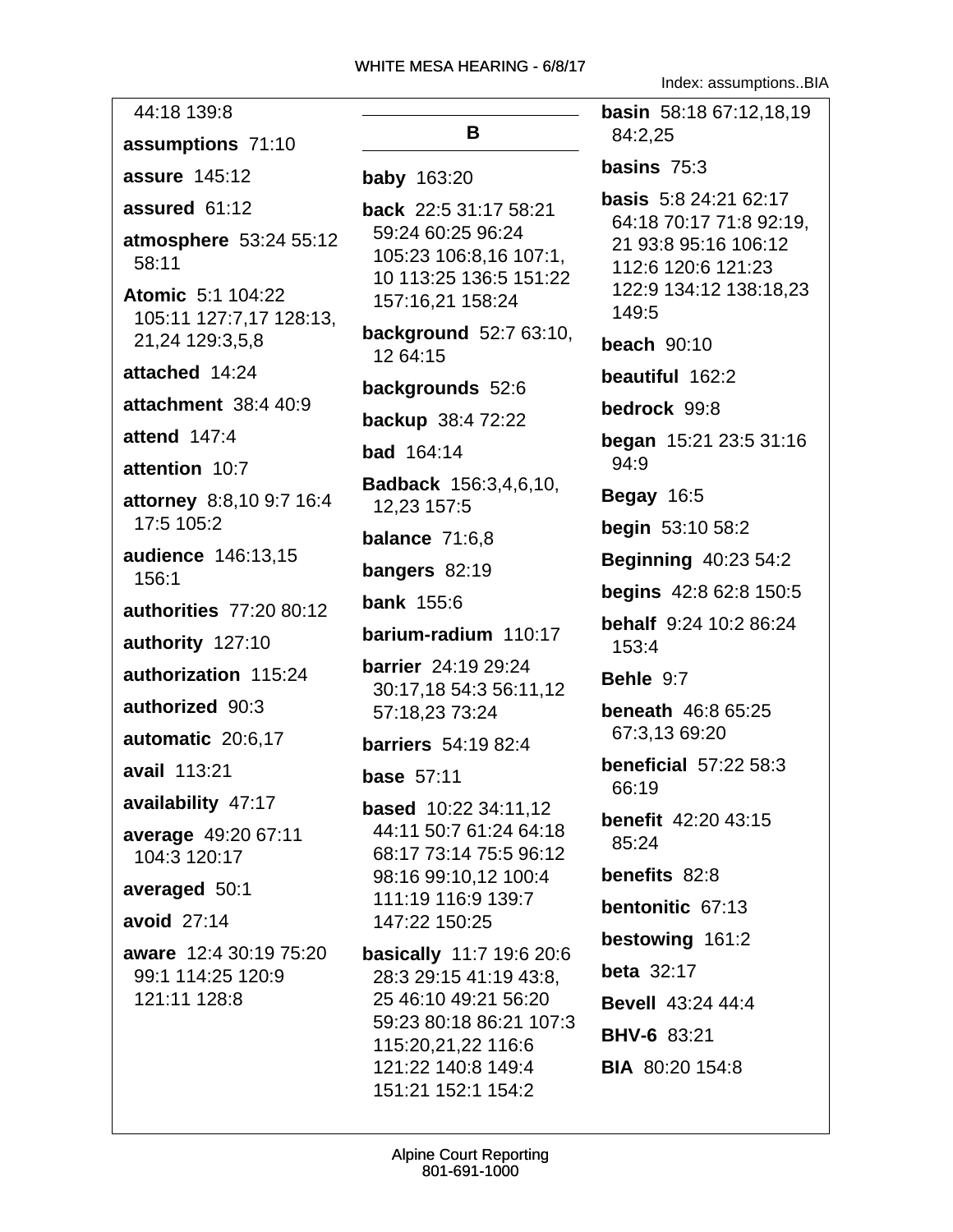Index: big..care

big 131:18 bigger  $153:19$ bigshots  $157:11$ Biobarrier 30:23 biointrusion 19:11,13 29:24 30:4,9,10 birds  $82:2$ bit 4:21 19:8 25:20 87:2 158:22 **Blanding 4:15 7:21,25** 13:15 62:22 80:18 96:1 112:22 147:1,5 154:5 158:22 165:6,24 **bless** 152:22 **blood** 164:1 blowing 151:14 **blurry** 141:1 **board** 5:4 62:14 125:23 126:6 156:16 157:8 159:18 boards  $137:9$ **body** 33:5 82:12 **boil** 163:14 bonds  $62:9$ **bottles**  $164:9$ **bottom** 42:13 43:16 56:20 71:18 **bound 137:10** boundaries 150:5 **boundary** 13:22,25 14:4, 9,13,21 48:20 49:12 50:6 66:11 83:18,20 103:25 **bounding 75:10 137:13** 

**Bradley 9:19,24 Brady** 159:9,10 **break**  $6:13,14$  19:5,8 28:15.18.22.25 29:6.11. 18 46:19 79:13 85:6,8,9 breakdown 144:11 **Bret** 8:9 149:8 153:24 **bring**  $151:22$   $155:3$ **bringing 87:9 151:8** 155:12 **broad** 98:25 131:19 broader 132:5 **broken** 161:15 **brother** 154:11 162:14 brothers 162:17 **Brushy 67:12,18,19** 84:2.25 buffer  $150:3$ **building 83:19 150:4** built 22:18 46:19 84:22 **bunch** 106:9 **buried** 158:17,20 161:16 **Burro** 67:8 94:15 98:24 99:6,17 100:19 **bus** 165:5 buses 78:7 **buy 164:6 byproduct** 4:13,19 27:5, 10,15,22 59:2 88:10 124:15.18.19.22.24 125:15 127:16 134:3 139:8 141:20,21,24,25

 $\mathbf C$ calcite 99:6 calculate 71:8 calculated  $39:1371:6$ calculating 61:16 calculation 71:9 calculations 50:7 51:11. calendar 48:23 49:14,16 call 79:2 80:16,20 137:23 138:6 148:4 154:5 160:7 called 30:22 43:24

 $72:3$ 

13

86:2.5

calls 11:14 45:6 58:14 60:16 87:11 125:21 128:16 129:9 134:18

Cameco 110:14 111:24  $112:3$ 

cannons 82:16,19

Canyon 6:10,11 17:1,5 67:8 94:15 98:24 99:6, 17 100:19 109:2,11

cap 56:22 60:1 61:2 65:2

capacity 89:7,9,11 98:24 100:19 131:8,9

capillary 19:5.8 28:15. 18,22,25 29:6,11,18

capped 53:22 55:10  $58:10$ 

CAPS 64:16

capturing 72:9 care 40:2 106:23 121:23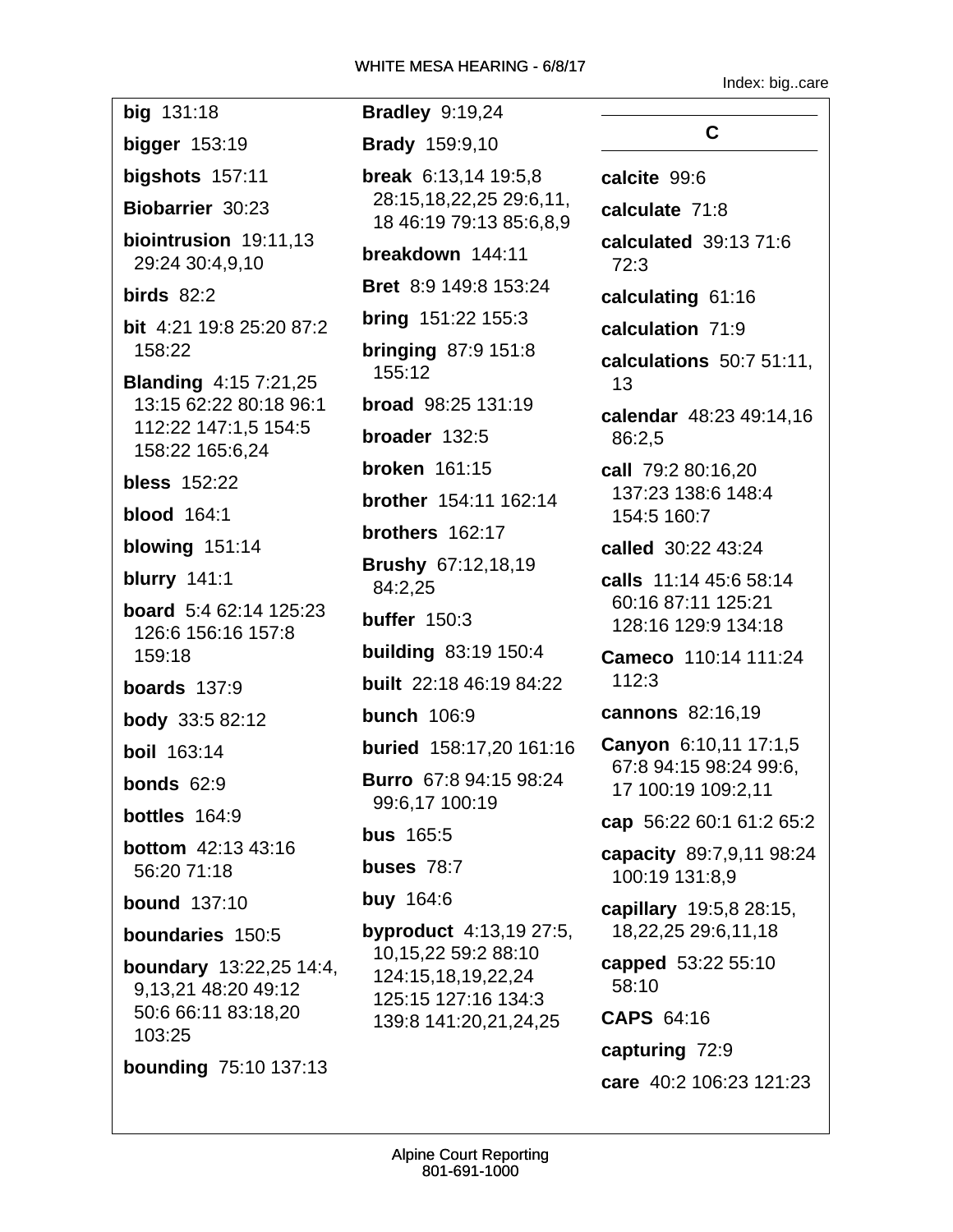| 152:23,24 154:20<br>155:16 162:24 163:16             | 119:23 120:1 122:1,3,8,                                | characterization 62:7    |
|------------------------------------------------------|--------------------------------------------------------|--------------------------|
|                                                      | 11,22 123:2,3,4,5,6,9,<br>14, 16, 20 13 2: 11, 12, 14, | 75:8                     |
| carefully 22:1                                       | 15,21,23,24 135:19                                     | characterized 37:10      |
| carries 151:15                                       | 137:1 141:22 150:7                                     | 100:21                   |
| carry $24:9$                                         | 160:1                                                  | charged 73:12            |
| case 18:3 30:1 34:15                                 | cells 27:12 39:17 42:7                                 | check 75:16              |
| 44:22 98:8,18 125:22                                 | 47:20 55:14,23 58:7,22                                 | checked 123:18           |
| 126:13,14,15,17 134:11                               | 59:7,10,13 61:3 63:1,4                                 | chemicals 130:17         |
| 164:7                                                | 65:3,5 66:3 68:9,25<br>69:10 71:19,25 72:2,6,          | 161:11                   |
| case-by-case 121:22                                  | 11, 15, 17, 19, 20 77: 11                              | chemistry 70:16          |
| 149:5                                                | 82:24 88:14 89:1,23                                    | children 162:21,25       |
| cased 83:24                                          | 90:7 92:9 94:7 96:23                                   | 163:7                    |
| cases 126:21                                         | 98:8,20 100:8 107:2<br>128:2 133:4 136:25              | chloride 66:8 96:21      |
| casing 84:1,14                                       | 141:13                                                 | 97:1,12,13,14,16 98:14   |
| cataloging 89:22                                     | cells' 76:18                                           | 99:12                    |
| catastrophe 154:4                                    | cement 137:8                                           | chloroform 65:2,7 66:7   |
| catch $6:2$                                          | Center 78:22 79:3,8,9                                  | choice 45:3              |
|                                                      |                                                        | choose 119:20            |
| catchment 58:18                                      | centers 89:18                                          | circuit 109:7            |
| caused 66:6 73:6                                     | cetera $49:24$                                         | circumstances 45:15,18   |
| causing 95:3 144:23                                  | CFR 17:19 22:4 27:8,9                                  | 59:9                     |
| cease 109:5                                          | 54:8 87:4 123:9,25<br>127:15                           | cited 22:5 41:24 104:20  |
| ceased 109:6 110:3                                   |                                                        | city 80:17 161:25        |
| ceases 122:22                                        | chain 161:20                                           |                          |
| cell 23:4 24:17,19 25:10,                            | chairs 156:24                                          | Civil 12:5,11 13:4 15:7  |
| 23 42:8 43:2 46:15                                   | <b>CHAN 126:22</b>                                     | clapping 156:1           |
| 53:22 54:4,11,14 55:10,                              | chance 32:22 55:1                                      | clarification 58:12 86:3 |
| 21 56:1,3,6,10,17,20,23,                             | change 37:21 111:18                                    | 147:11                   |
| 24,25 57:8,10,24 58:2,9,<br>13, 15 59: 2, 15 71: 20  | 160:15 161:17                                          | clarified 136:18         |
| 73:4,24 77:8 81:12,22                                | changed 36:4 63:20                                     | clarifiers 75:3          |
| 82:11,25 83:2,3 84:11                                | changing 63:24 69:21                                   | clarify 35:22 89:6       |
| 85:17,19 86:6,10 87:6,8,<br>18,25 88:3,5,6,16,19,21, | Chapter 10:16                                          | clarifying $12:17,19$    |
| 22,23 89:5,7,14,24 90:1,                             | characteristic 74:21                                   | clarity 136:21           |
| 4, 10, 12, 14, 15, 17, 18, 22<br>92:17 93:21 117:3   | characteristics 70:25                                  | class 66:13              |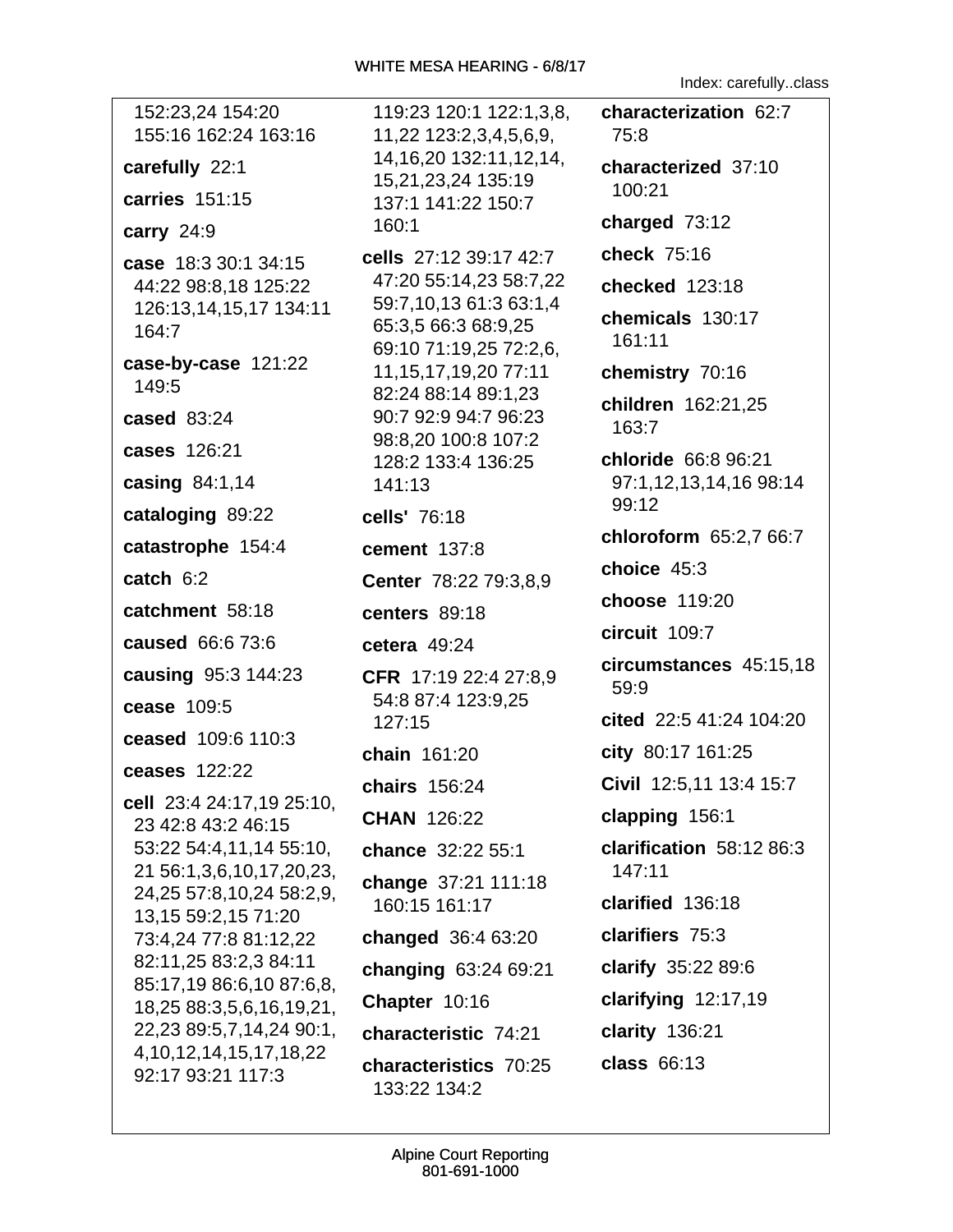| classes 66:19                                                 | 6,16 60:6,13 61:11,14                                                                              | commence 55:17                                                      |
|---------------------------------------------------------------|----------------------------------------------------------------------------------------------------|---------------------------------------------------------------------|
| clause 35:25 36:15                                            | 62:12 63:20 64:4 65:6,<br>15,21 66:20,24 67:23                                                     | commenced 109:4                                                     |
| clauses 36:13                                                 | 68:21 69:1,17 70:12                                                                                | commencement 116:23                                                 |
| clay 67:13                                                    | 71:1,12 72:1,16,23 73:1,                                                                           | commences 110:25                                                    |
| clean 87:5 121:5 160:9<br>164:11                              | 16 74:4 75:11,21 76:16,<br>22 77:12,23 78:15 79:7,<br>13,15 80:1,15,19 81:4,                       | 115:14<br>comment 7:20,24 15:20                                     |
| cleaned 46:14 60:21<br>66:8 77:10                             | 11,23 82:11,15,21 83:2,<br>5 84:5,16 85:2,15 86:6,                                                 | 16:16 34:20 81:21<br>105:22 106:9,16,17,25<br>107:23 108:11 127:12  |
| cleanup 59:21 60:12,24<br>62:8,10,11 101:6 121:8,<br>12,14,17 | 12,23 87:1,16 88:8,15,<br>24 89:13,20 90:16,25<br>91:10,25 92:6,24 93:3,<br>12,16 94:3,11 95:12,19 | 135:21 136:3 146:16,24<br>147:12,24 148:23<br>149:10 152:17 153:14, |
| cleanups 128:3                                                | 96:18 98:1,9,21 99:16                                                                              | 21 154:14 155:24 159:7<br>162:4,5,12 165:19                         |
| clear 6:22 7:8 20:13 37:2<br>38:21                            | 100:9,14,24 101:13,19<br>102:9                                                                     | commenter 102:14                                                    |
| clerical 35:25                                                | <b>Clow's 103:14</b>                                                                               | <b>comments</b> 7:19,23 8:1                                         |
| climate 21:19                                                 | CO2 82:16                                                                                          | 28:23 102:7 103:14<br>106:1,6 117:7,9 145:2,3                       |
| climatic 17:25                                                | code 5:6,7 66:14,20                                                                                | 146:12,19,23 147:7,20,                                              |
| <b>Clive 141:20</b>                                           | codified 104:24                                                                                    | 21 153:13,17 165:25                                                 |
| close 13:22 39:1 70:23                                        | coefficients 98:10                                                                                 | commission 19:25<br>44:15 78:16,23 79:3                             |
| 72:14 82:10 84:12 85:23                                       | cold 163:14                                                                                        | commission's 44:20                                                  |
| 88:6 89:5 108:22 163:22<br>164:13,18                          | <b>Colin 16:4</b>                                                                                  |                                                                     |
| closed 56:18 57:1 58:24                                       | collapse 84:15                                                                                     | commodities 47:19                                                   |
| 86:10 90:4                                                    | collect 31:18                                                                                      | common 128:25                                                       |
| closer 69:9 87:9                                              | collected 24:5 52:17                                                                               | commonly 43:24                                                      |
| closest 13:9,17 68:10                                         | 69:14 74:14,19                                                                                     | communication 67:16,<br>22 77:14                                    |
| closing $39:23$                                               | collecting 23:8 124:5                                                                              | communities 10:3 48:4                                               |
| closure 20:2 35:19 36:9                                       | collection 21:17                                                                                   | 49:6 50:14 78:4,8 80:5                                              |
| 42:8 47:25 52:2 54:13                                         | Colorado 34:14                                                                                     | <b>community</b> 10:3 13:9,                                         |
| 55:16 77:3 81:12 85:18<br>87:10 89:2 121:10,13<br>123:4       | column 33:20 133:6<br>135:9 136:4,7,11,19                                                          | 12, 16, 17 15: 12 16: 2<br>64:9 77:14 78:4,13 80:5                  |
| Clow 16:4 46:25 47:3,11                                       | columns 33:12,13,16                                                                                | 103:11 153:19 154:6,19                                              |
| 48:1 49:2 50:10 51:9,16                                       | combination 30:2                                                                                   | community's 153:4                                                   |
| 52:20 53:20 55:8 56:9<br>57:9,16 58:4,23 59:1,4,              | combined 97:19                                                                                     | compacted 30:3                                                      |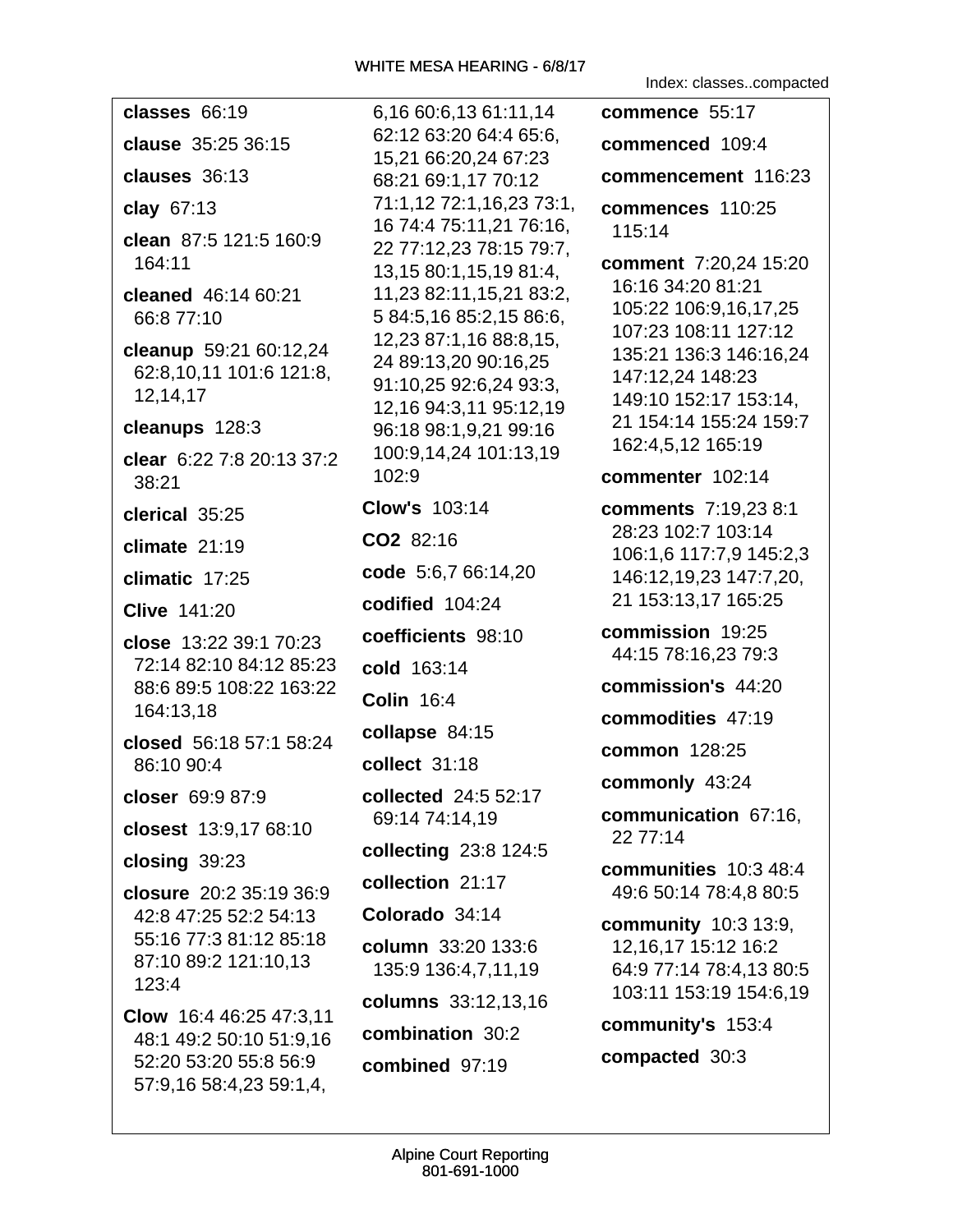compaction 61:1

company 9:14 19:17 24:8 25:2 28:11.13 37:25 39:19 40:5.12 60:11 103:5

company's 39:22

comparative 136:17

compared 131:10

comparing 97:7

**comparison 70:8 135:8** 

compile 31:19

complain 157:12,13

complaints 157:12

complete 10:21,24 36:15 38:1,17 54:4,25 55:1 61:21 62:11 86:1 115:6 116:2

completed  $36:248:9$ 62:19 103:16 116:10

completely 24:19 62:7 87:8 151:19 152:8

completion 74:2

compliance 64:14 70:22 122:25 139:2

complicated 99:24

complication 97:12

complies 101:17

comply 101:3,14,16

comported 41:23

composite 74:18

**compound** 7:3 134:17

comprehensive 137:7

compressing 54:24

compromised 55:2

computer 102:20

concentration 133:6 135:5 136:7 143:23 150:17

concentrations 63:9,12, 14 69:13,16 75:5 76:4,5 96:22 97:4,6 98:6,20 100:8 134:24 135:1 136:12,16,24 137:17 143:17.22 150:10

concern 18:19 19:9 24:7 149:13

concerned 13:16

concerns 15:18 17:14, 16 144:10

conclude 6:1 165:20

concluded 25:1 68:15  $75:8$ 

concludes 146:8 165:15

**conclusion** 11:14 43:22 44:6 87:12 125:21 129:10

conclusions 63:18 64:1 139:5

condition 35:14,15,19 53:4 96:15 113:13.14 115:16 116:15 117:6 118:8 125:1 144:20

**conditions** 17:25 20:5 46:12 59:8 63:20,22,23

**conduct 111:22** 

conducted 15:11 16:1 29:1 48:3.8 66:16 67:19 76:9 91:4 92:14 93:19 99:2,3 103:9,15 conducting 96:6,7

confidence 74:5

Index: compaction..constitution

confirm 11:17 54:12 64:6 67:25 70:15 92:18

**confirmed** 63:6.8 70:20 73:11 91:12 92:3 95:2.3 126:18

confused 35:21

confusion 21:12

connected 85:22 92:18 159:15

connection 67:6 80:6 105:9 143:23 162:2

consent 19:21 20:4.11. 16 22:1.17 23:3.6.22 24:3.9.11 25:3 65:6 66:9 107:14,19

**Conservation 101:8** 

conservative 99:22

conservatively 132:3

consideration 11:19 118:12 137:6 149:10

considerations 130:24

considered 10:25 11:11 88:12 96:23 125:2 133:2 136:19 137:3.18

consolidate 57:5

consolidating 57:7

consolidation 57:20

constantly 43:12

constituent 69:4 137:22 138:12 141:14

constituents 10:2 68:1 117:21 132:19 133:11 135:18 136:8 138:20,25 139:2,11,16 140:1 141:7,11 142:12

constitution 13:7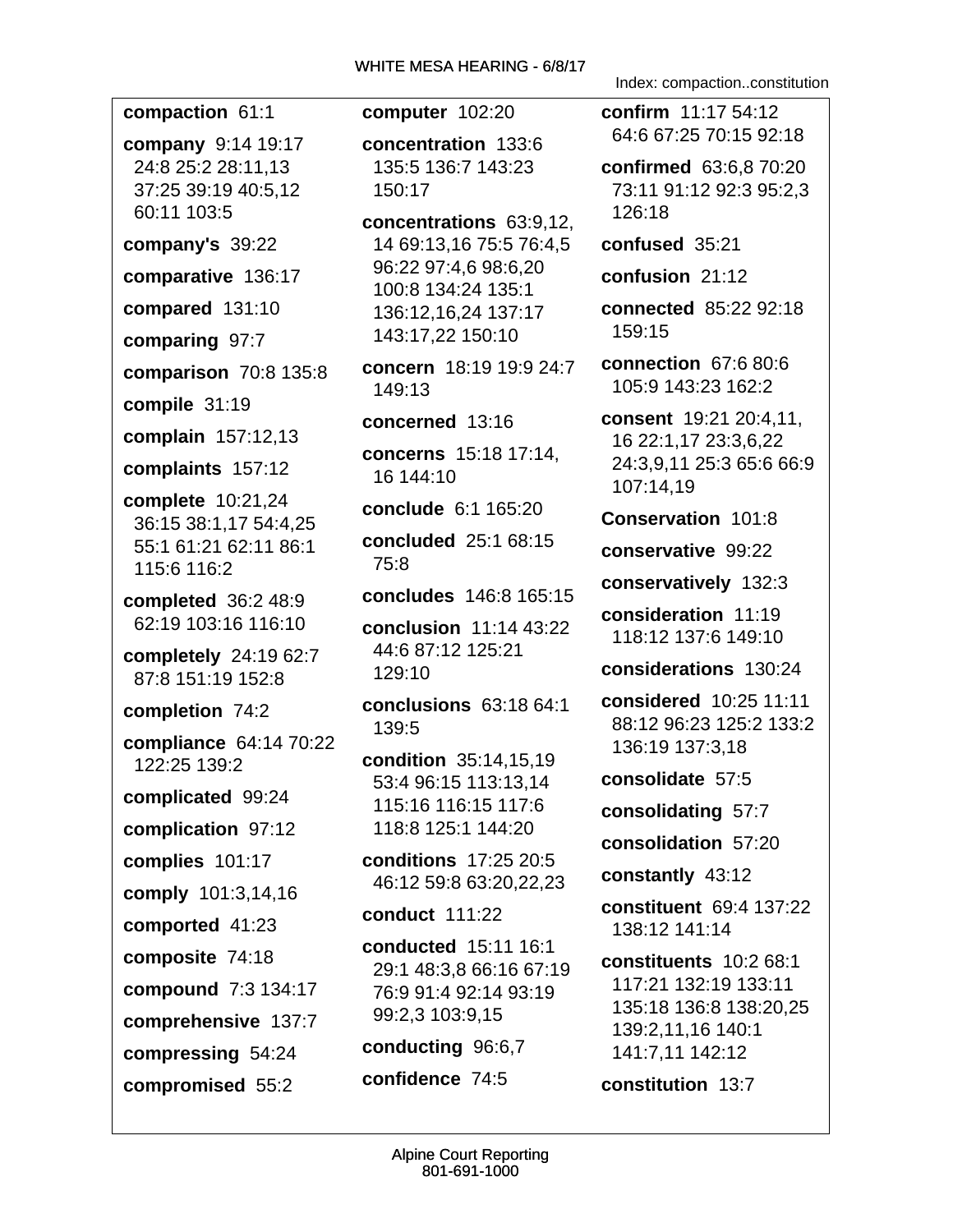constraints 45:11 contention 11:10 **constructed** 83:13 107:3 context 20:23 135:3  $117:2$ contingency  $40:21,22$ constructing 18:9 41:20 construction 54:15 55:4 continual 120:11 56:21 59:9 92:16 115:14 continually 57:6 63:24 117:3 122:11 69:21 96:11 120:8.10 consultant 9:14 43:21 continue 49:7 59:19.21 consulted 40:25 60:8,10,11 85:14 109:10 110:7 122:2,6,9 165:25 contact 16:3.18 120:16 continued 62:18 **contained** 7:4 57:13.15 continues 65:9 66:12  $61:4$ container 117:17 contour 64:19 **containers** 117:17.20 contouring 56:15 containment 77:5 contours 77:8 contractor 5:17 9:1 contaminant 28:12,17, 24 36:13 60:3 99:4,20 86:18.22  $100:23$ contribute 34:7 contaminants 14:12 control 4:10 5:4 8:15 59:24 61:3 62:1 84:20 10:18,20 27:18 79:20  $93:6$ 89:25 90:2 106:4 114:8 contaminate 46:7 controlling 79:23 155:11 controls 81:7 117:13 contaminated 27:17 conventional 47:17 46:13 60:19,21 77:8 81:14,20 155:3 convince 18:13 contaminating 155:8,9 convinced 18:22 contamination 35:18 convoluted 125:18 45:22 59:25 64:2 66:5.7. coordinate  $77:21$  154:8 10 68:13 70:24 84:4 101:4 121:7.11 coordinating 80:14 contemplated 36:14 coordination 80:23 contemplates 39:23 cops 161:25 content 45:10 50:15 corner 25:10 146:1 corporate 9:10

Index: constraints..cover corporation 154:21 correct 12:13 13:24 18:22 24:16 29:20 42:9 58:25 89:19 123:21 147:18 corrective 59:17,20,22 60:1,7,9 61:17 64:16 66:9 81:19 96:10,14 101:6,7 correctly 18:18 20:5,12 24:15 26:6 29:4 30:15 41:19 42:5 44:18 159:25  $161:9$ cost 37:6 38:3 40:7  $61:24$ costs 35:17 36:19 37:7 38:10.12 40:11.14 61:15  $62:4$ Cottonwood 92:18 coughing 163:5 coughs  $163:4$ **counsel** 8:11 9:8,10 count 88:13 159:18 **Countermeasures 81:7** country 155:13 **County 4:15 80:15,17**  $103:6$ couple 6:21 14:24 61:7  $70:1$ court 4:20 6:19.24 79:14 86:3 cover 17:15,21,22,24 18:1,14,20 19:4,18,19, 23,24,25 20:7,9,10,25 21:1,13,14,15,22 22:7, 14, 17, 23 23: 12, 17, 20, 24 24:1,24 25:9,16,18,23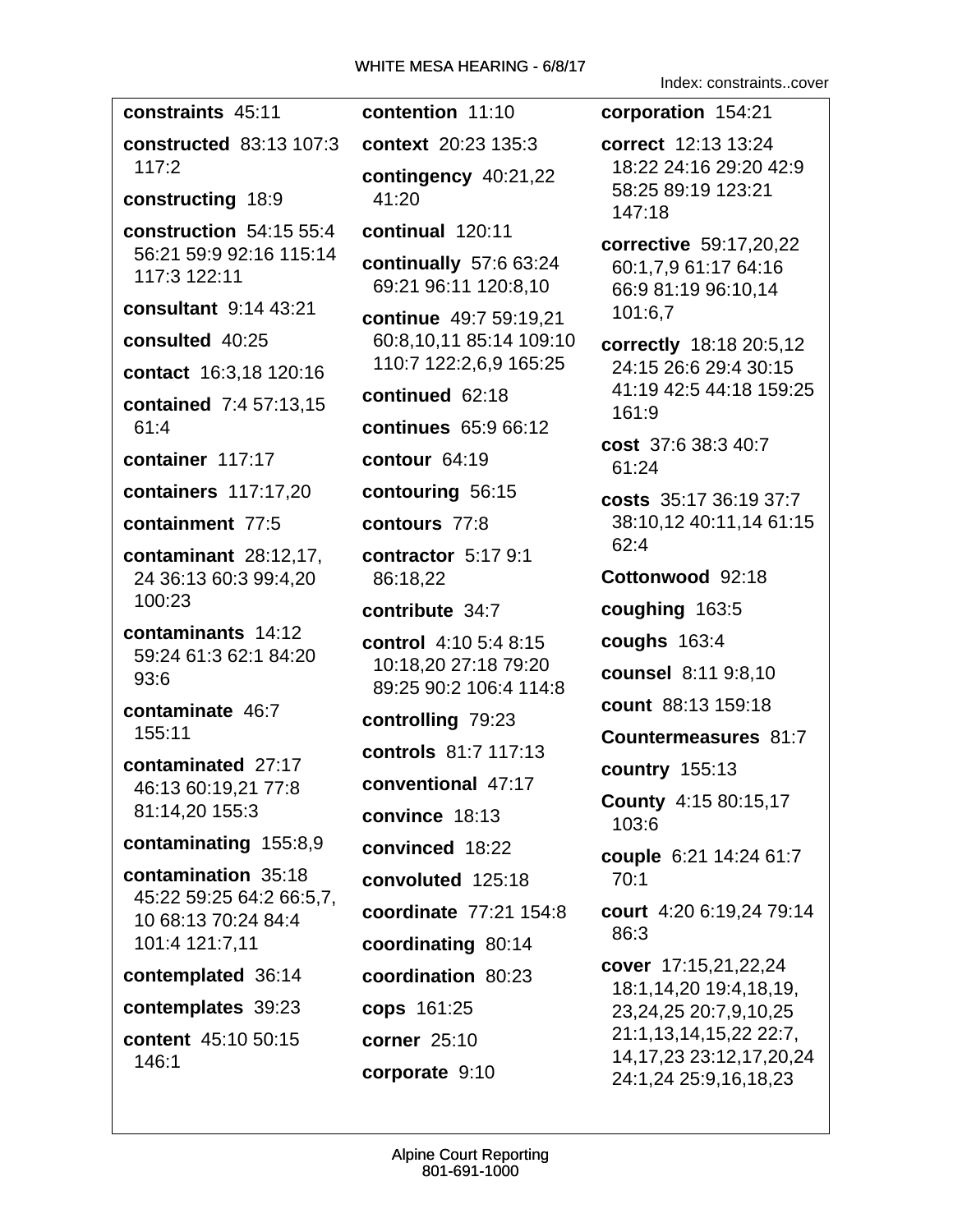26:11 28:15,18,20,21 29:6,8,11,16,19,22,23 30:3,14 31:6 39:6,16 42:10 54:15 55:2.22 85:23 90:6 107:4 122:11 covered 18:16 24:18,19 30:4 73:25 covers 18:10 28:13 29:17 coyotes 82:1 **Craig**  $4:58:7$ created 64:22 creating 96:15 Creator 152:22 160:13 credit 74:2 criminal 154:2,21,24 criteria 19:20 22:7 23:14,21 24:2 Criterion 17:20 27:13 54:8 123:10 124:1 cross 68:8,21,25 93:10 cross-examination 5:3 cubic 74:10 cultural 113:13 culturally 14:20 cumulative 49:4 50:12 134:8,15,21 139:15,25 curious 24:12 25:14 31:14 33:7 42:4 current 37:6 38:4,9 40:24 59:11 63:2.13 76:23 81:6,9,16 90:20 114:19,22 118:11 133:16 143:2 custom  $75:1$ 

cutoff 143:9,13 cycle 37:3 D damage  $87:23$ **damaged** 46:2 87:23 144:21 damaging 90:13 damn 155:16 damp 46:11 data 18:11 19:1,2 21:17 22:22 23:9,19,25 24:5 25:22 37:23 62:19 64:18 70:1.4.9 72:13.22 95:17 97:11 114:6 119:12 120:8 132:11, 18, 21, 22, 24,25 136:7,11,25 137:20 138:10 141:5 database 78:18 114:6 **date** 36:4,24 37:1 63:8,9 64:3 116:19 123:12 152:11 dated 81:10 105:3 **dates** 140:6 daughters 159:23 Dave  $9:9$ David 81:4 day 96:1 131:3,6 160:10 days 14:24 163:8 165:7 de 46:5 dead  $160:25$ deal 4:12 41:15 132:21 dealing 62:1 141:17 dealt 130:24

Index: covered..definitions

dear 160:18 161:24 debris 89:11 90:8,24 119:12 December 53:14 65:1 73:9 81:10 123:19 decide 23:19 24:1 decided  $106:4.6$ decision 10:22 11:1,12, 19,20 12:13,18 23:25 24:5 114:8 142:4,5 decision-making 10:7 decisions 10:11 62:18 159:18 160:10.15 161:8 declared 56:18 57:1 decline 95:15 decommissioned 90:24  $119:12$ decontaminated 58:17 decrease 98:3 decreases 94:23,24 95:4 decreasing 97:4 deemed  $23:13$ deep 67:4,6,9,17 83:11, 22 144:4 deer 82:1.24 defaulted 39:19 defense 72:17,19 define  $92:14$ defined 102:5 124:19.23 125:5.7 138:5 definition 44:19.20 128:11,12,21 129:2,4,8 definitional 125:18 definitions 125:12 127:3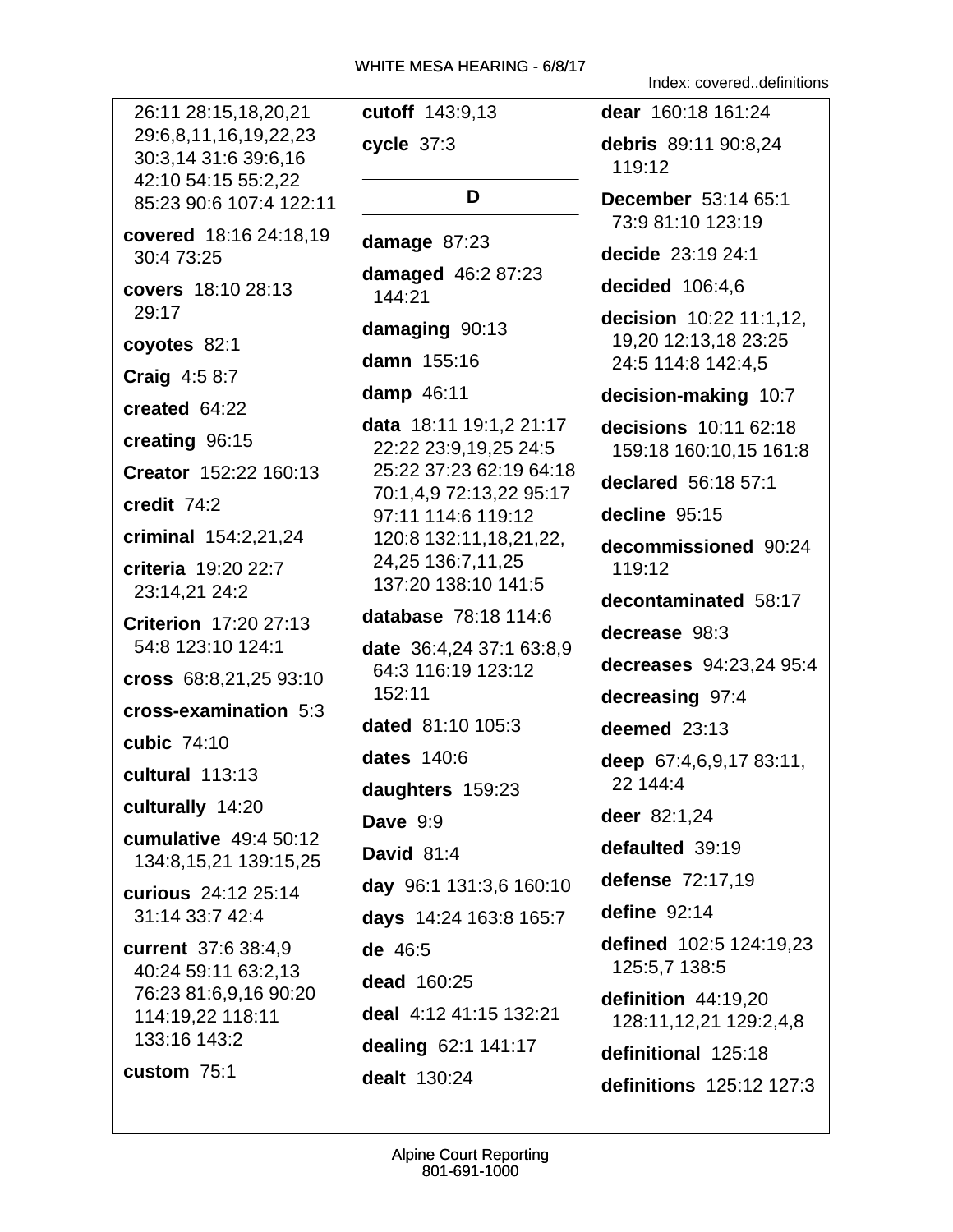degraded 65:24 66:23 degrading 66:3 69:21 degree 26:8 155:18  $158:8$ delaying 31:22 deleted 133:10 delineate 93:22 deliver 161:10 delivered 161:13 demonstrate 122:10 demonstration 20:18 21:17 30:8 Denison 62:21 density 18:23 19:10 department  $12:440:3$ 62:23 78:25 79:25 94:13 114:7 130:4,14 depend  $150:9$ dependent 47:16.18 depending  $6:11$  55:25 56:1 80:24 149:5 depends 55:19 108:18, 20 149:14 depict  $64:20$ deploy 120:15 deployed 120:16 deposit 90:23 depth 30:4 83:24 DEQ 10:10 14:18 15:1, 11 94:20 **DEQ's** 11:10 114:4 describe 15:10 24:21 32:12 33:7 160:7

describes 27:13 75:12 145:9 **desert** 160:22 design 19:18 20:7,25 21:1,13,15 22:23 28:14, 16, 20, 22 29: 6, 11, 22, 23 30:7.13 107:3 116:17. 18,20 designated 89:14 designing 18:9 destroyed 163:9 detail 10:7 74:17 75:16  $105:1$ **detailed** 105:6 119:4 144:5 details 105:17 130:24 detect 68:12 70:23 detected 69:5.22 detection 71:19 72:2.8 76:19 detections 72:6 deter 29:24 82:6 determination 95:5 127:19,22,23 128:6,7 143:10 determinations 127:10 determine  $21:23$   $22:3$ 47:16 103:23 122:19 determined 23:18 35:20 36:9 41:3 44:9 49:3 52:8 86:9 94:1 98:11 111:10 115:3 124:14 126:23 determining 71:13 81:21 develop 9:4 151:17 152:16

Index: degraded..discontinuation

developed 28:11 34:10 112:16 128:3 146:4 developing 45:2 development 9:2 devices 120:10,14 121:1 dewater 55:20 56:2 **dewatered** 42:22 74:18. 22 75:3 dewatering 38:15,16 42:14 43:4 74:25 75:1, 14 difference 25:15 29:16 33:17.20 differential 55:2 differently 11:16 difficult 113:19,23 direct 53:4 77:18 80:10 81:18 109:8 141:19,23  $142:3$ direction 30:12 64:19,23 65:9,15,20 91:4 93:7 directions  $64:21,24$ 65:4,13,17 directly 7:15 12:21,24 15:3 16:9.11 40:15 41:8 45:1 67:13 84:9,11 87:12 109:23 director 9:25 35:20 36:9 47:4 53:14 114:7 115:22 director's  $122:10$ disappointed 153:24 discharge  $4:14$   $42:5$ 60:22 68:10 71:21 72:5, 12 101:2,14,15,16 discontinuation 64:25 73:8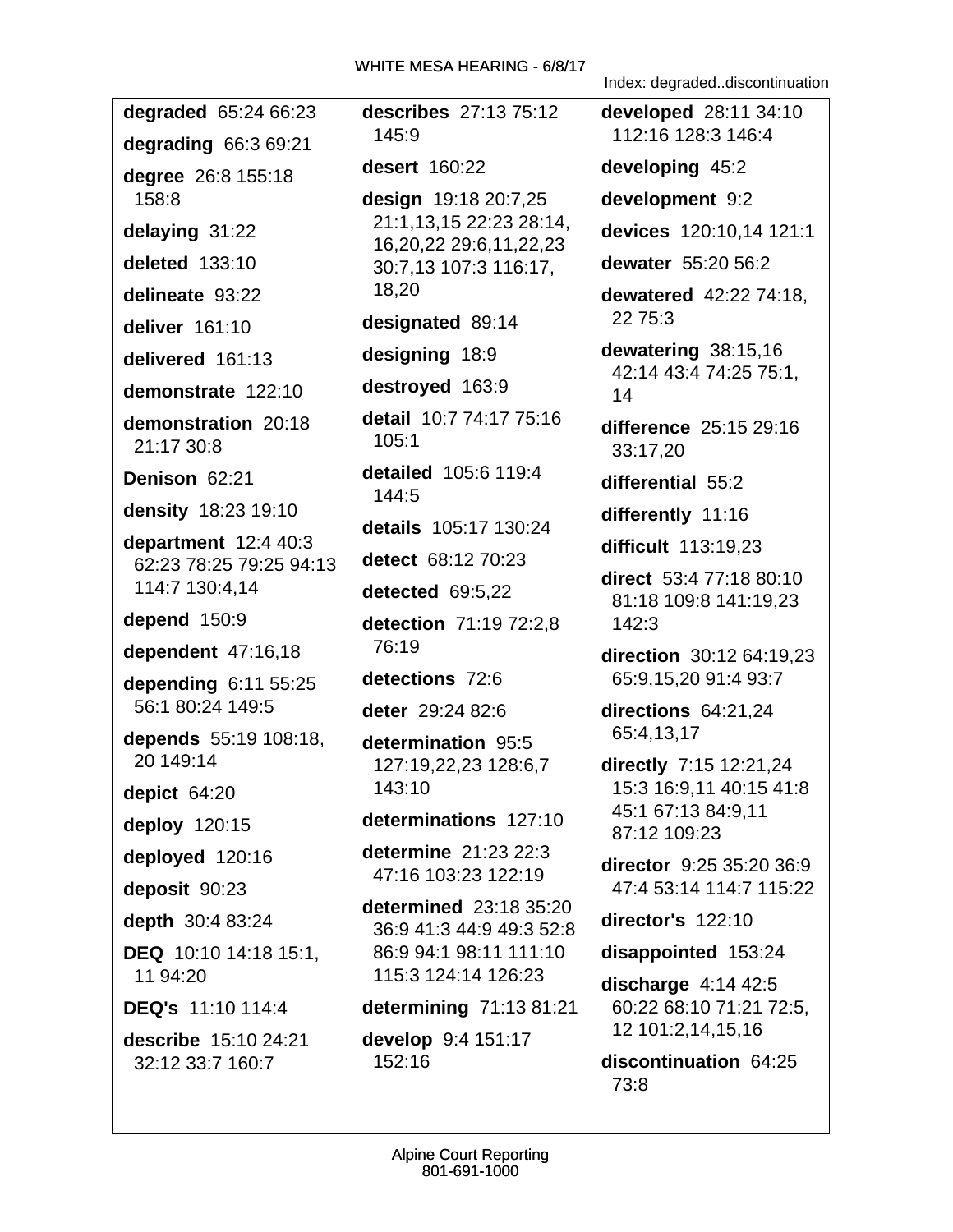Index: discovered..DW

| discovered 61:22<br>110:21,23                                               | 31:13 36:17 43:21 49:3<br>50:11 51:14,18 52:22  | downgradient 66:1,21<br>69:20 95:1,12,14                                     |
|-----------------------------------------------------------------------------|-------------------------------------------------|------------------------------------------------------------------------------|
| discovery 37:9 62:5                                                         | 59:9 61:15 62:3 64:5<br>65:22 66:25 67:20,24    | downtimes 34:2                                                               |
| discrete 7:6                                                                | 69:2,18,25 70:13 71:5,                          | draft 113:12                                                                 |
| discussed 70:19 85:24                                                       | 13 73:2 74:6 75:8 76:10                         | drainage 77:8                                                                |
| 91:11 96:4 124:13                                                           | 78:2,10 83:14 84:23<br>86:25 91:2 93:4 94:12    | draining 82:9                                                                |
| 125:17                                                                      | 104:7 105:8 109:15                              | drawings 107:3 119:5,7                                                       |
| discussing $4:1280:22$<br>113:8                                             | 110:15 111:11,21                                | draws 139:4                                                                  |
|                                                                             | 112:16 113:17 114:3,7                           | <b>DRC</b> 106:2                                                             |
| discussion 17:11<br>123:12                                                  | 115:3,22 117:13 118:18<br>119:8,16 122:23 124:1 |                                                                              |
|                                                                             | 127:18 135:8,13,24                              | dress 155:19                                                                 |
| dispersed 112:24                                                            | 137:20 139:14,21                                | dressed 155:19                                                               |
| dispersible 46:11                                                           | 140:16,22 141:4,5 142:3                         | drew 114:10                                                                  |
| disposal 27:4,15,20 28:4<br>50:17 58:13,19 81:19                            | 144:1,8 145:11 146:22<br>165:24                 | drilled 83:7,22 84:6,8,<br>11,12 93:12                                       |
| 87:5,19,21,24 88:21<br>89:15 90:19 109:8                                    | <b>Division's 5:16 17:12</b>                    | driller $84:23$                                                              |
| 111:14,23 118:4,11                                                          | 28:3,23 62:18 92:7<br>96:20 101:1               | drilling 67:17,18 93:17                                                      |
| 119:6,11 126:22 139:15,<br>22 141:19,20,21,23<br>142:4                      | divisions 11:10 17:16<br>94:12,20               | drink 155:7 163:25<br>164:5,9                                                |
| disposed 27:12,19,24                                                        | docs 118:20                                     | drive 87:20 90:11,23                                                         |
| 28:7 45:1 60:19,23                                                          | document 34:18,21                               | driven 86:1,4                                                                |
| 81:15 109:24 119:23                                                         | 44:14 51:10 101:21,25                           | dropped 73:10                                                                |
| 133:3 134:5,16 136:24<br>137:2,7,22 138:12                                  | 102:1 105:12 113:20<br>114:6,18 117:14,20       | dry 93:14,19,22 94:4,9                                                       |
| 141:6,10,13                                                                 | 119:10                                          | 95:22 163:12                                                                 |
| disseminate 16:10                                                           | documenting 110:24                              | drying 86:6 87:9                                                             |
| disseminated 16:7                                                           | <b>documents</b> 9:5 11:22                      | due 5:24 7:17 13:2 17:25                                                     |
| dissolution 95:11                                                           | 15:16,19 18:8 86:16                             | 36:4,24 45:11 55:2<br>57:19 63:9 65:11 68:2                                  |
| distinctly 69:4                                                             | 106:9 113:15,17,19<br>114:2,12,18 158:10        | 98:19                                                                        |
| diversity 18:23 19:10                                                       | domestic 94:16                                  | dumping 142:20                                                               |
| 30:2                                                                        | doors 153:8 154:17                              | duration 150:10                                                              |
| division 4:9 5:16 7:22<br>8:11,14,17,20,22,24 9:1<br>10:10 12:4 15:15 19:16 | dose 48:22,24 49:13,20,<br>21 50:8              | <b>Dutchie</b> 148:8,9 149:1,<br>17 150:15 151:4,20,25<br>152:13,18,20 153:7 |
| 20:7,24 21:14 22:15,16                                                      | <b>doses</b> 33:5                               | <b>DW 93:13</b>                                                              |
| 23:2,24 25:1,16 27:4                                                        |                                                 |                                                                              |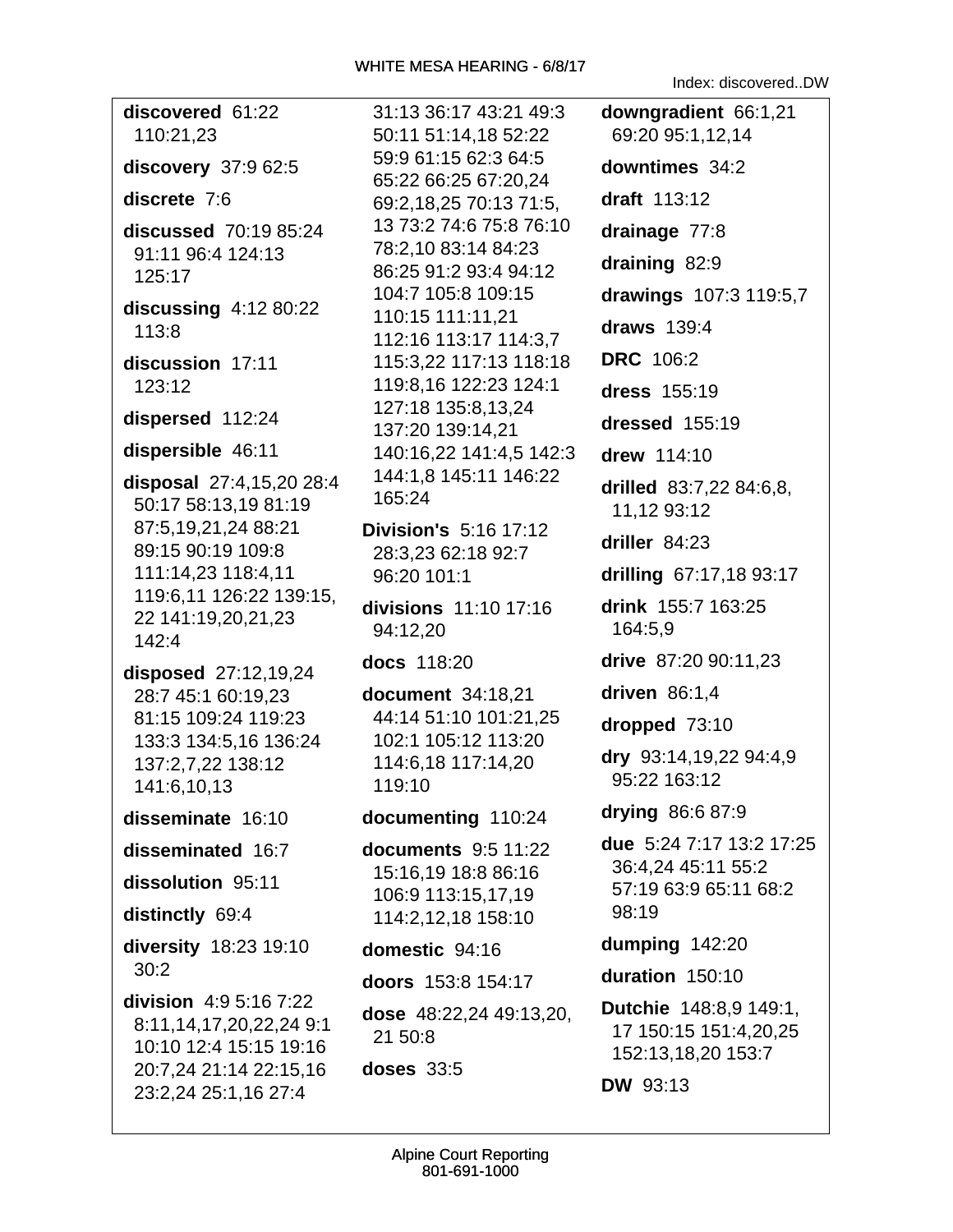Index: eagles..erosion

|                                                                     | elements 60:1                                                                                    | enhanced 53:18                                                                      |
|---------------------------------------------------------------------|--------------------------------------------------------------------------------------------------|-------------------------------------------------------------------------------------|
| Е.                                                                  | elevated 69:3                                                                                    | enrichment 44:13                                                                    |
| eagles 82:5                                                         | <b>elevations</b> 64:13 73:9                                                                     | ensure 51:18 52:23 80:4                                                             |
| earlier 23:5 50:18 61:23<br>80:9 83:6 85:24 86:8<br>107:14 143:3,16 | eliminating 56:15                                                                                | enter 23:2                                                                          |
|                                                                     | email $14:24$                                                                                    | entering 20:15 25:3                                                                 |
| early 54:2 146:14                                                   | emergency 76:23 77:5,                                                                            | enters 123:3                                                                        |
| easily 38:22                                                        | 6,15,19 80:11,15 154:5,<br>10,13                                                                 | entire 48:5 58:16,19<br>74:9 112:9 130:5                                            |
| east 64:23 65:4,8 69:10                                             | emission 123:1 150:7                                                                             | entitled 105:13                                                                     |
| 70:2 84:9,11 93:5 94:7                                              | emissions 14:2 120:13<br>122:3,4                                                                 | entrance 102:23 112:20                                                              |
| east/southeast 65:3                                                 | emit 140:12                                                                                      | envelope 134:3                                                                      |
| eastern 83:20<br>easy 114:4 118:20<br>119:18                        | employed 17:22 18:2<br>20:15 156:17 157:15,18,<br>19                                             | environment 51:23<br>60:23 76:7,12 90:18<br>107:12 134:6 143:19,25                  |
| eat 155:5,7 160:3                                                   | encountered 118:12,17                                                                            | environmental 8:17,20,                                                              |
| edge 30:20                                                          | end 32:21 108:11 124:8                                                                           | 21,24 10:1 14:6 17:13<br>47:4 48:2,7,12 53:7,13,                                    |
| edges 30:24 72:15                                                   |                                                                                                  | 16,18 76:14 94:13                                                                   |
| education 155:18 165:4,<br>$\overline{7}$                           | endangering 134:6                                                                                | 103:15 104:8,12,24                                                                  |
| effect 125:13<br>effective 49:20 72:9                               | energy 4:16,17 5:1,17<br>9:8,11,13 17:13 36:18<br>40:3 45:25 52:1 64:11,<br>20 77:17 79:22 80:22 | 105:10,13,15 106:11,22<br>112:17 113:5 123:15,18<br>132:5 139:21 140:2,15,<br>17,18 |
| effects 30:20 48:18<br>57:23 58:3 140:14                            | 81:3 85:17 86:17,19<br>87:6 88:4 89:3 91:23                                                      | EP 127:14                                                                           |
| effort 134:7                                                        | 102:21 103:3,4 104:22<br>105:12 109:3 110:20,22                                                  | EPA 44:23 52:12 101:5<br>127:8,10,14,19,23                                          |
| efforts 77:21                                                       | 112:4,9 115:24 127:7,17                                                                          | 128:3,5,6                                                                           |
| EFR 51:18 52:22 61:15<br>64:6 65:23 67:1,25 73:2                    | 128:13,21,24 129:3,5,8<br>142:8 145:19 159:22                                                    | EPA's 44:18 121:7                                                                   |
| 78:3,9 91:22                                                        | 160:9                                                                                            | Ephraim 148:8                                                                       |
| eighth $29:21$                                                      | enforce 125:13                                                                                   | epidemiological 103:8,<br>18                                                        |
| elected 30:12                                                       | enforcement 24:13,20                                                                             | episode 134:13                                                                      |
| electronic 114:5                                                    | engineer 8:20                                                                                    | equivalent 49:20                                                                    |
| electronically 35:6                                                 | engineering 84:18<br>119:4,7                                                                     | eroded 26:23                                                                        |
| element 21:10 30:9 39:9<br>72:12 91:8 94:20                         | enhance 58:19                                                                                    | erosion 17:23 26:16,23<br>54:19,21                                                  |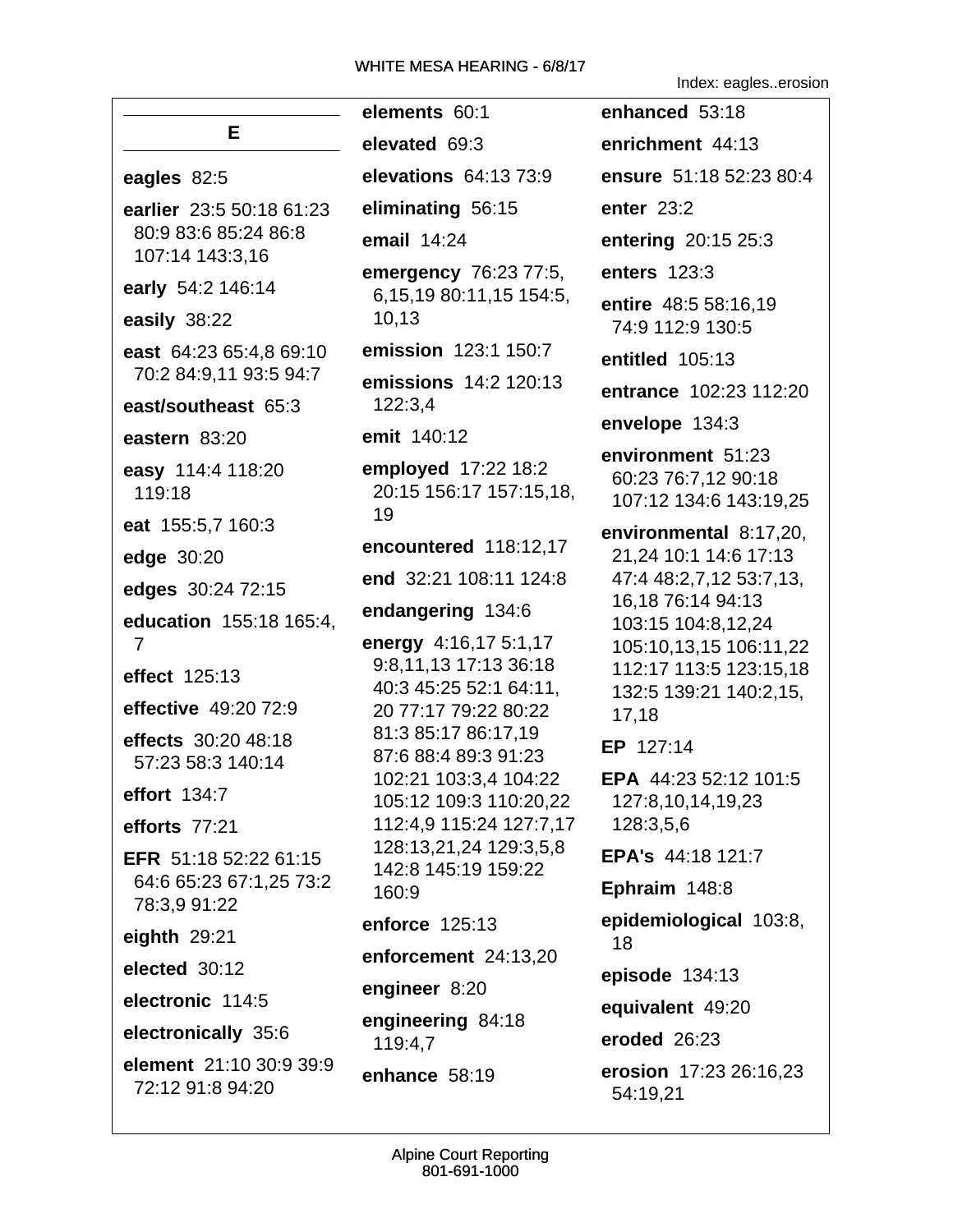Index: error..fall

error 35:25 escalated 38:14 essentially 42:9 98:5 establish 26:17 established 17:22 18:20 48:25 54:8 81:1 125:23 estimate 35:16 37:6,11 38:9 39:18 40:10,11,22 61:24 122:13 131:19,23 estimates 38:3 39:20  $40:7$ evaluate 81:3 103:9 evaluated 27:4 61:22 110:19 111:1 116:25 133:23 evaluation  $17:1233:2$ 51:10 57:13 63:13 66:16 74:7.16 75:12 105:25 106:7,11,13 107:17 133:15 evaporation 59:5 evaporative 23:24 82:11 evapotranspiration  $18:21$ evapotranspirative 17:15 18:10,14,20 19:19 20:9 23:17 25:9.18  $28:14$ evening 6:3 152:21 event 38:25 62:21 72:21 77:5 154:3 events  $95:22$ eventually 156:24 everyone's 6:24 evidence 63:1,2,3 64:10 70:6 95:6 97:17,22

102:6 127:23 evil 154:2 exact 60:4 132:7 examples 63:16 70:6 exceed 5:22 exceedance 50:6 exceedances 103:25 exceeded 48:19 49:11 51:8 121:17 exceeds 123:2 **exception** 41:24 107:2 excuse 63:2 101:8 165:23 excused 147:19 executive 9:13.25 exemption  $43:23.25$ exercise 38:24 39:12 exist 18:6 93:11 existed 18:11 48:9 existence 77:2 existing 27:20 58:22 77:7 135:1 exists  $33:4$ expanded 92:10 **expect** 26:4 27:1 98:7 expectation  $21:12$  42:21 expected 47:12 50:7 53:17 59:18 112:12 experience 77:6 131:21 explain 23:11 69:2.18 94:21 128:18 explained 15:3 16:12 17:1 58:5

explanation 69:15 94:23 exposed 49:22 exposure 33:5 extend  $20:16$ extensive 5:24 extent 22:24 87:11 150:10 external 49:23 extra 76:13 extracted 99:8 **extraction** 27:17,19,23 extracts 74:22 extremely 18:5 91:15  $98:7$ 

## F.

facilities 91:5 101:7 facility 35:19 36:8 39:1, 24 69:10 75:2,4 87:6 89:19 94:25 95:1,13 96:7 97:7 141:20 fact 26:1 28:25 44:11 69:19 109:6 112:25 128:16 129:20 130:7 factor 40:15,16 41:20 88:7 factors 55:19 73:17 110:16 facts  $10:7$ fails 19:19 24:23 fair  $74:2$ fairly 38:22 72:9 fall  $72:4$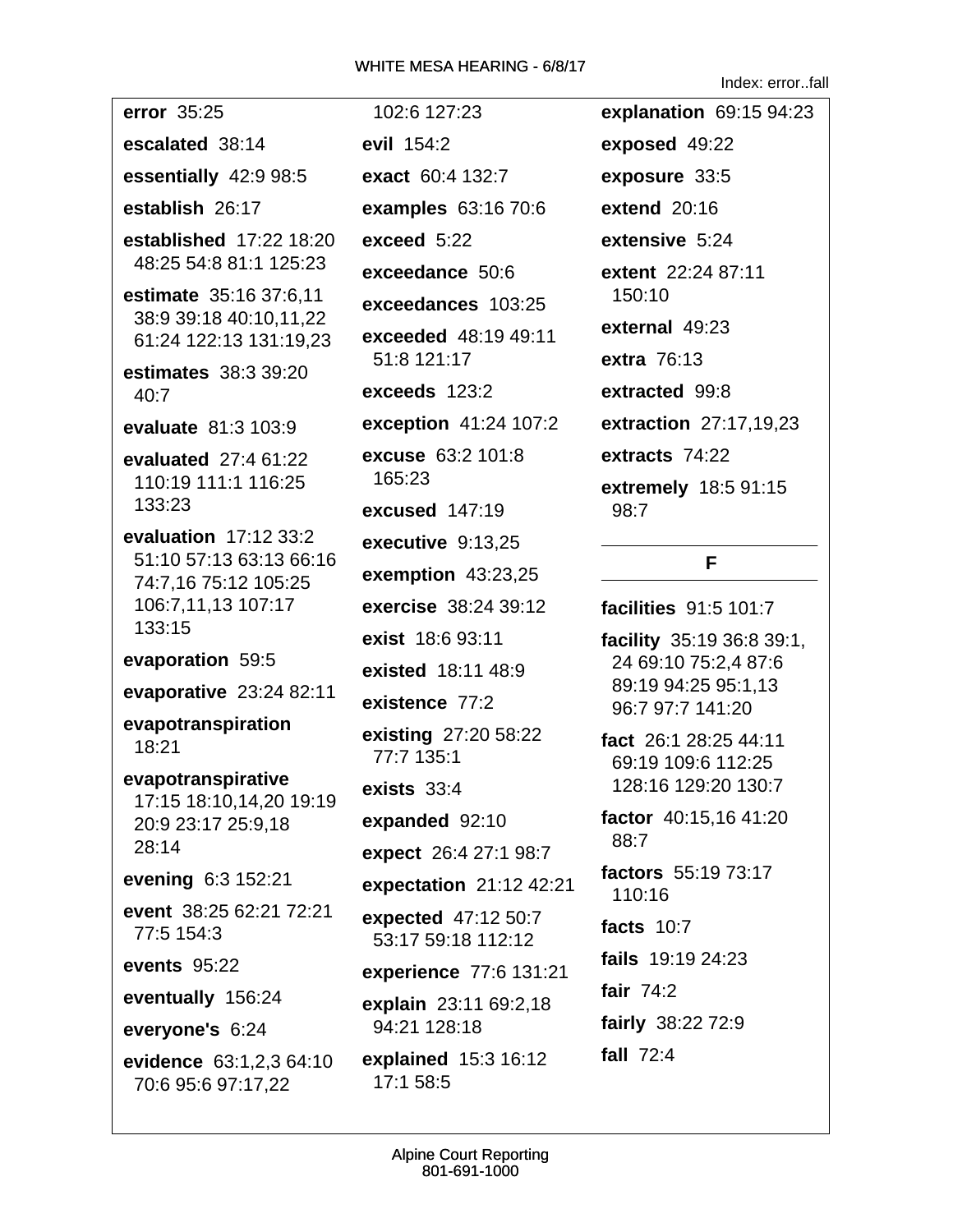Index: fallback..formal

fallback 20:6.7 falls  $122:22$ familiar  $126:13$ family 159:22 162:18 **Fansteel 125:22 126:14.** 15 fast  $42:14$   $43:11,12,13$ 60:4 faster 42:23 feasibility 75:1 February 105:3 federal 5:1 11:3 15:1 18:7 27:13,24 104:20 125:11 127:4,6 130:3,13 feed 4:18 34:6,14 50:16, 24 74:8 75:25 125:2,6 126:18 127:24 128:1 131:21 133:7,8,19,24 134:15,21,24 135:2 136:13 137:4,11,23 138:1,13 139:7,16,22 140:19,20 141:8 142:8, 16, 18, 25 143: 12 144: 18 145:23 feeds 51:6 127:4,7 137:13 145:16 feel 114:15 119:21 133:3 164:2.14 feet 67:9,12 73:10 74:10, 11 83:23,25 93:5 felt 31:21 fence 159:25 161:18 **fenced** 103:1 fences 82:4 fencing 82:23 83:4 ferric 99:6

field 74:12 Fields 102:15,16,17 103:7 104:6 106:19 107:21 108:4,7,16,25 110:1,7,10,12,19 111:5, 10,16 112:15 113:11 114:15 115:3 116:1,5,15 117:5,12,25 118:8,20 119:3,21 120:3,19,24 121:4,25 122:13,21 123:6,11 124:10 125:4, 7,10,25 126:8 127:9 128:5.9.23 129:4.7.14 130:6,16 131:15 132:8 133:5 134:7,14,19 135:6 136:6,23 137:8,11,19 138:2,10,22 139:4,20 140:18.24 141:2.4.15 142:10 143:9 144:4,15 145:1,6,17,25 146:4 fight 162:15 164:17 fighting  $158:24,25$ 162:13 163:21 164:15 figure  $33:4$ figured 86:10 fill 55:23 58:1 78:19 87:6 filled 47:21 55:17 filling  $47:2387:8$ filtrate  $75:13$ final 23:25 28:20 31:6 47:25 54:13 55:22 57:2 58:15,23 61:4 85:18 87:10 102:7 119:22 121:12 122:14 145:8 find 21:19 113:19 119:1 finding  $56:3$ findings 63:18 68:17 97:23 110:16

fine 46:22 finish  $165:3$ finished  $146:14$ firing  $82:16$ firm  $9:7$ firmly  $60:18$ flat 98:5 flights 6:2 flow 64:11,19,21,24 65:4,13,17 68:4 flowing  $64:7$ fluctuate 47:19 fluid 42:11 43:10,14 89:25 90:2 fluids 42:12 43:1.2 fluoride 69:4.12.13 96:21 97:1,3 98:2,3,14  $99:13$ flux 122:8,12 123:16 foamy 160:5 **folks** 25:7 follow 4:23 11:22 77:7 104:21 113:8 144:19 follow-up 20:22 86:14 food 161:20 football 74:11 footnote 133:5 136:18 footnotes 137:15 foreseeable 88:25 forever 88:24 form 105:10 formal 24:20 102:7 148:24 149:9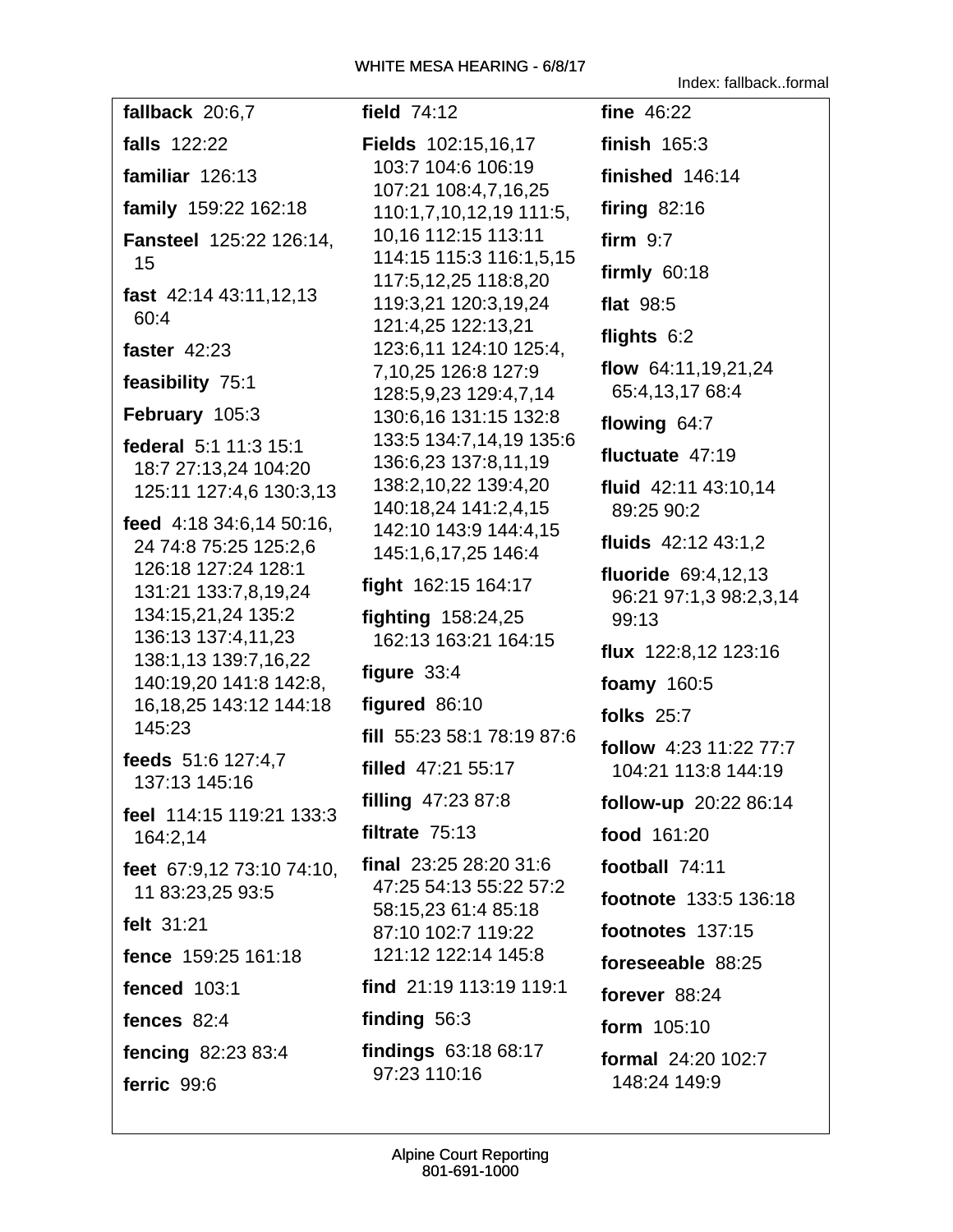formalizing 107:11

formally 105:13

**formation 67:10 98:24** 100:19

forward 40:14 159:1

**found** 5:6 66:17 76:10 99:12 128:12,20,23 131:20 144:2

**four-hour** 108:20

**fourth 50:11** 

fraction 25:25

frame 56:10

freestanding 56:15

frequency 96:13 112:1,  $14$ 

frequently 94:17 96:9

**FRNS 127:11** 

front 95:17 135:10

**Frydenlund 9:9 55:13** 56:13 58:5 81:5 109:22 110:5.9.11 130:23 131:20

**Fuel's 145:19** 

**Fuels** 4:16,18,20 5:17 9:8,11,13 17:13 36:18 43:19,22 44:1,7,10 45:5, 9,14 46:1 50:23 64:11, 20 74:8 75:22,24 77:17 79:22 80:22 81:3 85:18 86:17.19 87:6 88:4 89:4 91:23 102:21 103:3.4 106:14 109:4 110:22 112:4.9 115:24 124:13. 14 125:1 128:10 129:17 132:9,14 142:5,8,9 144:9

Fuels' 52:1 110:20

fulfilled 104:8,14

full  $11:18$  17:21,23 56:10.18 62:6 108:13 131:2,3,8,9

fully 18:16 19:24 21:7 22:11,23 55:18 56:6,25 70:10

## funding 15:2

future 24:6 38:2,18 40:8 53:1 61:8 63:13 88:25 110:23 111:7 113:3 132:16

# G

qain 54:20

gall 154:7

Galloway 8:23 31:15 32:7,16 33:9,22 34:9,21 35:1,4,8 51:5,15 78:22 79:9 149:16 150:12,16 151:16,24 152:4 153:23

**Gallup 130:8,19** 

gap 131:18

Gary 8:25 86:20

gate 102:23

general 7:19 9:10 19:9 64:15 133:2 136:15 137:5 151:1

general's 8:8,10 105:2

generally 62:6 105:16

gentle 18:5

geochemical 99:11 100:22

Geology 62:24

Index: formalizing..grab

Geophysics 62:24

qeosynthetic 29:24 30:10,17,18

**get all** 163:6

give 36:18 43:15 80:10 85:17 95:20 115:24 145:3 154:20

Goble 8:12 10:13,23 11:2,6,18,21 12:1 13:11, 24,25 14:22 15:14 16:3, 12, 19, 22 27: 7 28: 6 35:10 45:23 46:10,18,22 48:7 49:9 50:19 51:24 53:2 59:11 83:10 84:7, 22 86:20,24 87:17 88:11,18 89:3,9 93:14 101:10,15 102:4,11 103:13 105:19 106:24 108:1,6,15,17 111:15,17 114:2 115:2,7 116:3,6, 21 117:11 118:24 121:16 122:7.16 123:5. 7,21 137:25 138:8,15,24 139:18,24 140:20,25 141:3,12 142:2 144:13, 16 145:5,19 146:7 147:9,13,16 149:4,25 153:22

God 161:24

good 9:23 29:16 30:11 72:18,20 85:5,7,10 146:18 152:21 160:9,15 162:7,9 164:2,4,11,12

qotcha 22:20 121:4

govern  $23:3$ 

government 18:7

governments 130:10

grab  $74:18$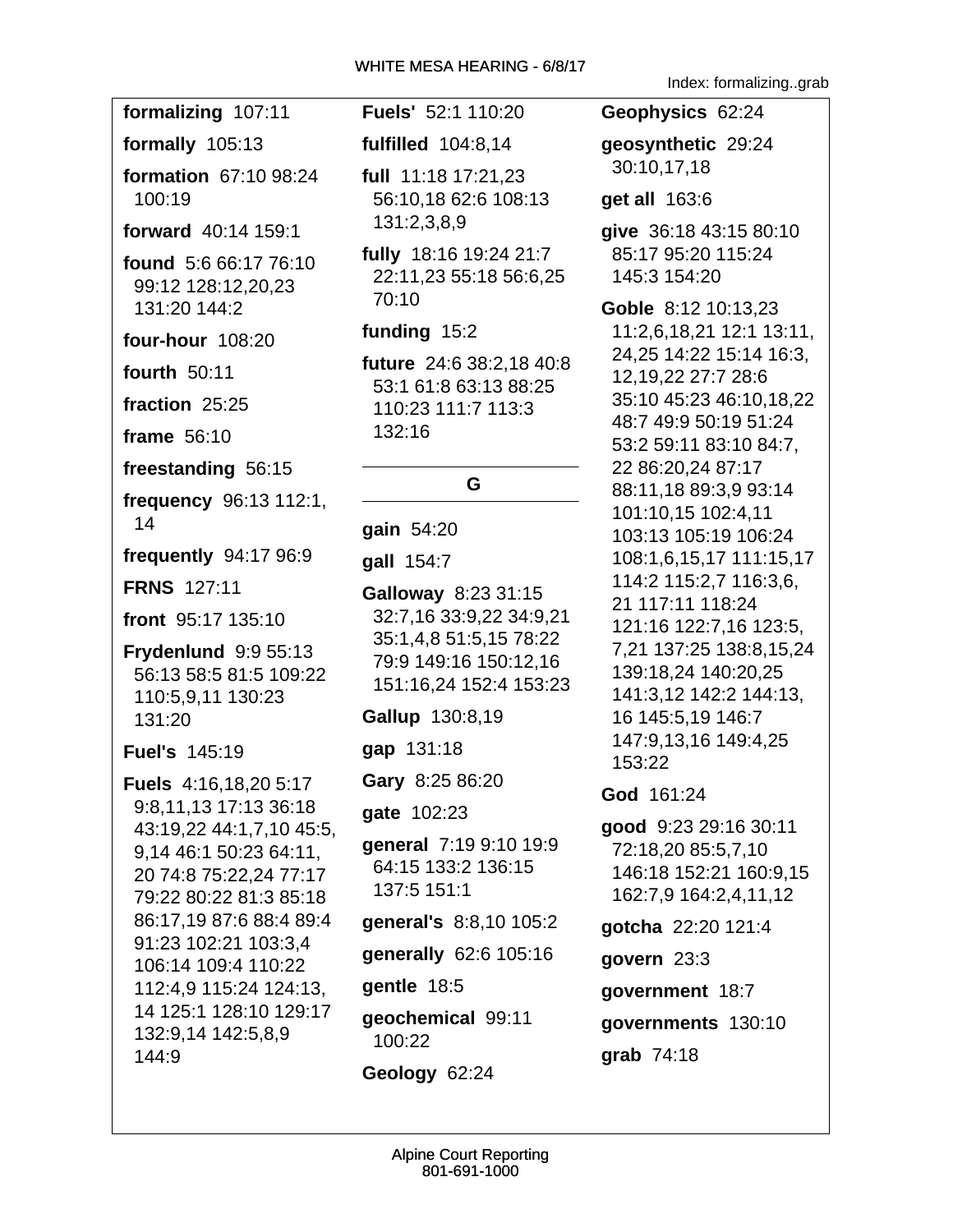Grace 143:1

grade 25:11

graded  $67:2$ 

gradient 68:9,21,25  $93:10$ 

GRAMA 35:9 114:13

grand 6:10,11 17:1,5  $43:8$ 

grandchildren 162:22

grandkids 162:25 163:7, 13 164:16,25 165:2,8,11

**Grant 62:23** 

graphs  $57:14$ 

gravel 25:12,25 26:7,14

Greasewood 153:20

**Great 11:24** 

great-great-grand 165:3

great-great-grandkids 162:22

greater 48:22 49:13 50:8 139:9.10

**Green 10:5** 

Greenaction 6:10 10:1

groomed 155:15

ground 4:13 6:21 27:19 83:23,25

groundwater 10:13,14 35:18 36:19 37:8 42:5 45:21 46:8 59:18.23.24 60:8,15 61:18 64:7,12, 18, 19, 21 65: 4, 12, 24 66:5,7,13,15,17,20,21, 23 67:3 68:4,6,22 69:19 70:16.24 71:16.20 72:23 73:3,5 91:3,19 96:6,8,20 98:12 101:1,4,5,15,16,

22 102:2,3,5 106:13

grouted 84:1

grow 163:10 164:25

growth 26:8,10

quess 16:14,17 21:11 29:18 84:17 101:19 108:20 114:23 134:20 136:6 138:7

guidance 11:21 18:8,9 101:21,25 102:1 128:10

guide 102:1 115:9 116:10,12

quides  $11:22$ 

guys 24:13 106:10 109:21 148:10,15,18 149:2 151:13 152:20,21, 23,25 153:3,7,9,24 154:15,16,20,25 155:14 156:17 157:10,14,16,22, 23 158:2,3,8,15,16,18, 21 159:3,4 163:16

Gwyn 8:23 51:3 78:20 150:11 153:23

## н

halfway 85:7 hand  $147:6$ Handbook 101:5 handful 45:15 **handle** 154:4,13 handling 77:1 145:10 hands  $148:4$ happen 24:22 25:15 38:16 39:15 40:8 45:5 88:24 150:24

happened 112:19  $148:11$ 

happy 108:23 114:14  $164:2$ 

Index: Grace..helps

hard 40:24 108:12 135:16 149:6 159:16

Harold 9:12 56:16 84:7 86:7 153:21

haul 130:8,19

Havasupai 155:12

hazard  $51:22$ 

hazardous 43:23,25 44:19 77:16 79:1

head 61:11 91:10 149:2 151:9 158:6.9

health 10:1 49:1 76:7,11 90:18 94:14 103:8,10 134:6 143:18.24

healthy 165:1

hear 46:25

heard  $6:9$ 

**hearing**  $4:5,8,21,22,24$ 5:13,23 6:6,18 7:20,25 13:14 85:7 109:14 126:1,2,7 146:9,24 147:5 148:22 156:18 165:23

hearings 5:22 158:5

heart 21:11 155:21 159:4 160:16

- heartless 154:1,21
- hearts 159:12

held 106:15

helped  $9:4.5$ 

helps 26:15 57:5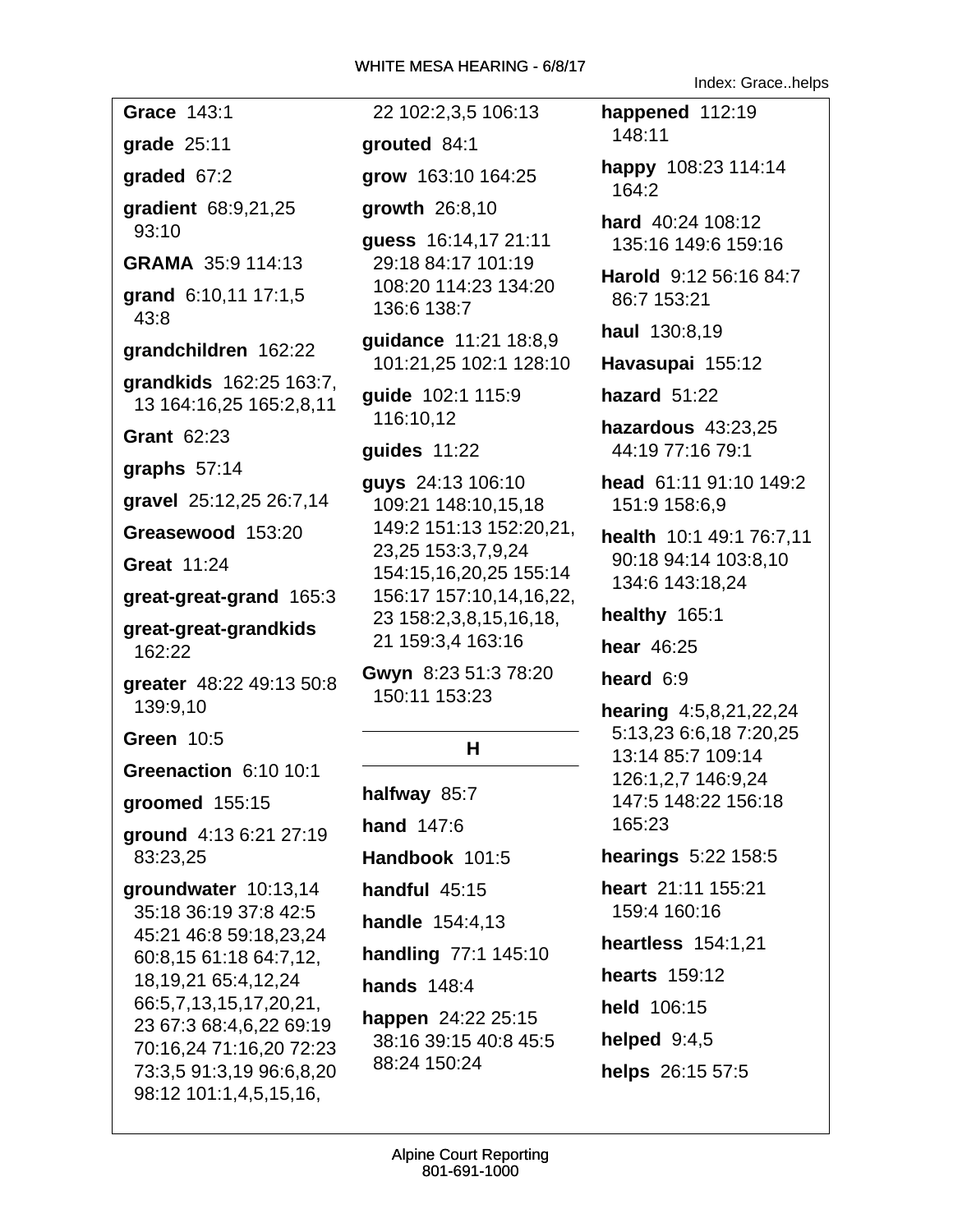| herb 163:4,11,14                       |  |  |
|----------------------------------------|--|--|
| herbs 163:3,6,10                       |  |  |
| hey 164:16                             |  |  |
| hide 160:8                             |  |  |
| high 17:18 98:19 100:8<br>108:2 146:1  |  |  |
| higher 50:14 98:18<br>121:12 145:23    |  |  |
| highly $30:3$                          |  |  |
| Highway 102:23 129:19,<br>22 130:1     |  |  |
| highways 78:6 130:3,13                 |  |  |
| historic 84:21                         |  |  |
| historical 66:5 114:18,<br>23 115:19   |  |  |
| historically 83:8,10                   |  |  |
| hold 20:18 23:7                        |  |  |
| holding 164:9                          |  |  |
| <b>home</b> 159:4                      |  |  |
| <b>honest 32:17</b>                    |  |  |
| honestly 108:2 149:25                  |  |  |
| hope 10:6 26:15 108:9<br>123:12 152:23 |  |  |
| hopeful 6:3 21:19                      |  |  |
| hoping 5:25 35:22                      |  |  |
| hours 5:22,24 146:11                   |  |  |
| house 119:16 159:24                    |  |  |
| houses 164:24                          |  |  |
| huh-uh 164:12                          |  |  |
| human 76:7,11 94:14<br>134:6 143:18,24 |  |  |
| <b>Hurst 62:23</b>                     |  |  |
| <b>hurts</b> 157:8                     |  |  |

**husband 162:20** hydraulic 67:5 hydraulically 68:8 hydrologic 91:3 92:8 hydrous 99:5

## $\mathbf{I}$

 $I-40$  129:18 130:1  $I - 70$  129:21 i.e. 96:21 **ICTM** 28:16,18 29:3 idea  $32:4$ identical 106:25 identified 51:20,25 52:24 53:18 66:18 92:16 95:2 111:2 115:13 **identify** 66:13 91:23 161:15 Illinois 118:3 imagine  $35:8$ immediately 37:13

54:17 58:3 69:20 121:21.24

impact 48:8 50:25 75:7 103:15 135:4

**impacted** 69:8 70:20 91:22 94:9 115:10

impacting 91:13

**impacts** 48:3,10 49:4 50:12 51:19.24 52:23 65:12 68:3 81:25 93:23 103:10 112:17 113:2 132:2.4.5 134:8.12.15. 21 139:15,21

Index: herb..included

implement 22:15,24 85:18

implementation 101:1, 21 102:2

implemented  $4:2553:15$ 101:23 111:9

important 6:22 144:7 157:2 159:14,21 163:25

impossible 132:6

impoundment 18:2 55:17,19 88:1,13

impoundment's 45:1

impoundments 42:22 71:15 132:17 133:4 134:5,12 135:5 137:3 139:17

impression 120:20

Impressive 41:13

improve 111:3 160:10

improvement 37:24

In-situ 27:16,22

inadvertently 36:3

**incident** 78:19 79:8 113:7,9 149:5 150:18,22

incidents 78:5 79:17 80:6 111:2 150:2

include 7:15 29:22.23 30:16 35:17 36:19 38:19 39:14,21 40:15,16 62:4 106:19 113:8 133:4 138:22

included 25:21,24,25 28:19,22 29:6 33:16 34:16 40:8 52:7 53:7 68:14 74:17 75:18,20 107:16 129:19 133:15, 16,21 143:1,2,7 160:11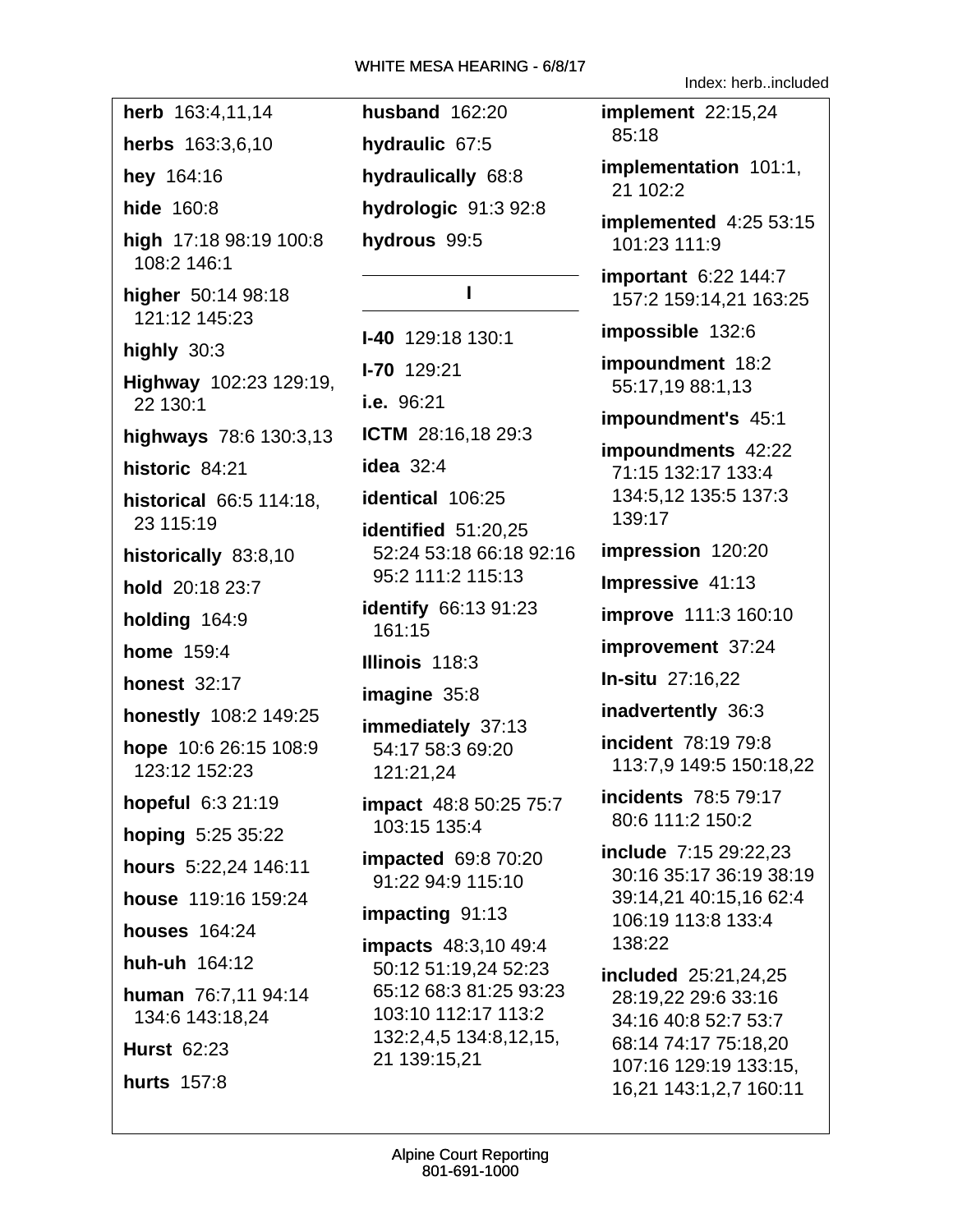includes 4:17 30:8 37:7 **influenced** 91:19 92:1  $64:14$ influencing 30:21 including 14:2 18:8 41:1 **information** 15:23 16:7. 48:14 54:2 55:19 56:14 10 31:18 50:20 57:12 69:12 81:19 70:10 71:24 81:15 100:4 incorporate 132:25 115:18 117:18 118:6,18 119:16,19,22 120:25 incorporated 102:22 123:15 132:11 138:17, 105:5 107:13 135:3 20 139:20 **increase** 40:17 98:2 informed 101:20 110:21 **increased** 57:19 95:7 ingest  $49:23$ 96:12,13 inhale  $49:23$ increases 96:19 inherit  $40:18$ increasing 69:3 97:5,10 inhibit 26:7 increasingly 65:24 67:2 initial 75:1 105:22 independent 106:7 131:24 **Indians 155:16** input 31:19 34:23 indicating 35:2 insensitive 154:2 **indication 66:2 128:24** insert 36:4 indicator 66:22 96:20,25 **inside** 160:5 97:16,17,21 98:12,15 99:13 insignificant 131:10,11 indirect 143:20 inspect 118:7 indirectly 76:6 inspected 112:2 individual  $9:19$  48:21 **inspection** 110:16 49:12.17 147:24 111:18 112:14 119:13. 15 individually 76:18  $inspections$  111:11,19, individuals 94:15 22 112:2.8 145:13.15 147:23 156:15 157:7 installation 54:4 induced 57:20 installed 25:10 54:3 72:7 industry 40:25 installing 93:20 **infiltration** 28:12,16,23 instances 111:13 29:5 46:6 61:5 73:6 99:3.19 100:22 insufficient 23:19 inflation 38:6,10,14,20 intelligently 161:8 39:14,21 40:7,16

intend 109:10 110:7  $122:24$ intended 25:23 intention 20:13 27:9.11 28:7 93:21 interest 58:4 71:2 77:25 interested 146:22 interim 56:19 57:4 81:12 interject 85:4 internal 49:22 international 49:1 103:22 interposed 126:6 interpretation 28:2 interpretations 62:20 interrogatories 107:10 Interstate 83:21 introduce 95:23  $introduced$  86:20 95:10 introducing 43:2 introduction 86:21 introductions 9:15 introductory  $7:13$  42:3 intrusion 31:4 invalid  $126:23$ investigate  $73:393:22$ investigation 91:3 92:8, 11 93:13 96:4 **Investigations 51:21** investment 40:17 invite  $8:3$ invited 146:16

Index includes invited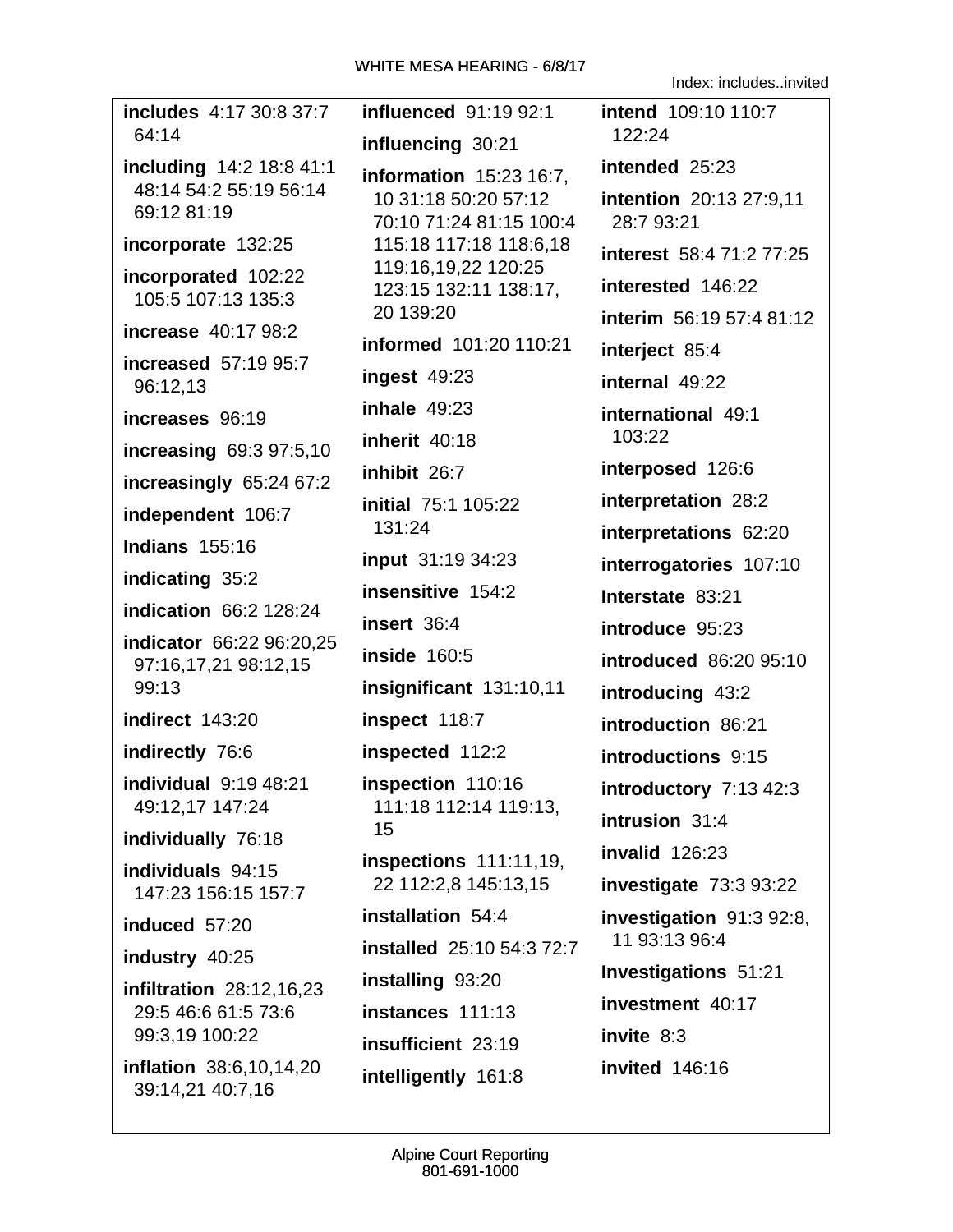| involved 107:24 150:13,<br>14                                                                                                                                                                                                |
|------------------------------------------------------------------------------------------------------------------------------------------------------------------------------------------------------------------------------|
| involves 78:24                                                                                                                                                                                                               |
| involving 77:15 78:5<br>79:17 126:21                                                                                                                                                                                         |
| <b>ions</b> 99:9                                                                                                                                                                                                             |
| irrelevant 43:8                                                                                                                                                                                                              |
| <b>ISL</b> 87:19,21 88:9,17,21<br>89:10,15 90:19 110:14<br>111:22 112:18 118:11,<br>13 119:5,11 141:25                                                                                                                       |
| isolates 67:15                                                                                                                                                                                                               |
| isotopes 74:24 76:17                                                                                                                                                                                                         |
| <b>ISR</b> 90:12,23                                                                                                                                                                                                          |
| <b>issue</b> 19:6 54:10 126:12<br>148:24 149:15                                                                                                                                                                              |
| <b>issue's</b> 125:22                                                                                                                                                                                                        |
| issued 107:22 126:17                                                                                                                                                                                                         |
| <b>issues</b> 19:4 105:6<br>124:11 126:25 150:25                                                                                                                                                                             |
| <b>Ivan 148:1</b>                                                                                                                                                                                                            |
|                                                                                                                                                                                                                              |
| J                                                                                                                                                                                                                            |
| January 165:23                                                                                                                                                                                                               |
| <b>Jersey 133:8</b>                                                                                                                                                                                                          |
| <b>Johnson</b> 8:16 14:5,10,<br>14,16 44:9,22 45:3,8<br>76:20 78:9,18 79:11<br>82:3,13,18,25 83:3<br>110:18 111:1,8 113:4<br>117:22 118:5,15,22,25<br>120:14,22 121:3 124:25<br>125:5,9 127:3,25 128:8,<br>20 129:2,6 145:15 |
| Jon 9:3 139:18,24 143:3                                                                                                                                                                                                      |

153:22

Juan 4:15 80:15,17 103:5 judgments 159:20 July 7:23 8:2 53:3 62:20, 21 115:4,7 123:12 June 7:21 13:14 165:23 Justice 10:1 justify 73:17 K keeping 144:11 **Keller 47:5** key 32:13 98:12 kick 55:24 kicked 57:21 kids 160:21 163:13,20  $\blacksquare$ 

165:2,6 kind 7:12 32:20 46:4 57:7 60:23 62:13 67:21 72:16 80:24,25 106:21 112:8 113:1,9 119:14 135:4 151:7 162:14

kinds 151:6 Kip 62:23 knocking 154:17 knowing 120:2 knowledge 68:24

## L

laboratory 98:22 99:2 lack 19:4 lady 160:19 Lake 154:15 157:10

Index: involved..leaking

| land 102:24,25 152:24                                    |
|----------------------------------------------------------|
| lands 130:9,11                                           |
| language 36:8                                            |
| large 14:19 27:20 71:10<br>82:5,11                       |
| larger 132:3,4                                           |
| Larrick 16:4                                             |
| lasting 122:20                                           |
| late 141:2,3 160:14                                      |
| Lateral 65:1                                             |
| laterally 30:19                                          |
| latest 54:5                                              |
| Latimer 9:7                                              |
| law 9:7 12:2 104:20<br>128:19                            |
| laws 10:9,25 11:11,19,<br>25 12:12,17                    |
| layer 25:12 29:2 30:3<br>56:19,20,21,23 57:4,11<br>76:13 |
| layers 19:4 30:3 54:15,<br>21 55:22 61:2 85:25<br>90:6   |
| <b>leach</b> 27:16                                       |
| leachate 74:22                                           |
| leaching 74:21                                           |
| lead $8:18$                                              |
| leading 87:2                                             |
| leak 71:19 72:1,6,7<br>76:18 111:19,24 118:16<br>150:7   |
| leakage 63:1,4,6                                         |
| leaked 66:3                                              |
| leaking 45:18 46:2 79:17                                 |
|                                                          |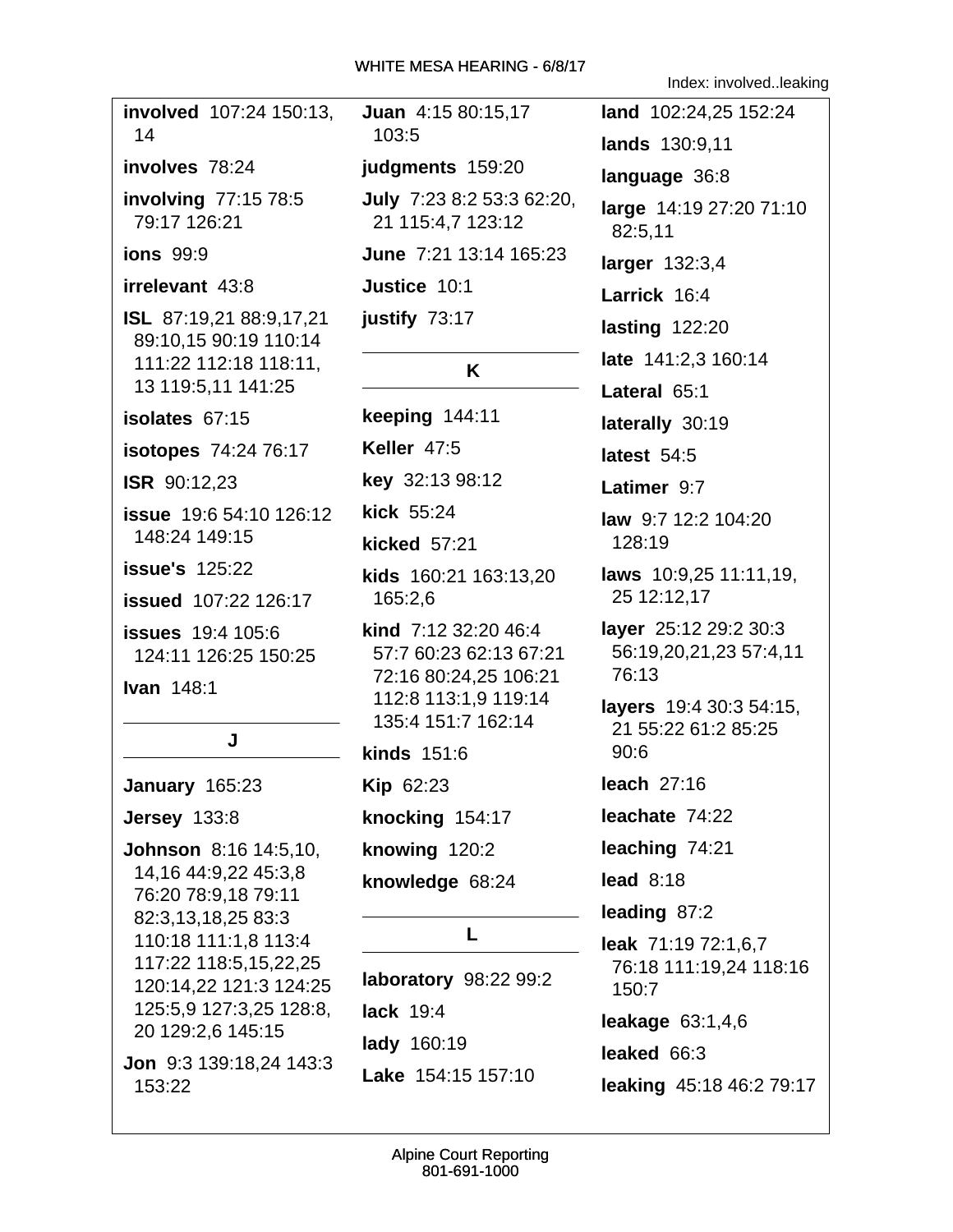Index: leaks..lose

| 110:20 144:21                                                               | 26:21 30:1 3                  |
|-----------------------------------------------------------------------------|-------------------------------|
| leaks 72:9 110:23,24                                                        | 42:19 43:13<br>53:6,10,155    |
| leapfrogging 37:2                                                           | 59:13 73:23                   |
| lease $27:22$                                                               | 85:22 113:24                  |
| leave 14:3 15:8 164:21                                                      | 117:14,191<br>120:3 121:5     |
| leaves 14:9 90:14                                                           | 123:14 138:                   |
| leaving 85:24                                                               | 145:10                        |
| led 110:16                                                                  | licensing 4:8<br>12:22,25 15: |
| left 14:12 36:2 160:23                                                      | 87:13 105:9,                  |
| legal 9:7 11:14 87:12                                                       | lies 142:5                    |
| 104:16 105:1,6 125:21<br>126:25 128:17 129:9                                | life 47:13,15                 |
| Leland 16:4                                                                 | light 25:14 5                 |
| letter 14:23,24 115:20                                                      | limit 48:22,24                |
| 116:16 123:13.23                                                            | 104:1,5 143:                  |
| letters 114:22                                                              | 161:5,11,16                   |
| letting 153:8                                                               | limitations 5                 |
| level 52:12,16 60:17                                                        | limited 4:24<br>115:10 147:2  |
| 74:5 126:19 145:24                                                          | limits 14:7,1                 |
| 151:7                                                                       | 49:11,15 51:                  |
| levels 17:23 50:6 54:6<br>68:1 69:4 96:19 121:13                            | 59:23 75:23<br>117:13 143:    |
| 139:10                                                                      | 144:17                        |
| license 4:13 10:11,17                                                       | liner 61:4 72                 |
| 27:21 32:1 35:15,18<br>36:1,7,25 43:19 51:10                                | 90:13,15,22                   |
| 53:2,3,4 74:15 75:6                                                         | liners 58:14                  |
| 104:9 105:23 112:10                                                         | lines 95:5 97                 |
| 113:12,14,20 114:16,17,<br>20 115:16 116:15 117:5<br>118:8 124:12,25 130:25 | liquid 75:13<br>88:17         |
| 133:10,13,17 134:10                                                         | liquids 77:7                  |
| 142:14,17,22 143:2                                                          | <b>list</b> $10:21,24$        |
| 144:20 154:22 156:19<br>157:4                                               | 13:6 17:10 6<br>115:4,7,11 1  |
| licensee 17:17 18:12                                                        | 135:11 146:                   |
| 20:19 22:9,13 23:7,16                                                       |                               |

30:1 33:24 36:22 listed 59:22 66:13 75:6 43:13 45:16 48:19 listen 108:12 152:25 0.15 54:18 55:6 153:8 160:16 73:23 74:2 76:9 listening 154:1 157:11. 113:24 115:6 22 162:11 .19 119:10.19 121:5 122:2,10 liter 97:8 138:16 144:19 literally 40:6 literature 41:2,24 98:16, g 4:8,11,17 5:14  $17$ 25 15:6,16,18 105:9,20 live 158:14 162:9 living 49:5 50:13 162:23 13,15 48:6 164:1 load 119:11  $5:14\,50:14$ local 50:15 77:20 80:12 3:22.24 50:4.8 localized 91:15,23 5 143:14 144:8.25 locate 92:21 93:9 113:18 located 41:11 52:1 68:8,  $\text{ons}$  5:20 12 70:14,22 72:14 4:24 5:14 76:5 83:16.18.20 92:4 93:4 94:6 119:24 4:7,17 32:8 48:20 **location** 61:25 89:15 15 51:7 54:7 91:18 93:9 119:11 75:23 76:3 103:25 locations 70:18 143:16,21 long 38:13 39:16,18 40:24 48:17 53:21 55:9 :4 72:10 87:24 56:1 57:9 58:9 59:17 61:4 62:6 86:6 109:9 58:14 71:18,25 110:1 140:12 159:16 5:5 97:22 long-term 40:2 106:23 75:13 77:1,9 87:7 longer 25:20 52:25 53:22 55:10 58:10 77:2 110:3 122:22 looked 29:4 32:18 41:2 21,24 11:18 12:3 62:9 96:24 134:20,23 7:10 60:20 77:14 139:14 7,11 116:1,3,12 146:18 lose 54:22

 $147:2$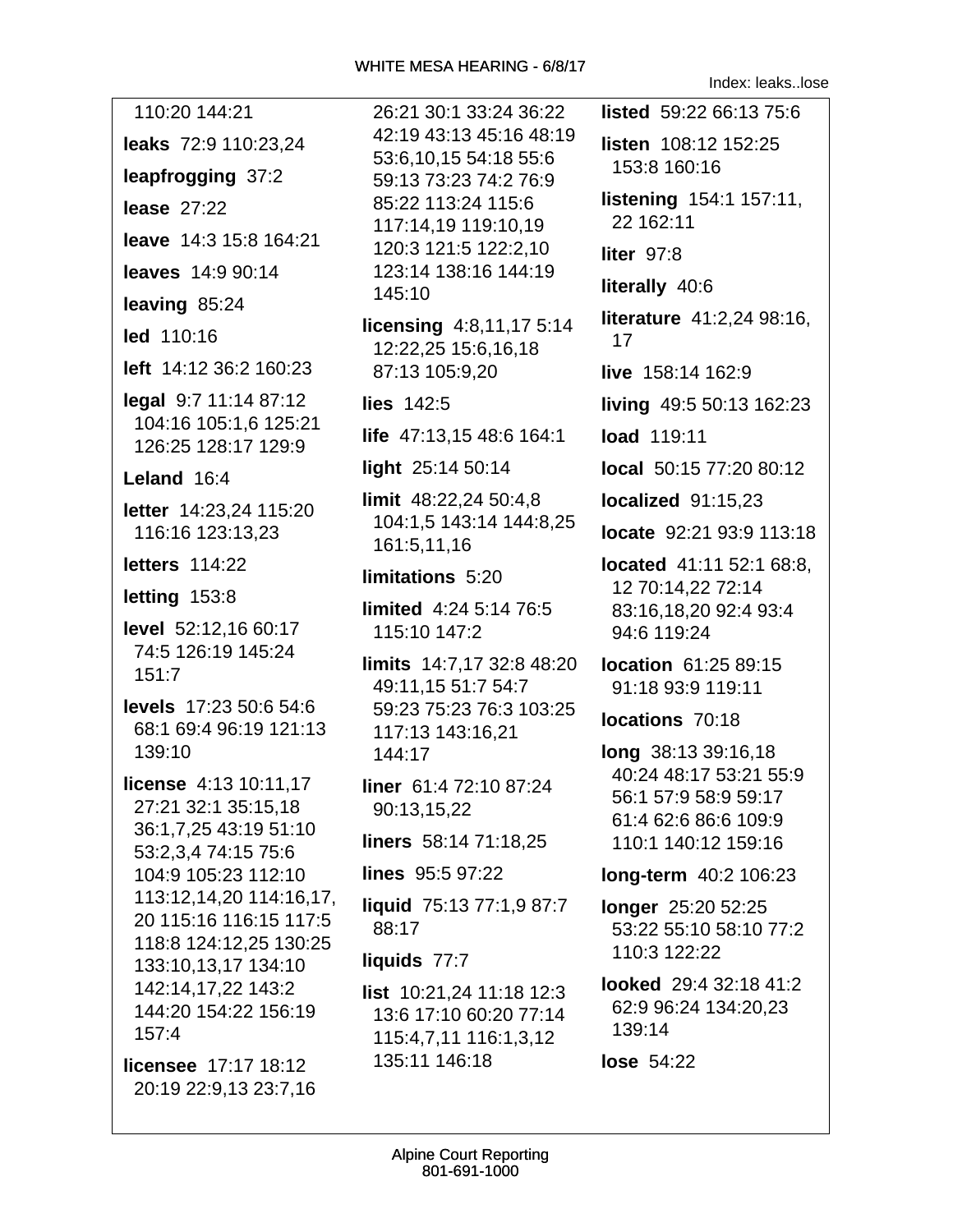| lost 71:15,18,25                                                                                                                                                                                                                           |
|--------------------------------------------------------------------------------------------------------------------------------------------------------------------------------------------------------------------------------------------|
| lot 22:2 34:2 38:1 39:17<br>96:6,7 144:4,6 153:19<br>156:24 163:3 165:14                                                                                                                                                                   |
| loud 82:5,17                                                                                                                                                                                                                               |
| low 67:11 95:8 96:2 97:6<br>98:7,17                                                                                                                                                                                                        |
| lower 29:7,10,14 52:16<br>85:1 137:17                                                                                                                                                                                                      |
| Luellen 9:3 74:13 75:16<br>132:24 133:14 134:10,<br>23 136:11 137:5,10,13<br>153:22                                                                                                                                                        |
| Μ                                                                                                                                                                                                                                          |
| ma 153:12                                                                                                                                                                                                                                  |
| machines 82:6                                                                                                                                                                                                                              |
| made 20:10 22:10 24:6<br>64:1 108:10 111:4 114:8<br>116:2 117:8 127:19,22,<br>23 128:5,6 130:7 143:10<br>147:23,25 160:25 161:5                                                                                                            |
| mailed 118:22                                                                                                                                                                                                                              |
| main $33:8$                                                                                                                                                                                                                                |
| major 5:3,20                                                                                                                                                                                                                               |
| majority 25:16 51:24<br>57:10                                                                                                                                                                                                              |
| make 7:12 11:20 18:16<br>20:13 23:25 31:4 37:24<br>54:18 77:18 85:6 90:15<br>95:4 105:4 107:12 112:9<br>119:19 127:10 143:22<br>146:21 147:24 148:23<br>153:15 159:7,20 160:10<br>161:18 162:2,5 164:2<br>165:14<br>makes 31:8 36:16 42:12 |
|                                                                                                                                                                                                                                            |

113:22 157:6 164:1 making 44:12 82:17 85:5.10 127:12 130:6 159:17 160:15 makings 127:11 **man** 154:15 managed 60:15 104:18 management 4:9 8:14 53:16 80:22 81:3 106:3,  $\overline{\mathbf{A}}$ manager 8:13 manner 60:24 manual 53:7.13 **maps** 64:19 March 31:12.22 35:16 36:18,23 111:19,23 margin 65:3 97:14 market 155:6 mass 43:11 masses 99:5 master's 155:18 **mat** 30:10 material 25:22,24,25 26:1 27:5,10,16,22 43:20,22 44:1,7,10,11, 16,23 45:5,9,14,17,20, 24 46:11 50:15 54:23 57:21 59:2 73:24,25 74:8,19 75:7,25 81:13, 21 88:10 89:8 112:3,19 124:15,18,19,20,22,24 125:1,14,15 128:2 131:6 132:14 133:7,8,9,14,18 134:16,22,25 137:11,24 138:1,13 139:8,16 141:8,17,20,21,24,25 142:1,4,6,20,25 144:18

Index: lost..meet

145:20 146:2 150:14 materials  $4:19.8:13$ 10:17 26:4 35:15 41:2 50:16 58:14,15 67:10,15 74:14 75:9 78:6 79:1,18 112:18 117:21 127:16, 21 129:25 130:2,11,12 131:21 133:3,16,20,23, 24 134:3,4,9,11 135:2,6, 7,11,15,18 136:1,13 138:4 139:10 141:6,10 142:22 143:3,6 145:23 150:17 **matter 138:7** matters 5:14 160:14 maximize  $60:2$ maximum 76:3 143:21 Maywood 133:8,12,14 142:19 143:1 meaning 7:3 20:8 25:11 105:10,11 129:1 means 28:16 35:23 63:3 99:22 128:25 meant 30:25 70:7 88:15 measure 64:12 73:1  $122:4$ measured 71:19 100:21 measurement 122:14 measures 51:17 52:21 64:5 65:22 66:25 67:24 68:19 73:15 79:16 80:2, 3 121:2 123:2 mechanism 23:6 24:14, 20,21 96:3 media  $48:13$ meet 5:5 18:14 19:19 20:25 21:1 23:20 24:8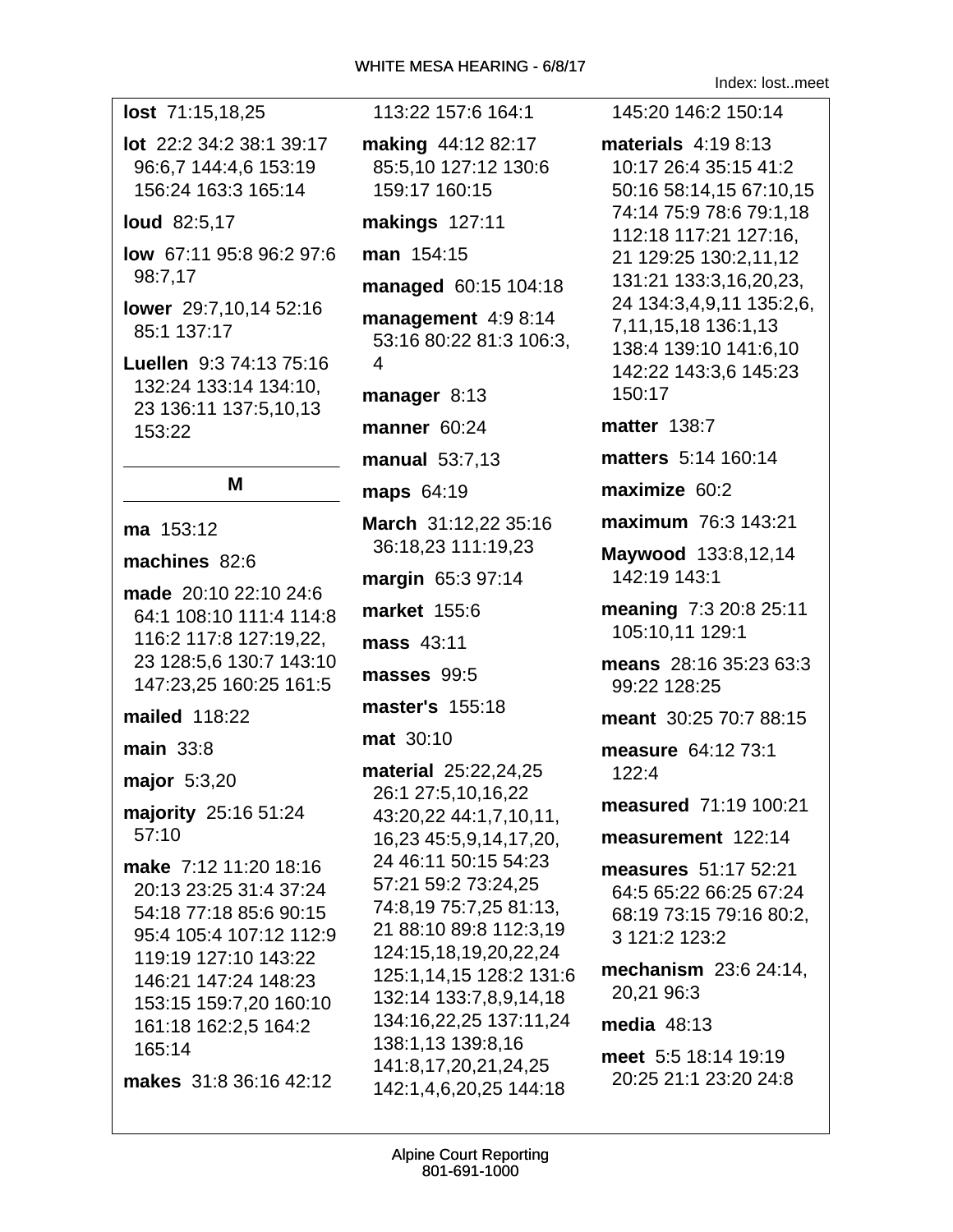Index: meet all..mind

| 48:16 66:12,18 140:12                                                                                                                                                                                                                                                                                 |
|-------------------------------------------------------------------------------------------------------------------------------------------------------------------------------------------------------------------------------------------------------------------------------------------------------|
| meet all 23:13 76:10                                                                                                                                                                                                                                                                                  |
| meeting 7:21 108:20<br>122:12                                                                                                                                                                                                                                                                         |
| meets 22:7 24:1                                                                                                                                                                                                                                                                                       |
| <b>Melisa 159:10</b>                                                                                                                                                                                                                                                                                  |
| member 48:21 49:12<br>67:12,18 84:2,25 162:8                                                                                                                                                                                                                                                          |
| members 7:23 15:12<br>16:1,8,10,15 77:21<br>80:14 147:18 157:15,19<br>159:5 163:18                                                                                                                                                                                                                    |
| memo 109:1                                                                                                                                                                                                                                                                                            |
| memorandum 105:1                                                                                                                                                                                                                                                                                      |
| memorandums 114:21                                                                                                                                                                                                                                                                                    |
| memory 41:13                                                                                                                                                                                                                                                                                          |
| men 160:18                                                                                                                                                                                                                                                                                            |
| mention 23:5 129:20,24<br>132:16                                                                                                                                                                                                                                                                      |
| mentioned 5:15 6:7<br>12:20 86:7 143:3 146:10                                                                                                                                                                                                                                                         |
| mentions 135:10                                                                                                                                                                                                                                                                                       |
| merit 80:21                                                                                                                                                                                                                                                                                           |
| Merrell 8:25 76:2 86:20<br>142:25 143:15                                                                                                                                                                                                                                                              |
| Mesa 4:14 10:2,11<br>13:10,11,16 15:12 16:2,<br>11 27:6,21 28:5 47:13<br>49:5 50:1,13 51:19<br>52:23 59:8 62:22 64:9<br>71:6 73:19 75:25 76:24<br>77:13 78:3,7,13 79:19,<br>22 80:4,7 83:8,17 89:20<br>101:10 103:12 104:2,9<br>109:11 111:25 112:19<br>115:5 130:18,20 133:19<br>141:24 142:14 148:9 |

149:23,24 151:15 152:23 153:2,4,19 154:6,19 155:10 156:13 162:9,10,12,23,25 163:3,17 164:6,24 mess 26:21 met 29:11 48:17 59:21 140:13 metals 68:1 74:20 99:9, 23 100:1,2,5 meter 54:6,9 56:8 122:25 meters  $93:5$ methodology 101:3 metric 29:7 Metropolis 118:2 Mexico 163:11 Michael 9:6 47:5 102:12 micrograms 97:8 microphone  $9:18$  156:9 mid-2000s 74:25 migrate 99:14 migrating 93:7 migration  $52:984:20$ 85:1 144:24 **Mike 153:22 MILDOS** 31:11,14,15 51:7,11 106:7 mile 68:10 83:19 95:19 miles 13:12 152:3 154:6 156:13 159:24 milestones 47:21 55:16. 24 56:14 mill 4:15 10:12 13:10 14:4,21 27:6,20,21 28:5

34:1.6 39:11 45:2 47:13. 14, 15, 25 48: 4, 9, 10, 13, 16 49:5,6,10 50:1,13,17, 25 51:19 52:23 59:8.18 62:22 64:8,23 65:5,25 66:1,6,10 67:3 68:3,6, 10,13,16,18 69:8,20 70:9,21,23 71:6,14 73:19 76:1,24 77:1,4,5 78:13 79:19,22 80:7 81:8,13,20,25 82:3,10 83:8,17,19 84:9,21 88:20 89:11,20 91:4,13, 22 94:7,8,17,25 95:1,13 96:5 97:23 98:24 101:10 102:23 103:1,2,10,11, 16,24 104:2,9,10,19 109:4,11,23 110:17,21, 22 111:2,11,25 112:20 117:15,23 118:3,7 119:13 120:5 121:9,13 125:15 130:2,8,18,19,21 131:2,8,12 132:3,4 133:9,19,20,25 135:15 136:10,14 137:24,25 138:14 139:23 141:24 142:14,19 148:12,16 149:7 150:4,9 151:8,14 152:2 154:4,14,22 156:14.17 157:15.18.20 158:15,23,24,25 162:10, 12 163:3,22 164:13,17, 23 mill's 8:13 48:5 151:5 mill-related 97:18 million 52:5,11,13,14 73:19,20 millirem 48:23 49:13,15 50:2,3 104:3,4 mills 121:8 128:3 mind 26:3 54:10 124:16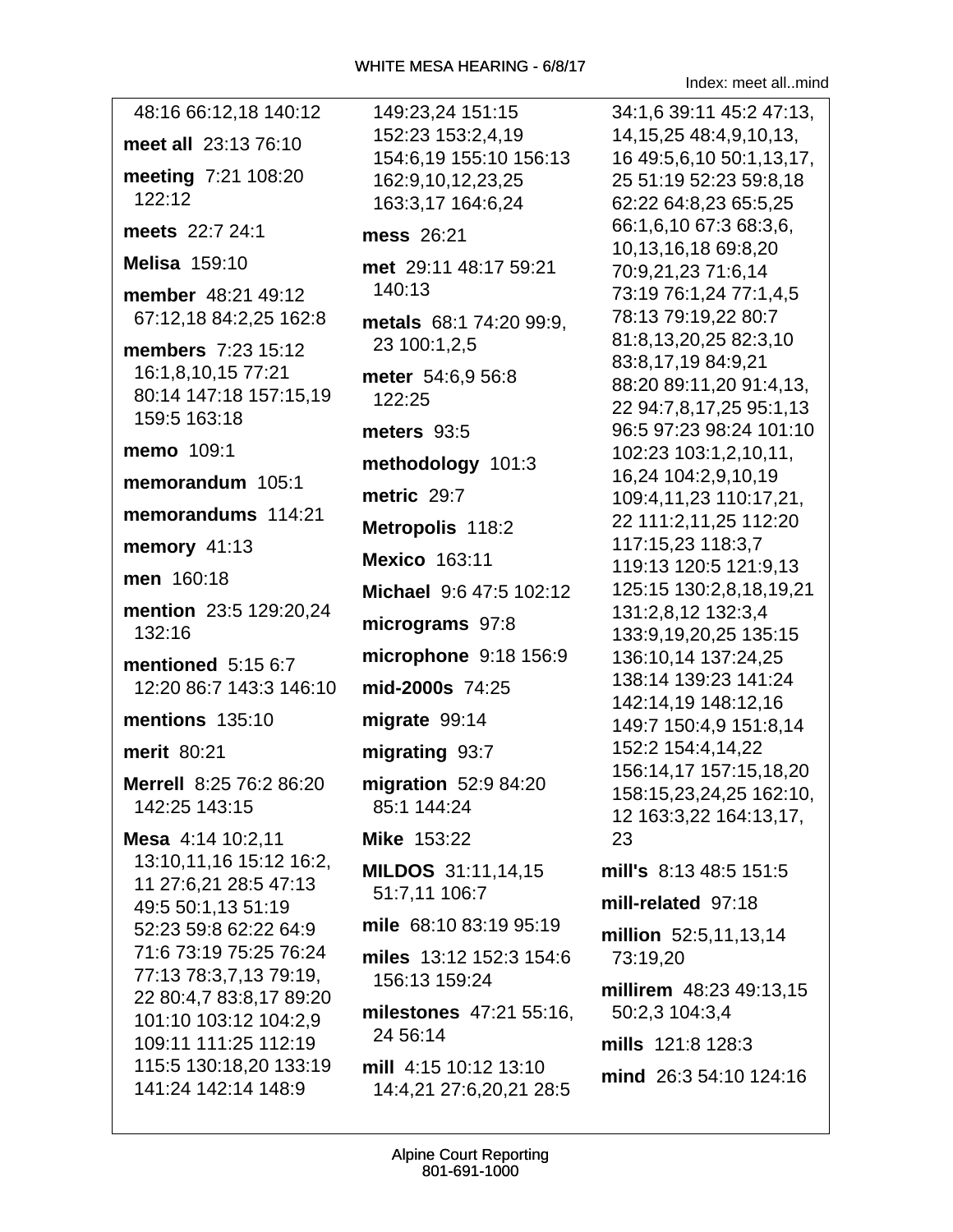mine 109:2,4,10,11 159:13.24 mines 47:17 62:21 minimal  $48:18$ minimization 71:22 72:5.13 minimize 61:5 minimum 41:20 140:14 minimus 46:5 mining  $44:1$ minutes 147:9,10 misspellings 120:4 misstates 135:23 136:2 misunderstood 120:25 mitigative 123:1 mixture  $25:13$ Mm-hmm  $33:21$ Moab 102:17 112:21 mobile 100:3.5 **mobility** 98:11,18 model 28:11,16,17,24 29:1,5,8,15 31:17 32:3, 5, 11, 18, 19 33: 22 34: 11, 17 100:10 modeled 28:13 modeling 31:14,16 32:6, 13 34:23 51:7 99:4,5,11, 20 100:2,6,22,23 moderately 97:9 modification 31:25 moment 5:15 87:22 money 37:12 39:2 40:12, 13,18 62:10 154:25 155:4,5,13 160:17

### 165:9.14

monitor 57:6 65:3 72:1 120:4,7,10 122:3

monitored 68:17 76:18  $82:14$ 

monitoring 14:6 48:13 53:8,12,19 54:11 55:6 63:9,12,14 64:15 65:1,7 66:14,16,18 68:2,5,6,11 69:7,9,11,13,23 70:9,14, 18,22 72:14,22 73:10 76:15 83:21 91:13,16,20 92:4,17,22 93:4,9,10,21 94:6,17 95:21 96:6,11, 13,25 97:7,11,13 120:10 122:24 123:13.15.18

monitors 57:6

months  $62:5$ 

Monticello 112:22

Morrison 67:10

mother 162:19

motion 85:6 146:21

motivated 24:12

mound 42:24

mounding 64:21 65:12, 13 68:23 73:3,5 92:1

**Mountain 6:14.15.16** 13:11 15:15 46:23 67:7 69:23 70:2.5 77:18 80:11,23 129:23 130:10 153:3 155:10 157:17

### **MOUS 114:23**

move 12:14 13:8 19:15 20:21 23:1 31:9 41:6 43:11 58:7 88:4 124:11 127:13 129:13

moving 7:7,14 46:20

65:9.15 151:13 mrem  $33:6$ multipart 62:13 multiple 62:16 95:5 97:22 multitiered 77:24 multiyear 49:1 103:22 MW-17 69:11 70:14 93:6 MW-22 68:2,5,8,12,14, 18,21 69:5,7,14 70:15, 16, 19, 25 91: 5, 14, 16, 18, 21 92:5 95:19 MW-27 73:3,5,12

Index: mine..needed

MW-31 96:22.25 97:3

## N

name's 17:4 159:10 narrative 7:13 narrow  $32:14$ **Nation 129:22,23 National 78:22 79:3,7,9** native 159:11 161:1  $163:3$ natives 160:23 162:1 164:8 natural 52:8 127:21 nature 19:5 52:24 58:6 62:2 135:20 Navajo 67:4,9 83:9 84:2, 19 129:22 130:9 155:11 nearby 49:5 50:13 80:5 needed 29:1,2 77:21 80:14 95:5 121:23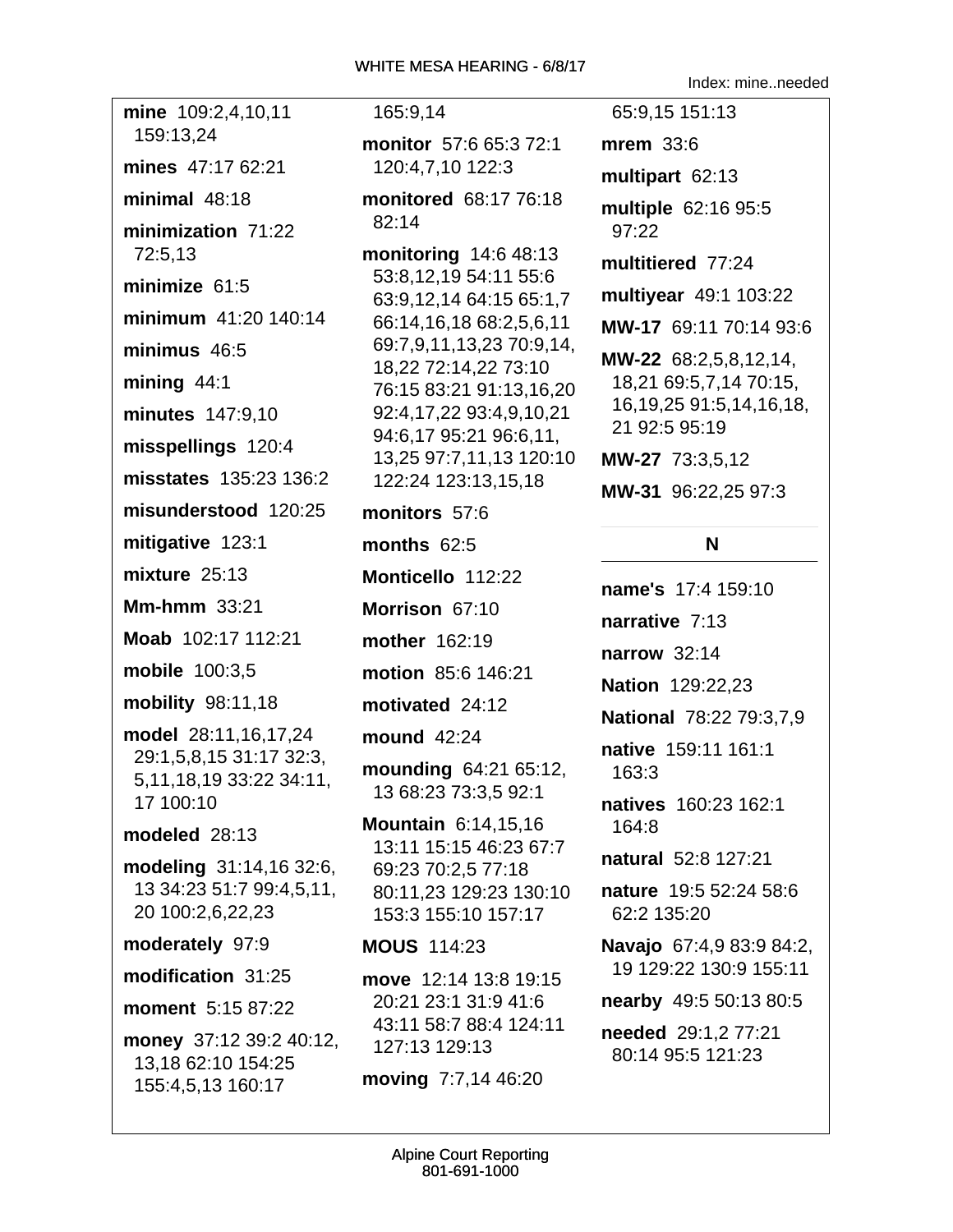$10<sup>°</sup>$ 

# notifications 77:20  $111:3$ notified 78:24,25 79:4,6, 10 94:12,21 113:6 130:10 notify 78:2,3,10,11 79:7 80:12 112:5 118:17 notifying 78:12 80:13 noting  $57:17$ **NRC** 11:7,21 18:3 23:12 41:3,20 44:9 48:8 78:11, 16 79:2,4 103:16 104:18 107:1.22 108:3 114:24 124:14 126:12,22 127:5, 9 128:10.13 NRC's 23:14 110:16 Nuclear 19:24 78:15,23  $79:2$ number 5:24 6:2 7:2.17 14:19 15:10 31:18 36:17 40:25 55:19 56:14 60:18 79:1 96:12 117:16 131:2,12,16 132:3,4 142:17 145:9

numbers 132:7

NUREG-1620 41:25

NUREG-1757 41:9,12,18

**NUREG/CR 18:8** 

# $\Omega$

object 11:13 12:7 13:18 87:11 125:20 126:1 128:15 129:9 134:17 135:22 objection 45:6 126:9 129:12

Index: negligible..operated

objections 126:6 obligations 24:8 **observed** 53:5 63:8 115:12 116:14 observes 17:13 observing 33:11 occur 24:22 38:13 39:18 40:19 43:4 52:25 54:19 57:10 93:25 94:1 111:6 **occurred** 63:7 64:2 72:10 111:6 occurring 52:25 91:16 occurs 56:12 October 105:23 off-site 27:4 28:4 51:19 52:4, 15, 23 53: 17 77: 15  $121:6$ offered 95:8 offhand 95:18 office 8:8,10 80:18 105:2 115:18,19 officer 4:6 9:13 126:2 officially 56:18 86:10 **Oklahoma** 75:4 130:22 older 72:10,17,19 on-site 27:12 81:18  $121:6$ Ongoing 54:11 **open** 19:1 43:3 147:20 open-ended 152:15 opened 160:4 opening 7:16 13:14 146:22 153:7 operated 4:16 49:7 77:4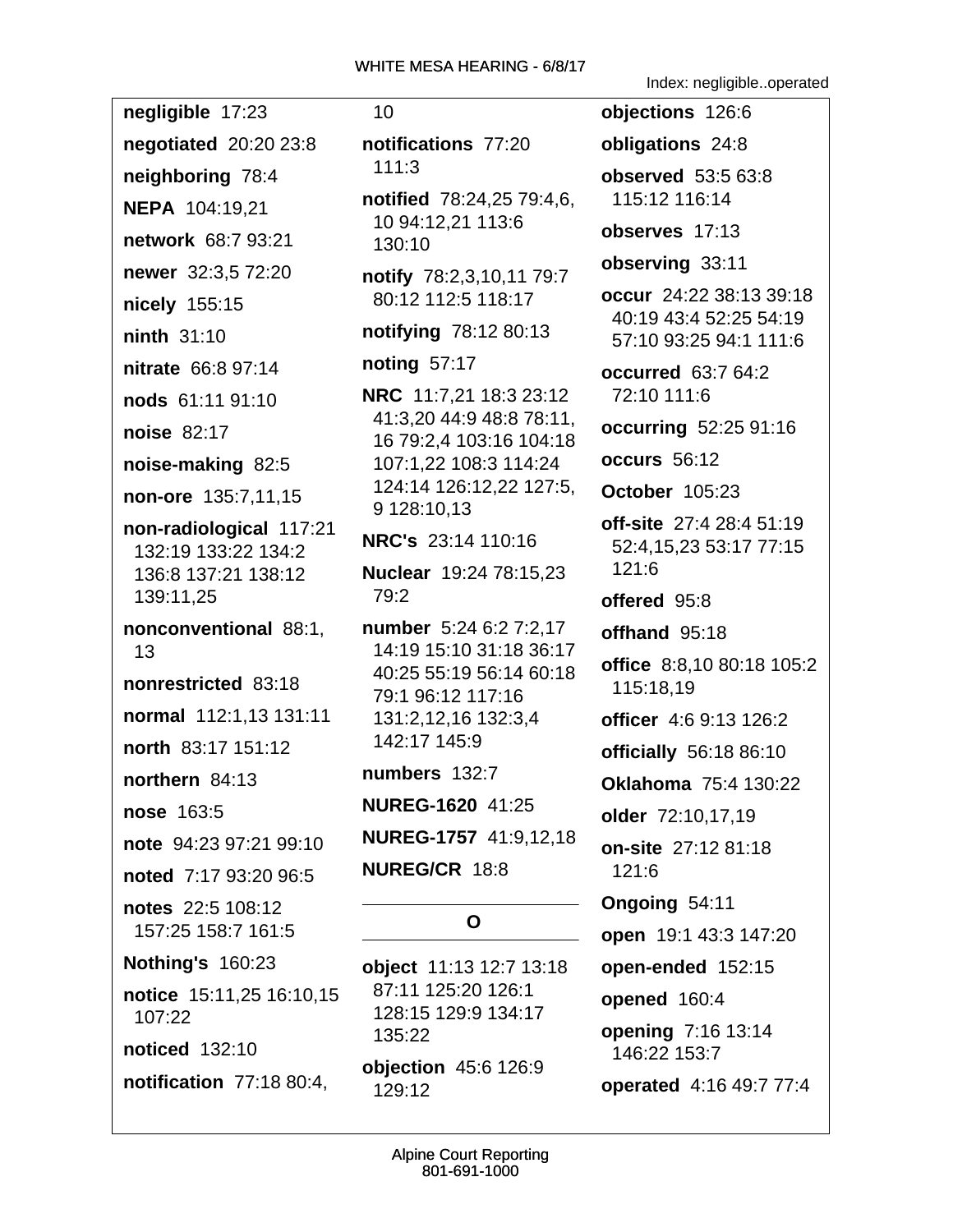operation 41:5 42:10 49:8 56:25 76:6 78:22 88:14 103:10,17 112:11 121:9 122:22 130:18,21

operational 47:12,15 48:6 117:12

**operations** 27:16,19,23 68:3 81:13 94:7 131:3,4, 13

#### opportunities 16:16

opportunity 5:2 26:17 102:10,18 107:22 147:3

opposed 135:21

option 27:5

options 60:19,20 61:7,8

order 6:9,22 16:25 27:14 31:24 89:24 94:21 95:4 107:19 137:16

orders 66:10

ore 44:5,8,19,20 45:17, 21 46:6,8,13 47:17 52:9 75:2 84:9 124:17,20,22 125:3,4,5,14,16 127:21 128:11, 12, 21, 25 129:1, 2,8 130:16,21 131:3 138:5 141:17

ores 34:13 50:15 133:6

organ 33:5

organization 9:25

original 63:16 84:10 115:11

originally 153:18

out-of-compliance  $97:24$ 

outernal 49:22

outlier 42:1

outlined 22:4 output 34:24 outreach 15:10,25 16:11 outward 152:2 **oversight 11:8 124:7** overview 112:8 owned 4:16 103:3 **owns 103:5** oxidation 94:22 oxide 99:6 **oxygen** 95:9,23

# P

**p.m.**  $6:1.57:21165:24$ package 105:24 pad 45:17,21 46:6,8,13 84:9 panel 146:11 147:19 **parameter** 69:15 97:16 **parameters** 22:3,4 23:23 24:4 62:1 68:2 96:20,25 97:1,17,19,21,25 98:12, 15,16 99:14 parenthetically 18:3 parents 163:20 **Parsons 9:7** part 6:20 7:7 30:7 50:20 53:25 57:3 71:12 75:1 77:19 81:17 84:17 87:4 93:3 99:4 104:17 105:24 106:18,20 107:7 112:7 114:17,20 118:21 121:7 126:11 127:15 146:1

### partial 56:5

Index: operation..percent

partially 50:18 participants 6:2 participate 161:7 participated 9:1 particles 161:10 parties 6:7 8:4 **parts** 52:5,11,13 71:3 **pass** 130:8 passed 162:14,20 past 48:5 126:12 157:16 path  $64:11$ patience 146:6 patrols 80:20 Paul 17:4,10 18:18,25 19:3,12,15 20:4,21 21:11,22 22:8,12 23:1 24:7,25 25:5 26:5,19 27:3 28:1,9 29:3,13,21 30:13,22 31:2,8 32:4,12, 24 33:21 34:6,18,23 35:3,6,12 36:8,11,16 37:5,15,22,25 38:12 39:8 40:5,20 41:8,13,17 42:2,16,21 43:6,18 44:17,25 45:4,11 46:7, 16 pay 102:24 pays 103:4 penetrates 67:18,19 penetration 31:1 people 49:5 50:13 95:25 112:24 146:18 147:4,7 152:24 156:1 158:4,11 159:1 162:24 163:15,17, 19 164:2,3,5,16,20,21 percent 25:11 26:8,12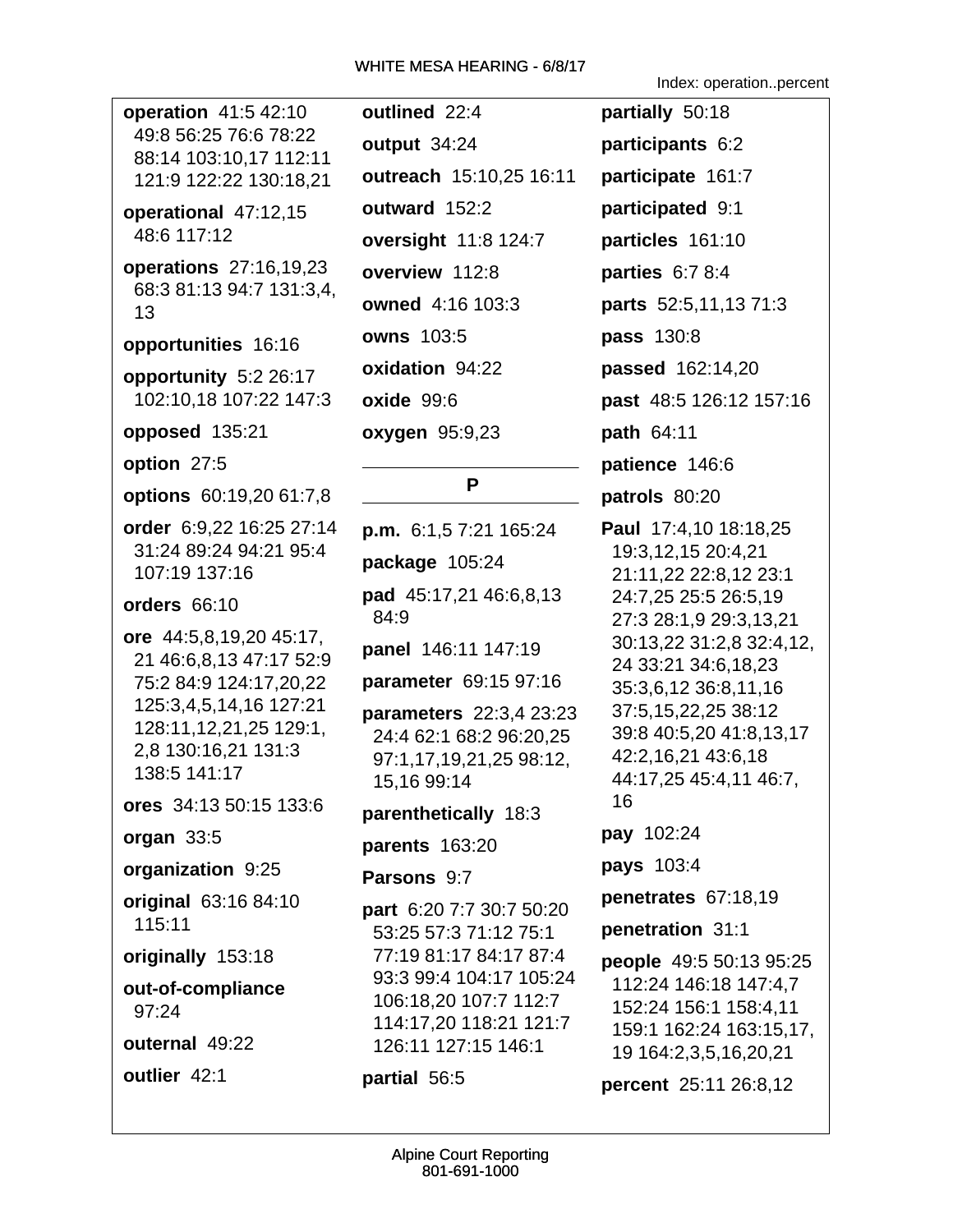40:21 41:6,7,19 131:24 personnel 81:18 118:16 132:1 151:11 percentage 131:8 perching 67:14 perfectly 32:16 perforate 90:22 **perform** 21:13 29:8 37:12 51:14 performance 19:20 20:25 23:9,13 26:4,10, 13 27:2 60:2 120:1 performed 48:11 50:23 52:19 98:23 113:4 perimeter 148:13,17 149:21 152:1 period 15:21 49:6 61:14 69:24 105:22 106:17 108:11 120:17,19,20 131:7 146:9 165:21 permanently 53:22 55:10 58:10 permeability 67:11 95:8  $96:3$ permission 115:23 permit 4:14 10:13,22 42:5 66:17 71:20 72:6 101:2,14,16,17,22 102:2 145:21 permit/license 16:17 permits 106:13 permitted 66:15 permitting 5:3 10:11  $15:13$ person 157:9 personally 126:13

persons 5:10 pertinent 117:18 **ph** 94:23,24 95:4,14,21, 24 96:5 **phased** 85:16 87:5 Phil 8:12 84:17 105:17 151:24 152:4 153:22 phrased 87:3 phrasing 35:21 physical 71:24 82:4 86:1,4 picocuries 54:6,9 56:7 122:25 picture 141:9 piezometers 64:15 pile 18:6 42:13 **piles** 14:3 151:13 pioneers 161:1 **place** 4:7 24:14 54:12 56:10 82:1 89:19 90:12 103:21 122:15 124:21 150:6 **placement** 57:3,18,23, 25 73:25 119:5 places 143:21 placing 42:10 54:20 55:21 56:12 plan 17:11,18 18:11 20:1 25:21 30:5 38:5.13 39:22 45:8 47:22 53:16. 19 56:13 58:14 60:2 76:24 77:19 80:11 81:7, 8,10,16 88:4 96:14 104:10 106:20,21,24 107:6,24 111:18 119:22

Index: percentage..portions

123:15,18 planned 117:3 planning 41:4 plans 37:25 59:6,22 64:17 66:9 plant 26:7,10 30:2 41:5 61:1 90:8 plants 26:16,22 plateau 34:14 **platform** 56:21 58:1 pleases 62:14 plot 85:17 plume 37:10 61:22 62:5 65:9 66:8 97:15 plume's  $61:25$ pocketbook 155:23 point 16:3,18 20:3 22:25 31:24 38:1 58:12 61:10 64:14 89:24 90:3 124:21 143:10,13 147:11 160:18 pointing 33:10 35:24 poison 160:8 **police** 80:20 154:17 Policies 101:6 policy 27:14,24 pond 59:5 77:2,4 ponds 47:24 63:17 64:22,25 65:13,19 68:23 73:6,9,13 82:9 portion 56:22,24 92:23 93:2 148:22 portions 56:22 92:15 99:7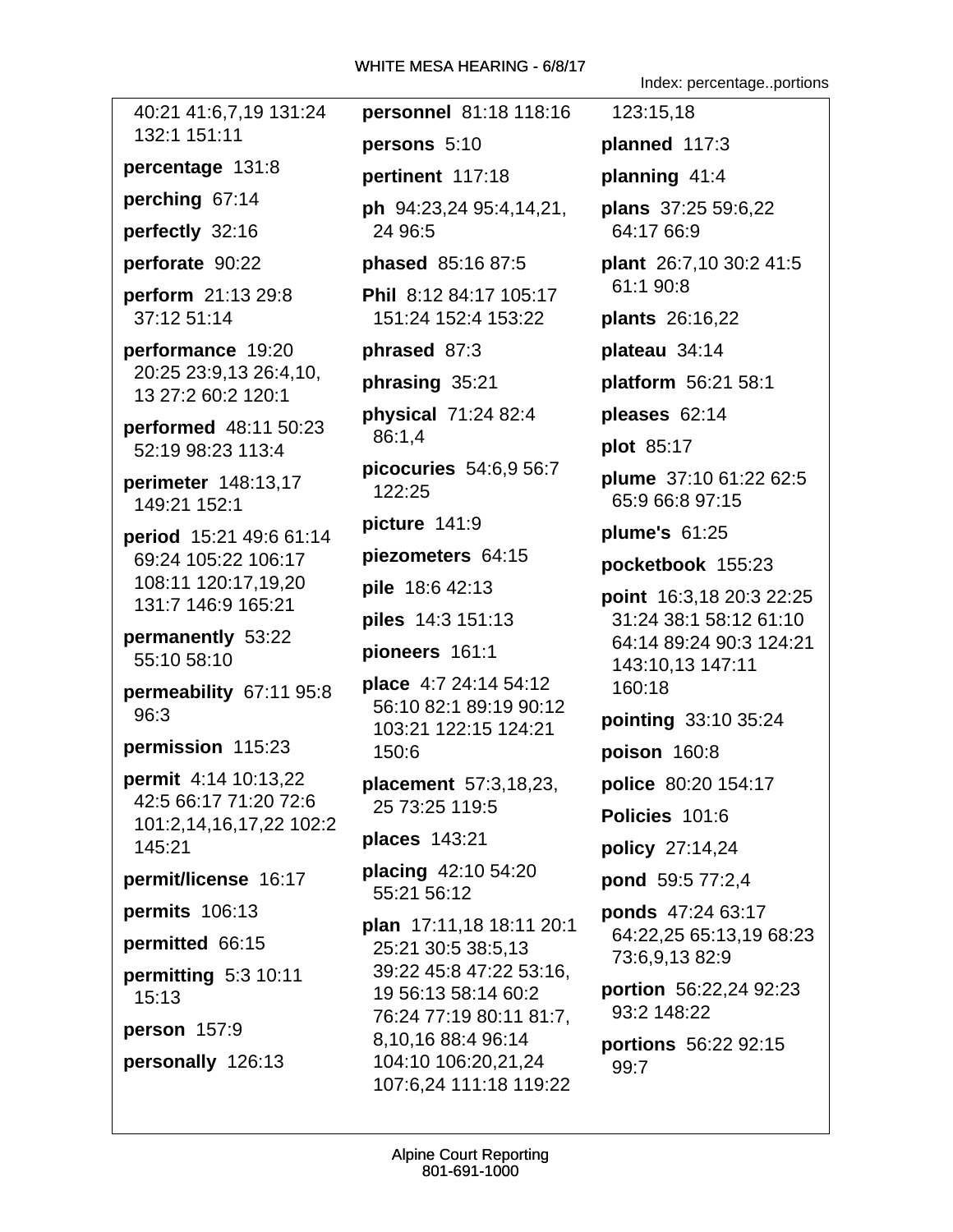posed 17:7

poses 53:22 55:10 58:10

position 109:16.20 126:21 159:17 161:22

positions 159:19

## possibility 45:4

possibly 121:12 132:15 150:2

posted 118:21

**potential** 33:10 53:17 68:13 70:23 77:15 81:19 84:20 89:23 93:6 94:14 95:9 112:17 113:2 115:10 150:6,23

potentially 95:10 96:23 115:9

power 159:16 160:19

ppm 52:5

practical  $62:871:11$ 

**practice** 40:25 45:20  $111:11$ 

pre-identified 63:11

pre-reclamation 47:12 48:649:8

pre-wildlife 65:18

precautions 130:5

precipitation 43:3 58:21

precision 132:7

predetermined 47:15

predict 99:5

predicted 29:4 99:14,21  $100:2$ 

preexisting 63:10

preferential 68:4 preferentially 64:7 147:3 preferred 64:11 prepared 62:22 64:20 105:2 133:1 presence 14:19

**present** 5:18 15:17 65:2 68:16 90:20 102:7

presented 12:15,16 116:12 142:7

Preservation 115:19

preserving  $87:1389:8$ 

president 9:10

pressure  $84:3$ 

presuming 89:17

pretty 25:5 28:7 32:14 34:4 51:1 150:19

**prevent** 30:10,25 65:23 67:1.21 79:16 144:23

preventing 58:20

Prevention 81:7

prevents 84:25

previous 41:6 69:6 81:21 91:11 107:5 116:22 136:13

previously 5:11 7:17 12:8 66:18 70:19 73:25 90:21 116:24 126:21 135:13 137:18

price 47:18

primarily 89:10

primary 18:19 25:8 30:14 73:23

principle 61:20 73:21

Index: pose..processes

printed 34:20 prior 42:10 51:14 55:21 74:25 79:22 126:19  $144:9$ private 94:14 103:3 proactively 116:13,14 probability 17:18 problem 108:17 problems 110:19 118:12 procedural  $5:5109:13$ procedure  $37:2074:21$ 80:25 procedures 4:23 5:8 59:13.14 76:25 112:11 113:7 123:16,20 124:3 145:12 proceed 20:2 115:23,25

proceeding 5:9

proceedings 4:6

process 10:8 15:13 16:17 20:20 21:5,8 31:16 43:1.2 44:13 45:2 58:2 61:1 71:23 75:14 88:11 89:25 124:12 125:13,19 128:9 136:1 137:25 138:1 142:18 154:22 157:3 158:16

processed 33:25 34:12. 13 45:9 66:6 68:16 71:14 90:2 109:23 117:15 124:23 125:3,14, 16 133:20 134:4 135:7 136:14,20,21 137:6,16 138:6 142:23 143:4,7 145:21 161:12

processes 27:18 75:2 86:2,5 150:8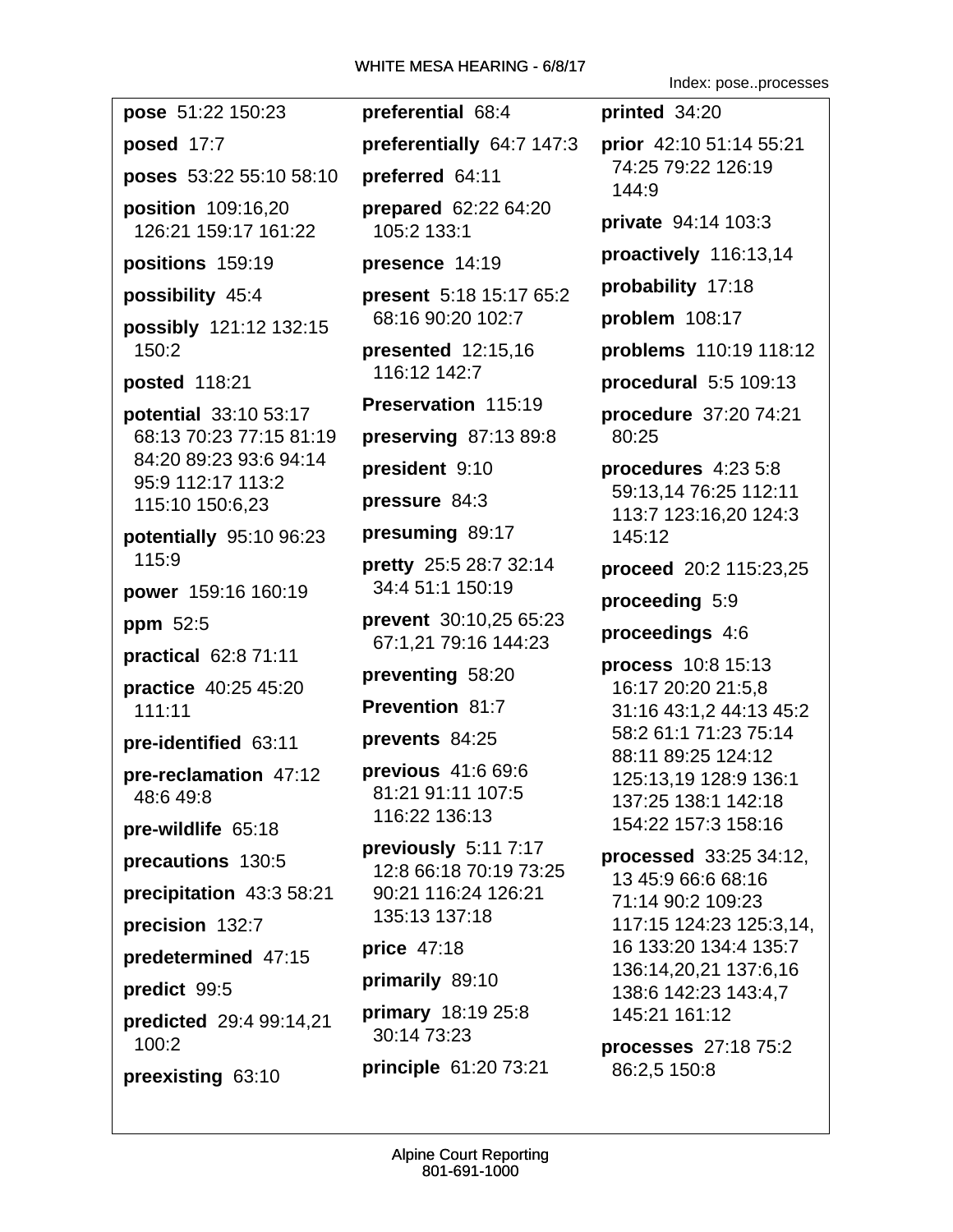**processing**  $34:744:3,5$ 7 50:17 109:7 118:3 124:18 127:20 132:13. 20 133:19.24 135:16 137:12,23 138:3,13 139:6,7,22 144:10 145:10 produced 32:9 44:3,5 productive 145:7 profile 143:5,11 program 31:16,19,20 48:13 53:9 76:15 126:18 programs 47:4 prohibit 28:6 prohibits 28:4 project 8:17 9:4 20:18 21:18 115:5 projected 48:5 49:4 65:8 proliferation 27:14 promise 30:7 promised 157:16 promote 18:21 prompt 80:4 promptly 78:2,3 propane 82:19 proper  $113:9$ property 48:20 49:11 50:6 52:1 66:11 83:8 101:10 102:24 103:3,4,5 150:4,5 proposal 22:10 24:17 152:16 propose 152:5 proposed 4:9 5:19 17:15 18:10 23:20 24:10 28:21

29:22,23 71:9 85:16 133:12 142:14 proposing  $19:1736:17$ propounded 5:19 protect 31:3 84:19 102:2 107:11 protected 94:18 protecting 66:21 72:24 143:18 **protection** 10:14 26:16, 24 53:7 54:22 76:12 90:15,17 101:5 102:5  $120:1$ protections 81:24 protective 76:7 143:24 145:9 provide 5:2 17:18 18:8 20:6 26:16 28:24 35:11 50:20 70:5,12 76:25 108:19 134:1 138:16 147:3,7 provided 6:8 11:18 18:7, 13 76:14 105:3 126:4 165:21 provision 5:7 40:4 provisions 37:16 proximity 72:15 public 7:19,20,24,25 15:11, 19, 25 16:16 18:12 35:7 48:18,21,22 49:13, 21 51:22 77:15,22 78:6 80:7.14 90:17 103:21.24 105:21,22 106:1,6,8,16, 17,25 107:22,23 113:18, 23 114:4 119:20 140:13, 14 146:24 147:12,20 148:22 153:13 165:22, 25

Index: processing..guantities

**published** 75:19 127:5 pull 43:13,14 pulled 33:4 42:15 pulling 43:16,17 pump 43:7 60:2 96:16 pumped 60:14 96:11 **pumping 42:23 59:18** 60:7 61:17 65:16 94:16 95:7,22,25 96:8 pumps  $42:7$ **purpose** 4:21 23:22 26:14 143:5 purposes 117:24 136:17 pursuant 12:8 **pushed** 158:20 put 24:17 37:11 41:3 46:14 57:11 60:25 71:4 72:18 100:3 103:16.21 105:25 114:13 117:9 120:22 121:1 124:2 144:22 147:5 155:5,6 158:20 161:22,24 **puts** 57:4 **putting** 31:23 88:8,9,16, 17,18 pyrite 94:22 95:11,24 96:4 Q qualifies 105:15 quality 10:15 59:24 65:24,25 66:4 67:2 69:19,21 94:13 quantify 132:6 quantities 79:12 131:23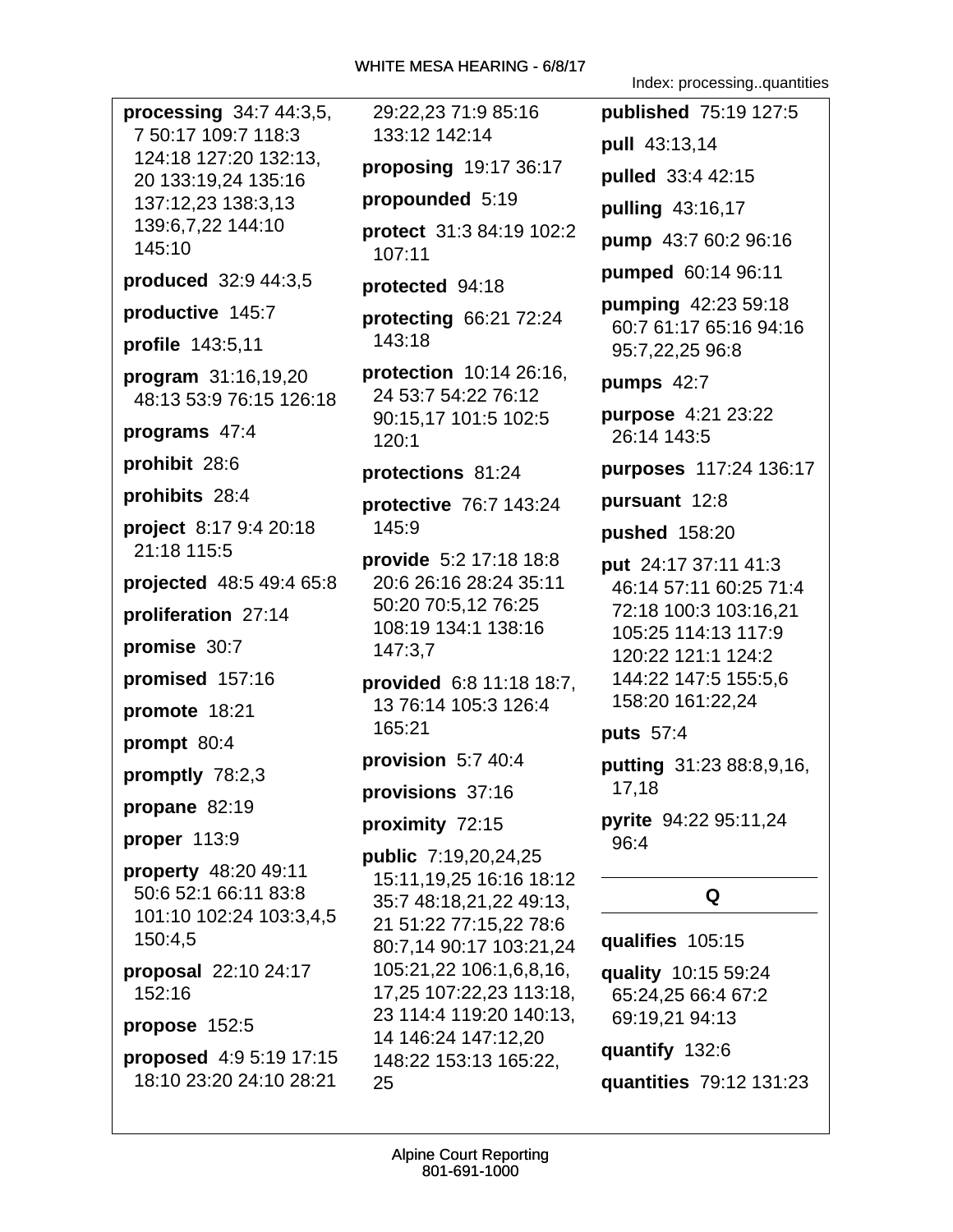| 134:24 136:1                                                                                                                                                                                                                                                                                                                                                                                                                                                                                                                                                                                                                                           |
|--------------------------------------------------------------------------------------------------------------------------------------------------------------------------------------------------------------------------------------------------------------------------------------------------------------------------------------------------------------------------------------------------------------------------------------------------------------------------------------------------------------------------------------------------------------------------------------------------------------------------------------------------------|
| quarter 83:18 120:23<br>121:2,3                                                                                                                                                                                                                                                                                                                                                                                                                                                                                                                                                                                                                        |
| quarterly 64:17,18 96:8<br>111:22 112:1,6,8 120:5,<br>22 121:1                                                                                                                                                                                                                                                                                                                                                                                                                                                                                                                                                                                         |
| question 6:12 7:4,6,7,8,<br>14,15 9:17 10:9 11:15<br>12:7,16,22 13:18,22<br>14:2,8,18,23 15:1,20,23<br>17:10 18:17 19:16 20:22<br>22:20 25:1,6 26:15 27:3<br>28:9 29:21 31:10 32:24<br>33:1 35:13 37:14,25<br>39:9,10,20 40:5,20 42:2<br>43:18 45:12,13 47:11<br>48:2 49:3 50:11 51:17<br>52:21 53:21 58:7 59:6,<br>17 60:7,14,16 61:14<br>62:13,14 63:16,25 64:5<br>65:22 66:25 67:24 69:2,<br>6,18 70:7,11,13 71:2,9,<br>12 73:1,17 74:5 75:17,<br>22 76:17,23 77:13,23,24<br>79:15 80:3,9 81:6,11,24<br>83:7 85:3,16,21 86:13,<br>14,16 87:1 89:14,18<br>90:25 91:9 92:7,22,23<br>94:20 96:19 98:10,22<br>99:1 100:14,25 102:21<br>104:16 109:12,25 |
| 110:14 111:15 116:22<br>117:22 118:9,14 119:10<br>121:18 122:2,21 124:16                                                                                                                                                                                                                                                                                                                                                                                                                                                                                                                                                                               |
| 125:10,21 126:1 127:1,                                                                                                                                                                                                                                                                                                                                                                                                                                                                                                                                                                                                                                 |

13 128:16,17 129:15

134:17 135:21 136:4,5,6

138:9 139:14,19 140:6

142:9 144:13 145:8

152:8,15 157:25

148:10,25 151:19,22

question-and-answer

4:8,24 109:14 146:9 147:14 165:20

questioners 6:23 7:5  $9:16$ 

questions 5:11,12,13, 18,24 6:4,8 7:2,4,10,18 8:5 9:20,24 12:15 15:17 17:7 19:7 55:15 58:5 62:16 71:4 91:12 102:19 104:7 108:8 109:1,17 110:15 144:5 145:1,4 153:14 156:22.24 157:23 158:3,11

## quibble 28:1

**quick 89:22** quickly 31:10 Quoting 17:19

### $\mathsf{R}$

R312 10:18 R313-12 10:19 R313-17-4 5:6 R313-22 41:11 R313-24-3 104:25 R317-6 10:15 101:17  $102:5$ R317-6-3 66:14 **Rad 104:2 radiation** 4:10 5:4 8:14 10:18.20 48:25 49:16 106:3 114:8 145:21

radio 154:16

radioactive 10:17 35:14 50:14 78:6 79:17,18,20 133:16

Index: quarter..RCRA

radiologic 49:4 50:12 81:25

radiological 77:16 78:5 79:16 80:6 117:20 132:19 133:22 134:2 135:18 136:8 137:21 138:11 139:11,25 142:11 143:5,11 144:5

radionuclide 121:6 143:17,21,23

radionuclides 53:23 55:11 58:11

radium 53:11 138:22 139:3

radon 8:13 24:19 33:16 53:12.23 54:3.5.10.18 55:11 56:4,7,11,12 57:18.23 58:11 73:24 120:5.8.10.13.15 121:2 122:3,7,12 123:1,16

## raised  $148:4$

Randall 8:9 11:13 12:7, 14.21.24 13:6 15:5 23:11 24:16 25:4 47:1 85:4,9 86:4 104:15 109:12 126:10.20 128:15 129:11 135:22 146:21 147:10.18 148:21 149:8 153:25

Randalls 153:25

**range** 131:25 132:6 137:17 149:23,24

ranged 52:5,10

ranges 97:7 104:4 136:13,15

**rationale** 92:8,10,12 93:17

**RCRA** 74:20 101:6,11,18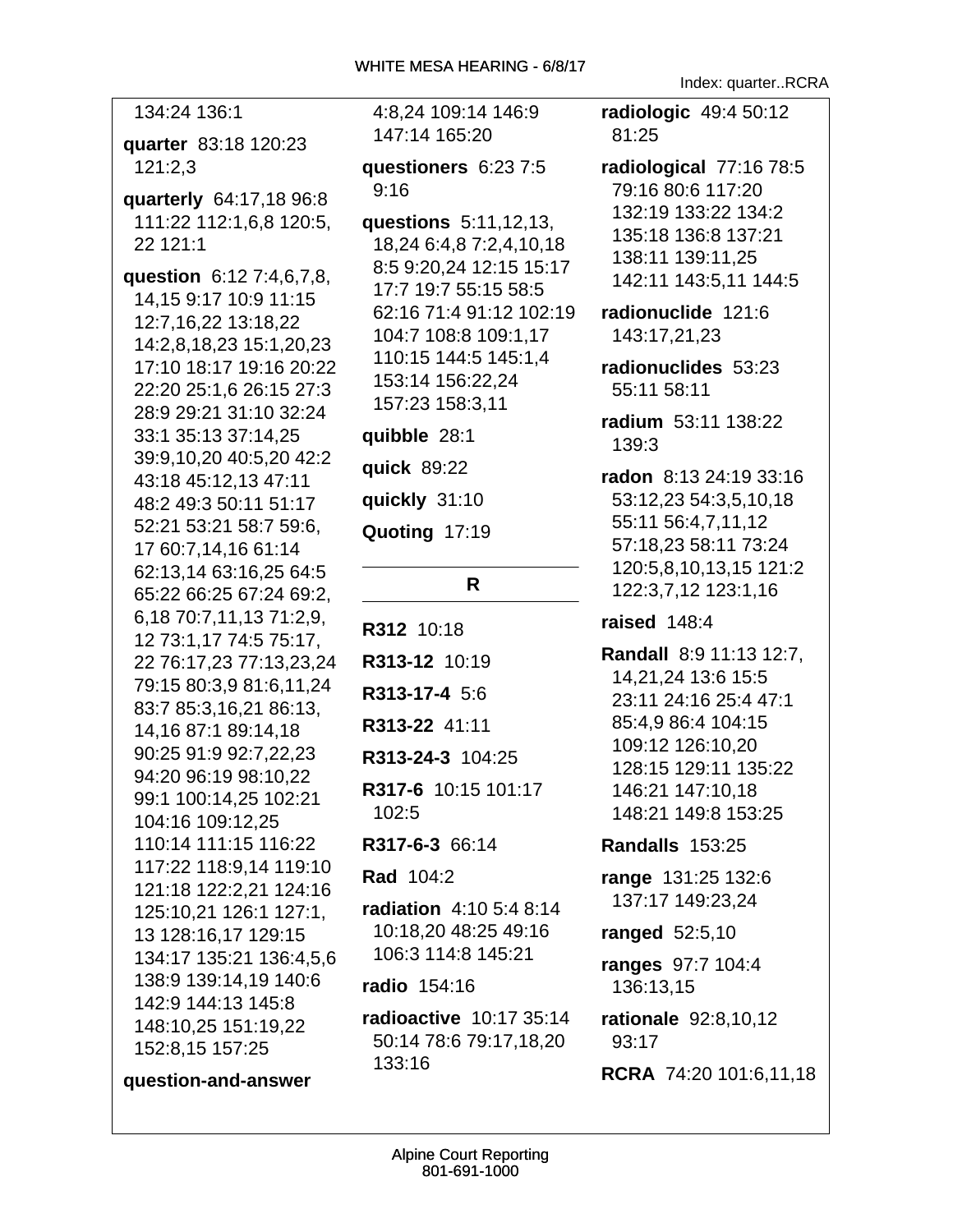|                                                | 0/0/17 - טוואאאה אכאווד ב ווחזי                                                            | Index: reachregulatory                            |
|------------------------------------------------|--------------------------------------------------------------------------------------------|---------------------------------------------------|
| reach 81:4 84:4 151:25                         | receiving 111:12                                                                           | reduced 56:4                                      |
| reached 43:21 44:6                             | recent 73:18 78:4 91:8<br>97:11 116:20 122:17                                              | reduction 73:18                                   |
| reaching 79:22                                 |                                                                                            | <b>Reemay 30:22</b>                               |
| read 21:25 158:1                               | recess 85:12                                                                               | refer 136:7,11 140:6                              |
| readily 113:17,21,22<br>114:19                 | recharge 43:5 91:8,15,<br>24 92:3 96:16                                                    | reference 13:15 36:1<br>113:20 116:20             |
| reading 42:4 45:13                             | recharged 43:12                                                                            | referenced 11:3 17:20                             |
| 49:17 102:20 117:9                             | recirculate 42:12                                                                          | 107:18 113:15,16                                  |
| ready 88:6                                     | recitation 41:14                                                                           | 114:16 116:16                                     |
| realistically 33:23                            | reclaim $55:18$                                                                            | referred 36:1 132:11<br>137:15                    |
| realize 25:19 32:14                            | reclaimed 47:20 56:7                                                                       | referring 78:17 99:19                             |
| 159:4,15 160:12                                | reclaiming 39:23                                                                           | 104:11 111:20 114:5                               |
| realm $75:20$                                  | reclamation 17:11 18:11                                                                    | 115:8 126:20                                      |
| realtime $116:7,8$                             | 20:1 23:4 25:21 30:5<br>37:6 38:1,5 46:15 47:22                                            | refers 41:11 133:6,7                              |
| reason 7:5 13:13 21:9<br>23:15 24:3 27:8 42:17 | 55:22,25 56:5,13 57:2,3                                                                    | 136:25                                            |
| 93:18 116:11 158:2                             | 58:14,16,23 60:8,11,15<br>61:17 73:18 85:17<br>104:10 106:20,21,23,24<br>107:6,8,23 119:22 | reflect 117:7 120:12                              |
| 163:21 164:14                                  |                                                                                            | <b>reflected</b> 81:15 100:5                      |
| reasonable 75:9 147:6                          |                                                                                            | reframe $12:10$                                   |
| reasons 33:8 88:7 90:21                        | recognized 5:12 6:15                                                                       | reg 125:11 127:15                                 |
| 143:8                                          | recommendations                                                                            | regenerating 42:25                                |
| receded 65:10                                  | 62:20                                                                                      | region $84:3$                                     |
| receding 65:16                                 | recommends 41:21                                                                           | regions 18:1                                      |
| receipt 90:3                                   | record 6:20,22 7:8,11                                                                      | <b>Registers</b> 127:5,6                          |
| receive 4:18 15:1 27:22                        | 8:5 10:4 18:12 87:13<br>105:5 106:18 107:7<br>120:15 147:20,25 148:6                       | regular 36:24                                     |
| 34:3 37:3 59:1 75:17<br>89:1.21 90:5 111:14    |                                                                                            | regularly 78:6                                    |
| 135:25 142:8,17 165:25                         | <b>recorded</b> 6:18 9:18                                                                  | regulated 71:23 79:24                             |
| received 7:20 8:1 15:20                        | 69:15                                                                                      | regulation 125:8,12                               |
| 33:24 34:2,11,12 35:9                          | records 57:13,14                                                                           | 128:14                                            |
| 45:25 48:22 49:13 50:8<br>51:1,2 75:25 106:1,6 | Recovery 101:9                                                                             | regulations 10:9 12:18<br>44:23 58:17 79:6 125:18 |
| 117:15 133:9 136:9                             | recurring 36:23                                                                            | 127:8,11                                          |
| 140:1 142:13 143:4                             | redo 31:24                                                                                 | regulatory 11:7,22 14:7,                          |
| receives 119:12                                | reduce 17:22 62:10                                                                         | 17 19:25 25:2 48:15,20<br>49:11,15 50:3 70:17     |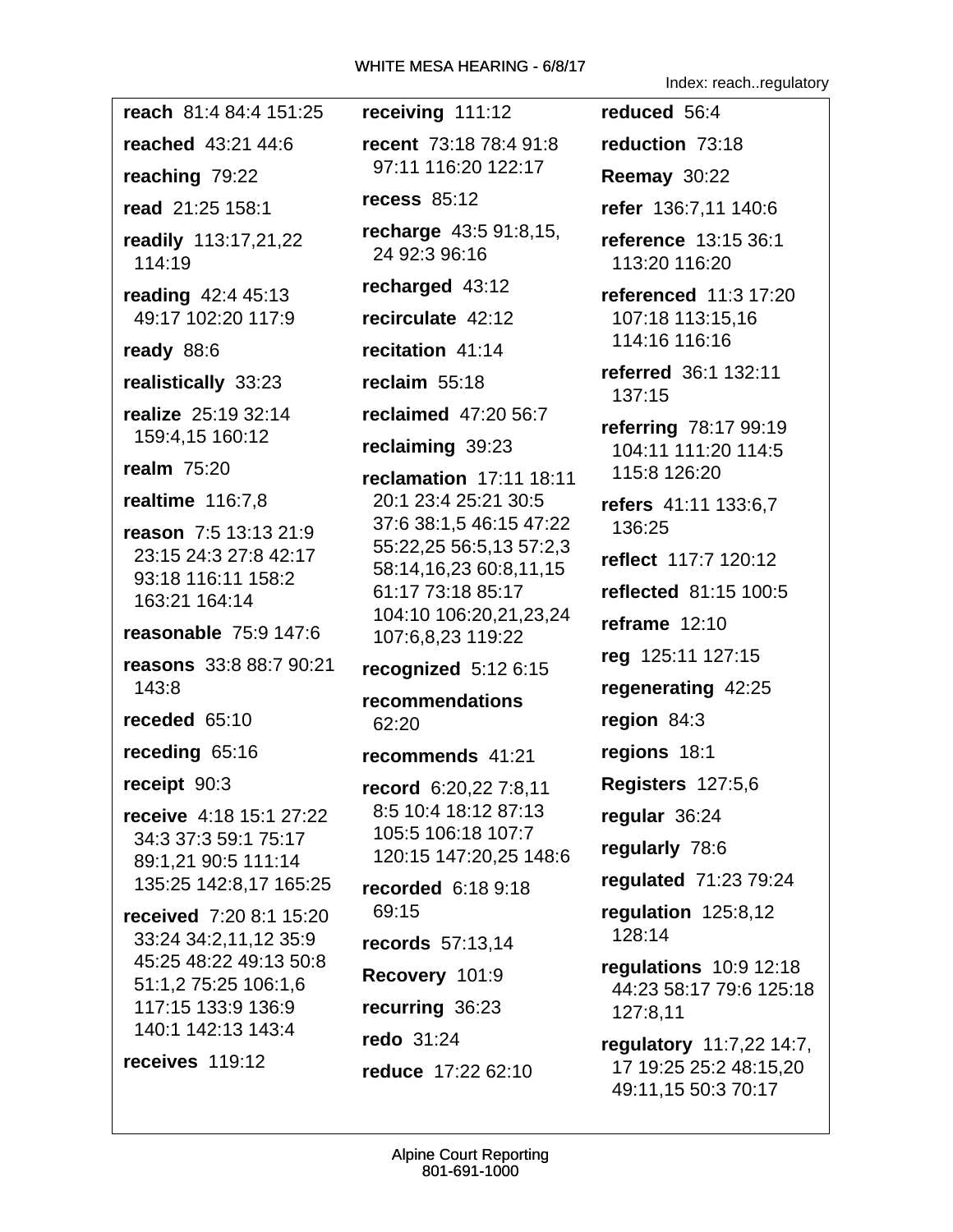76:3,11 78:15,23 79:3 101:2 140:10,11 143:16  $144:3$ 

related 36:12 62:16 101:2 111:22 115:5 124:12

relates 33:13 136:4

relating 4:14

relation 134:25

relative 56:9 58:7 61:15 75:22 81:11

relaxing 18:4

release 53:17 77:6,9  $98:8$ 

released 60:22

releases 77:1,16

relevant 5:14 15:2,4,5 87:12 109:18 119:22 132:22 133:12 142:14, 21,24

reliance 62:18

rely 146:1

relying 30:2

remainder 55:3

remaining  $39:2541:5$ 47:12 48:6 54:15,21 56:21 89:7 90:6

remedial 40:1 110:25

remediate 35:17

remediated 51:21

remediating 37:8

remediation  $36:1937:12$ 52:18 62:4 101:4

remember 84:7 105:21 153:13 157:3

remind 56:6 159:21 165:22

remote  $27:18$ 

**removal** 59:25 60:3 63:17

remove  $62:2$ 

**removed** 58:15 75:13 91:8 92:23

**renew 156:19** 

**renewal** 4:12 16:17 31:23 66:17 104:10 105:23

renewed 36:25

repair  $26:22$ 

repairs 54:18

replenishing 42:14

report 28:14 29:3 45:14 51:20,21,25 52:25 53:5 57:15 63:5,8 74:7,16 75:12 91:14,17 96:4,5 105:25 106:14 120:8 122:3,5 133:15 138:21 140:17,21

reportable 79:12

reported 74:7 75:5

reporter 4:20 6:19,21,24 17:3 47:2 79:13,14 86:3 148:6

reporting 79:3 122:24

reports 28:17 55:6 124:6 140:3

representative 25:17 74:9 75:10 133:2

representatives 5:17

represented 31:5

Index: related..requiring

representing 136:15

represents 47:5

request  $4:177:1435:9$ , 10 74:15 75:6 114:13 124:12 134:10 142:7

requests  $124:2$ 

**require** 19:17 33:14 36:21 37:9 54:14 61:9 70:18 78:3 87:21 92:13, 20 117:14 118:5 119:4 121:14 122:24 144:8

required 17:17 21:1 26:20 32:2 35:18 39:2 45:16 46:1 48:16 53:6, 10,15 61:21 64:12 68:19 69:14.16 70:14 71:5 76:21 77:17 78:14 80:10 91:2 103:19 104:21 112:4,5,10 115:15,16 116:25 117:19,23 119:7, 10 120:3 121:17 122:4 123:8,13 124:9 138:16 139:1 140:11 144:19,22

requirement 5:5 18:4 37:19 48:11 50:22 76:6 104:11,14 120:7 121:5 122:23 123:8 142:2 143:18,20 144:17

requirements 4:25 5:8 18:15 25:2 29:12 41:21 67:21 72:5 76:11 78:9. 11 83:13 84:23 91:22 104:8 113:25 125:12 130:4.15 144:3

requires 5:1 67:21 80:12 104:22 143:25

requiring 20:24 52:22 64:6 65:23 67:1,25 73:2 92:8 93:4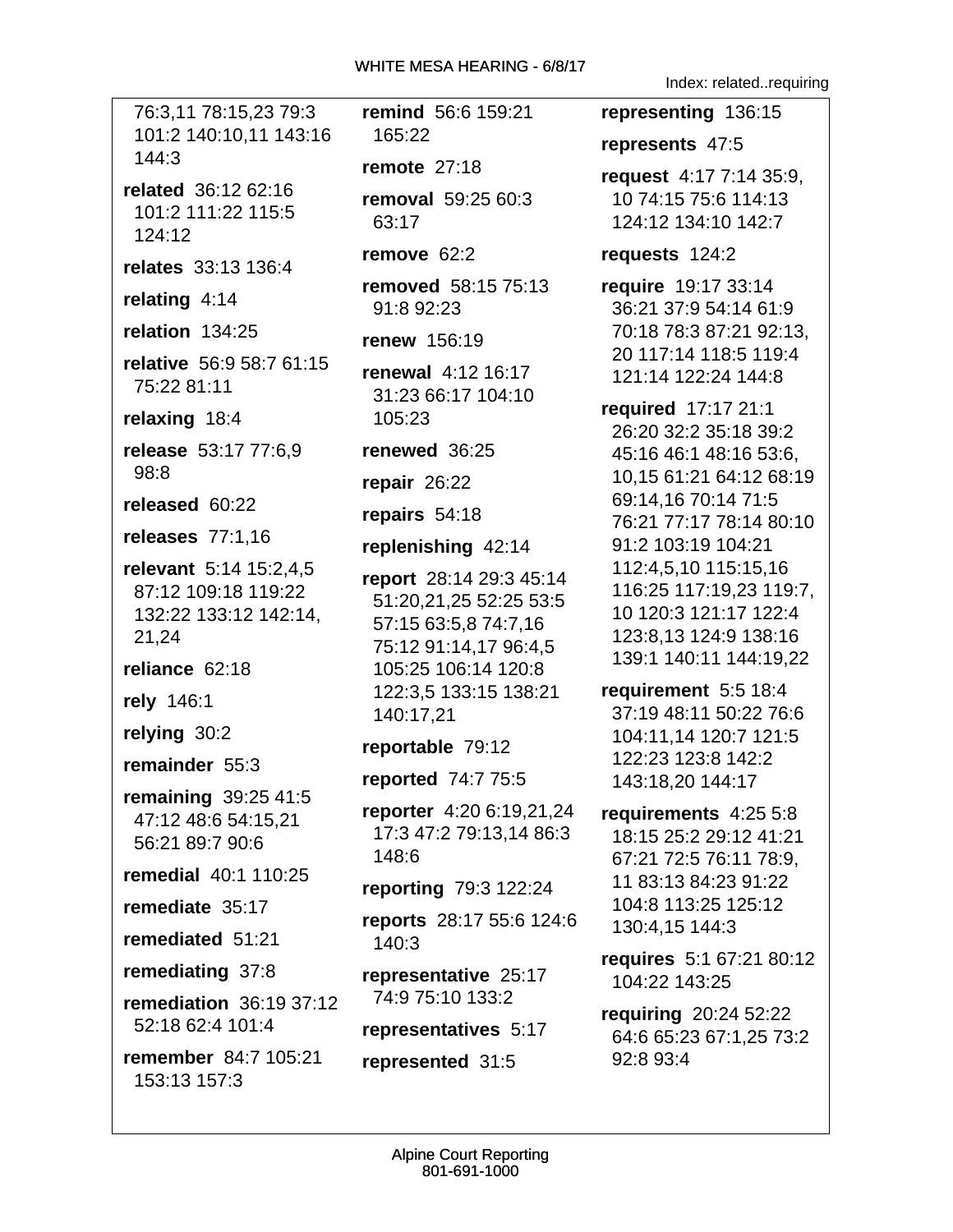research 116:17,18,20 **reservation 80:20 155:2.** 10,11,12 156:13 157:9, 17 163:23 164:13.19 reservations 155:3 resident 148:9 153:2 156:12 residential 52:14,18 residents 78:7 residues 27:17 81:14.20 100:2.6 134:5 resist  $30:4$ resolve 17:14 resolved 54:11 125:22 Resource 101:8 resources  $4:169:14$ 64:12.20 91:23 102:22 103:4 110:14 113:14 respect 13:2 104:8 16,18,22  $162:1$ respond 70:11 152:16 responded 154:3 respondents 6:23 responding 116:14 **response** 7:6,9 12:20 53:4 63:24 76:24 77:19 79:8,9 80:9,11,16  $38:5$ 103:13 116:21 147:19 148:25 149:9 **responses** 108:13.16 113:10 145:3 responsibility 79:21 80:13 rest 25:17 156:25 rich 165:10 restabilizing 65:18

restricted 82:7 restrictions 117:13 result 37:18 52:8 result's 124:8 resulted 54:6 resulting 77:9 results 31:19 32:5,7,10 33:18 34:23 48:19 49:10 53:5 62:19 66:15 75:12 retain 115:16 retardation 98:11,17 returning 59:23 reversion 19:23 revert 19:17 124:22 reverts 125:16 review 21:4,8,10 69:25 70:3 98:4 106:20 140:3. reviewed 23:17 39:4 76:9 86:24 134:11 140:22 144:1 reviewing 28:23 reviews 86:16 140:16 revised 53:2,3,6,8,13 **Revision 17:12 30:5** revisions 35:14 revisit  $23:15$ reword 87:2 100:16 Reynolds 153:24 rhetoric  $13:3$ 

Index: research..ruined

**Ridge 93:14** rights 12:5,11 13:4 15:8 39:12 83:14 84:24 **Rights' 67:20** rigorous 48:12 72:20 risk  $45:19$ risks 94:14 road 102:24,25 103:2,3 roadway 102:22 112:23 **Roberts** 9:12 40:10 47:14 56:17 57:12 58:1, 12,25 59:3,5 77:2,3,17 79:20 80:8,17,21 84:8 86:9 89:6 103:2 129:25 130:12 145:20 146:3 153:21 rock 17:22 18:1 19:23 21:6 85:23 rodents 82:1 161:19 role  $9:4$ rollover 11:7 root 26:18,25 29:24  $30:17$ roots  $31:1$ round 54:5 57:21 **rounds** 107:9 **route** 129:17,20 130:5,8, 19,22 routes 131:10,14 **routine** 112:13 routinely 119:15 RSMEANS 41:1 **RSR 90:8** ruined 158:16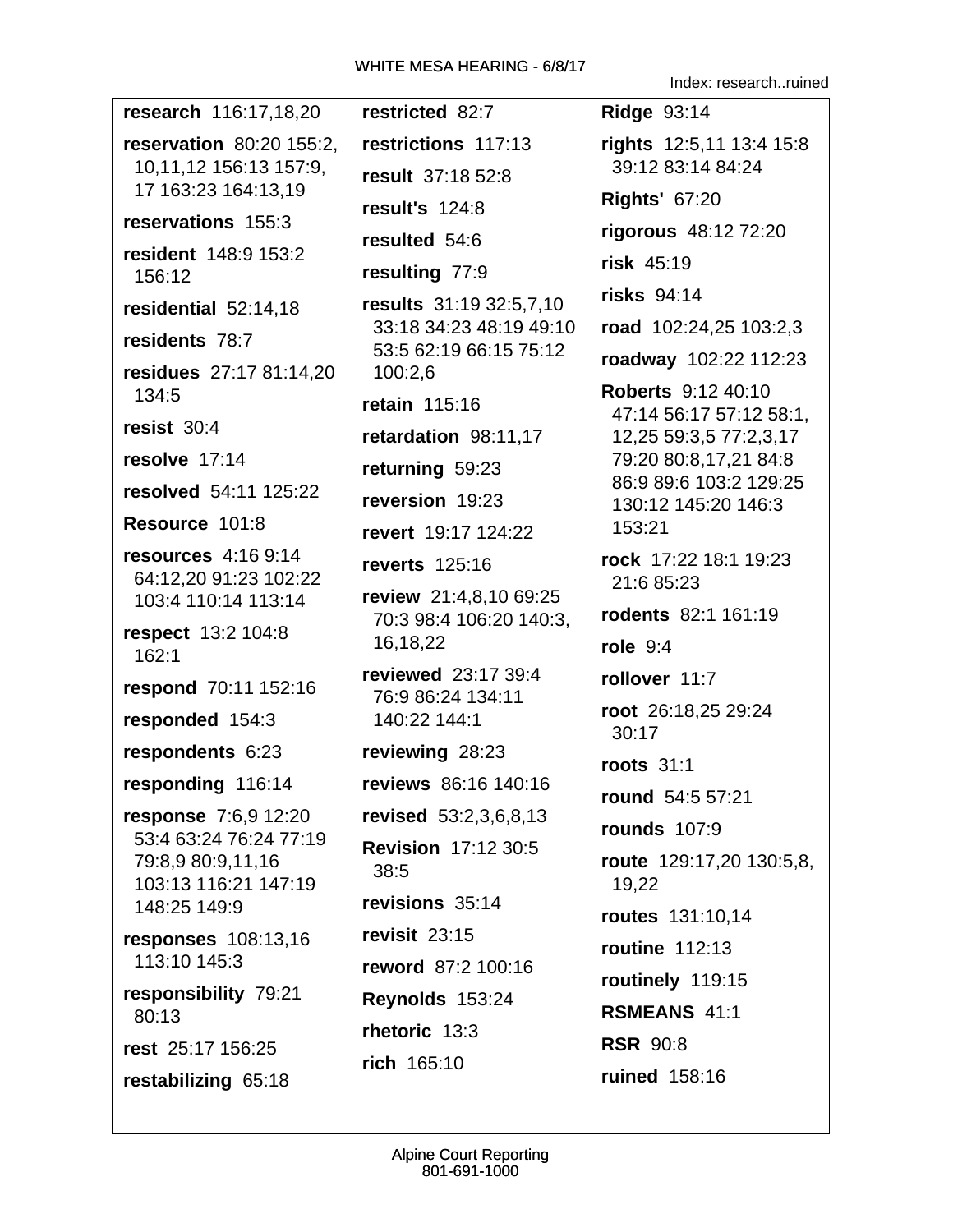Index: rule..semi-arid

| rule 87:4,25 104:24                                                                                                                                                                                                    | safely 87:21                                                                                                                                      |  |  |
|------------------------------------------------------------------------------------------------------------------------------------------------------------------------------------------------------------------------|---------------------------------------------------------------------------------------------------------------------------------------------------|--|--|
| 105:11 127:11                                                                                                                                                                                                          | safer 90:17                                                                                                                                       |  |  |
| ruled 44:15,23 125:22<br>126:22                                                                                                                                                                                        | safety 74:7,16 75:11<br>76:13 88:7 105:24<br>106:13 133:15 148:12<br>149:21                                                                       |  |  |
| rules 5:5,10,21 6:8,21<br>10:14,18 11:3,4,8 12:9                                                                                                                                                                       |                                                                                                                                                   |  |  |
| 17:21 41:10 43:25 44:19<br>101:17 102:4,5 109:13                                                                                                                                                                       | Salt 154:15 157:10                                                                                                                                |  |  |
| 125:23 126:5 165:21                                                                                                                                                                                                    | sample 48:19 74:6,9<br>138:23                                                                                                                     |  |  |
| run 31:20 33:22 152:14<br>164:21                                                                                                                                                                                       | sampled 138:19,24<br>139:1                                                                                                                        |  |  |
| running 34:1                                                                                                                                                                                                           |                                                                                                                                                   |  |  |
| <b>runoff</b> 58:21<br><b>Rushing 8:21 28:21</b>                                                                                                                                                                       | samples 52:5,6,7,10,15,<br>17 74:13,17,19,23,24<br>75:2 124:5                                                                                     |  |  |
| 29:10,20 59:20 60:9<br>63:5,22 64:10 65:11,17<br>66:2,22 67:5 68:5,24<br>69:6,25 70:17 71:7 72:4,<br>18,25 73:5 81:9,17 91:7,<br>11 92:2,12 93:1,8,18<br>94:5,19 95:16 96:2,24<br>98:3,13,25 99:18<br>100:12,20 153:22 | sampling 53:9,11 62:21<br>95:22 96:8 122:8,17<br>123:24,25 124:9 138:21<br>140:21<br>San 4:15 80:15,17 103:5<br>sand 114:11<br>sands 57:7 89:8,12 |  |  |
| <b>RUSING 71:17</b>                                                                                                                                                                                                    | Sarah 102:15,16 105:20<br>108:3 114:13 119:9<br>130:23 137:14 141:1<br>146:7<br>sat 154:1                                                         |  |  |
| Russ 8:19 107:15<br>153:23                                                                                                                                                                                             |                                                                                                                                                   |  |  |
| Ryan 8:16                                                                                                                                                                                                              |                                                                                                                                                   |  |  |
| S                                                                                                                                                                                                                      | satisfaction 122:11                                                                                                                               |  |  |
|                                                                                                                                                                                                                        | satisfied 110:15                                                                                                                                  |  |  |
| $S-E-C-Y$ 44:15                                                                                                                                                                                                        | satisfy 4:25 144:2                                                                                                                                |  |  |
| <b>S-E-Q-U-O-Y-A-H</b> 4:20                                                                                                                                                                                            | scanned 114:11                                                                                                                                    |  |  |
| sack 45:18 46:2 161:15                                                                                                                                                                                                 | scanning 114:9                                                                                                                                    |  |  |
| sacks 45:25 144:11,20                                                                                                                                                                                                  | scenario 52:14 151:17,                                                                                                                            |  |  |
| safe 87:22 90:15 144:12                                                                                                                                                                                                | 21                                                                                                                                                |  |  |
| 148:13,14,17 149:7<br>151:22 152:3 154:12                                                                                                                                                                              | scenarios 149:11,12<br>150:23 152:5,6,12,16                                                                                                       |  |  |

schedule 46:20,21 47:16.23.24 scheduled 4:7 5:23 146:11.25 scheme 43:8 school 78:7 108:2 165:4. 6 Scientific 51:20 scientist 8:17,22,24 scope  $5:13$ Scott 16:3 47:3 50:21  $2:5,6,7,10,15,$ 85:13 102:11 103:14 screamers 82:19 screen 96:17 screens 95:10 96:17 seal 84:25 seals 67:21 0:15,17 103:5 Search 114:4 119:18 seat 156:6 secondary 73:24 secretary 9:11 section 8:13 19:18 22:5 25:8,17 26:2,11 30:14, 16, 19 31: 3, 5 104: 13 129:16 130:25 Sections 74:16 **SECY 44:14** seep 92:18 selected 40:21 98:16 selection 74:22,23 98:11 self-sustaining 17:21,24 semantics 138:7 semi-arid 18:1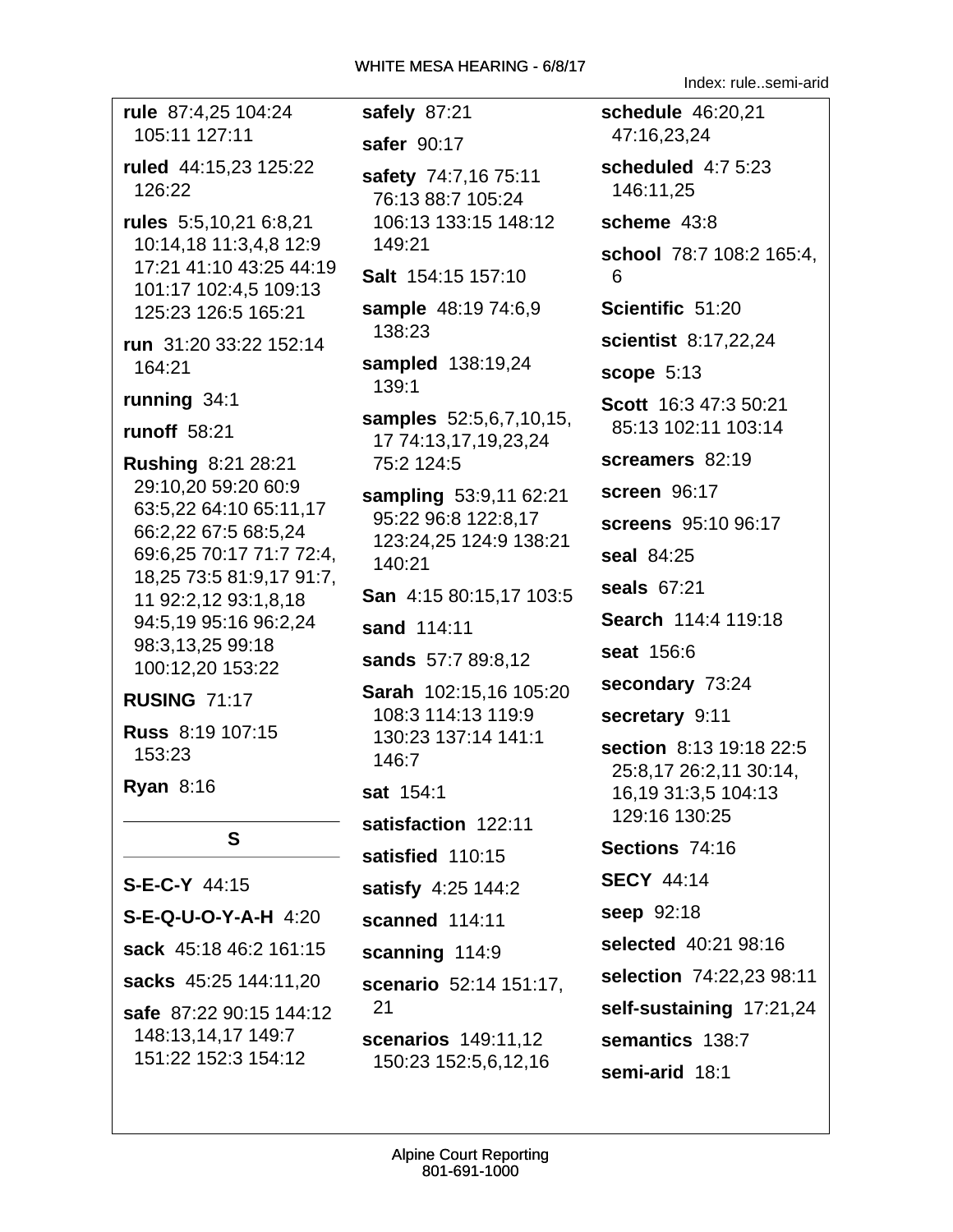Index: semiannual..situation

semiannual 122:9 124:5 91:3 92:15,19 95:8 side 64:23 69:10 significant 14:20 29:17 semiannually 69:14 share 108:23 56:22 send 114:14 115:21 **Sharee 153:18** significantly 52:15 56:5 senior 9:9 108:1 sheet 147:22 signs  $98:2$ sense 31:8 36:16 42:12 **Sheriff's 80:18** similar 9:4 50:24 58:6 sensitivity 28:25 shined 155:15 60:9 77:23 91:19 92:10 **separate** 10:5 39:10 shipment 110:2,13 139:9,10 160:21 117:17 136:1 **Similarly 52:21 55:9** separated 67:8 shipment's 112:4 simple 38:7 September 123:19 shipments 79:17,21,24 simplify 62:15 78:1 91:1 110:2.21 111:24 112:2 sequencing 57:2 100:16 117:14,16 118:2,13 **Sequoyah** 4:19 43:19,22 simplifying 71:2 135:14.25 44:1,7,10 45:5,9,14 shipped 110:6 112:18 single 33:5 160:10 50:23 74:8.14 75:22.24  $162:19$ 106:14 124:13.14 125:1 shipper 79:21 128:10 129:17,25 131:6, sir 10:23 11:2 13:1,3 shipping 109:4,10 110:3 13 132:9,14 139:6 16:19 148:5.8 151:24  $130:17$ 142:5.9 144:9 145:20 152:14 156:7 shoes 155:15 SER 9:2,4 75:20 129:19 sirens 154:17 short 6:13 40:20 85:12 131:16 132:10 133:1,21 **sit** 156:5,25 120:20 131:7 136:4,17 139:4 141:16. site 27:20,25 28:8 54:18 18,22 143:2 145:8 shorten 62:15 77:25 63:15,22,24 64:13 65:14 91:1 94:11 series 65:8 93:13,14,15 82:10 83:12 84:10 89:11 show 49:10 68:11 69:11 serve 143:4 101:11,18 111:13 70:25 133:21 147:6 113:14 116:10,14,24 session 147:14 158:4 120:13 121:18,19,20,22 set 7:21 16:25 19:20 140:3 158:20 showed 51:7 122:17 23:23 24:4 47:21,23,24 sites 14:20 27:15 115:4. showing 28:25 64:19 165:23 8,10 97:3.5.9 98:1.3 143:5 sets 5:7 56:13 sitewide 94:23 shown 29:2 94:9 settlement 54:25 55:1,7 sits 45:17 shows 30:7 33:2 69:23 57:6.22 85:25 sitting 113:8 155:14 **SHPO 115:23** settling 55:3 56:11 156:16,18,19 157:5,7, 57:10 86:7 shut 39:11 10,11,21 161:14 163:15 seventh 28:9 sic 30:23 165:8,12 **shallow** 65:24 66:1,12, situation 77:6 93:24 sick 160:5 163:13,18,20 21 67:2,6,8,13 69:19,22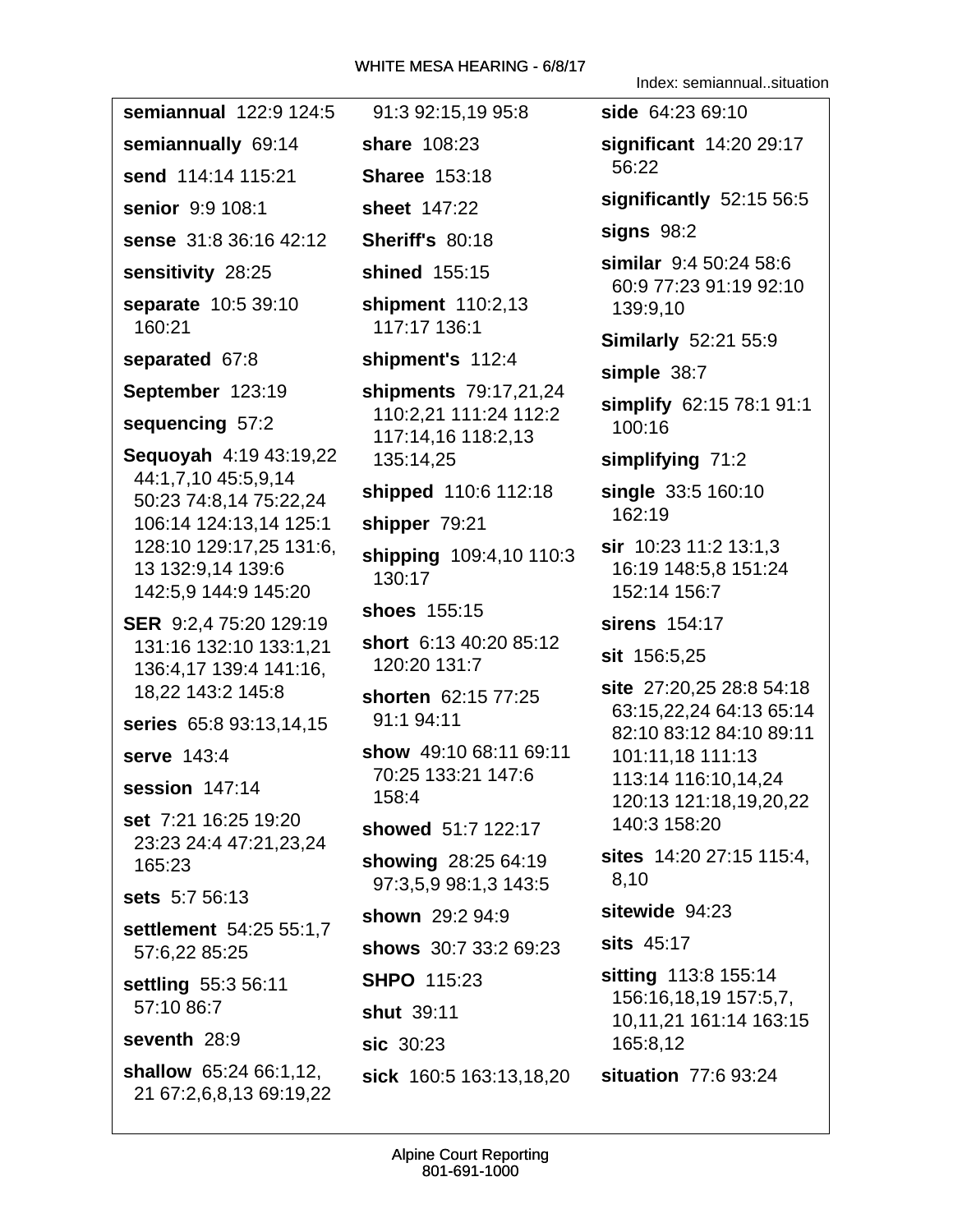Index: situations..standard

| 117:25 149:18                                               | 146:1                                                | specifically 32:25 68:15                                 |
|-------------------------------------------------------------|------------------------------------------------------|----------------------------------------------------------|
| <b>situations</b> 118:1 151:2,3                             | <b>SOPS 111:4,6</b>                                  | 145:22                                                   |
| sixth $27:3$                                                | sort 6:25 30:16 44:2                                 | specifics 63:23 105:18                                   |
| size 61:25 74:9,11                                          | sorts 151:7                                          | specifies 81:17                                          |
| skip 42:2 45:12 129:14                                      | soul 155:22                                          | speculate 22:25 108:24                                   |
| slight 97:5                                                 | <b>souls</b> 159:13                                  | 122:16 149:6,14 150:1,<br>9,25                           |
| slightly 39:10                                              | <b>sounds</b> 24:12 91:7                             | speculating 32:20                                        |
| slimes 43:1                                                 | source 14:3 53:23 55:11                              | speculation 45:7 60:5,                                   |
| slimes-drain 42:6,23<br>43:7                                | 58:10 67:16 70:15 82:10<br>91:24 92:3 94:16 97:15,   | 17 61:9 89:3 129:10<br>134:18                            |
| slope 26:11                                                 | 18,24 98:15 100:21<br>117:18                         | spill 81:6,18 110:17<br>121:10                           |
| sloped 25:11 26:8                                           | sources 18:12 40:25<br>63:10 141:7,8,11              | spilled 112:20,23                                        |
| slopes 18:2,5                                               |                                                      | spills 79:11 81:14                                       |
| <b>sludge 74:18,25 75:3</b><br>110:17                       | south 65:19 95:20<br>151:12 156:13 158:23            | 110:23,24 112:18 113:3                                   |
| small 26:23 27:14,15,18<br>40:1 43:7 131:8 153:18<br>154:19 | southeast 25:10 65:4<br>92:11,13,20 93:17 94:2,<br>8 | split 71:3<br>spray 46:4 144:23<br><b>Springs 153:20</b> |
| smart 155:20                                                | southeasterly 64:8,11                                | square 54:6,9 74:11                                      |
| smirk 160:11                                                | 68:4 91:4                                            | squared 56:8 122:25                                      |
| <b>social 48:10</b>                                         | southerly 64:22                                      | stability 57:8 58:19                                     |
| Society 41:1 114:24                                         | southern 65:19                                       | stabilizing 64:24 97:10                                  |
| soil 30:3 46:8 48:14 53:8                                   | southwest 92:9,14,16<br>93:13,19,20,25 94:1,10       | stable 95:21,24                                          |
| soils 77:9 81:14,20                                         | southwesterly 65:20                                  | stack $14:3$                                             |
| solely 109:6                                                | SPCC 81:7,10,16,17                                   | staff 5:16 17:5 23:17                                    |
| Solomon 62:23                                               | speak 26:22 126:10                                   | 110:21,22 113:17,22,23<br>114:3                          |
| solution 21:20,21,23                                        | 148:14 153:4,8 156:8                                 | staff's 17:14                                            |
| 27:17 69:8 82:13 88:11<br>99:8 138:19 160:9                 | spec 44:12                                           |                                                          |
| solutions 100:17                                            | special 114:17 145:14                                | stage $41:4$<br>stand 150:19 160:13                      |
| somebody's 36:3                                             | specific 32:14 35:13<br>76:2 103:11 105:19           | 164:17                                                   |
| <b>sons</b> 159:23                                          | 134:11 143:17 145:13,                                | standalone 92:3                                          |
| SOP 118:11,21 145:22                                        | 18 150:22                                            | standard 33:14 50:2                                      |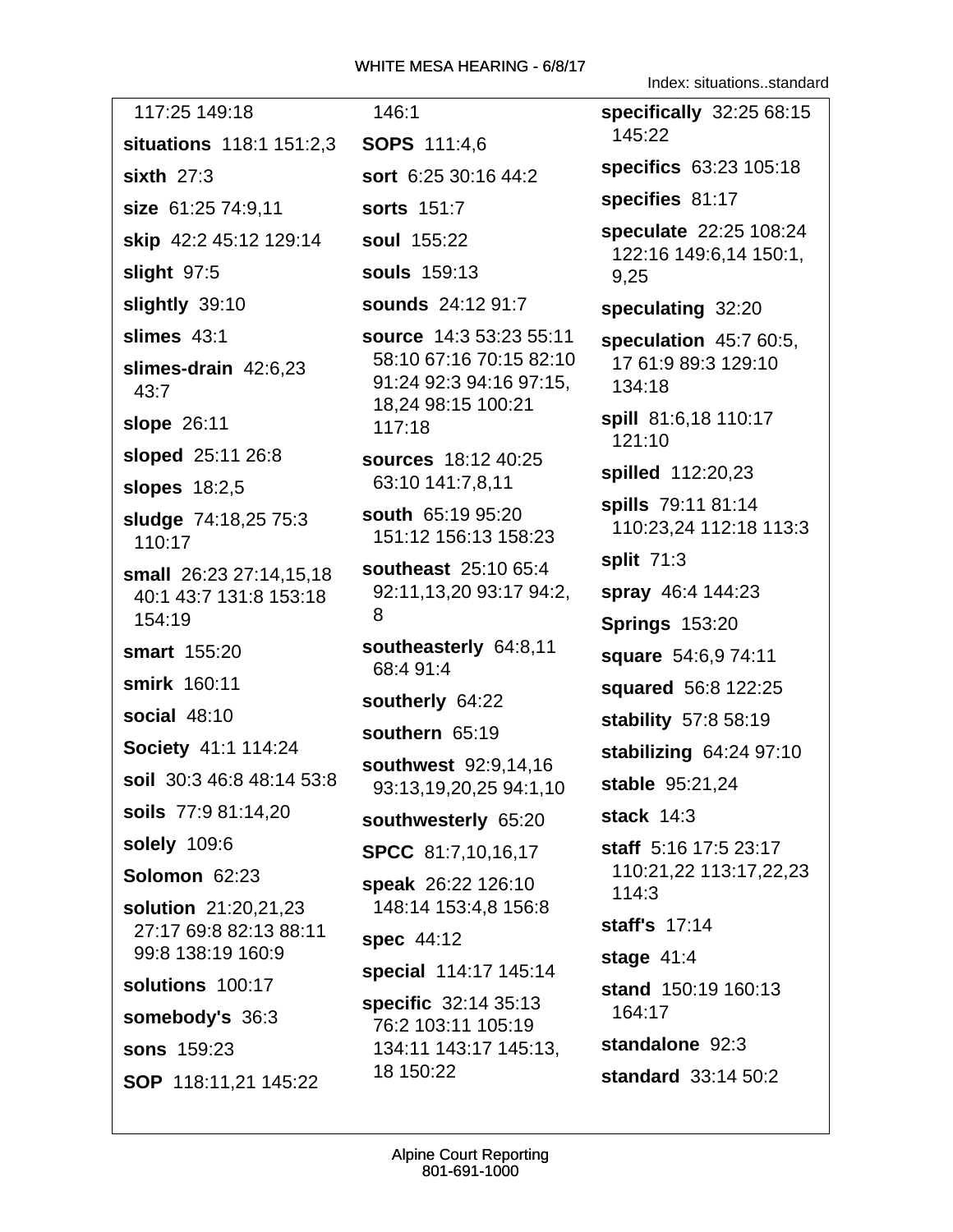56:6 59:25 60:22 112:11 stations 53:8 121:8,17 122:12 123:1,2 statues  $82:5$ 143:13 status 97:19 114:17 standards 20:25 21:3 statute 125:8 32:9 33:14 48:15,17 59:21 60:12 61:13 66:13 statutes 125:11,17 71:22 103:20 127:15,16, stay 46:21 20,24 128:2 140:10,11,  $12 \overline{ }$ steel 83:24 standing 164:15 **step 9:17** standpipes 72:16 stipulated 65:6 107:14, 19 start 28:10 57:1 58:2 104:15 112:12 123:24, **Stipulation 19:21 20:16** 25 140:9 146:20 147:9 22:1 23:3.6 25:3 158:6 160:15 stock 155:6 started 4:5 61:23 105:21 stockpiles 25:22 110:2 114:5 stop 159:2 state 8:4 11:6 17:2,20 storage 46:13 84:9 18:4,13 40:12,13,18,24 144:12,17,25 47:1.6 86:18.22 91:15 100:1 101:25 102:23 stored  $144:9$ 114:23 115:18 125:11 stricken 36:6 126:11,16,17,19 129:18, 22 130:3,13 143:10 strip  $34:14$ 146:17 148:5 152:6 structural 84:18 **State's 126:21** studied 158:1 stated 12:11,12 49:9 studies 49:1 103:8.22 50:5 90:21 103:13,20 104:1 119:9 122:7 study 30:8 34:19 63:1,18 128:22 64:1,3 68:14 73:8,11 91:12 92:2,13,14,20 statement 7:13.16 48:8 93:19 94:10 99:1,25 61:19 100:4 103:15 103:18 158:3.10 106:12 151:1 stuff 42:3 149:19 151:12 statements  $6:2570:6$ 155:4 158:9 161:12 **states** 5:2 12:5 13:3,4,5, stuffy 163:5 7 91:17 104:21,23 stupid 154:23 131:16 station 53:12 83:21 subject 101:7

Index: standards..summarizing

submit 7:25 9:17 22:14 32:2 53:6 123:14 145:2 146:18 149:9 **submittal** 9:5 37:3 39:4.  $\overline{7}$ submittals 107:9 **submitted** 5:11,25 6:8 7:3,11 9:19,24 12:8 21:9 37:6 62:24 70:1 86:17

100:15 115:5 119:6,8,15 138:20

submitting 124:6

Subpart 87:4,5,25 88:12 122:23 123:24 127:15

subparts 24:25

substance 105:9

substances 77:16

substantial 70:4

substantially 32:8

subtitle 101:8

success  $17:19$ 

successful 122:12

sudden 63:21

sufficient 7:19 23:25 61:20 73:22 90:14

sufficiently 55:21

suit 155:19

suitable 87:20

suited 103:23 suits 155:14

sulfate 96:21 97:2,9 98:14 99:13

summarize 43:20

summarizing 31:10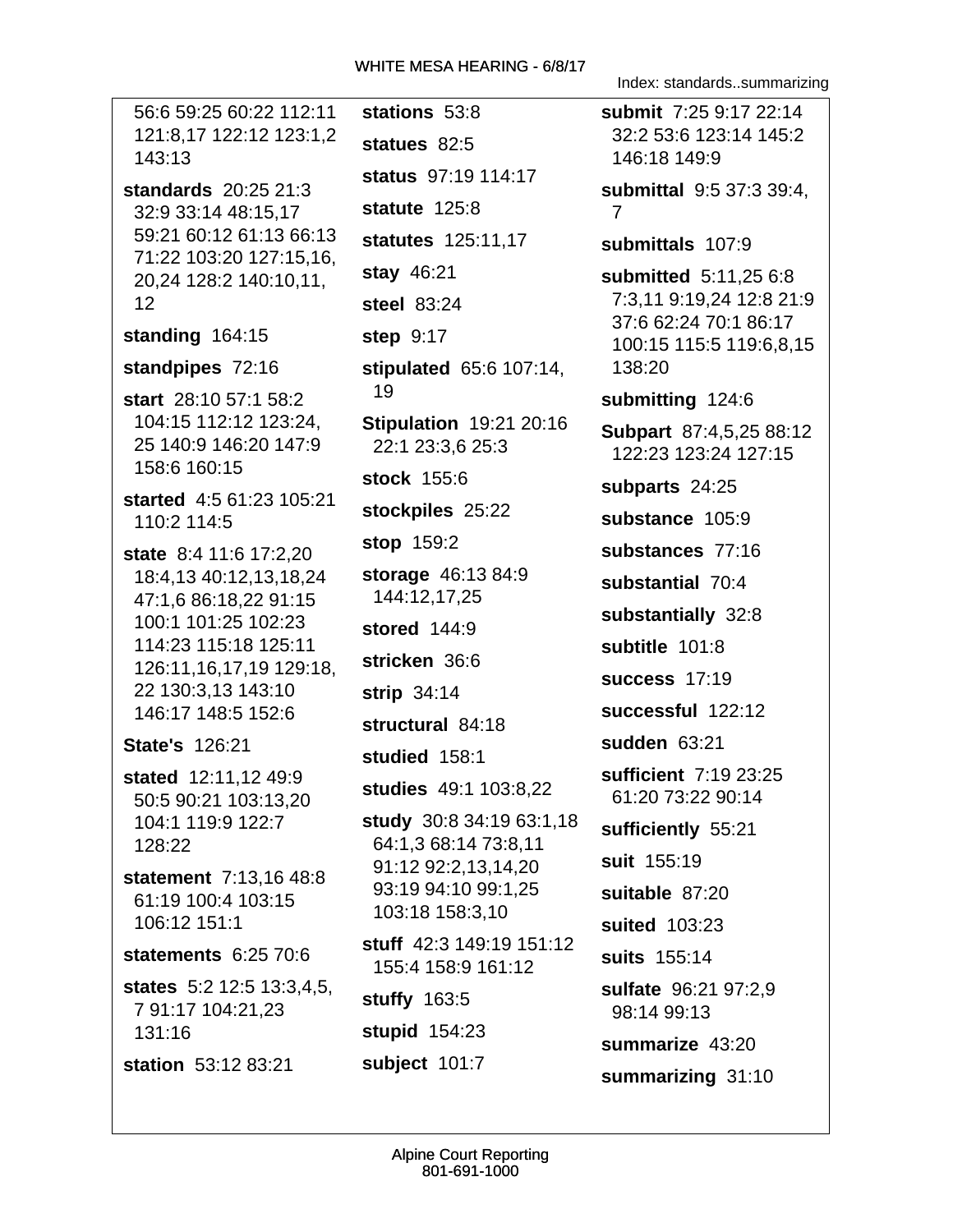| summary 62:19                                                                                                       |
|---------------------------------------------------------------------------------------------------------------------|
| summer 54:2                                                                                                         |
| Summerville 67:10                                                                                                   |
| Super 45:18,25 144:20                                                                                               |
| superior 21:20,24                                                                                                   |
| superseded 114:22                                                                                                   |
| <b>supply 83:11,22</b>                                                                                              |
| support 22:22 63:4<br>92:10 97:18,23 99:3                                                                           |
| supporting 70:6                                                                                                     |
| suppose 42:18 109:18                                                                                                |
| supposed 25:9 109:14<br>123:14 124:4                                                                                |
| surcharge 57:4                                                                                                      |
| surety 35:16 36:19,22,<br>24 37:4,13 38:4,23,24,<br>25 39:13,14,23 40:18,22<br>41:21 61:17,20 62:3<br>73:18,22 74:1 |
| surface 42:24 48:14<br>83:23,25 84:1                                                                                |
| surrounding 10:3 48:4<br>78:8                                                                                       |
| survey 115:9 117:4                                                                                                  |
| survive 161:1,3                                                                                                     |
| suspended 123:23                                                                                                    |
| Sustained 13:20                                                                                                     |
| system 17:15 18:2<br>20:14,17 21:6 22:7,21<br>23:10 26:25 29:19 54:16<br>55:2 58:20 90:6 91:20<br>145:22            |
| systems 21:4 26:18<br>71:19 72:2.9 76:19                                                                            |

T. table 9:17 33:2,9,12 51:11 63:7 132:10,11, 12,25 133:5 146:16 tail 119:7 tailing  $27:1243:246:15$ 

47:20 54:14 57:8 59:15 61:3 63:1,4 65:3,5 66:3 68:9,25 69:8,10 71:18, 25 72:15 76:18 77:10 81:22 82:24 87:18.25 88:3,5,6,14,15,19,22,23 89:1,8,12 92:17 94:7 96:23 98:8,20 100:8,17 107:2,5 117:3 122:8,11 128:1

tailings 27:10,20 28:5 29:5,25 42:11 43:11 54:24 55:17,18,20 57:5, 14 58:13,19,22 59:12 63:6 68:15,22 69:5 70:20 73:13 84:21 87:7, 8 88:2,8,16,19,21,22 89:7 90:3,7,10 92:9 95:3 100:20 106:23 132:16 133:2,3 135:1 137:3 138:19 139:12 141:13 150:7

takes 26:25 38:15 55:18, 20 56:1 62:6

taking 17:6 44:12 52:22 64:6 65:23 67:1,25 73:2

talk 6:23 127:6 160:11 162:10.25 165:2

talked 107:14 141:16 143:15

**talking 7:1 30:23 46:3** 61:23 105:20 116:6 131:5 135:17 148:11

Index: summary..testimony

160:2,12 talks 118:17 131:1 tasks 38:1,16 39:14,17  $40:7$ **taste** 164:4 **taxes** 102:24 103:4 tea 163:4 tears 72:10 technical 17:12 21:3 25:5,6 33:2 42:17 51:9 62:17 71:7 92:19.21 93:8 106:10,11 107:16, 17 160:8 technically 63:18 109:13 techno 51:9 technology 71:21,22 72:5,8,13 telling  $162:16$ tells 118:16 temporary 26:24 ten 39:15 49:19,25 104:4 Ten-minute 85:8,9 tenth  $33:1$ term 70:8 128:25 129:1 160:8 terminology 67:7 terms 10:25 11:25 20:19 23:8 136:12 test 19:18 25:7,8,16,22 26:2 30:14,16,19,21 31:3,5 85:16 107:15 117:19 tested 21:23 74:14,20,23 **testimony** 135:23,24 136:2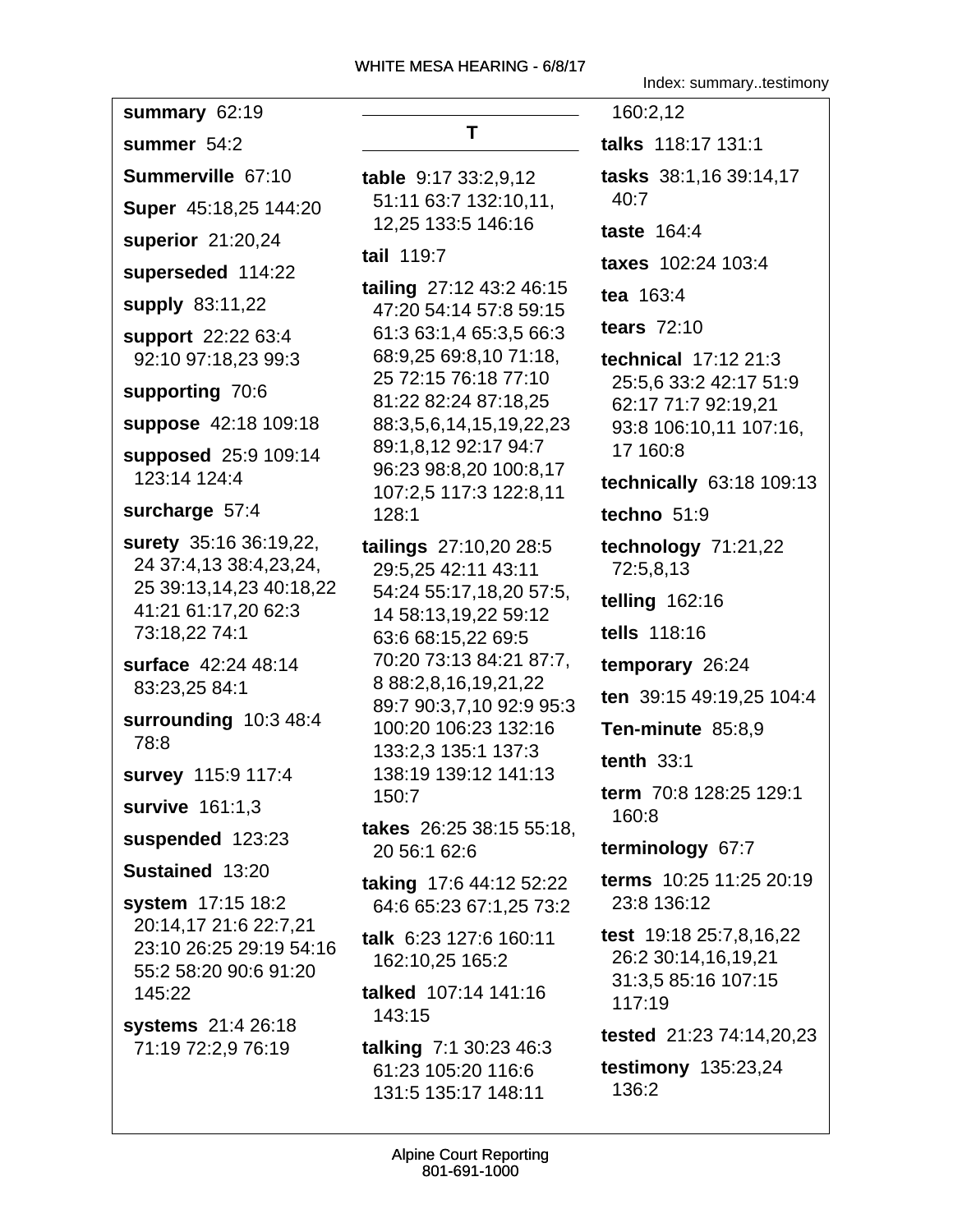Index: testing..tribe

| testing 23:23 24:9,22<br>32:17 41:1 54:5 74:21 | 144:6,8,18,25 146:10,<br>13,17 147:1,6 148:12    | topsoil 25:12,13,24,25<br>26:11                |
|------------------------------------------------|--------------------------------------------------|------------------------------------------------|
| 75:7,12 98:23 99:2,7                           | 151:11 152:14 153:6<br>157:12 158:3,13 165:15    | total 49:19 74:20,24                           |
| <b>Thelma</b> 162:8                            | timeline 60:4 86:2,5                             | 131:8 136:12 137:20<br>138:11 141:5,6,9,10,12  |
| theoretically 95:23                            | times 33:25 39:4,5 61:20                         | totally 36:6 86:1                              |
| theory 95:24                                   | 73:22 116:9 120:12                               | touched 91:6                                   |
| therefrom 134:5                                | timetable 6:5 55:5,25                            | town 164:6                                     |
| thick $30:2$                                   | timewise 47:8                                    | toxic 149:19                                   |
| thin 90:10                                     | tiny 161:20                                      |                                                |
| thing 54:20 105:7 123:8                        | Title 10:16 12:5,11,19                           | toxicity 74:21                                 |
| 132:9 138:25 157:2<br>159:1                    | 13:4 15:7                                        | tracer 99:22 100:7                             |
| things 6:4 19:5 33:10,15                       | today 5:21 6:6 7:20 17:6                         | track 135:14                                   |
| 39:25 43:9 56:15 62:2                          | 47:9 85:23 102:10                                | training 145:14,18                             |
| 95:22 107:12 115:13                            | 135:13 142:24 146:9<br>147:7 157:15,18,19        | transcribed 6:19                               |
| 137:9 144:7 150:18,20<br>151:18 161:10         | today's $5:13,23$                                | transcript 6:19 108:9,14                       |
|                                                | told 82:19                                       | transport 28:12,17,24                          |
| thinking 161:8                                 |                                                  | 99:4,20 100:10,23                              |
|                                                |                                                  |                                                |
| thinks $25:16$                                 | Tom 8:21 153:22                                  | 130:11                                         |
| thorium 53:11 74:24                            | tomorrow 39:11,19                                | transportation 78:5,24,                        |
| 76:17 145:24 146:1                             | tonnages $134:25$                                | 25 79:25 130:4,15,23                           |
| thorium-230 75:23 76:4                         | top 18:6 25:12 42:11,12,                         | <b>transported</b> 63:6 130:1,<br>2,13         |
| thorium-232 75:24 76:4                         | 24 43:17 84:1 149:2<br>151:9 158:9               | <b>travel</b> 130:19                           |
| thoroughfares 80:7                             | Topham 8:19 17:17                                | traveled 78:7                                  |
| thought 47:8                                   | 18:22 19:1,7,13,22                               | treat 123:3,4                                  |
| Thursday 146:25                                | 20:13 21:2,16,25 22:9,                           | tree 77:14                                     |
| time 4:7 6:12 7:1,19 17:6                      | 22 23:5 25:19 26:14,20<br>30:1,18,24 31:7 35:24  |                                                |
| 38:13 39:16,18 45:11,25<br>49:6 52:19 55:18,20 | 36:10,12,21 37:9,20,23                           | trend 64:8 97:4,5,10<br>98:5                   |
| 56:9 58:5 59:11 61:15                          | 38:7,21 39:22 40:10,23                           | trends $63:14$                                 |
| 69:24 77:25 85:5,10                            | 41:10,15,23 42:9,18,25<br>43:10 53:25 56:3 57:17 | tribal 15:11 16:1,7,10,15                      |
| 104:18 106:3,4 110:6<br>113:10 114:8 115:13,15 | 60:16 61:12,19 73:21                             | 130:9,10,11 157:14,16,                         |
| 116:4,8,11 119:14                              | 85:20 86:15 89:17,22                             | 19 159:5 162:8 163:18                          |
| 120:17,19,21 122:19                            | 90:20 119:9,25 153:23                            | 164:5                                          |
| 124:21 125:24 131:7<br>133:1 140:16 142:16     | <b>topic 105:2</b>                               | tribe 6:15,17 13:12<br>15:15,17,21 47:4 70:2,5 |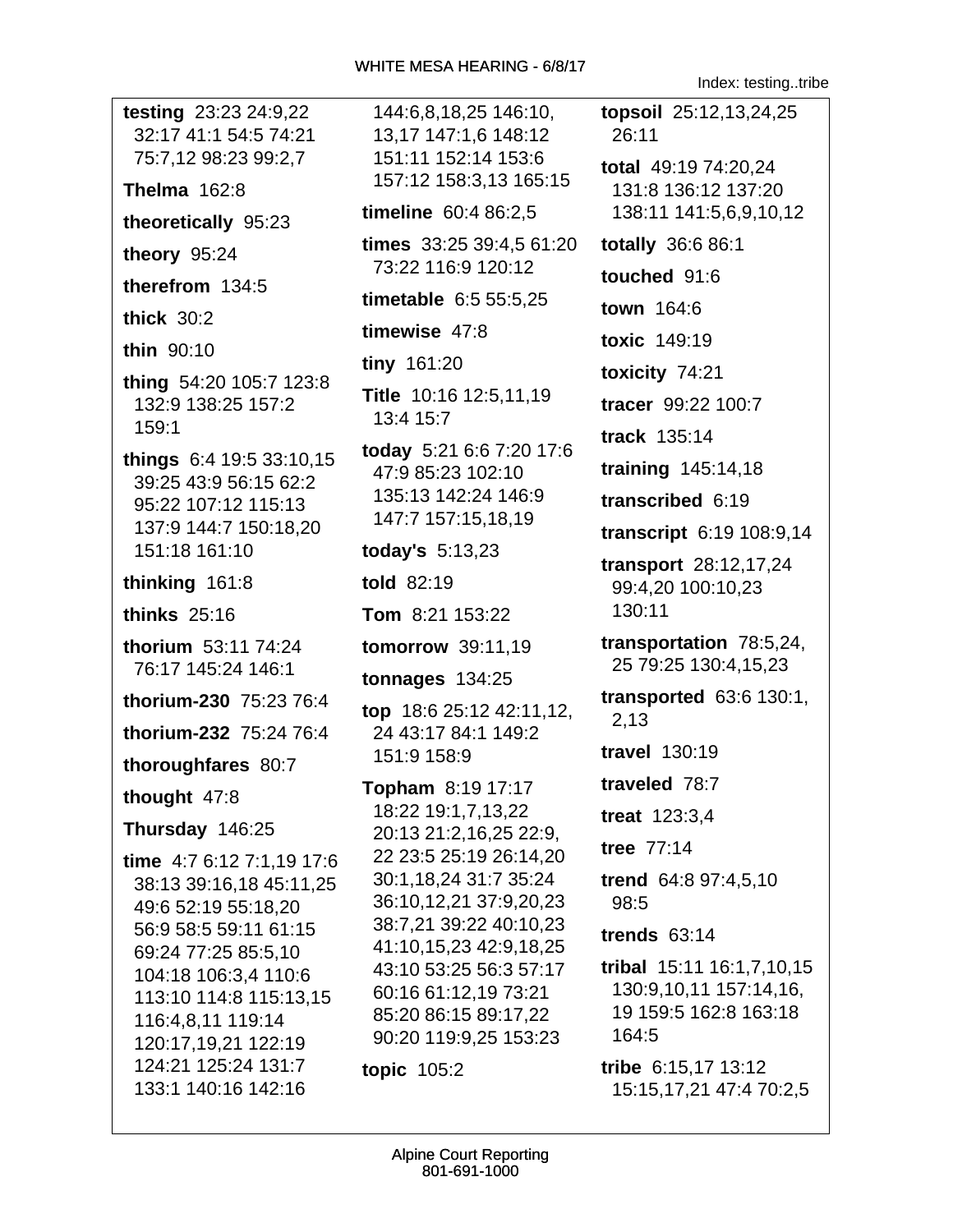Index: Tribes..utilizes

| 77:19 80:11,23 95:21<br>157:17 164:16                           | ultimately 20:8 22:16<br>31:6                                                                             | updated 39:5 81:8,9<br>114:25 116:2,9 117:6                             |
|-----------------------------------------------------------------|-----------------------------------------------------------------------------------------------------------|-------------------------------------------------------------------------|
| <b>Tribes 69:23</b>                                             | <b>UMTRCA 127:8</b>                                                                                       | 118:15                                                                  |
| triggered 52:13                                                 | uncle 158:25                                                                                              | updates 114:25                                                          |
| truck 46:4 90:12 112:21                                         | uncontrolled 77:1                                                                                         | upgradient 68:12 70:23,<br>24 83:17,19 94:25                            |
| trucking 110:4 131:11                                           | underlying 67:15                                                                                          | upper 137:17                                                            |
| truckloads 131:18                                               | understand 22:21 25:8                                                                                     | uranium 4:14 6:17 8:13                                                  |
| trucks 90:23 130:16,17,<br>20 131:2,3,6,9,12,13,16,<br>17 161:9 | 29:9 32:15,25 33:3 39:8<br>41:18 42:6 43:23 44:2,6<br>70:7 120:18 127:1<br>132:22 156:15 159:25           | 10:12 11:8 13:10 27:5,<br>21 45:10 47:18 50:15<br>52:4 62:22 74:14,24   |
| true 159:12                                                     | 161:6,9 163:1,16                                                                                          | 96:21 97:2,4 98:4,5,6,                                                  |
| Trust 6:10,11 17:1,5                                            | understanding 20:11                                                                                       | 14,19 99:16,20 100:7<br>102:15,17 105:3 121:8,                          |
| Tso 153:17,18                                                   | 22:13 24:15 31:11 41:22                                                                                   | 11 127:16 128:3 151:7<br>154:22                                         |
| tubing 83:24                                                    | 44:17 108:13 109:3<br>128:18                                                                              |                                                                         |
| turn 40:12                                                      | understood 18:18 19:3                                                                                     | <b>URS</b> 8:25 9:3 43:21<br>86:13,16,17,21                             |
| turned 40:2 42:7                                                | 20:4 26:6 29:3 30:13                                                                                      | USA 62:21 102:22                                                        |
| <b>turning 160:18</b>                                           | 62:7                                                                                                      | USGS 51:20,25 52:8,24                                                   |
| TV 154:16                                                       | undertake 104:23                                                                                          | 53:5                                                                    |
| type 7:15 34:6 52:24                                            | uneducated 155:17<br><b>Utah</b> 4:9 5:6 8:7,10                                                           |                                                                         |
| 71:8,9 72:7 80:22 112:3                                         | United 12:5,11 13:2,4,6                                                                                   | 10:15,20 13:2,7 47:6                                                    |
| 117:17 118:18<br>types 28:13 48:13<br>151:18                    | University 62:24,25 63:5<br>64:1 68:14 73:7,11<br>91:12,14,16 92:2<br>92:2 94:13 102:17<br>unnatural 69:3 | 62:22,24,25 63:5 64:1<br>66:13,20 68:14 73:7,11<br>86:18,22 91:12,14,17 |
| typical 145:24                                                  |                                                                                                           | 104:23,24 126:12                                                        |
| <b>typically</b> 62:3,10 97:15                                  | unresolved 17:16                                                                                          | 129:19 159:10                                                           |
| 131:23                                                          | unsatisfied 20:8 22:16                                                                                    | Ute 6:14,15,16 10:2                                                     |
| typo 100:15                                                     | unsaturated 92:15 99:7                                                                                    | 13:11 15:12,15 16:2<br>46:23 67:7 69:22,23<br>70:2,5 77:13,18 80:11,    |
| U                                                               | unstable 90:11                                                                                            |                                                                         |
| <b>U.S.</b> 78:24 79:25                                         | unusual 4:22 24:10 68:1<br>70:15                                                                          | 23 129:23 130:9 153:3,4<br>156:13 157:17                                |
| <b>U.S.C.</b> 104:12                                            | unusually 69:3                                                                                            | Utes 6:15,16 46:23                                                      |
| <b>UAC 104:25</b>                                               | update 36:18,22 37:4                                                                                      | utilized 57:1                                                           |
| <b>Uh-huh 22:8</b>                                              | 116:12                                                                                                    | utilizes 145:22                                                         |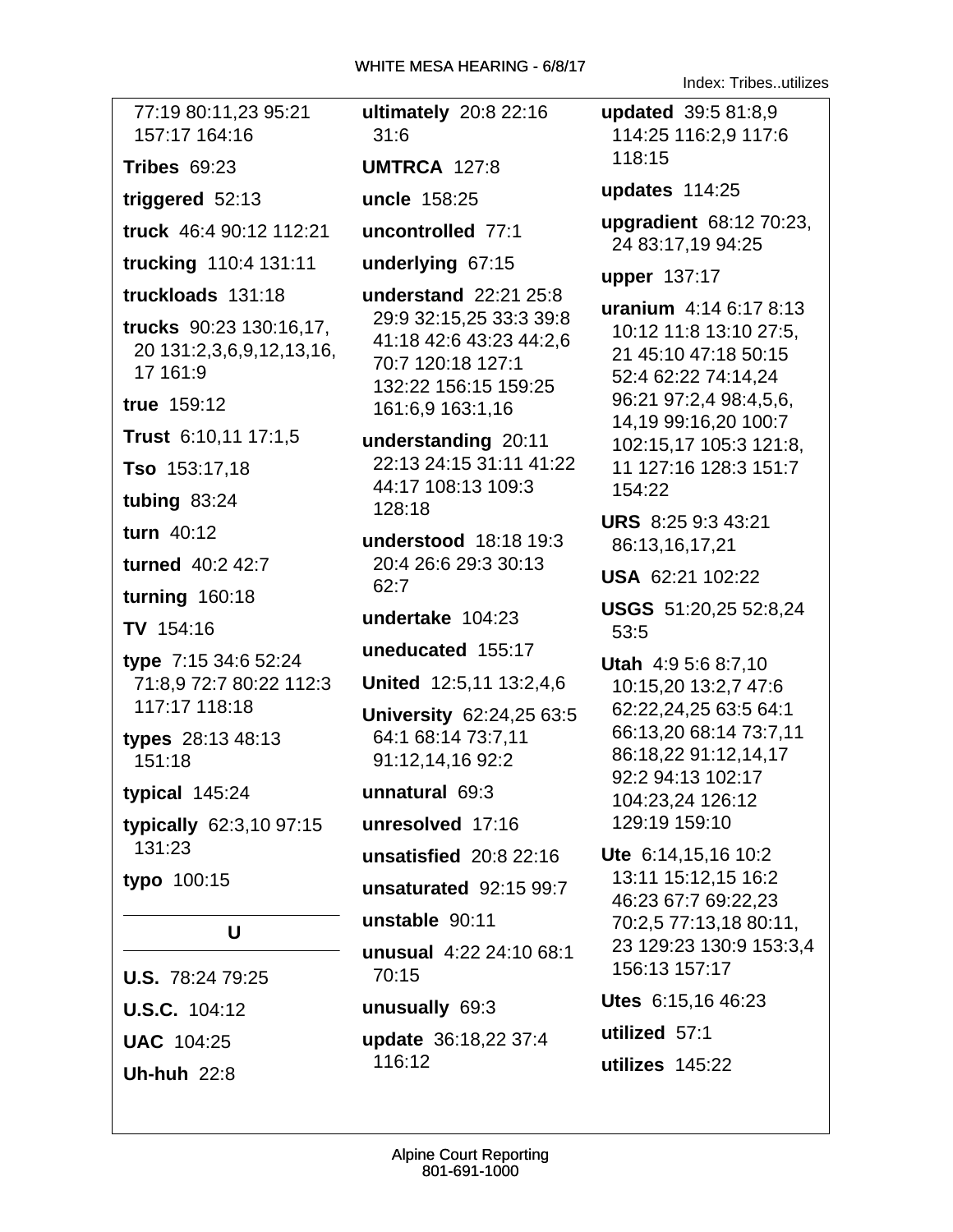| V                                                   | volume 41:12,18 71:17<br>74:10 84:23 141:13                         | 56:15 57:19 60:19,21,25<br>61:2 63:7 66:3 67:17,20                          |
|-----------------------------------------------------|---------------------------------------------------------------------|-----------------------------------------------------------------------------|
| valid 63:19 64:2                                    | volumes 134:25                                                      | 68:16 71:5,8,13,15,17,<br>24 73:9,12 74:23 82:9,<br>12 83:7,11,14,22 84:23, |
| values 74:6 98:16,17                                | volunteer 109:19                                                    |                                                                             |
| vanadium 52:10                                      | W                                                                   | 24 109:2,4,10,17,22,23<br>110:4,6 129:4 144:22,23                           |
| variability 33:1,3,8 34:5,<br>7 69:24 70:4,8 131:22 | W.R. 143:1                                                          | 158:14 163:24,25 164:3,<br>4,5,6,7,8,9,11                                   |
| variables 150:12                                    | wait 7:6 54:24,25 55:3                                              | watered 42:22                                                               |
| varies 4:22                                         | 56:11 121:13                                                        | waters 155:8,9,11                                                           |
| vary 55:25                                          | waiting 121:9                                                       | ways 21:3 30:11 60:24                                                       |
| varying 33:6                                        | wanted 24:13 35:10<br>42:19 51:3 104:13 109:9                       | 95:9 107:11 111:2<br>136:9,24                                               |
| vast 25:15                                          | 110:1 127:18 128:11                                                 | weather 150:13,15,16                                                        |
| vegetation 18:19,23<br>19:6,10 48:15                | warranted 68:20 69:16                                               | 151:10                                                                      |
| vegetative 17:21,24 53:9                            | 73:15 91:24                                                         | weathering 52:9                                                             |
| veins 164:1                                         | waste 4:9 8:14 27:11,15<br>43:23,25 44:2,4,7,19                     | <b>Weber 148:1,2</b>                                                        |
|                                                     | 79:18,20 88:17,20                                                   | website 107:7,20                                                            |
| Verification 63:11                                  | 89:10,21 90:12 110:14                                               | week 146:25                                                                 |
| verified 73:7,13 91:21                              | 111:12,14 117:15 118:2,<br>13 119:5,23 124:13,14,                   | weeks 131:7,17 158:13                                                       |
| verify 93:6 117:20                                  | 17,23 127:20,24,25                                                  | weight 117:18                                                               |
| verifying 76:14                                     | 129:18 130:22 132:13                                                | well-by-well 95:16                                                          |
| version 31:11,13,21<br>32:3                         | 133:12 135:6,25 137:23<br>138:1,2,3,5,7 139:6,9                     | wells 63:12 64:13,14,15,<br>16,17 65:1,2,8 66:15,16,                        |
| versus 44:13 50:2 150:4                             | 141:25 142:12,13,20,22<br>144:9 145:11 160:6,7                      | 18 68:11 69:9,23 70:3,9,                                                    |
| vertical 30:25 67:11                                | 161:10                                                              | 14, 18, 22, 24 72: 14 83: 7,                                                |
| vetted 21:7 22:11                                   | wastes 27:18 44:1 87:7,                                             | 11, 15, 22 84: 5, 21 91: 20<br>93:10,12 94:3,6,17,24                        |
| VI 12:5,11,19 13:4 15:7                             | 9 89:16 90:19 138:4                                                 | 95:21 96:1,7,11,12,14                                                       |
| vice 9:10                                           | wastewater 63:7 68:15<br>70:21 73:14 95:3 100:21<br>138:21 140:3,21 | 97:7 139:2                                                                  |
| vicinity 92:4 120:5                                 |                                                                     | west 70:2                                                                   |
| view 19:22 28:3                                     | watch 6:17 102:15,17<br>105:4 122:19                                | wet 94:4                                                                    |
| violated 25:2                                       |                                                                     | whatnot 157:11,23                                                           |
| virtually 69:23 70:8                                | water 4:13 10:15 17:23                                              | whatsoever 14:12 25:4                                                       |
| 105:8,14                                            | 42:14,24 43:16 45:16,20<br>46:1,3,4,5 48:14 54:21                   | <b>Whiskers</b> 162:7,8<br>165:14,17                                        |